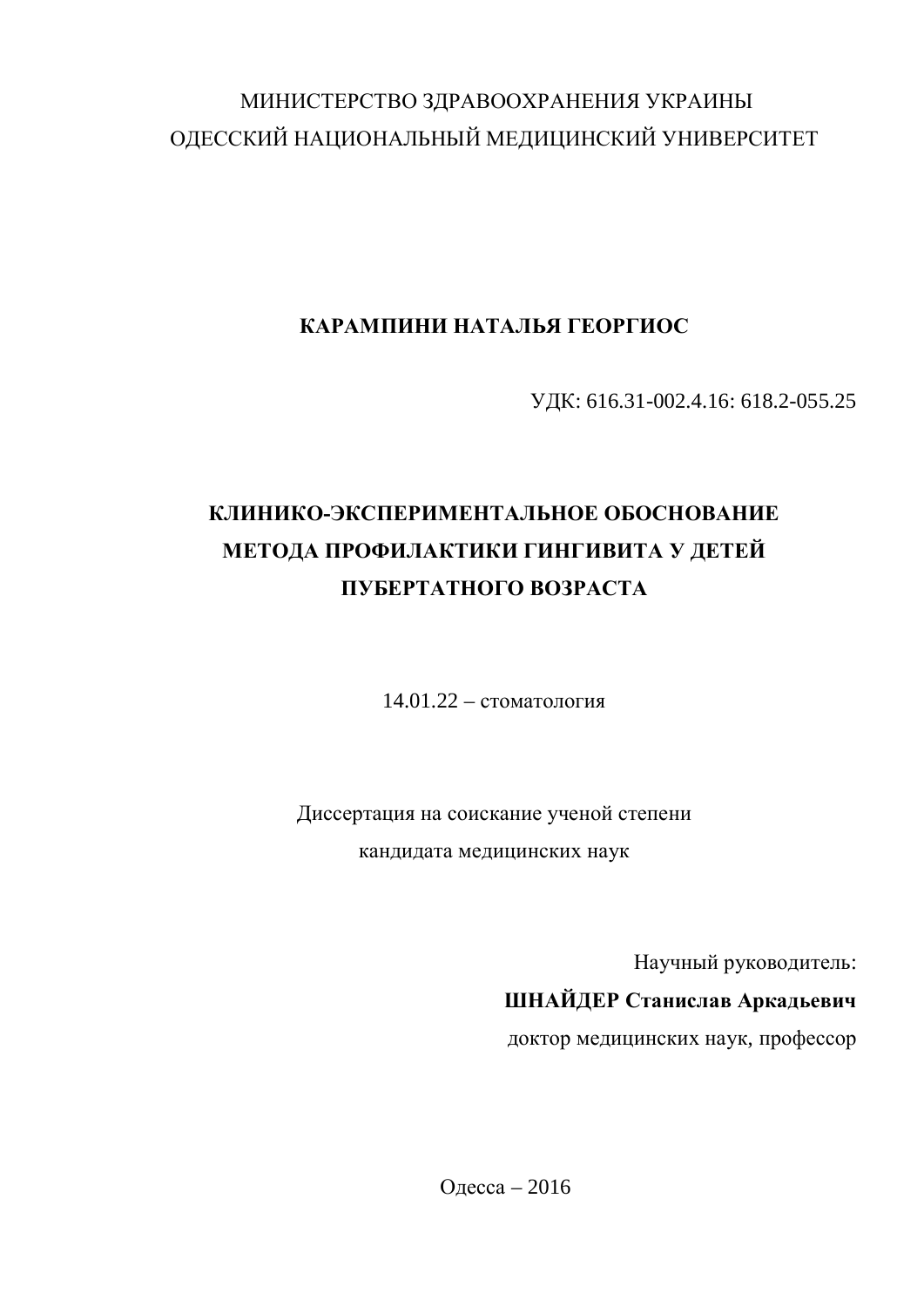## СОДЕРЖАНИЕ

| РАЗДЕЛ 1. СОВРЕМЕННЫЕ ДАННЫЕ О РАСПРОСТРАНЕННОСТИ,                     |
|------------------------------------------------------------------------|
| ЭТИОЛОГИИ И ПАТОГЕНЕЗЕ ГИНГИВИТА У ДЕТЕЙ.                              |
| ОСОБЕННОСТИ ТЕЧЕНИЯ ЗАБОЛЕВАНИЙ ПАРОДОНТА У ДЕТЕЙ                      |
|                                                                        |
|                                                                        |
| 1.1.1 Особенности развития заболеваний пародонта у детей               |
| 1.1.2 Особенности течения заболеваний пародонта у детей пубертатного   |
|                                                                        |
|                                                                        |
| РАЗДЕЛ 2. МАТЕРИАЛЫ, ОБЪЕКТЫ И МЕТОДЫ ИССЛЕДОВАНИЯ                     |
|                                                                        |
|                                                                        |
|                                                                        |
|                                                                        |
| 2.2.3. Функциональные и цитологические методы исследования             |
|                                                                        |
| 2.3. Характеристика лечебно-профилактических средств, использованных в |
| комплексном лечении ХКГ у детей пубертатного возраста                  |
|                                                                        |
| РАЗДЕЛ 3. РАСПРОСТРАНЕННОСТЬ И ОСОБЕННОСТИ                             |
| КЛИНИЧЕСКОГО ТЕЧЕНИЯ ХРОНИЧЕСКОГО ГИНГИВИТА У ДЕТЕЙ                    |
|                                                                        |
| РАЗДЕЛ 4. РАЗРАБОТКА И ОБОСНОВАНИЕ ЛЕЧЕБНО-                            |
| ПРОФИЛАКТИЧЕСКИХ КОМПЛЕКСОВ ДЛЯ ДЕТЕЙ ПУБЕРТАНОГО                      |
| ВОЗРАСТА С РАЗНОЙ ТЯЖЕСТЬЮ ГИНГИВИТА И УРОВНЕМ                         |
|                                                                        |
| 4.1 Разработка рецептуры и экспериментальное изучение лечебно-         |
|                                                                        |
| РАЗДЕЛ 5 КЛИНИЧЕСКОЕ ОБОСНОВАНИЕ ПРИМЕНЕНИЯ ГЕЛЯ ДЛЯ                   |
| ПОЛОСТИ РТА «ЭХИПОЗОЛ» В КОМПЛЕКСЕ ЛЕЧЕБНО-                            |
| ПРОФИЛАКТИЧЕСКИХ МЕРОПРИЯТИЙ У ДЕТЕЙ С ХРОНИЧЕСКИМ                     |
|                                                                        |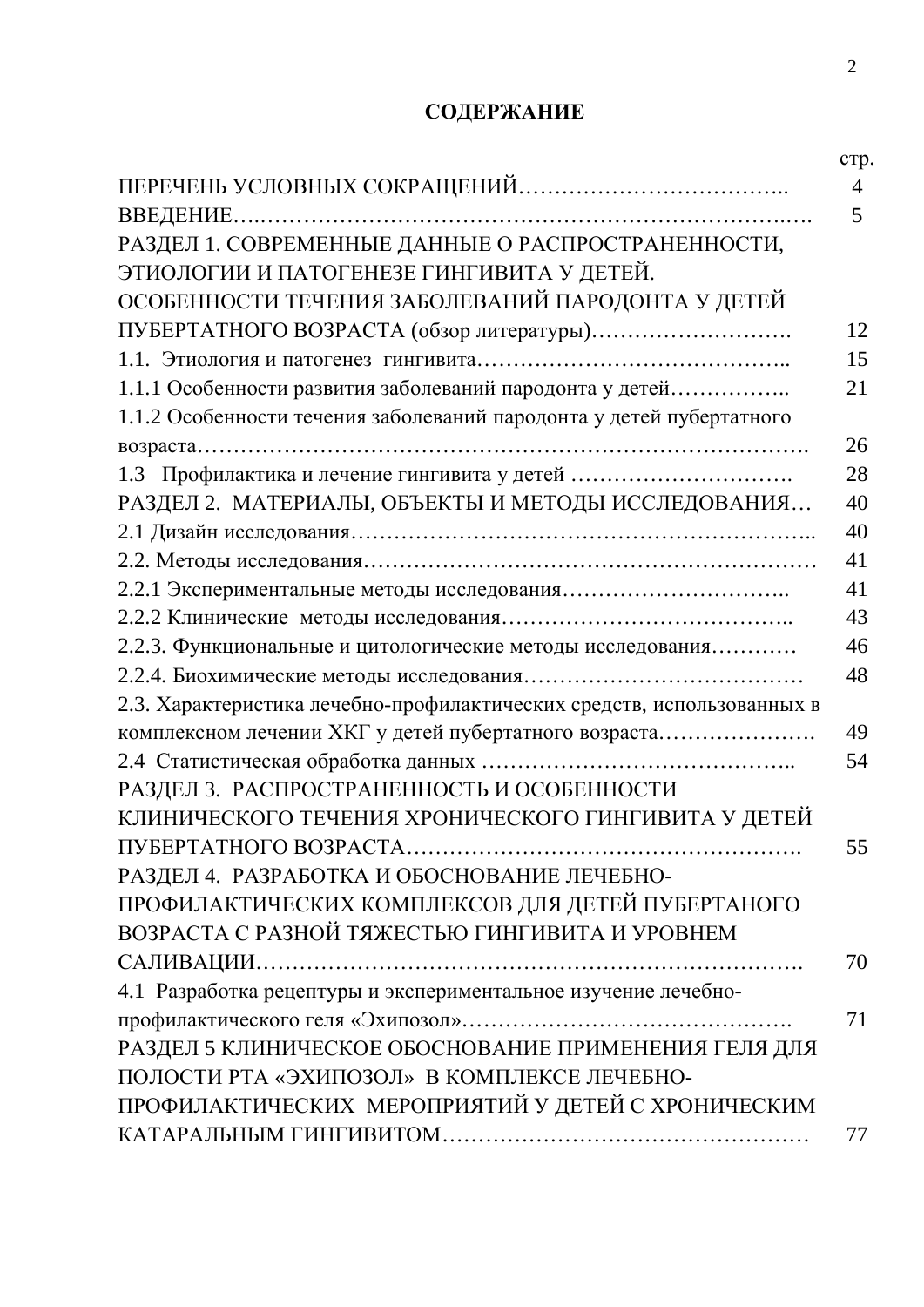| 5.1. Динамика изменения клинических показателей состояния полости рта |     |
|-----------------------------------------------------------------------|-----|
| у детей с хроническим катаральным гингивитом под влиянием лечебно-    |     |
| профилактического комплекса, включающего гель «Эхипозол»              | 79  |
| 5.2 Динамика изменения биохимических показателей ротовой жидкости у   |     |
| детей с хроническим катаральным гингивитом под влиянием применения    |     |
| лечебно-профилактического комплекса, включающего гель для полости     |     |
|                                                                       | 88  |
| 5.3 Результаты изучения отдаленных результатов применения лечебно-    |     |
| профилактического комплекса у детей пубертатного возраста с           |     |
|                                                                       | 91  |
| АНАЛИЗ И ОБОБЩЕНИЕ РЕЗУЛЬТАТОВ ИССЛЕДОВАНИЯ                           | 98  |
|                                                                       | 111 |
|                                                                       | 113 |
|                                                                       | 114 |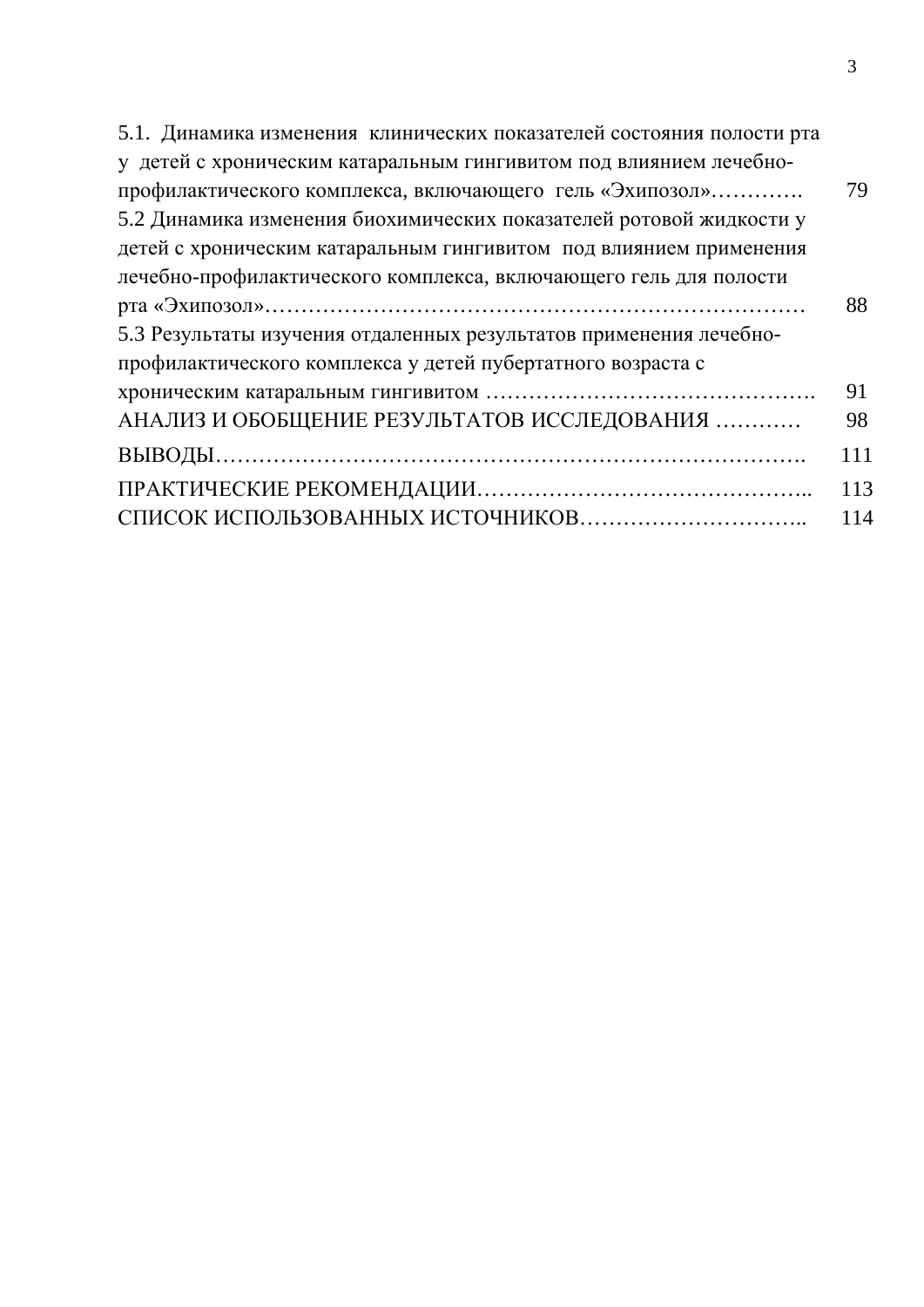### ПЕРЕЧЕНЬ УСЛОВНЫХ СОКРАЩЕНИЙ

- GI десневой индекс
- Ig иммуноглобулин
- Ап амплитуда смещения плазмолем
- АПИ антиоксиднатно-прооксидантный индекс
- Ая амплитуда смещения ядер
- БАВ биологически активные вешества
- БАД биологически активные добавки
- ВНС вегетативная нервная система
- ВОЗ всемирная организации здравоохранения
- ГИ гигиенический индекс
- ГУ государственное учреждение
- ЖКТ желудочно-кишечный тракт
- ЛПК лечебно-профилактический комплекс
- МДА малоновый диальдегид
- НАМН национальная академия медицинских наук
- ПОЛ перекисное окисление липидов
- РЖ ротовая жидкость
- РМА папиллярно-маргинально- альвеолярный индекс
- СОПР слизистая оболочка полости рта
- ТКЧ терагерцовая терапия
- ФДТ фотодинамическая терапия
- ХГГ хронический гипертрофический гингивит
- ХКГ хронический катаральный гингивит
- ЭКПЯ КБЭ электрокинетическая подвижность ядер клеток буккального эпителия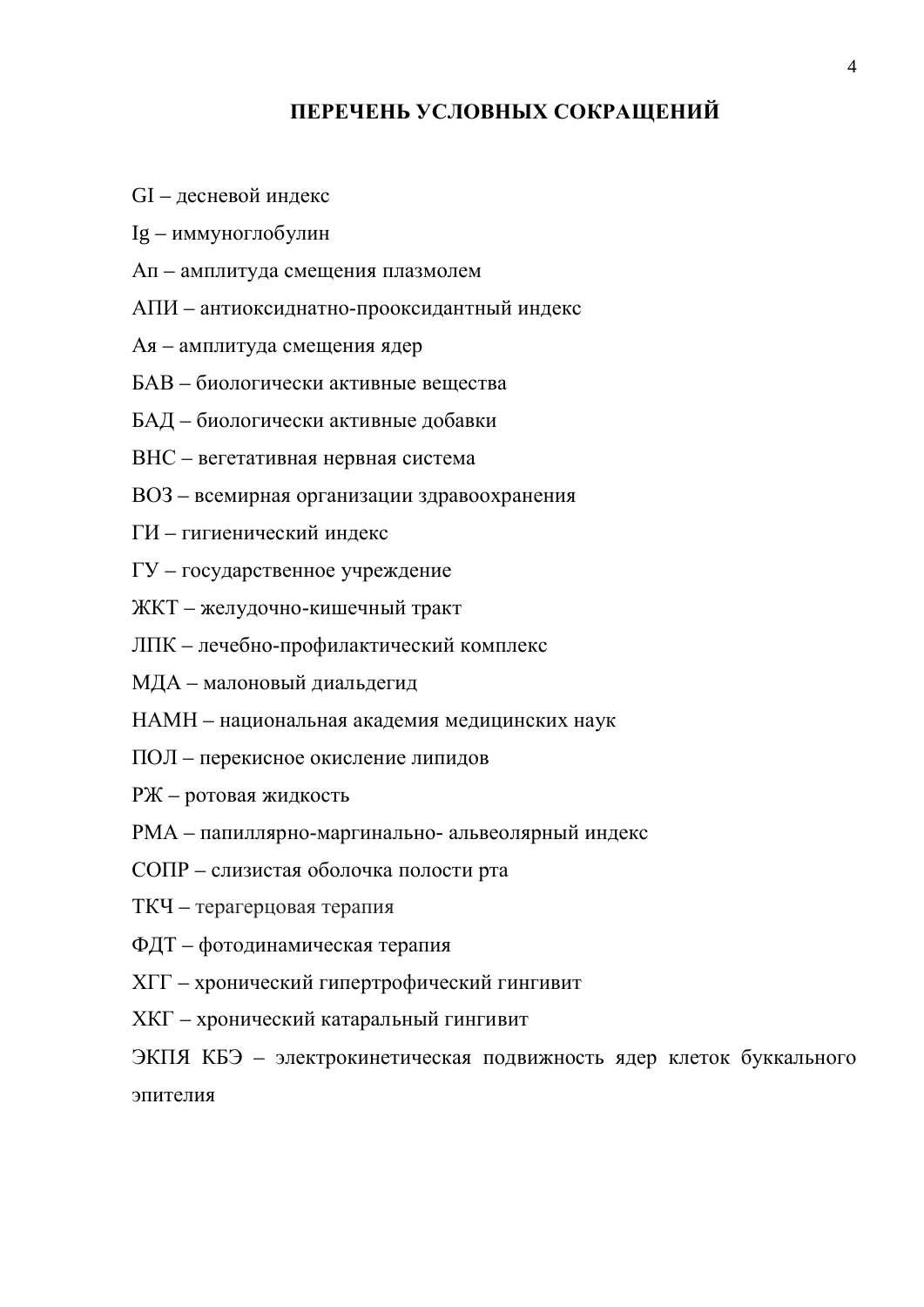#### **ВВЕДЕНИЕ**

#### Актуальность проблемы.

Проблема патологии пародонта у детей обусловлена как широкой распространенностью заболевания, так и тем фактом, что несвоевременное лечение этих заболеваний в детском и юношеском возрасте приводит впоследствии к тяжелым необратимым поражениям тканей пародонта у взрослых [47, 54, 68, 210, 256, 337, 477]. По данным экспертов ВОЗ у 80 % детского населения распознаются отдельные признаки или весь комплекс симптомов воспаления в пародонте [523]. Накоплен банк данных относительно эпидемиологических характеристик распространенности заболеваний пародонта у детей и подростков, которые свидетельствуют о том, что рост заболеваемости не уменьшается, в том числе и в Украине [55, 78, 93,107, 123, 162, 177, 218, 266, 270, 271, 385, 449, 457, 515, 516].

Общепринятым фактором исполнительного механизма возникновения гингивита считается микробная зубная бляшка, контактирующая с тканями десен. Этиологическая роль микроорганизмов зубных бляшек уже не вызывает сомнения [41, 164, 204, 216, 276, 317, 365, 382, 476, 472, 509].

Однако, следует отметить, что гингивит у детей является самостоятельной нозологической единицей, для которого возможна реституция структуры и функций тканей пародонта. Поэтому этиологию и патогенез его необходимо рассматривать в большей степени с возрастных позиций и функционального состояния организма, начинающего взрослеть.

Тем не менее, принято считать, что хронический катаральный гингивит (XKГ) является начальной стадией воспалительных заболеваний пародонта, и эта нозологическая единица наиболее часто встречается у детей [294]. Но и хронический гипертрофический гингивит (XГГ) также довольно распространенное заболевание. В общей структуре заболеваний пародонта XГГ составляет в различных странах и регионах от 5,2 % до 41,6 % [175, 175, 338].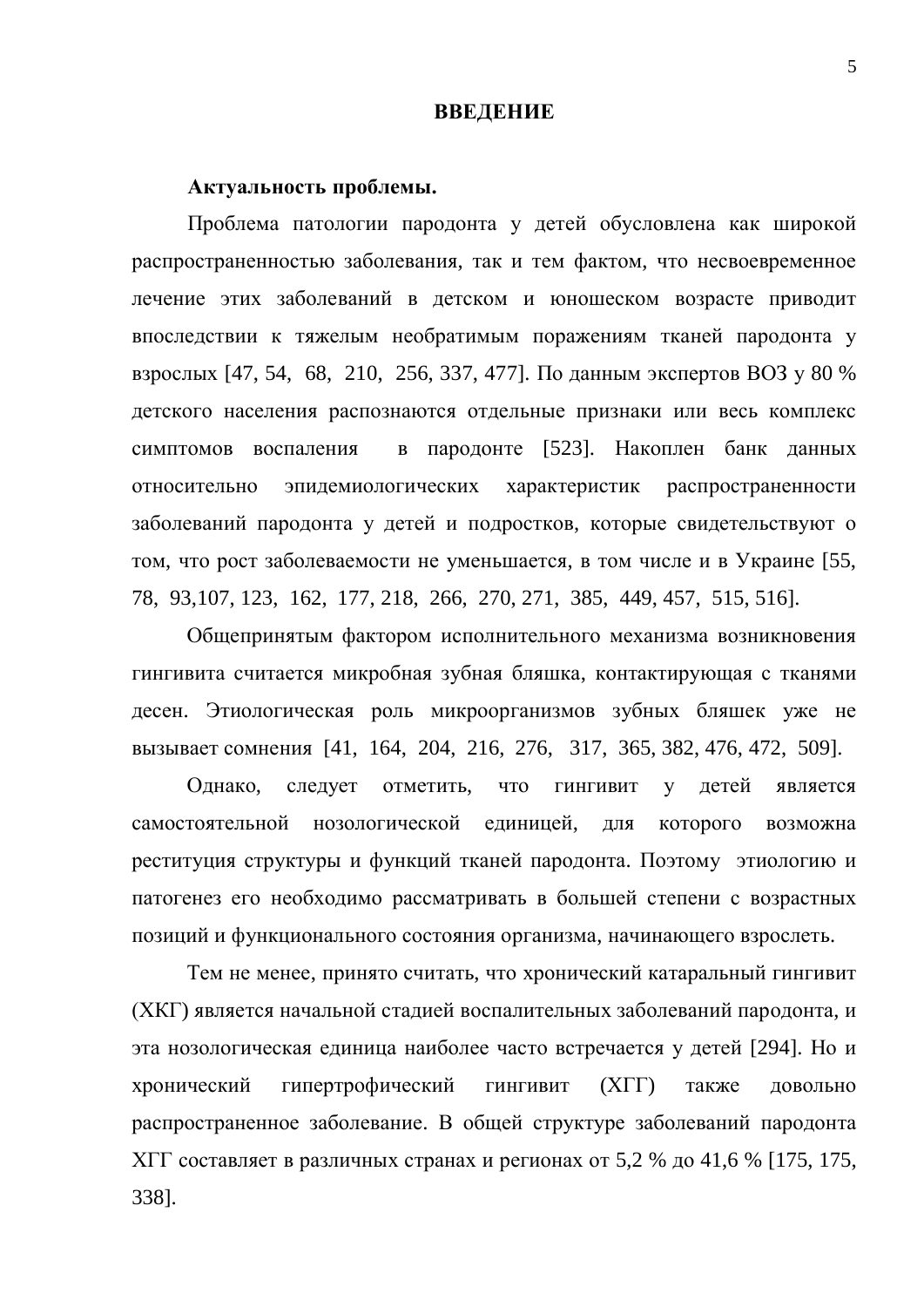Современная концепция этиопатогенеза гингивита, как у детей, так и у взрослых, базируется на том, что полость рта рассматривается как сбалансированная биологическая система, при нарушении равновесия в которой развивается патологический процесс. И в первую очередь, нарушение соотношения «микробные агенты / защитные механизмы» [51, 338].

Рассматривая пусковые механизмы воспалительного процесса в десне необходимо также учитывать состояние общих систем организма в поддержании гомеостаза. Это особенно актуально в период полового созревания, когда происходит перестройка всего организма, вызывающая мощный поток симпатической импульсации в различные органы и системы [173, 174]. И именно на этом фоне возможно развитие более тяжелых форм гингивита, в том числе ХГГ.

Вполне доказано, что одним из ведущих патогенетических факторов, обуславливающих развитие деструктивных изменений в тканях пародонта, является неудовлетворительное гигиеническое состояние полости рта, позволяющее скапливаться зубным отложениям. Невыполнение гигиенических мероприятий уже через несколько дней приводит к накоплению зубного налета и одновременно развитию гингивита [129, 76, 180, 277, 322, 380]. Однако, явления воспаления десен сравнительно быстро устраняются при возобновлении гигиены полости рта [94, 127, 129, 130, 152, 153, 180, 285, 319, 328]. При недостаточном гигиеническом уходе за зубами интенсивность зубных отложений корреллирует с изменениями состояния пародонта [26, 180]. Поэтому профилактика воспаления десен у детей предусматривает, в первую очередь, устранение главного этиологического фактора, а именно – зубных отложений [129, 180].

При лечении же гингивита, помимо этиологического фактора, учитываются особенности течения воспалительного процесса, что предусматривает восстановление барьерной функции эпителия, воздействие на патологические звенья воспалительной реакции, микроциркуляцию и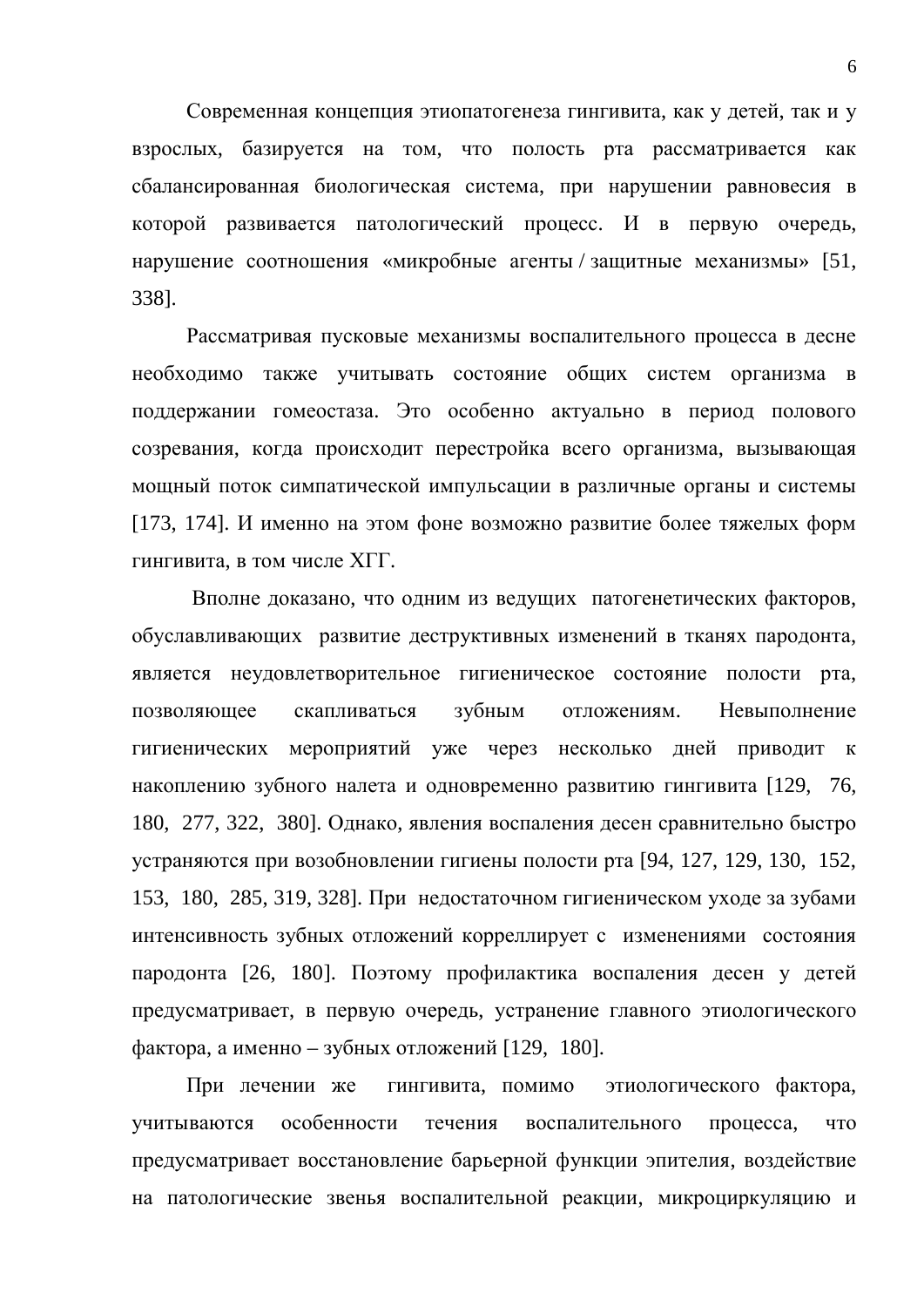нормализацию обменных процессов в десне, повышение местной и общей резистентности организма  $[1, 3, 4, 297, 508]$ . Следует отметить, что эффективность своевременной и регулярно проводимой профилактики и лечения гингивита у детей достаточно высокая [169].

В последние годы в Украине защищено ряд диссертационных работ, касающихся исследования гингивита у детей подросткового возраста [52, 162, 218, 323]. Однако, изучив их, а также проанализировав имеющиеся в литературе другие сведения, мы обнаружили, что предлагающиеся способы лечения гингивита у детей не всегда учитывают особенности развития гингивита у детей пубертатного возраста, а именно, гормональной перестройки организма.

Пубертатный период – это возрастной период, на протяжении которого в организме происходит внутренняя перестройка, завершающаяся достижением половой зрелости. Процесс сопровождается резкими эндокринными сдвигами, бурным ростом, существенной перестройкой жизнедеятельности организма, на фоне которых возможны вегетативные расстройства. Одним из негативных факторов неустойчивости вегетативной нервной системы (ВНС) может быть разбалансирование функции слюнных желез и, как следствие, снижение объема поступающей в полость рта слюны. А, как известно, слюна, как естественная жидкая биологическая среда, играет огромную роль в жизнедеятельности зубов, слизистой оболочки полости рта (СОПР) и пародонта.

Все указанное послужило основанием для проведения настоящих исследований, предусматривающих разработку патогенетически адаптированного средства для его применения больными с ХКГ как с целью профилактики, так и в комплексе лечебно-профилактических мероприятий.

#### Связь работы с научными программами, планами, темами

Данная работа выполнена в соответствии с планом совместных научноисследовательских тем Одесского национального медицинского университета и ГУ «Институт стоматологии НАМН Украины»: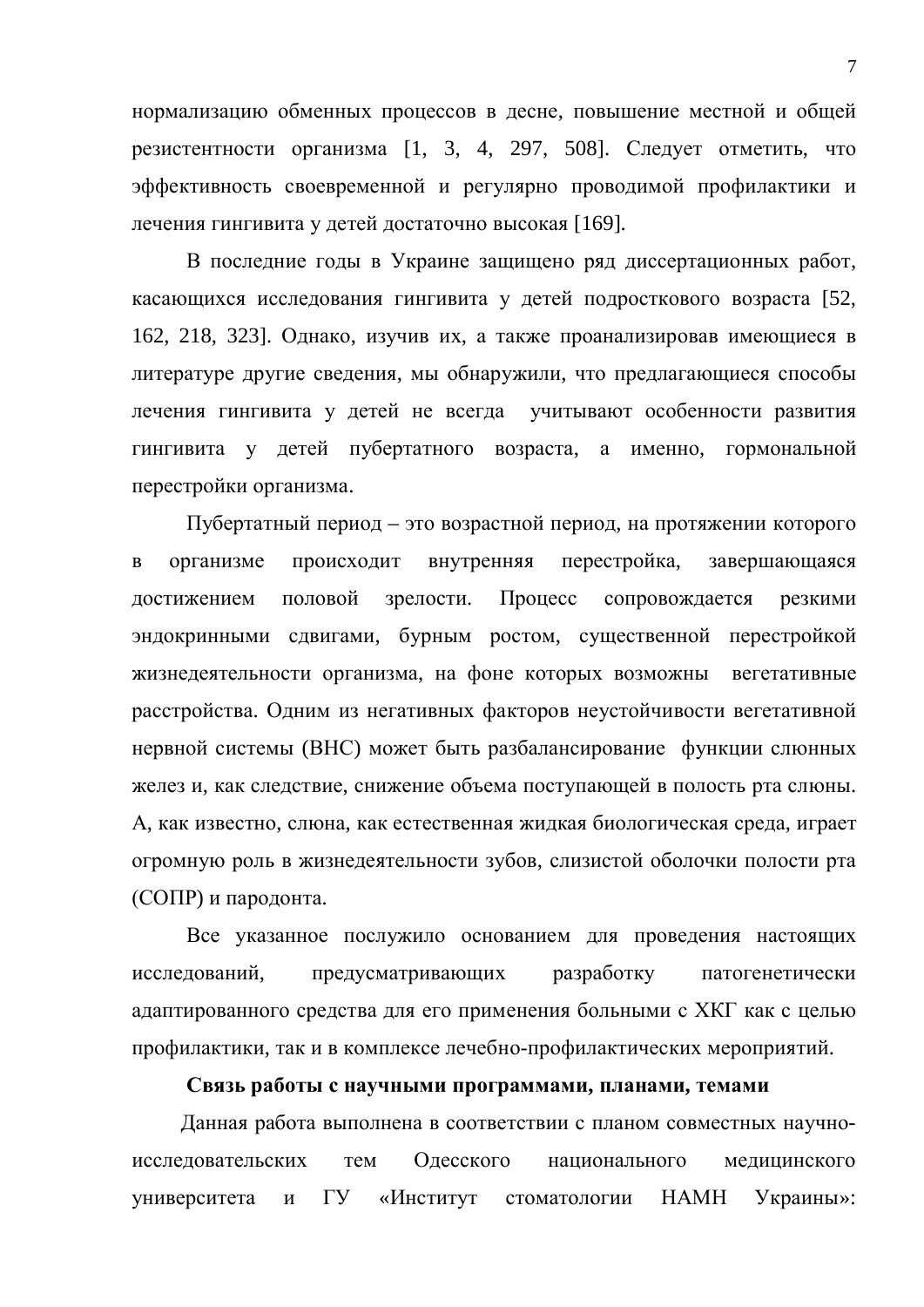«Удосконалити профілактику та лікування стоматологічних захворювань у пацієнтів із захворюваннями шлунково-кишково тракту та ендокринної патології» (№ДР 0110U000271) и «Розробити методи корекції мінеральної, мікробної та імунної систем гомеостазу порожнини рота для індивідуальної профілактики стоматологічної патології» (№ ДР 0114U000380), где автор была соисполнителем отдельных фрагментов вышеуказанных тем.

**Цель исследования** – повышение эффективности профилактики и лечения хронического катарального гингивита у детей пубертатного возраста путем разработки и включения в комплекс лечебно-профилактических мероприятий патогенетически направленного средства с пролонгированным действием на ткани пародонта.

#### Задачи исследования:

1. Изучить распространенность и особенности клинического течения хронического катарального гингивита у детей пубертатного возраста.

2. Выявить различия течения хронического катарального гингивита у детей 12-13-летнего возраста.

3. Разработать фитокомпозицию на основе растительных полифенолов в виде геля для полости рта для применения в комплексном лечении хронического катарального гингивита и оценить его противовоспалительное действие в эксперименте.

4. Разработать комплекс мероприятий для профилактики и лечения хронического катарального гингивита у детей пубертатного возраста и провести его клиническую апробацию.

5. Исследовать эффективность разработанного комплекса лечебнопрофилактических мероприятий у детей пубертатного возраста с хроническим катаральным гингивитом с помощью биохимических и биофизических исследований.

Объект исследования – хронический катаральный гингивит у детей 12-13 лет.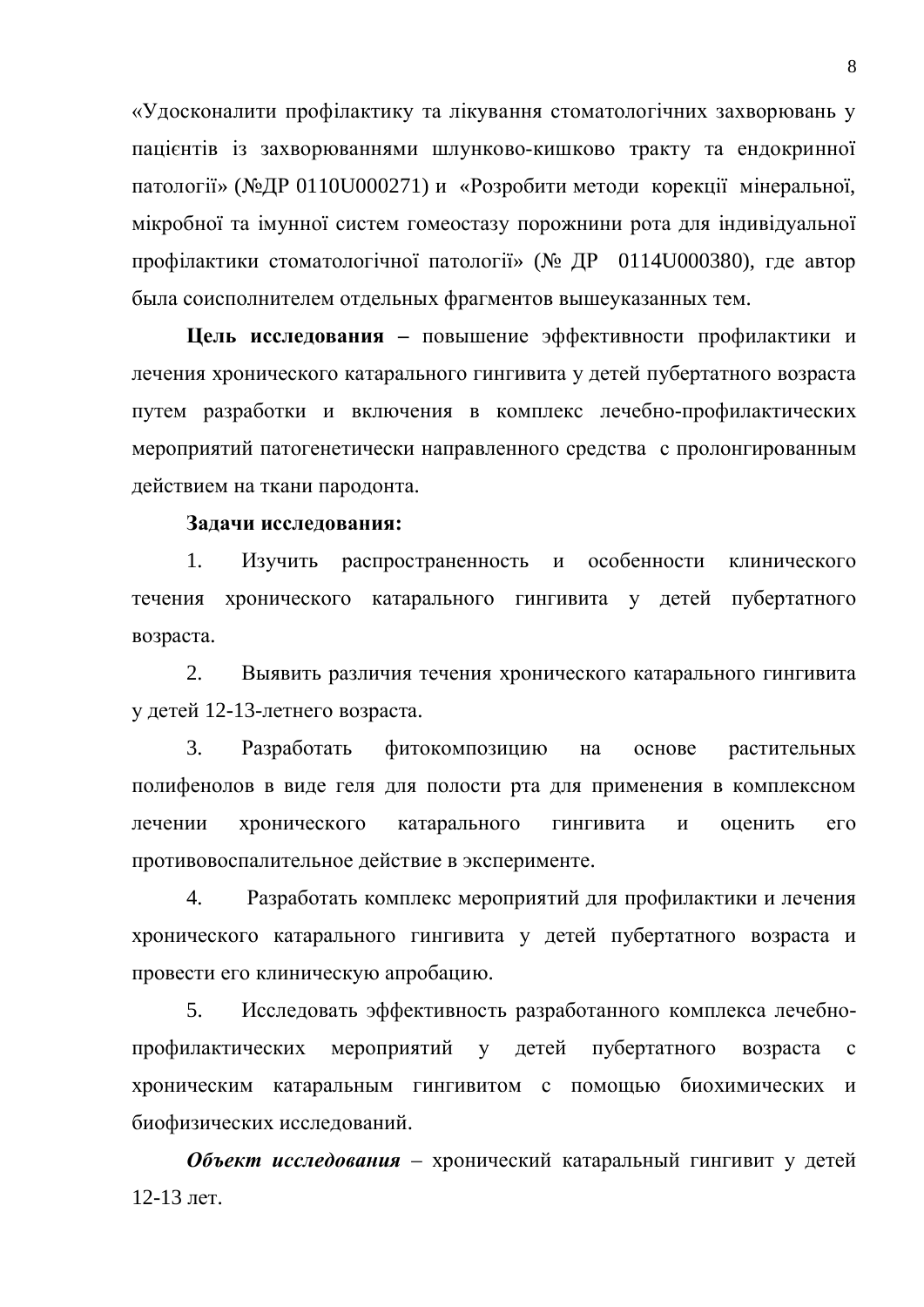**Предмет исследования** – эффективность применения геля для полости рта в комплексном лечении хронического катарального гингивита у детей 12-13 лет.

Методы исследования: экспериментальные на животных – для оценки специфической эффективности разработанного геля, морфометрические – для оценки степени атрофии альвеолярного отростка у экспериментальных животных, клинико-лабораторные – для оценки гигиенического состояния полости рта и состояния тканей пародонта у детей, биохимические – для изучения показателей состояния перекисного окисления липидов и активности ферментов-индикаторов воспаления и деструкции в ротовой жидкости детей и слизистой оболочке полости рта экспериментальных животных, цитологические (проба Ясиновского) – для изучения клеточного состава ротовых смывов, функциональные – для оценки функциональной активности слюнных желез и зарядового состояния клеток буккального эпителия у детей, статистические – для оценки достоверности полученных результатов.

#### Научная новизна полученных результатов.

Подтверждено данные о том, что пубертатный возраст, протекающий на фоне гормонального дисбаланса, увеличивает риск развития воспаления в пародонте.

Уточненные данные о том, что патогенез развития гингивита связан, прежде всего, со снижением функциональной активности слюнных желез и факторов неспецифической защиты.

Доказано, что на фоне снижения защитных механизмов полости рта и действия ряда местных факторов, среди которых главное место занимает неудовлетворительная гигиена полости рта, развитию воспаления в пародонте способствует и гипосаливация.

Впервые проведено сравнительное изучение состояния пародонта двух групп детей 12-13-летнего возраста, один из которых, начиная с семилетнего возраста, находилась под постоянным наблюдением, по результатам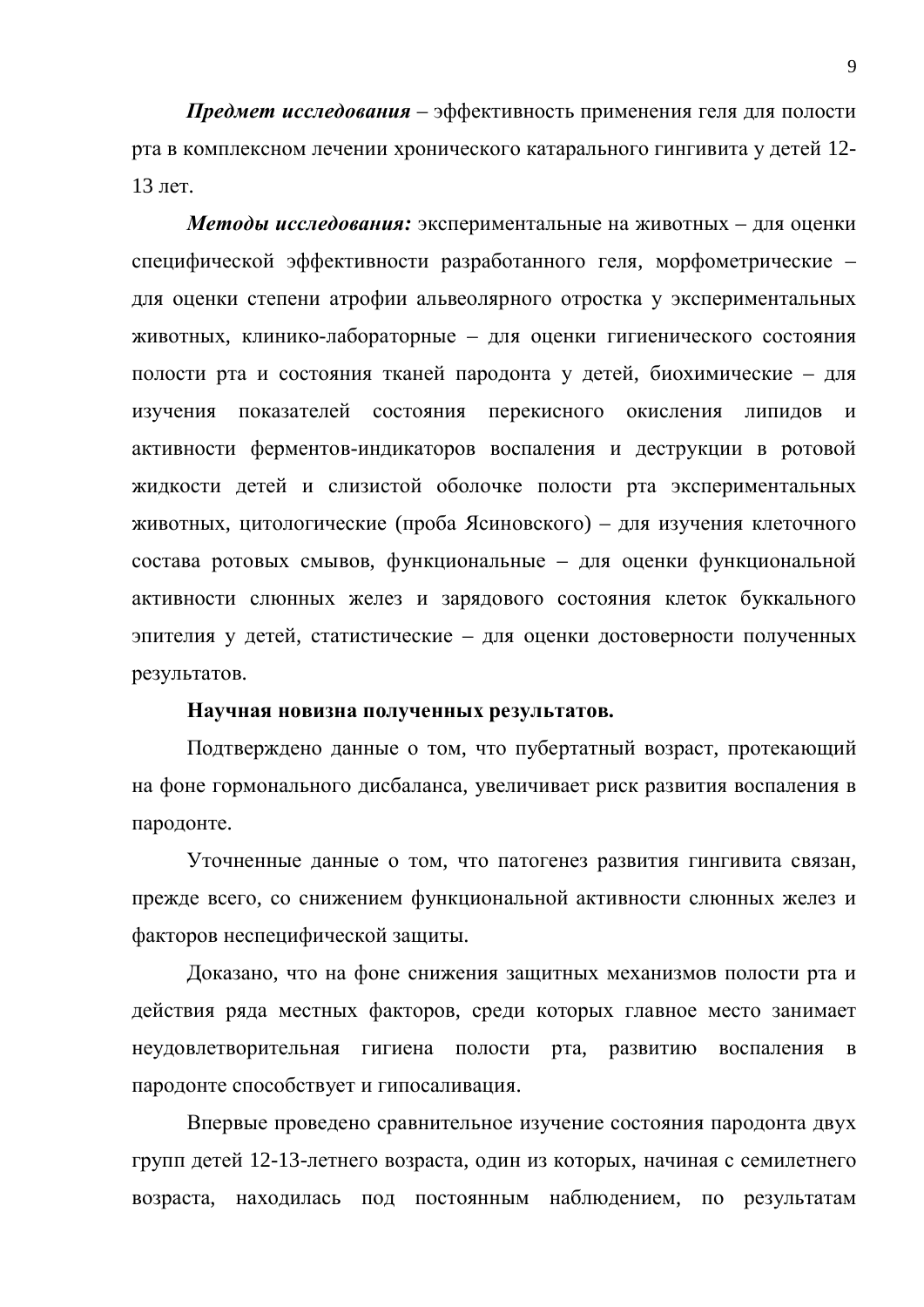которого показана эффективность регулярной санации полости с проведением профилактических мероприятий у детей пубертатного возраста.

Установлено, что показатели распространенности и тяжести гингивита у девочек 12-13-летнего возраста выше, чем у мальчиков, что связано с тем, что у девочек половое созревание наступает раньше.

Впервые разработан гель для полости рта «Ехипозол», адаптированный для детей пубертатного возраста с хроническим катаральным гингивитом, который содержит компоненты, стимулирующие функциональную активность слюнных желез, неспецифическую реактивность и обеспечивают противовоспалительное действие.

Разработан и апробирован лечебно-профилактический комплекс для детей с хроническим катаральным гингивитом, механизм действия которого обусловлен стимулированием функции слюнных желез и активизацией важнейших систем неспецифической резистентности полости рта (эпителиально-лейкоцитарной и антиоксидантной) с одновременным ингибированием прооксидантной и протеазной систем.

#### Практическое значение полученных результатов.

Разработан комплекс лечебно-профилактических мероприятий с включением геля для полости рта «Ехипозол», зубной пасты «Colgate лечебные травы» и ополаскивателя для рта «Colgate Plax total целебные травы» для детей пубертатного возраста с хроническим катаральным ГИНГИВИТОМ.

Предложенный лечебно-профилактический комплекс снижает интенсивность воспалительного процесса в тканях пародонта, ускоряет клиническое выздоровление и улучшает гигиеническое состояние полости рта детей 12-13-летнего возраста с хроническим катаральным гингивитом.

Показано, что регулярная санация полости, начинающаяся с раннего школьного возраста с проведением профилактических мероприятий, снижает риск развития воспалительного процесса в пародонте и уменьшает его тяжесть у детей пубертатного возраста.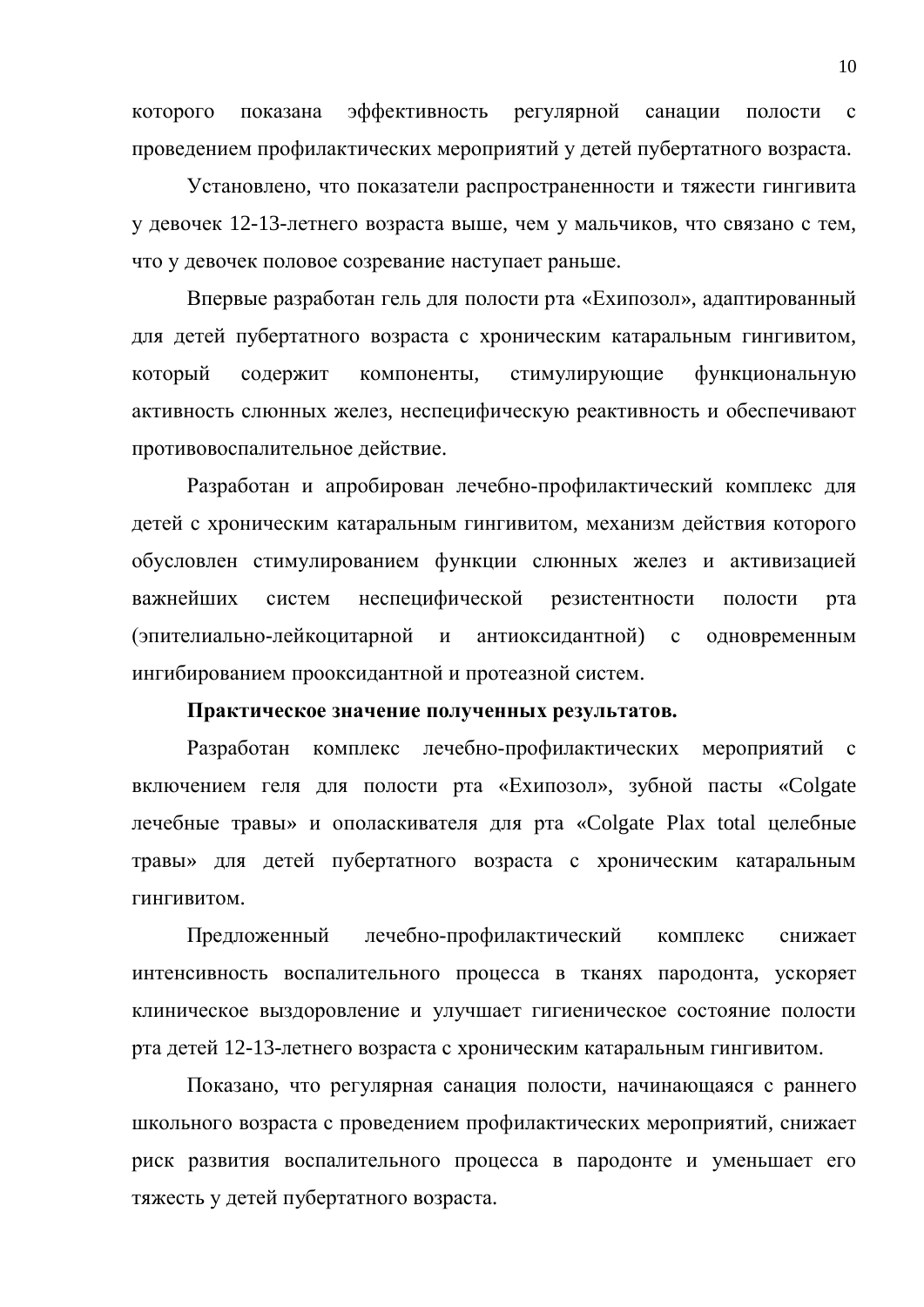Результаты исследований внедрены в учебный процесс кафедры стоматологии детского возраста Одесского национального медицинского института, используются в лечебной работе отдела эпидемиологии и профилактики стоматологических заболеваний ГУ «Институт стоматологии НАМН Украины», в областной стоматологической поликлинике и в районных детских стоматологических поликлиниках г. Одессы.

#### **Личный вклад соискателя.**

Автором самостоятельно проведен информационный поиск и анализ научной литературы по избранной проблеме, проведены экспериментальные и клинические исследования; проанализированы и обобщены полученные результаты, проведена их статистическая обработка. Совместно с научным руководителем определены направление, цель и задачи исследования, написаны выводы и практические рекомендации.

Клинические иссдования выполнены на клинических базах Одесского национального медицинского университета, экспериментальные – на базе ГУ «Институт стоматологии НАМН Украины»: в лаборатории биохимии, виварии, в лаборатории гигиены полости рта.

#### Апробация результатов диссертации.

Основные положения работы доложены на IV съезде Ассоциации стоматологов Украины (Одесса, 23-25 октября 2014 г.); на научнопрактической конференции с международным участием «Інноваційні технології в сучасній стоматології» (г. Ивано-Франковск, 19-20 марта 2015 г.), на международной научно-практической конференции «Актуальні питання сучасної медицини: наукові дискусії» (г. Львов, 23-24 октября 2015 ɝ.).

Публикации. По материалам диссертации опубликовано 8 работ, из них 5 статей (3 – в научных изданиях Украины, 2 – в научном издании Чехии), 3 тезисов докладов в материалах научных конференций.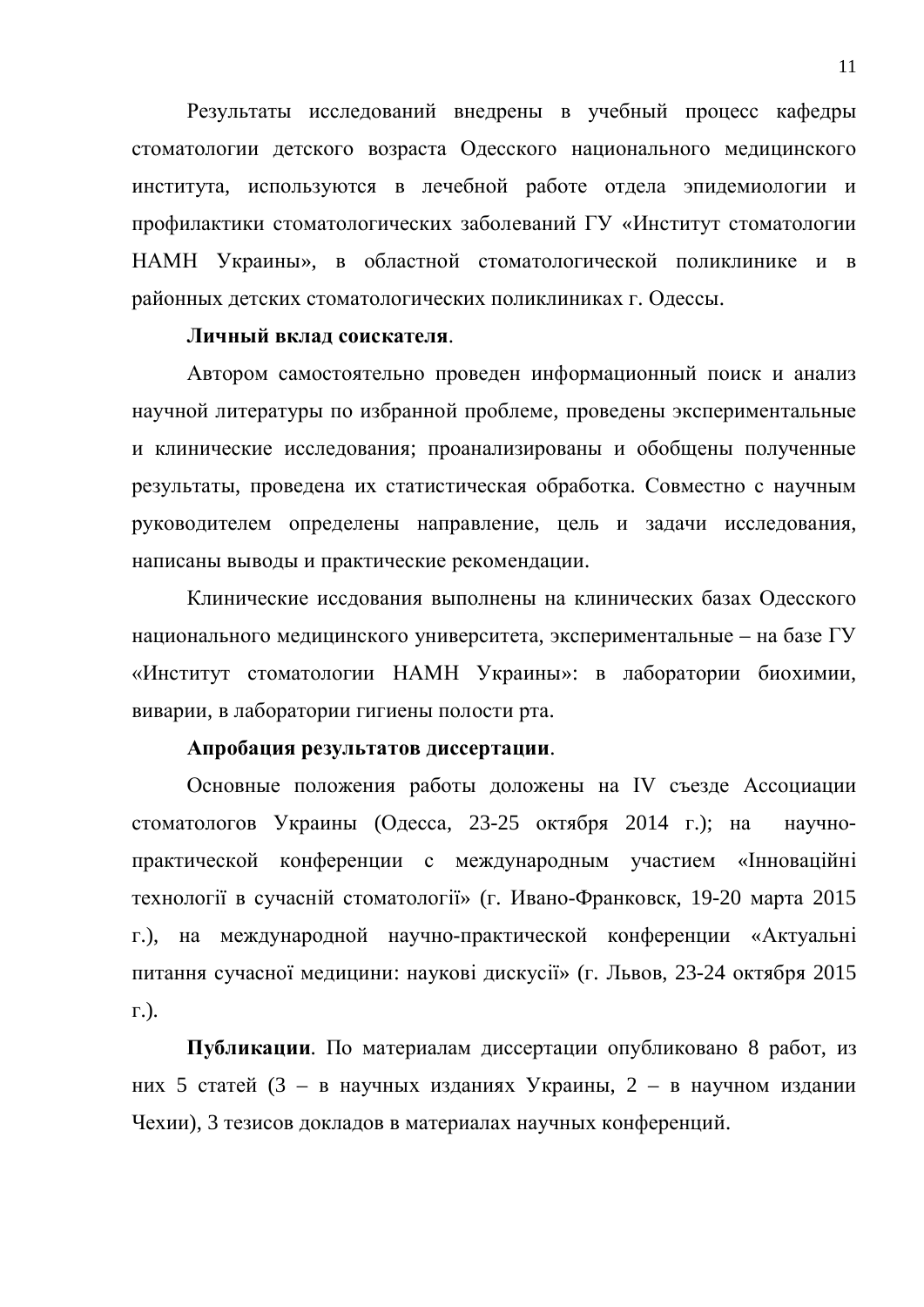### **РАЗДЕЛ 1**

# СОВРЕМЕННЫЕ ДАННЫЕ О РАСПРОСТРАНЕННОСТИ, ЭТИОЛОГИИ И ПАТОГЕНЕЗЕ ГИНГИВИТА У ДЕТЕЙ. ОСОБЕННОСТИ ТЕЧЕНИЯ ЗАБОЛЕВАНИЙ ПАРОДОНТА У ДЕТЕЙ **ɉɍȻȿɊɌȺɌɇɈȽɈȼɈɁɊȺɋɌȺ (ɨɛɡɨɪɥɢɬɟɪɚɬɭɪɵ)**

Патология тканей пародонта является одной из актуальнейших проблем в стоматологии, так как распространенность их заболеваний составляет от 50-80 % – у лиц молодого возраста, до  $100\%$  – в зрелом возрасте [53, 68, 210, 256, 337, 477].

Согласно данным отечественных и зарубежных авторов наиболее часто встречающейся патологией пародонта в детском возрасте является гингивит, который может быть воспалительного, дистрофического и опухолевого характера [53, 248, 294, 420, 477].

Исследования показывают, что заболевания пародонта у детей выявляются уже с 7 лет, однако встречаются и в более раннем возрасте [53, 420]. Эпидемиологические исследования, проведенные 10-15 лет назад, показали, что в Украине поражаемость гингивитом детей Украины среди 6детних составляла 40-45 %, а у 12-летних достигала 80 %. Процент детей с интактным пародонтом в среднем по Украине среди 15-летних подростков составил лишь 33,2 % [93, 177].

Более современные данные свидетельствуют, что уже в 7-8-летнем возрасте у 80 % детей наблюдаются изменения в пародонте [420]. А в 15 летнем возрасте практически нет детей со здоровым пародонтом и на одного обследованного приходится только 0,04-2,05 непораженных секстантов [268]. А к 18 годам уже достаточно часто встречается генерализованный пародонтит [107].

Следует отметить, что за последние годы воспалительные заболевания пародонта не только в нашей стране, но и во всем мире, заметно «помолодели» [107, 218, 420, 480]. Так, Бразильскими учеными выявлен гингивит в 34,8 %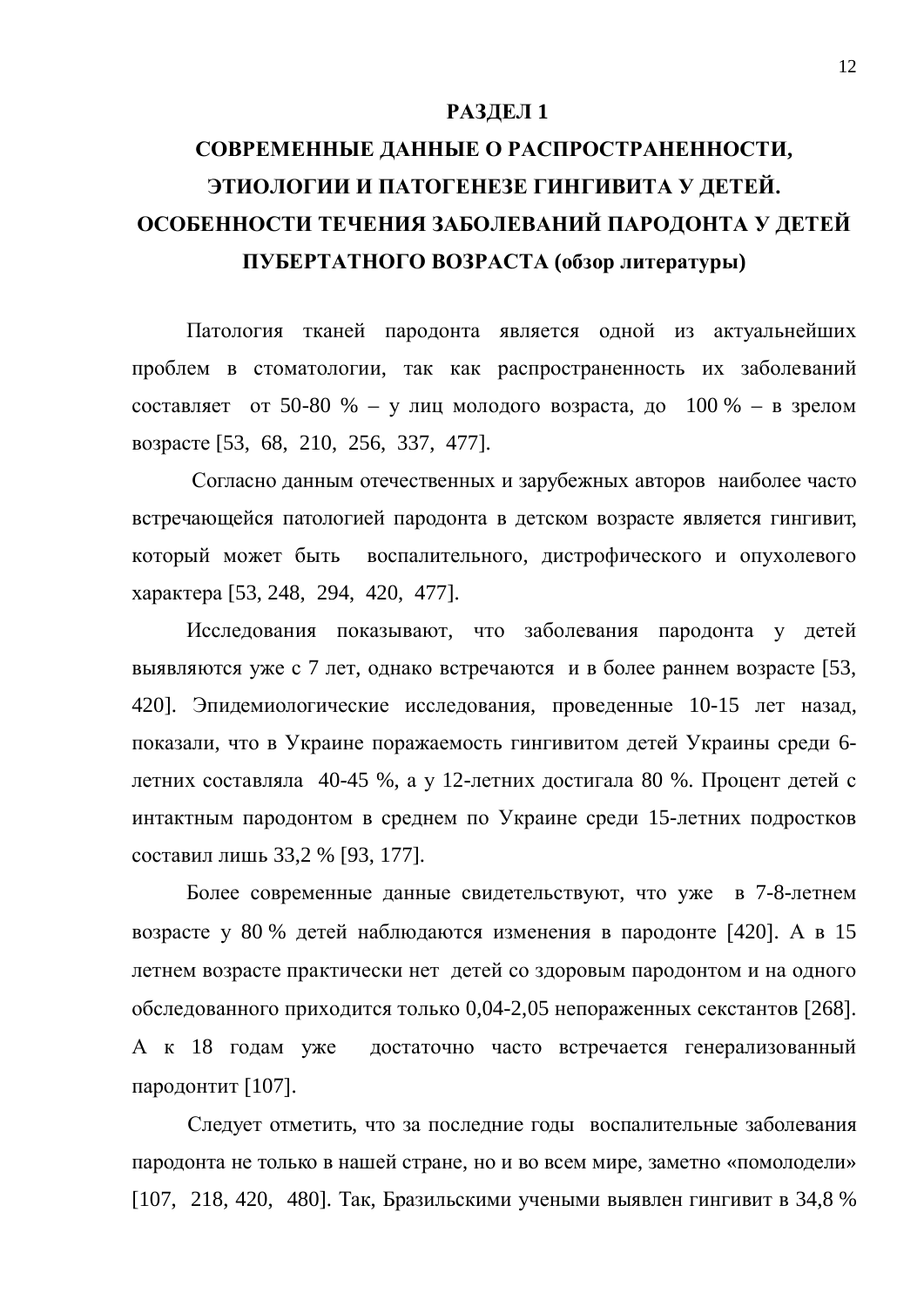случаев у 3-летних детей [480], а в Испании 3-летнему ребенку был поставлен диагноз «агрессивный пародонтит» [473].

Вместе с тем, данные о распространенности заболеваний пародонта у детей отличаются даже в рамках одного государства. Так, в Украине по разным данным гингивит фиксируется от 45 до 90 % у детей 12-летнего возраста [112, 123, 218, 163].

Это обусловлено разными причинами, среди которых большое значение имеет окружающая среда [64, 269, 270]. Так, на востоке Украины (Донецкая область), стоматологическая заболеваемость детского населения в плане распространенности болезней пародонта не выходит за границы низкого уровня – встречаемость признаков заболеваний пародонта в группе 12-летних детей составляет: кровоточивость десен – у 11,7  $\pm$  2,6 %, наличие зубного камня – у  $1,90 \pm 0,07$  %, гингивиты – у  $16,2 \pm 2,4$  %, при здоровом пародонте у 70,2  $\pm$  3,5 %, у 15-летних подростков: кровоточивость десен – у  $21,3 \pm 2,4$  %, зубной камень – у  $14,6 \pm 1,9$  %, гингивиты – у  $26,3 \pm 2,6$  %, при здоровом пародонте у  $62.2 \pm 4.1$  %. Распространенность индекса кровоточивости составила до 22,0 %, а зубного камня — до 15,0 %, в целом гингивиты составили до 27,0 %. На основании этих данных автор исследования, Бугоркова И.А. [33], делает заключение о необходимости разработки концепции стратегического планирования работы стоматологической службы области в свете наметившейся положительной демографической динамики детского населения.

В западном регионе согласно данным ученых распространенность гингивита значительно выше – от 35 до 75 % [163, 258]

В южных областях Украины признаки гингивита у детей выявляются в 40-80 %. Вместе с тем, по заключению авторов проведенного исследования, у детей 12 и 15 лет г. Севастополя в последние годы ситуация с пораженностью гингивитом поменялась с низкой на умеренно стабильную [102].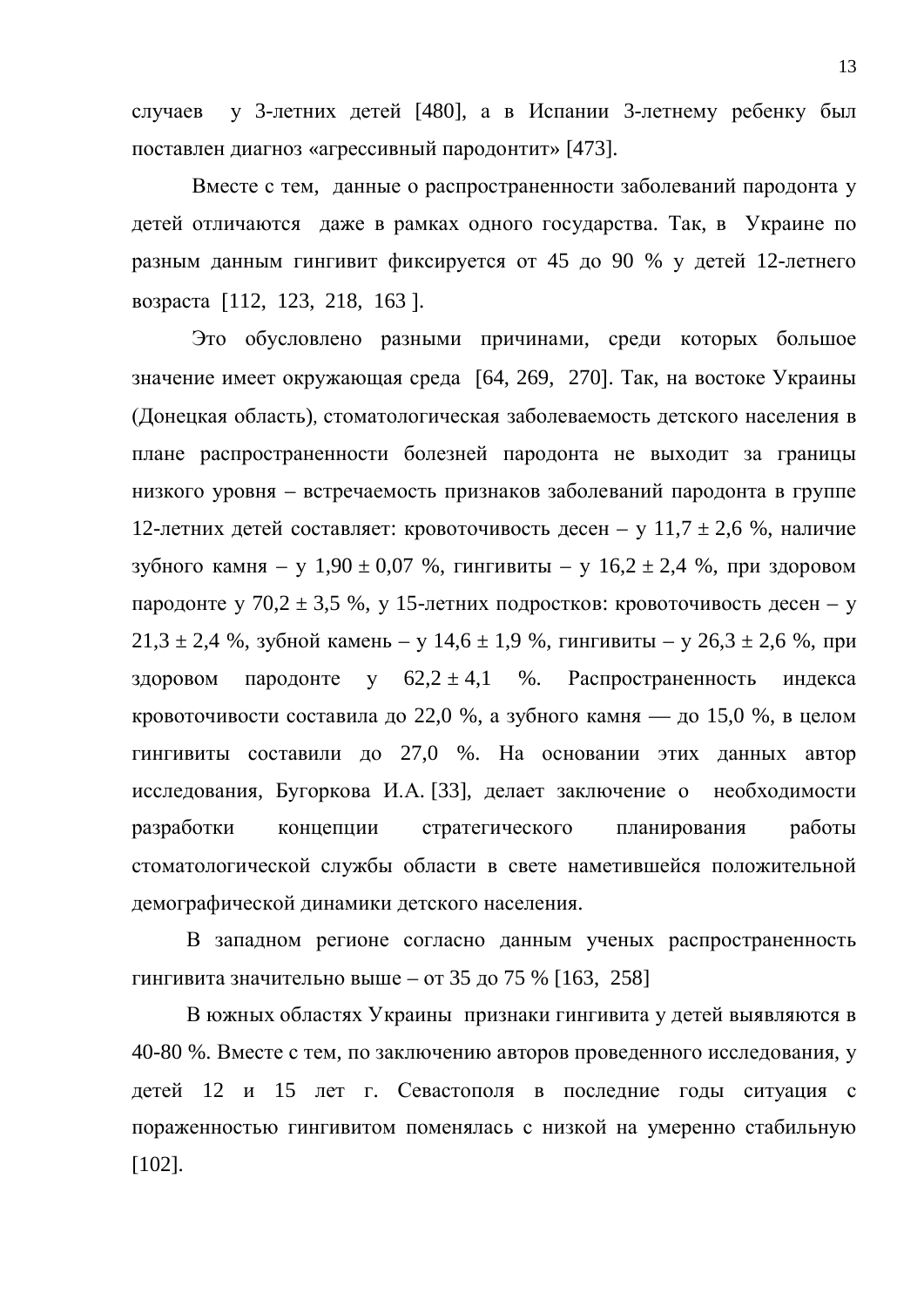В ближайших соседних странах на сегодняшний день ситуация с распространенностью заболеваний пародонта у детей существенно не отличается от показателей, зафиксированных в Украине [35, 271, 275].

У детей дошкольного и школьного возраста, а также подростков образовательных учреждений крайнего севера России (Якутия) распространенность гингивита в зависимости от возраста составляет от 35 до 90 % [315]. В центральной России (г. Воронеж) у детей 7-15 лет поражение пародонта зафиксировано в 55-85 % случаев [7, 275].

Кисельникова Л.П. и соавт. [266] провели параллельные исследования в городах России и Украины и установили высокую распространенность заболеваний пародонта: от  $38,82 \pm 3,95$  % в г. Кременчуге до  $55,00 \pm 3,93$  % в г. Полтаве и 47,94  $\pm$  3,59 % в г. Москве. В зависимости от возраста самый низкий показатель был у детей 12 лет в Москве – 37,78  $\pm$  5,11 %. В период с 12 до 15 лет наблюдали уменьшение распространенности патологии тканей пародонта у детей, проживающих в г. Кременчуге: с 43,59  $\pm$  5,61 % до  $33,78 \pm 5,50$  %, стабильные цифры в г. Полтаве и значительное увеличение распространенности гингивита у 15-летних детей г. Москвы.

Современные исследования ученых дальнего зарубежья показали, что у детского населения США (7-15 лет) гингивит встречается в среднем в 45-57 % случаев [446, 515], а в возрасте 14-17 лет уже у 15 % лиц был зафиксирован генерализованный пародонтит [446].

У детей латиноамериканских стран показатели распространенности гингивита следующие: самые высокие – в Колумбии (77 %), Боливии (73 %) и в Бразилии (62-70 %) [385], самые низкие – в Мексике (23 %) [463].

В Никарагуа, стране, расположенной Центральной Америке, гингивит у детей 12-летнего возраста выявлен в 51,1 % [451].

В Европе распространенность болезней пародонта среди детей и подростков также высокая. Исследования показали широкую распространенность гингивита у школьников Великобритании [457, 516],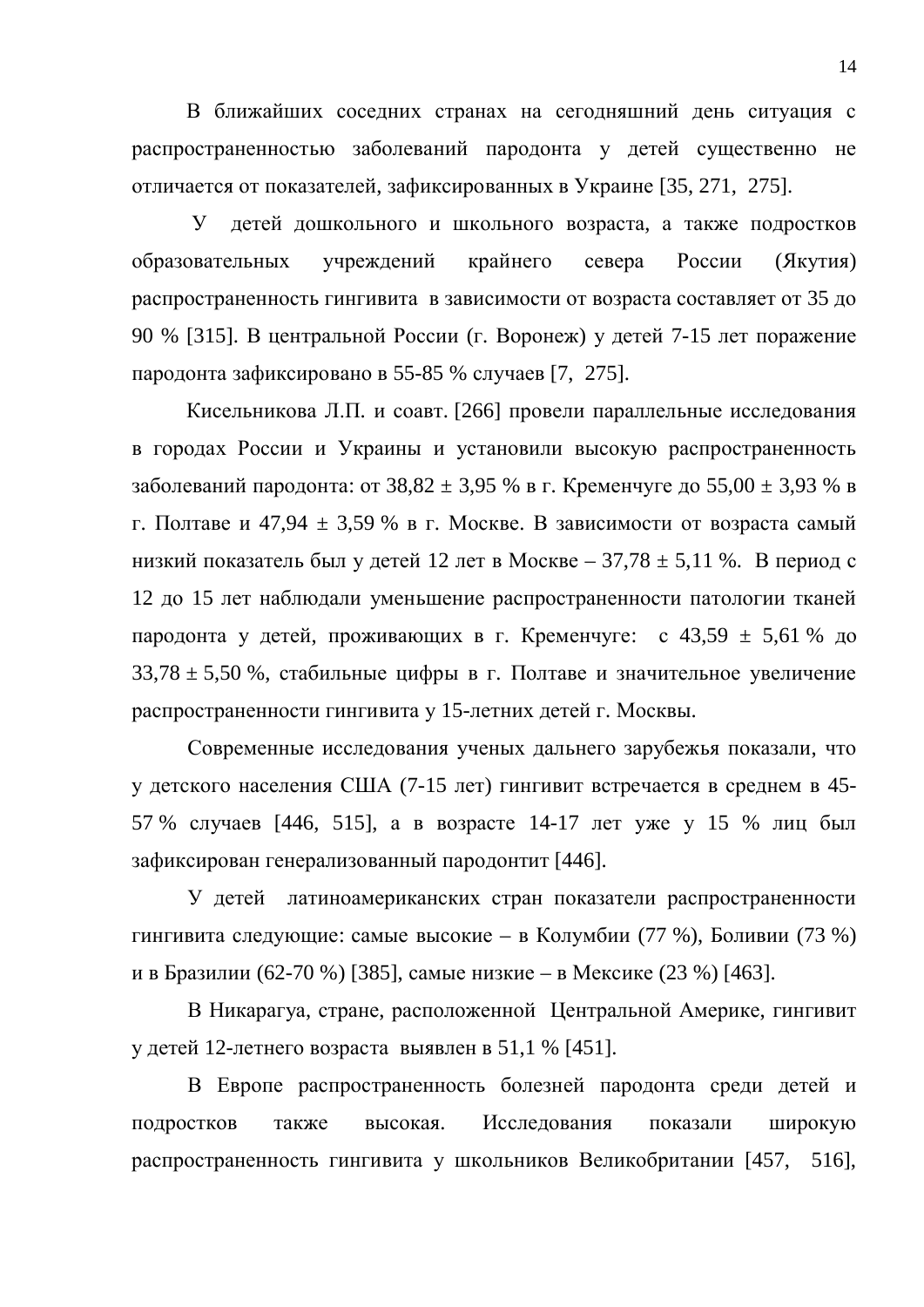Сербии [372], Польше [487], Франции (60 % в возрасте от 6 до 9 лет) [400], Испании [438, 473].

Среди детей Юго-Восточно-Азиатских стран распространенность гингивита у детей следующая: у 12-15-летних детей Индии – 45-75 % (в среднем 59 %) [424, 449, 452, 479], в Китае (Тибет) – не превышает 30 %, [454], у детей Бенгалии – от 55 до 75 % [369]. В Новой Каледонии (заморское особое административно-территориальное образование Франции, расположенное в Тихом океане) гингивит встречается у более 50 % 9-летних детей и в более чем 60 % случаев среди 12-14-летних детей [398]. В Пенджабе достигает 80 % среди 15-летних детей [350], в Непале – 55 % [399].

На африканском континенте распространенность заболеваний пародонта среди детей увеличивается с каждым годом. Публикации 2014 года свидетельствуют: в Нигерии за последние 10 лет частота гингивита у подростков увеличилась на 30 % и составляет в среднем 65 % [483].

На ближнем востоке, в Йемене, у 78 % подростков [370], в Саудовской Аравии – у 12-летних детей зафиксировано 80,2 % распространенности гингивита [379].

Следовательно, ни одна из стран не завила об отсутствии у детей воспалительных заболеваний пародонта, в частности, гингивита.

Вместе с тем, социологические исследования показывают, что гингивит у детей существенно отражается на их качестве жизни и психологическом состоянии [374, 423].

### **1.1 Этиология и патогенез гингивита**

Как известно, гингивит может быть как самостоятельным заболеванием, так и симптомом пародонтита. Однако, этиопатогенетические факторы развития воспаления десны в том и другом случае одинаковы и их следует рассматривать в контексте заболеваний пародонта [38, 68, 107, 195].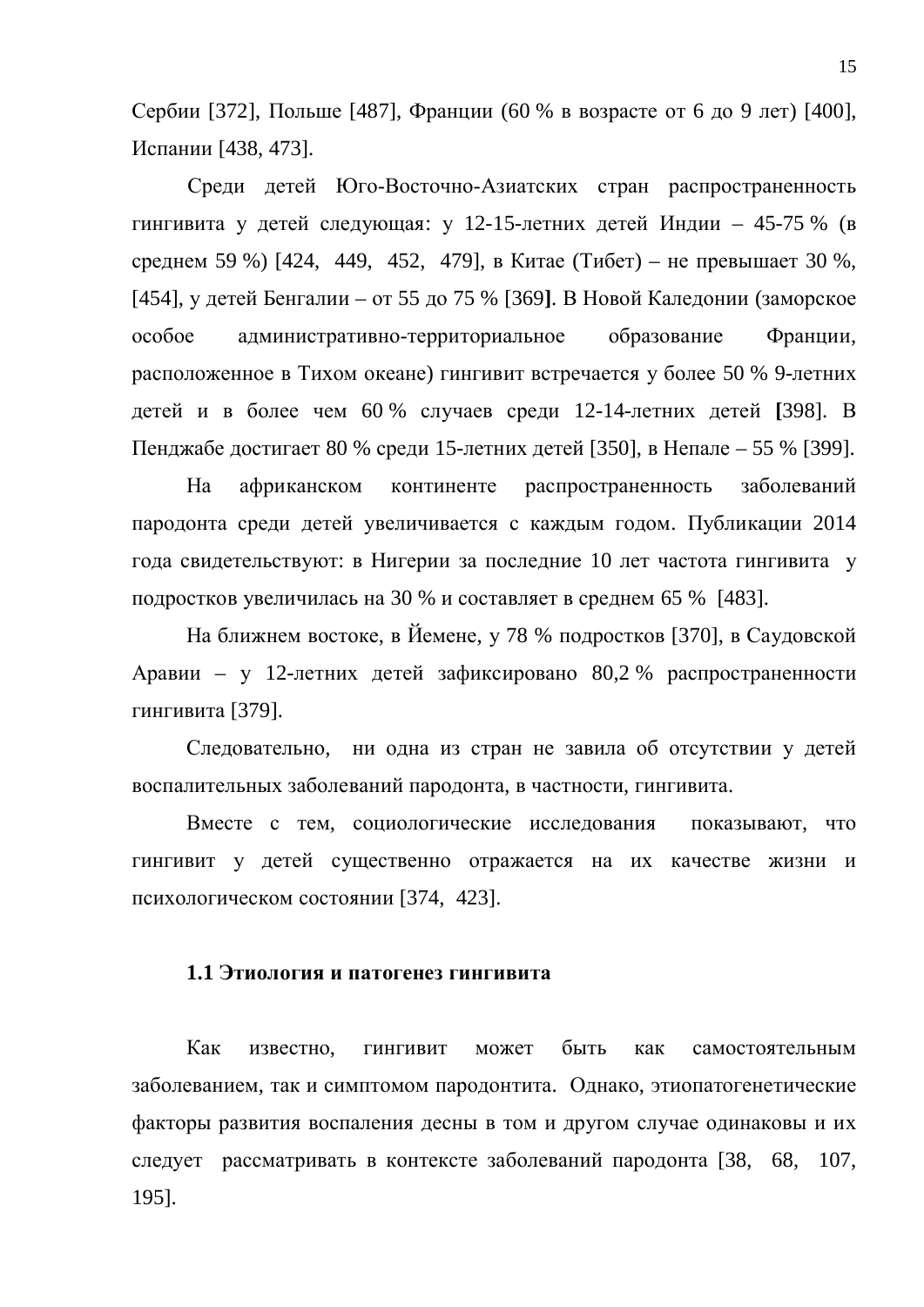К настоящему времени четко установлена определяющая взаимосвязь между микробиологическими, иммунологическими и травматическими факторами в развитии болезней пародонта [54, 68, 74, 107, 157].

Наиболее значимым этиологическим фактором развития воспалительных заболеваний пародонта несомненно являются микробный фактор [41, 164, 169, 204, 216, 276, 318, 368, 382, 476, 471, 509]. Микрофлора при заболеваниях пародонта представлена преимущественно грамотрицательными и грамположительными кокками, облигатными и факультативными анаэробами, актиномицетами, простейшими, фузобактериями, дрожжевыми грибами, спириллами, спирохетами, бактероидами и др.

Микробный налет располагается непосредственно над пелликулой зуба. Его основу составляет комплекс гликозоаминогликанов и протеинов (белки, углеводы и др.). Главными неорганическими компонентами являются кальций, фосфор, магний, натрий, связанные с органической матрицей, 70 % твердого остатка бляшки составляют микроорганизмы. Ведущее значение отводят Str. sanquis, Str. mutans, Actinomyces viscosus и др. При образовании бляшки вначале определяют кокковую флору, затем, по мере увеличения толщины налета, в ее глубоких отделах начинают преобладать анаэробные формы (фузобактерии, спирохеты и др.), а количество стрептококков уменьшается на 30 % [503, 510].

Исследования показали, что наиболее высокой агрессивностью и способностью проникать в ткани пародонта обладают Actinobacillus actinomycetemcomitans, Campilobacter rectus, Prevotella intermedia, Porphyromonas gingivalis. Механизм их воздействия на ткани пародонта заключается в том, что они продуцируют ферменты – протеазы, коллагеназы, фибролизин, фосфолипид А, разрушающие окружающие ткани в поверхностных слоях эпителия и подслизистых структурах соединительной ткани [23, 344, 348, 366, 368, 472, 489, 510].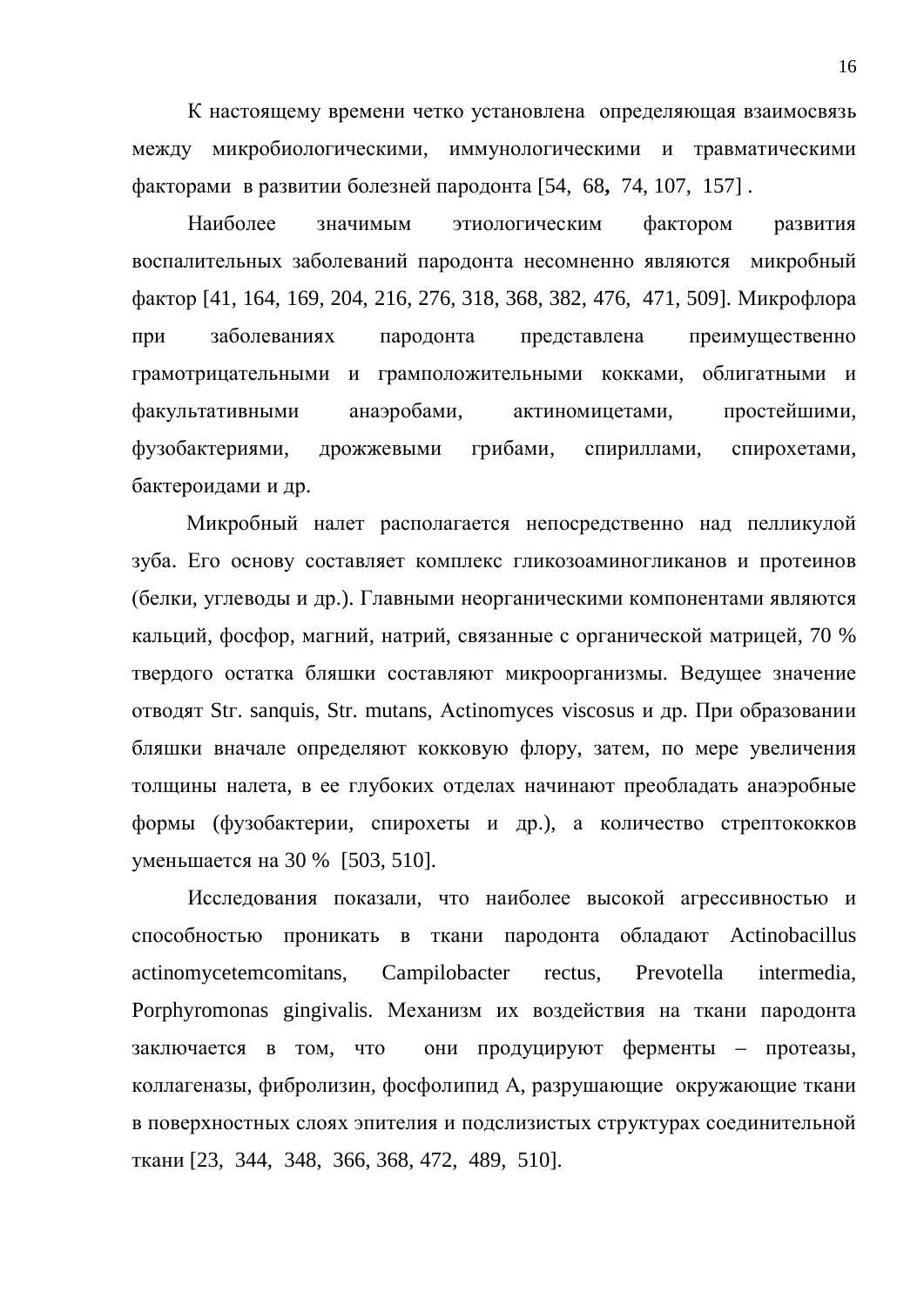Следует отметить, что при развитии агрессивных форм периодонтита существенная роль отводится Campylobacter и Chelicobacter [249, 506].

Постоянный контакт слизистой оболочки десны с микроорганизмами полости рта способствует возникновению аутоиммунных процессов, и, как следствие, развитию альтернативных изменений в пародонте [53, 181].

Также установлено, что при воспалительных заболеваниях пародонта изменяется микробиценоз полости рта в целом, со смещением в сторону дисбактериоза [23, 45, 251, 318].

Исследования, проведенные в 2014 г., Национальным институтом здоровья США, показали, что больше чем 60 % всех микробов состоят в биофильмах, формирующихся не только в полости рта, но и смежных биосистемах: глотке, носе, ухе. Ученые провели исследования и установили, что практически у всех детей, страдающих тонзиллитами, отитами, аденоидитами, выявлен гингивит. При этом микрофлора абсолютно идентична пародонтальной [434].

При этом необходимо отметить, что агрессивное воздействие микроорганизмов зубного налета является уже заключительным этапом результативного воздействия местных и общих факторов и защитных механизмов тканей пародонта. Хорошо известно, что воспалительные изменения в пародонте, даже при наличии зубной бляшки, возникают не у всех, что зависит от резистентности организма человека в целом и тканей полости рта в частности. Патогенный эффект микрофлоры проявляется тогда, когда микроорганизмы либо накапливаются в очень большом количестве (достигают объема «критической массы»), и обычные защитные механизмы не способны нейтрализовать их токсическое и ферментативное действие, либо когда активность местных защитных сил недостаточна [53, 210].

Учеными достаточно активно разрабатываются иммунологические аспекты воспалительных заболеваний пародонта. По мнению, они представляют собой сложный механизм, реализация которого осуществляется через клеточные и гуморальные факторы специфической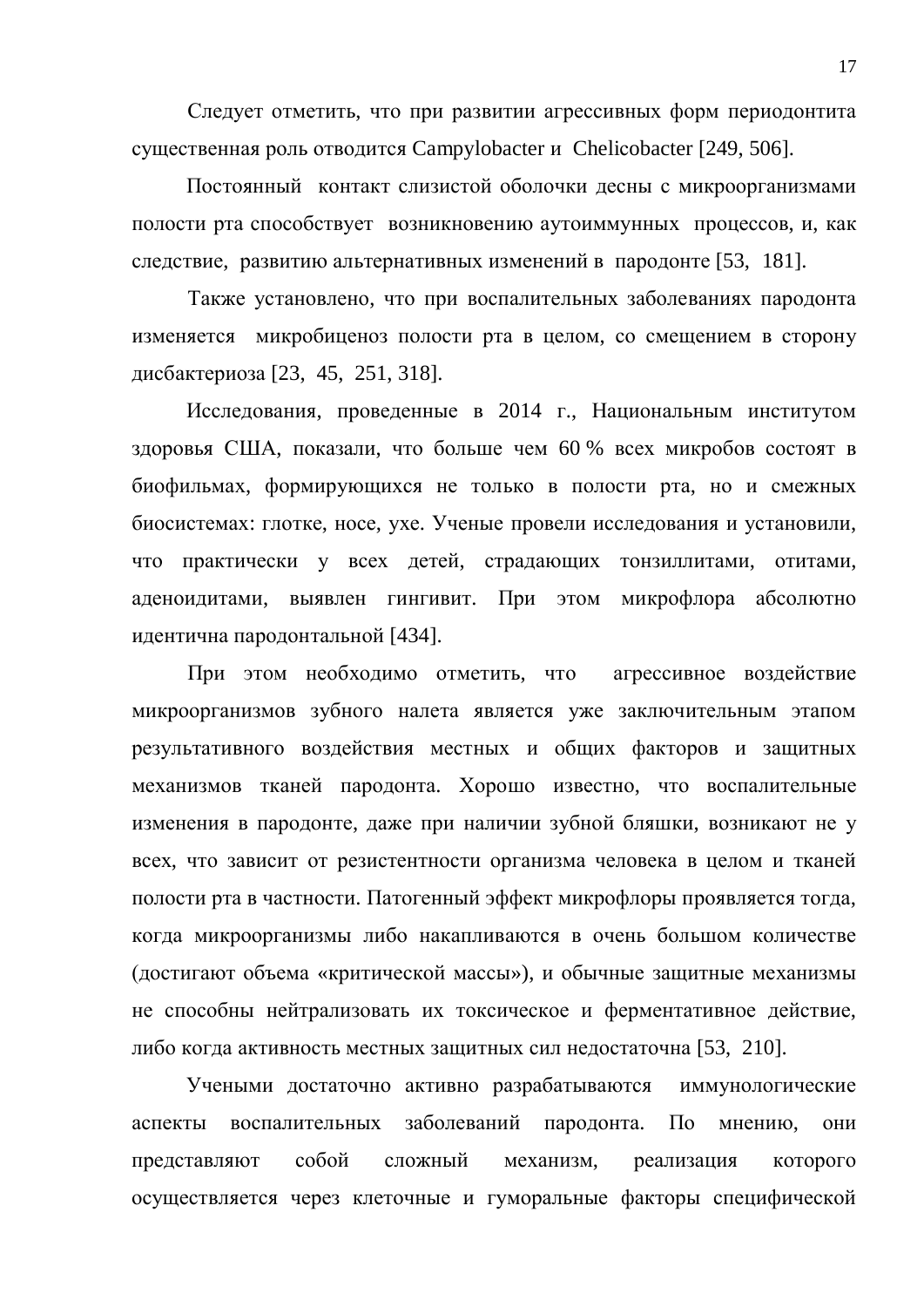(иммунной) и неспецифической резистентности организма. Иммунный ответ основан на взаимодействии нескольких систем: слизисто-секреторной (включает эпителий слизистой оболочки и секреторный иммуноглобулин А), фагоцитарной клеточной (нейтрофилы, моноциты, макрофаги), гуморальной (лизоцим, пропердин, лактоферрин, В-лизины, интерфероны и др.), комплементарной (система комплемента) и иммунорегуляторной (Т- и Взвенья иммунитета) [36, 92, 99, 165, 166, 171, 239, 263, 324].

Особое значение в развития генерализованного катарального гингивита имеют клеточные реакции неспецифической защиты, осуществляющиеся, в основном, нейтрофильными лейкоцитами и макрофагамии. Основным источником поступления лейкоцитов в ротовую жидкость является десневая жидкость. Увеличение количества мигрирующих лейкоцитов в полости рта наблюдается при наличии воспалительного процесса в пародонте [26, 92, 159, 171].

Также показана роль в развитии гингивита такого фактора неспецифического иммунитета, как снижение барьерных функций слизистых оболочек десен, проявляющееся в виде нарушении десквамации эпителия [241].

Проведеное ультраструктурное исследование слизистой оболочки десны при хроническом гингивите показало, что хроническое воспаление обусловливает значительную внутриклеточную реорганизацию эпителиоцитов базального и шиповатого слоев эпителия лесны, их выраженную структурно-функциональную гетерогенность [288].

Вместе с тем, следует отметить, что на ранних стадиях воспалительного процесса в пародонте (гингивит, локализованный пародонтит) более рельефные сдвиги наблюдаются в гуморальном звене иммунной системы [166, 198, 241].

Секреторный IgA является важным элементом местного иммунитета, который проявляет активность в биологических средах с высоким содержанием протеолитических ферментов [88]. Помимо секреторного IgA в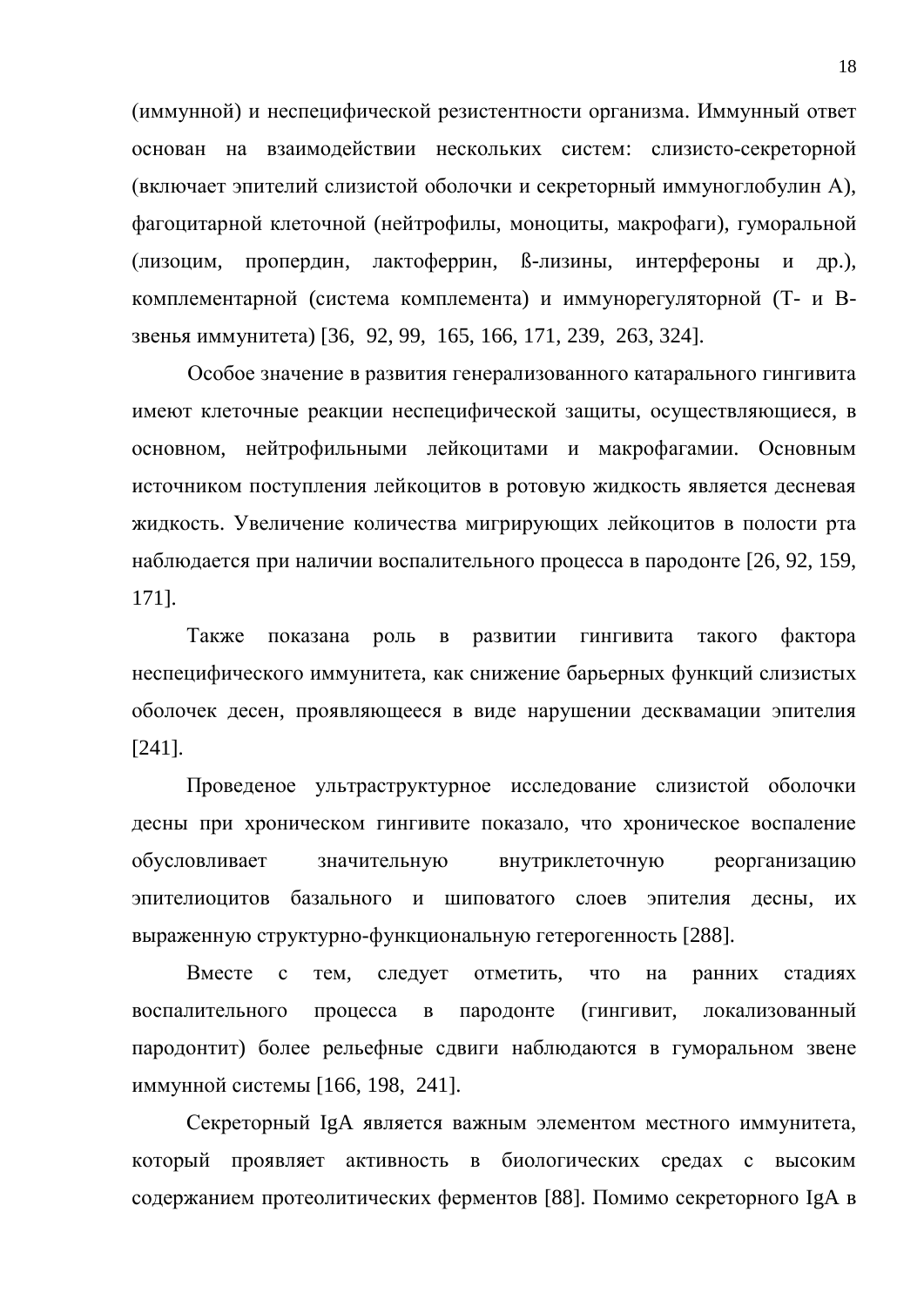секретах, в частности, в ротовой и десневой жидкостях, содержатся иммуноглобулины классов М, А, G, участвующие в защитных рекциях [170].

В настоящее время при изучении патогенеза развития воспаления в пародонте большое внимание уделяется цитокинам – группе гормоноподобных белков и пептидов, синтезирующихся и секретирующихся клетками иммунной системы и другими типами клеток. Они являются информационными молекулами, мобилизующими иммунитет, ограничивающий воспалительную реакцию и, таким образом, регулирующие реакцию иммунитета в ответ на травму или попадание инфекции. Именно цитокины запускают процесс восстановления всего организма или конкретного поврежденного органа или ткани [113, 252, 299].

Доманова Е.Т. и соавт. [86] изучали влияние цитокинов на систему гемостаза у лиц со здоровым пародонтом, хроническим катаральным гингивитом, хроническим генерализованным пародонтитом. В результате исследований установлены корреляционные взаимосвязи между цитокинами ИЛ-1β, ИЛ-6, ФНО-а, ИЛ-8 в смывах десневой борозды, кармана и показателями гемеостаза.

Как свидетельствуют исследования, при воспалительных заболеваниях пародонта интерлейкины способны ингибировать фибринолиз, приводя к гиперкоагуляции [419]. При этом повышенное тромбообразование способствует прогрессированию гингивита в пародонтит [425].

Исследования, проведенные Усмановой И.Н. и соавт. [105], показали, что при хроническом генерализованном катаральном гингивите вследствии гипоксии, вызванной микробной обсемененностью полости рта, наблюдаются выраженные морфологические изменения в гемокапиллярах сосочкового слоя собственной пластинки десны.

Развитию воспалительного процесса в пародонте способствуют также травматические факторы [202, 433]. Причем, как считают John J.B. et al. [433] зачастую травма десны обусловлена мазохистскими привычками –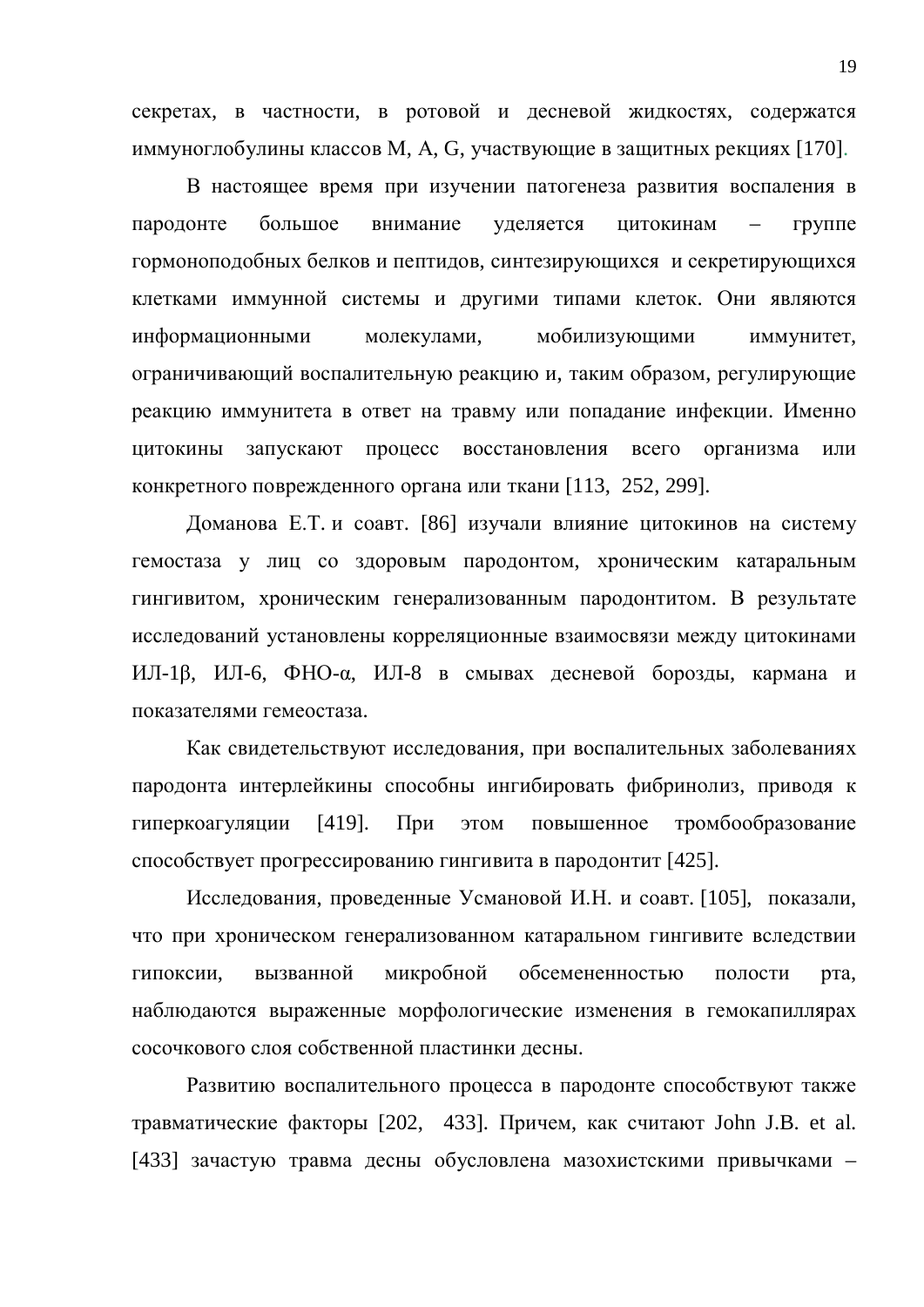специальный тип механической травмы десны, известной как нанесенные самому себе повреждения, которые также называют как «гингивит artefacta».

При гингивите, также как при любом воспалении, универсальным механизмом повреждения клеток на уровне биологических мембран является активация перекисного окисления липидов (ПОЛ), медиаторная роль которого опосредована свободными радикалами, обладающими значительным деструктивным потенциалом [48]. Изучению этого вопроса в пародонтологии посвящено много исследований [98, 124, 142, 169, 349, 393].

Biju T. et al. [393] сравнивали уровни супероксиддисмутазы и глутатиона в слюне при пародонтите, гингивите и у здоровых людей и показали, что при заболеваниях пародонта наблюдается статистически значимое повышение их уровня по отношению к здоровым людям.

Хорошо изучены ферментативные механизмы развития воспаления в пародонте. Показано, что в воспалительно-деструктивных процессах принимают участие протеазы, амилаза, аминотрансферазы, дегидрогеназы [20, 24, 349, 412, 502, 503].

В настоящее время достаточно активно разрабатывается тема генетической предрасположенности к развитию стоматологической патологии, в том числе и гингивита. Так, Колесник Т.В. [126] показала, что за развитие воспаления в десне может отвечать нарушение в генах IL-6, CTR, NAT 2-3.

Была доказана роль наследственного фактора в возникновении и развитии генерализованого пародонтита и пародонтоза на основании комплексного изучения генетических, метаболических и иммунных маркеров этих болезней и доказана целесообразность их использования для ранней диагностики и прогноза течения [168].

Следовательно, в развитии воспалительного процесса в пародонте задействовано много механизхмов.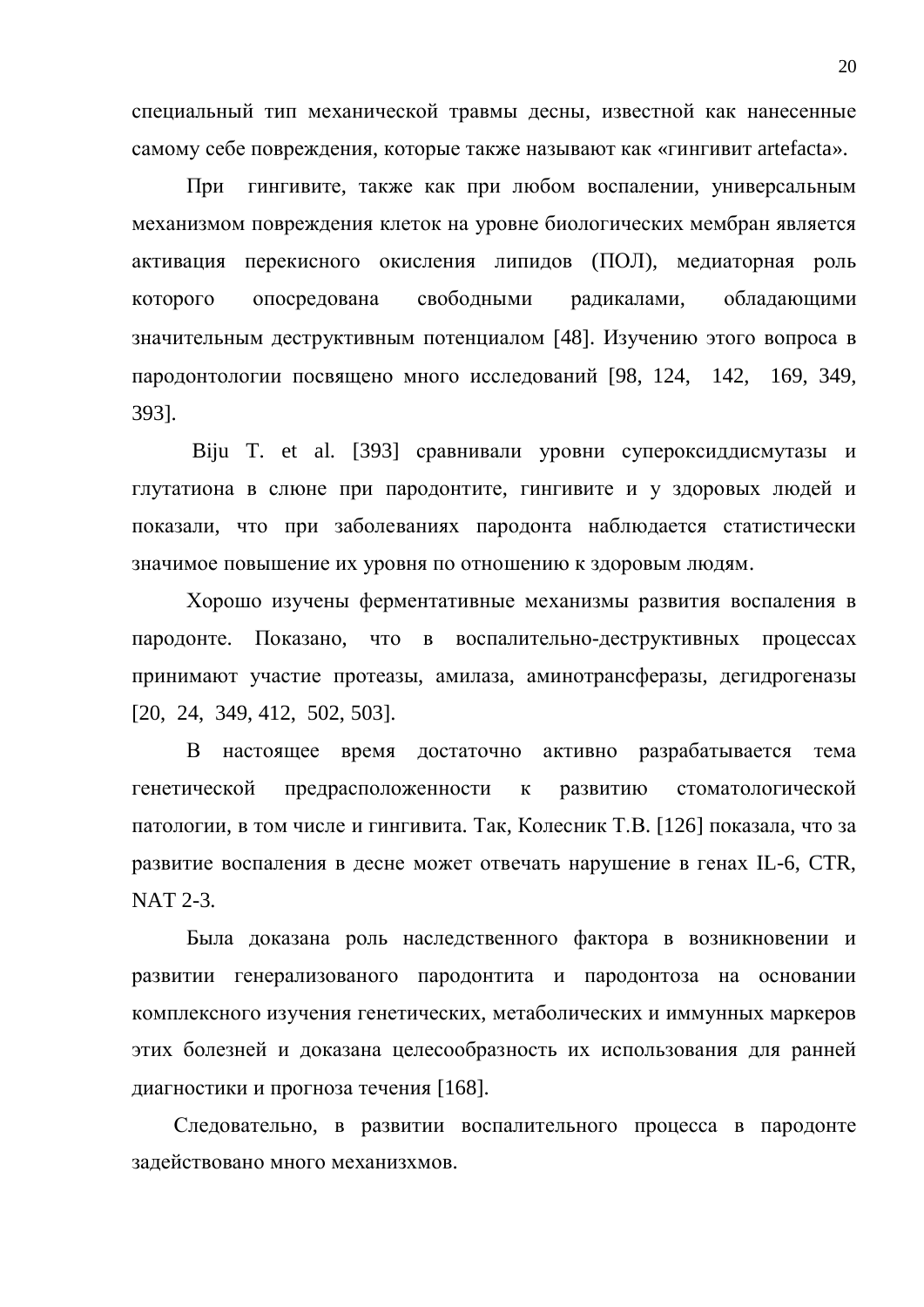1.1.1. Особенности развития заболеваний пародонта у детей. Что касается гингивита у детей, то его расценивают как самостоятельную нозологическую единицу, с последующей возможностью реституции структуры и функций тканей пародонта. Поэтому этиологию и патогенез его необходимо рассматривать в большей степени с возрастных позиций и функционального состояния организма, начинающего взрослеть.

При этом полость рта рассматривается как сбалансированная биологическая система, при нарушении равновесия в которой развивается патологический процесс, и, в первую очередь, нарушение соотношения микробных агентов и защитных механизмов [51, 164, 214, 294, 322, 427].

Особенности развития заболеваний пародонта у детей связаны с тем, что патологический процесс развивается в растущих, постоянно перестраивающихся тканях, входящих в состав пародонта, в тканях морфологически и функционально незрелых, способных неадекватно реагировать даже на незначительные повреждающие факторы [51, 55, 248, 436]. Но при этом важное значение имеют провоцирующие факторы, способные запустить каскад развития воспаления в десне.

Мощным фактором риска развития гингивита является неудовлетворительное гигиеническое состояние полости рта, способствующее накоплению зубных отложений [76, 129, 180, 277, 322, 380]. Образование обильного налета и зубной бляшки может быть связано и с нарушением механизмов естественного самоочищения, которое может быть обусловлено рядом факторов, возникающих в полости рта у ребенка, среди которых важную роль играет снижение функциональной активности слюнных желез [55, 81, 183, 293, 312, 518].

Главным механизмом развития стоматологических заболеваний при гипосаливации является недостаток поступления в ротовую полость биологически активных веществ (БАВ), обеспечивающие естественные защитный и минерализующий потенциалы, и реализующихся через кислотно-щелочную, иммунную, микробную, минеральную, антиоксидантно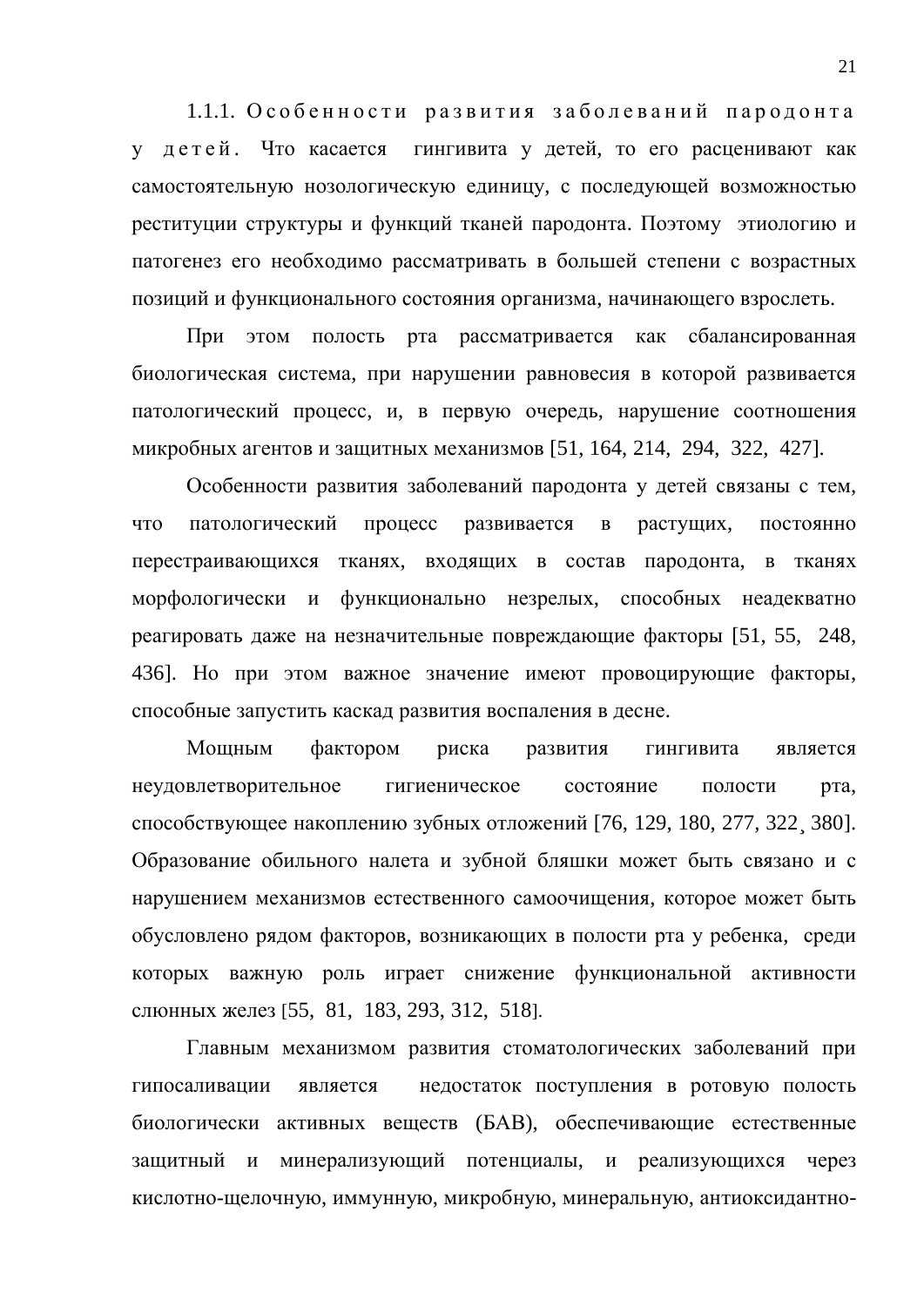прооксидантную и другие системы гомеостаза ротовой полости [221, 293, 412 ɚ, 416, 496, 498, 499].

Новицька І. К., Косенко Д. К. [185] показали, что у детей пубертатного возраста при наличии гипосаливации распространенность заболеваний пародонта на 25 % выше, нежели у детей с нормальным уровнем саливации.

Особую группу составляют дети, у которых развитие гингивита обусловлено зубо-челюстными аномалиями, ибо скученность зубов, аномалии прикуса в разных плоскостях способствуюь ретенции пищи с последующим присоединением микрофлоры [25, 202, 294, 401, 422, 507].

Развитию гингивита способствует еще и наличие ортодонтической аппаратуры, на которой также формируется зубная бляшка [405, 422, 513]. При этом, как показали Peng Y. et al. [405], если детям демонстрировать, как аппаратура способствует накоплению налета, то дети тщательнее относятся к гигиене полости рта и распространенность гингивита уменьшается.

Кроме того, очень часто гингивит у детей развивается в результате травматической окклюзии, наблюдающейся при неправильно проводимом ортодонтическом лечении, раннем удалении молочных моляров, что приводит к перегрузке постоянных зубов [56, 202, 215, 295, 310, 314].

Доменюк Д.А. и соавт. [204] показали, что адекватным показателем, отражающим интенсивность морфологических и функциональных нарушений при зубочелюстных аномалиях у детей и подростков, приводящих к развитию гингивита, в наибольшей степени является увеличение содержания генетических маркеров пародонтопатогенов в десневой жидкости Porphyromonas gingivalis, Actinobacillus actinomycetemcomitans и Bacteroides forsythus. Другие же исследования указывают на специфичность Fusobacterium nucleatum в развитии гингивита у детей с зубочелюстными аномалиями [401].

Несомненно, важную роль в развитии гингивита у детей играет иммунная недостаточность [71, 199, 272, 297, 299, 300, 487]. Практически у всех детей с приобретенным иммунодефицитом очень рано выявляются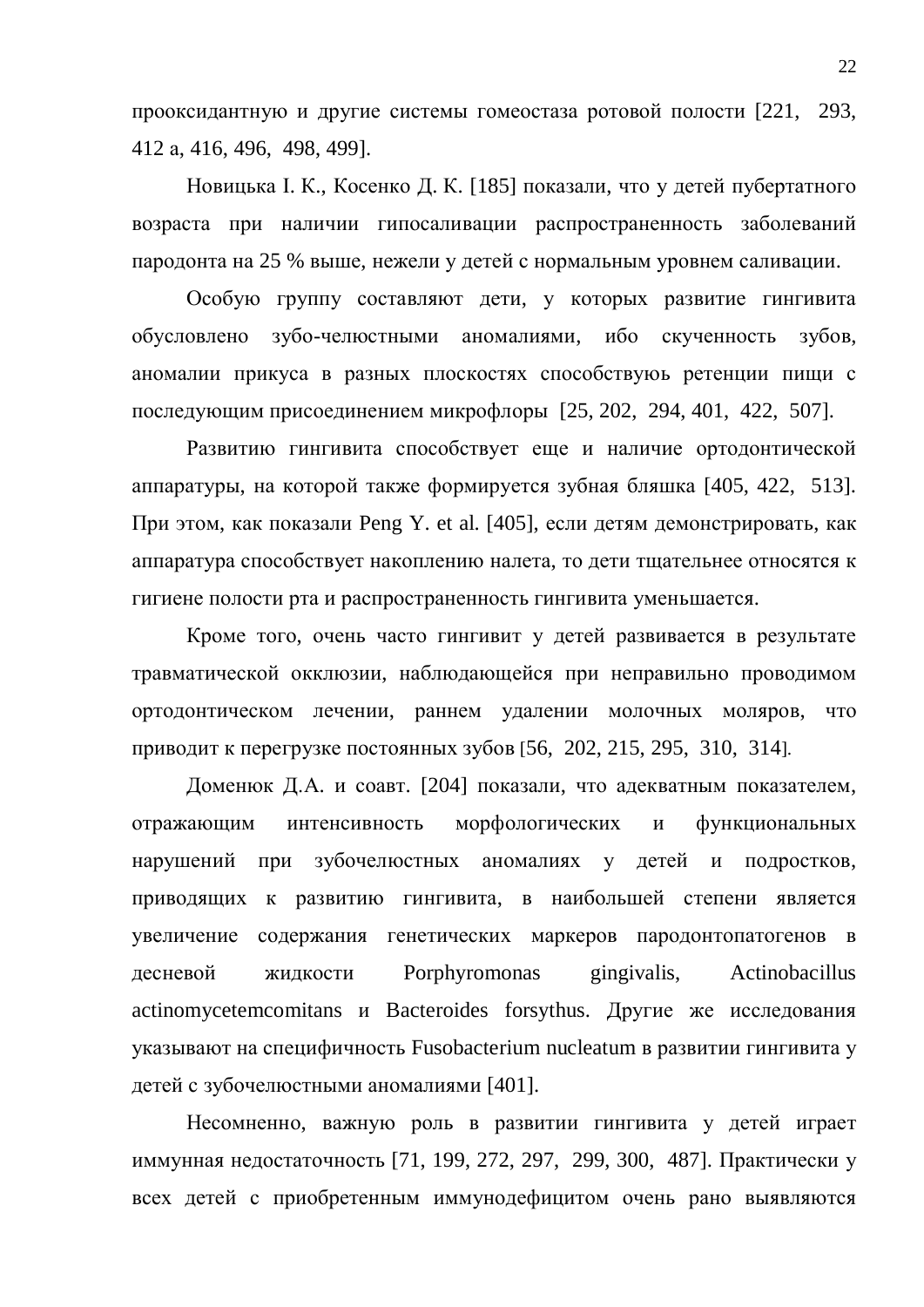воспалительные заболевания пародонта, при этом распространенность гингивита у 5-летних детей, заразившихся СПИДом от матери во время родов, составляет 70-80 % [375]. По данным бразильских ученых, у ВИЧинфицированных детей гингивит выявляется в 1,3 раза чаще [344].

В литературе достаточно часто развитие гингивита у детей ассоциируют с интерлейкинами – веществами с биологической активностью, образующихся с помощью стволовых клеток и макрофагов и выполняющих функции регуляторов и медиаторов иммунной системы [500]; металлопротеиназами – семейство внеклеточных цинк-зависимых эндопептидаз, способных разрушать все типы белков внеклеточного матрикса [501].

Считают, также, что присутствие специфической микрофлоры в пародонтальных карманах беременной женщины может передаться младенцу и способствовать развитию воспаления в полости рта [371, 373, 378, 411, 441, 496]. Borgo P.V. et al. [373] показали, что беременные женщины более восприимчивы к гингивиту и присутствию А. actinomycetemcomitans в субгингивальных отложениях, которые в дальнейшем могут обусловить развитие раннего гингивита у ребенка.

Системные заболевания, безусловно, влияют на состояние пародонта, но это влияние заключается в усугублении течения уже возникшего процесса. Однако необходимо отметить, что в большинстве случаев они повышают риск его возникновения, но не являются непосредственной причиной заболевания [37, 44, 97, 148, 199, 262, 299, 300, 338].

Показано, что наличие хронических заболеваний органов пищеварения значительно увеличивает распространенность гингивита [83, 196, 212, 240, 242, 265, 316]. Особенно это касается диабета, являющегося потенциальной патологией, на фоне которой возможность развития гингивита повышается [66, 206, 435, 436, 518].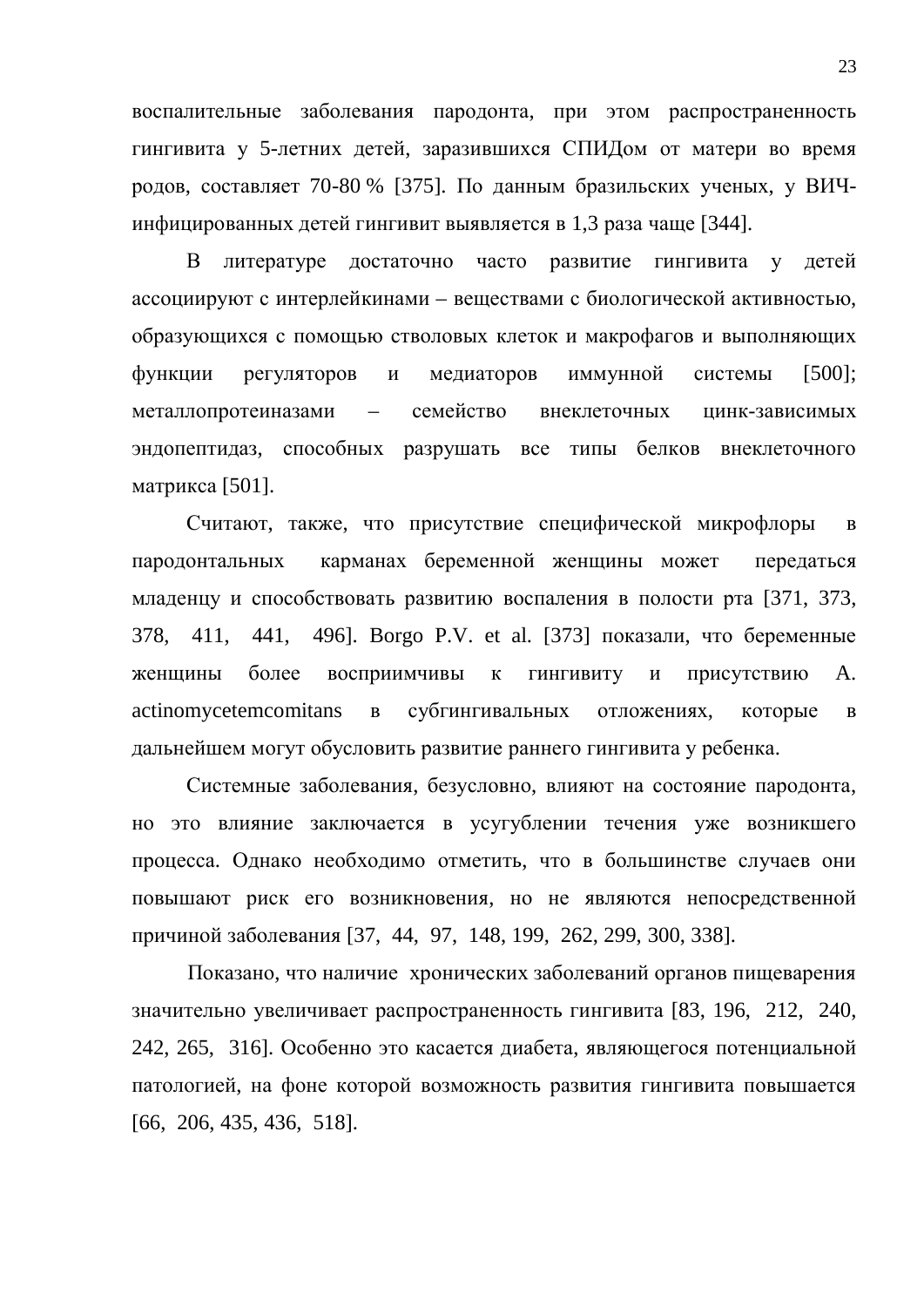Установлена высокая распространенность гингивита у детей с заболеваниями гепатобилиарной системы [6, 455]. Показано, что после пересадки печени интенсивность воспаления десен снижается [440]

При заболеваниях органов пищеварения создаются условия для возникновения воспаления в пародонте, так как имеет место нарушение ряда регулирующих механизмов: развитие иммунного и эндокринного дисбаланса, эндотоксикоза, нарушения микроциркуляции, нейрогуморальной регуляции, психосоматических взаимоотношений, изменение метаболизма соединительной ткани, минерального обмена, дефицит витаминов. Все это приводит к ослаблению резистентности организма и в совокупности с внешними факторами (микробная колонизация зубной бляшки) – к развитию гингивита и пародонтита [493, 494].

Анализ научной литературы, посвященной изменениям органов и тканей ротовой полости при хронической почечной недостаточности, свидетельствует о том, что все пациенты, нуждаются в стоматологической помоши, особенно это касается заболеваний пародонта [264, 306].

Выявлена четкая взаимосвязь с развитием гингивита и заболеваниями крови у детей, например, с серповидной анемией [515], нейтропенией [450, 453, 504].

Риском развития заболеваний пародонта являются кардиологические заболеваниями [28, 421, 464].

Увеличение распространенности гингивита у детей, больных сколиозом, Деньга О.В. и соавт. [118] связывают с воздействием ряда системных факторов риска.

Заболевания щитовидной железы также являются риском для развития стоматологических заболеваний, в том числе, и пародонта [209].

Несомненно, химиотерапия, проводимая при лечении рака крови, вызывает у детей острый гингивит (мукозит) [461].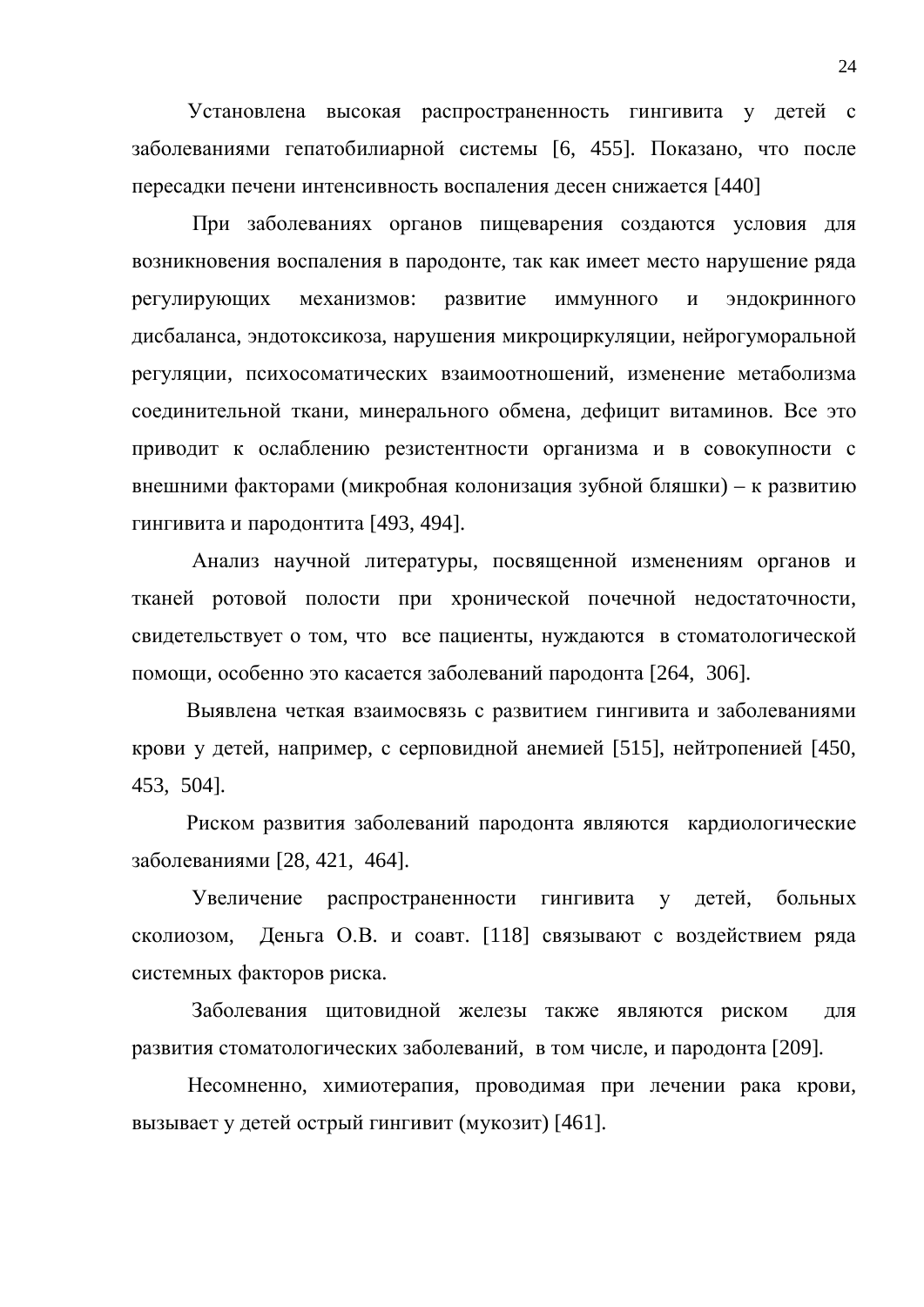Тучность детей предрасполагает к развитию воспаления десен. Это связывают с тем, что дети потребляют много сладкого и мучного, создавая условия для роста микрофлоры [363, 372, 381].

Показано, что у детей, страдающих церебральным параличом, распространенность воспалительных заболеваний пародонта в 1,4 раза выше, нежели у здоровых сверстников [27].

Синдром Дауна практически всегда сопровождается воспалительными заболеваниями пародонта [490, 517]. Однако большинство ученых считает, что это связано лишь с плохой гигиеной полости рта [458, 459].

Как показывают стоматологические исследования у глухих и слепых детей значительно больше риска развития воспалительных заболеваний пародонта в очень раннем возрасте [325, 447].

Большое внимание ученых уделяется состоянию полости рта у детей с генетически обусловленными системными заболеваниями [338]. Так, у детей с врожденными обезображивающими изменениями лица (cancrum oris) с самого рождения наблюдается воспалительный процесс слизистой оболочки [437], обусловленный, как считают ученые, неопознанными микроорганизмами, скапливающимися в омертвевших участках лица [443-445]. Amelogenesis imperfecta представляет группу наследственных заболеваний, являющихся фактором риска развития стоматологических заболеваний у детей: по данным Trentesaux T. et al. [524], в 9-летнем возрасте у 90 % детей выявляется тяжелая степень гингивита.

Показано, что у детей, проживающих в экологически неблагоприятных условиях, с одновременным дефицитом йода и фтора, гингивит встречается в 1,4 раза чаще, нежели у их сверстников из условно чистых регионов [161].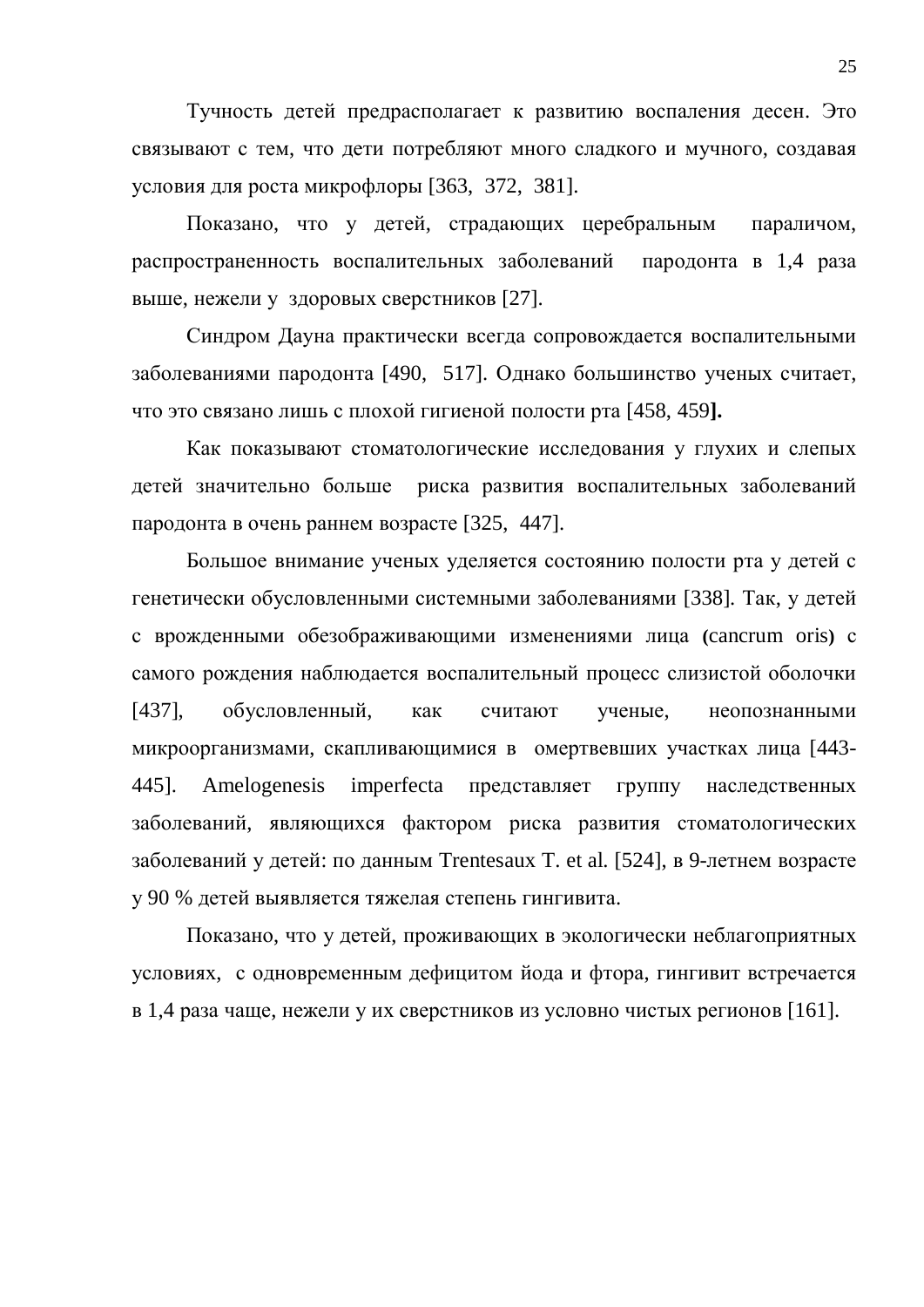1.1.2. Особенности течения заболеваний пародонта у детей пубертатного возраста.

Пубертатный период, или период полового созревания - это время, когда в физическом состоянии подростка происходят резкие изменения, в частности "рывок роста", эндокринные сдвиги, существенная перестройка организма с возможными вегетативными расстройствами [70, 138, 296].

О том, что распространенность гингивита увеличивается у детей подросткового возраста, свидетельствуют результаты многочисленных исследований [51, 52, 162, 163, 182, 185, 218, 224, 390, 429, 487].

На развитие воспалительного процесса в десне непосредственное влияние оказывают системы организма, обеспечивающие гомеостаз. Это особенно актуально в период полового созревания, когда перестройка всего организма вызывает мощный поток симпатической импульсации в различные органы и системы [173, 174]. Наблюдения свидетельствуют и о том, что вегетативные расстройства являются причиной снижения местного иммунитета ротовой полости у подростков [42].

Следует отметить, что при патологии полового созревания у детей, в частности у девочек, частота заболеваний пародонта еще больше увеличивается [47, 429].

У детей пубертатного возраста значительно чаще встречается хронический гипертрофический гингивит (XГГ). Особенности его формирования у подростков, несомненно, связаны с гормональной перестройкой организма [161, 175, 176, 335].

XГГ – это симптомокомплекс, развивающийся у подростков в период полового созревания, характеризуется типичными для воспаления пародонта признаками и имеет ряд отличий от течения заболевания у взрослых [175].

Модина Т.Н. [175] указывает на то, что ХГГ у подростков характеризуется типичными признаками воспаления пародонта. Анализ результатов проведенного ею эпидемиологического исследования показал, что XII у подростков в возрасте 13-15 лет составил 11,3 % случаев. Автор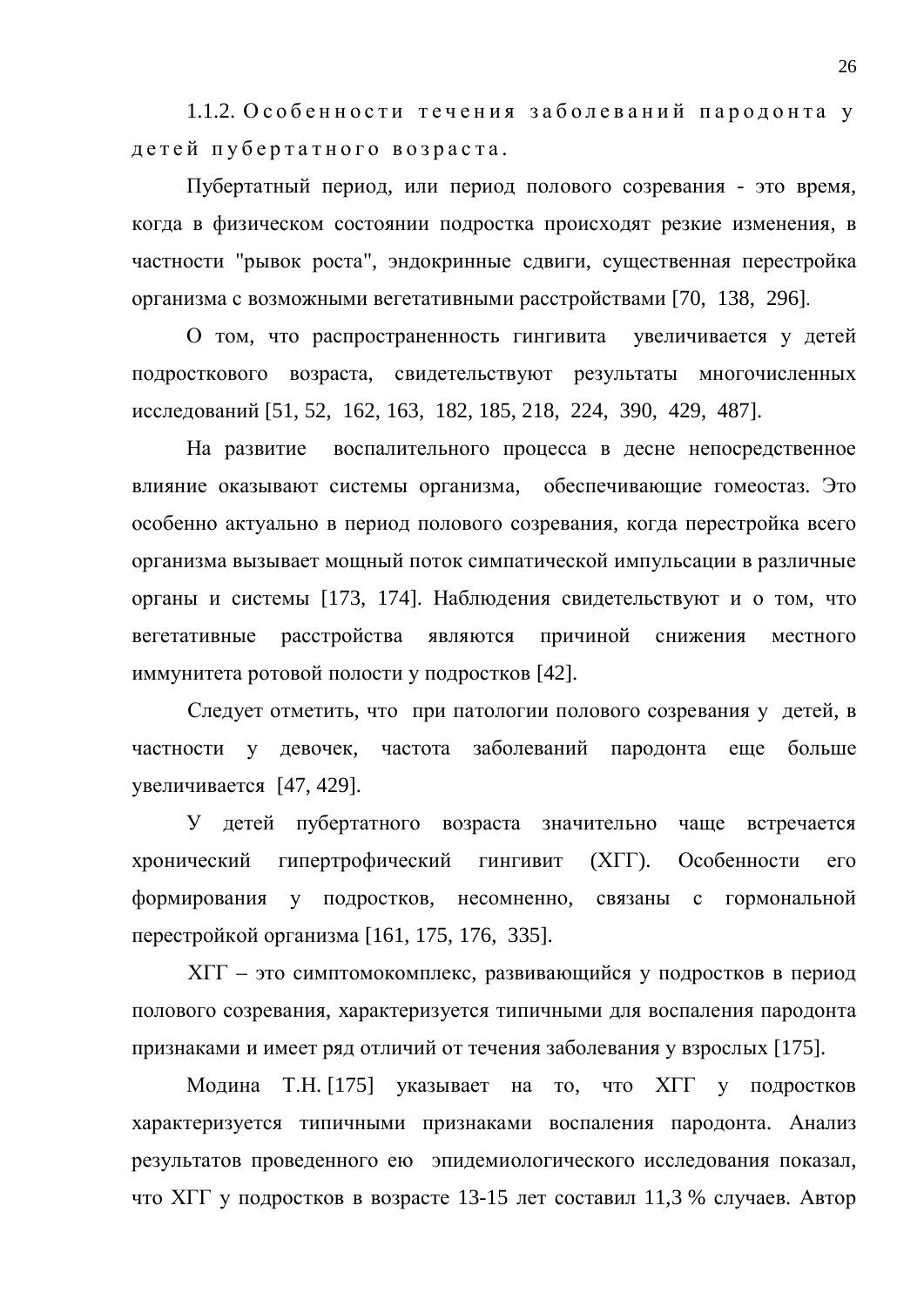считает, что немаловажную роль играют местные и системные неблагоприятные факторы, включая и гормональный фон, роль которого до сих пор является предметом дискуссии. Тесное положение и аномалии положения отдельных зубов, вертикальная резцовая дизокклюзия и мелкое преддверие полости рта явились статистически значимыми факторами формирования XГГ у подростков в возрасте от 13 до 15 лет. В общем числе проявлений ХГГ имеются выраженные подгруппы, в которых развитие данной патологии происходит вследствие наличия вышеперечисленных факторов формирования и сниженного уровня лютеинизирующего и фолликулостимулирующего гормонов.

Мамаева Е.В., Цинеккер Д.А. [161] показали, что у подростков 13-15 дет при наличии ХГГ уровень гормонов гипофиза находится в пределах нижней границы физиологической нормы, что усиливает симптоматику гипертрофии в присутствии факторов, усугубляющих ее течение, при этом роль половых гормонов минимальна.

Следует отметить, что гингивит у подростков не всегда является самостоятельным заболеванием, связанным лишь с возрастной перестройкой. Birsan I. [380, 381] считает, что наличие специфической пародонтальной микрофлоры в зубном налете у детей пубертатного возраста указывает на развитие пародонтита и гингивит уже является симптоматическим. Но, в то же время, наблюдения свидетельствуют о том, что вегетативные расстройства являются причиной снижения местного иммунитета ротовой полости у подростков [42].

Так как гормональные дисфункции, как и многие другие соматические заболевания, приводят к развитию патологических изменений в пародонте, то при тщательном анализе результатов эпидемиологических исследований это должно обязательно учитываться.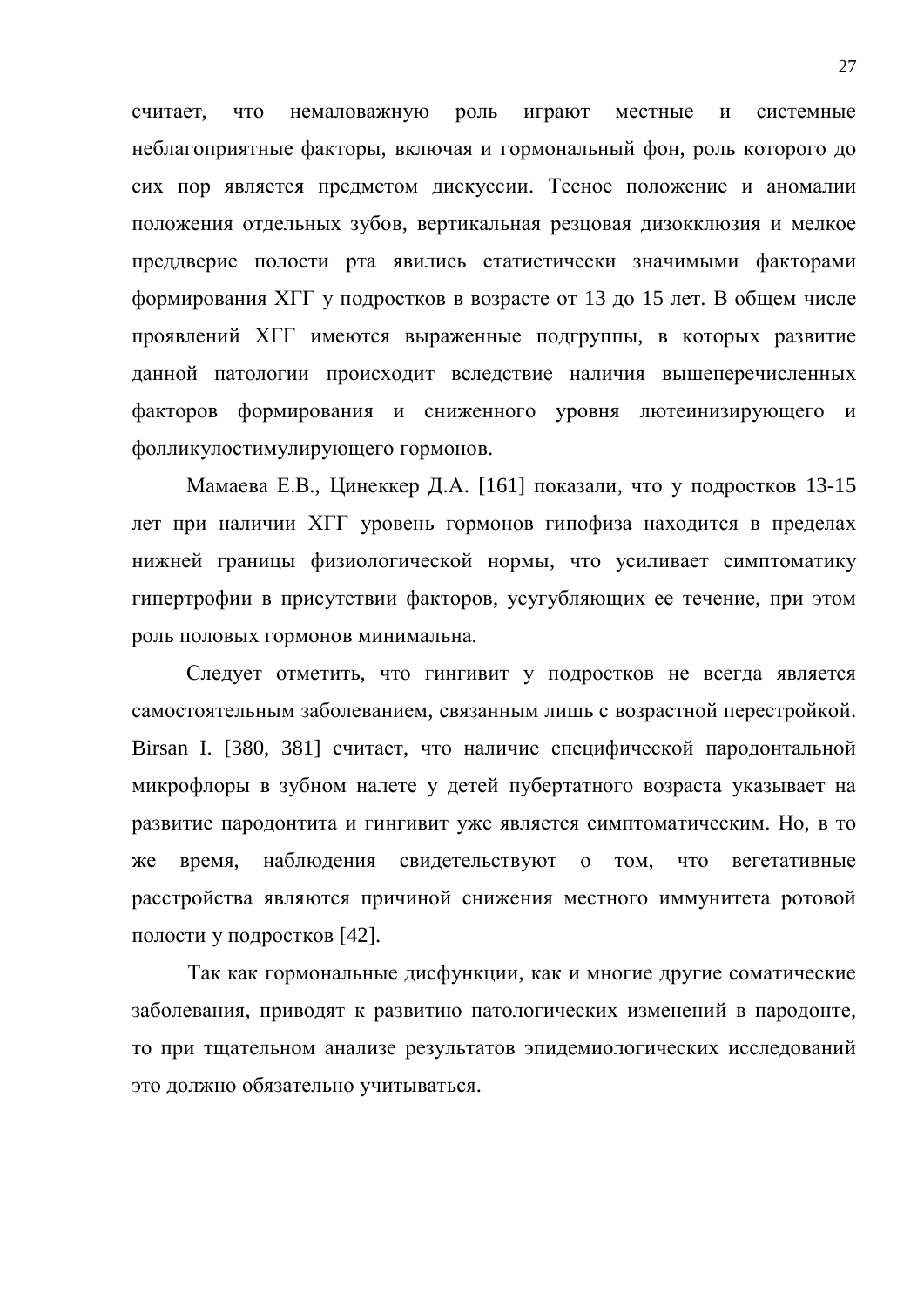#### 1.3 Профилактика и лечение гингивита у детей

Доказано, что отсутствие лечения гингивита у детей является риском раннего развития пародонтита [477]. Принципы профилактики и лечения гингивита, так как и других воспалительных заболеваниях пародонта, основываются на знаниях этиологии и патогенеза [172, 481].

Лечение гингивита у детей, как и в случае любой другой патологии, начинают с определения его основной причины. Лечение должно быть комплексными

Савичук Н.О., Клитинская О.В. [245] на основании анализа программ профилактики основных стоматологических заболеваний в развитых странах показали, что она является эффективным и экономически оправданным методом развития стоматологической медицины.

Профилактика и лечение гингивита предусматривает, в первую очередь, устранение главного этиологического фактора, а именно, зубных отложений [100, 180, 214, 308].

Помимо основного этиологического фактора необходимо учитывать особенности течения воспалительного процесса, и поэтому лечение гингивита должно быть направлено на восстановление барьерной функции эпителия, оказывать воздействие на патологические звенья воспалительной реакции, микроциркуляцию и нормализацию обменных процессов в десне, способствовать повышению местной и общей резистентности организма [4, 78, 79**,** 107, 123].

При проведении профилактических мероприятий обязательным условием является тщательная гигиена полости рта с применением средств гигиены направленного патогенетического действия, так как именно несоблюдение правил гигиены полости рта приводит к накоплению микробного зубного налета. Это подтвердили результаты многочисленных исследований: наиболее действенным способом профилактики воспалительных заболеваний пародонта является именно рациональная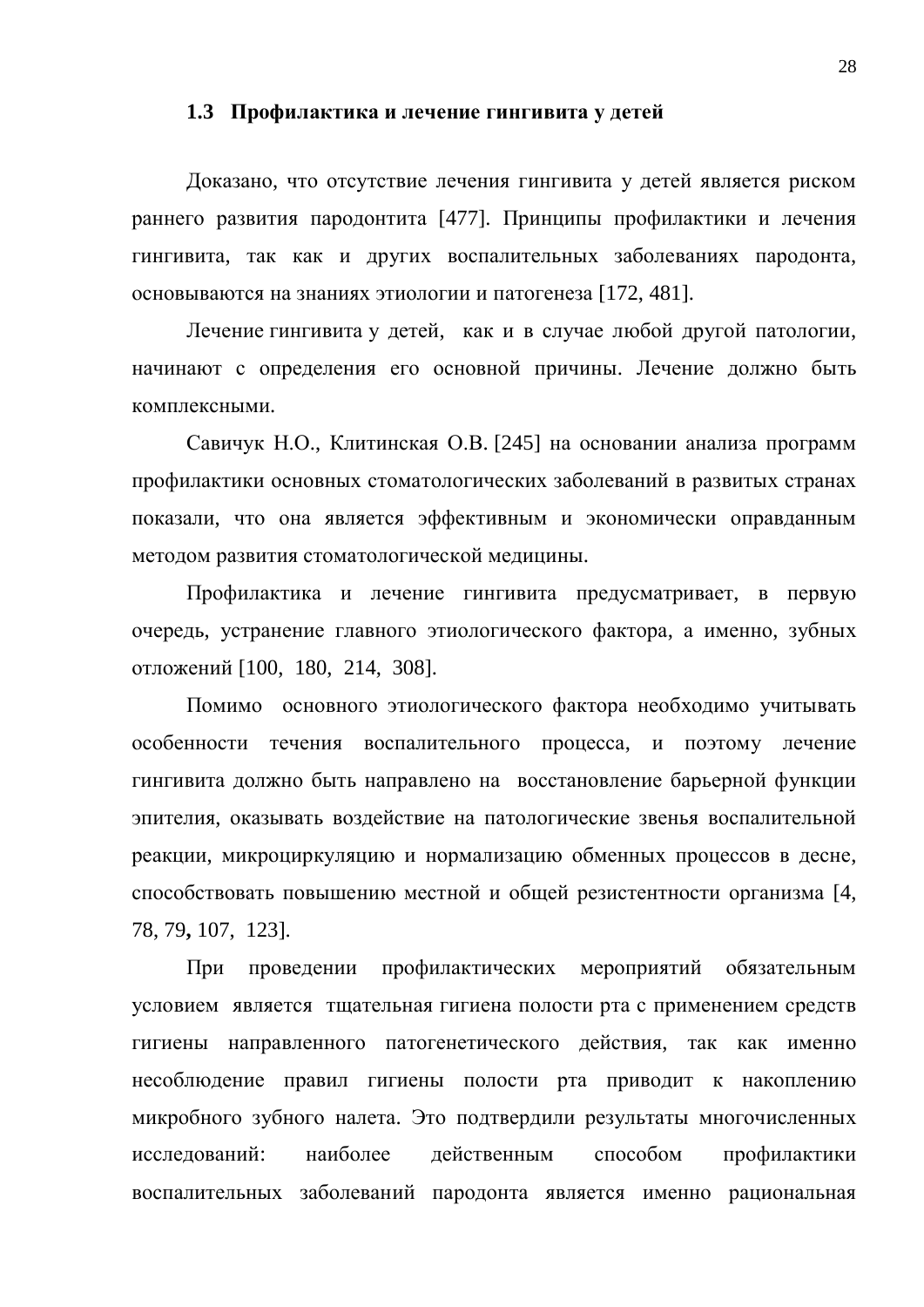гигиена полости рта, в том числе и профессиональная [94, 127, 129, 130, 152, 180, 287, 319, 328, 345, 482].

При этом одинаково значимы как индивидуально выполняемые гигиенические мероприятия [153, 285, 336, 477], так профессиональная гигиена [129, 200, 208, 217, 236, 298, 477].

При выполнении индивидуальных гигиенических мероприятий важным является регулярность ухода, метод чистки, правильно побранные зубная щетка и чистящее средство. Считается, что особенностью проведения гигиенических мероприятий у детей является то, что ребенок должен подходить к этому осознанно [61, 121, 143, 152, 153, 205, 238, 255, 336].

Эффективность индивидуальной гигиены с применением средств патогенетического действия для профилактики воспалительных заболеваний пародонта вполне обоснована [21, 127, 201].

На сегодняшний день предлагается большой ассортимент средств гигиены, обладающих выраженным фармакологическим эффектом [15, 19, 40, 60, 75, 87, 117, 137, 154, 237, 244, 281, 282, 287]. Особое внимание уделяется ополаскивателям для полости рта, способным оказать выраженное противовоспалительное действие [162, 244, 331].

Савичук Н.О. [244] подтверждает общеизвестный факт о том, что наиболее распространенными являются ополаскиватели, содержащие 0,12 % хлоргексидина, 0,05 % хлористый цетилпиридиний.

В то же время, выявлен высокий эффект ополаскивателя LISTERINE®, включающий в качестве активных компонентов эвкалиптол. метил салицилат и тимол. Проявляется действие ополаскивателя в улучшении гигиенического состояния полости рта и тканей пародонта, особенно при гингивите [135].

Установлено, что ополаскиватель для полости рта на растительной основе Паронтал (включает шалфейное и мятное масло, тимол, гвоздичное масло, эвгенол) способствует профилактике гингивита у пациентов с несъемной ортодонтической техникой [283]. Донцова Д.А. [87] для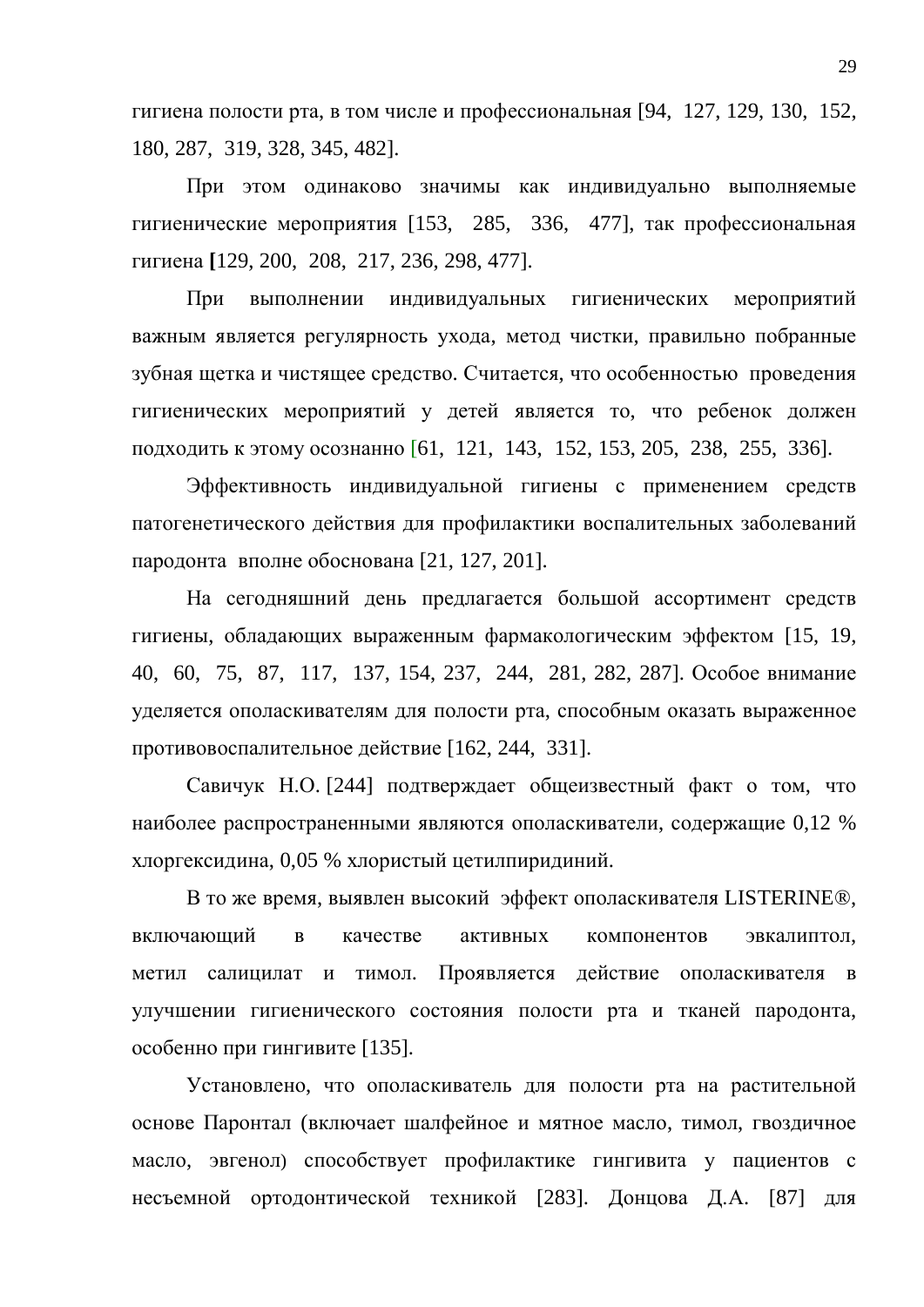повышения эффективности лечения ХКГ у детей и лиц молодого возраста предлагает избирательное применение ополаскивателей для полости рта с различными антисептическими компонентами, выпускающиеся отечественными производителями (г. Харьков, ООО «Аромат»), а именно: «Профилактический» (серии «Целитель») рекомендовано применять как профилактическое средство, а ополаскиватель «Антисептический» (этой же серии) – при лечении воспалительных заболеваний пародонта.

Исследования свидетельствуют и о высокой эффективности зубных паст. Так, пасты Colgate® Total, содержащие комплекс триклозан/сополимер, эффективно снижая количество зубного налета и зубного камня, оказывает противовоспалительное действие и снижает образование зубного налета [465, 492]. Безопасность применения этих паст для зубов, мягких тканей и микробиоценоза полости рта доказана [18, 69, 387].

Кунин А.А. и соавт. [140] считают, что применение ферментосодержащих зубных паст R.O.C.S. и Enzycal при начальных формах воспалительных заболеваний пародонта, для которых характерна повышенная склонность к налетообразованию, значительно повышает эффективность комплексного лечения.

Клиническая оценка применения зубной пасты «Parodontax EXTRA FRESH» и ополаскивателя «Parodontax» у пациентов с воспалительными заболеваниями пародонта показала их выраженный противовоспалительный эффект [60, 330]. Доказана клиническая эффективность лечебнопрофилактических зубных паст «Mexidol dent» с содержанием мексидола [1, 58], а также «Лакалут» [60, 303], «Лесной бальзам» [132]. Зубная паста сорбционного действия «Дентален» также демонстрирует высокую лечебную эффективность при заболеваниях пародонта [253, 302]. Предлагаются и другие зубные пасты, в том числе включающие растительные препараты, например, Pepsodent [407]. Хороший эффект получен при применении зубной пасты, включающей лимонную кислоту [406].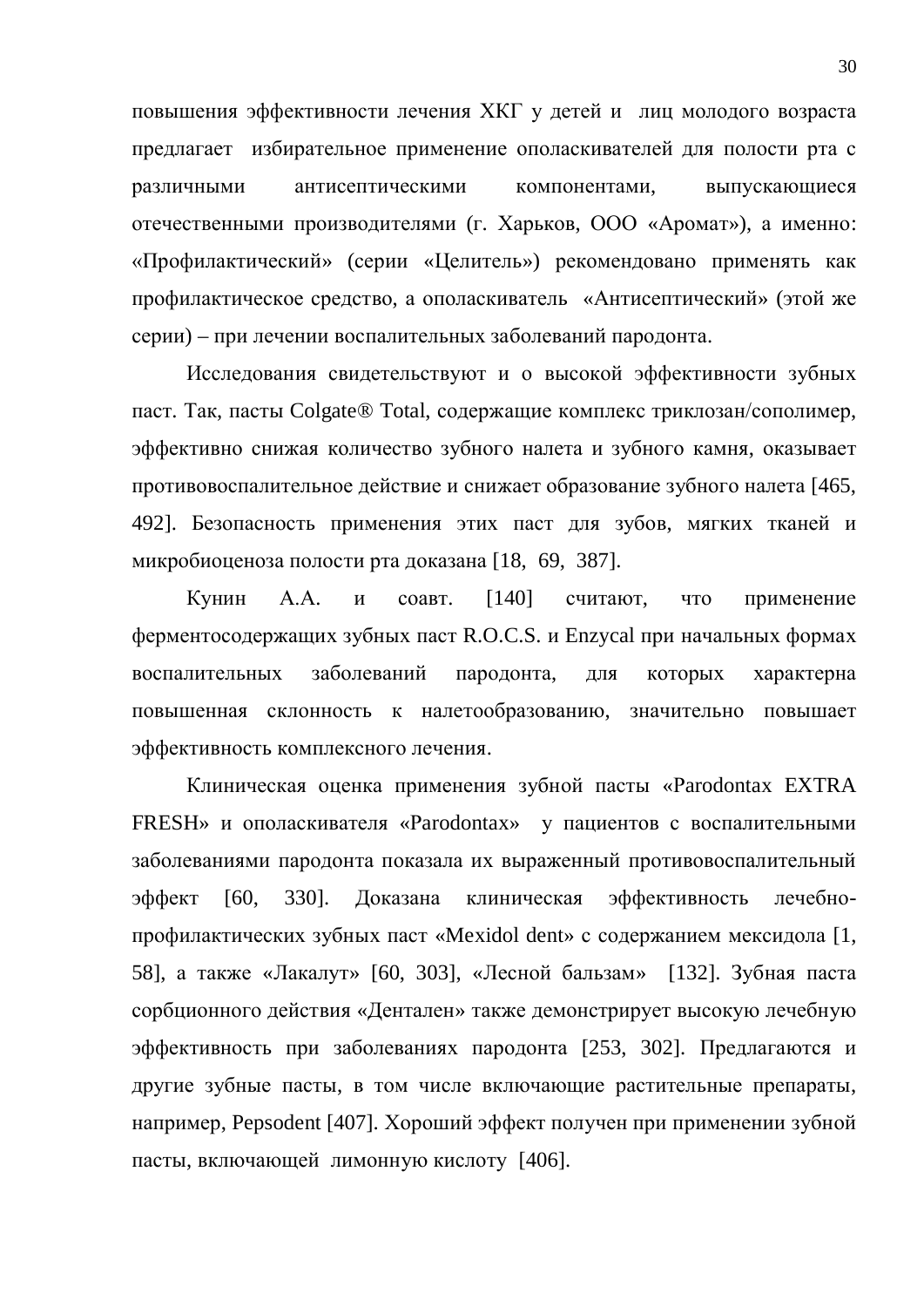Таким образом, наиболее важным мероприятием для профилактики и лечения гингивита считается постоянная поддерживающая гигиена полости рта, при этом указывается на важность мотивации к постоянной поддержке чистоты полости рта [409, 448, 459].

Ученые утверждают, что правильный выбор зубной щетки также является неотьемлемой частью рациональной гигиены полости рта при воспалительных заболеваниях пародонта [15, 136, 144, 153, 189].

Особое внимание уделяется зубным щеткам, разработанным специально для применения в детском возрасте [376, 521]. При этом утверждается, что электрические и ультразвуковые зубные щетки эффективнее мануальных [360, 364, 396].

Патрушева М.С. и соавт. [332] считают, что очищающая эффективность электрической щетки выше, чем ручной, однако после формирования правильных мануальных навыков достоверных различий не отмечается. Доказана высокая эффективность ультрозвуковых зубных щеток [254].

Вполне обосновано применение вспомогательных средств, таких как массажеры, зубочистки, зубные нити и др. [136, 152]. Установлена эффективность применения при гингивите интердентальных средств, способствующих удалению зубного налета между зубами [410, 478]. В частности, Азимов Г.Ф. и соавт. [189] для повышения чистящего эффекта зубной щетки предложили дополнительно применять стоматологический массажер.

Важнейшим и неотъемлемым этапом стоматологических лечебных мероприятий является профессиональная гигиена полости рта [119, 200, 201, 298]. Она включает несколько этапов: своевременное выявление начальных стадий заболеваний и установление факторов риска; обучение правильной чистке зубов; индивидуальный подбор средства гигиены полости рта и зубной щетки; контроль качества индивидуальной гигиены; выполнение профилактических процедур; профессиональную чистку зубов [129].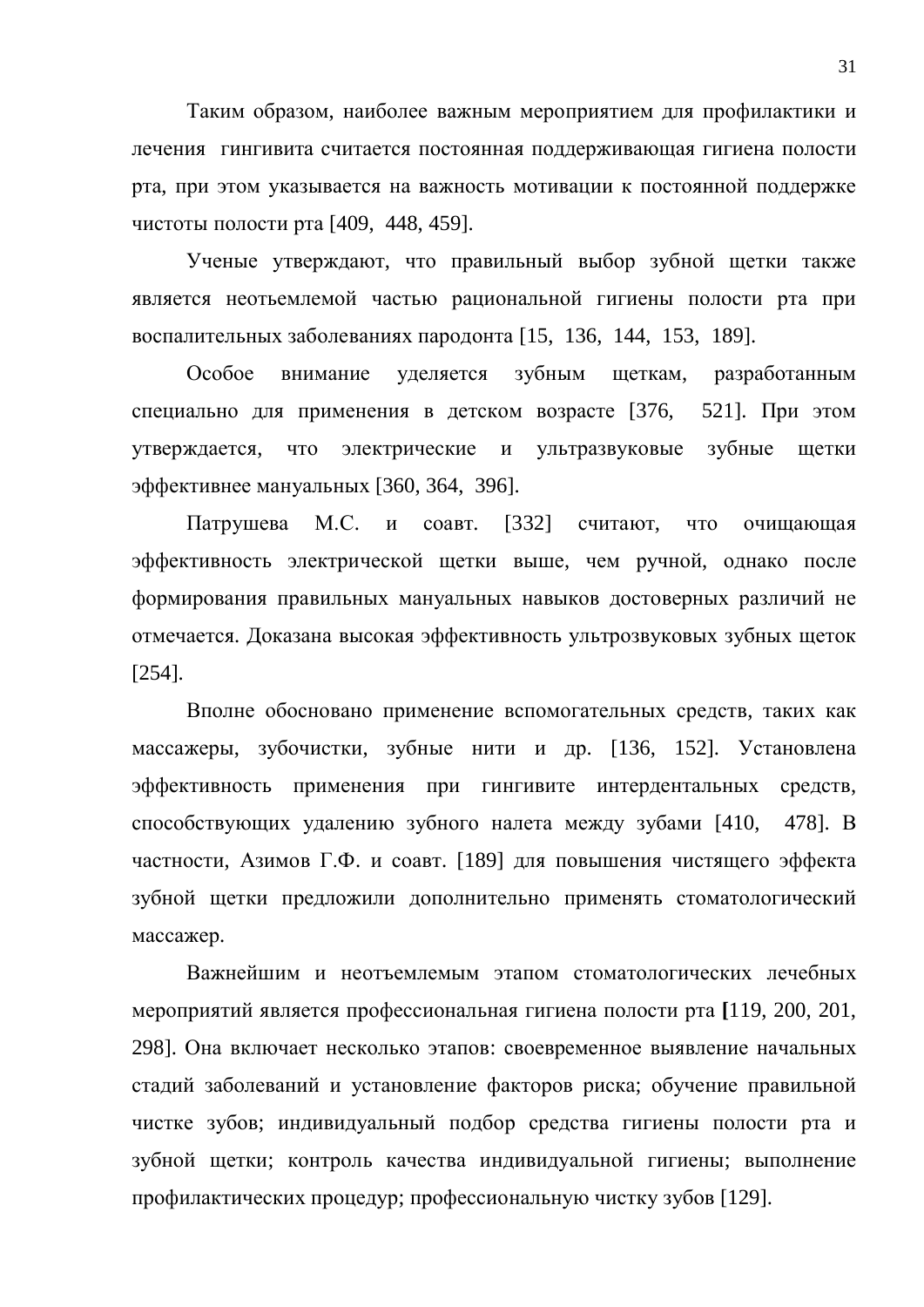Следует отметить, что проведение профессиональной чистки зубов у детей имеет особенности, так как им из-за незавершенной минерализации зубов рекомендовано применять для чистки и полировки зубов малоабразивные средства [200, 236].

Рейзвих О.Э. [236] для повышения эффективности профессиональной гигиены полости рта у детей младшего школьного возраста разработала индивидуализированную схему, учитывающую возраст, стоматологический статус ребенка, уровень гигиены полости рта, наличие или отсутствие мотивации к регулярному индивидуальному уходу за полостью рта в домашних условиях. Предложенная схема основана на этапности проведения каждого сеанса, а также учитывает временные диапазоны между сеансами профессиональной гигиены полости рта у детей.

Современные рекомендации по лечению гингивита предусматривают использование широкого спектра материалов и методов [107, 197, 220, 259].

Применение антисептиков, как считают стоматологи, один из обязательных компонентов лечения любого воспаления в полости рта [137, 251, 307]. Одим из самых распространенных является хлоргексидин [2, 72, 307], однако эффективны и другие, такие как цетилпиридиний хлорид [260], миромистин [2, 111, 114, 307].

Специально для лечения воспаления десен разработана серия препаратов «Асепта», обладающих выраженным антибактериальным и противовоспалительным действием. Эффективность средства обусловлена наличием в его составе таких антибактериальных компонентов, как метронидазол и хлоргексидин [85].

Весьма эффективно использование комбинированных антисептических препаратов, например, геля «Метрогил-дента», включающий метронидазол бензоат и хлоргексидин [91, 292]. Разработан состав стоматологической мази и карандаша на основе антисептика хлоргексидин и иммуномодулятора «Оксиметилурацил» и установлена его эффективность для лечения хронического гингивита [36].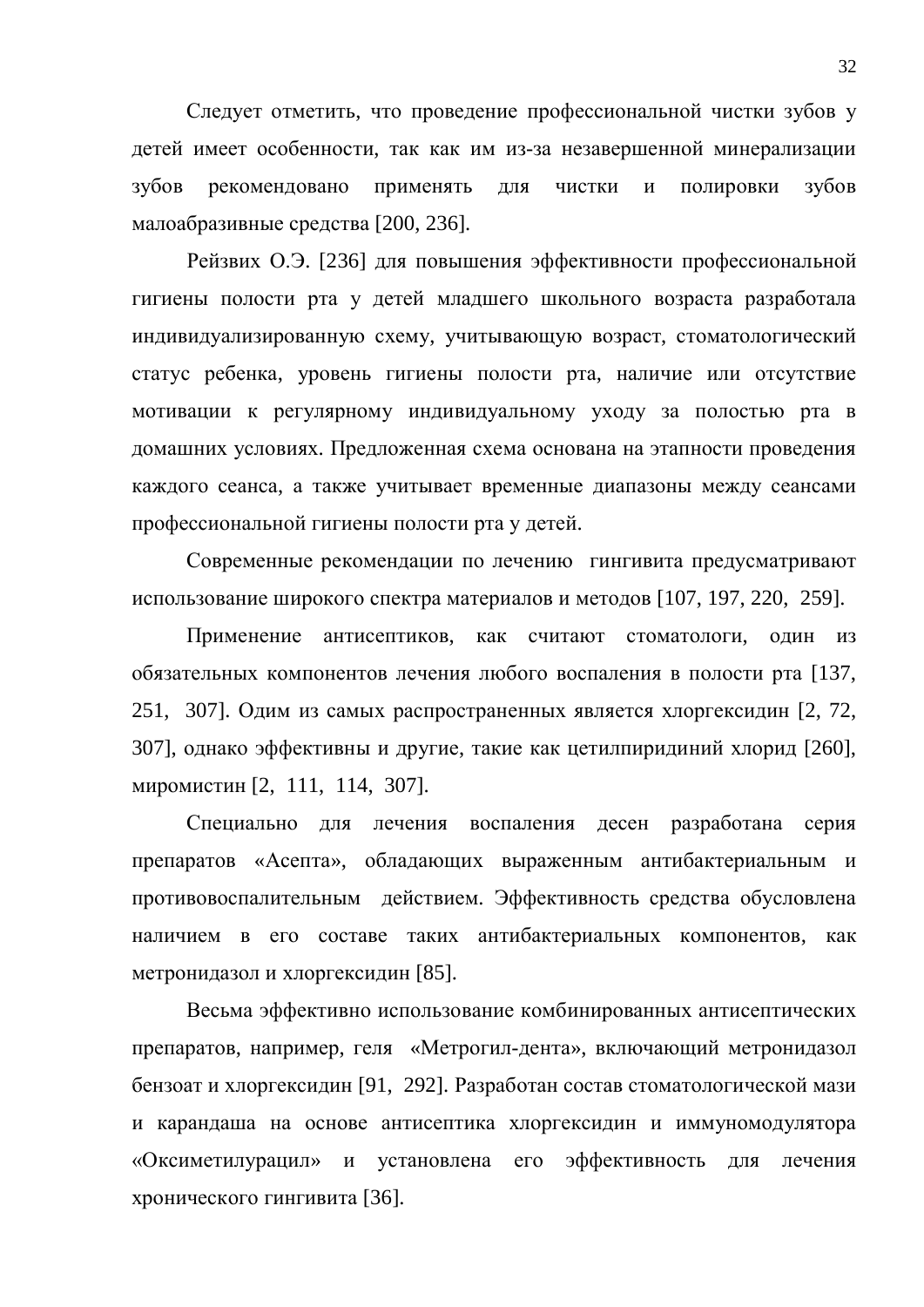Также делается основной упор на применение антисептических полосканий [341, 355, 365, 394, 439, 514]. Наиболее часто используются препараты синтетического происхождения, такие как хлоргексидин [355, 358, 359, 376, 384, 386, 389, 395, 396, 520], Schinus terebinthifolius [356], триклозан [428], антибиотики [343].

Serrano J. et al. [410] изучили эффективность постоянного домашнего применения разных антибактериальных препаратов и установили, что интенсивность зубных отложений снизилась в несколько раз, независимо от используемых антисептиков.

Но большинство считают, что детям целесообразнее назначать натуральные средства, обладающие антибактериальным действием [408, 414, 511]. Sharma R. et al. [404] указали на высокую эффективность сока манго, способствующего ингибированию микробного налета. Существенное противобляшечное действие получено при применении полосканий включающих разные растения: алоэ Вера [403], прополис [488, 512], зеленый чай [478], лимонной травы [353] и др. [392, 402, 439].

Показана выраженная антисептическая активность кокосового масла, причем к разным группам микроорганизмов зубного налета при гингивите у подростков. Peedikayil F.C. et al. [462] считают, что это связано с содержанием в составе кокосового масла лауриловой кислоты.

При проведении противовоспалительной терапии в большинстве случаев рекомендуются нестероидные противовоспалительные препараты.

Установлено, что применение пролонгированной формы нимесулида способствует быстрой ликвидации воспалительного процесса в пародонте и его стабилизации, снижению частоты неудовлетворительных результатов и рецидивов заболевания [149].

Показана эффективность применения нестероидного противовоспалительного препарата бензидамина гидрохлорида 0,15% («Тантум Верде») для лечения заболевания хронического катарального гингивита у детей [116]. Казарина Л.Н., Пурсанова А.Е. [110] получили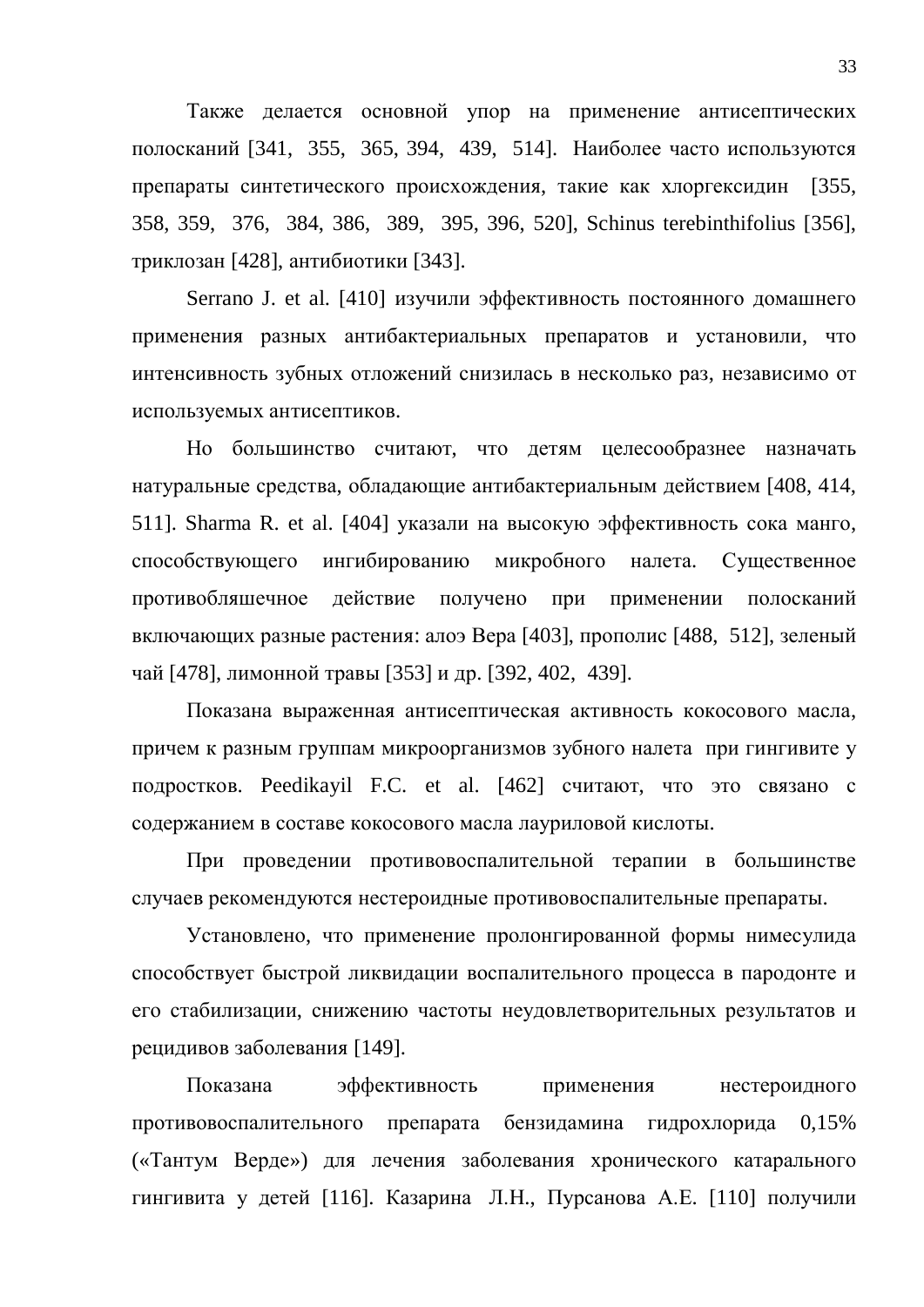статистически достоверное снижение индекса РМА (с  $40,1 \pm 2,3$  % до  $1,4 \pm 0,6$  %) при сочетанном применении иммуномодулятора полиоксидония и «Тантум Верде».

Установлена высокая терапевтическая эффективность препарата «Холисал», включающего салицилат холина и хлорид цеталкония, для лечения хронического гингивита [291].

Достаточно часто для лечения гингивита используются фитопрепараты, имеющие широкий спектр биологического воздействия на ткани пародонта [30, 59]. Доказана антимикробная и противовоспалительная эффективность фитопрепарата Пародонтоцид, включающего масла гвоздичное, мяты перечной, шалфея, а также антитсептик тимол, в комплексном лечении и профилактике гингивита [225, 227], и других эфирных масел разных растений [82].

Установлено, что применение фитопрепарата в виде 5%-ного раствора Artemisia absinthium L. (полыни горькой) для аппликаций в комплексном лечении приводит к улучшению кровоснабжения тканей пародонта и способствует купированию проявлений воспаления [133]. Для лечения гингивита с успехом применяют 10% гель эвкалипта, иммобилизованного на полисорбе [131].

Показана эффективность применения пробиотических препаратов, таких как Лактоферин [226]. Гилева О.С. и соавт. [187] доказали эффективность комбинированного препарата бактериофагов «Секстафаг» и считают, что включение фаговых препаратов в комплекс пародонтологического лечения обеспечивает достоверное и быстрое снижение обсемененности пародонтальных тканей патогенной микрофлорой, а также сопровождается улучшением показателей гигиенического и пародонтологического статуса.

Приведены результаты эффективного применения пробиотиков [413, 446]. Karuppaiah R.M. et al. [413] показали, что даже краткосрочный

34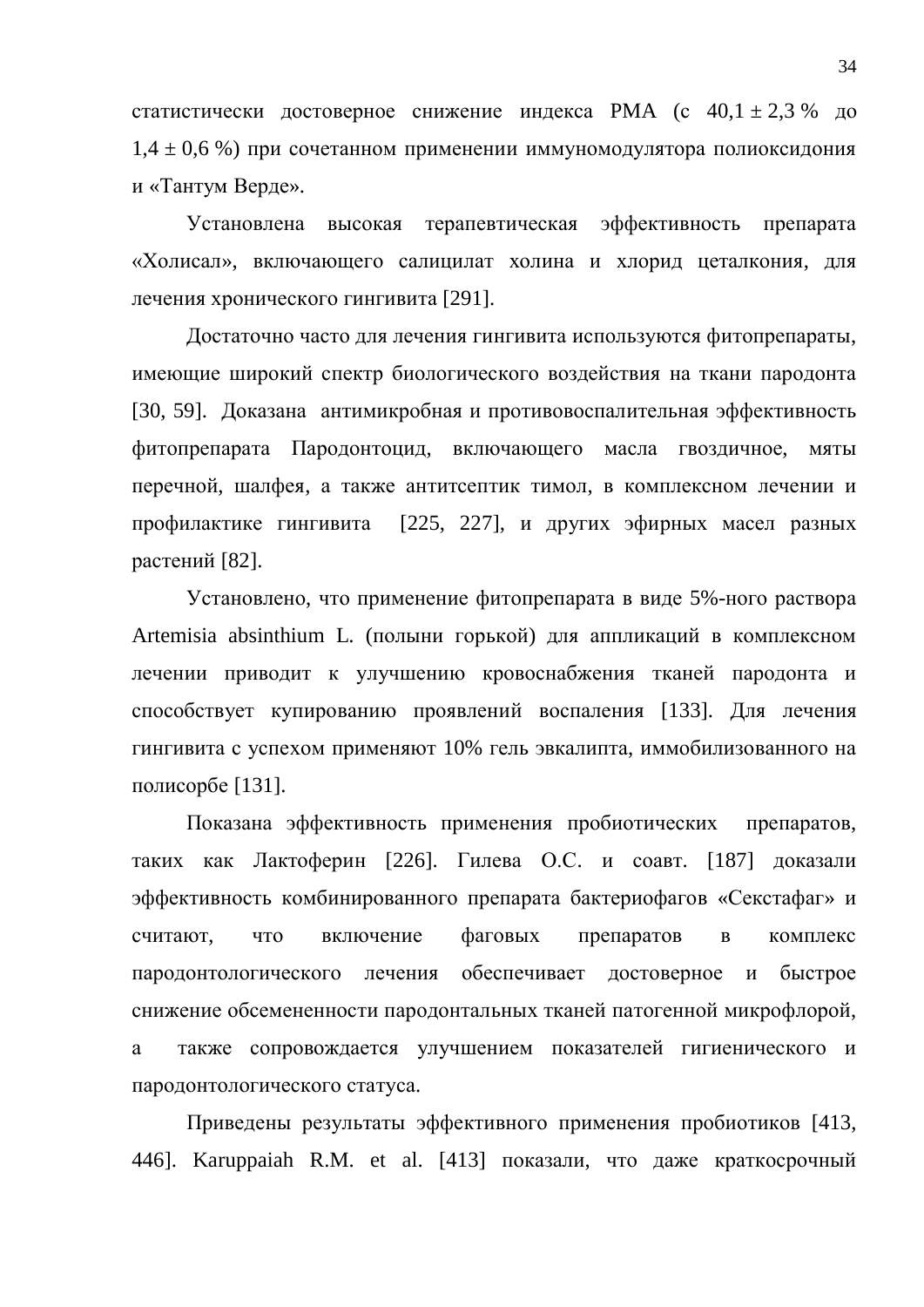ежедневный прием пробиотиков, включенных в диетический творог, снижает интенсивность образования зубного налета.

Петрушанко Т.А. и соавт. [216] установили, что прием внутрь жидкого экстракта элеутерококка и витамина А лицами молодого возраста (19-29 лет) с ХКГ, на фоне проведения профессиональной гигиены полости рта, значительно снижает микробную нагрузку в полости рта.

Препараты антиоксидантного действия, такие как токоферол ацетат, мексидол, кудесан форте, кверцетин и др. эффективны при всех воспалительных заболеваниях пародонта, включая и гингивит у детей [39, 50, 109, 126, 197, 207, 284, 329]. Румянцев В.А. и соавт. [329] считают, например, что мексидол еще обладает умеренным противомикробным действием в полости рта, наиболее выраженным в отношении аммиакпродуцирующей микрофлоры.

Считается, что иммуномодулирующие препараты очень важны для обеспечения полноценного лечения гингивита у детей с ослабленным иммунитетом [17, 29, 86, 128, 156, 191, 241]. По-прежнему широко используется «Иммудон», в состав которого входят лизаты нормальной микрофлоры полости рта [128], а также полиоксидоний [426]. Показана эффективность иммуномодулирующего препарата глюкозаминилмурамилдипептид (ликопид) в комплексном лечении хронического катарального гингивита у пациентов, носящих брекет-систему [295].

Все чаще в стоматологическую практику внедряют соли аскорбиновой кислоты и хитозана – аскорбаты хитозана. Хитозан (2-амино-2-дезокси-β-Dглюкан) – это полимер, получаемый из компонента экзоскелета членистоногих хитина путем деацетилирования. Этот полисахарид обладает выраженным иммунотропным действием. Аскорбат хитозана в комплексной терапии заболеваний пародонта воздействует за счет регуляции уровня цитокинов ИЛ-1в и ФНО в очаге воспаления [193, 222, 231, 232].

Обоснована эффективность местной комбинированной (противовоспалительной, антибактериальной и иммунотропной) терапии в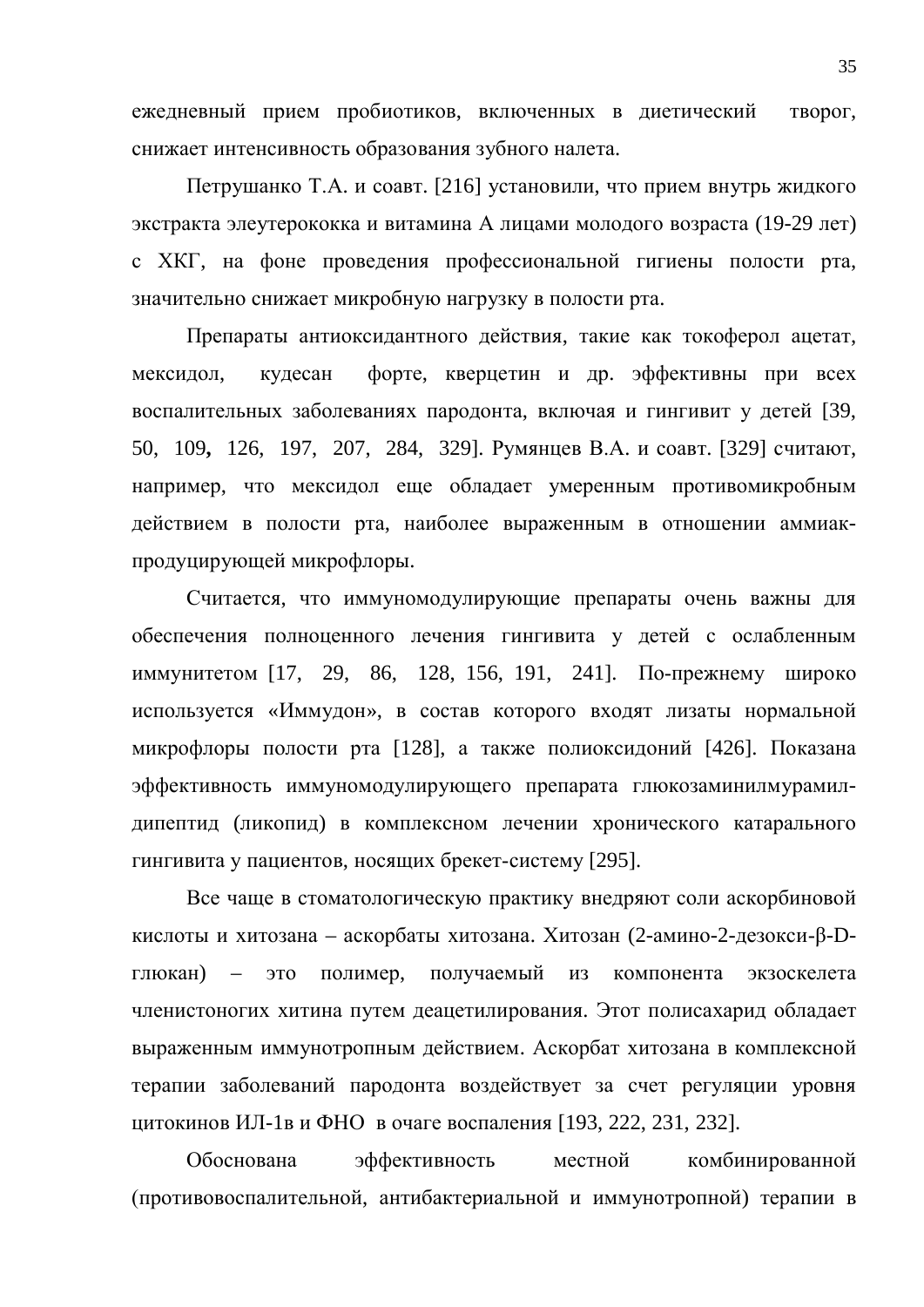комплексном лечении воспалительных заболеваний пародонта. Так, Плескановская Н.В. и соавт. [190] представили опыт успешного применения лекарственной повязки комбинированного действия на основе антибиотика спирамицина и антисептика триклозана.

Утверждается, что биологически активные добавки (БАД) могут оказать существенное действие при комплексном лечении хронического гингивита, например, «ДентоВитус», включающий витаминно-минеральный премикс [179].

Ученые рекомендует применять в пародонтологии с антимикробной целью фотодинамическую терапию (ФДТ), как новый инновационный метод [8, 103, 104, 106, 115, 134, 432]. Фотодинамическая терапия – это использование сочетания специальных препаратов (фотосенсибилизаторов) и света с волнами определенной длины. Результаты применения фотосенсибилизатора хлоринового ряда «РадаДент плюс» показали высокую эффективность ФДТ ХКГ [104, 326]. Изучена антимикробная эффективность ФДТ при лечении воспалительных заболеваний пародонта с применением лазера Латус-04 с длиной волны 661 нм, мощностью излучения 90 и 100 Дж/см <sup>2</sup> и фотосенсибилизаторами: 0,5-1% геля фотодитазина, 1,0% метиленового синего и 0,5-1,0% толуидинового голубого на аэробные микроорганизмы, выделенные из пародонтальных карманов. При воздействии ФДТ на C. albicans лучшие результаты получены при использовании геля 0,5 % фотодитазина, на кишечную палочку (E. coli) -0,5 % метиленого синего и 0,5 % фотодитазина, на S. faecalis отмечено воздействие всех испытанных фотосенсибилизаторов [103].

Эффективное лечение гингивита и с применением озона, способствующего повышению объемной и линейной скорости кровотока, что связано с его способностью стимулировать микроциркуляцию и улучшать реологические свойства крови [14, 46,125, 247].

Хороз Л.М. и соавт. [304] установили высокий противовоспалительный эффект при одновременном применении ФДТ и озонированного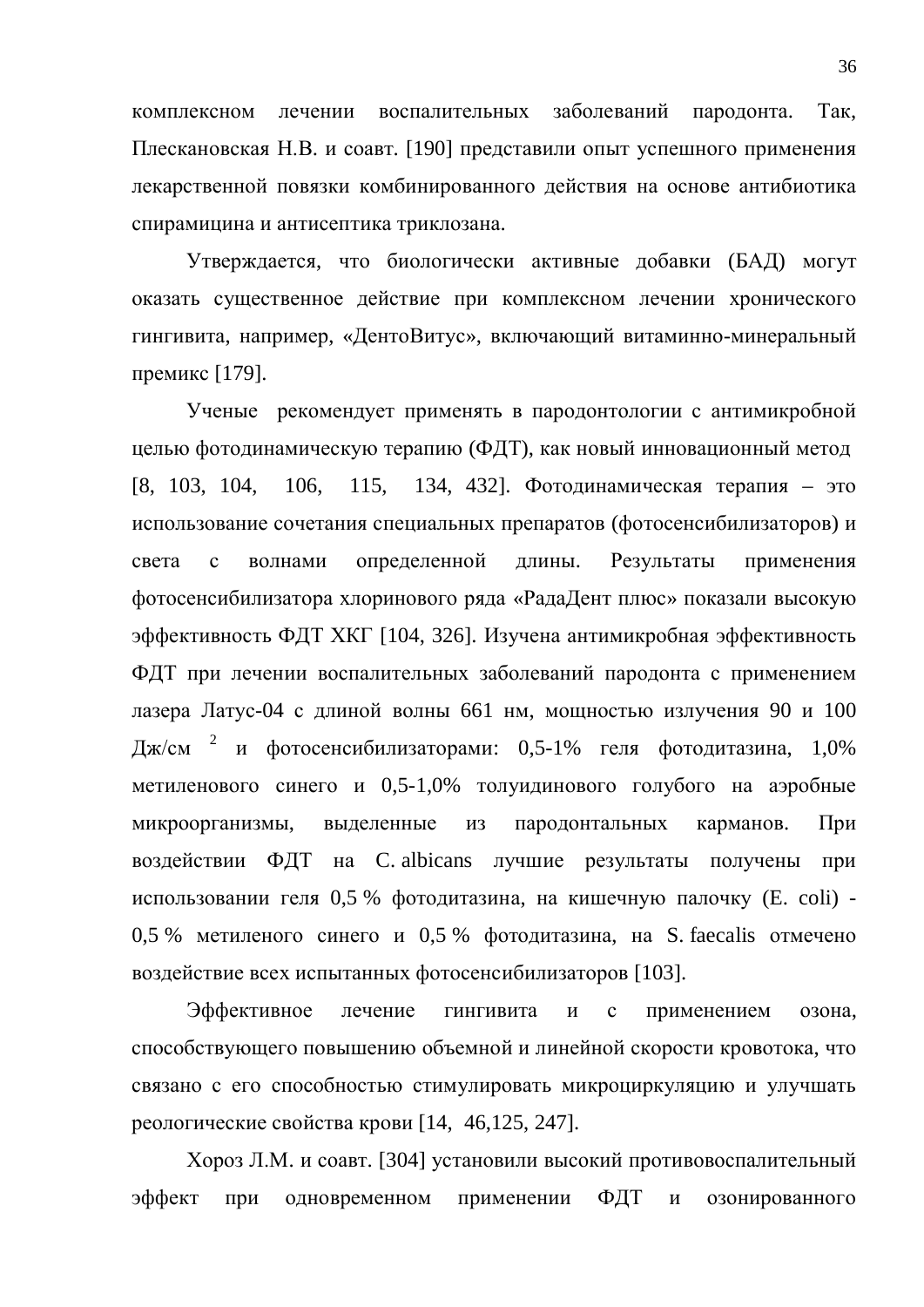облепихового масла.

Широко применяются физиотерапевтические методы лечения гингивита, принцип лечебного действия которых основан на раздражении поверхностных рецепторов и подлежащих тканей, что оказывает противовоспалительное, иммуномодулирующее, нейрогуморальное, обезболивающее, антисептическое и другие действия [247].

С успехом используется метод дарсонвализации (аппаратом «Ультратон») [13], фонофорез [49], фотофорез [8], лазерная терапия [32, 120, 138, 289], ультрозвук [11, 141, 261], ТГЧ-терапия [188], а также другие виды физического воздействия [228].

Зюлькина Л.А. и соавт. [188] провели исследование влияния ТГЧтерапии (лечение электромагнитными полями с терагерцевой частотой) на частотах молекулярного спектра излучения и поглощения оксида азота (150,176 - 150,664 ГГц) на параметры микроциркуляции на фоне ХКГ и получили высокий эффект, заключающийся в повышении стойкости капиллярного русла.

Показана эффективность применения солевых сильвинитовых камер (соляной аэрозоль и аэроионизация) в комплексном лечении воспалительных заболеваний пародонта [203, 229]. Авторы исследований считают, что сильвинитовые сооружения способствуют формированию особой внутренней среды с комплексом лечебных факторов: благоприятный аэроионизационный фон, постоянство концентрации соляного многокомпонентного аэрозоля, стабильный микроклимат.

На основе технологии Plasmolifting (метода стимуляции регенерации тканей с использованием аутоплазмы, содержащей тромбоциты) предложен метод лечения ХКГ, основанный на том, что в тромбоцитах находятся факторы роста, являющиеся высокоактивными биологическими стимуляторами процессов регенерации [278].

Даже остеопатическое лечение – особое направление мануальное медицины – способно снизить интенсивность гингивита [182].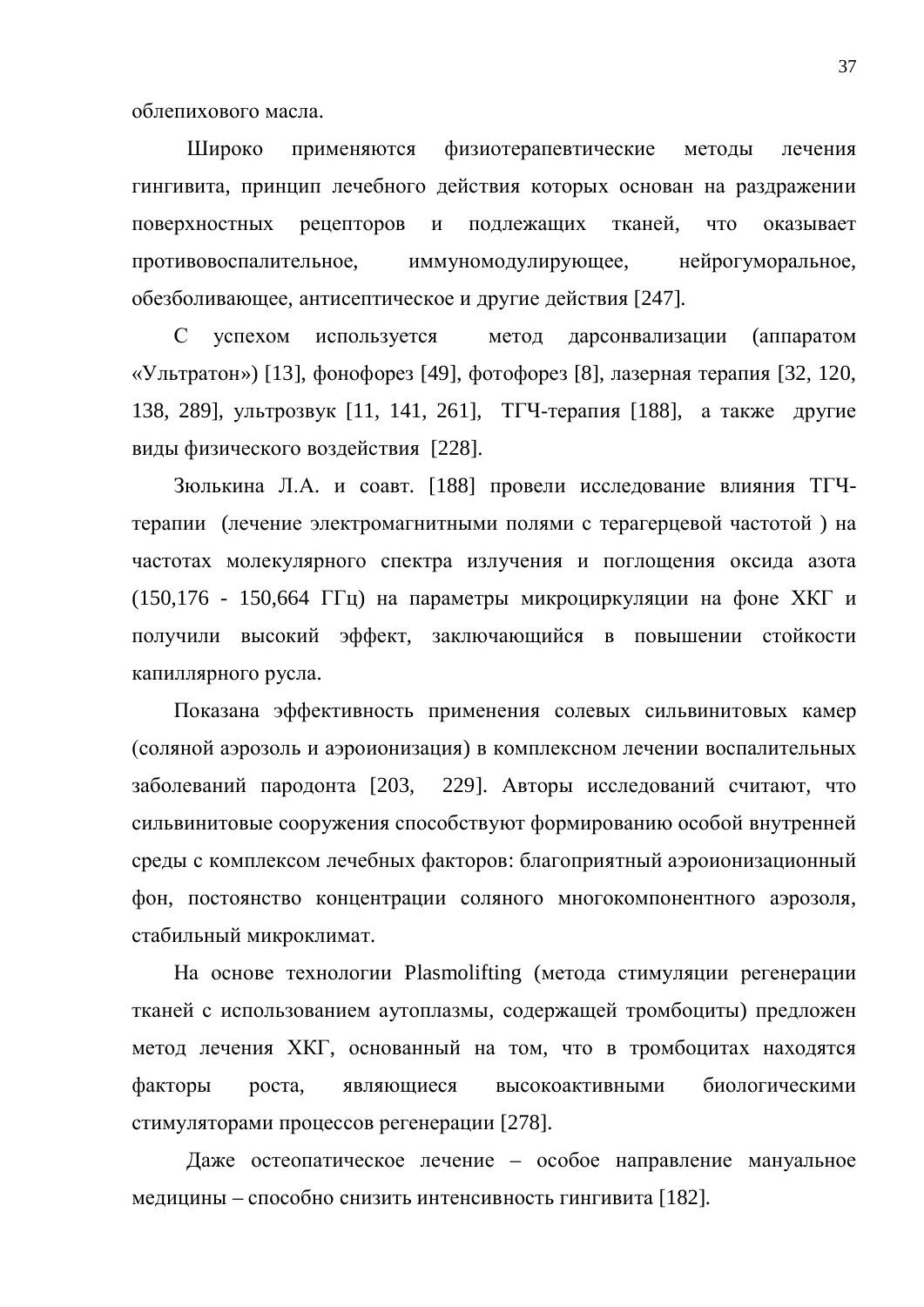Показана эффективность антимикробного пептида циклоспорина-А, уменьшающего воспаление и кровоточивость десен при гингивите [361].

Для уменьшения кровоточивости десен предлагаются разные препараты, такие как синтетический препарат aminaphtone (2-гидрокси-3метил-1,4-napthohydroquinone-2-p-aminobenzoate) [347, 446].

Касаясь применения противовоспалительных средств разного патогенетического действия, Polak D. et al. [362] поставили вопрос: "Действительно ли противовоспалительные средства эффективны при лечении гингивита как соло или дополнительные методы лечения?" и на основании литературного обзора сделали вывод, что противовоспалительные средства против гингивита могут быть как единственной модальностью лечения, так и в качестве дополнительной терапии.

Позиционируется применение препаратов кальция в комплексном лечении воспалительных заболеваний пародонта у детей. В частности, обращается внимание на эффективность применения остеокальцина, являющегося наиболее информативным маркером формирования кости, высвобождаемого остеобластами в процессе остеосинтеза [388].

Nanayakkara V. и соавт.[442] провела исследования и показала, что диетическое потребление кальция связаны способствует уменьшению кровоточивости десен у детей тяжелыми формами гингивита.

Таким образом, анализ последних работ (за 2013-2015 г.г.), опубликованных в дальнем зарубежье, показал, что в целом подход к профилактике и лечению воспалительных заболеваний пародонта у детей не отличается от проводимых в нашей стране [341, 477, 481].

### **Резюме**

Проведенный анализ литературных источников показал, что воспалительные заболевания пародонта у детей и подростков носят массовый характер. У детей Украины существенно не снизился рост заболеваемости пародонта за последние десятилетия.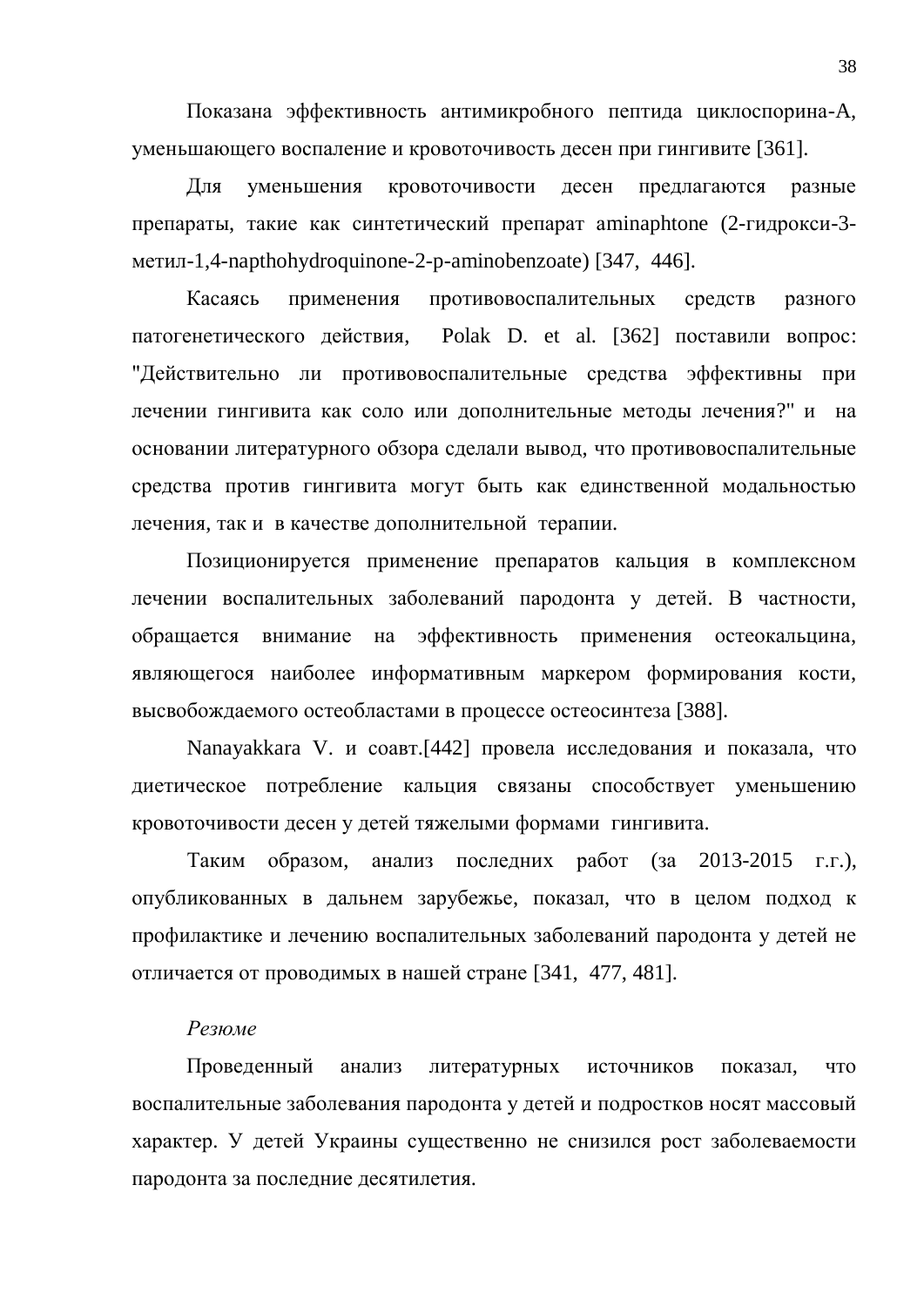У преобладающего количества детей воспалительные изменения десен встречаются уже в молочном прикусе. Наиболее распространенной патологией пародонта в детском и подростковом возрасте является ХКГ, достигающий 90 % среди всех заболеваний пародонта в этом возрасте. ХГГ хоть и встречается значительно реже (примерно 5-10 %), но гораздо тяжелее поддается лечению.

Показано, что гингивит является воспалительно-иммунной реакций десны, которая развивается в ответ на действие поврежденного агента (микроорганизмов зубного налета) вследствие нарушения равновесия между микрофлорой и защитными механизмами полости рта. Воспаление является первичной неспецифической реакцией до активации иммунной системы.

В целом литературные данные свидетельствуют, что такая нозологическая единица как гингивит у детей, достаточно широко изучена. Освещены вопросы распространенности заболевания, этиологии, патогенеза, профилактики и лечения

Вместе с тем, недостаточно уделяется внимания изучению распространенности гингивита у детей подросткового возраста. Недостаточно предлагается лечебно-профилактических средств, учитывающих особенности течения гингивита у детей пубертатного возраста

Все указанное послужило основанием для проведения настоящих исслелований, касающихся:

- разработки и обоснования применения нового средства для полости рта направленного пролонгированного лечебно-профилактического действия в виде геля, учитывающего как выраженность симптоматики гингивита, так и основные патогенетические звенья развития патологических процессов в тканях пародонта у детей пубертатного возраста;

- обоснования схемы профилактики и лечения ХКГ, адаптированной для детей 12-13-летнего возраста.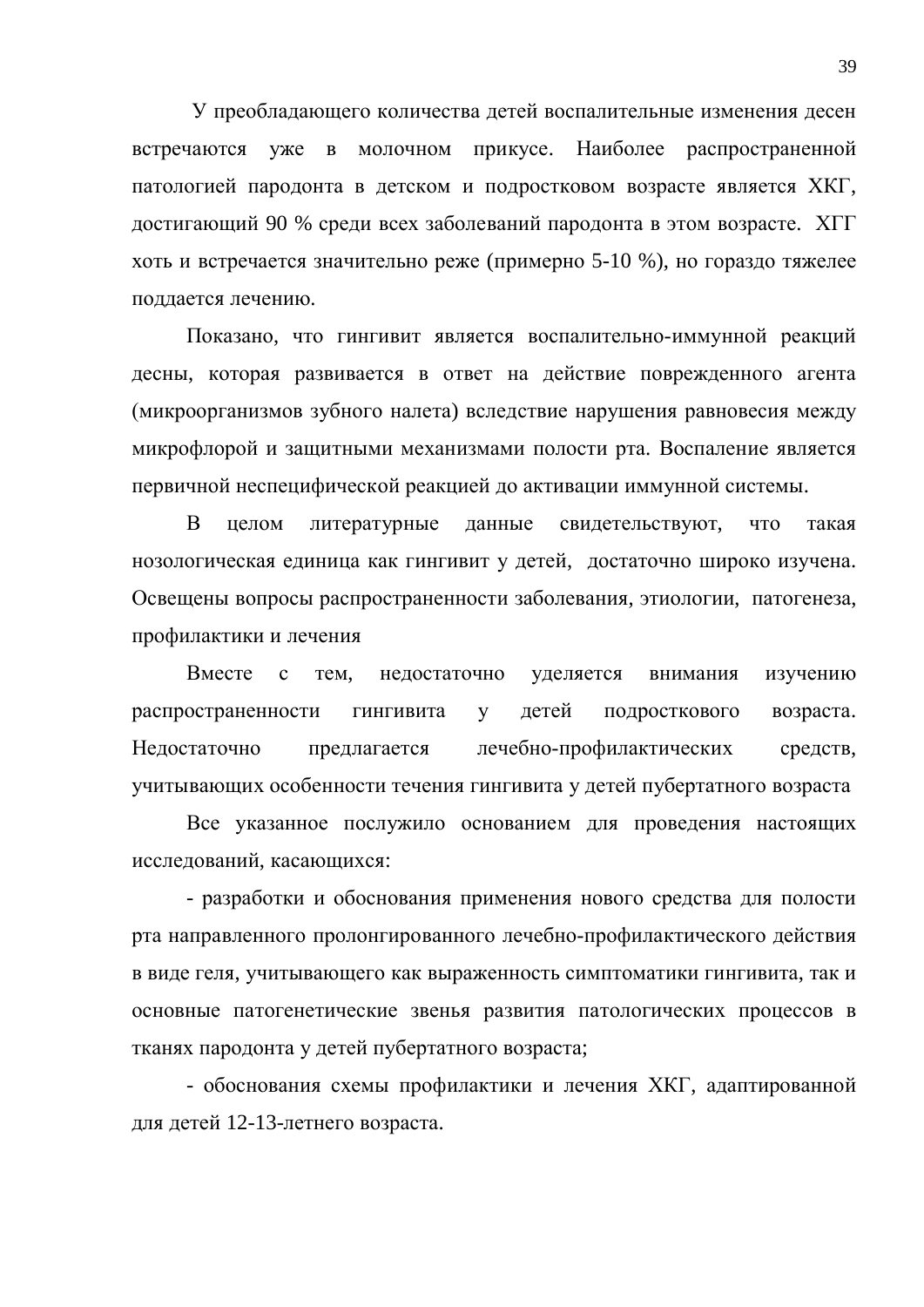### **РАЗДЕЛ 2**

### МАТЕРИАЛЫ И МЕТОДЫ ИССЛЕДОВАНИЯ

#### 2.1 Дизайн исследования

Для решения достижения цели и решения поставленных задач был проведен комплекс экспериментальных и клинико-лабораторных исследований.

Клинические исследования проведены на кафедре стоматологии детского возраста Одесского национального медицинского университета (зав. каф. – д.мед.н., проф. Деньга О.В.).

Экспериментальные и лабораторные исследования проведены при непосредственном участии соискателя на базе ГУ «Институт стоматологии НАМН Украины»: в лаборатории биохимии (зав. лаб. – д.биол.н., с.н.с. Макаренко О.А.), в виварии (зав. виварием – Ходаков И.В.), в лаборатории гигиены полости рта (зав. лаб. – д.мед.н., проф. Терешина Т.П.).

Экспериментальные исследования проведены с целью изучения специфической эффективности геля для полости рта «Эхипозол». Исследования проведены на 40 белых крысах стадного разведения.

В клинических исследованиях приняли участие 153 ребенка в возрасте 12-13 лет (87 девочек и 66 мальчиков). Из них 40 детей (19 мальчиков и 21 девочка) взяли участие в апробации лечебно-профилактических комплексов.

Основные направления клинических исследований и характеристика лиц, принявших участие в конкретных исследованиях, представлены в табл. 2.1.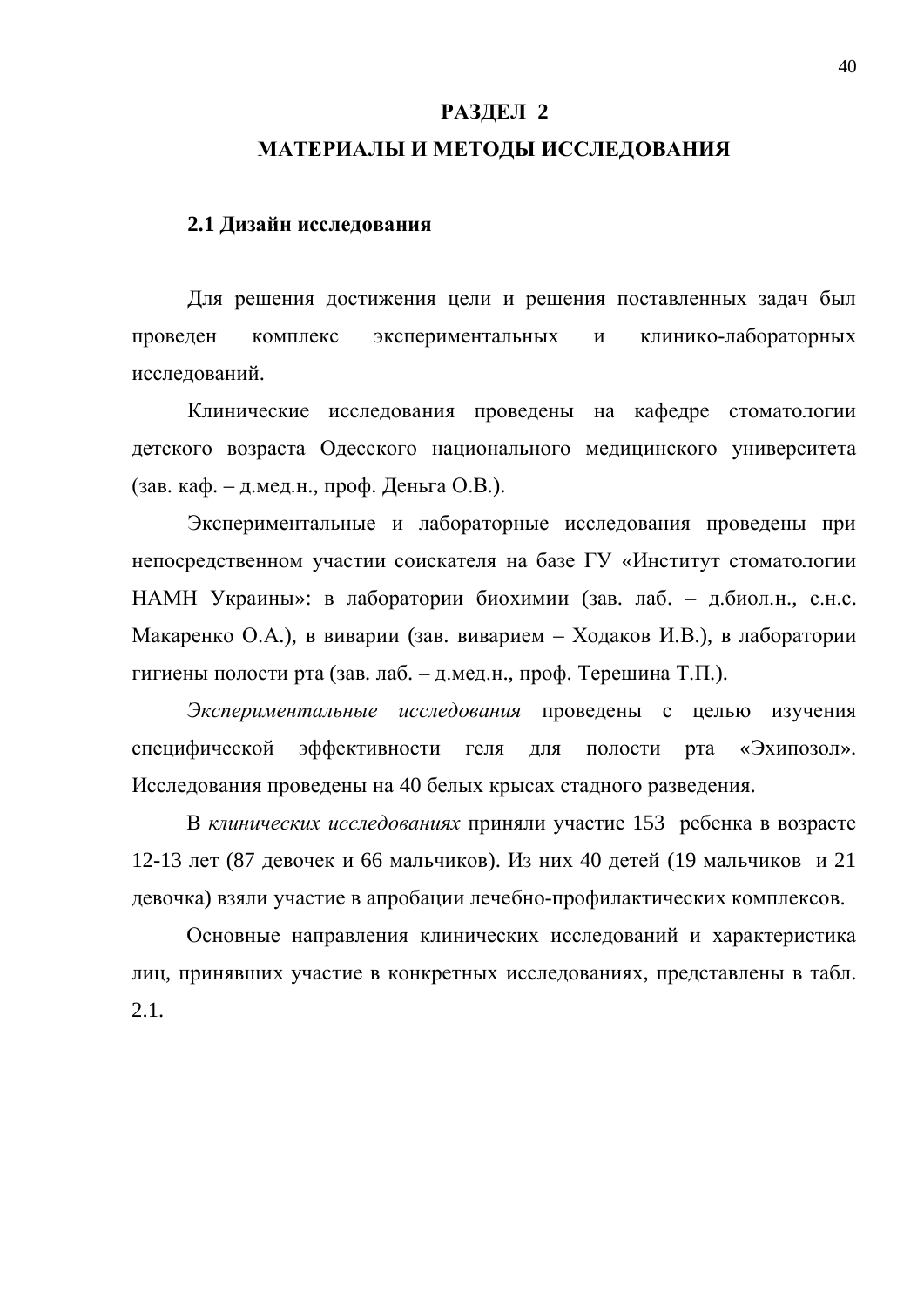### Таблица 2.1

### Количество детей, принимавших участие на разных этапах

| Категория исследований  | Всего                            | Мальчики                                           | Девочки |  |  |  |
|-------------------------|----------------------------------|----------------------------------------------------|---------|--|--|--|
| Изучение                |                                  |                                                    |         |  |  |  |
| распространенности ХКГ  | 153                              | 66                                                 | 87      |  |  |  |
| и ХГГ у детей 12-13 лет |                                  |                                                    |         |  |  |  |
|                         |                                  | Оценка влияния лечебно-профилактических комплексов |         |  |  |  |
|                         | на ткани пародонта у детей с ХКГ |                                                    |         |  |  |  |
| До начала лечения       | 40                               | 19                                                 | 21      |  |  |  |
| Через 1 мес.            | 40                               | 19                                                 | 21      |  |  |  |
| Через 6 мес.            | 38                               | 18                                                 | 20      |  |  |  |
| Через 2 года            | 33                               | 15                                                 | 18      |  |  |  |

исследования

В группы детей, принимавших участие в апробации лечебнопрофилактических комплексов, были отобраны дети, у которых этиологические факторы развития гингивита имели сходный характер. ХКГ не был обусловлен сопутствующей соматической патологией, однако совпадал с периодом полового созревания.

### **2.2 Метолы исслелования**

2.2.1 Экспериментальные методы исследования. Исследования проводились на белых крысах. Группы животных формировали с учетом одинакового представительства в каждой группе разнополых особей и массой 60-70 г. Перед введением в эксперимент животных взвешивали, проводили тщательный внешний осмотр и оценивали поведенческое состояние каждого животного.

В эксперименте использовано 40 белых крыс линии «Вистар», которые были распределены на 4 группы по 10 животных: 1-я группа - интактные крысы, 2-я группа – крысы, которым воспроизводили модель воспаления; 3-я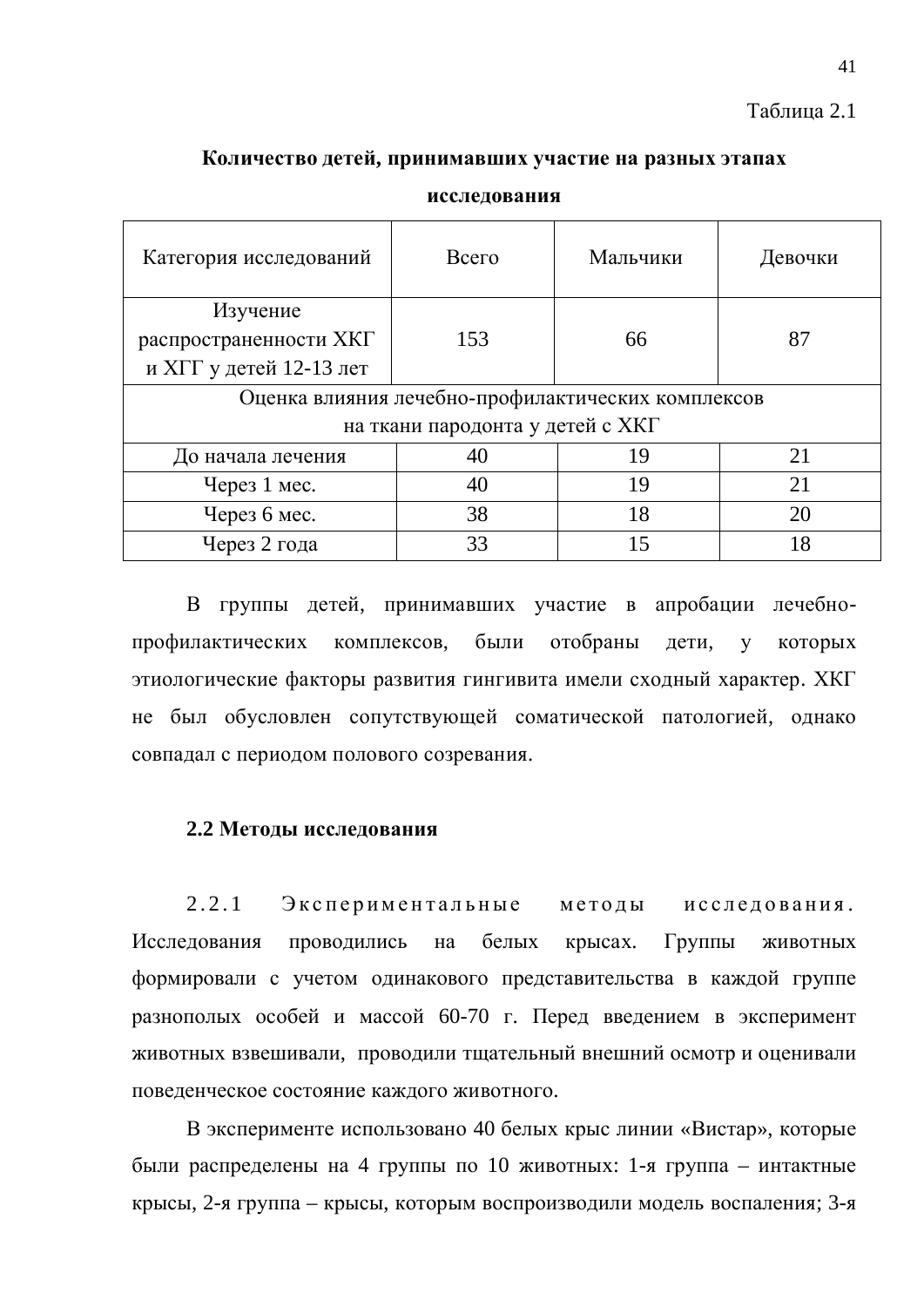группа – модель воспаления + использование геля-плацебо (контроль); 4-я группа – модель воспаление + использование геля ««Эхипозол»».

Для моделирования воспаления СОПР использовали «липополисахаридную» модель [327]. Для этого суспензию липополисарида (токсин кишечной палочки) наносили на СОПР экспериментальных животных в дозе 30 мкг/кг на 6 и 7 день проведения эксперимента. После этого гели наносили на СОПР в дозе 0,5 г в течение 7 дней.

«Липополисахаридная» модель воспаления выбрана потому, что может отразить характер патологических изменений в СОПР при кратковременном воздействии на нее разных контрагентов как деструктивного, так и нормализующего действия.

После умерщвления животных под тиопенталовым наркозом у них выделяли зубо-челюстные блоки для изучения степени атрофии альвеолярного отростка и иссекали фрагменты слизистой десны для изучения уровня маркеров воспаления: содержания малонового диальдегида, активности ферментов эластазы и кислой фосфатазы, а также антиоксидантного фермента каталазы.

Изучение степени атрофии альвеолярного отростка у экспериментальных животных проводили следующим образом: вычлененные зубо-челюстные блоки отмывали в 10%-ной перекиси водорода, высушивали, фиксировали и под бинокулярной лупой, в окуляр которой вставлена шкала с ценой деления 0,1 мм, определяли степень атрофии альвеолярного отростка челюстей, которую оценивали по методу Николаевой Е.П. [90].

Для этого на скелетированных нижних челюстях крыс (после механического удаления мягких тканей) методом биометрии определяли линейные размеры обнажения корней моляров. Измерение каждого корня производили по язычной поверхности зубов с помощью бинокулярной лупы МБС-1 (окуляр со шкалой деления 0,05 мм). Определяли величину К – относительное обнажение корней моляров, выраженную в процентах по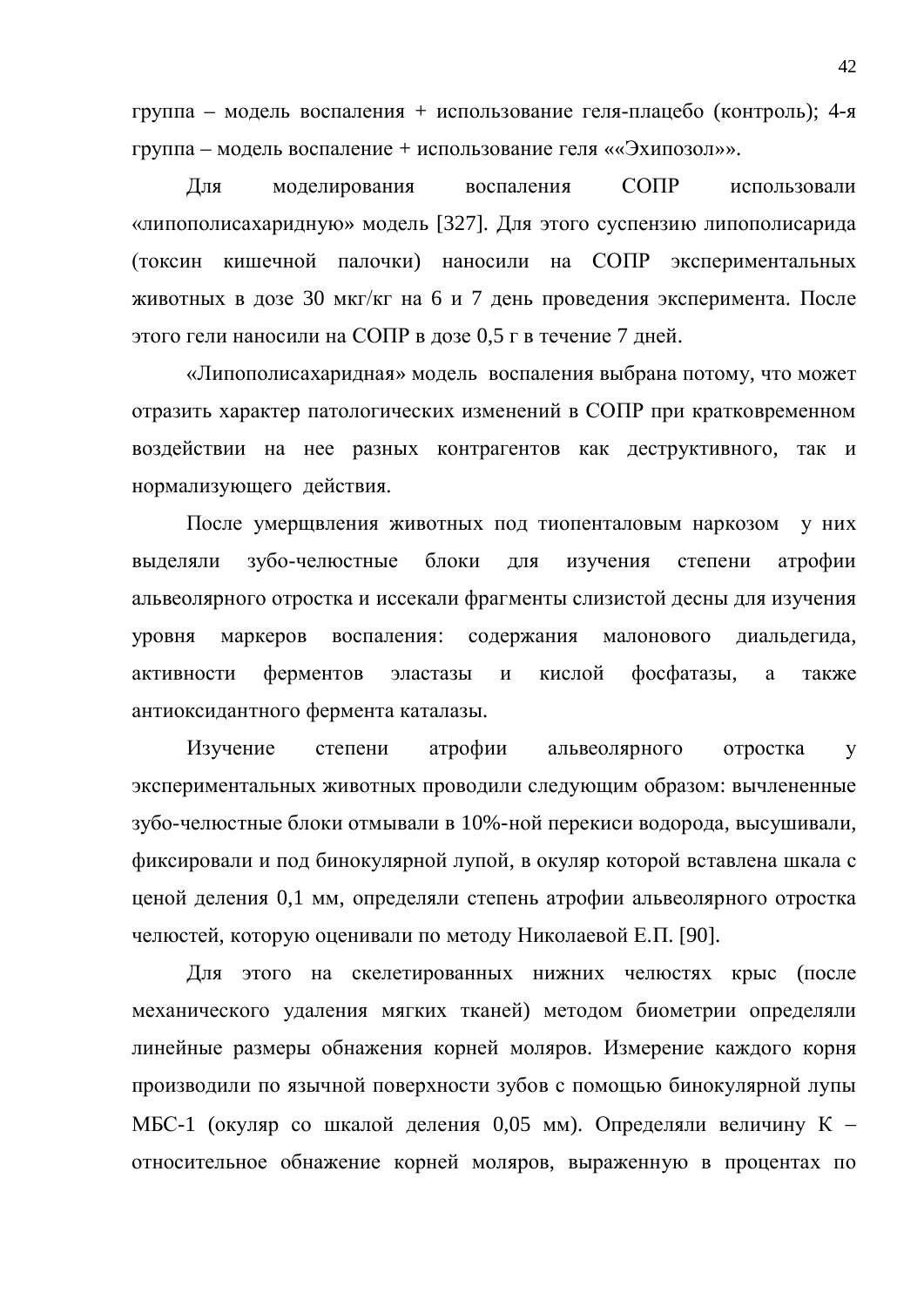формуле:  $K = \frac{\Delta l}{I} \times 100$ *l*  $K = \frac{\Delta l}{I} \times 100$ , где  $\Delta l$  – расстояние от края зубной альвеолы до нижнего края коронковой части зуба,  $l$  – расстояние от края зубной альвеолы до верхнего края коронки зуба. Величина К определяется для каждого корня всех моляров нижних челюстей как в контрольной, так и в опытных группах крыс и образует для каждой группы вариационный ряд.

2.2.2 Клинические методы исследования. Обследование детей проводили в условиях стандартного стоматологического кабинета. Данные о стоматологическом статусе ребенка вносили в специально разработанную в соответствии с рекомендациями ВОЗ карту обследования состояния полости рта.

Клиническое обследование детей начинали со сбора анамнеза, оценки общего соматического статуса, условий проживания, характера питания ребенка, регулярности и кратности чистки зубов. Обращали внимание на наличие генетической предрасположенности к развитию патологии зубочелюстной системы, для чего приглашались родители и у них оценивали состояние зубов и пародонта.

Далее проводили внешний осмотр лица ребенка и переходили к осмотру полости рта и тканей пародонта. Оценивая состояние пародонта при помощи визуальных и тактильных методов, обращали внимание на состояние десны (цвет, размеры, форма, плотность, кровоточивость), на наличие и расположение зубодесневого соединения относительно эмалево-цементной границы, на устойчивость зуба.

С целью объективной оценки клинического состояния тканей пародонта определяли и анализировали показатели папиллярно-маргинальноальвеолярного индекса (РМА), десневого индекса (GI) и пробы Шиллера-Писарева, которые характеризуют наличие воспалительного процесса и его интенсивность, а также гигиенические индексы Silness-Loe и Stallard, указывающие на наличие зубных отложений. Кроме того, изучали скорость саливации, степень миграции лейкоцитов и интенсивность слущивания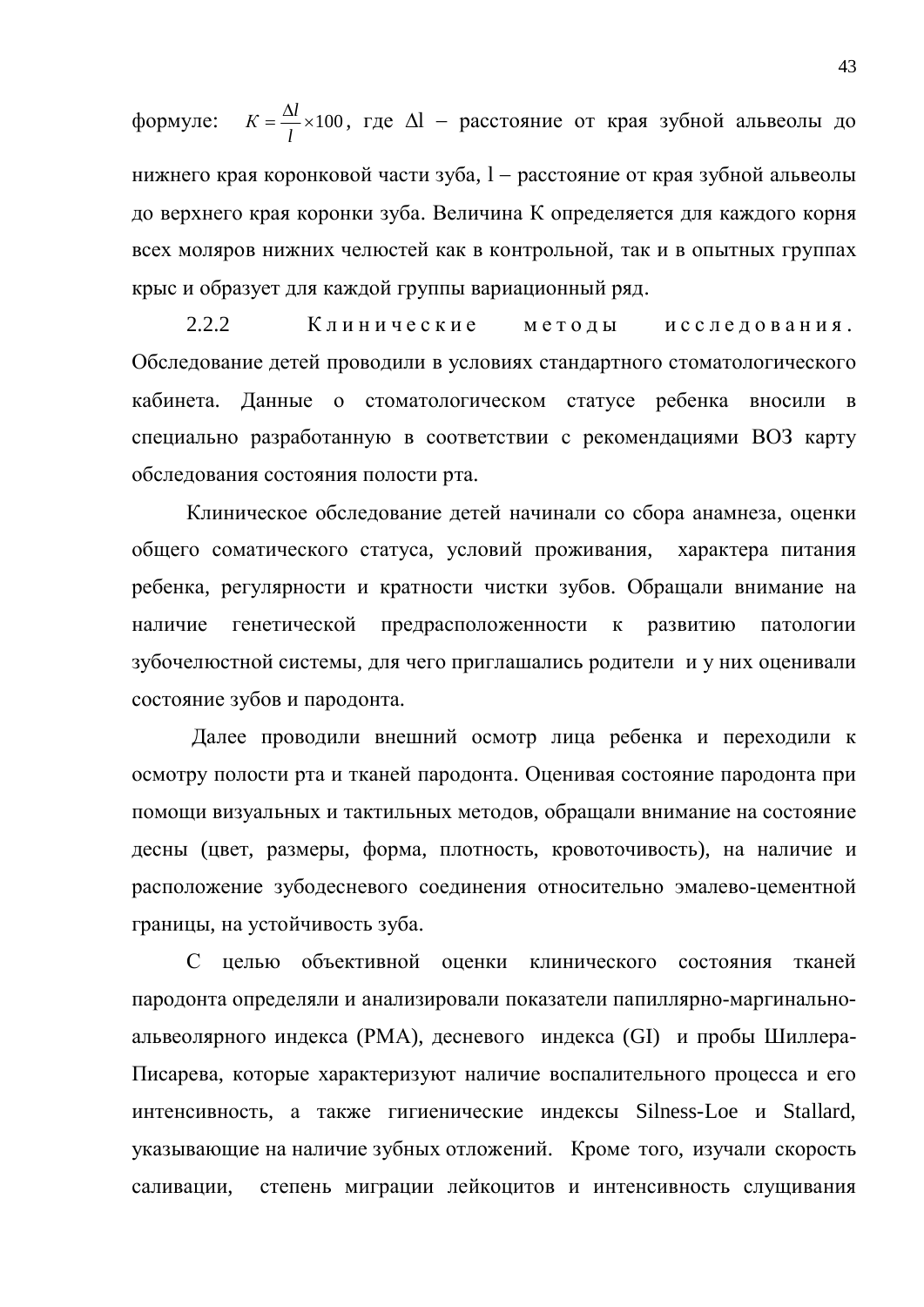эпителиальных клеток (проба Ясиновского) в ротовой полости, электрофоретические параметры клеток буккального эпителия. В ротовой жидкости определяли антиоксидантно-прооксидантную и протеолитическую активность.

У некоторых детей для оценки степени и характера деструкции костной ткани альвеолярного отростка и уточнения диагноза проводили рентгенологические исследования внутриротовым контактным методом [234].

Определение индекса РМА [68]. Папиллярно-маргинальноальвеолярный индекс позволяет судить о распространенности и тяжести гингивита: тяжесть воспалительного процесса – % пораженных участков десны (генерализованный, локализованный) и распространение (сосочек, десна, альвеола), которое выражали в абсолютных цифрах: 0 – отсутствие воспаления; 1 – воспаление десневого сосочка; 2 – воспаление десневого края; 3 – воспаление альвеолярной десны.

*Ɉɩɪɟɞɟɥɟɧɢɟ ɞɟɫɧɟɜɨɝɨ ɢɧɞɟɤɫɚ (GI)* (Loe, Silness, 1963) [431]. Применяется в клинических и эпидемиологических исследованиях для оценки локализации и тяжести гингивита. Оценку состояния пародонта определяли по клиническим признакам воспаления десны – гиперемия, отечность и кровоточивость при прикосновении атравматичным зондом в области шести зубов: 16, 21, 24, 36, 41, 44 – четыре участка десны возле каждого зуба: медиальный и дистальный сосочек с вестибулярной стороны, край десны с вестибулярной и язычной стороны. Состояние каждого участка десны оценивали следующим образом: 0 - десна без признаков воспаления; 1 – небольшое изменение цвета, легкая отечность, нет кровоточивости при исследовании (легкое воспаление); 2 – покраснение, отек, кровоточивость при исследовании (умеренное воспаление); 3 – выраженная гиперемия, отек, изъязвления, тенденция к спонтанным кровотечениям (тяжелое воспаление).

GI для пародонта одного зуба как средняя величина, вычисляли по данным о состоянии каждого участка десны: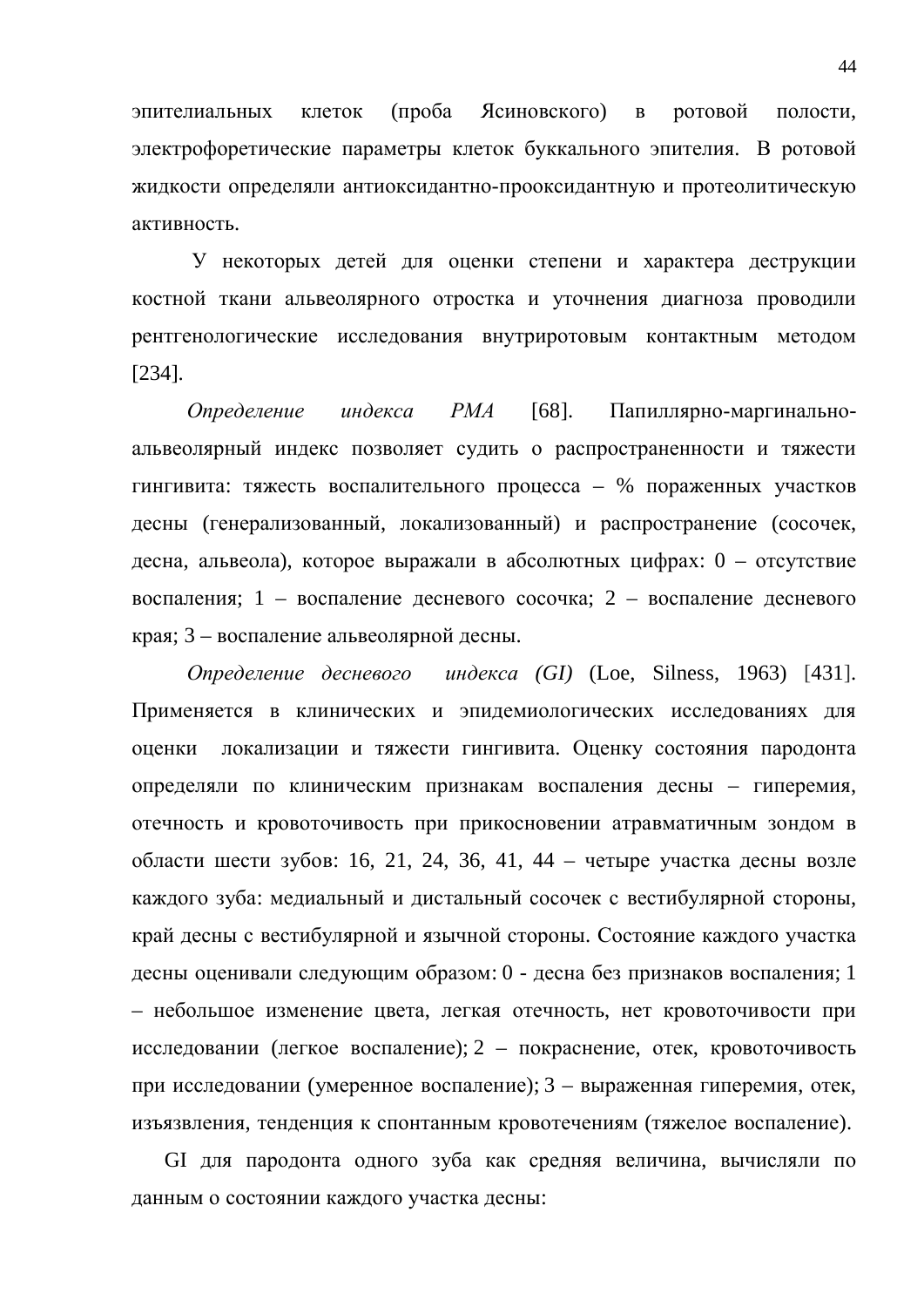4 *ɫɭɦɦɚ ɛɚɥɨɜ GI ɡɭɛɚ*

Далее сумму всех значений GI зубов делили на число исследованных зубов и получали значение GI для каждого обследованного индивидуума:

Интерпретация индекса GI:

 $0,1-1,0$  – легкий гингивит;

1,1-2,0 – гингивит средней тяжести;

 $2,1-3,0$  – тяжелый гингивит.

*Проба Шиллера-Писарева* [129]. Определяли активность воспалительного процесса в десне с помощью пробы Шиллера-Писарева, основанной на выявлении гликогена в десне, содержание которого резко увеличивается при хроническом воспалении. Определяли интенсивность окрашивания: 1 балл – отсутствие окрашивания; 2 балла – светло-коричневое окрашивание; 3 балла – темно-коричневое окрашивание;

> число обследованных зубов  $\Delta$ *Hpоба Ш* –  $\Pi$  =  $\frac{C$ умма оценок каждого зуба

Изучение гигиенического состояния полости рта проводили с помощью индексов Silness-Loe, который позволяет определить количество мягкого зубного налета в придесневой области, и *Stallard* – определение налета на вестибулярной поверхности коронки зуба. Исследование проводили визуально и с помощью зонда [74].

Толщину налета определяли на 4-х участках поверхности зуба: вестибулярной, язычной, дистальной и медиальной. После высушивания эмали кончиком зонда проводили по ее поверхности у десневой борозды или на поверхности зуба. Если к кончику зонда не прилипает мягкое вещество, индекс налета на изучаемом участке зуба обозначается как – 0. Если визуально налет не определяется, но становится видимым после движения зонда – индекс равен 1. Бляшка толщиной от тонкого слоя до умеренного, видимая невооруженным глазом, оценивается показателем 2. Интенсивное отложение зубного налета в области десневой борозды и межзубного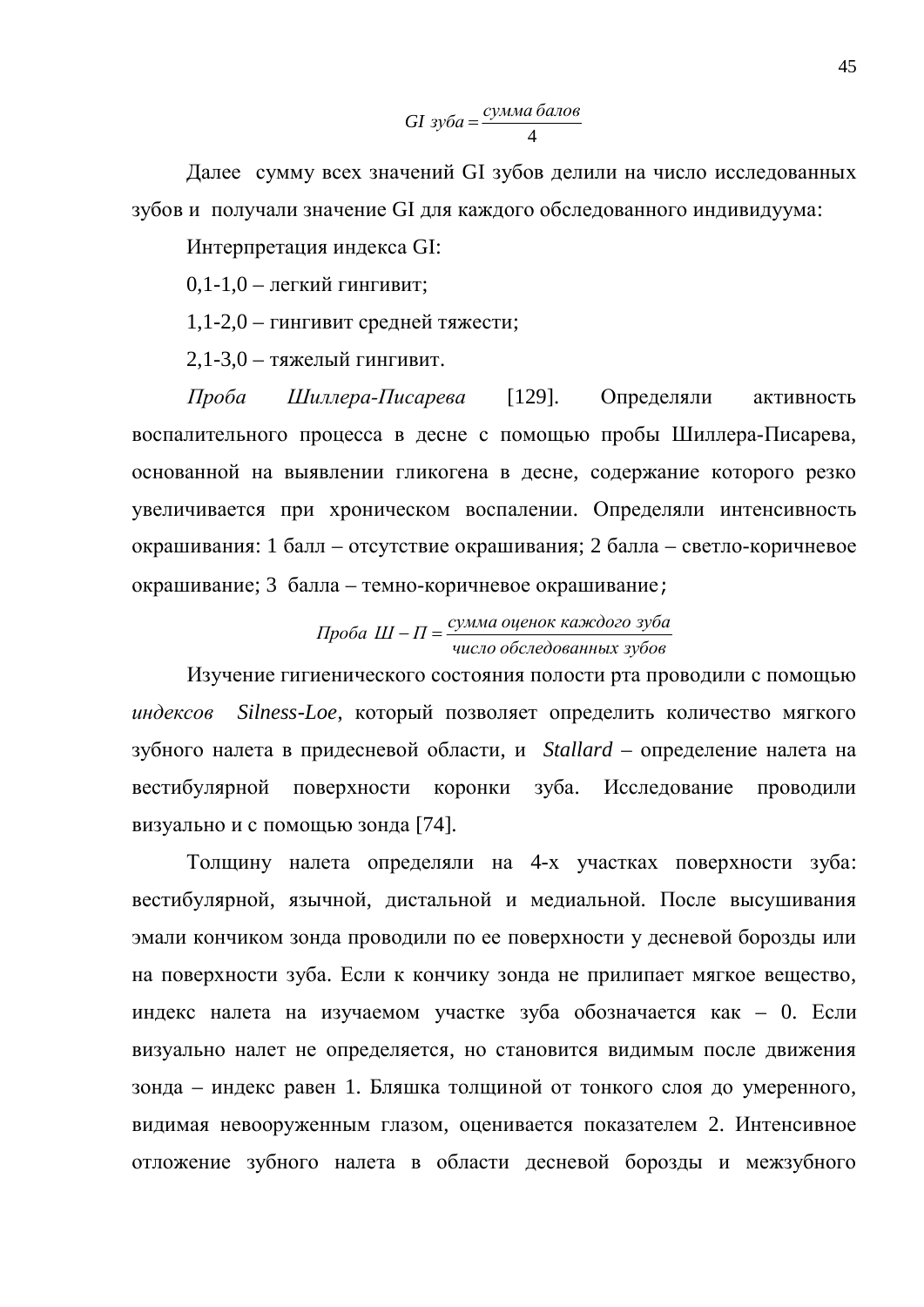промежутка обозначается как 3. Для каждого зуба индекс вычисляется делением суммы баллов 4-х поверхностей на 4.

Общий показатель индекса равен сумме показателей всех обследованных зубов, деленной на их количество

2.2.3 Функциональные и цитологические методы и с с л е д о в а н и я. Объектами исследования были ротовая жидкость, ротовые смывы и эпителий СОПР.

*Исследование функциональной активности слюнных желез* – наиболее важная процедура при наличии признаков сухости СОПР, которая выражается объемом выделенной слюны за единицу времени (мл/мин). Исследования проводили согласно рекомендациям Леонтьева В.К. и Петровича Ю.А. [146].

Сбор ротовой жидкости у людей проводился натощак без стимулирования слюноотделения. При расчете скорости слюноотделения учитывалось время, затраченное на сбор 5 мл ротовой жидкости. Для дальнейшего биохимического и иммунологического исследования пробирки герметически закрывали и при температуре +3-5 градусов центрифугировали. Жидкую фазу использовали для определения активности ферментов и содержания иммуноглобулинов.

Проба Ясиновского [339] позволяет оценить степень миграции лейкоцитов и слущивание эпителия в ротовую полость, на основании которых можно судить о степени воспаления СОПР и состоянии неспецифической реактивности в полости рта.

Принцип метода заключается в последовательном промывании СОПР физиологическим раствором через определенные промежутки времени, в результате чего с поверхности смываются лейкоциты, слущенный эпителий, слизь и другие вещества.

Пробу изучали в модификации Сукманского О.И. с соавт. [273] с использованием камеры Фукса-Розенталя. Количество лейкоцитов и эпителиальных клеток определяли в 1 мл ротового смыва.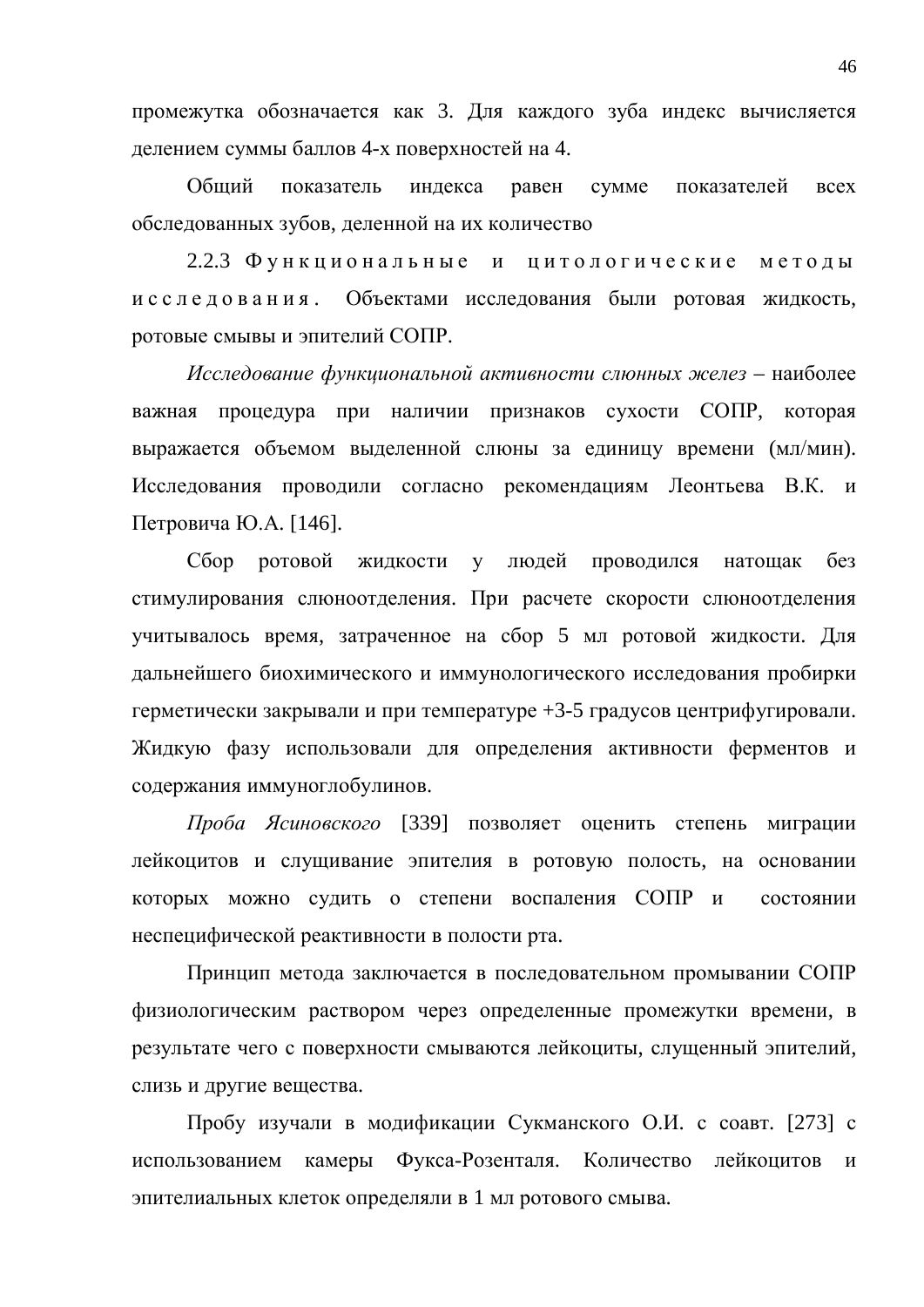Изучение электрокинетических параметров клеток буккального эпителия (СКПЯ КБС). Метод использован для оценки неспецифических защитных реакций полости рта под влиянием проводимого лечения. Для определения ЭКПЯ КБЭ использован метод Шахбазова [320] в модификации Деньга О.В. [77]. Согласно этой цитобиофизической методике изучали биоэлектрические свойства ядер этих клеток внутриклеточным микроэлектрофорезом. Пробы буккального эпителия были взяты со слизистой оболочки боковой поверхности щеки и исследованы в нативном состоянии на установке для внутриклеточного микроэлектрофореза с помощью микроскопа типа МБ1 при увеличении  $\times 200$ .

Препарат КБЄ устанавливали на предметном стекле между двумя напыленными контактными площадками в специальной камере для внутриклеточного микроэлектрофореза. Для улучшения контакта между контактными площадками и покровными стеклами помещали увлажненные полоски фильтровальной бумаги. Камеру закрепляли на предметном столике микроскопа.

Подсчет клеток производили с помощью специальной установки по изучению электрокинетических свойств КБЄ, которая подключается к камере с препаратом. Технические характеристики установки следующие: на выходе знакопеременное напряжение 28 В с частотой изменения знака напряжения в пределах 0,3 - 5 Гц и постоянной силой тока 200 мкА в специальной камере. Электронный блок установки с питанием от сети переменного тока 220 В. Просмотр препарата производили согласно методике, микроскопируя 100 нативных клеток (без фиксации и окраски).

ЭКПЯ КБЭ оценивали по характеристике их поведения в электрическом поле. Под влиянием электрического тока в заданных условиях исследования определенный процент клеток обнаруживает смещение плазматической мембраны, цитоплазмы и ядра. Электрокинетические реакции КБЭ выражали процентным отношением подвижных ядер на 100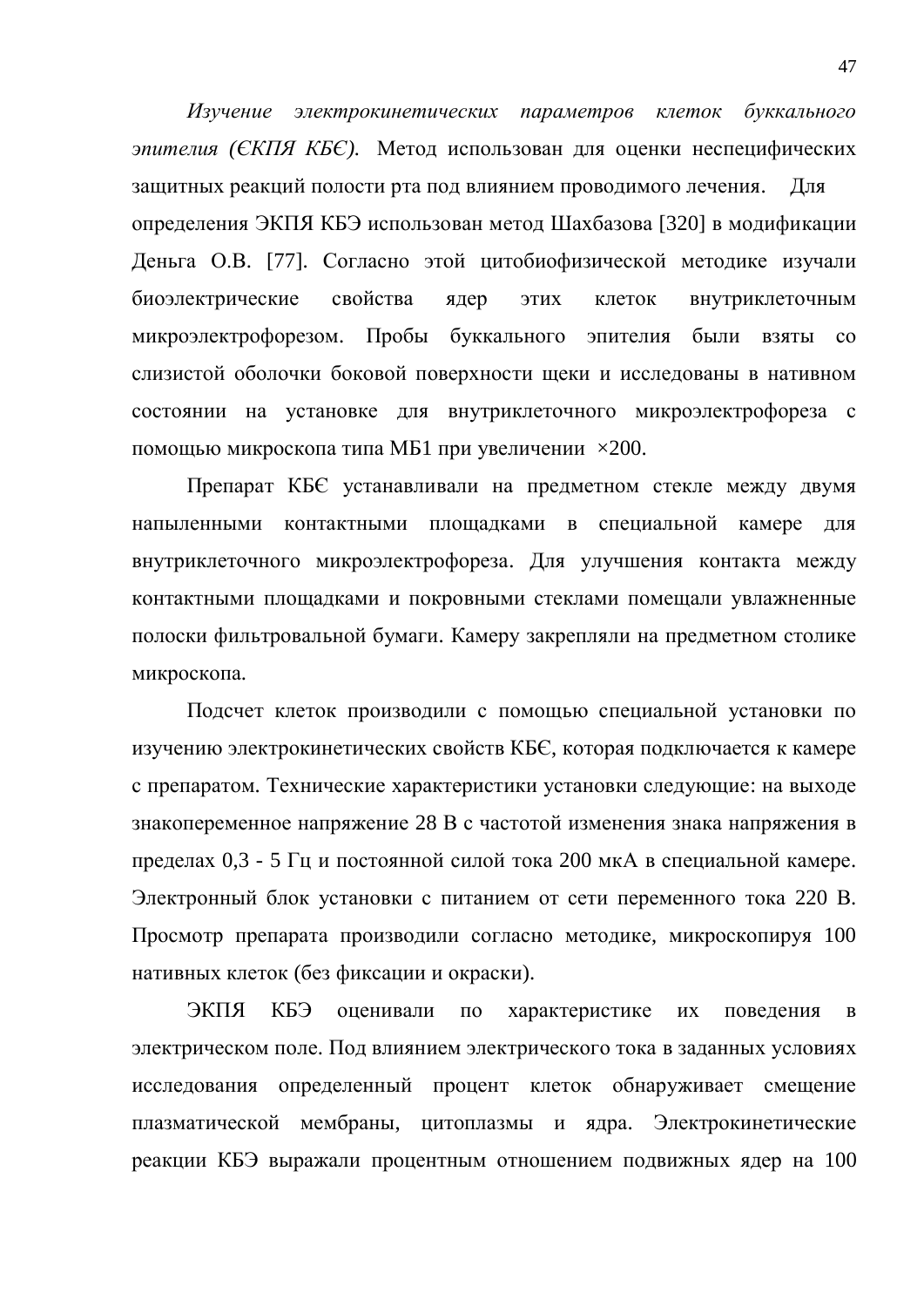просмотренных в поле зрения клеток, а также амплитуды смещения ядер и клеточной оболочки.

2.2.4 Биохимические методы исследования. Исследования проводили в СОПР экспериментальных животных (содержание МДА, активность ферментов каталазы, эластазы, кислой фосфатазы) и ротовой жидкости детей (содержание МДА, активность ферментов каталазы, эластазы).

Ротовая жидкость как объект исследования выбрана потому, что является «зеркалом» патологических процессов, происходящих в ротовой полости. Вполне доказано, что при воспалительных заболеваниях СОПР происходит изменение скорости слюноотделения и изменение активности содержащихся в ротовой жидкости ферментов [146, 377, 501]. В ротовой жидкости изучали содержание МДА, активность антиоксидантного фермента каталазы и протеолитического фермента эластазы.

Концентрацию МДА определяли с помощью тиобарбитуровой кислоты [267]. Метод основан на образовании окрашенного триметинового комплекса с максимумом поглощения при 532 нм в результате реакции МДА с 2тиобарбитуровой кислотой при высокой температуре в кислой среде. Содержание МДА выражали в мкмоль/мл и рассчитывали, используя молярный коэффициент экстинкции триметинового комплекса  $1,56\times10^{5}$  cm- $^{1}$ xM<sup>-1</sup>.

Активность каталазы в ротовой жидкости определяли при помощи метода, основанного на способности перекиси водорода, образовавшейся в присутствии каталазы, соединяться с солями молибдена в стойкий оранжевый комплекс. Интенсивность окраски пропорциональна активности каталазы, которую выражали в мккат/л ротовой жидкости [63].

*Активность эластазы* определяли по методу Visser, Brouf [522]. Принцип метода заключается в отщеплении эластазой аланина от синтетического субстрата. Концентрацию аланина определяли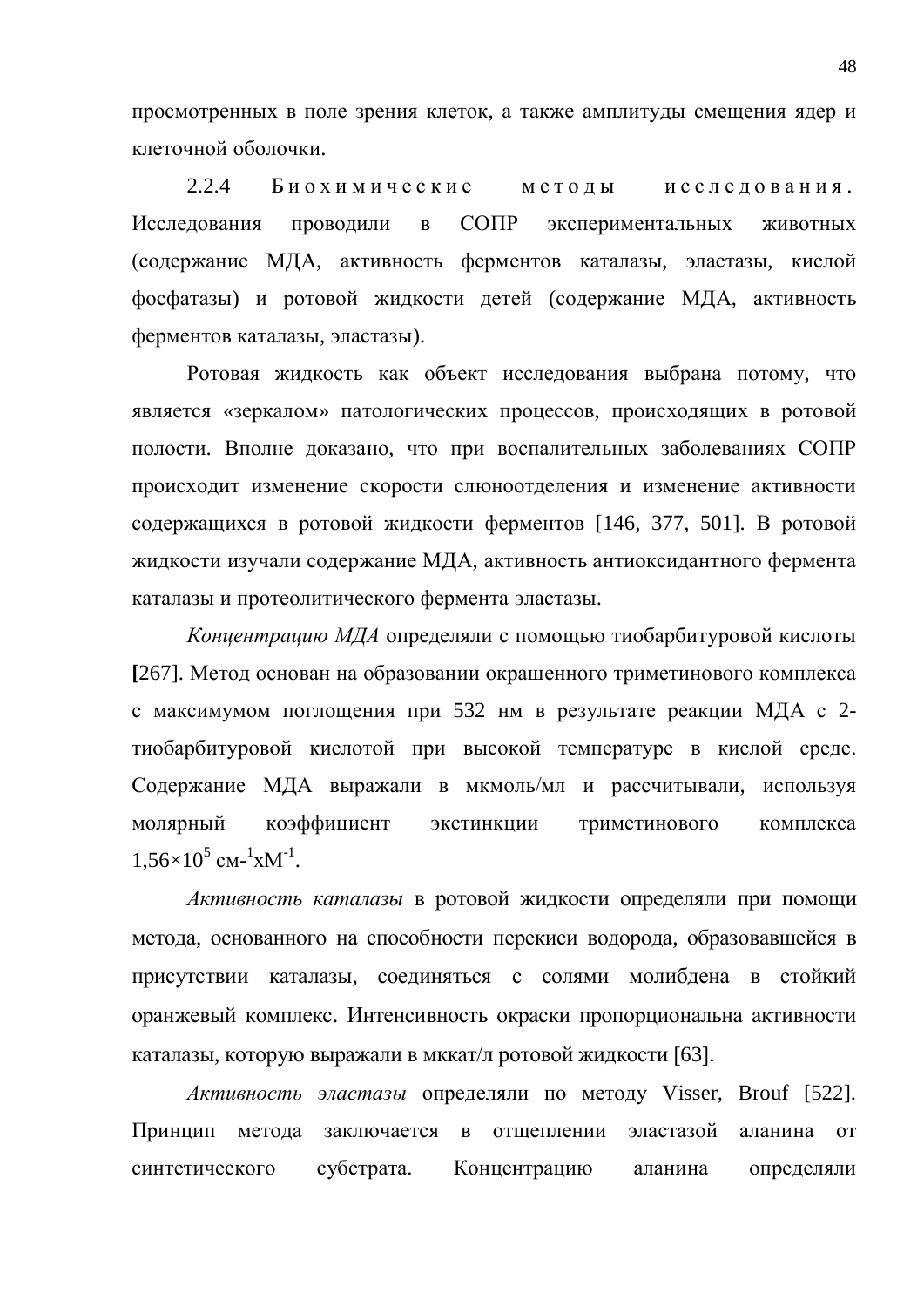спектрофотометрически и она пропорциональна активности фермента. Активность эластазы выражали в мкат/л ротовой жидкости.

Активность кислой фосфатазы определяли по методу Bessey O.A. et al. и выражали в мкат/кг  $[24]$ .

## **2.3 Характеристика лечебно-профилактических средств,** использованных в комплексном лечении ХКГ у детей пубертатного **B03pacra**

Дети, принявшие участие в апробации лечебно-профилактического комплекса, были разделены на 3 группы: 1-я группа – 10 детей, которым назначали гель-плацебо и зубную пасту «Colgate лечебные травы»; 2-я группа (сравнения) – 15 детей, которым назначали гель для полости рта «Ехипозол» (в виде аппликаций в течение 10 дней каждые 3 месяца) и зубную пасту «Colgate лечебные травы» (2 раза в день); 3-я группа (основная) – 15 детей, которым назначали полный комплекс, предусматривающий использование геля для полости рта «Ехипозол», зубной пасты «Colgate лечебные травы» и ополаскивателя «Colgate Plax целебные травы» (полоскание полости рта 3 раза в день в течение 10 дней с повторением курса  $1$  раз в  $3$  месяца).

В качестве основного компонента лечебно-профилактического комплекса у детей основной группы использован гель для полости рта «Эхипозол», включающий настои лекарственных растений эхинацеи, подорожника и золототысячника (Висновок Державної санітарноепідеміологічної експертизи № 05.03.02-04/46398 від 18.07.2014 р., ТУ У 20.4-02012-001:2012).

Все включенные компоненты произведены на предприятиях Украины и имеют сертификаты качества и разрешения для применения в качестве лечебных и профилактических средств. Эхинацеи настойка (Echinacea purpurea) произведена на ОАО «Тернопольская фармацевтическая фабрика»,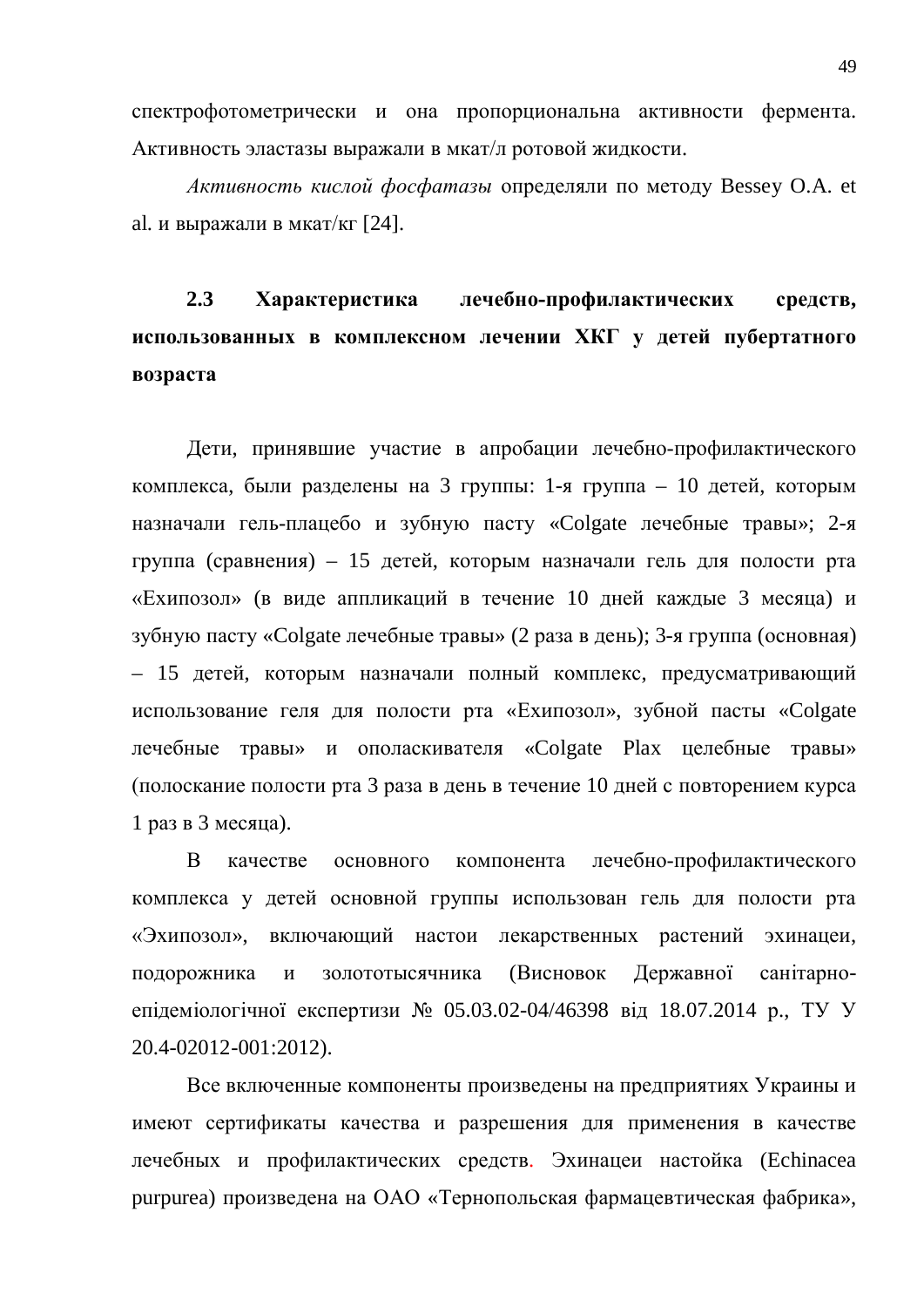(г. Тернополь, Украина); настойка подорожника – на ЗАТ «Ліки Кіровоградщини» (г. Кировоград, Украина); производитель фиточая «Золототысячник» – ПК «Экопродук» (г. Ивано-Франковск, Украина).

Один из главных компонентов это эхинацея пурпурная. Установлено, что эхинацея пурпурная содержит большой комплекс БАВ. Это полисахариды (гетероксиланы, арабинорамногалактаны), эфирные масла (0,15-0,50 %), флавоноиды, оксикоричные (цикориевая, феруловая, кумаровая, кофейная) кислоты, дубильные вещества, сапонины, полиамины, эхинацин (амид полиненасыщенной кислоты), эхинолон (ненасыщенный кетоспирт), эхинакозид (гликозид, содержащий кофейную кислоту и пирокатехин), органические кислоты, смолы, фитостерины; корневища и корни – инулин (до 6 %), глюкоза (7 %), эфирные и жирные масла, фенолкарбоновые кислоты, бетаин, смолы. Все части растения содержат ферменты, макро- (калий, кальций) и микроэлементы (селен, кобальт, серебро, молибден, цинк, марганец и др.) [250, 290].

Эхинацеи настойка (Echinacea purpurea) – растительный лекарственный препарат на основе корней и корневищ эхинацеи пурпурной, обладает выраженным иммуностимулирующим действием. Механизм действия препарата обусловлен его способностью активизировать процессы клеточного иммунитета, повышать фагоцитарную активность макрофагов и стимулировать хемотаксис. Кроме того, препарат способствует высвобождению цитокинов [235].

При длительном применении препарата у пациентов отмечается повышение неспецифического иммунного ответа и устойчивости организма к воздействию неблагоприятных факторов [89, 235, 430].

Что касается подорожника, то это растение также обладает широким спектром лечебных свойств: кровеостанавливающим, противовоспалительным, бактерицидным, обезболивающим, ранозаживляющим и антиаллергенным действием [250]. Листья подорожника содержат полисахариды и органические кислоты (фумаровую, фируловую,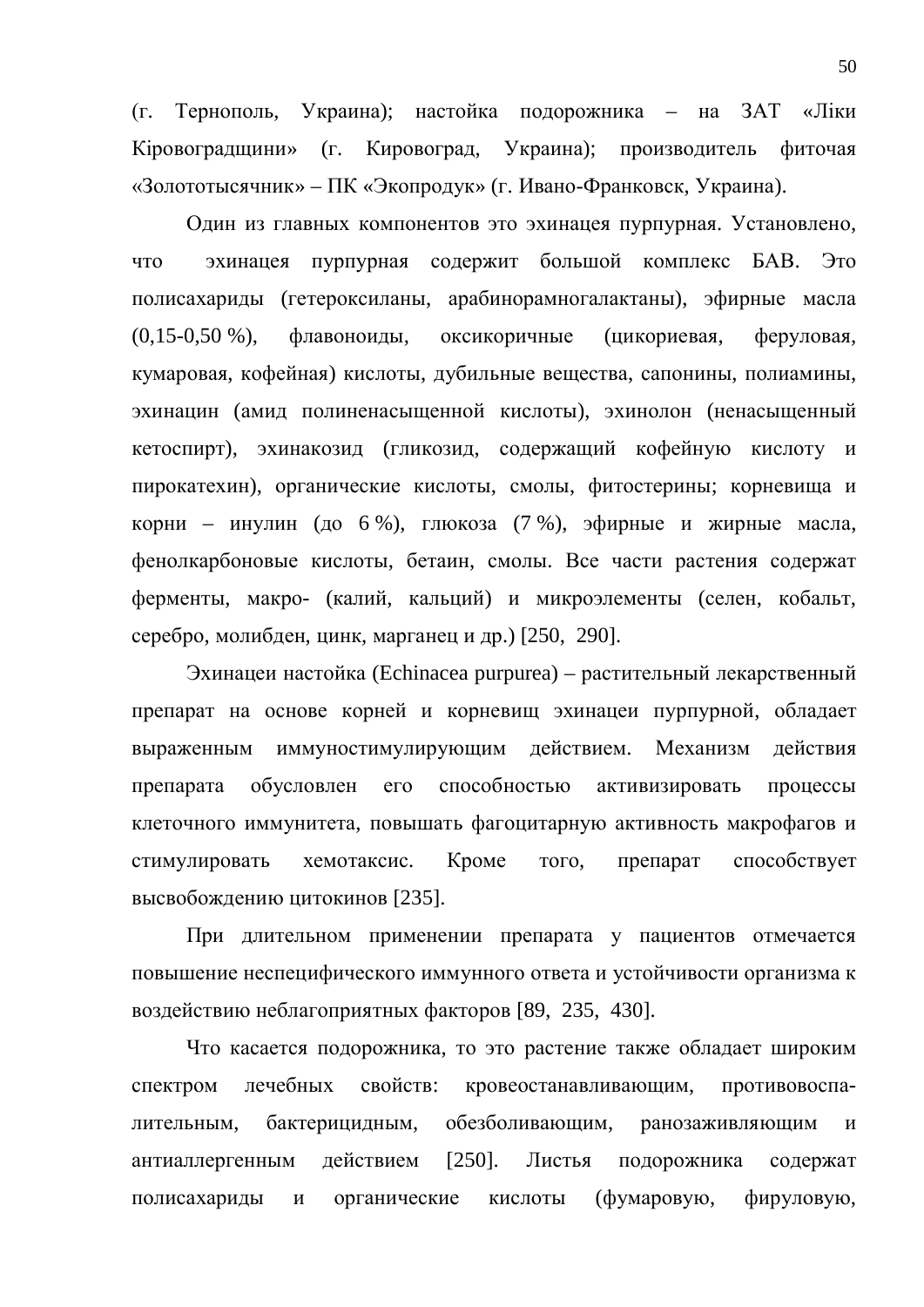хлорогенную, хлорогеновую, неохлорогеновую, ванилиновую, парагидроксибензойную, паракумаровую и протокатеховую), дубильные вещества, горькие вещества, иридоидный гликозид аукубин, каротиноиды, алкалоиды, аскорбиновую кислоту, витамин В<sub>4</sub>, витамин К. Стебли растения содержат флавоноиды, фенолкарбоновые кислоты и их производные. В семенах подорожника содержится большое количество слизи (до 45 %), жирные масла (до 20 %), белки, углеводы, дубильные вещества, олеаноловая кислота, стероидные сапонины и гликозид аукубин. В корнях присутствует линолевая кислота, холестерин, стерины (стигмастерин, ситостерин) и кампестерин [250, 305, 469].

Действие следующего препарата – золототысячника – направлено на усиление функции желез внешней секреции [280].

Золототысячник малый (зонтичный) (Centaurium Minus Moench) содержит алкалоиды, среди которых преобладает генцианин, гликозиды (эритаурин, эритроцентаурин), олеаноловую и аскорбиновую кислоты. Золототысячник по действию похож на алколоид Pilocarpus pinnatifolius Jaborandi, т.е. обладает холинергическими свойствами: активизирует периферические холинорецепторы. Эффективность применения золототысячника для стимуляции функциональной активности слюнных желез доказано рядом исследований [184, 280].

В дополнение к лечению был назначен сбалансированный комплекс средств для ухода за полостью рта: зубная паста «Colgate лечебные травы» и ополаскиватель для рта «Colgate Plax total целебные травы». Производителем средств гигиены является компания Colgate® Palmolive (США).

Обоснованием к применению детям с ХКГ гигиенических средств, а именно: пасты «Colgate лечебные травы», содержащей экстракты лекарственных растений ромашки, шалфея, мирры и эвкалипта, и ополаскивателя для pra «Colgate Plax total целебные травы», в состав которого включены экстракты ромашки, мяты и облепихи, явилось то, что у наблюдаемой группы детей было выраженное воспаление в полости рта. Все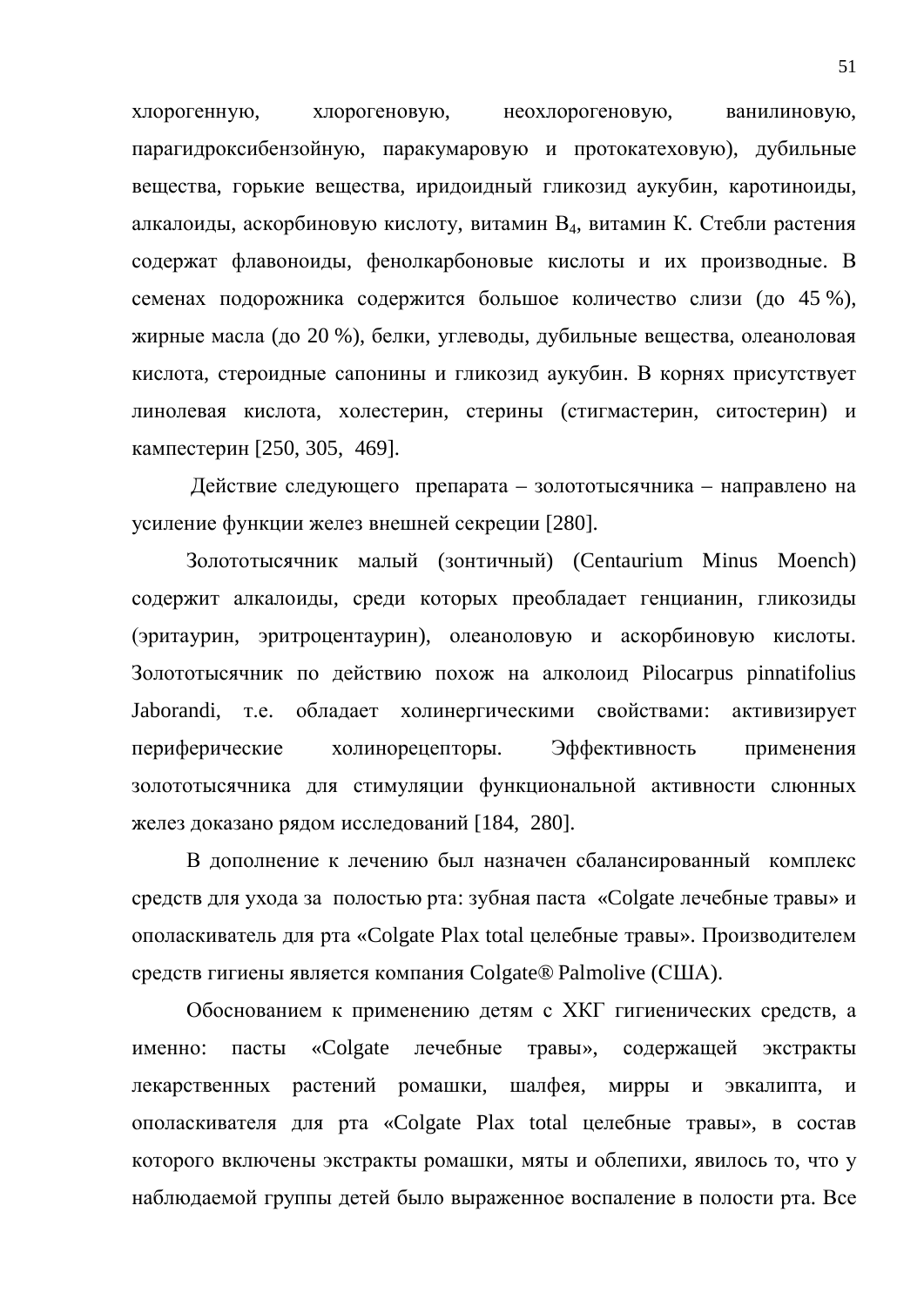биологически активные добавки зубной пасты и ополаскивателя растительного происхождения направлены на снижение интенсивности воспаления.

Так, ромашка за счет содержания разнообразных сахаров, пектинов, флавонидов, белковых и дубильных веществ, β-каротина обладает большим спектром биологических эффектов, среди которых антисептическое и противовоспалительное. Наиболее ценными и действующими веществами ромашки является эфирное масло, особенно хамазулен, гликозиды, флавоноиды и органические кислоты [155].

В состав шалфея лекарственного входят следующие вещества: эфирные масла, флавоноиды, фитонциды, минеральные соли, витамины  $B_1$ ,  $B_2$ ,  $B_6$ , A, РР, К, аскорбиновая кислота, фолиева кислота, магний, железо, кальций, фосфор, калий, марганец, селен. В семенах содержатся жирное масло и белок, в корнях – кумарин [155]. Шалфей обладает рядом свойств, среди которых наиболее важными для стоматологов являются противовоспалительное, кровоостанавливающее, дезинфицирующее, антисептическое, болеутоляющее и вяжущее действия [230].

В состав следующего растения – мирры – входят 40-60 % камеди, 25-35 % смолы, 1-2 % эфирного масла. Мирра обладает антисептическим, заживляющим, противовоспалительным, противогрибковым и другим действиями [351, 354, 417].

Эфирное масло, содержащееся в листьях эвкалипта – основной компонент его целительной силы. Главной составляющей эфирного масла является цинеол, который и обуславливает фармакологические свойства эвкалипта. Кроме цинеола, в эфирном масле обнаружен ряд фитонцидов, обладающих широким спектром биологического действия: пинен, терпены, пинокарвон, миртенол, глобулон, кетоны, альдегиды (изовалериановой, капроновый, каприновый, куминовый). В нем содержатся также дубильные вещества (до 6 %), органические кислоты, смолистые и горькие вещества, флавоноиды, смолы, фитонциды, воск [57, 96].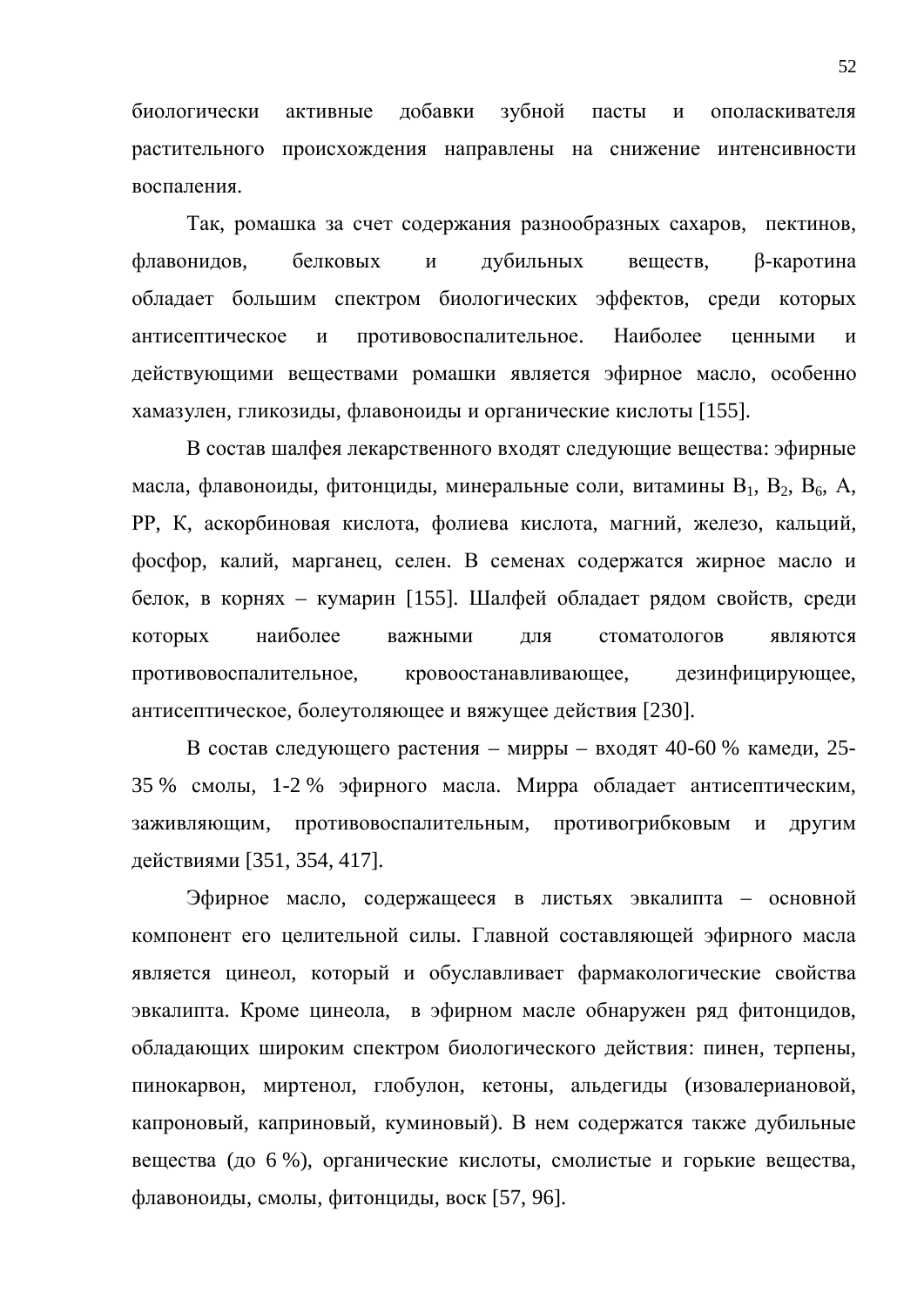Эфирное масло эвкалипта проявляет высокую активность в отношении большинства видов патогенной микрофлоры, в том числе губительно и для чрезвычайно устойчивой стафилококковой и стрептококковой инфекции [131, 223].

Фармакологические свойства ромашки определяются ее химическим составом. Наиболее ценными и действующими веществами ромашки является эфирное масло, особенно хамазулен, гликозиды, флавоноиды и органические кислоты. В эфирном масле ромашки аптечной найдены сесквитерпеновые углеводороды (фарнезен и кадинен), сесквитерпеновые спирты (бизаболол, бизабололоксид, кетоспирт), каприловая кислота [468].

Препараты ромашки оказывают спазмолитическое, противовоспалительное, антисептическое, седативное и некоторое обезболивающее действие [384, 474].

В листьях мяты содержится не менее 2 % эфирного масла, состоящего из ментола и его эфиров, главным образом эфиров изовалериановой и уксусной кислот. Основу эфирного масла мяты перечной составляют ментол, α-пинен, лимонен, цинеол, дипентен, пулегон, β-фелландрен и другие терпеноиды. Кроме того, в листьях растения содержатся органические кислоты, дубильные вещества, флавоноиды, каротин, бетаин, гесперидин, микроэлементы (медь, марганец, стронций и др.) и другие химические соединения. Все эти действующие вещества формируют основу химического состава мяты перечной. Препараты травы мяты перечной обладают успокаивающими, спазмолитическими, желчегонными, антисептическими и болеутоляющими свойствами [9].

В плодах облепихи содержится значительное количество пигментов и каротина, которые и определяют интенсивно оранжевую окраску ягод. Кроме того, в плодах растения найдены витамины Е (токоферол),  $B_1$ ,  $B_2$ ,  $B_6$  и P, а также эссенциальные кислоты, дубильные вещества, кумарины, флавоноиды, эфирные масла, микроэлементы.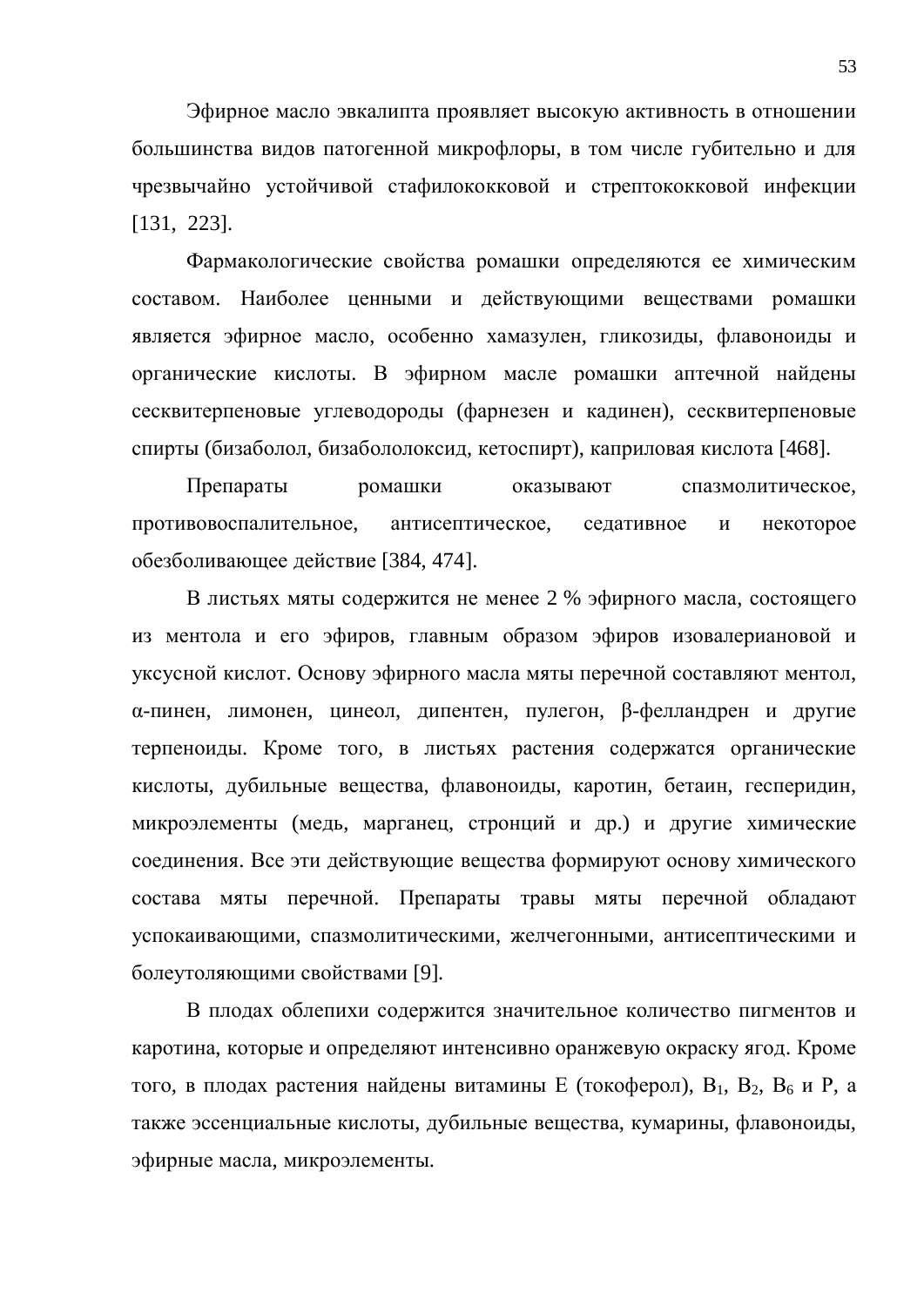Масло облепихи содержит токоферолы, каротиноиды, витамины К, В<sub>1</sub>, В, В, стерины, стигмастерины, β-ситостерин, жирные кислоты (олеиновая, линолевая, линоленовая), сахара, органические кислоты и фитонциды. Фармакологические свойства облепихи определяются ее химическим составом. Препараты облепихи обладают ранозаживляющим, противовоспалительным и антимикробным действием [22].

Было установлено, что облепиховое масло обладает антибактериальным свойством, препарат задерживает рост золотистого стафилококка, эшерихий, протея, гемолитического стрептококка [67, 154, 211].

### 2.5 Статистическая обработка данных

Статистическую обработку результатов проводили с помощью электронных таблиц Excel и комплекса общепринятых статистических показателей. При математической обработке первичного материала были рассчитаны относительные величины, средние арифметические величины и ошибки средних величин. Обработку конечных результатов проводили вариационно-статистическими методами анализа на персональном компьютере в пакетах "Statgraphic-2,3" и "Statistica-5". Вычисляли среднее статистическое значение (М) и стандартную ошибку (m), оценивали достоверность различий средних величин (P) в соответствии с общепринятым статистическим методом, используя Т-критерий Стьюдента [167, 178]. Данные считали достоверными при уровне значимости 0,95, т.е.  $P < 0.05$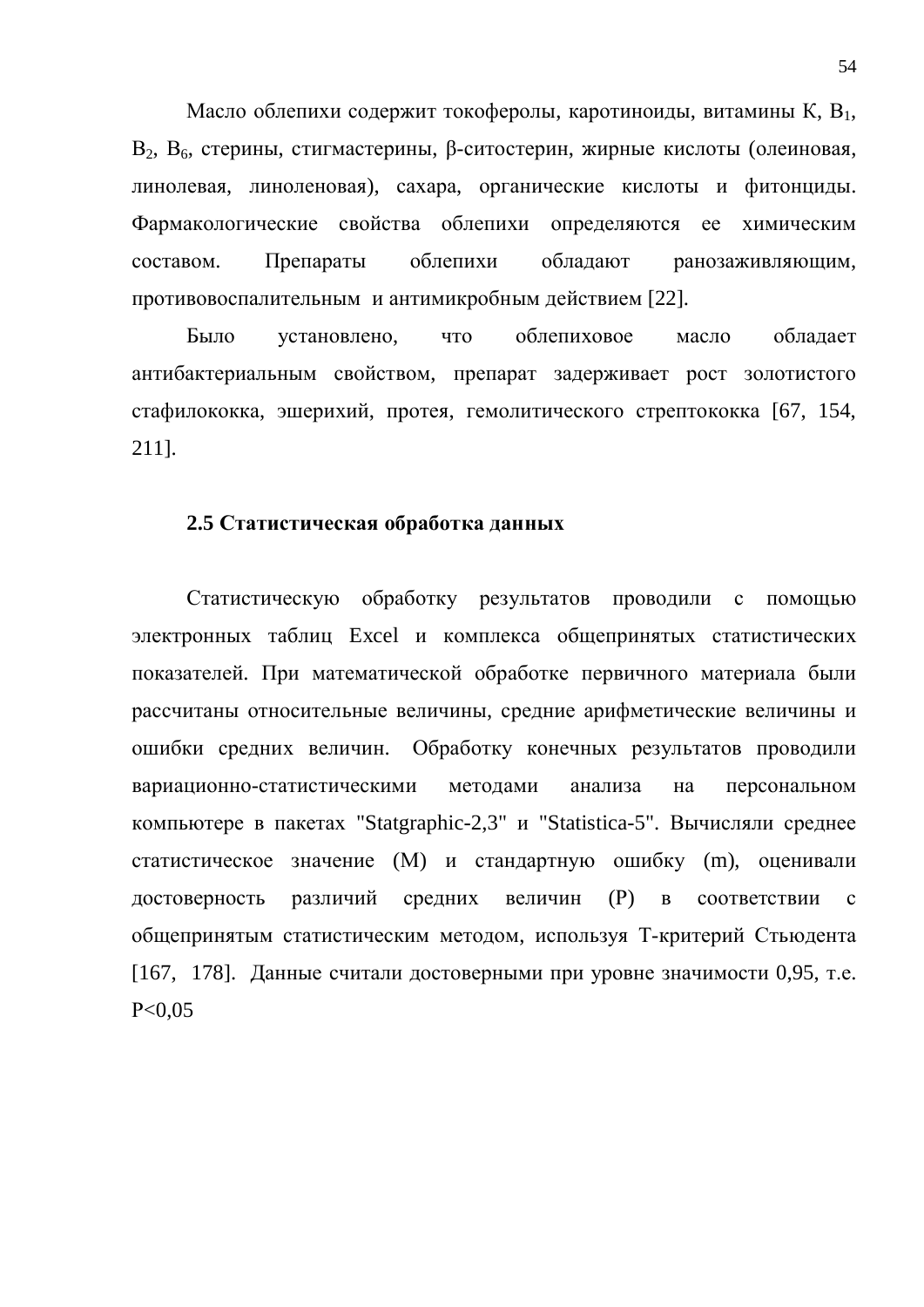### РАЗДЕЛ 3

## РАСПРОСТРАНЕННОСТЬ И ОСОБЕННОСТИ КЛИНИЧЕСКОГО ТЕЧЕНИЯ ХРОНИЧЕСКОГО ГИНГИВИТА У ДЕТЕЙ **ɉɍȻȿɊɌȺɌɇɈȽɈȼɈɁɊȺɋɌȺ**

Проведены исследования по изучению распространенности и особенностей клинического течения ХКГ у детей 12-13 лет. При этом решалась еще одна задача, а именно – исследовать в сравнительном аспекте состояние пародонта у детей в настоящее время (2014 г.) и детей, которым было 12-13 лет в 2008 г., то есть с разницей 6 лет. Такая задача была поставлена для того, чтобы определить, изменились ли показатели распространенности гингивита по отношению к недалекому прошлому.

В 2014 году было обследовано 85 детей (49 девочек и 36 мальчиков) в возрасте 12-13 лет (школьники 7-х классов школы № 121 г. Одесса). Одновременно был проведен ретроспективный анализ «Карт обследования» 68 детей (38 девочек и 30 мальчиков) в возрасте 12-13 лет, которые учились в этой же школе в 2008 г.

Результаты изучения распространенности гингивита в сравнительном аспекте представлены в табл. 3.1 и 3.2.

Выявлен большой процент детей с симптомами воспаления десен, как в 2008 году (55,9 %), так и в 2014 году (51,8 %). В то же время исследования показали, что детей с гингивитом, обследованных в 2008 году было больше, нежели с интактным пародонтом, в 2014 году, наоборот, – было больше детей с интактным пародонтом. При сопоставлении показателей выявлено, что детей с воспалением десны в 2008 году было на 8,5 % больше, нежели детей такого же возраста, обследование которых проводилось в 2014 г.  $(\text{табл. } 3.1)$ 

У последних же, согласно индексу РМА, наблюдалось уменьшение тяжести процесса. Групповые показатели отличались с высокой степенью достоверности ( $p < 0,001$ ).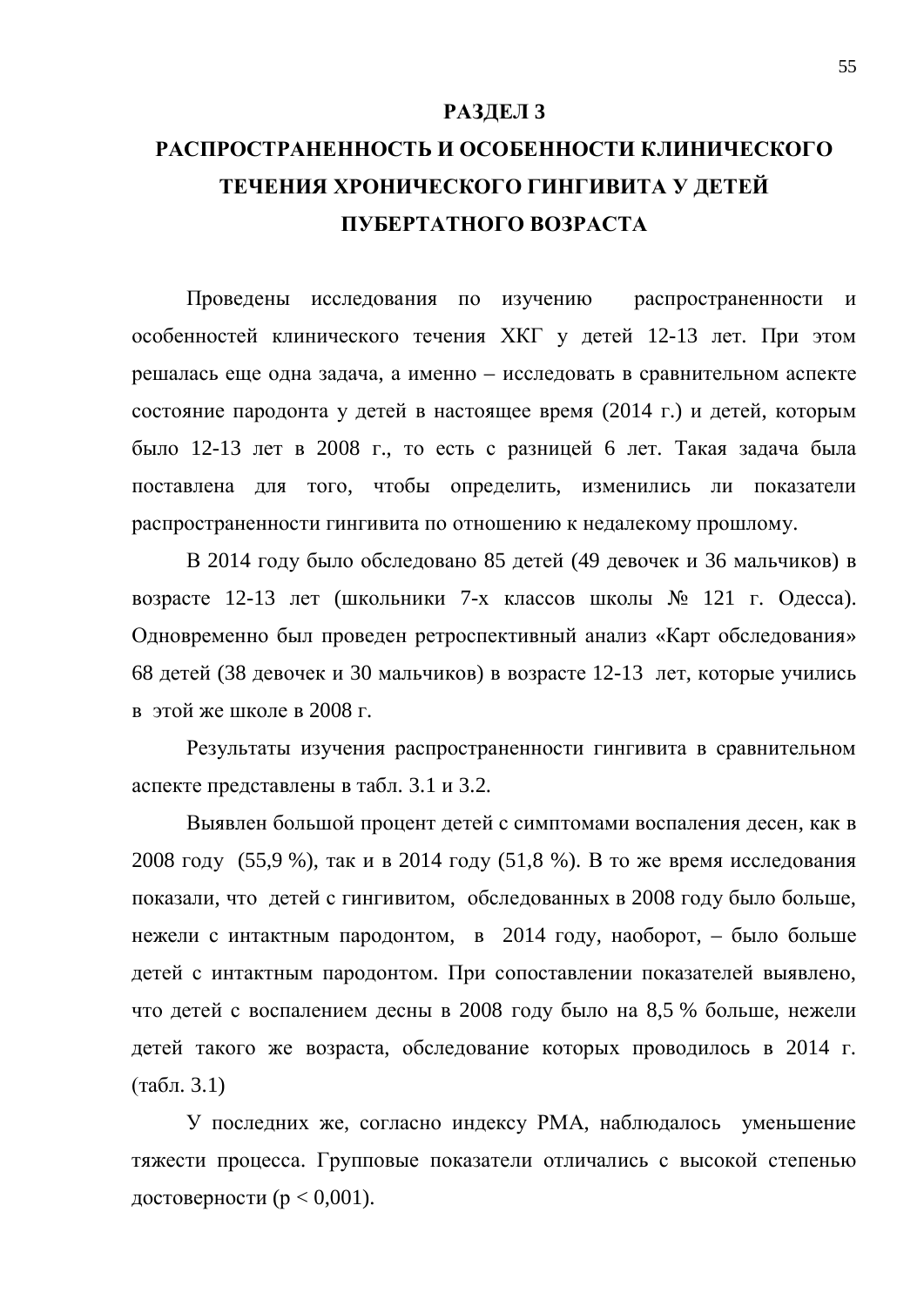### Таблица 3.1

### Сравнительная оценка распространенности гингивита среди детей

|                   | Отсутствие    |               | PMA $(%)$      |                   |  |
|-------------------|---------------|---------------|----------------|-------------------|--|
| Обследованный     | симптома      | Гингивит      | $(M \pm M)$    |                   |  |
| <b>КОНТИНГЕНТ</b> |               |               |                |                   |  |
| детей             | воспаления    | (n / %)       | На группу      | У детей с         |  |
|                   | (n / %)       |               | обследованных  | <b>ГИНГИВИТОМ</b> |  |
|                   |               | 2008 год      |                |                   |  |
| Всего детей       |               |               | $9,15 \pm 1,1$ | $14,3 \pm 1,4$    |  |
| $(n=68)$          | $30(44,1\%)$  | 28 (55,9 %)   |                |                   |  |
| Девочки           |               |               | $10,2 \pm 1,2$ | $16.4 \pm 1.5$    |  |
| $(n=38)$          | 12(17,6%)     | 28 (41,2%)    |                |                   |  |
| Мальчики          |               |               | $8,1 \pm 1,0$  | $12,1 \pm 1,3$    |  |
| $(n=30)$          | 18 (26,5 %)   | 13 $(19,1\%)$ | $p_1 > 0,05$   | $p_1 < 0.05$      |  |
| $2014$ год        |               |               |                |                   |  |
| Всего детей       | 41 (48,2 %)   | 44 (51,8 %)   | $3,95\pm0,42$  | $11,7\pm1,18$     |  |
| $(n=85)$          |               |               | p < 0,001      | p > 0,05          |  |
| Девочки           |               |               | $4,05\pm0,43$  | $12,5+1,22$       |  |
| $(n=49)$          | 15(17,6%)     | 32 (37,6 %)   | $p_2 < 0.05$   | $p_2 < 0.05$      |  |
|                   |               |               | $3,89\pm0,42$  | $10,2{\pm}1,16$   |  |
| Мальчики          | $26(30, 6\%)$ | $12(14,2\%)$  | $p_1 > 0.05$   | $p_1 > 0.05$      |  |
| $(n=36)$          |               |               | $p_2 < 0.05$   | $p_2 > 0,05$      |  |

ПУбертатного возраста в 2008 г. и 2014 г.

 $\Pi$ римечание. р – достоверность отличий показателей рассчитана по отношению к данным, зафиксированным у детей в 2008 г.; р<sub>1</sub> – к данным, зафиксированным в группе девочек того же года;  $p_2 - \kappa$  данным, зафикисрованным в той же гендерной группе в 2008 г.

Средние показатели РМА непосредственно у детей с гингивитом, обследованных в 2008 году, были на уровне  $14,3 \pm 1,4$  %, а в 2014 году –  $11,7 \pm 1,18$  %, что свидетельствует об уменьшении воспалительного процесса на 18,2 % (р > 0,05).

Индекс РМА в 2014 г. у девочек был на 23,8 % ниже, чем в 2008 г.  $(12,5 \pm 1,22)$  балла против  $16,4 \pm 1,5$  балла соответственно,  $p_2 < 0,05$ ), а у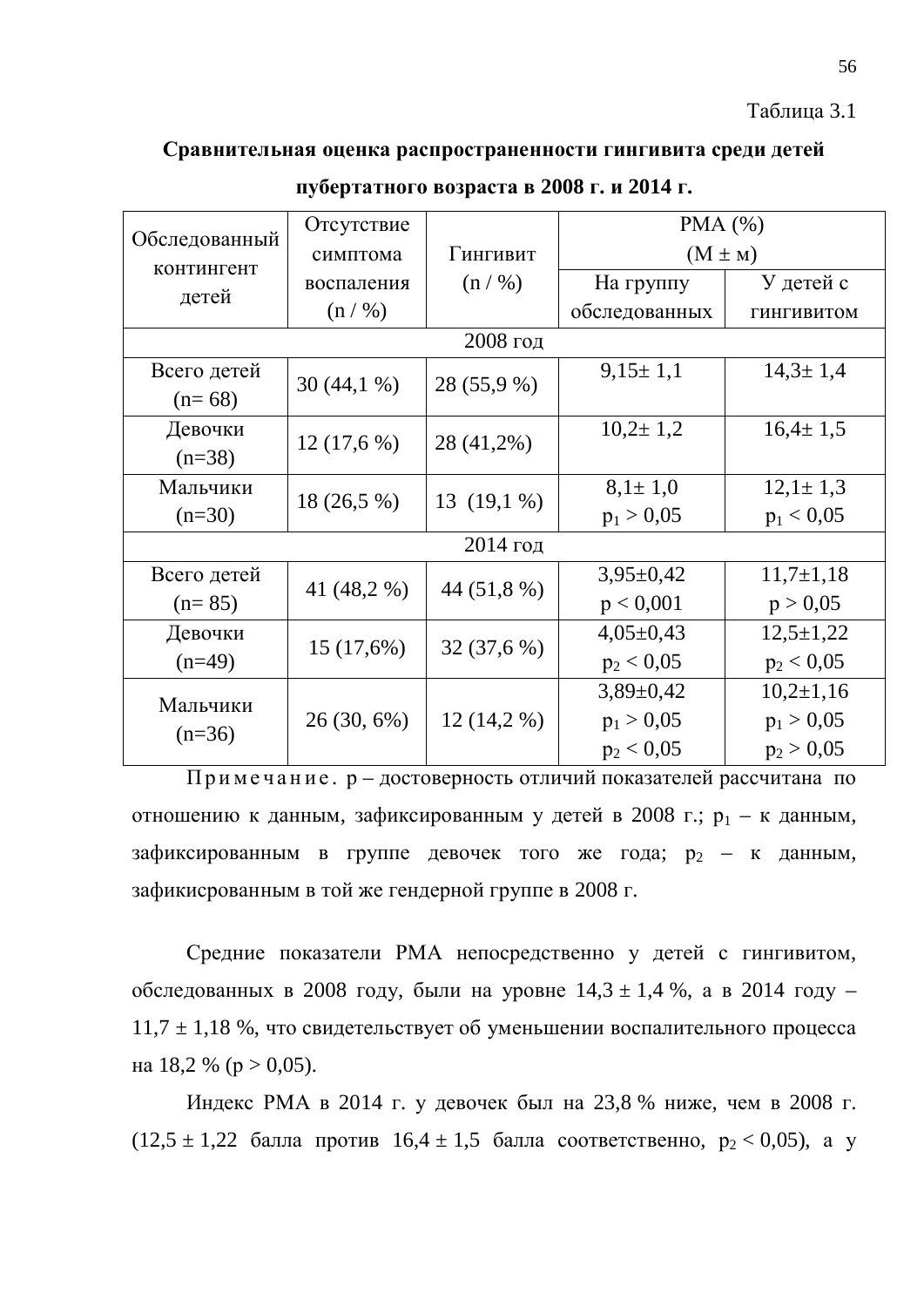мальчиков – на 15,7 % ниже  $(10,2 \pm 1,16)$  балла против  $12,1 \pm 1,3$  балла COOTBETCTBEHHO,  $p_2 > 0.05$ ).

Сравнительная оценка полученных показателей в гендерном аспекте выявила более высокие показатели индекса РМА у девочек на обоих сроках исследования, однако достоверные отличия были получены только в 2008 г.  $(p_1 < 0.05)$ .

Кроме этого выявлено уменьшение случаев генерализованного гингивита и увеличение случаев локализованного гингивита (по 5,7 %) у детей, которых обследовали в 2014 году, по сравнению с таковыми в 2008 году (табл. 3.2).

Таблица 3.2

# Сравнительная оценка встречаемости локализованного и генерализованного гингивита среди детей пубертатного возраста

| Год        |              | Локализованный гингивит |              |            | Генерализованный гингивит |            |
|------------|--------------|-------------------------|--------------|------------|---------------------------|------------|
| иссле-     | Всего        |                         | Из них       |            | Из них                    |            |
| дования    |              | Девочки                 | Мальчики     | Всего      | Девочки                   | Мальчики   |
| 2008 г.    | 22           | 9                       | 13           | 16         | 10                        | 6          |
| $(n = 38)$ | (57,9%       | (23,7%)                 | $(34, 2\%)$  | $(42,1\%)$ | $(26,3\%)$                | $(15,8\%)$ |
| $2014$ г.  | 28           | 13                      | 15           | 16         | 9                         |            |
| $(n = 44)$ | (63, 6%)     | $(29,5\%)$              | $(34,1\%)$   | (36,4%     | $(20,5\%)$                | 15,9%)     |
| Всего      | 50           | 22                      | 28           | 32         | 19                        | 13         |
|            | $(60, 75\%)$ | (26, 6%)                | $(34, 15\%)$ | (39,25%)   | (23,5%)                   | (15,75%)   |

 $B$  2008 Г. И 2014 Г.

Оценка гендерных различий показателей распространенности и тяжести гингивита показала, что локализованный гингивит встречался чаще у мальчиков (34,15 % против 26,6 % у девочек), генерализованный гингивит – у девочек (23,5 % против 15,75 % у мальчиков).

Это можно объяснить тем, что у девочек половая зрелость и, следовательно, возникновение гормональных дисфункций в организме наступает несколько раньше.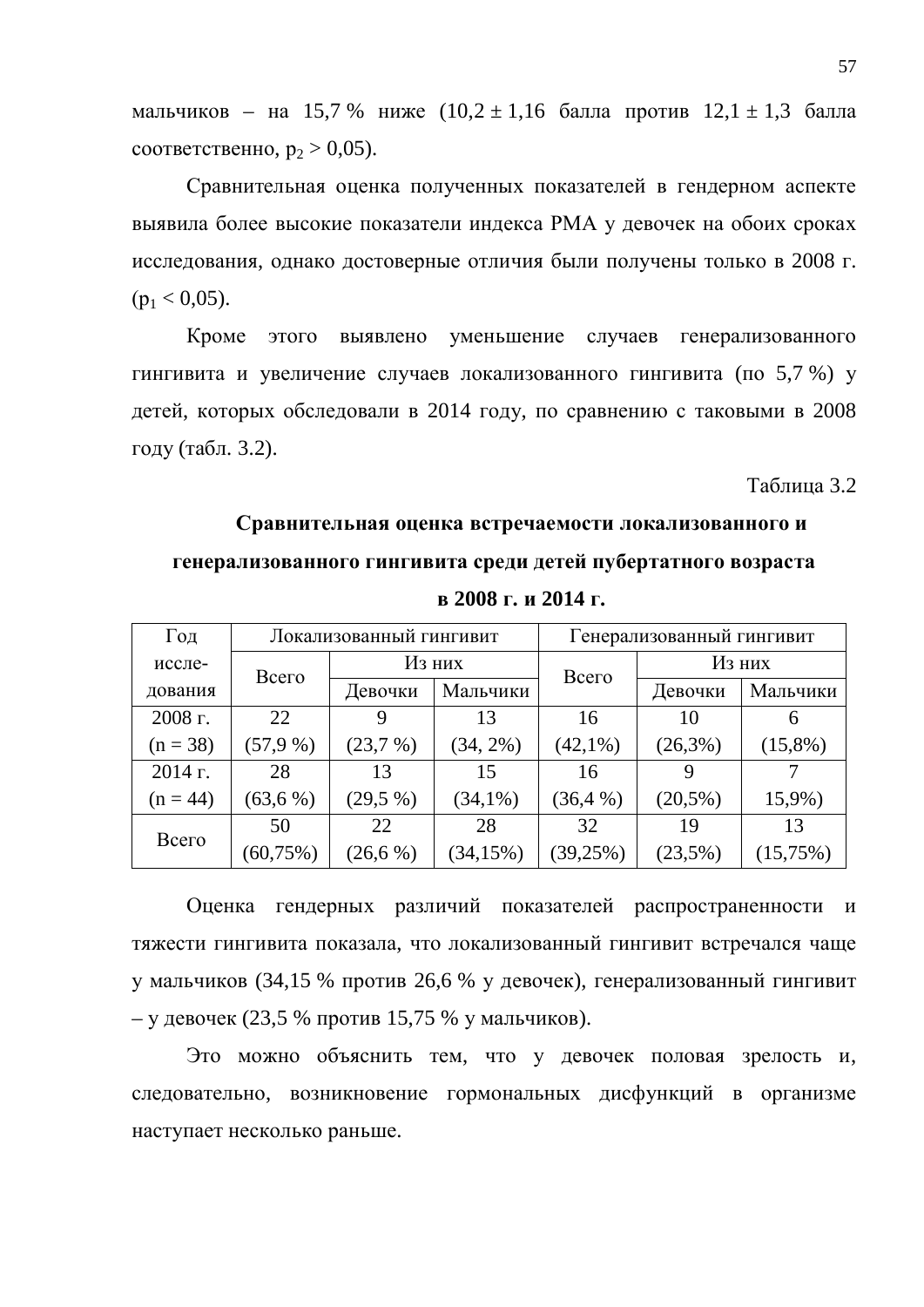Вместе с тем, хотелось бы отметить, что полученные нами результаты не отражают показатели распространенности гингивита среди детей 12-13летнего возраста в целом по стране, они значительно ниже.

По нашему мнению, это связано с тем, что обследованные нами дети находятся под постоянным диспансерным наблюдением с регулярной санацией, проводимой отделом эпидемиологии и профилактики основных стоматологических заболеваний ГУ «Институт стоматологии НАМН Украины».

Вместе с тем, необходимо подчеркнуть, что пубертатный возраст – это особенное состояние организма, когда обычных профилактических мероприятий может быть недостаточно. Поэтому целесообразно было изучить особенности проявления гингивита у детей именно этого возраста.

Для этого были проведены расширенные исследования состояния десны у 85 детей, которым в 2014 г. исполнялось 12-13 лет. Помимо предъявляемых жалоб и визуальной оценки состояния СОПР изучали ряд диагностических тестов, отражающих объективное состояние тканей пародонта, а именно показатели тяжести гингивита (индекс РМА и GI), показатели хронического воспаления десен (проба Шиллера-Писарева), показатели неспецифической реактивности (степень эмиграции лейкоцитов и слущивания эпителия, а также состояние клеток буккального эпителия), а также определяли индексы гигиены полости рта и скорость саливации.

Результаты обследования представлены в табл. 3.3-3.9.

При анализе данных опроса детей установлено, что только 22,4 % опрошенных предъявляли жалобы на состояние десны. Дети жаловались на кровоточивость десен во время чистки зубов (89,5 %), незначительные болевые ощущения (76,9 %), зуд (7,4 %) и наличие изменений в десне (8,2 %)  $(табл. 3.3).$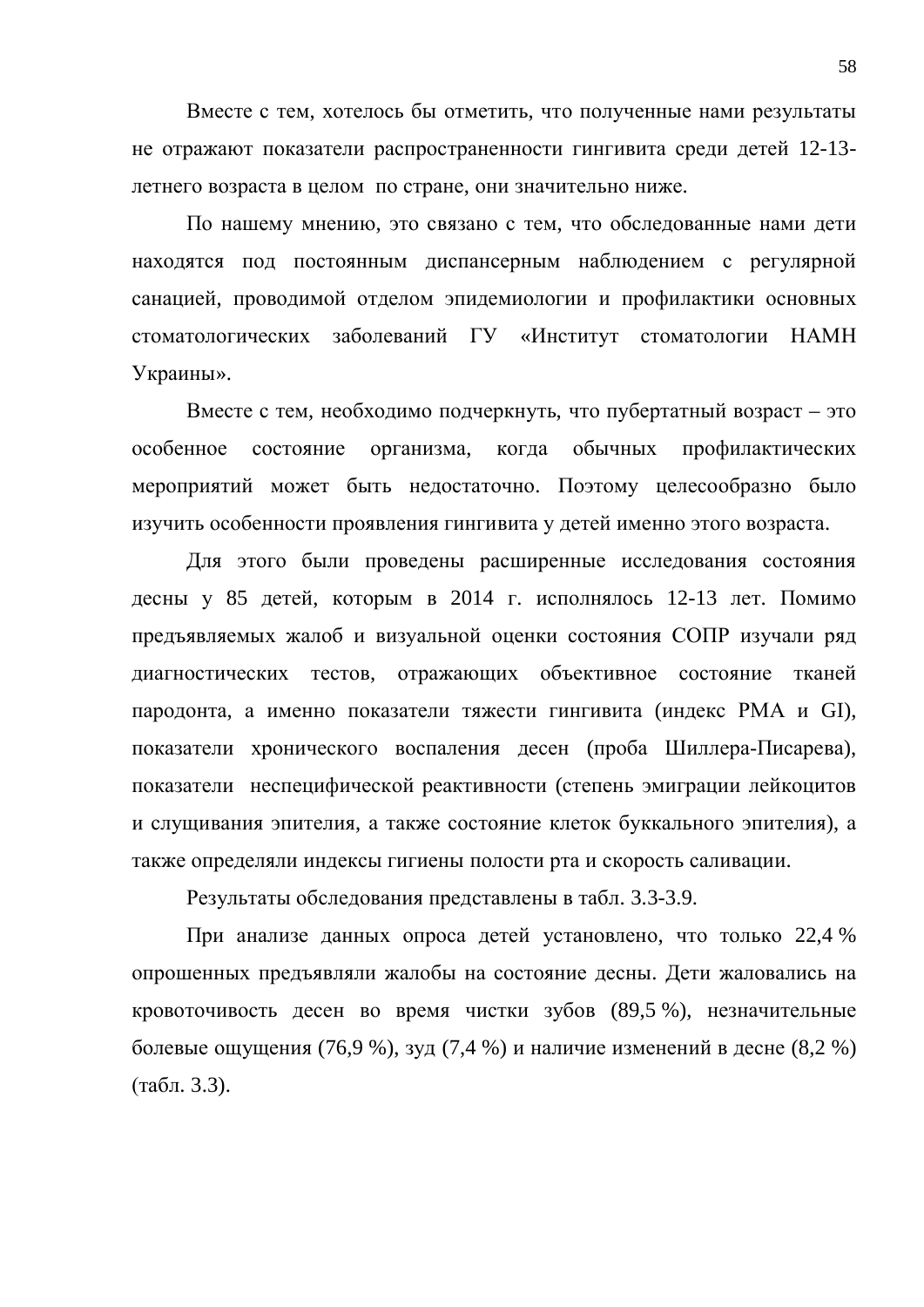### Таблица 3.3

### Результаты собственной оценки состояния десен детьми 12-13-

|            | Полное     | Предъявившие жалобы (n / %) |            |          |                 |            |
|------------|------------|-----------------------------|------------|----------|-----------------|------------|
| Контин-    | отсутствие |                             | Кровото-   |          |                 | Наличие    |
| гент детей | жалоб      | Всего                       | чивость    | Болевые  | 3y <sub>A</sub> | измене-    |
|            | (n / %)    |                             |            | ощущения |                 | ний в      |
|            |            |                             | десен      |          |                 | десне      |
| Всего      | 66         | 19                          | 17         | 15       | 14              |            |
|            | (77,6%)    | (22,4%                      | $(89,5\%)$ | 76,9%)   | (73,4%          | $(8,2\%)$  |
| ИЗ НИХ     |            |                             |            |          |                 |            |
| Девочки    | 35 (53 %)  | 14                          | 10         | 10       | 5               | 6          |
|            |            | $(73,7\%)$                  | $(58,8\%)$ | (66,7%)  |                 | (85,7%)    |
| Мальчики   | 31 (47%)   |                             |            | 5        | $\theta$        |            |
|            |            | (26,3%                      | $(41,2\%)$ | (33,3,9) |                 | $(14,3\%)$ |

**ИСТНЕГО ВОЗРАСТА С ХРОНИЧЕСКИМ ГИНГИВИТОМ (n = 85)** 

Из 19 детей, предъявивших жалобы на состояние пародонта, 4 детям (21,1 %) был впоследствии поставлен диагноз ХГГ, 12 детям (63,2 %) – ХКГ.

Дети с ХКГ предъявляли в основном жалобы на кровоточивость десен во время чистки зубов и незначительные болевые ощущения, дети с XГГ жаловались на боль, зуд десен, их кровоточивость и запах изо рта.

Исходя из полученных результатов, следует отметить, что ни дети, ни их родители не придавали серьёзного значения жалобам и только 8 детей (9,4 %) обращались за стоматологической пародонтологической помощью.

Для клинической оценки степени поражения пародонта проведен осмотр ротовой полости 44-х детей, результаты которого представлены в табл. 3.4.

При осмотре ротовой полости у детей наблюдалась выраженная гиперемия десен. Диагноз «гипертрофический гингивит» ставился на основании наличия гиперплазии десен.

Исходя из данных табл. 3.4, наиболее часто встречалось следующее сочетание симптомов: гиперемия и отек, гиперемия и кровоточивость десен.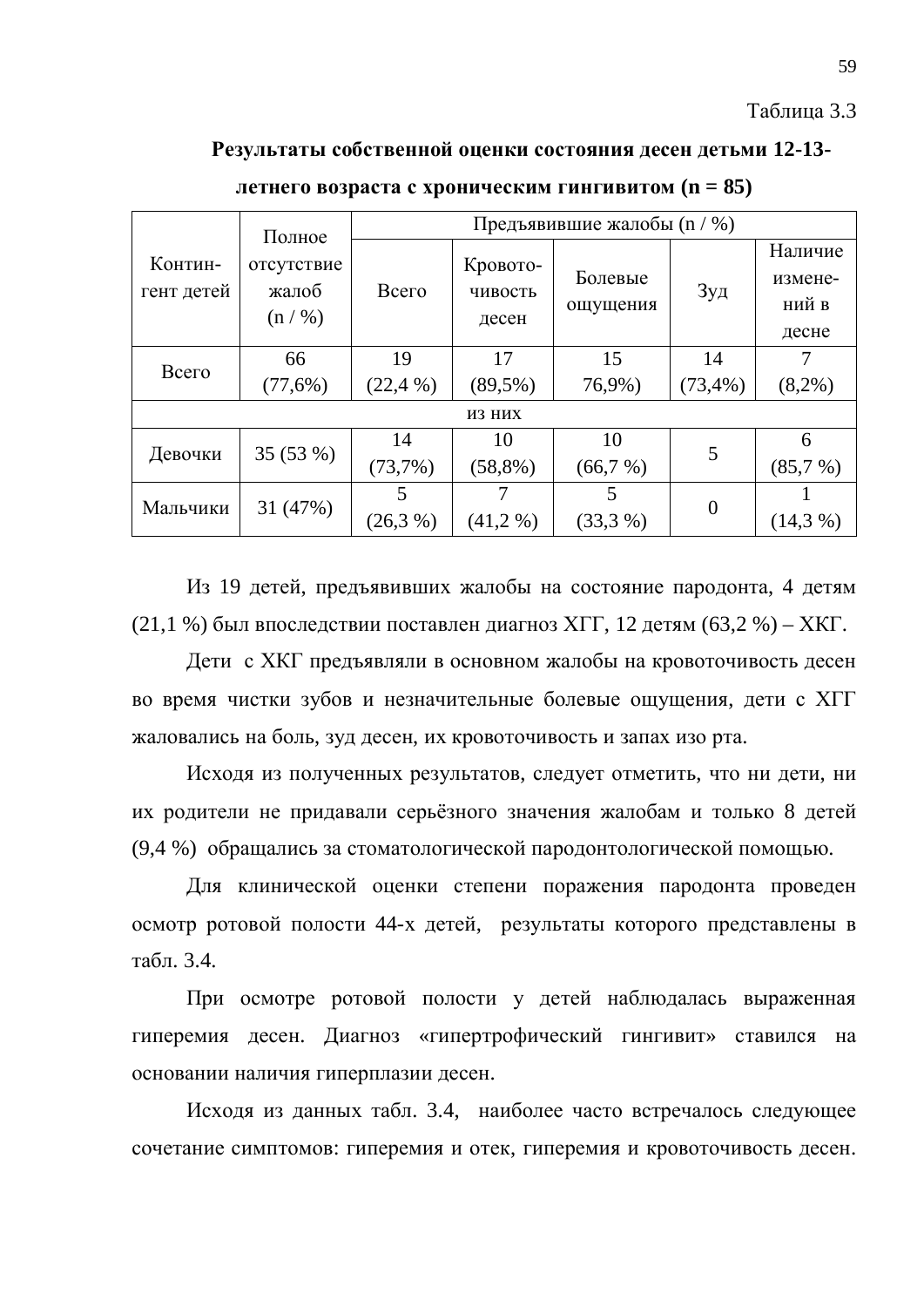При этом у 61 % детей при прикосновении наблюдалась болезненность десен.

Таблица 3.4

### Клиническая оценка симптомов поражений пародонта у детей 12 -

| Клинические симптомы<br>поражения десен | Количество детей | $\frac{0}{0}$ |
|-----------------------------------------|------------------|---------------|
| Отек десен                              | 38               | 86,4 %        |
| Гиперемия десен                         | 44               | 100 %         |
| Гиперплазия десен                       |                  | 9.1 %         |
| Болезненность десен                     | 27               | 61,4 %        |
| Кровоточивость десен                    | 38               | 86,4 %        |

**13** лет ( $n=44$ )

Таким образом, на основании вышеуказанных клинических симптомов из обследованных 44 детей 12-13-летнего возраста с наличием воспаления десен 40 детям (90,9 %) был поставлен диагноз ХКГ, 4 детям (9,1%) – ХГГ.

У 2-х детей (4,5 %) ХГГ был обусловлен скученным положением зубов.

Все последующие исследования объективных показателей состояния полости рта представлены в сравнительном аспекте детей этого же возраста, но с интактным пародонтом и с XKГ с учетом полового признака.

В связи с тем, что одним из факторов риска развития стоматологической патологии, в том числе и гингивита, является скопление налета на зубах, у детей было изучено гигиеническое состояние полости рта.

Результаты изучения гигиенического состояния полости рта показано в табл. 3.5.

Исследования гигиенических индексов Silness-Loe (наличие налета в пришеечной части зуба) и Stallard (наличие налета на открытой поверхности зуба) указывали, что у детей с ХКГ гигиеническое состояние полости рта значительно хуже, нежели у детей с интактным пародонтом. При этом среди детей с интактным пародонтом при индивидуальной оценке гигиенических индексов у некоторых отсутствовал зубной налет вообще, как при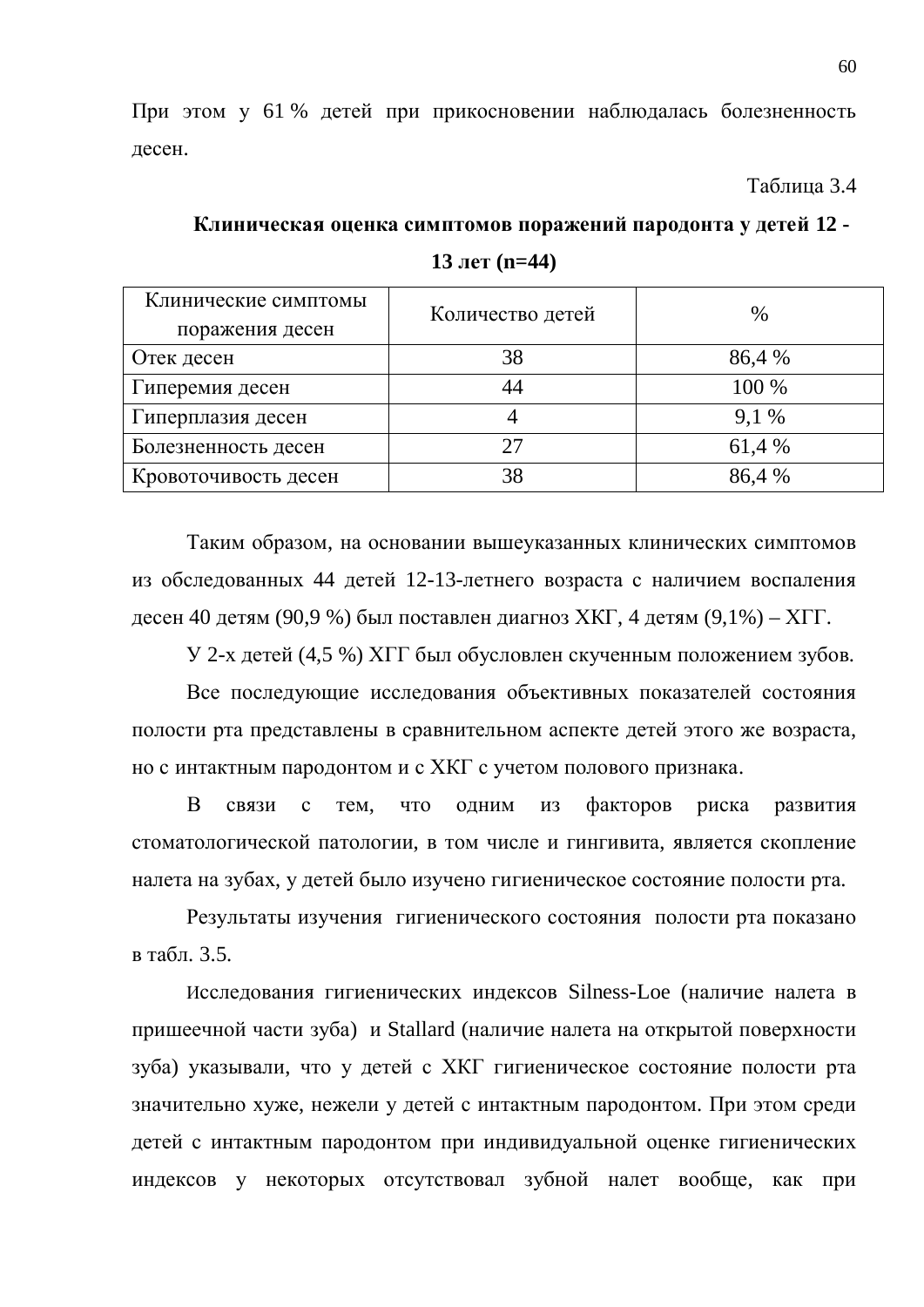визуальном, так и инструментальном исследовании (0 баллов), что свидетельствовало о хорошем гигиеническом состоянии полости рта. У всех детей с ХКГ присутствовал зубной налет, а у некоторых даже наблюдалось интенсивное отложение зубного налета в области десневой борозды и межзубного промежутка (3 балла)

Таблица 3.5

| Обследованный                | Дети с интактным<br>пародонтом $(n = 41)$ |                                 | Дети с ХКГ<br>$(n = 40)$                      |                                           |  |
|------------------------------|-------------------------------------------|---------------------------------|-----------------------------------------------|-------------------------------------------|--|
| <b>КОНТИНГЕНТ</b><br>детей   | <b>TH</b> Silness-<br>Loe<br>(баллы)      | <b>ГИ Stallard</b><br>(баллы)   | <b>TH</b> Silness-<br>Loe<br>(баллы)          | <b>ГИ Stallard</b><br>(баллы)             |  |
| Средний<br>показатель        | $0,42\pm0,05$                             | $0,66 \pm 0,06$                 | $0.65 \pm 0.05$<br>p<0,01                     | $0,98 \pm 0,10$<br>p<0,05                 |  |
| Индивидуальные<br>отклонения | 01,0                                      | $0. \ldots 1, 1$                | $0, 5, \ldots, 1, 5$                          | $0, 6, \ldots, 1, 8$                      |  |
|                              |                                           | ИЗ НИХ                          |                                               |                                           |  |
| Девочки                      | $0,33\pm0,04$                             | $0,55\pm0.05$                   | $0,48\pm0,04$                                 | $0.81 \pm 0.09$                           |  |
| Мальчики                     | $0,51\pm0,06$<br>$p_1 < 0.05$             | $0.77 \pm 0.07$<br>$p_1 < 0.01$ | $0,82{\pm}0,08$<br>p < 0,001<br>$p_1 < 0,001$ | $1,15\pm0,13$<br>p < 0.05<br>$p_1 < 0.05$ |  |

Гигиеническое состояние полости рту детей 12-13-летнего возраста  $(M + M)$ 

Примечание. р – достоверность отличий показателей рассчитана по отношению к данным, зафиксированным у детей с интактным пародонтом, p<sub>1</sub> – по отношению к группе девочек.

При оценке гендерных различий зафиксировано худшее гигиеническое состояние у мальчиков, как с интактным пародонтом ( $p_1 < 0.05$ ), так и с XKГ  $(p_1 < 0.001 - p_1 < 0.05)$ .

Следовательно, хорошая гигиена полости рта, несмотря на возрастной показатель, снижает риск развития воспаления. Мы считаем, что это связано, с одной стороны, с тем, что воспаление препятствует полноценному уходу за полостью рта из-за болезненных ощущений, и, с другой стороны,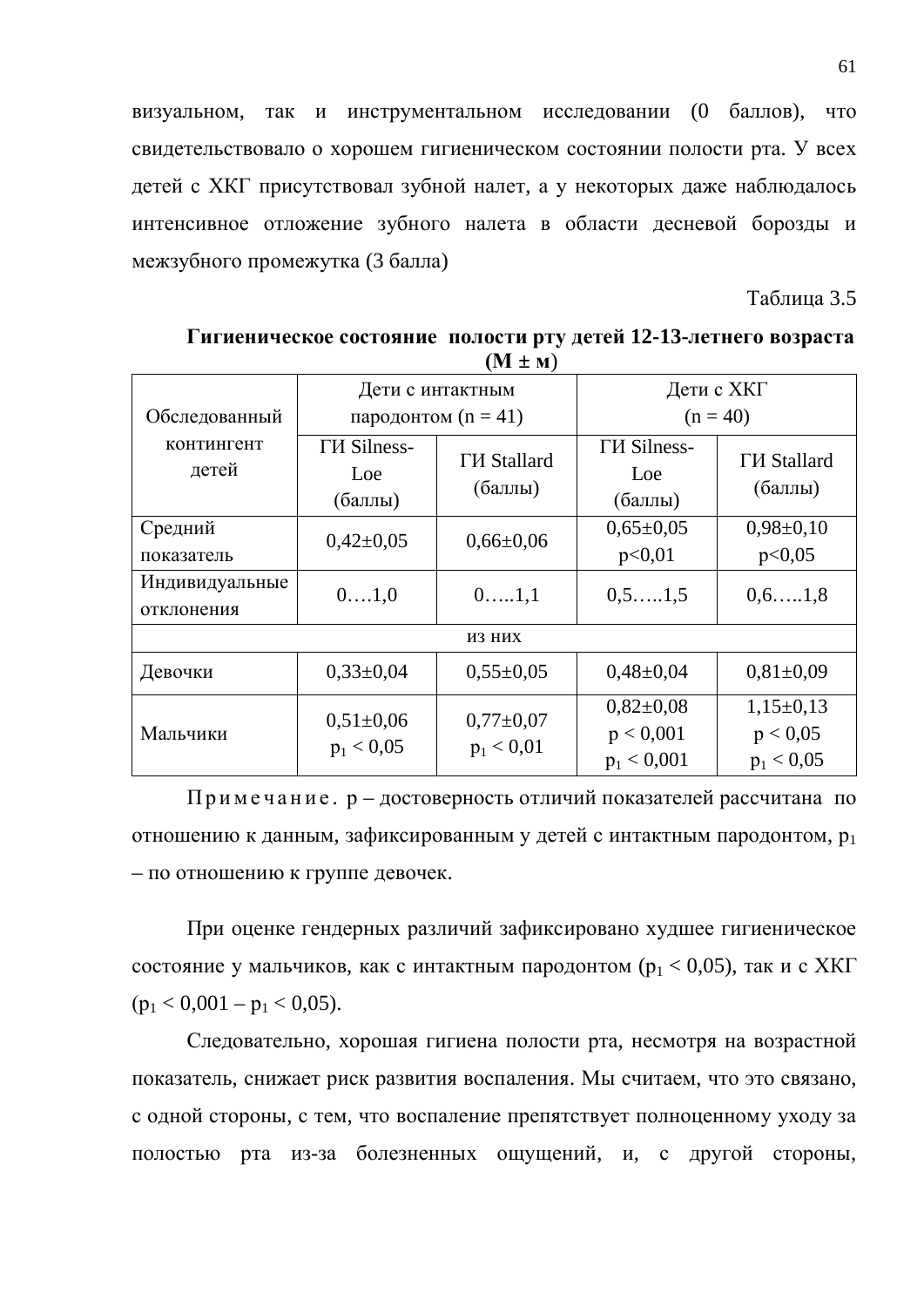неудовлетворительное гигиеническое состояние полости рта обуславливает общий неблагоприятный фон для развития воспаления.

Изучение функциональной активности слюнных желез показало, что в покое и при раздражении у детей как с интактным пародонтом, так и с ХКГ показатели скорости саливации ниже нормальных значений (на 26 % и 30 % соответственно,  $p > 0.05$ ) (табл. 3.6).

У детей с ХКГ гипосаливация была выражена больше (на 5,4 %), однако  $p > 0.05$ . При этом скорость саливации у девочек была достоверно ниже и при интактном пародонте (на 19,5 %), и при ХКГ (на 25,6 %).

Таблина 3.6

## Сравнительная оценка уровня саливации у детей 12-13-летнего **BO3PACTA C ИНТАКТНЫМ ПАРОДОНТОМ И С ХКГ (M**  $\pm$  **M)**

|                            |                                                | Дети с интактным     | Дети с ХКГ                                     |                      |  |
|----------------------------|------------------------------------------------|----------------------|------------------------------------------------|----------------------|--|
| Обследованный              | пародонтом $(n = 41)$                          |                      |                                                | $(n = 40)$           |  |
| <b>КОНТИНГЕНТ</b><br>детей | Слюна покоя<br>(норма – более<br>$0,5$ мл/мин) | Слюна<br>раздражения | Слюна покоя<br>(норма – более<br>$0,5$ мл/мин) | Слюна<br>раздражения |  |
|                            |                                                | (более 1 мл/мин)     |                                                | (более 1 мл/мин)     |  |
| Средний                    | $0.37 \pm 0.04$                                | $0.78 \pm 0.09$      | $0,35\pm0.04$                                  | $0.81 \pm 0.08$      |  |
| показатель                 |                                                |                      | p > 0,05                                       | p > 0,05             |  |
| Индивидуальные             |                                                |                      |                                                |                      |  |
| отклонения                 | 0,27,0,43                                      | 0,65,1,1             | 0,210,38                                       | 0,771,2              |  |
|                            |                                                | ИЗ НИХ               |                                                |                      |  |
| Девочки                    | $0,33\pm0,04$                                  | $0.75 \pm 0.08$      | $0,29\pm0,03$                                  | $0,79 \pm 0,08$      |  |
|                            |                                                |                      | p > 0,05                                       | p > 0,05             |  |
| Мальчики                   | $0,41\pm0,02$                                  | $0.82 \pm 0.09$      | $0,39\pm0,04$                                  | $0,83\pm0,09$        |  |
|                            | $p_1 < 0.05$                                   | $p_1 > 0.05$         | p < 0.05                                       | p < 0.05             |  |
|                            |                                                |                      | $p_1 < 0.05$                                   | $p_1 > 0.05$         |  |

 $\Pi$ римечание. р – достоверность отличий показателей рассчитана по отношению к данным, зафиксированным у детей с интактным пародонтом, p<sub>1</sub> – по отношению к группе девочек.

На основании полученных результатов был сделан вывод, что снижению функциональной активности слюнных желез способствует гормональный дисбаланс, наблюдающийся у детей пубертатного возраста, настающий у девочек немного раньше.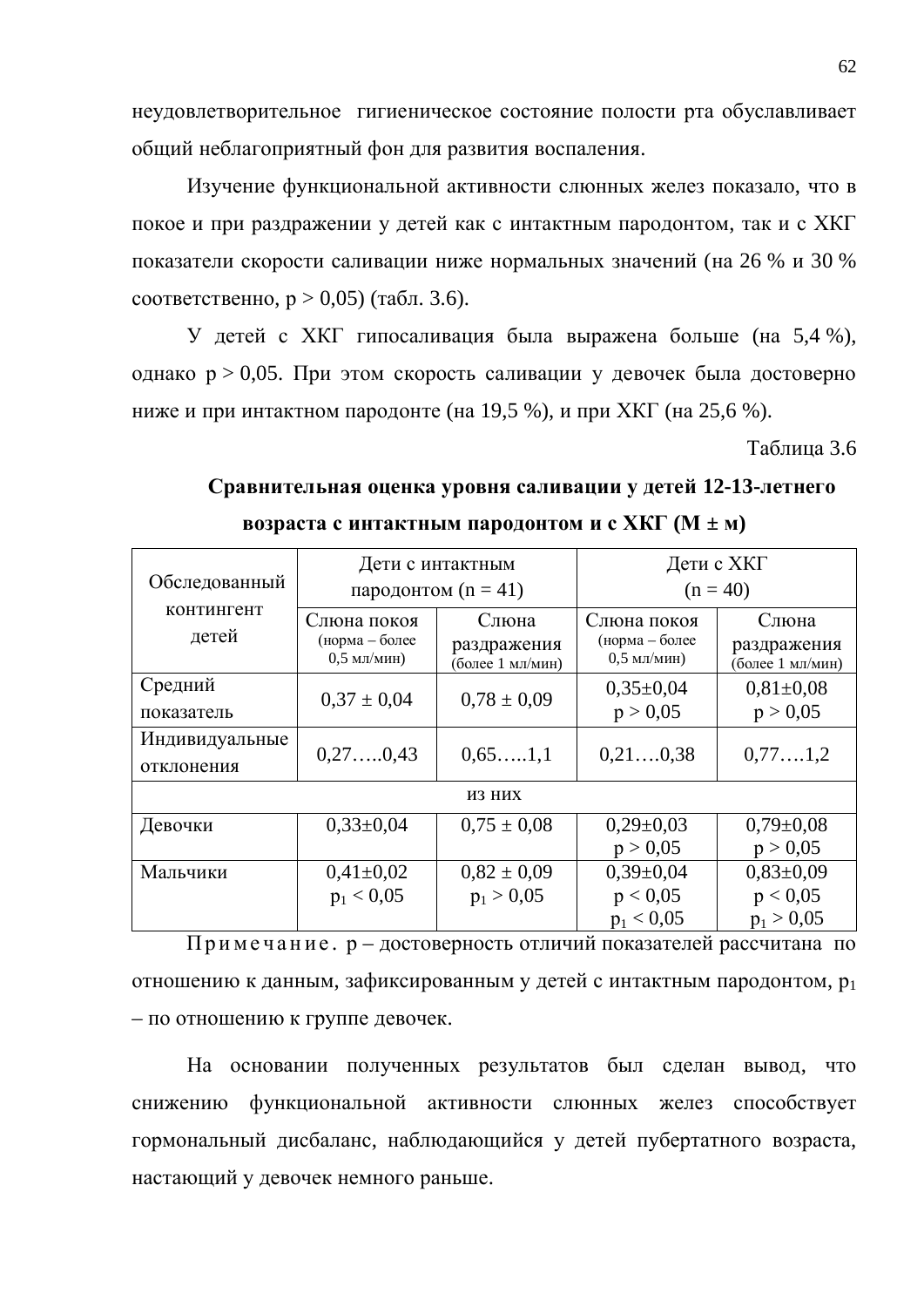Это объясняется тем, что, как известно, состояние вегетативной нервной системы, сохраняющей при различных условиях гомеостаз и обеспечивающей согласованное действие органов и систем при различных неблагоприятных воздействиях, во многом определяет уровень функциональных резервов организма [43]. В пубертатном периоде, на фоне изменение общего гормонального фона, существенно возрастает активность симпатического и парасимпатического звеньев ВНС. Поэтому симптомы вегетативной дисфункции есть у всех без исключения подростков [233, 274].

В связи с этим следует ожидать, что неустойчивость ВНС может привести и к разбалансированию функции слюнных желез и, как следствие, снижению объемов поступающей в полость рта слюны.

При этом механизм нарушения саливации у детей пубертатного возраста, по данным Новицкой И.К., обусловлен, в первую очередь, нарушением слюнообразования [185].

В пользу этого предположения свидетельствует тот факт, что у девочек, у которых половое созревание наступает несколько раньше, показатели саливации в 12-13 лет ниже, чем у мальчиков.

Результаты изучения индекса РМА у детей пубертатного возраста с ХКГ представлены в табл. 3.7

Таблица 3.7

| Обследованный<br>контингент детей | n<br>$($ BCC $\Gamma$ O $)$ | PMA(%)            | РМА (баллы)     |
|-----------------------------------|-----------------------------|-------------------|-----------------|
|                                   | $\overline{2}$              | 3                 | 4               |
| Локализованная<br>форма ХКГ       | 26                          | $1,02 \pm 0,85$   | $2,2 \pm 0,19$  |
| Генерализованная<br>форма ХКГ     | 14                          | $22.4 \pm 1.85$   | $2,05 \pm 0,21$ |
| Средний показатель                | 40                          | $11.7 \pm 1.25$   | $2,14 \pm 0,20$ |
| Индивидуальные<br>отклонения      |                             | $1, 2, \ldots 36$ | 13              |

**ɈɰɟɧɤɚɢɧɞɟɤɫɚɊɆȺɭɞɟɬɟɣ 12-13-ɥɟɬɧɟɝɨɜɨɡɪɚɫɬɚɫɏɄȽ (Ɇ ± ɦ)**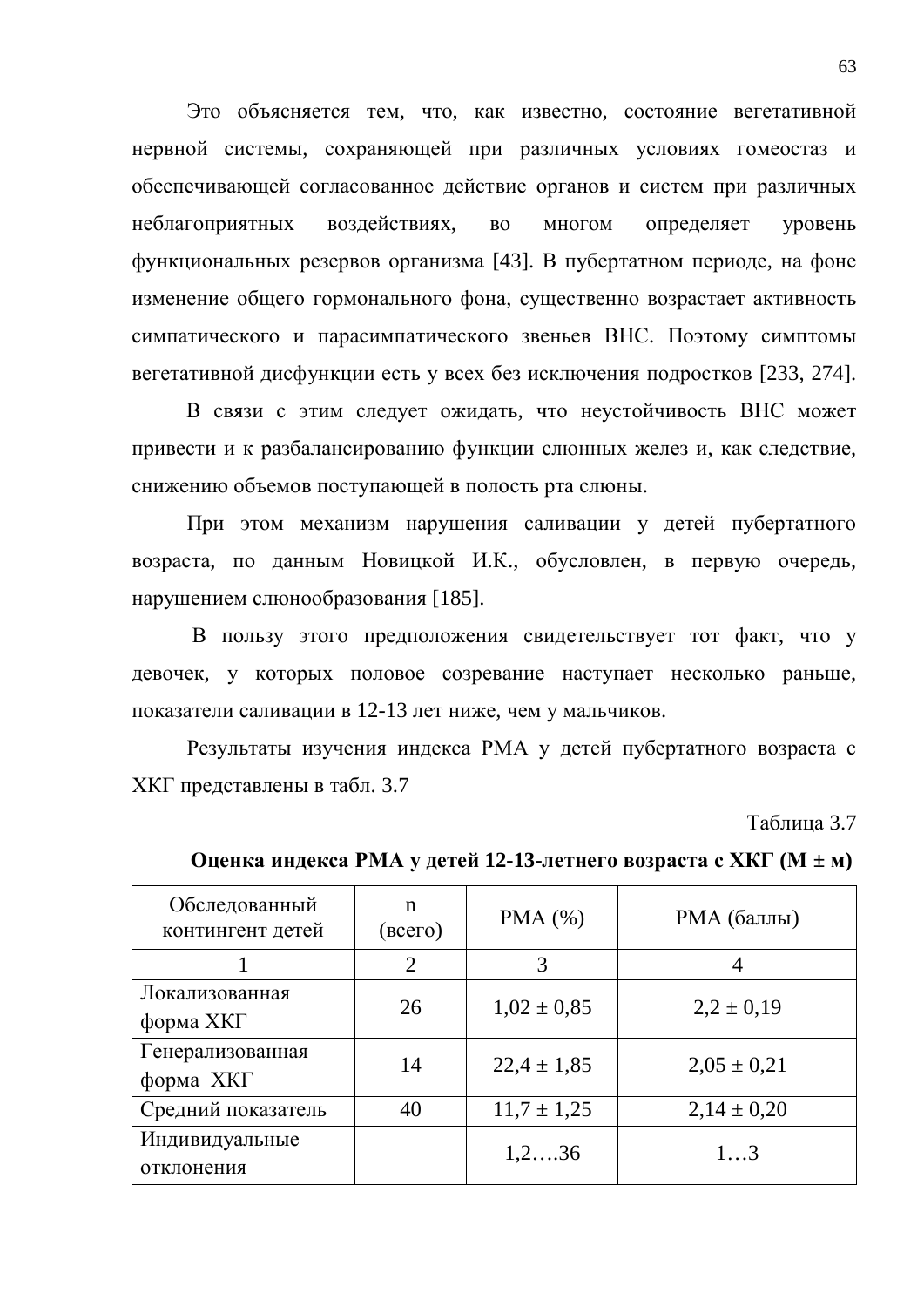| Продолжение табл. 3.7 |  |  |
|-----------------------|--|--|
|-----------------------|--|--|

| ИЗ НИХ   |    |                        |                           |  |  |
|----------|----|------------------------|---------------------------|--|--|
| Девочки  | 21 | $13,8 \pm 1,28$        | $2,36\pm0,21$             |  |  |
| Мальчики | 19 | $9,6\pm1,11$<br>p<0,01 | $1,92\pm0,19$<br>p > 0,05 |  |  |

Примечание. р – достоверность отличий показателей рассчитана по отношению к данным, зафиксированным у девочек.

Исследования показали, что у большинства детей (65 %) наблюдалась локализованная форма гингивита (количество пораженных участком менее 25 %), при этом с высокой степенью распространения воспалительного процесса (2 балла и более), что свидетельствует о распространении у некоторых детей воспалительного процесса на альвеолярную слизистую.

У девочек показатели индекса РМА были выше, чем у мальчиков: PMA (%) на 43,75 % ( $p < 0.05$ ), PMA (баллы) на 18,6 % ( $p > 0.05$ ).

Для оценки интенсивности хронического воспалительного процесса в десне проведена проба Шиллера-Писарева, результаты которой представлены в табл. 3.8.

Таблина 3.8

| Обследованный             | Проба Шиллера-Писарева (баллы) |
|---------------------------|--------------------------------|
| контингент детей          |                                |
| Средний показатель        | $2,25\pm0,19$                  |
| Индивидуальные отклонения | 13                             |
|                           | ИЗ НИХ                         |
| Девочки                   | $2,05 \pm 0,18$                |
| Мальчики                  | $2,38 \pm 0,22$                |
|                           | p > 0.05                       |

Оценка пробы Шиллера-Писарева у детей 12-13-летнего возраста с ХКГ

Примечание:  $p - q$ остоверность отличий показателей рассчитана по отношению к группе девочек.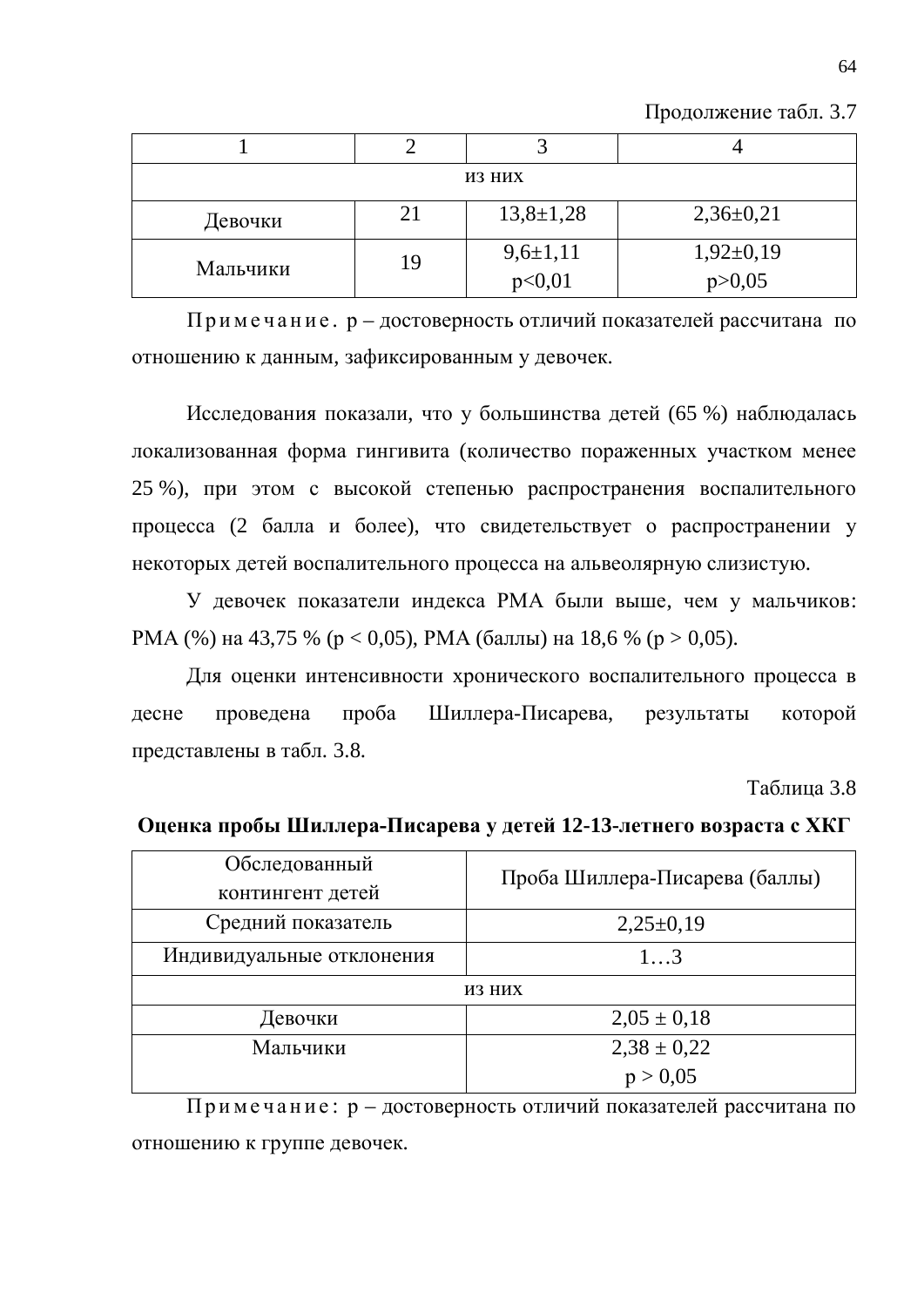Была установлена высокая интенсивность хронического воспаления у детей с ХКГ, при этом у девочек показатели были ниже (на 13,9 %), нежели у мальчиков, однако отличительные данные недостоверны (см. табл. 3.8).

Далее у детей с ХКГ изучали состояние естественной защиты полости рта. Учеными доказано, что вегетативные расстройства могут быть причиной снижения местного иммунитета ротовой полости у подростков [42].

В связи с вышеуказанным были исследованы такие важные показатели неспецифической реактивности в ротовой полости, как лейкоцитарный и эпителиальный.

Как известно, на уровне слизистых оболочек существует множество разных механизмов защиты внутренней среды организма. Одной из важных защитных функций СОПР является способность эпителия выступать в качестве барьера для воздействия многих повреждающих факторов – физических, химических и микробиологических [62, 266]. В неспецифической защите полости рта важнейшим фактором также являются лейкоциты, основное назначение которых – участие в защитных реакциях организма против чужеродных агентов, способных нанести ему вред [147, 150].

Исследования показали, что у детей с ХКГ при сравнении с показателями детей с интактным пародонтом выявлено более высокое содержание лейкоцитов (на 76,6 %) и эпителиальных клеток (на 19,6 %) в ротовых смывах (отличительные данные имеют высокую степень достоверности) (табл. 3.9).

Следует отметить, что при индивидуальном рассмотрении у детей с интактным пародонтом максимальное содержание лейкоцитов в ротовых смывах было в пределах 458 тыс. в 1 мл, у детей с гингивитом – 856 тыс. в 1 мл, то есть почти в 2 раза больше.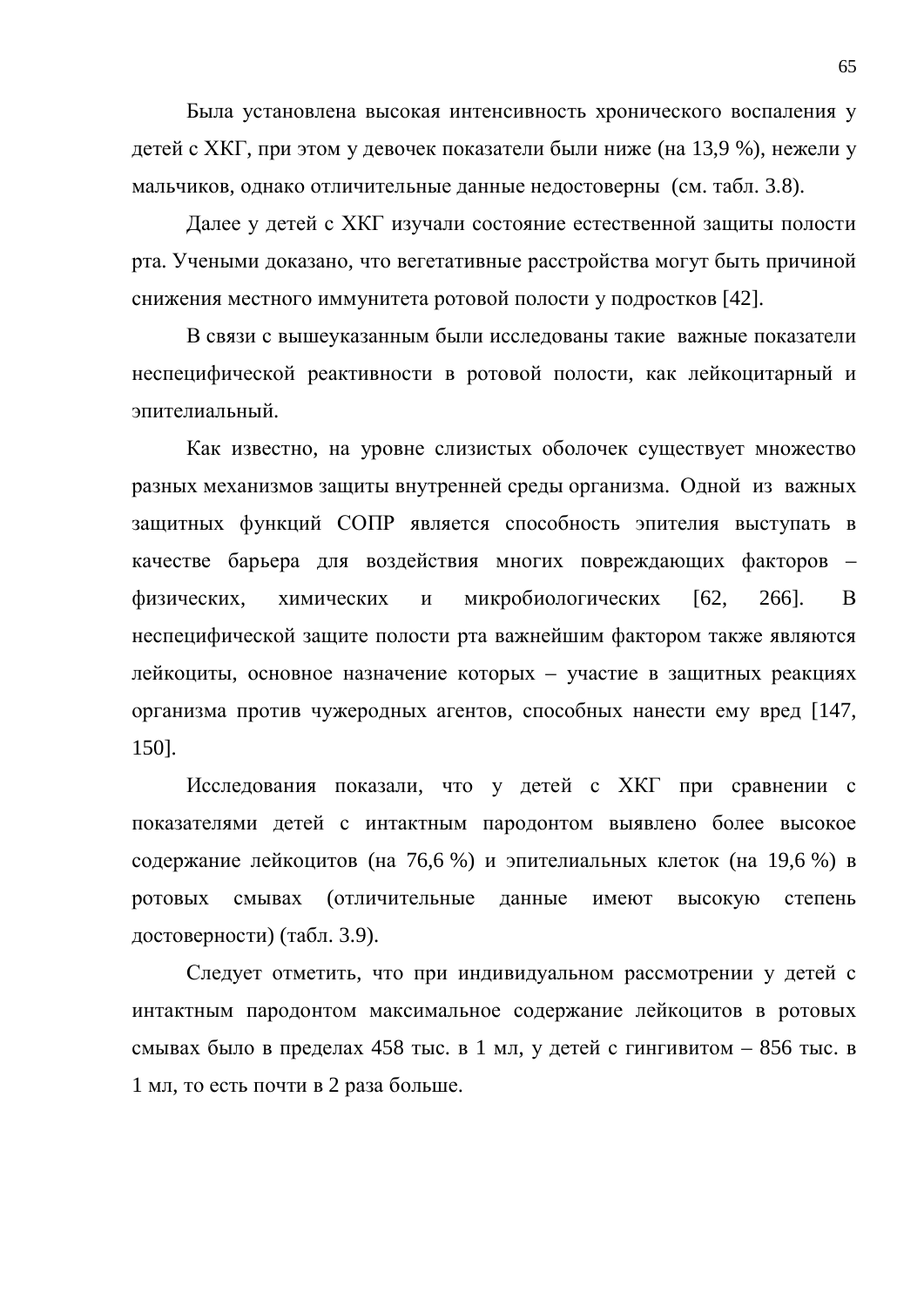Таблица 3.9

### Результаты изучения показателей непецифической реактивности -

### ИНТЕНСИВНОСТИ ЭМИГРАЦИИ ЛЕЙКОЦИТОВ И СЛУЩИВАНИЯ ЭПИТЕЛИЯ - В

|                           | Количество        | Количество            |
|---------------------------|-------------------|-----------------------|
| Обследованный контингент  | лейкоцитов в 1 мл | эпителиальных клеток  |
| детей                     | ротового смыва    | в 1 мл ротового смыва |
|                           | (тыс.)            | (TbIC.)               |
| Дети с интактным          | $388,2 \pm 45,0$  | $28,1 \pm 3,22$       |
| пародонтом (n = 25)       |                   |                       |
| Индивидуальные отклонения | 188458            | 2533                  |
| Дети с ХКГ $(n = 40)$     | $685,4 \pm 58,2$  | $33,6 \pm 2,9$        |
|                           | p < 0,001         | p > 0,05              |
| Индивидуальные отклонения | 368856            | 2136                  |

**ПОЛОСТИ РТА ДЕТЕЙ С ХКГ (М ± м)** 

Примечание. р – достоверность отличий показателей рассчитана по отношению к данным, зафиксированным у детей с интактным пародонтом.

Мы считаем, что у детей с ХКГ увеличение миграции лейкоцитов отражает не только наличие воспалительного процесса, но и свидетельствует о компенсаторной интенсификации локальных защитных механизмов, в данном случае на уровне нейтрофильного фагоцитоза, что подтверждается результатами других исследований [84, 150, 286].

Следующий из изучаемых показателей – это оценка электрокинетических параметров КБЭ. Этот метод является важным показателем, отражающим, с одной стороны, степень воспаления слизистой оболочки полости рта, а с другой стороны состояние неспецифической реактивности. Ученые считают, что воспаление и характер его течения зависят от динамической устойчивости ядерно-цитоплазматических соотношений в клетках, связей между органеллами, состояния биологических мембран и, наоборот, воспалительные процессы оказывают влияние на эффективность функционирования клеток. Поэтому величина и распределение электрических зарядов в клетке, которые связаны с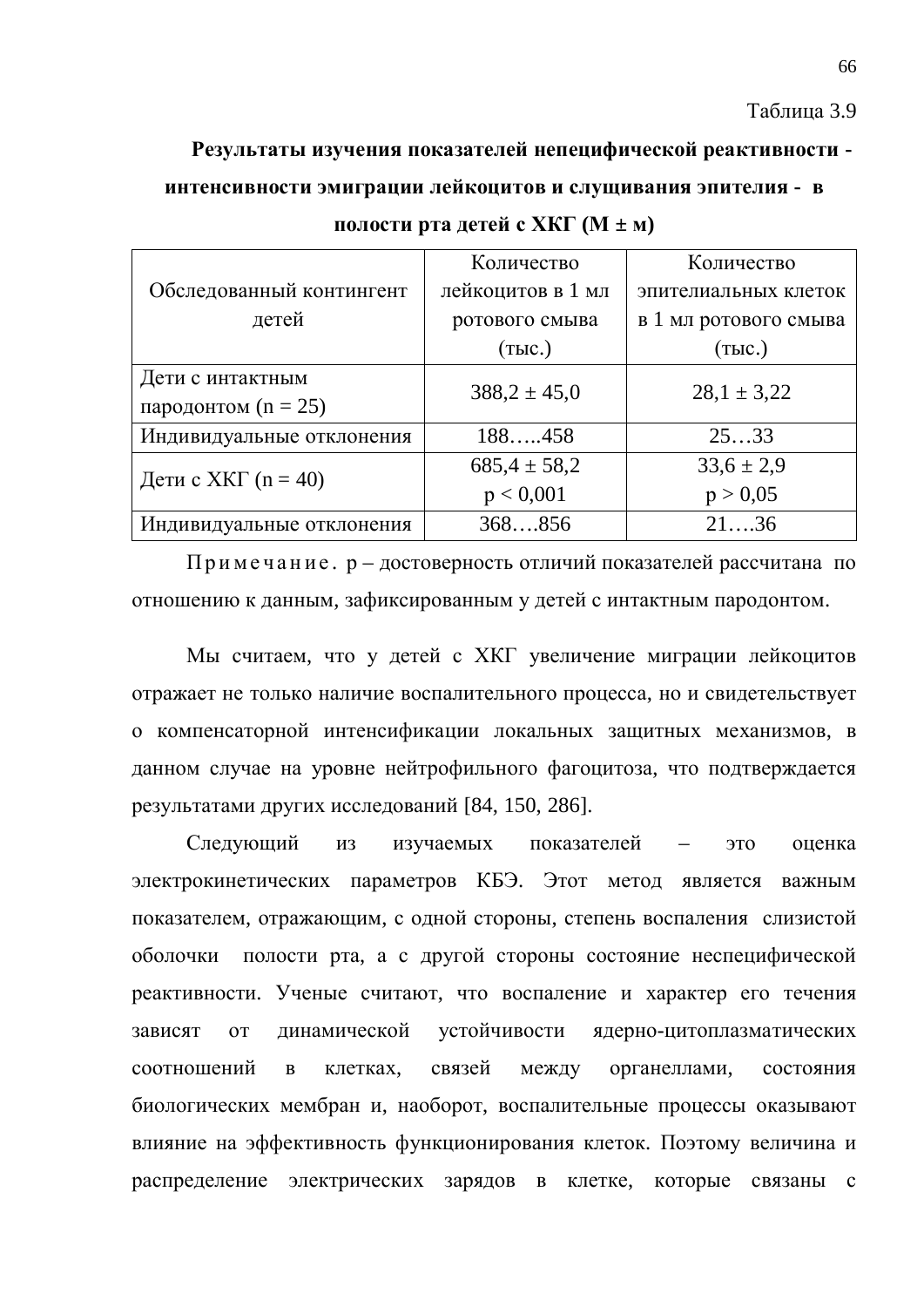клеточным метаболизмом и определяют его, может служить одним из критериев ее физиологического состояния [62, 65, 77, 313].

Электрокинетические параметры КБЭ были изучены в сравнительном аспекте у детей со здоровым пародонтом и с ХКГ. Результаты исследований представлены в табл. 3.10.

Таблица 3.10

Результаты изучения электрокинетических параметров КБЭ у детей **12-13-И** $\text{H} \text{E}$  **+**  $\text{H} \text{F}$ 

| Группа<br>детей                                   | % подвижых<br>электроотри-<br>цательных<br>ядер КБЭ | % КБЭ с<br>подвижной<br>клеточной<br>оболочкой | Амплитуда<br>смещения<br>ядер, мкм | Амплитуда<br>смещения<br>клеточной<br>оболочки,<br><b>MKM</b> | Соотноше-<br>ние<br>амплитуд<br>смещения<br>ядер и<br>плазмолем |
|---------------------------------------------------|-----------------------------------------------------|------------------------------------------------|------------------------------------|---------------------------------------------------------------|-----------------------------------------------------------------|
| Дети с и<br>интактным<br>пародонтом<br>$(n = 10)$ | $47.3 \pm 3.7$                                      | $48.3 \pm 5.6$                                 | $3.0 \pm 0.35$                     | $4,8 \pm 0,61$                                                | 1,6                                                             |
| Дети с ХКГ<br>$(n = 20)$                          | $29,2 \pm 3,1$<br>p < 0,001                         | $31,5 \pm 3,9$<br>p < 0.01                     | $1,34 \pm 0,25$<br>p < 0.01        | $1,56 \pm 0,17$<br>p < 0,001                                  | 1,16                                                            |

Примечание. р – достоверность отличий показаний рассчитана по отношению к данным, зафиксированным у детей с интактным пародонтом.

Исследования показали, что все изученные электрокинетические показатели КБЭ имели различия у детей с интактным пародонтом и у детей с XKГ с высокой степенью достоверности ( $p < 0.01 - p < 0.001$ ).

На рис. 3.1 показано, что наличие воспаления в тканях десны в 1,6 раза снижает электрокинетическую подвижность ядер и 1,53 раза – клеточных мембран. При этом амплитуда смещения ядер при воспалении снижена в среднем в 2,23 раза, а амплитуда смещения клеточной оболочки меньше более чем в 3 раза.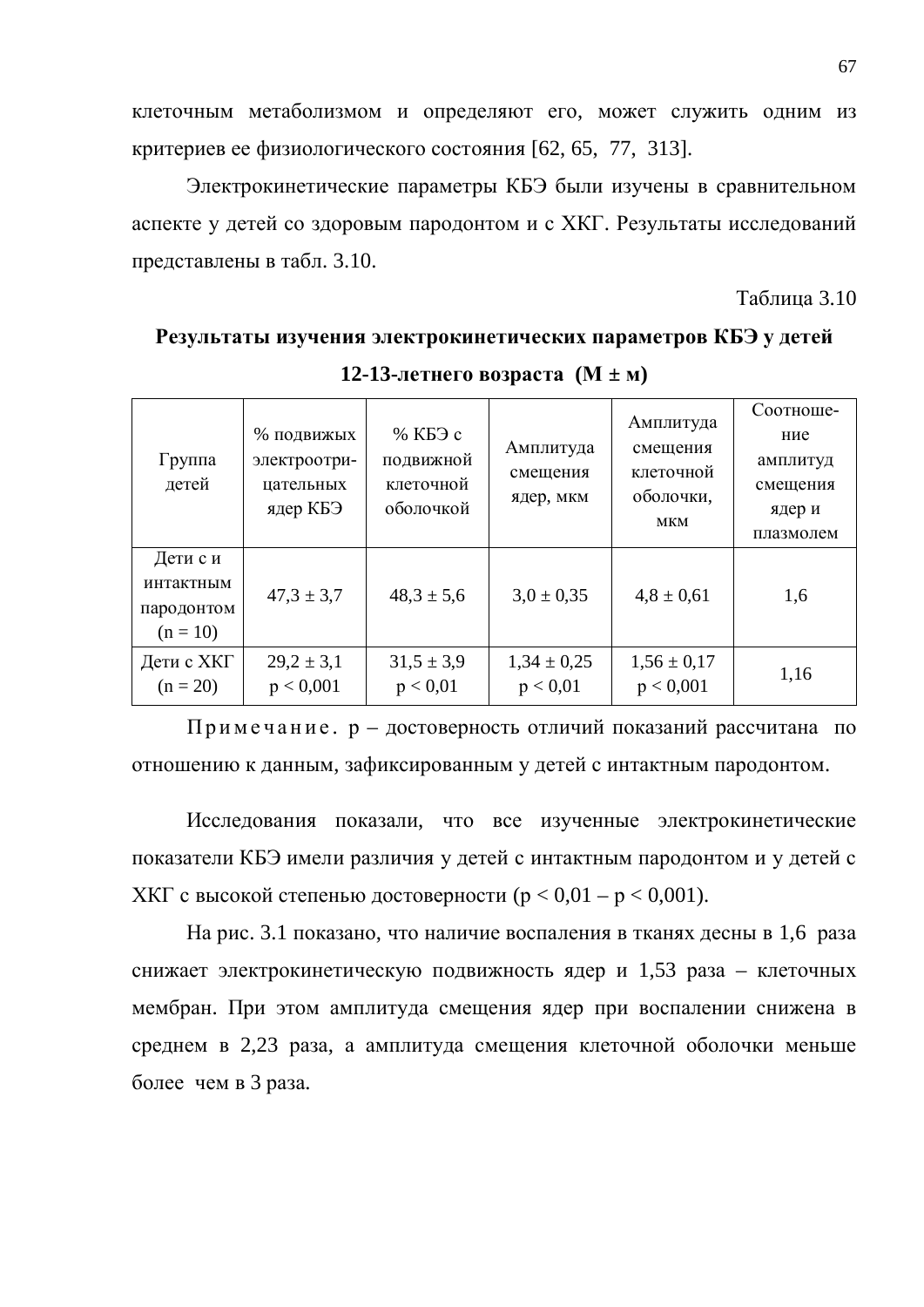

Рис. 3.1. Электрофоретические показатели КБЭ.

### $P$ езюме к разделу 3

У детей 12-13-летнего возраста, обследованных в 2008 г. и в 2014 г. установлена высокая распространенность хронического гингивита. В то же время, в 2008 г. было больше детей с гингивитом, а в 2014 г. было больше детей с интактным пародонтом.

Выявлено уменьшение случаев генерализованного гингивита и увеличение случаев локализованного гингивита (по 5,7 %) у детей, которых обследовали в 2014 г., по сравнению с таковыми в 2008 г.

Показатели распространенности и тяжести гингивита у девочек выше, нежели у мальчиков: генерализованный гингивит у девочек встречался в 23,5 %, у мальчиков – в 15,75 %

Результаты опроса и выявления жалоб у детей с ХКГ показали, что ни дети, ни их родители не придавали серьезного значения жалобам и только 8 детей (9,4 %) накануне обращались за стоматологической помощью по поводу гингивита.

Исследования показали, что у 12-13-летних детей с ХКГ гигиеническое состояние полости рта значительно хуже, нежели у детей с интактным пародонтом; показатели саливации ниже нормальных значений, при этом у мальчиков уровень саливации несколько выше, нежели у девочек. Установлена высокая интенсивность хронического воспаления (у девочек выраженность воспаления СОПР меньше). Выявлено высокое содержание лейкоцитов и эпителиальных клеток в ротовых смывах; наличие воспаления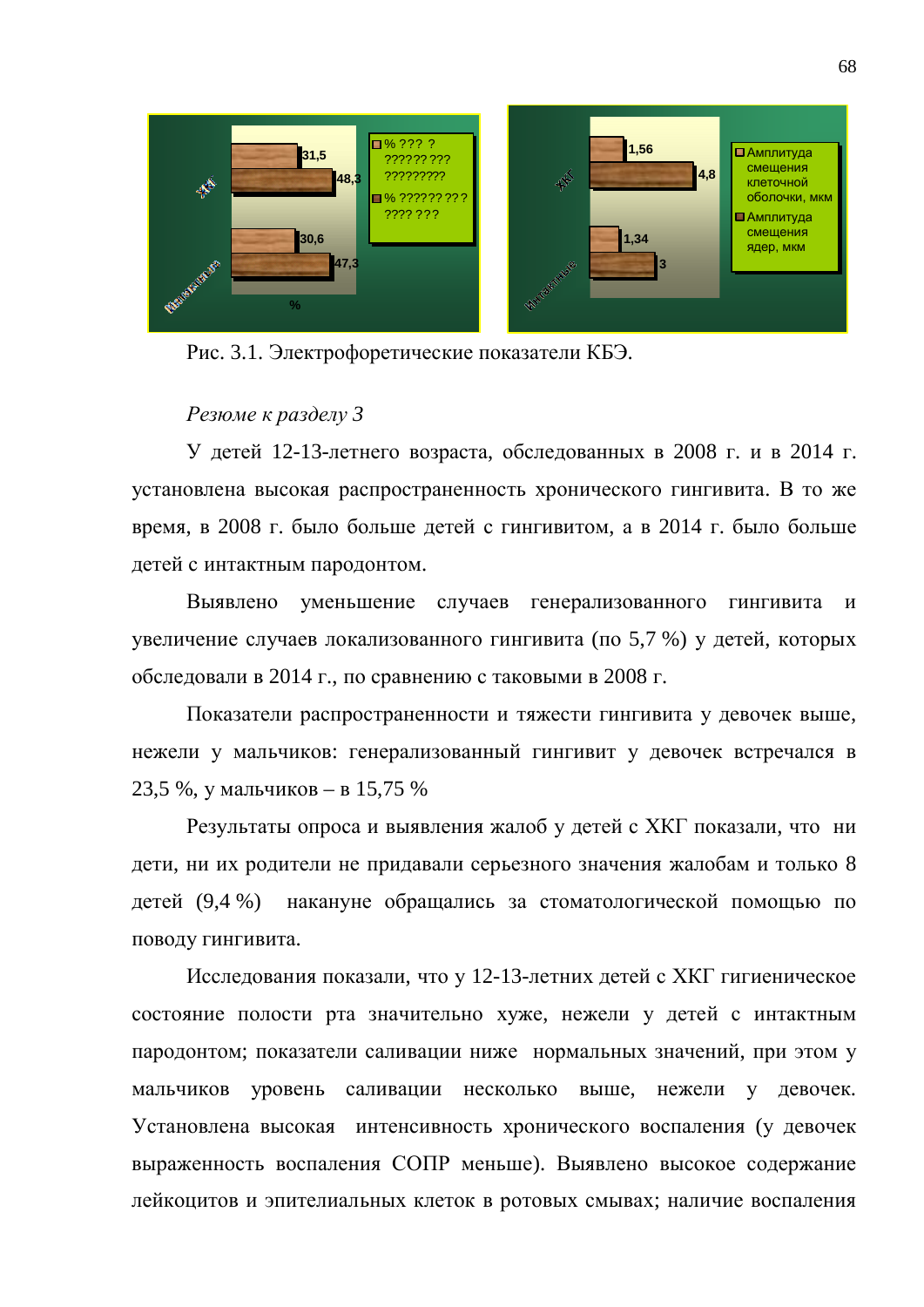в тканях десны, что приводит к уменьшению ЭКПЯ КБЭ в 1,6 раза и клеточных мембран – в 1,53 раза.

На основании проведенных исследований сделано заключение, что регулярно проводимая санация полости рта способствует снижению распространенности и тяжести хронического катарального гингивита у детей пубертатного возраста. В то же время, пубертатный возраст, протекающий на фоне гормонального дисбаланса, увеличивает риск развития воспаления в пародонте. Патогенез развития гингивита связан, прежде всего, со снижением функциональной активности слюнных желез и факторов неспецифической защиты. В свою очередь, гипосаливация на фоне снижения защитных механизмов полости рта и действия ряда местных факторов, среди которых главное место занимает неудовлетворительная гигиена полости рта, способствует развитию воспаления в полости рта.

По материалам исследований раздела 3 опубликованы следующие работы:

1. Карампини Н. Состояние функциональной активности слюнных желез и факторов неспецифической защиты полости рта у детей пубертатного возраста с хроническим катаральным гингивитом / Н. Карампини // Modern Science (Moderní věda) (Чехия). – 2015. – № 3. – С. 145-148.

2. Деньга О. В. Частота возникновения хронического гингивита у детей 12-13-летнего возраста в условиях проведения регулярной санации полости рта / О. В. Деньга, Н. Г. Карампини // Вісник стоматології. – 2015. – № 2. – С. 92-94.

3. Карампини Н. Г. Особенности клинического течения хронического гингивита у детей пубертатного возраста / Н. Г. Карампини // Інноваційні технології в сучасній стоматології: наук.-практ. конф. з міжнар. участю, м. Iвано-Франківськ, 19-21 березня 2015 р.: тези допов. – Івано-Франківськ,  $2015. - C. 65-66.$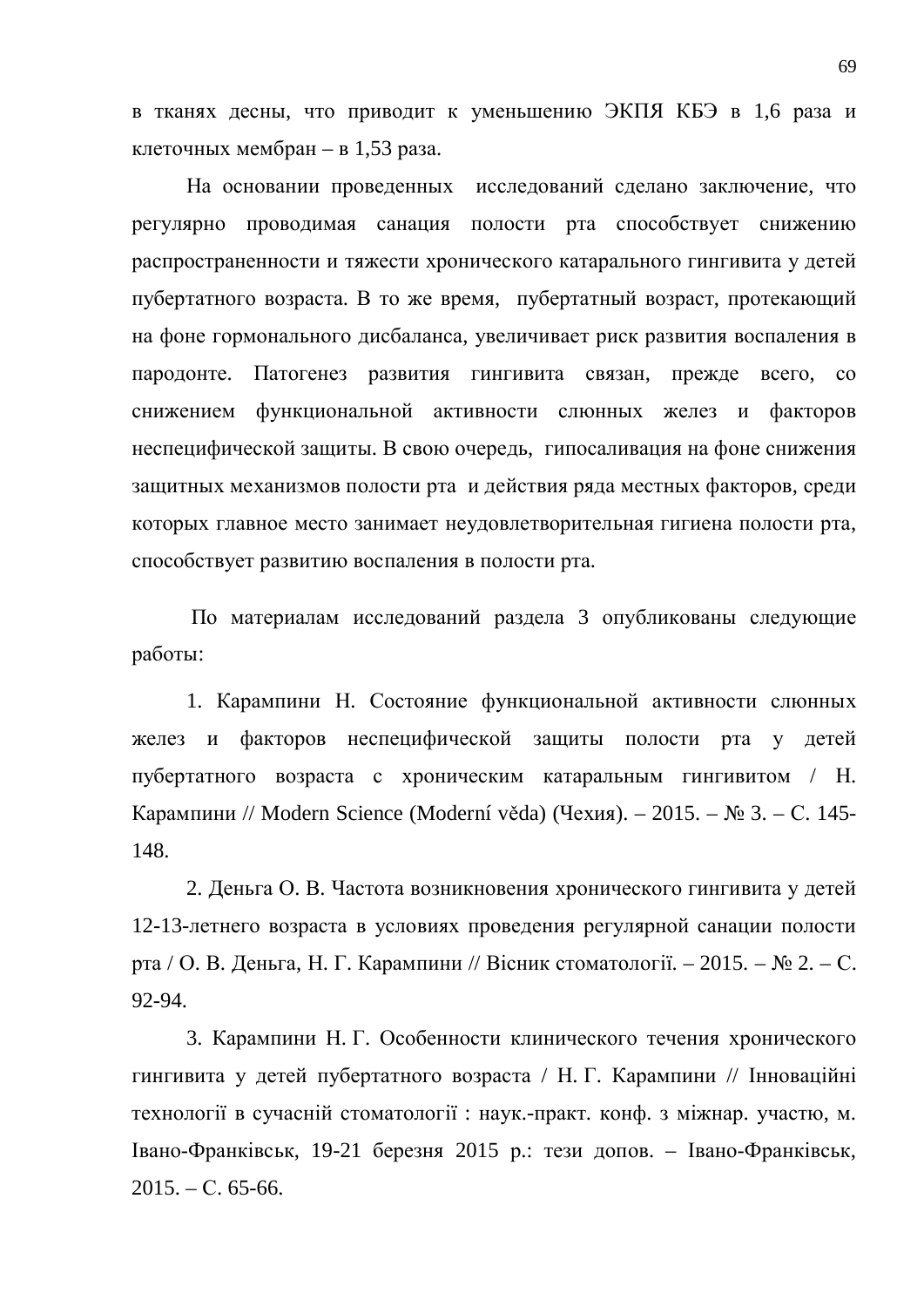### **РАЗДЕЛ 4**

# РАЗРАБОТКА И ОБОСНОВАНИЕ ЛЕЧЕБНО-ПРОФИЛАКТИЧЕСКИХ КОМПЛЕКСОВ ДЛЯ ДЕТЕЙ **ɉɍȻȿɊɌȺɇɈȽɈȼɈɁɊȺɋɌȺɋɊȺɁɇɈɃɌəɀȿɋɌɖɘȽɂɇȽɂȼɂɌȺɂ УРОВНЕМ САЛИВАЦИИ**

Исходя из результатов клинических исследований (см. раздел 3), свидетельствующих о том, что особенностью течения ХКГ у детей пубертатного возраста является гипосаливация и уменьшение естественных защитных механизмов ротовой полости, а также низкий уровень гигиены полости рта, в комплекс лечебно-профилактических мероприятий целесообразно включать компоненты, стимулирующие функциональную активность слюнных желез и неспецифическую реактивность, а также обеспечивающие противовоспалительное действие.

В схеме лечебно-профилактических мероприятий составным и главным компонентом должен быть специально разработанный гель для полости рта, обладающий всеми вышеуказанными свойствами.

При этом мы учитывали следующее: при назначении средств для усиления слюноотделения необходимо четкое определение причины и патогенеза снижении функции слюнных желез; профилактику воспалительных заболеваний в полости рта следует осуществлять с учетом их выраженности, а также недостаточности естественных факторов для компенсации местной зашиты.

На сегодняшний день для стимулирования слюноотделения весьма перспективным следует считать применение растительных средств, содержащих алкалоиды и обладающих пилокарпиновой активностью, т.е. возбуждающих периферические холинорецепторы, вызывающие усиление активности желез внешней секреции. К последним непосредственно относятся слюнные железы.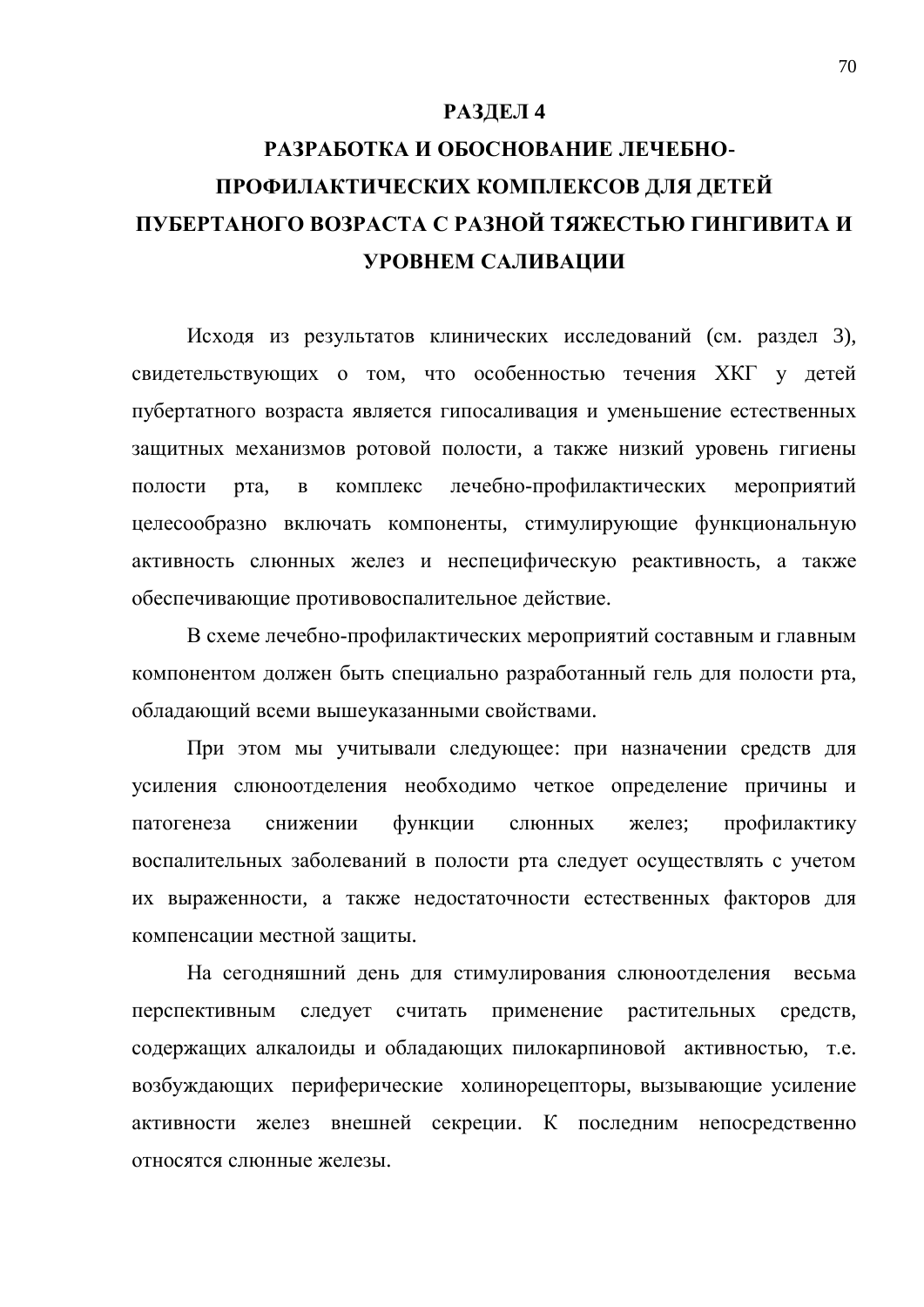### **4.1 Ɋɚɡɪɚɛɨɬɤɚɪɟɰɟɩɬɭɪɵɢɷɤɫɩɟɪɢɦɟɧɬɚɥɶɧɨɟɢɡɭɱɟɧɢɟɥɟɱɟɛɧɨ**профилактического геля «Эхипозол»

Основное назначение гелей – увлажнение СОПР для улучшения качества жизни пациентов с гипосаливацией. Однако при разработке рецептуры геля решались и другие вопросы, а именно, профилактика воспалительных заболеваний пародонта, в частности, ХКГ у детей.

В состав геля «Эхипозол» в качестве активных компонентов включены лекарственные растения эхинацея, подорожник и золототысячник в виде спиртовых настоев (см. подраздел 2.3). Рецептура геля представлена в табл. 4.1.

Таблина 4.1

| Наименование сырья                      | Обозначение НТД                               | Массовая доля в<br>$\%$ |
|-----------------------------------------|-----------------------------------------------|-------------------------|
| Натрий КМЦ                              | TV 65-55-40-90                                | $2,0-3,5$               |
| Альгинат натрия                         | Паспорт безопасности<br>производителя         | $0, 5 - 1, 5$           |
| Глицерин                                | ГОСТ 6824-76                                  | $20 - 25$               |
| Настой эхинацеи,<br>20 %-ный            | N <sub>2</sub> UA/1267/01/01                  | 7                       |
| Настой подорожника, 10<br>$\frac{0}{0}$ | $\mathcal{N}$ UA/2590/01/01 от 25.01.2005 г.  | 5                       |
| Настой золототысячника,<br>30%-ный      | N <sub>2</sub> UA/2611/01/01                  | 5                       |
| Хлоргексидин<br>$0,05%$ -ный            | $\mathcal{N}$ <sup>o</sup> $\Pi$ .10.01/03727 | $1-2$                   |
| Ментол<br>TV 42-1866-90                 |                                               | $0,05-0,15$             |
| Бензоат натрия                          | ГФ 10 ФС №424                                 | $0, 3 - 0, 7$           |
| Отдушка                                 | TV 64-19-149-92                               | $0,8-1,2$               |
| Краситель пищевой                       | Паспорт безопасности<br>производителя         | $0,001-0,002$           |
| Вода питьевая                           | ГОСТ 2874-82                                  | до 100                  |

Компонентный состав геля для полости «Эхипозол» \*

Примечание. \* - рецептура геля разработана в лаборатории разработки и исследования средств гигиены ротовой полости ГУ «Институт стоматологии НАМН Украины»; \*\* - настои лекарственных растений приготовлены на 70 %-ном этиловом спирте из расчета 1:10.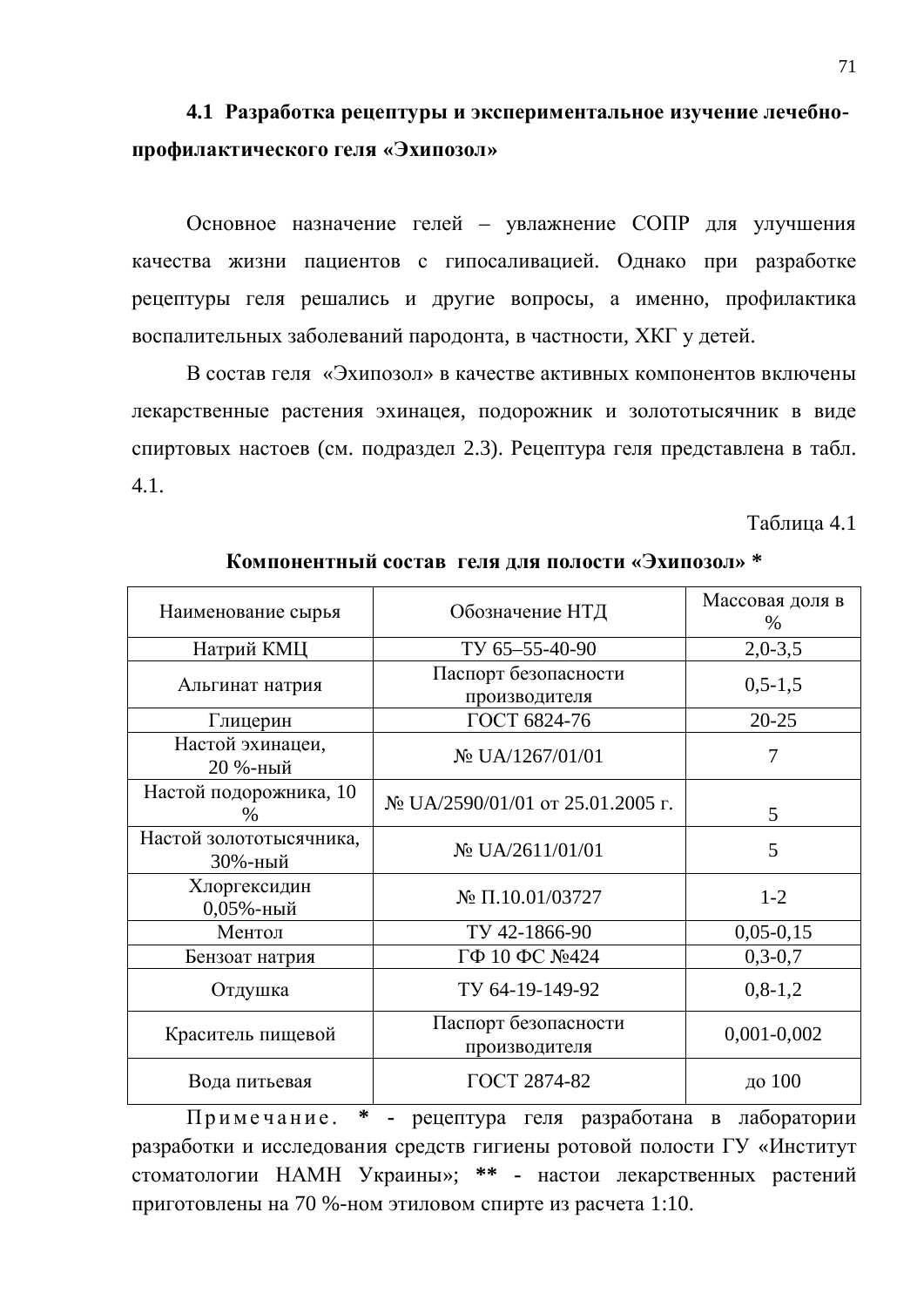В качестве основного гелеобразующего компонента геля предложено введение натрий карбоксиметилцеллюлозы. Кроме того, был включен еще один гелеобразователь – альгинат натрия. Обоснованием для его введения явилось то, что он способен образовывать пленку на поверхности, что обеспечивает более длительное сохранение геля на СОПР.

Следующий компонент – хлоргексидин (четвертичный бисбигуанид), является антисептиком широкого спектра действия и в составе геля обеспечивает антибактериальный эффект [2, 95, 389, 520].

Основная задача при проведении экспериментальных исследований заключалась в изучении механизма противовоспалительного действия геля «Эхипозол». Для этого использованы биохимические методы, в частности, оценка активности ингибирования либо активизации разных ферментативных механизмов, участвующих в развитии воспаления в полости рта.

Результаты исследований, представленные в табл. 4.2, показали, что активность всех 3 маркеров воспаления (МЛА, эластазы и кислой фосфатазы) достоверно увеличивается при моделировании воспаления СОПР по отношению к интактным животным.

Под влиянием применения геля «Эхипозол» большинство показателей имели выраженную тенденцию к нормализации: снизилось содержание МДА (на 14,02 %), уменьшилась активность эластазы (на 16,1 %) и кислой фосфатазы (на 14,25 %), увеличился антиоксидантно-прооксидантный индекс  $(A\Pi W)$  (на 13,5 %).

При сравнении изучаемых показателей 3-й и 4-й групп достоверных отличий зафиксировано не было, индекс АПИ в группе, где применялся гель «Эхипозол», был на 25 % ниже, чем в группе с гелем-плацебо ( $p_2 < 0.05$ ).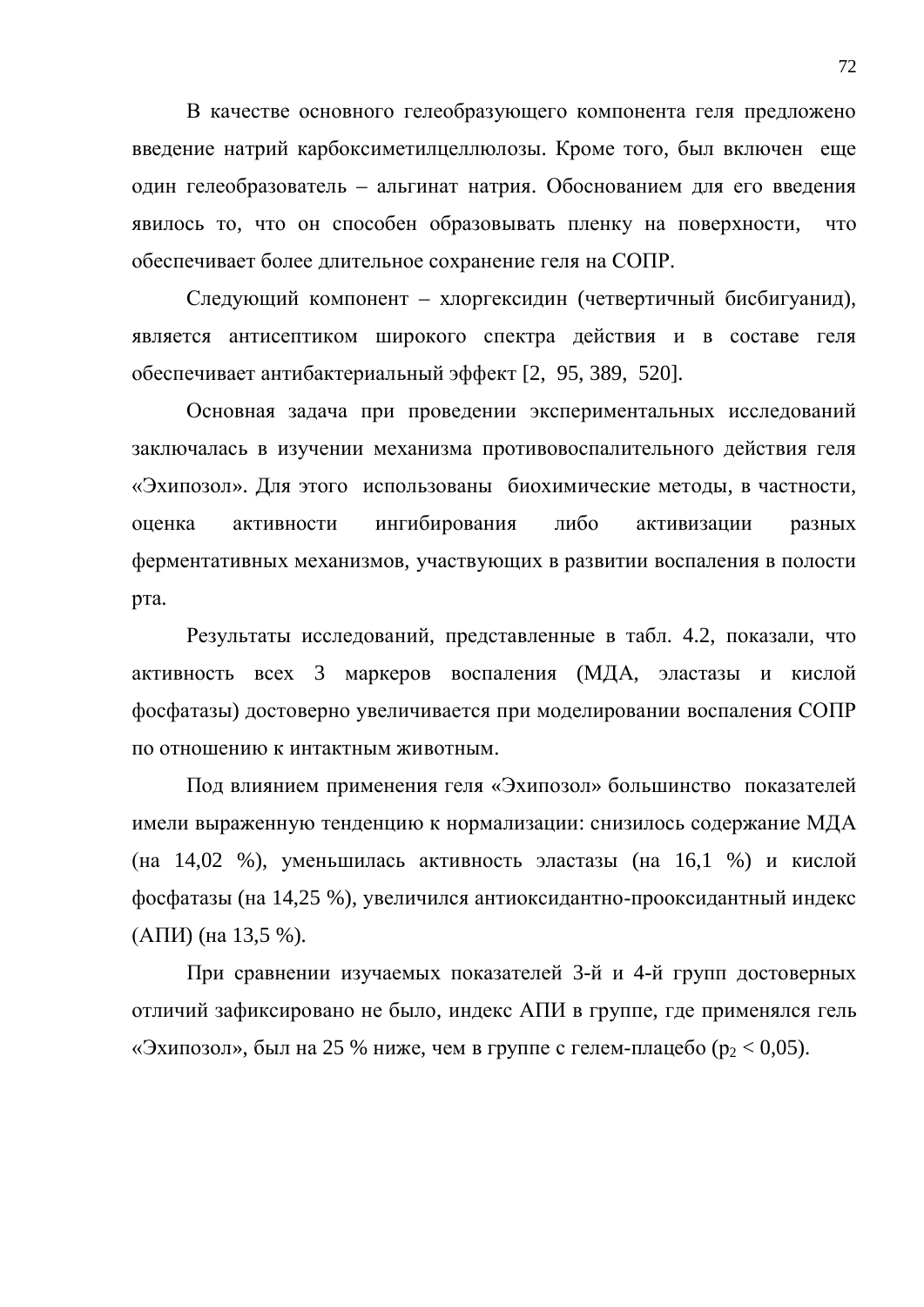#### Таблица 4.2

### **Влияние геля «Эхипозол» на биохимические показатели СОПР**

|                           | Содержание        |                       | Активность ферментов            |                      |                  |  |  |
|---------------------------|-------------------|-----------------------|---------------------------------|----------------------|------------------|--|--|
| Группа<br>ЖИВОТНЫХ        | МДА,<br>ммоль /кг | эластаза,<br>мккат/кг | фосфатаза,<br>pH 4,8<br>мкат/кг | каталаза,<br>мкат/кг | АПИ,<br>усл. ед. |  |  |
| 1-я группа                | $11,8 \pm 0,6$    | $0,030 \pm 0,003$     | $21,1 \pm 1,0$                  | $6.2 \pm 0.8$        | $5,3 \pm 0,5$    |  |  |
| интактные                 |                   |                       |                                 |                      |                  |  |  |
| $2$ -я группа             |                   |                       |                                 |                      |                  |  |  |
| модель                    | $15,8 \pm 1,6$    | $0,043 \pm 0,002$     | $24.7 \pm 1.3$                  | $5.9 \pm 0.4$        | $3.7 \pm 0.3$    |  |  |
| воспаления                | p < 0,001         | p < 0,001             | p > 0.05                        | p > 0.05             | p > 0,05         |  |  |
| (MB)                      |                   |                       |                                 |                      |                  |  |  |
| 3-я группа                | $13,6 \pm 1,1$    | $0.037 \pm 0.002$     | $21.8 \pm 1.5$                  | $5.6 \pm 0.2$        | $5,6 \pm 0.2$    |  |  |
| $MB +$ гель-              | p > 0,05          | p < 0.05              | p > 0,05                        | p > 0,05             | p < 0.05         |  |  |
| плацебо                   | $p_1 > 0.05$      | $p_1 > 0.05$          | $p_1 > 0.05$                    | $p_1 > 0,05$         | $p_1 > 0.05$     |  |  |
|                           | $13,2 \pm 1,1$    | $0,036 \pm 0,001$     | $21,2 \pm 1,0$                  | $5.7 \pm 0.4$        | $4,2 \pm 0,4$    |  |  |
| 4-я группа<br>$MB +$ гель | p > 0,05          | p < 0.05              | p > 0,05                        | p > 0,05             | p > 0,05         |  |  |
|                           | $p_1 < 0.05$      | $p_1 < 0.05$          | $p_1 < 0.05$                    | $p_1 < 0.05$         | $p_1 > 0.05$     |  |  |
| «Эхипозол»                | $p_2 > 0,05$      | $p_2 > 0.05$          | $p_2 > 0.05$                    | $p_2 > 0.05$         | $p_2 < 0.05$     |  |  |

#### **ЭКСПЕРИМЕНТАЛЬНЫХ ЖИВОТНЫХ** (M  $\pm$  m)

Примечание:  $p - q$ остоверность отличий рассчитана по отношению к данным 1-й группы;  $p_1$  – по отношению к данным 2-й группы;  $p_2$  – по отношению к данным 3-й группы.

Отсутствие влияния геля «Эхипозол» на активность изучаемых ферментов можно объяснить тем, что маркеры воспаления быстрее реагируют на развитие патологического процесса, в то время как для активизации защитных механизмов требуется больше времени, что не предполагается при использовании указанной модели воспаления.

Далее были проведены морфологические исследования состояния альвеолярной кости, а именно изучение влияния геля «Эхипозол» на степень атрофии альвеолярного отростка экспериментальных животных.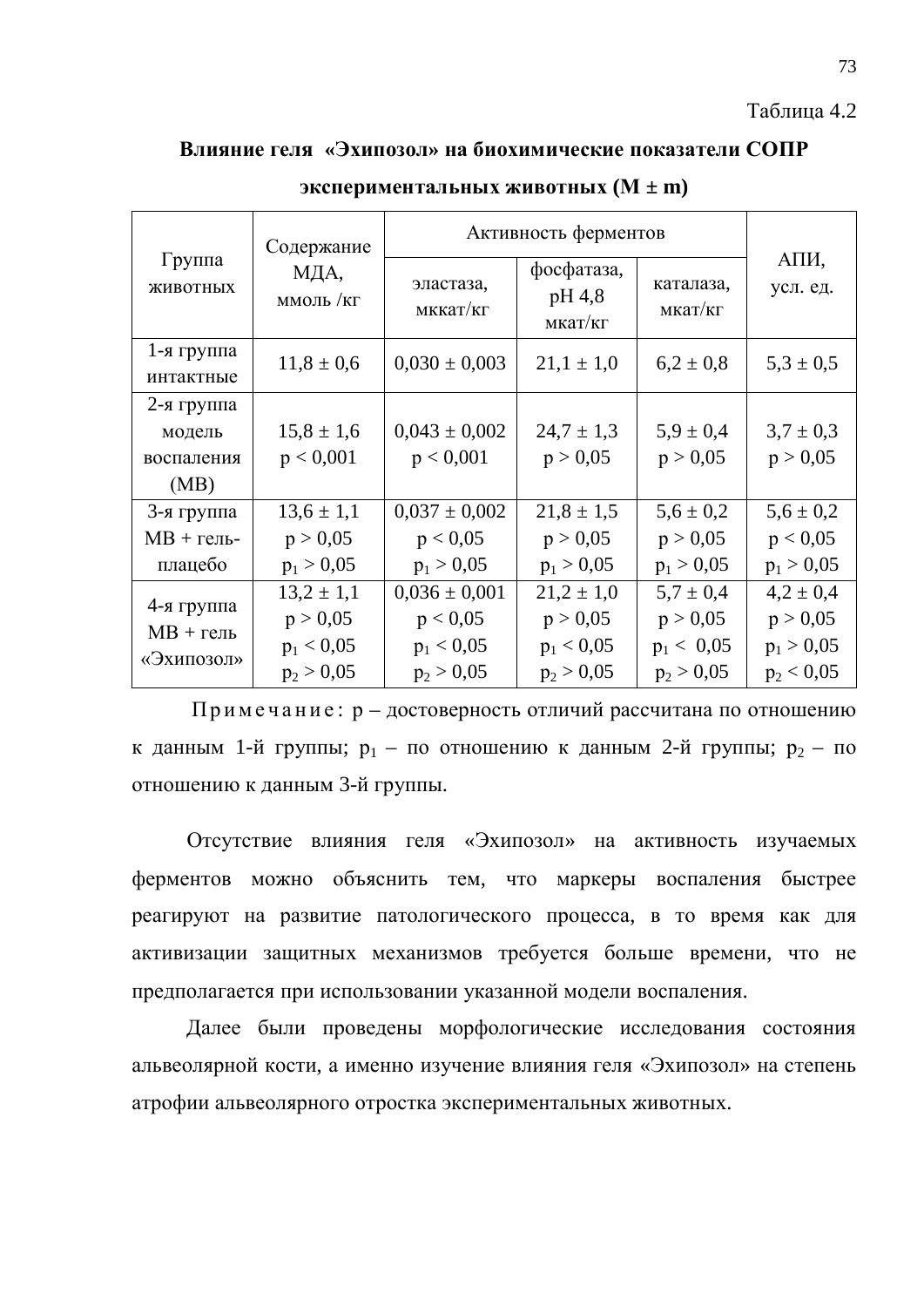Исследования показали, что, несмотря на кратковременный эксперимент, изменения в альвеолярной кости проявились достаточно четко  $(\text{табл. } 4.3).$ 

Таблица 4.3

## Влияние геля «Эхипозол» на степень атрофии альвеолярного отростка  $\text{3}\text{KCR}$ **ериментальных животных (** $\text{M} \pm \text{M}$ **)**

|                                     | Атрофия альвеолярного |  |
|-------------------------------------|-----------------------|--|
| Группа животных                     | отростка (в %)        |  |
| 1-я группа (интактные крысы)        | $21,5+0,9$            |  |
| 2-я группа (модель воспаления) (МВ) | $23,9 \pm 0.6$        |  |
|                                     | p < 0.05              |  |
|                                     | $23,1\pm0,5$          |  |
| 3-я группа (МВ + гель-плацебо)      | p < 0.05              |  |
|                                     | $p_1 > 0.05$          |  |
|                                     | $22,1\pm0,4$          |  |
| 4-я группа (МВ + гель «Эхипозол»)   | p > 0,05              |  |
|                                     | $p_1 < 0.05$          |  |
|                                     | $p_2 > 0.05$          |  |

Примечание:  $p - \text{достоверность отличий рассчитана по отношению}$ к данным 1-й группы;  $p_1$  – по отношению к данным 2-й группы;  $p_2$  – по отношению к данным 3-й группы.

Моделирование воспаления у крыс приводит к увеличению степени атрофии альвеолярного отростка на 11,2 % ( $p < 0.05$ ).

Обработка полости рта крыс гелем-плацебо снизила степени атрофии альвеолярного отростка на 3,4 % ( $p_1 > 0.05$ ), гелем «Эхипозол» – на 7,5 %  $(p_1 < 0.05)$  при сравнении с показателями, зафиксированными у животных с моделью воспаления. При сравнении с группой интактных животных существенных различий не выявлено. Считаем, что при более длительном применении геля «Эхипозол» биологический эффект был бы более выраженным.

Таким образом, результаты экспериментальных исследований показали, что гель «Эхипозол», включающий в качестве биологически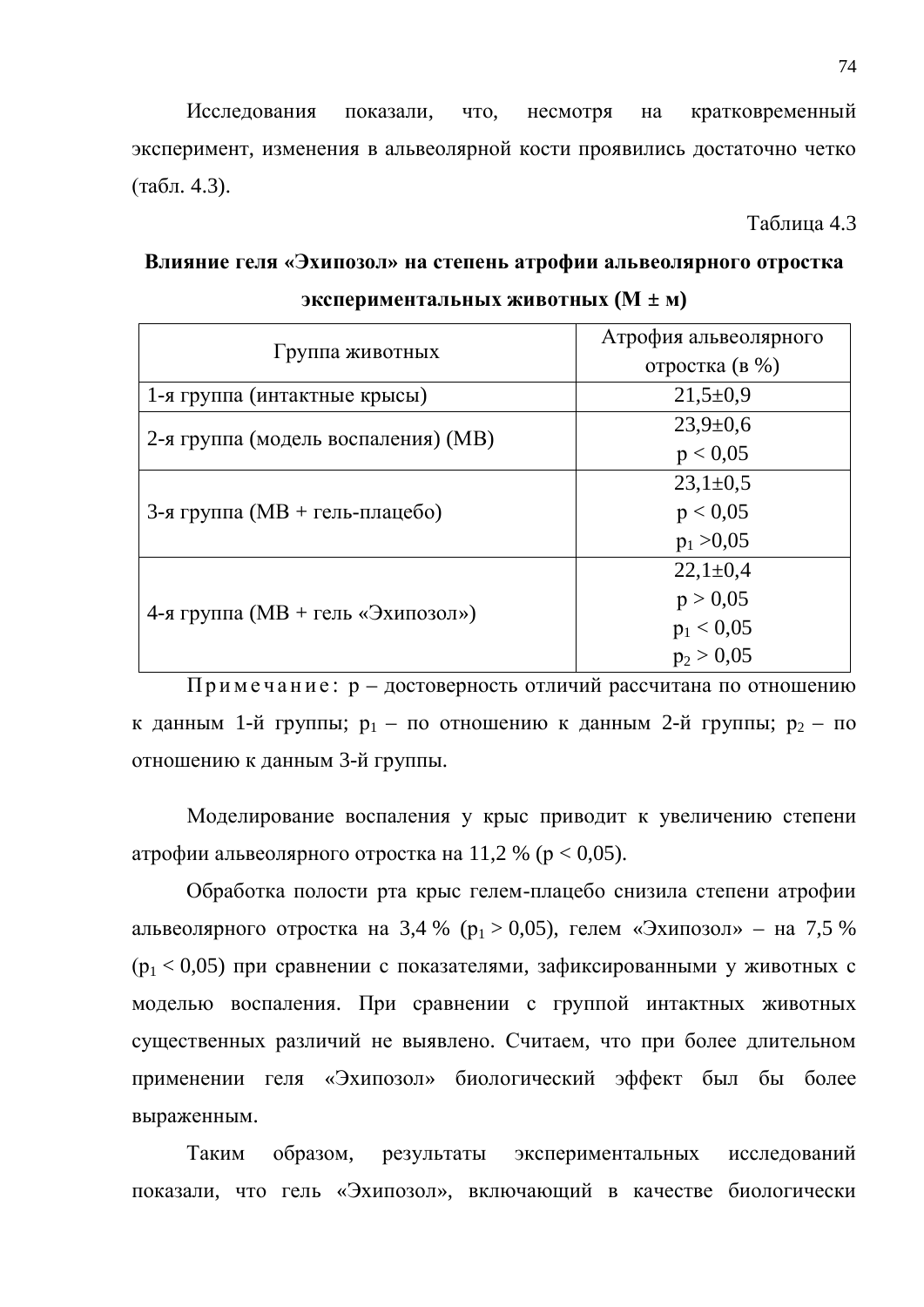активных добавок лекарственные растения эхинацею, подорожник и золототысячник, оказал противовоспалительный эффект, реализация которого осуществилась за счет снижения интенсивности свободнорадикального окисления липидов и ингибирования активности ферментов деструкции и воспаления – эластазы и кислой фосфатазы в СОПР.

### Резюме к разделу 4

Разработан лечебно-профилактический гель для полости рта «Эхипозол», обладающий противовоспалительным действием, стимулирующим влиянием на функциональную активность слюнных желез и факторы естественной защиты полости рта.

В состав разработанного геля в качестве активных компонентов были включены лекарственные растения эхинацея, подорожник и золототысячник в виде спиртовых настоев.

Результаты экспериментального изучения геля, проведенного на «липополисахаридной» модели воспаления СОПР, показали, что активность трех маркеров воспаления (МДА, эластазы и кислой фосфатазы) достоверно увеличивается при моделировании воспаления СОПР по отношению к интактным животным. Под влиянием применения геля «Эхипозол» большинство показателей имели выраженную тенденцию к нормализации: снизилось содержание МДА, уменьшилась активность эластазы и кислой фосфатазы.

При проведении морфологических исследований состояния альвеолярной кости экспериментальных животных выявлена тенденция к уменьшению степени атрофии альвеолярного отростка крыс под влиянием аппликаций геля «Эхипозол» при сравнении с показателями, зафиксированными у животных с моделью воспаления.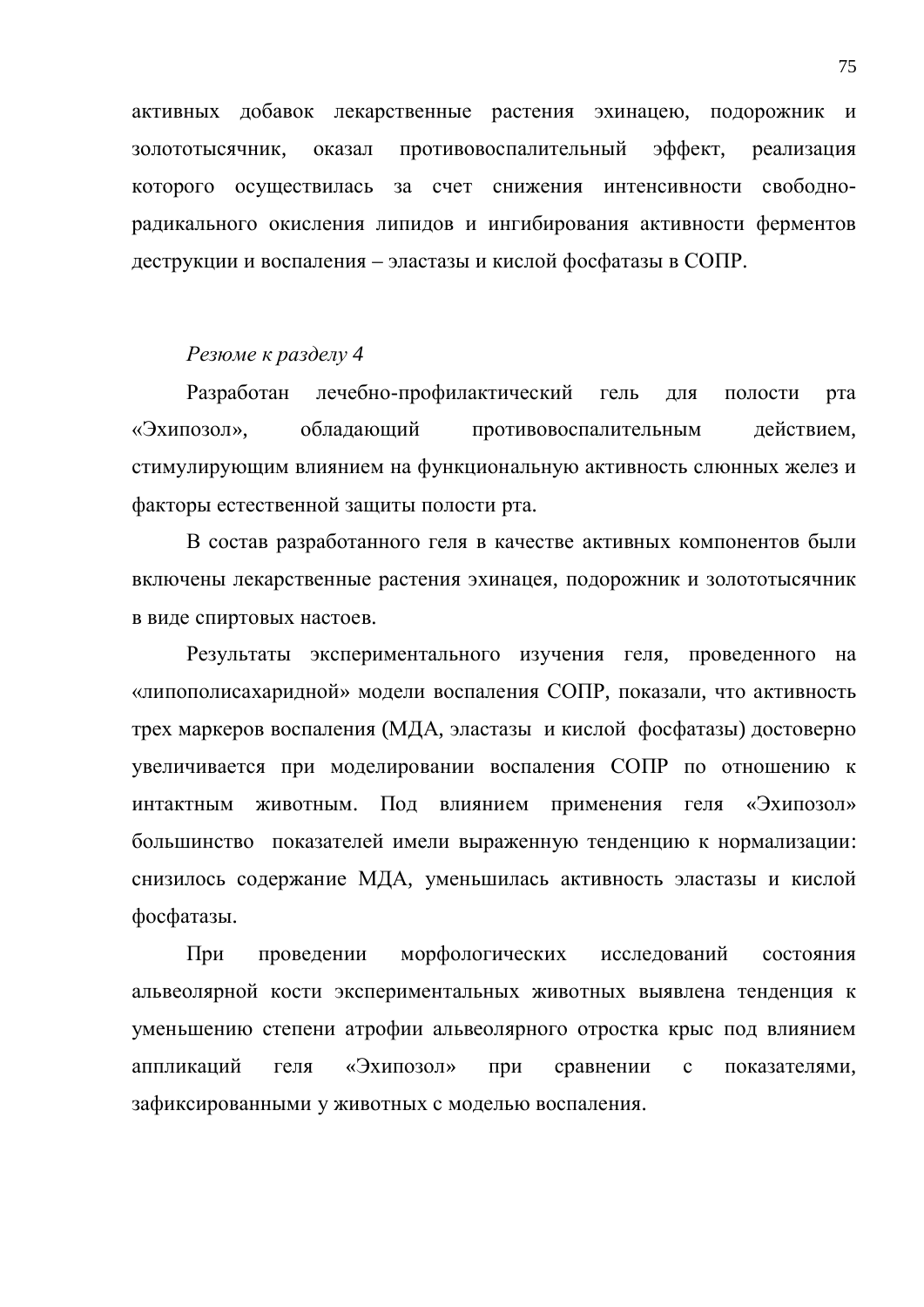По материалам раздела опубликованы следующие работы:

1. Карампини Н. Г. Экспериментальное изучение противовоспалительной активности лечебно-профилактического геля, включающего комплекс биологически активных веществ растительного происхождения / Н. Г. Карампини, Д. К. Косенко // Інновації в стоматології. – 2015. – № 2. – С. 15-17.

2. Карампини Н. Г. Результаты изучения лечебно-профилактического геля «Эхипозол» на модели экспериментального гингивита / Н. Г. Карампини // Інновації в стоматології (Досягнення науки і практики в стоматології : наук.-практ. конф., м. Одеса, 23-24 жовтня 2014 р.: тези допов.). – 2014. –  $\mathcal{N}$ <sup>o</sup> 3. – C. 158.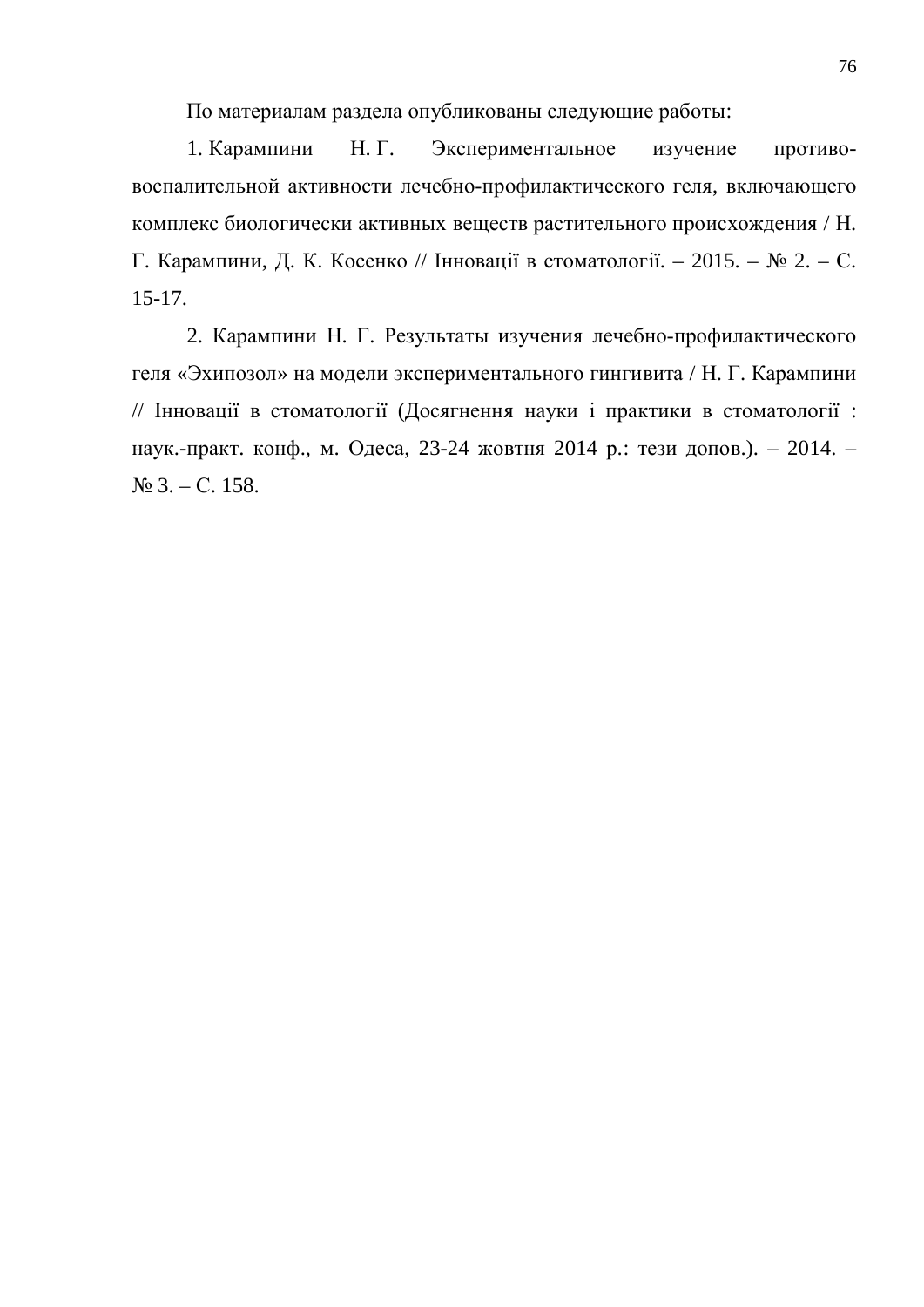#### РАЗДЕЛ 5

# КЛИНИЧЕСКОЕ ОБОСНОВАНИЕ ПРИМЕНЕНИЯ ГЕЛЯ ДЛЯ ПОЛОСТИ РТА «ЭХИПОЗОЛ» В КОМПЛЕКСЕ ЛЕЧЕБНО-ПРОФИЛАКТИЧЕСКИХ МЕРОПРИЯТИЙ У ДЕТЕЙ С **ХРОНИЧЕСКИМ КАТАРАЛЬНЫМ ГИНГИВИТОМ**

В исследованиях приняли участие дети 12-13-летнего возраста с ХКГ, у которых воспалительный процесс в пародонте протекал на фоне снижения функциональной активности слюнных желез и факторов местной неспецифической резистентности.

В дополнение к базовому лечению ХКГ у детей пубертатного возраста предложено использование лечебно-профилактического комплекса, включающего гель для полости рта «Эхипозол», зубную пасту «Colgate лечебные травы» и ополаскиватель для рта «Colgate Plax total целебные травы».

Обоснованием для назначения геля «Эхипозол» послужили результаты экспериментальных исследований (см. раздел 4), свидетельствующие о его выраженном биологическом эффекте, в частности, противовоспалительном лействии.

Все биологически активные добавки зубной пасты (экстракты ромашки, шалфея, мирры и эвкалипта) и ополаскивателя (экстракты ромашки, мяты и облепихи) растительного происхождения и направлены на снижение интенсивности воспаления.

Характеристика компонентов комплекса и схема их применения для детей с ХКГ представлена в табл. 5.1.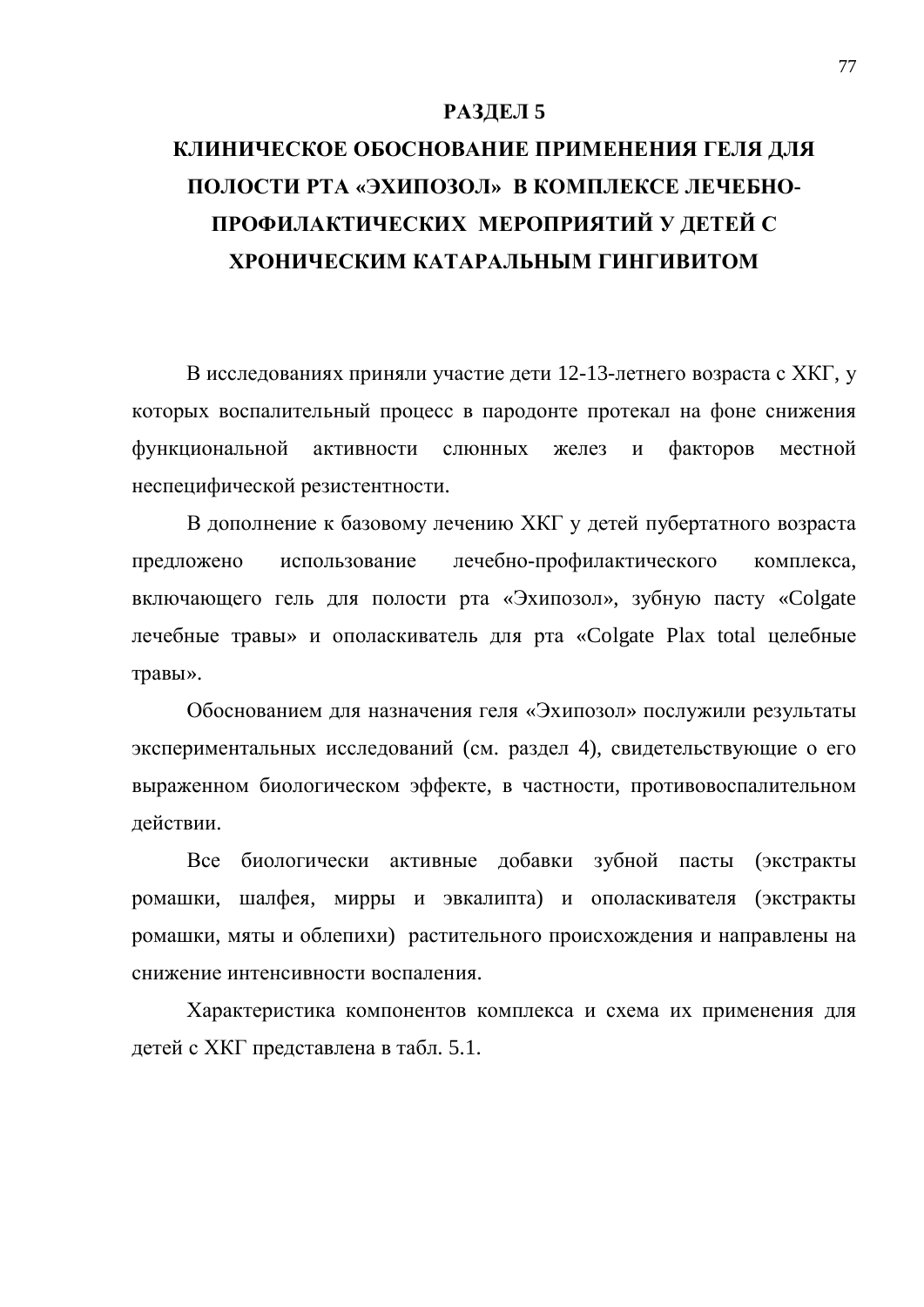Таблица 5.1

| Элемент                                                     |                                                              | Оказываемый                                                                              | Рекомендации по                                                                                            |
|-------------------------------------------------------------|--------------------------------------------------------------|------------------------------------------------------------------------------------------|------------------------------------------------------------------------------------------------------------|
| комплекса                                                   | Входящие БАВ                                                 | эффект                                                                                   | применению                                                                                                 |
| Гель для<br>полости рта<br>«Эхипозол»                       | Эхинацея,<br>подорожник,<br>золототысячник,<br>хлоргексидин. | Адаптогенный,<br>антисептический,<br>противовоспали-<br>тельный, стимуляция<br>саливации | Аппликации на<br>десна с экспози-<br>цией 10 минут, 10<br>сеансов.<br>Повторение курса<br>1 раз в 3 месяца |
| Зубная паста<br>«Colgate<br>лечебные<br>травы»              | Экстракты<br>ромашки,<br>шалфея, мирры<br>и эвкалипта        | Противо-<br>воспалительный,<br>антисептический                                           | Чистка зубов 2<br>раза в день в<br>течение всего<br>срока<br>наблюдения                                    |
| Ополаскиватель<br>«Colgate Plax<br>total целебные<br>травы» | Экстракты<br>ромашки, мяты<br>и облепихи                     | Противо<br>воспалительный,<br>антисептический                                            | Полоскание рта<br>3 раза в день в<br>течение 10 дней,<br>повторение курса<br>1 раз в 3 месяца              |

Лечебно-профилактический комплекс для детей с ХКГ

В клинике изучено влияние предложенного комплекса на гигиеническое состояние полости рта и ткани пародонта, а также ряд биохимических, биофизических, цитологических и функциональных показателей ротовой полости, отражающих выраженность воспалительных процессов в полости рта у детей с ХКГ.

Всем детям была проведена профессиональная гигиена полости рта и даны рекомендации по рациональному уходу за полостью рта, а также проведены «уроки гигиены» с обучением методам правильной чистки зубов.

В группе сравнения, помимо базовой терапии, дети получали по такой же схеме гель-плацебо, не содержащий биологически активных веществ.

Диагностические исследования, включающие оценку состояния тканей пародонта и гигиены полости рта, проводили с использованием параклинических индексов (Silness-Loe, Stallard, PMA, GI, пробы Шиллера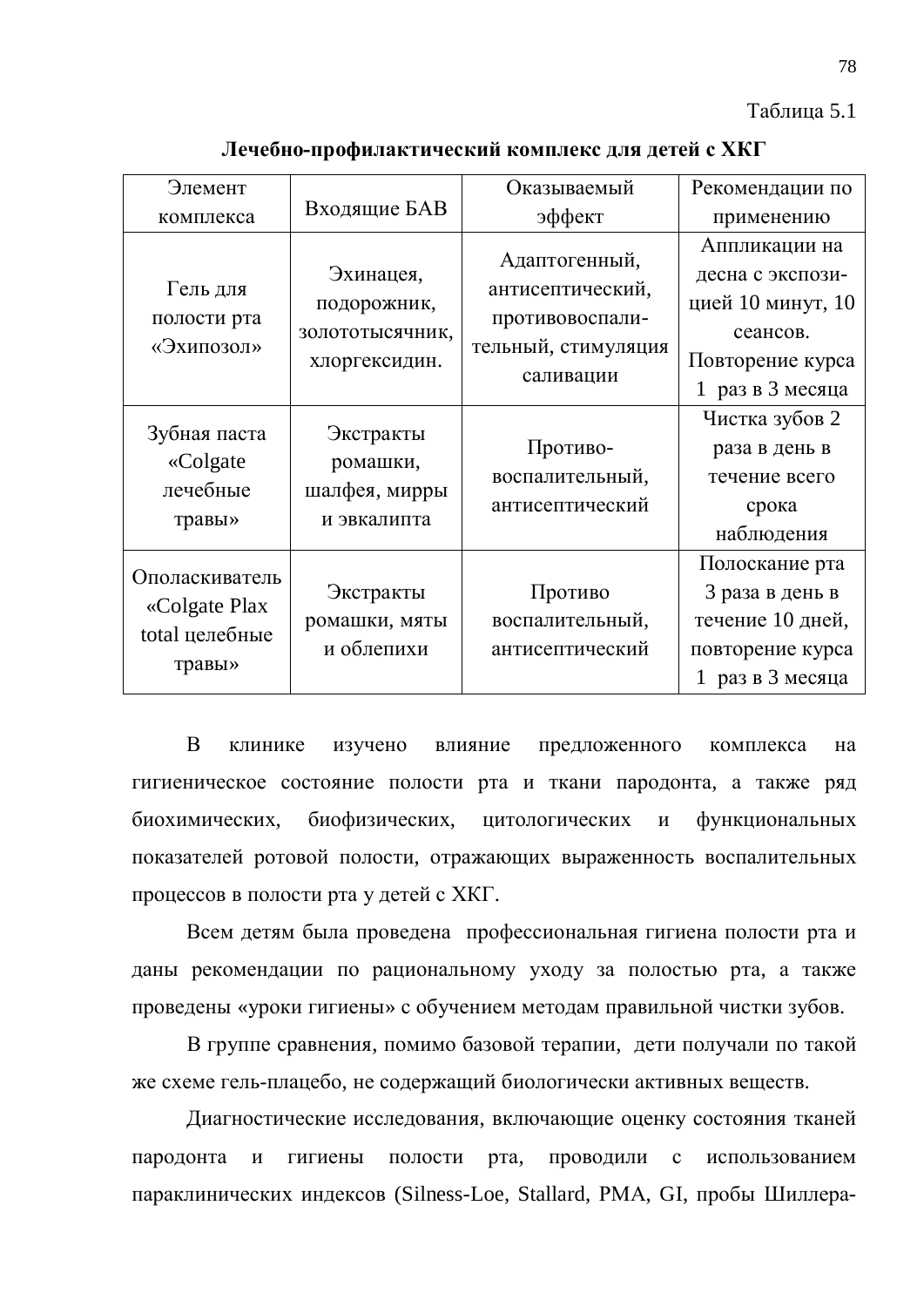Писарева), определение содержания в смывах из ротовой полости лейкоцитов и эпителиальных клеток, изучение электрофоретических параметров клеток буккального эпителия, биохимическое исследование ротовой жидкости (показателей прооксидантно-антиоксидантного баланса, протеолитической активности). Исследования проводились до лечения, через 1 месяц (после 1-го курса лечения), через 6 и 24 месяца (отдаленные результаты).

## 5.1 Динамика изменения клинических показателей состояния полости рта у детей с ХКГ под влиянием лечебно-профилактического **комплекса, включающего гель «Эхипозол»**

Как показали результаты исследований гигиенического состояния полости рта детей пубертатного возраста с ХКГ, исходные показания ГИ Silness-Loe и Stallard не имели достоверных отличий во всех группах детей и свидетельствовали о неудовлетворительном состоянии полости рта обследованных (табл. 5.2).

У детей 1-й группы наблюдалась явная тенденция к улучшению гигиенического состояния полости рта. Показатели индексов достоверно отличались в сторону улучшения по отношению к исходному уровню как сразу после 1-го курса лечения, так и через полгода: ГИ Silness-Loe уменьшился на 22,03 % и на 25,4 % соответственно; ГИ Stallard – на 23,4 % и  $24,5%$  соответственно.

Во 2-й и 3-ей группе наблюдалась аналогичная ситуация, однако с более высокой степенью достоверности отличий ( $p < 0.05 - p < 0.001$ ) по отношению к исходному уровню.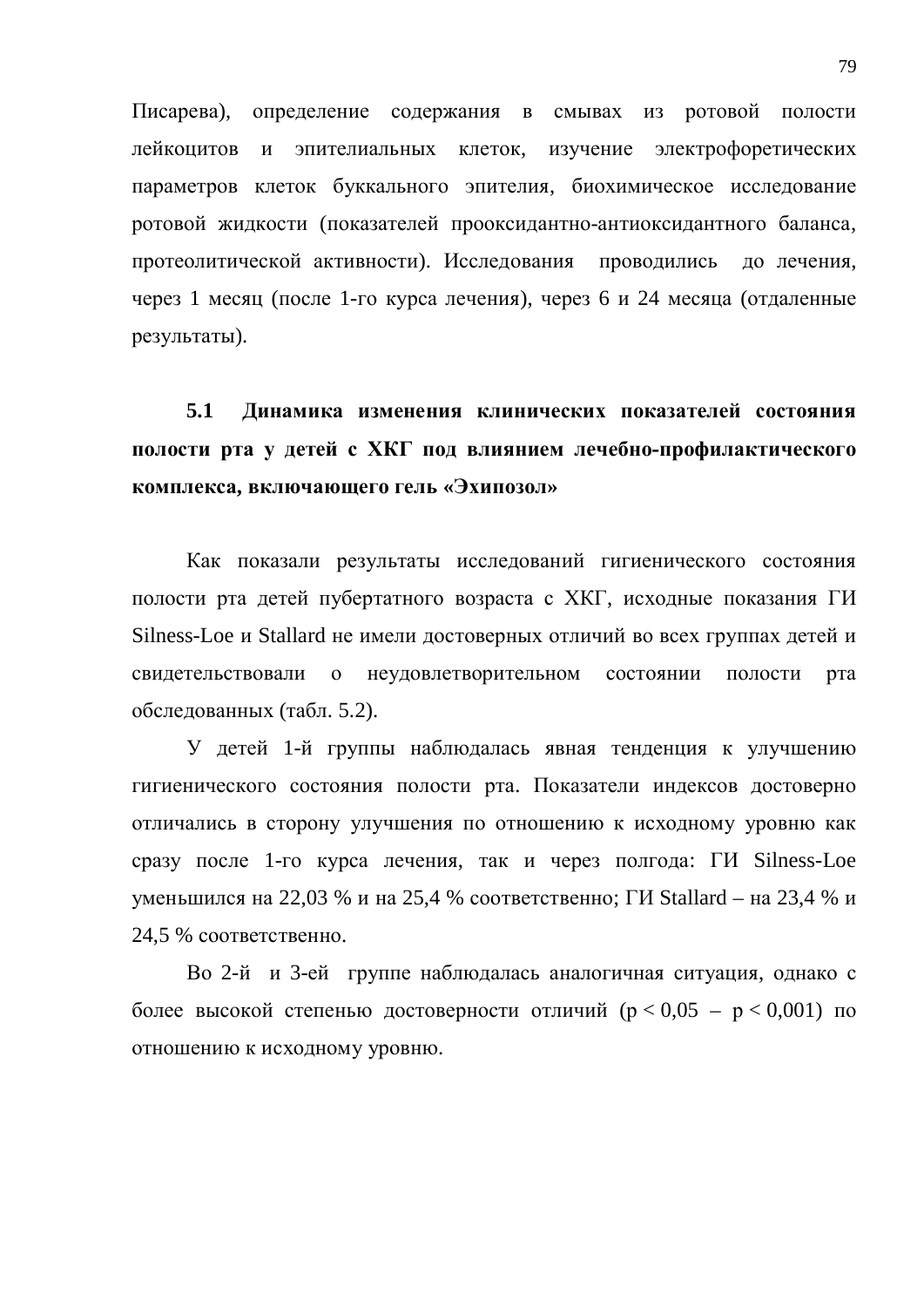### Таблина 5.2

## Динамика изменения гигиенических индексов у детей с ХКГ под

| Индексы /    | До лечения      | После 1-го курса      | Через 6 месяцев |
|--------------|-----------------|-----------------------|-----------------|
| группа детей | (исходный       | лечения               | после лечения   |
|              | уровень)        |                       |                 |
|              |                 | <b>TH</b> Silness-Loe |                 |
| 1-я группа   | $0,59 \pm 0,05$ | $0,46 \pm 0,04$       | $0,44\pm0,05$   |
| $(n=10)$     |                 | p < 0.05              | p < 0.05        |
| 2-я группа   | $0,67 \pm 0,07$ | $0,47\pm0,06$         | $0,42\pm0,05$   |
| $(n=15)$     | $p_1 > 0.05$    | p < 0.05              | p < 0,05        |
|              |                 | $p_1 > 0.05$          | $p_1 > 0.05$    |
|              |                 |                       |                 |
| 3-я группа   | $0,69 \pm 0,05$ | $0,32\pm0,04$         | $0,35\pm0,06$   |
| $(n=15)$     | $p_1 > 0.05$    | p < 0,001             | p < 0,001       |
|              | $p_2 > 0.05$    | $p_1 < 0.05$          | $p_1 > 0.05$    |
|              |                 | $p_2 < 0.05$          | $p_2 > 0,05$    |
|              |                 | <b>ГИ Stallard</b>    |                 |
| 1-я группа   | $0,94\pm0,11$   | $0,72\pm0,09$         | $0,71\pm0,08$   |
| $(n=10)$     |                 | p > 0,05              | p > 0,05        |
| 2-я группа   | $0,93\pm0,12$   | $0,63\pm0,11$         | $0,65\pm0,09$   |
| $(n=15)$     | $p_1 > 0.05$    | p < 0.05              | p < 0.02        |
|              |                 | $p_1 > 0,05$          | $p_1 > 0,05$    |
| 3-я группа   | $1,07\pm0,08$   | $0,72\pm0,08$         | $0,66 \pm 0,07$ |
| $(n=15)$     | $p_1 > 0.05$    | p < 0.01              | p < 0,001       |
|              | $p_2 > 0,05$    | $p_1 > 0.05$          | $p_1 > 0.05$    |
|              |                 | $p_2 > 0,05$          | $p_2 > 0,05$    |

#### **влиянием лечебно-профилактического комплекса (** $M \pm \textbf{M}$ **)**

Примечание. р – достоверность отличий показателей рассчитана по отношению к исходному уровню,  $p_1$  – по отношению к 1-й группе того же срока наблюдения,  $p_2$  – по отношению ко второй группе того же срока наблюдения.

При сравнении межгрупповых показателей достоверные отличия были выявлены только в показателях ГИ Silness-Loe у детей 3-й группы сразу после 1-го курса лечения, однако наблюдалась выраженная тенденция к улучшению уровня гигиены полости рта у детей 3-й группы. Так, если во 2-й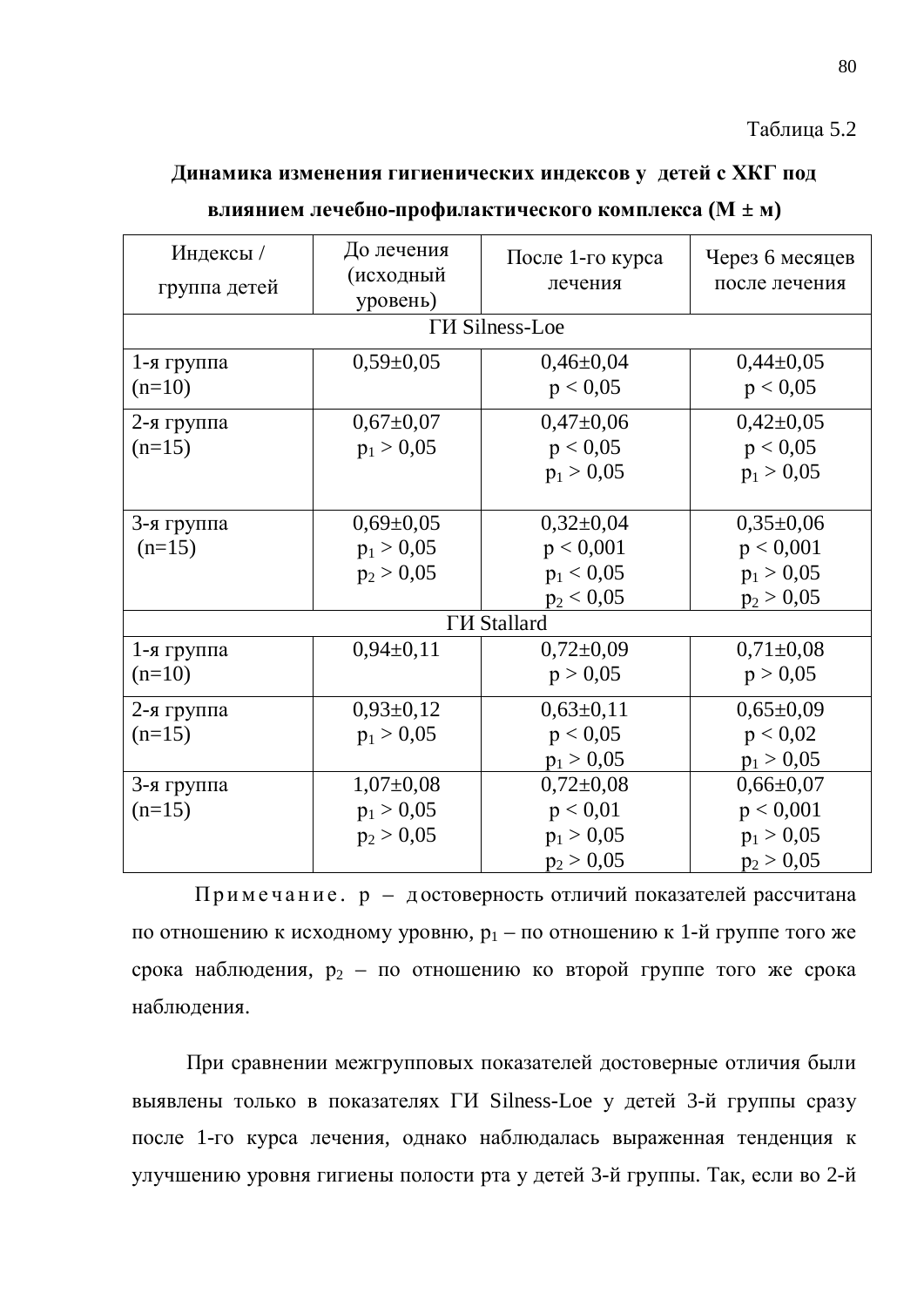группе ГИ Silness-Loe уменьшился на 29,9 % и на 37,3 % после курса лечения и через 6 месяцев, то в 3-й группе он уменьшился на 53,6 % и 49.3 % соответственно. Динамика изменения ГИ Stallard была аналогичной: во 2-й группе индекс уменьшился на 32,3 % и на 30,1 % соответственно, в 3-й группе – на 32,7 % и 38,3 % соответственно.

На основании полученных результатов был сделан вывод, что проведенная профессиональная гигиена полости рта и обучающие программы до начала курса профилактических мероприятий были эффективными, что и отразилось на уровне гигиенического состояния полости рта. При этом необходимо отметить, что применение комплекса гигиенических средств (зубная паста + ополаскиватель) оказывает более ощутимый результат в улучшении гигиены полости рта.

При оценке пародонтальных индексов выявлено уменьшение индекса РМА во всех группах детей после первого курса лечения. Однако в 1-й группе наблюдалась только тенденция к уменьшению индекса РМА (уменьшение на 5,2 %,  $p > 0.05$ ), у детей 2-й и 3-й групп уменьшение воспаления выражено в большей степени (на 20 % и 29,7 % соответственно, р  $(6, 0.05)$  ( $\text{rad}$ , 5.3).

Через 6 месяцев во 2-й и 3-ей группах показатели индекса РМА уменьшились на 39,1 % и на 54,9 % соответственно, хотя межгрупповые отличия недостоверны ( $p_2 > 0.05$ ).

Показатели индекса GI до лечения указывали на тяжелое течение ХКГ. У детей 1-й группы на всех этапах исследования (после первого и второго курса лечения) наблюдалось незначительное снижение тяжести гингивита (на 15,4 % и 19,2 % соответственно), однако отличительные данные достоверны только после применения 2-х курсов лечения (через 6 месяцев).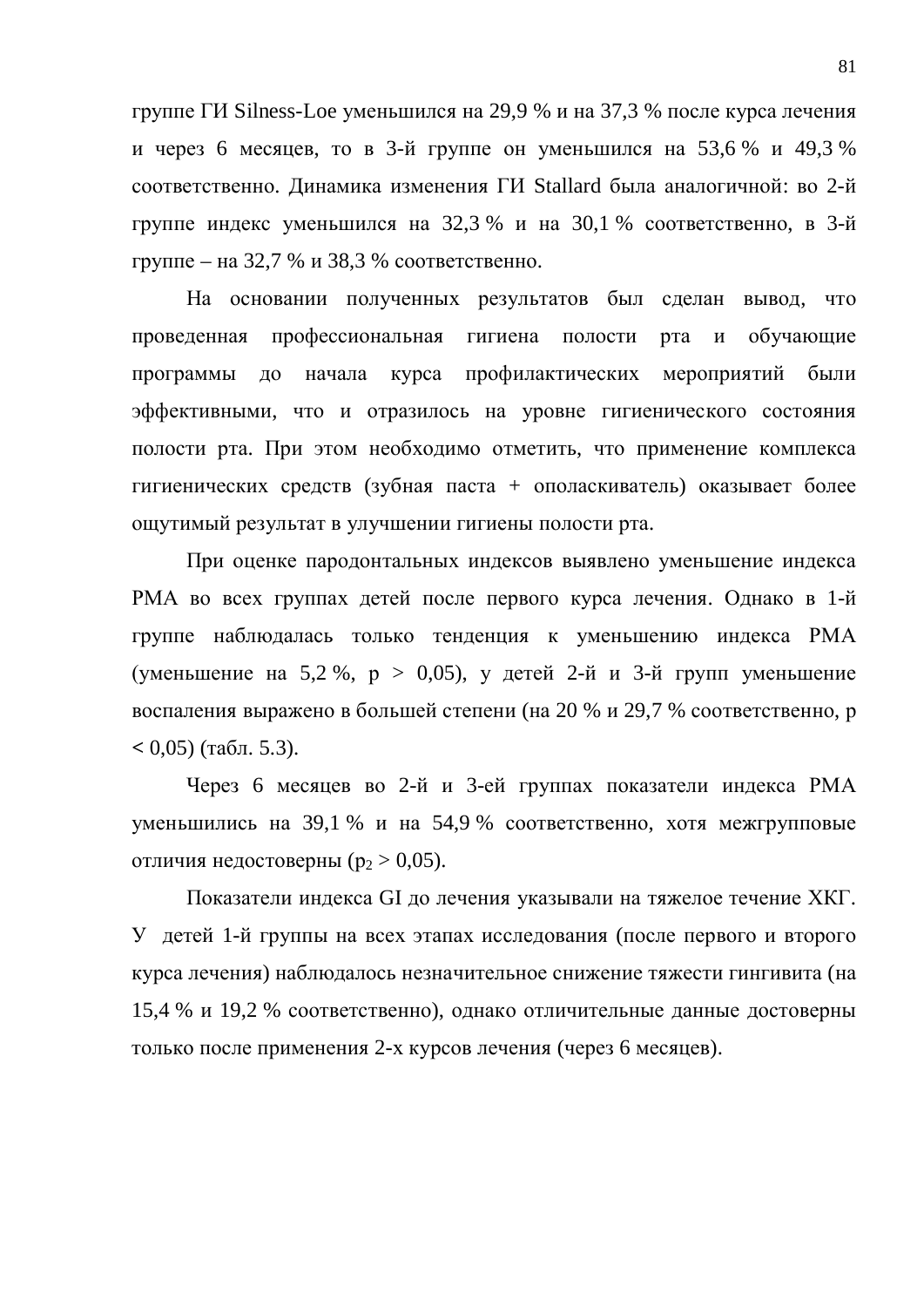## Таблица 5.3

## Динамика изменения пародонтальных индексов у детей с ХКГ под

## **влиянием применения лечебно-профилактического комплекса** ( $M \pm \text{M}$ )

| Индексы/<br>группа детей | До лечения<br>(исходный<br>уровень) | После 1-го курса<br>лечения | Через 6 месяцев<br>после лечения |
|--------------------------|-------------------------------------|-----------------------------|----------------------------------|
|                          | PMA $(%)$                           |                             |                                  |
| 1-я группа               | $13,5 \pm 1,6$                      | $12,8 \pm 1,13$             | $12,5+1,11$                      |
| $(n=10)$                 |                                     | p > 0,05                    | p > 0,05                         |
| 2-я группа               | $10,5 \pm 1,4$                      | $8,4\pm0,8$                 | $6,4\pm0,8$                      |
| $(n=15)$                 | $p_1 > 0,05$                        | p<0,05                      | p<0,01                           |
|                          |                                     | $p_1 < 0.01$                | $p_1 < 0.01$                     |
| 3-я группа               | $11,1 \pm 1,05$                     | $7,8 \pm 0.7$               | $5,0{\pm}0,75$                   |
| сравнения                | $p_1 > 0,05$                        | p<0,05                      | p<0,001                          |
| $(n=15)$                 | $p_2 > 0,05$                        | $p_1 < 0.01$                | $p_1 < 0.01$                     |
|                          |                                     | $p_2 > 0,05$                | $p_2 > 0,05$                     |
|                          | Десневой индекс GI(баллы)           |                             |                                  |
| 1-я группа               | $2,6 \pm 0,20$                      | $2,2\pm0,13$                | $2,1\pm0,12$                     |
| $(n=10)$                 |                                     | p > 0,05                    | p<0,05                           |
| 2-я группа               | $2,8+0,22$                          | $1,5+0,17$                  | $1,4\pm0,12$                     |
| $(n=15)$                 | $p_1 > 0.05$                        | p < 0,001                   | p < 0,001                        |
|                          |                                     | $p_1 < 0.05$                | $p_1 < 0,05$                     |
| 3-я группа               | $2,65\pm0,19$                       | $1,15\pm0,15$               | $1,1\pm0,09$                     |
| $(n=15)$                 | $p_1 > 0,05$                        | p<0,001                     | p<0,001                          |
|                          | $p_2 > 0,05$                        | $p_1 < 0.01$                | $p_1 < 0.01$                     |
|                          |                                     | $p_2 > 0,05$                | $p_2 < 0,05$                     |
|                          | Проба Шиллера-Писарева (баллы)      |                             |                                  |
| 1-я группа               | $2,12\pm0,18$                       | $2,10\pm0,19$               | $2,05\pm0,17$                    |
| $(n=10)$                 |                                     | p > 0,05                    | p > 0,05                         |
| 2-я группа               | $2,35\pm0,20$                       | $1,65 \pm 0,17$             | $1,52\pm0,15$                    |
| $(n=15)$                 | $p_1 > 0.05$                        | p < 0,001                   | p < 0,001                        |
|                          |                                     | $p_1 > 0,05$                | $p_1 < 0,05$                     |
| 3-я группа               | $2,28\pm0,19$                       | $1,45\pm0,15$               | $1,38\pm0,14$                    |
| $(n=15)$                 | $p_1 > 0,05$                        | p < 0,001                   | p < 0,001                        |
|                          | $p_2 > 0,05$                        | $p_1 < 0.05$                | $p_1 < 0.01$                     |
|                          |                                     | $p_2 > 0,05$                | $p_2 > 0,05$                     |

Примечание. р – достоверность отличий показателей рассчитана по отношению к исходному уровню,  $p_1 - n_0$  отношению к 1-й группе того же срока наблюдения,  $p_2$  – по отношению ко второй группе того же срока наблюдения.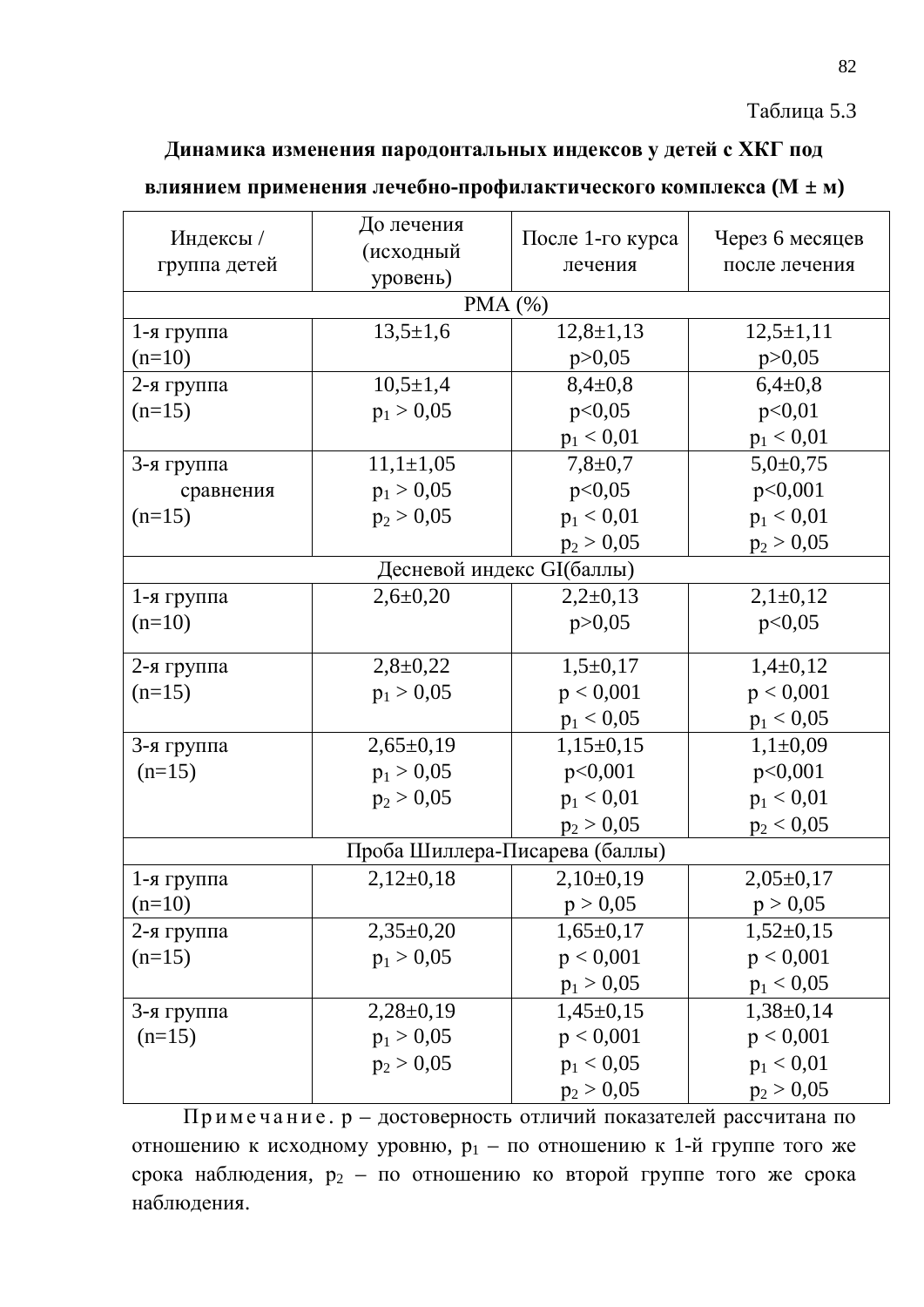У детей 2-й и 3-ей групп, использовавших гель «Эхипозол», сразу после первого курса лечения практически у всех был зафиксирован гингивит легкой либо средней тяжести (уменьшение индекса GI на 46,4 % и 56,6 % соответственно). Через 6 месяцев показатели индекс GI существенно уменьшились по отношению к исходному уровню (на 50 % во 2-й группе и на 58,5 % в 3-й группе), и не отличались от данных, зафиксированных сразу после лечения.

Проба Шиллера-Писарева, отражающая интенсивность хронического воспаления в десне, до лечения имела высокие показатели у всех детей. У детей 1-й группы сразу после лечения и спустя 6 месяцев практически не изменились по отношению к исходному уровню ( $p > 0.05$ ).

Средние показатели пробы Шиллера-Писарева у детей 2-й и 3-й групп достоверно уменьшились (на 29 % и 36,4 % соответственно) уже после первого курса лечения. Через 6 месяцев изучаемый показатель 2-й и 3-й групп достоверно отличался от исходного уровня при отсутствии достоверных межгрупповых отличий, хотя у детей 3-й группы динамика показателей была более выражена (уменьшение пробы Шиллера-Писарева на 35,3 % во 2-й группе, на 39,5 % в 3-й группе).

Полученные результаты показали высокую противовоспалительную эффективность геля «Эхипозол», что подтверждается динамикой пародонтальных индексов в группах детей, в комплексное лечение которых входил разработанный гель.

Исследование функциональной активности слюнных желез выявило несколько сниженную скорость саливации у детей всех групп, что свидетельствовало о некотором снижении их функции (табл. 5.4).

У детей 1-й группы после первого курса лечения, а также спустя 6 месяцев сравнения существенных изменений не произошло ( $p > 0.05$ ).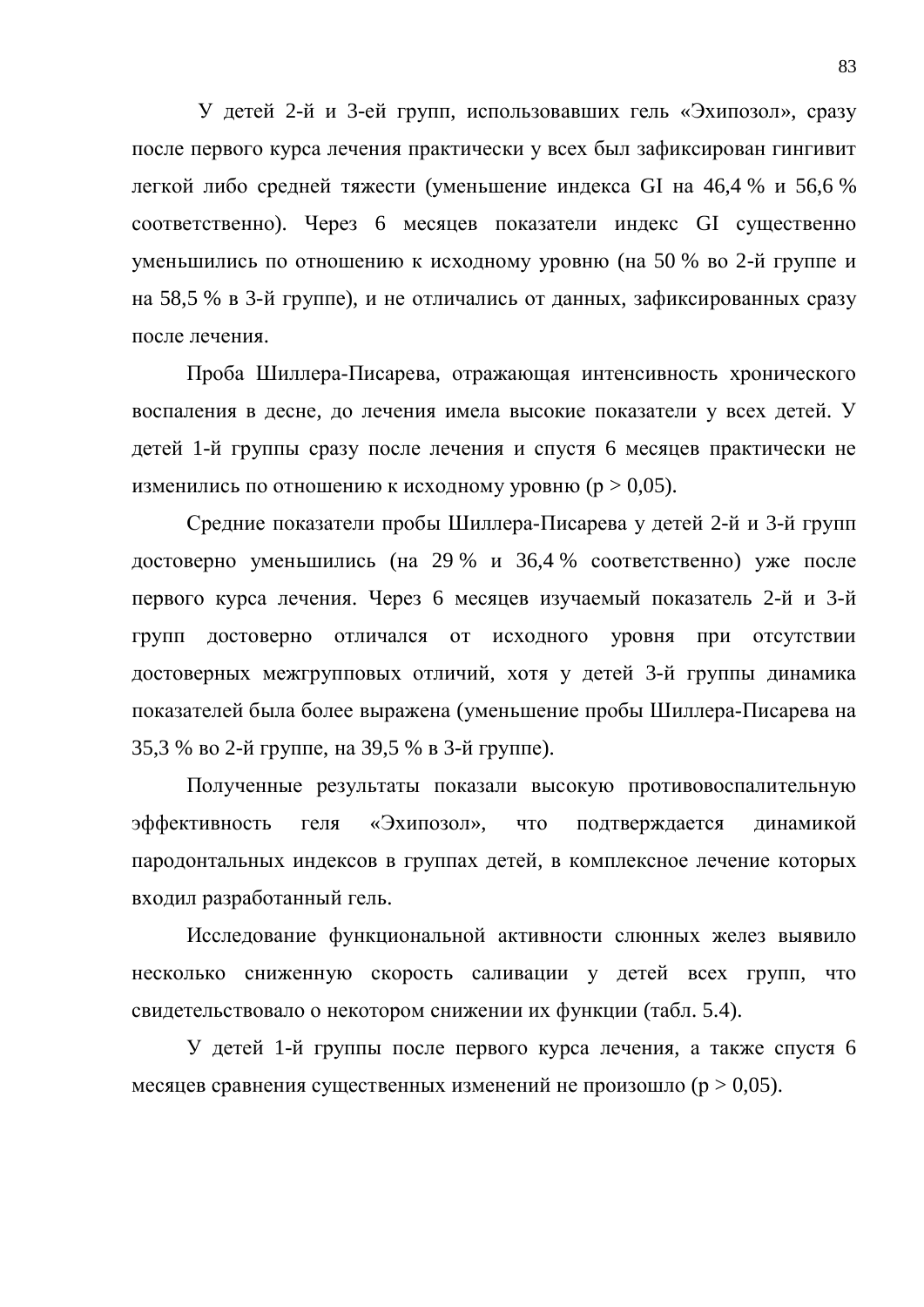Динамика изменения функциональной активности слюнных желез

## у детей с ХКГ под влиянием применения лечебно-профилактического

| Группа детей  | До лечения<br>(исходный<br>уровень) | После $1$ -го<br>курса лечения   | Через 6 месяцев<br>после лечения |
|---------------|-------------------------------------|----------------------------------|----------------------------------|
|               |                                     | Скорость слюноотделения (мл/мин) |                                  |
| $1$ -я группа | $0,32\pm0,03$                       | $0,29\pm0,02$                    | $0,36\pm0.04$                    |
| $(n=10)$      |                                     | p > 0,05                         | p > 0,05                         |
| $2$ -я группа | $0,35\pm0,04$                       | $0,42\pm0,05$                    | $0,58 \pm 0,04$                  |
| $(n=15)$      | $p_1 > 0.05$                        | p > 0,05                         | p < 0,001                        |
|               |                                     | $p_1 < 0.05$                     | $p_1 < 0.05$                     |
|               |                                     |                                  | $p_3 < 0.05$                     |
| 3-я группа    | $0,36\pm0,04$                       | $0,45\pm0,05$                    | $0,57\pm0,06$                    |
| $(n=15)$      | $p_1 > 0.05$                        | p > 0,05                         | p < 0,001                        |
|               | $p_2 > 0.05$                        | $p_1 < 0.05$                     | $p_1 < 0.05$                     |
|               |                                     | $p_2 > 0.05$                     | $p_2 > 0.05$                     |
|               |                                     |                                  | $p_3 > 0.05$                     |

#### **комплекса** ( $M \pm M$ )

Примечание. р – достоверность отличий показателей рассчитана по отношению к исходному уровню,  $p_1 - \pi o$  отношению к 1-й группе того же срока наблюдения,  $p_2$  – по отношению ко второй группе того же срока наблюдения,  $p_3$  – по отношению к показателю после 1-го курса лечения.

У детей 2-й и 3-й групп уже после 1-го курса лечения проявлялась выраженная тенденция к увеличению саливации (на 20 % и 25 % соответственно), но отличительные данные по отношению к исходному уровню были недостоверны. Через полгода у этих детей показатели саливации увеличились на 38,1 % и 26,67 % соответственно ( $p < 0,001$ ) и были в пределах нормальных значений, что свидетельствует о стимулирующем влиянии геля «Эхипозол» на функцию слюнных желез.

Результаты изучения степени миграции лейкоцитов и слущивания эпителиальных клеток в ротовой полости представлены в табл. 5.5.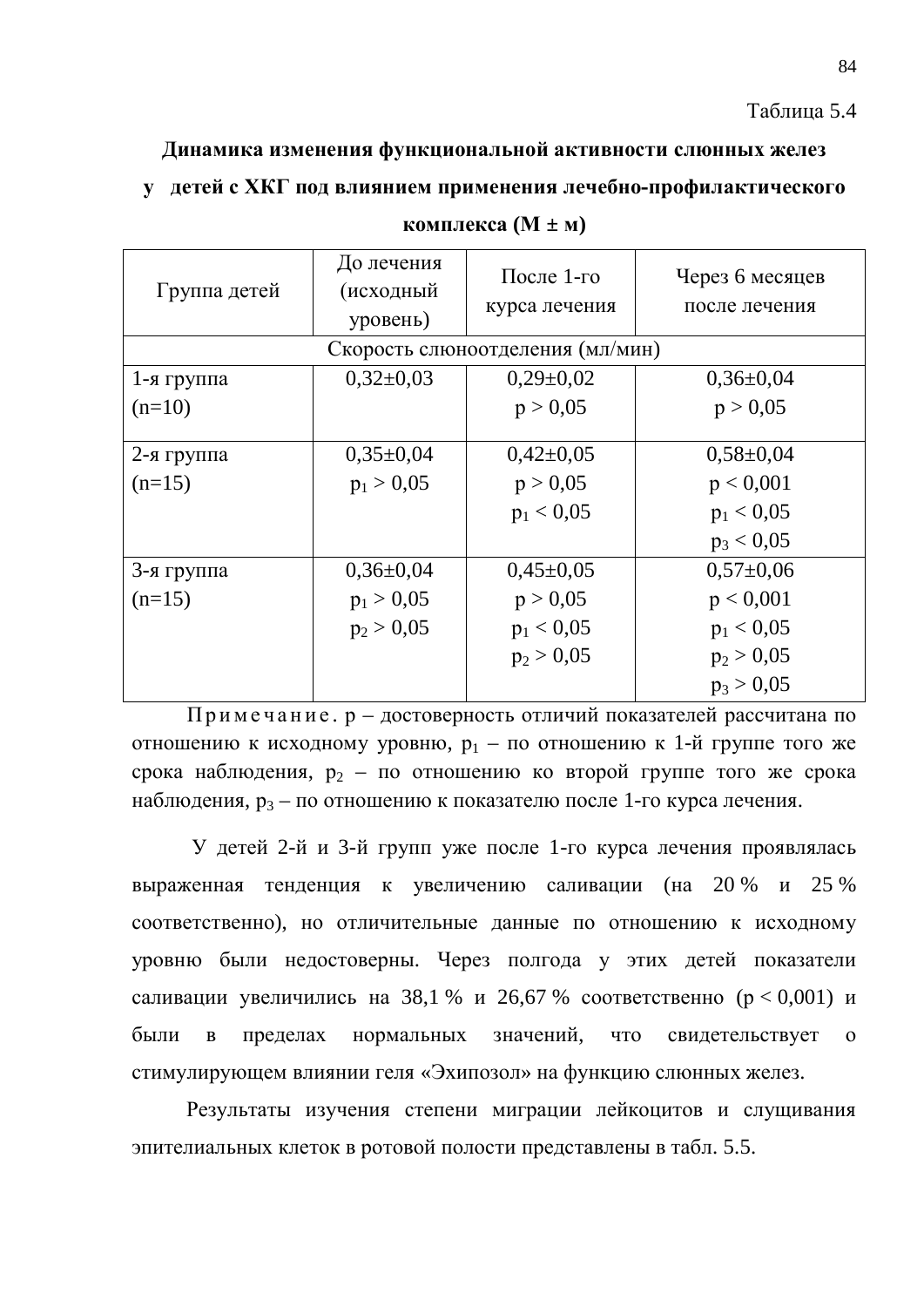85

## Динамика изменения содержания лейкоцитов и эпителиальных клеток в **изначая • полная и совета и трансичности и трансичности и детей с ХКГ под влиянием применения лечебно-**

|              | До лечения                          | После 1-го                                         | Через 6          |
|--------------|-------------------------------------|----------------------------------------------------|------------------|
| Группа детей | (исходный                           |                                                    | месяцев после    |
|              | уровень)                            | курса лечения                                      | лечения          |
|              |                                     | Количество лейкоцитов в 1 мл ротового смыва (тыс.) |                  |
| 1-я группа   | $633,2 \pm 56,2$                    | $585,4 \pm 48,2$                                   | $605,2 \pm 61,4$ |
| $(n=10)$     |                                     | p > 0,05                                           | p > 0,05         |
| 2-я группа   | $644,5 \pm 69,2$                    | $556,8 \pm 45,3$                                   | $455,9 \pm 51,1$ |
| $(n=15)$     |                                     | p > 0,05                                           | p < 0.01         |
|              |                                     | $p_1 > 0.05$                                       | $p_1 > 0.05$     |
|              |                                     |                                                    | $p_3 > 0.05$     |
| 3-я группа   | $774,4 \pm 68,9$                    | $528,7 \pm 45,5$                                   | $388,5 \pm 42,1$ |
| $(n=15)$     |                                     | p < 0.02                                           | p < 0,001        |
|              |                                     | $p_1 > 0,05$                                       | $p_1 < 0.05$     |
|              |                                     | $p_1 > 0,05$                                       | $p_2 < 0,05$     |
|              | Количество эпителиальных клеток в 1 | мл ротового смыва (тыс.)                           |                  |
| 1-я группа   | $31,4\pm 2,8$                       | $29,5 \pm 2,7$                                     | $30,3{\pm}3,1$   |
| $(n=10)$     |                                     | p > 0,05                                           | p > 0,05         |
| 2-я группа   | $35,8 \pm 3,1$                      | $25,5 \pm 2,5$                                     | $27,2{\pm}2,3$   |
| $(n=15)$     |                                     | p < 0,05                                           | p < 0,02         |
|              |                                     | $p_1 > 0,05$                                       | $p_1 > 0,05$     |
| 3-я группа   | $33,6{\pm}2,6$                      | $25,7+2,1$                                         | $26,3{\pm}2,3$   |
| $(n=15)$     |                                     | p < 0,05                                           | p < 0,05         |
|              |                                     | $p_1 > 0.05$                                       | $p_1 > 0.05$     |
|              |                                     | $p_2 > 0.05$                                       | $p_1 > 0.05$     |

| профилактического комплекса (М $\pm$ м) |  |
|-----------------------------------------|--|
|                                         |  |

 $\Pi$ римечание. р – достоверность отличий показателей рассчитана по отношению к исходному уровню,  $p_1 - \pi o$  отношению к 1-й группе того же срока наблюдения,  $p_2$  – по отношению ко второй группе того же срока наблюдения.

До начала лечения у детей всех групп содержание лейкоцитов в ротовой жидкости было высоким (в норме 100-200 тыс. в 1 мл), что свидетельствовало о повышенной компенсаторной активности лейкоцитарного фактора неспецифической защиты [273]. Повышенное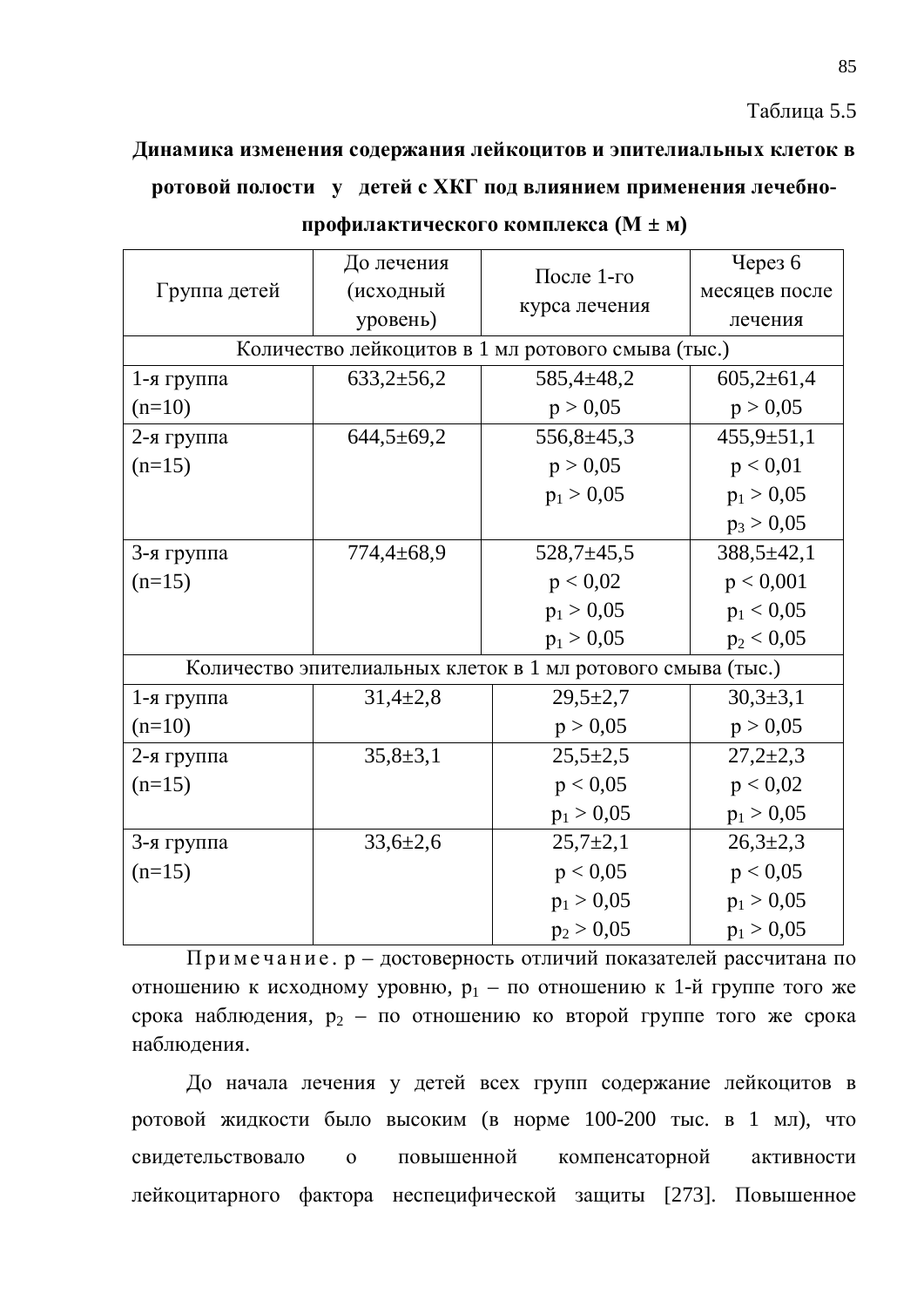содержание эпителиальных клеток в ротовой жидкости указывало на десквамацию эпителия в области воспаления, что также является защитным фактором.

У детей 1-й группы степень эмиграции лейкоцитов после первого курса лечения и через полгода уменьшилась (на 7,5 % и 4,4 % соответственно), но не достоверно  $(p > 0,05)$ , что указывало на сохраняющееся воспаление в полости рта и напряженное состояние компенсаторной активности факторов неспецифической защиты.

Во 2-й группе после курса лечения содержание лейкоцитов снизилось на 13,6 %, а через полгода – на 29,3 %, у детей 3-й группы – на 31,7 % и 49,8 % соответственно, что свидетельствует об уменьшении интенсивности воспалительного процесса в пародонте и, следовательно, снижении «напряжения» одного из звеньев неспецифической резистентности – лейкоцитарного. При этом более заметные изменения зафиксированы у детей 3-й группы после применения полного лечебно-профилактического комплекса.

Что же касается интенсивности слущивания эпителия, то изменения этого показателя более рельефно отмечалось также у детей 2-й и 3-ей групп. Так, количество эпителиальных клеток в ротовых смывах детей 1-й группы после курса лечения уменьшилось на 6,1 %, через 6 месяцев – на 3,5 %. У детей 2-й группы – на 28,8 % и 24 % соответственно, а у детей 3-й группы – на 23,5 % и 21,7 % соответственно, что указывает на снижение темпа пролиферации и слущивания базальных слоев эпителия воспаленных десен, который был более выражен у детей 2-й и 3-й групп.

Электрокинетические параметры КБЭ как показатель неспецифической реактивности полости рта был изучен только у детей 1-й и 3-й групп в связи с тем, что предыдущие исследования указали на идентичность изменений слущивания эпителия у детей 2-й и 3-й групп (табл. 5.6).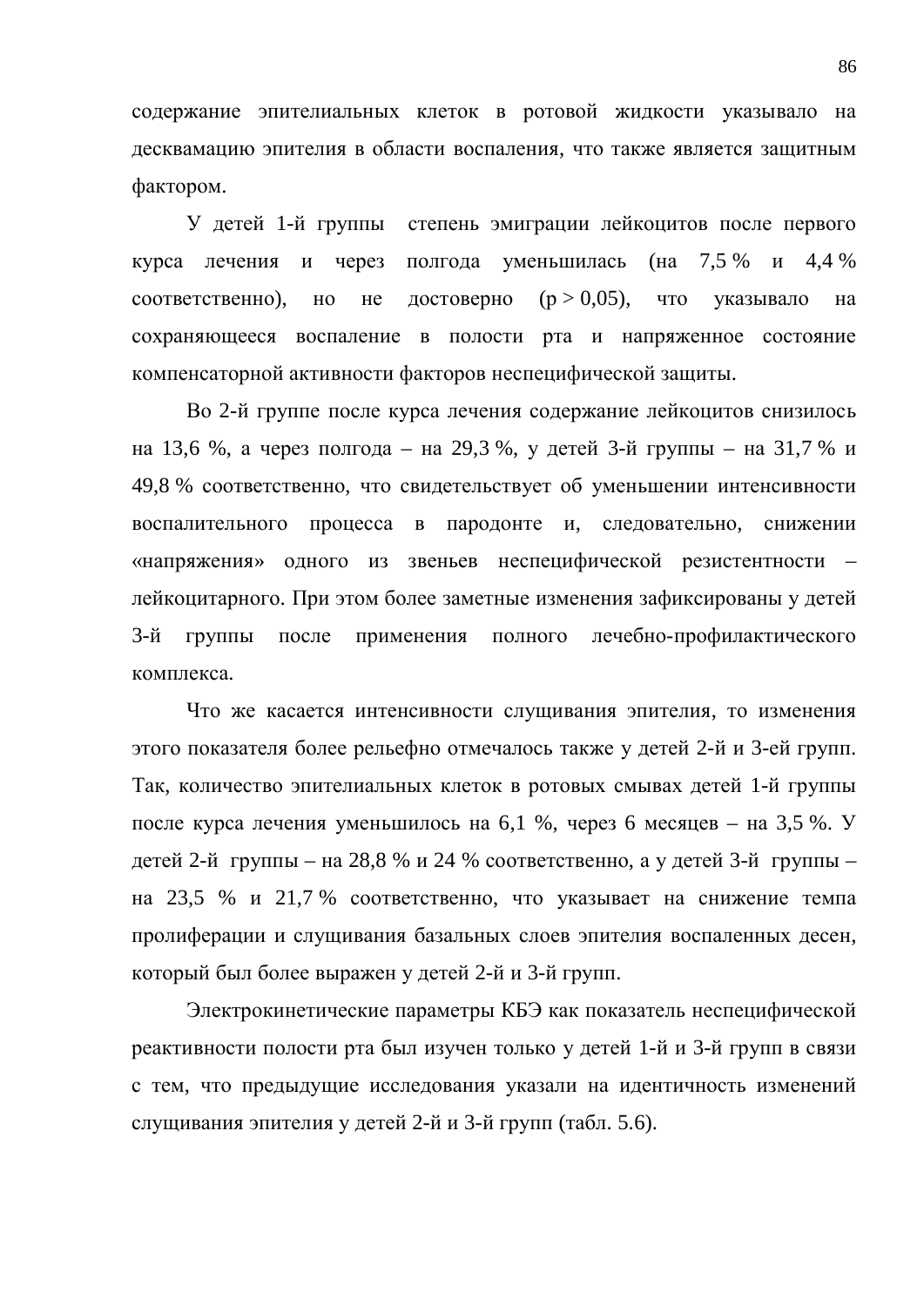#### Таблица 5.6

#### Динамика изменения электрокинетических параметров клеток

### буккального эпителия у детей с ХКГ под влиянием применения

| Группа<br>детей     | % подвижых<br>электроотри-<br>цательных<br>ядер КБЭ | % КБЭ с<br>подвижной<br>клеточной<br>оболочкой | Амплитуда<br>смещения<br>ядер (Ая),<br><b>MKM</b> | Амплитуда<br>смещения<br>клеточной<br>оболочки<br>$(AII)$ , MKM | Соотно-<br>шение<br>$A$ я/Ап |
|---------------------|-----------------------------------------------------|------------------------------------------------|---------------------------------------------------|-----------------------------------------------------------------|------------------------------|
|                     |                                                     | 1-я группа $(n=10)$                            |                                                   |                                                                 |                              |
| Исходный<br>уровень | $27,2{\pm}2,9$                                      | $30,4{\pm}3,5$                                 | $1,32\pm0,24$                                     | $1,46\pm0,15$                                                   | 1,11                         |
| Через $6$           | $29,1 \pm 3,1$                                      | $32,5+3,8$                                     | $1,47+0,37$                                       | $1,58 \pm 0,15$                                                 | 1,07                         |
| месяцев             | p > 0,05                                            | p > 0,05                                       | p > 0,05                                          | p > 0,05                                                        |                              |
| после               |                                                     |                                                |                                                   |                                                                 |                              |
| лечения             |                                                     |                                                |                                                   |                                                                 |                              |
|                     |                                                     | 3-я группа $(n=15)$                            |                                                   |                                                                 |                              |
| Исходный            | $31,2+3,3$                                          | $32,9+4,3$                                     | $1,36\pm0,26$                                     | $1,66 \pm 0,2$                                                  | 1,22                         |
| уровень             | $p_1 > 0.05$                                        | $p_1 > 0.05$                                   | $p_1 > 0.05$                                      | $p_1 > 0.05$                                                    |                              |
|                     |                                                     |                                                |                                                   |                                                                 |                              |
| Через $6$           | $45,4{\pm}4,1$                                      | $48,5 \pm 5,2$                                 | $2,88 \pm 0,31$                                   | $4,7+0,32$                                                      | 1,63                         |
| месяцев             | p < 0.02                                            | p < 0.05                                       | p < 0,001                                         | p < 0,001                                                       |                              |
| после               | $p_1 < 0.05$                                        | $p_1 < 0.05$                                   | $p_1 < 0.01$                                      | $p_1 < 0.01$                                                    |                              |
| лечения             |                                                     |                                                |                                                   |                                                                 |                              |

#### $\mu$ чебно-профилактического комплекса (М ± м)

Примечание: р – достоверность отличий показателей рассчитана по отношению к исходному уровню,  $p_1 - n$ о отношению к показателям 1-й группы того же срока наблюдения.

Изученные электрокинетические показатели КБЭ у детей 1-й группы через 6 месяцев после лечения существенно не изменились по отношению к исходным данным ( $p > 0.05$ ).

У детей 3-й группы, получавших полный лечебно-профилактический комплекс, через 6 месяцев все показатели состояния КБЕ значительно увеличились при сравнении с исходными показателями (% подвижных электроотрицательных ядер КБЕ в 1,5 раза; % КБЕ с подвижной клеточной оболочкой на 47,4 %; Ая – в 2,11 раз; Ап – в 2,8 раза; соотношение Ая/Ап – на 33,6 %) и достоверно отличались от показателей 1-й группы (на 32,9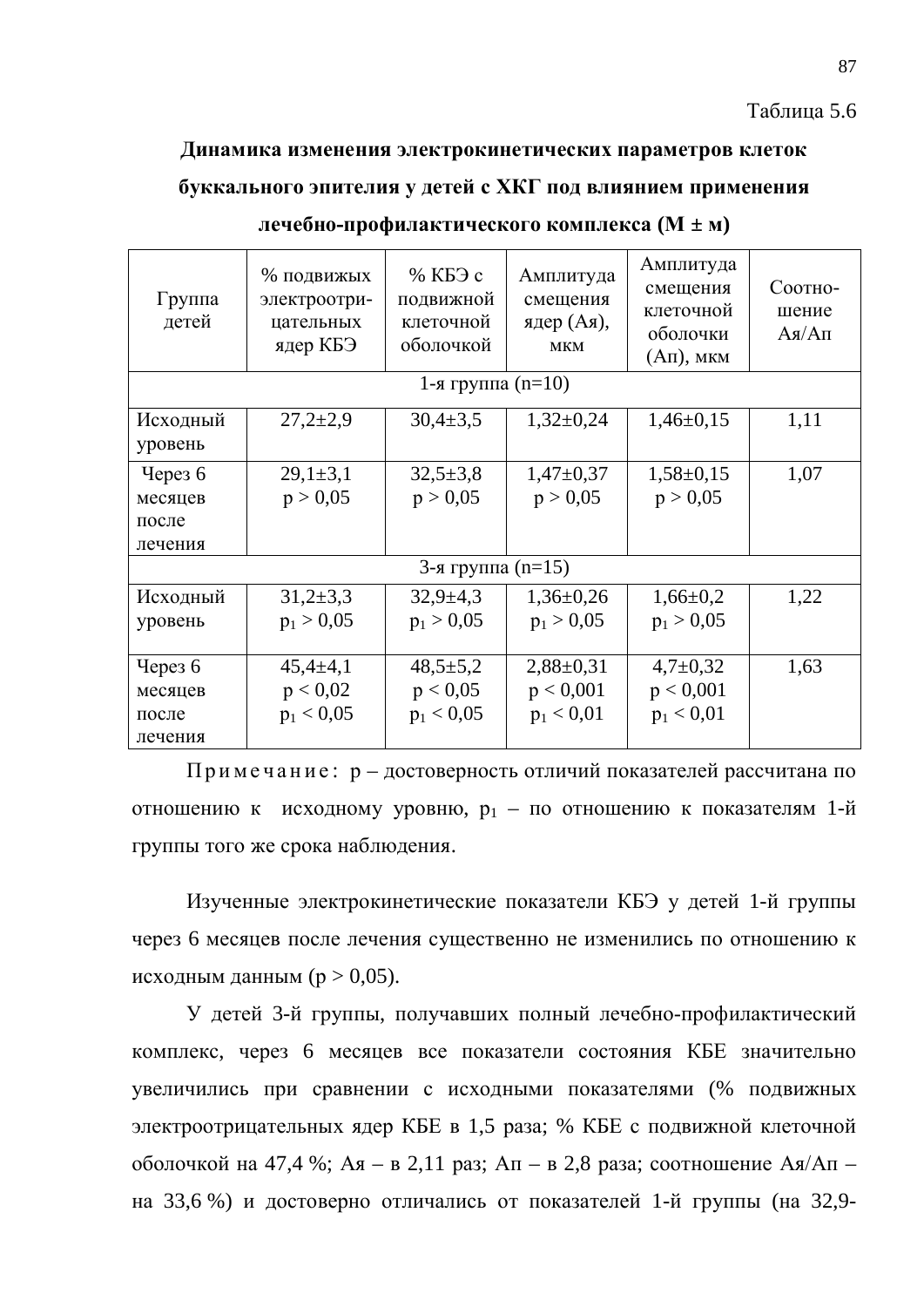66,4 %) ( $p_1$  < 0,05), что свидетельствует об увеличении эффективности функционирования клеток, связанного с повышением устойчивости ядерноиитоплазматических соотношений в клетках.

Таким образом, более позитивная динамика изменения функциональной активности слюнных желез и факторов неспецифической резистентности (лейкоцитов и эпителиоцитов) наблюдалась у детей с ХКГ, у которых в лечебно-профилактический комплекс входил гель «Эхипозол».

5.2 Динамика изменения биохимических показателей ротовой **ЖИДКОСТИ У ДЕТЕЙ С ХКГ ПОД ВЛИЯНИЕМ ПРИМЕНЕНИЯ ЛЕЧЕбно**профилактического комплекса, включающего гель для полости рта **«Эхипозол»** 

В ротовой жидкости детей изучали состояние прооксидантноантиоксидантной системы (содержание МДА и активность фермента каталазы) и интенсивность воспалительного процесса (активность фермента эластазы).

Результаты исследований содержания МДА в ротовой жидкости показали, что у детей 1-й группы изучаемый показатель существенно не отличался от первоначальных данных на всех этапах исследования, что свидетельствует о недостаточной возможности базового лечения ХКГ снижать ПОЛ в ротовой полости (табл. 5.7).

У детей 3-ей группы содержание МДА в ротовой жидкости үменьшилось уже после первого курса лечения (на 25,2 %) и еще больше через 6 месяцев (на 36,7 %, p-p<sub>1</sub> < 0,05), что подтверждает способность геля «Эхипозол», включенного в комплексное лечение XKГ, снижать интенсивность ПОЛ и, значит, оказывать пародонтопротекторное действие.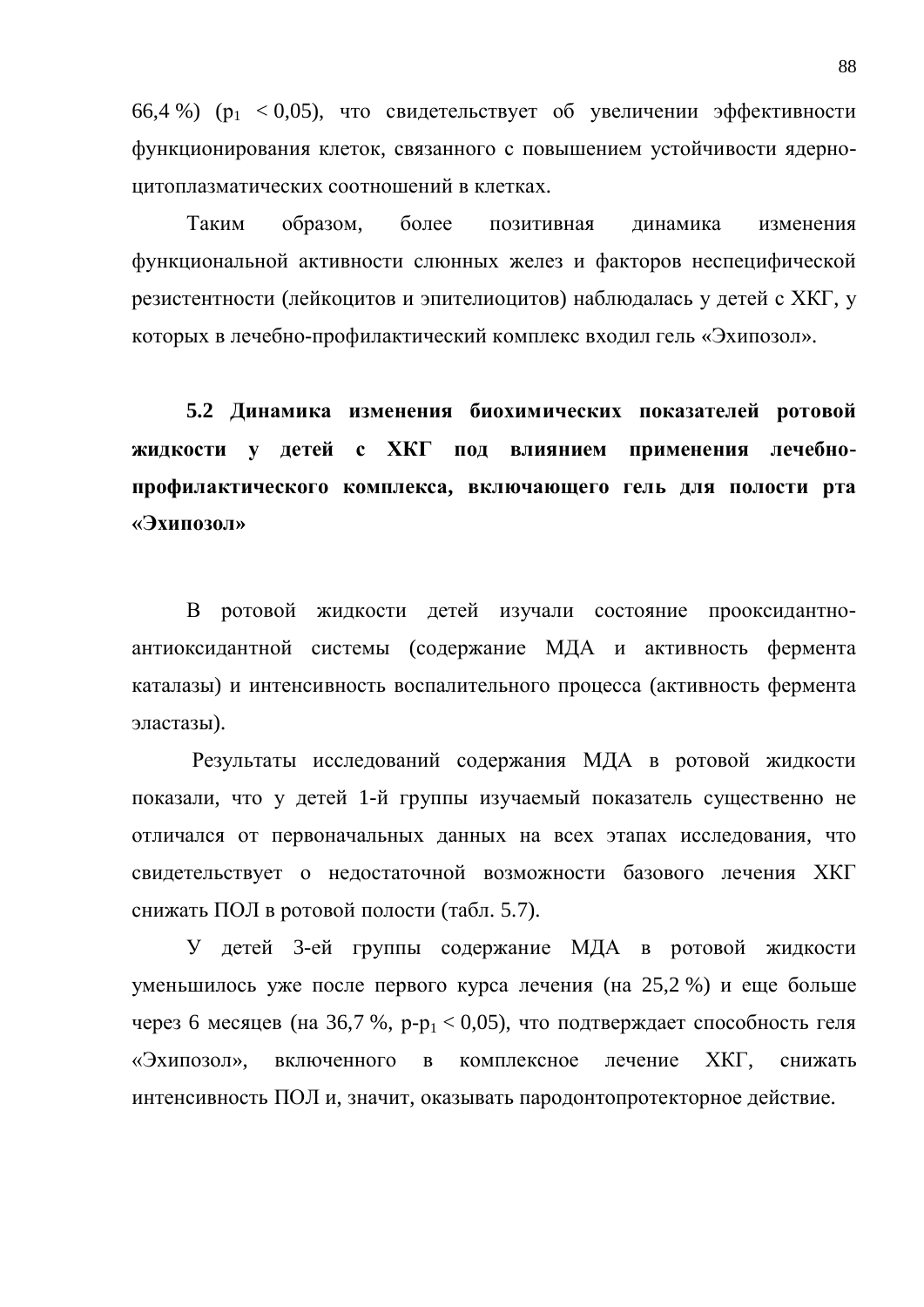## Динамика изменения содержания малонового диальдегида в

## ротовой жидкости детей с ХКГ под влиянием применения  $\mu$ чебно-профилактического комплекса, мкмоль/л (М  $\pm$  м)

| Группа детей  | Исходный уровень  | После 1-го курса<br>лечения | Через 6 месяцев   |
|---------------|-------------------|-----------------------------|-------------------|
| $1$ -я группа | $0,165\pm0,015$   | $0,158 \pm 0,012$           | $0,155 \pm 0,013$ |
| $(n=10)$      |                   | p > 0,05                    | p < 0.02          |
|               |                   |                             | $p_2 > 0,05$      |
| 3-я группа    | $0,139 \pm 0,014$ | $0,104 \pm 0,010$           | $0,088 \pm 0,009$ |
| $(n=15)$      | $p_1 > 0.05$      | p < 0,05                    | p < 0.01          |
|               |                   | $p_1 < 0.05$                | $p_1 < 0.01$      |
|               |                   |                             | $p_2 < 0.05$      |

Примечание: р – достоверность отличий показателей рассчитана по отношению к исходному уровню,  $p_1$  – по отношению к показателям 1-й группы того же срока наблюдения,  $p_2 - n$ о отношению к показателям после 1-го курса лечения.

Исследование активности каталазы в ротовой жидкости детей показало, что проведение базового лечения ХКГ существенно не влияет на активность изучаемого фермента, о чем свидетельствуют данные, полученные в 1-й группе (табл. 5.8).

 $Ta6\pi$ ица 5.8

Динамика изменений активности каталазы в ротовой жидкости детей с ХКГ под влиянием применения лечебно-профилактического комплекса, **NKAT** $/\text{J}$  (**M**  $\pm$  **M**)

| Группа детей  | Исходный уровень | После 1-го курса<br>лечения | Через 6 месяцев |
|---------------|------------------|-----------------------------|-----------------|
| $1$ -я группа | $0,047\pm0,008$  | $0,045\pm0,009$             | $0,048\pm0,007$ |
| $(n=10)$      |                  | p > 0,05                    | p > 0,05        |
|               |                  |                             | $p_2 > 0.05$    |
| 3-я группа    | $0,057\pm0,006$  | $0,079\pm0,008$             | $0,085\pm0,008$ |
| $(n=15)$      | $p_1 > 0.05$     | p < 0,05                    | p < 0.01        |
|               |                  | $p_1 < 0.05$                | $p_1 < 0.05$    |
|               |                  |                             | $p_2 > 0.05$    |

Примечание: р – достоверность отличий показателей рассчитана по отношению к исходному уровню,  $p_1 - n$ о отношению к показателям 1-й группы того же срока наблюдения,  $p_2$  – по отношению к показателям после 1-го курса лечения.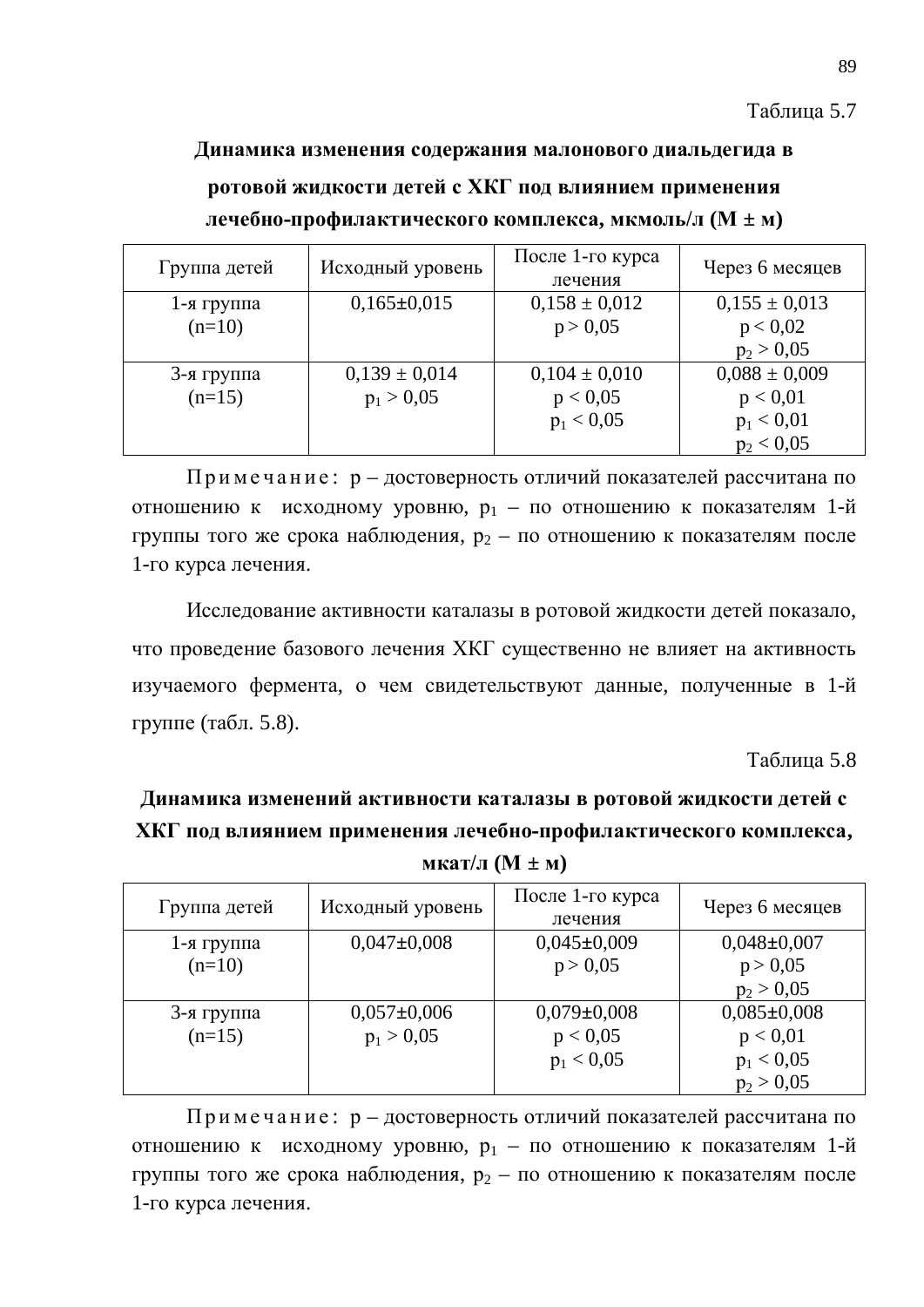Активность каталазы в ротовой жидкости детей 3-й группы увеличилась на 38,6 % после курса лечения и на 49,1 % через 6 месяцев при достоверных межгрупповых различиях, что можно расценивать как позитивный эффект комплексной профилактики заболевания.

О противовоспалительном действии лечебно-профилактического комплекса судили по активности эластазы в ротовой жидкости детей с ХКГ  $(\text{табл. } 5.9).$ 

Таблица 5.9

## Динамика изменений активности эластазы в ротовой жидкости детей с ХКГ под влиянием применения лечебно-профилактического **комплекса**, **мккат**/**л** ( $M \pm M$ )

| Группа детей           | Исходный<br>уровень           | После 1-го курса<br>лечения               | Через 6 месяцев                                           |
|------------------------|-------------------------------|-------------------------------------------|-----------------------------------------------------------|
| 1-я группа<br>$(n=10)$ | $1,42\pm0,09$                 | $1,45\pm0,11$<br>p > 0,05                 | $1,31\pm0,12$<br>p > 0,05<br>$p_2 > 0,05$                 |
| 3-я группа<br>$(n=15)$ | $1,35\pm0,11$<br>$p_1 > 0.05$ | $0,88\pm0,09$<br>p < 0.01<br>$p_1 < 0.01$ | $0,95\pm0,08$<br>p < 0.01<br>$p_1 < 0.01$<br>$p_2 > 0.05$ |

Примечание: р – достоверность отличий показателей рассчитана по отношению к исходному уровню,  $p_1$  – по отношению к показателям 1-й группы того же срока наблюдения,  $p_2$  – по отношению к показателям после 1-го курса лечения.

Регулярное применение комплекса, включающего гель «Ехипозол», позволило существенно снизить интенсивность воспаления у детей с ХКГ. Так, если активность эластазы в ротовой жидкости детей 1-й группы практически не изменялась на протяжении всего исследования, то у детей 3-й группы этот показатель достоверно уменьшился после 1-го курса лечения (на 34,8 %) и оставался таким через 6 месяцев ( $p < 0.01$ ,  $p_2 > 0.05$ ).

Обобщая результаты проведенного биохимического исследования ротовой жидкости, можно сделать заключение, что лечебнопрофилактический комплекс, включающий гель «Эхипозол», снижает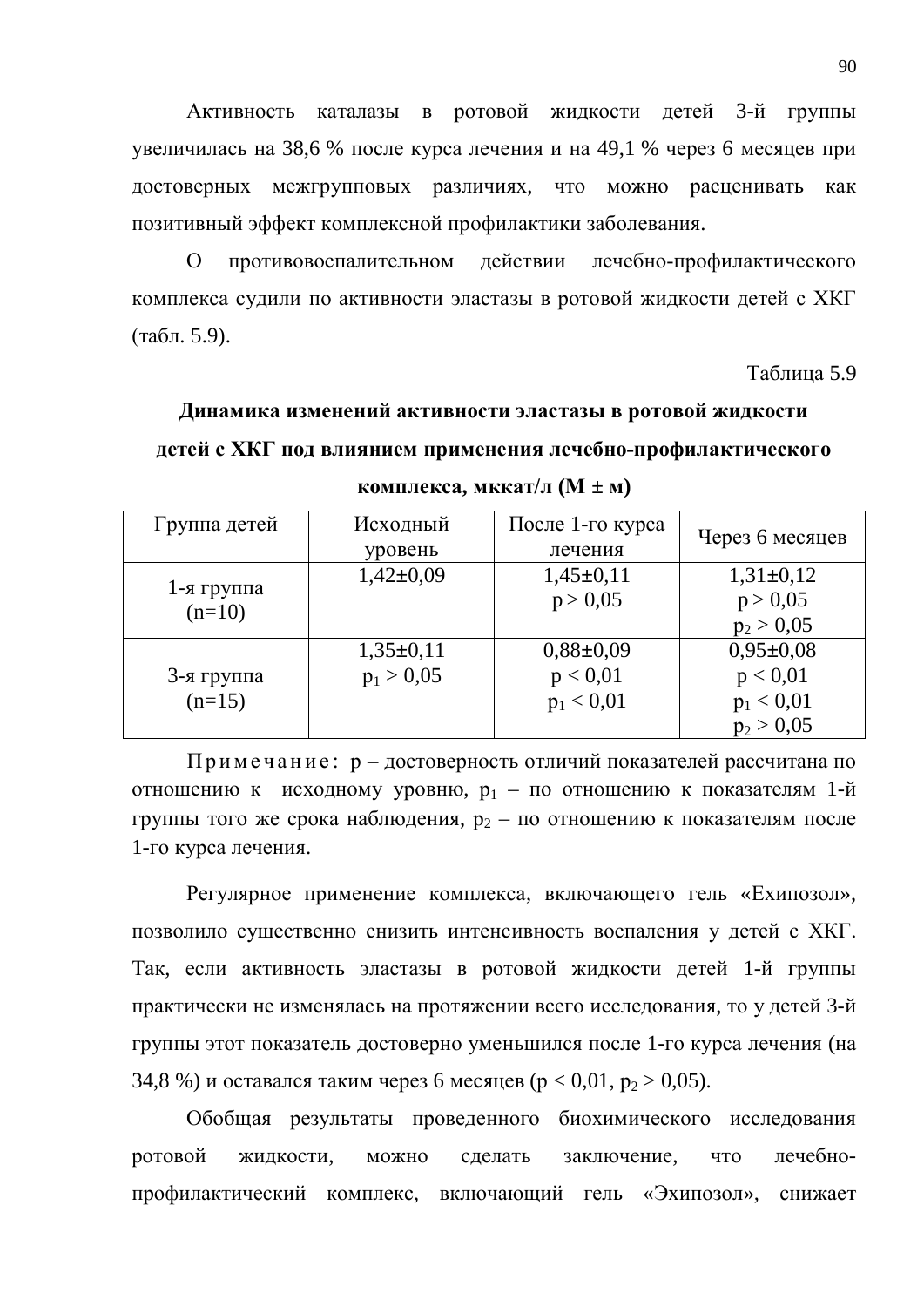интенсивность воспаления и способствует устойчивому повышению активности важнейших систем неспецифической резистентности, что подтверждается снижением уровня МДА, повышением активности каталазы и снижением активности эластазы в ротовой жидкости детей пубертатного возраста с ХКГ.

## 5.3 Результаты изучения отдаленных результатов применения лечебно-профилактического комплекса у детей пубертатного возраста с **хроническим катаральным гингивитом**

Для оценки эффективности предложенного лечебнопрофилактического комплекса, включающего гель «Эхипозол», было изучено состояние пародонта, уровень гигиены полости рта и функциональная активность слюнных желез у наблюдаемых детей в отдаленные сроки, а именно через 1 год (табл. 5.10).

**Таблина 5.10** 

# Состояние тканей пародонта, уровень гигиены полости рта и функциональная активность слюнных желез у детей пубертатного **возраста с ХКГ, применявших лечебно-профилактический комплекс,**

| Показатель                       | $1$ -я группа  | 2-я группа      | 3-я группа      |  |  |
|----------------------------------|----------------|-----------------|-----------------|--|--|
|                                  | $(n=9)$        | $(n=12)$        | $(n=14)$        |  |  |
|                                  | $\overline{2}$ | 3               | $\overline{4}$  |  |  |
| <b>TH</b> Silness-Loe            |                |                 |                 |  |  |
| До лечения<br>(исходный уровень) | $0,59\pm0,05$  | $0,67 \pm 0,07$ | $0,69 \pm 0,05$ |  |  |
|                                  |                | $p_1 > 0.05$    | $p_1 > 0,05$    |  |  |
|                                  |                |                 | $p_2 > 0.05$    |  |  |
| Через 1 год                      | $0,54\pm0,06$  | $0,47+0,05$     | $0,52\pm0,05$   |  |  |
|                                  | p > 0,05       | p < 0,05        | p < 0,05        |  |  |
|                                  |                | $p_1 > 0.05$    | $p_1 > 0,05$    |  |  |
|                                  |                |                 | $p_2 > 0.05$    |  |  |

 $\textbf{H} = \textbf{H} \cdot \textbf{S}$  **12 Mecauer** (**M**  $\pm \textbf{M}$ )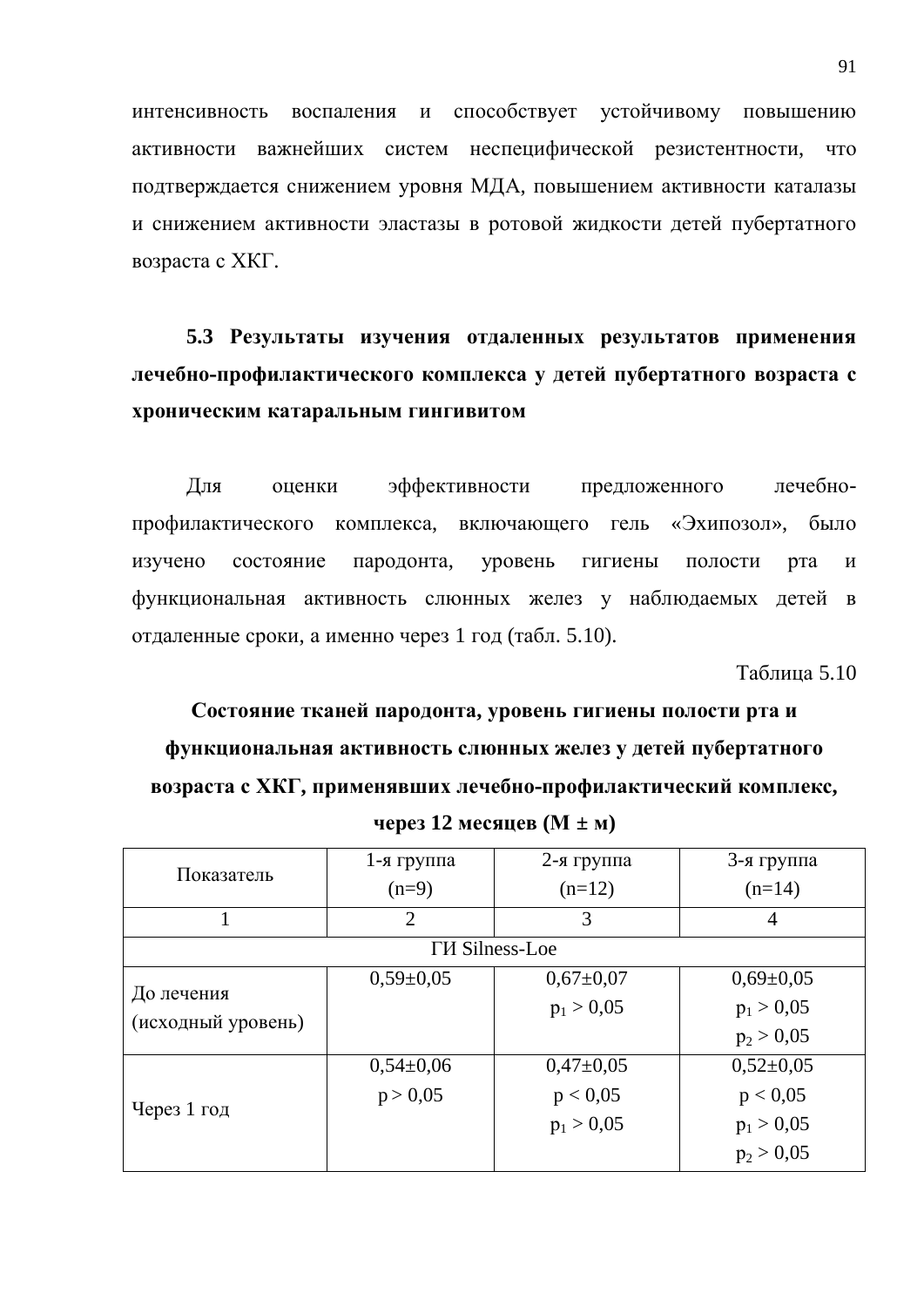| $\mathbf{1}$                     | $\overline{2}$  | 3              | $\overline{4}$  |  |  |
|----------------------------------|-----------------|----------------|-----------------|--|--|
| <b>ГИ Stallard</b>               |                 |                |                 |  |  |
|                                  | $0,94\pm0,11$   | $0,93\pm0,12$  | $1,07\pm0,08$   |  |  |
| До лечения                       |                 |                | $p_1 > 0,05$    |  |  |
| (исходный уровень)               |                 |                | $p_2 > 0,05$    |  |  |
| Через 1 год                      | $0,75 \pm 0,08$ | $0,64\pm0,07$  | $0,54\pm0,05$   |  |  |
|                                  | p > 0,05        | p < 0,05       | p < 0,001       |  |  |
|                                  |                 | $p_1 > 0.05$   | $p_1 < 0.05$    |  |  |
|                                  |                 |                | $p_2 > 0,05$    |  |  |
| PMA $(%)$                        |                 |                |                 |  |  |
| До лечения                       | $13,5 \pm 1,6$  | $10,5 \pm 1,4$ | $11,1 \pm 1,05$ |  |  |
|                                  |                 | $p_1 > 0.05$   | $p_1 > 0,05$    |  |  |
| (исходный уровень)               |                 |                | $p_2 > 0,05$    |  |  |
| Через 1 год                      | $14,2{\pm}1,5$  | $6,4\pm0,8$    | $5,5+0,6$       |  |  |
|                                  | p > 0,05        | p < 0,02       | p < 0,002       |  |  |
|                                  |                 | $p_1 < 0.05$   | $p_1 < 0.01$    |  |  |
|                                  |                 |                | $p_2 > 0,05$    |  |  |
| Десневой индекс GI               |                 |                |                 |  |  |
| До лечения                       | $2,6 \pm 0,20$  | $2,8+0,22$     | $2,65\pm0,19$   |  |  |
| (исходный уровень)               |                 | $p_1 > 0.05$   | $p_1 > 0,05$    |  |  |
|                                  |                 |                | $p_2 > 0,05$    |  |  |
| Через 1 год                      | $1,8\pm0,19$    | $0,9+0,10$     | $0,55 \pm 0,06$ |  |  |
|                                  | p < 0.01        | p < 0,001      | p < 0,001       |  |  |
|                                  |                 | $p_1 > 0,01$   | $p_1 < 0.01$    |  |  |
|                                  |                 |                | $p_2 < 0.05$    |  |  |
| Проба Шиллера-Писарева (баллы)   |                 |                |                 |  |  |
| До лечения                       | $2,12\pm0,18$   | $2,35\pm0,20$  | $2,28\pm0,19$   |  |  |
| (исходный уровень)               |                 | $p_1 > 0.05$   | $p_1 > 0,05$    |  |  |
|                                  |                 |                | $p_2 > 0,05$    |  |  |
| Через 1 год                      | $2,0 \pm 0,2$   | $1,33\pm0,29$  | $1,28 \pm 0,17$ |  |  |
|                                  | p > 0.05        | p < 0.01       | p < 0,001       |  |  |
|                                  |                 | $p_1 > 0.05$   | $p_1 < 0.05$    |  |  |
|                                  |                 |                | $p_2 > 0,05$    |  |  |
| Скорость слюноотделения (мл/мин) |                 |                |                 |  |  |
| До лечения                       | $0,32\pm0,03$   | $0,35\pm0,04$  | $0,36 \pm 0,04$ |  |  |
| (исходный уровень)               |                 | $p_1 > 0.05$   | $p_1 > 0.05$    |  |  |
|                                  |                 |                | $p_2 > 0,05$    |  |  |
| Через 1 год                      | $0,37\pm0,04$   | $0,55\pm0,05$  | $0,54\pm0,06$   |  |  |
|                                  | p > 0,05        | p < 0.01       | p < 0,05        |  |  |
|                                  |                 | $p_1 < 0.05$   | $p_1 < 0.05$    |  |  |
|                                  |                 |                | $p_2 > 0,05$    |  |  |

Примечание: р – достоверность отличий показателей рассчитана по отношению к исходному уровню,  $p_1$  – по отношению к показателям 1-й группы,  $p_2$  – по отношению к показателям 2-1 группы.

Продолжение табл. 5.10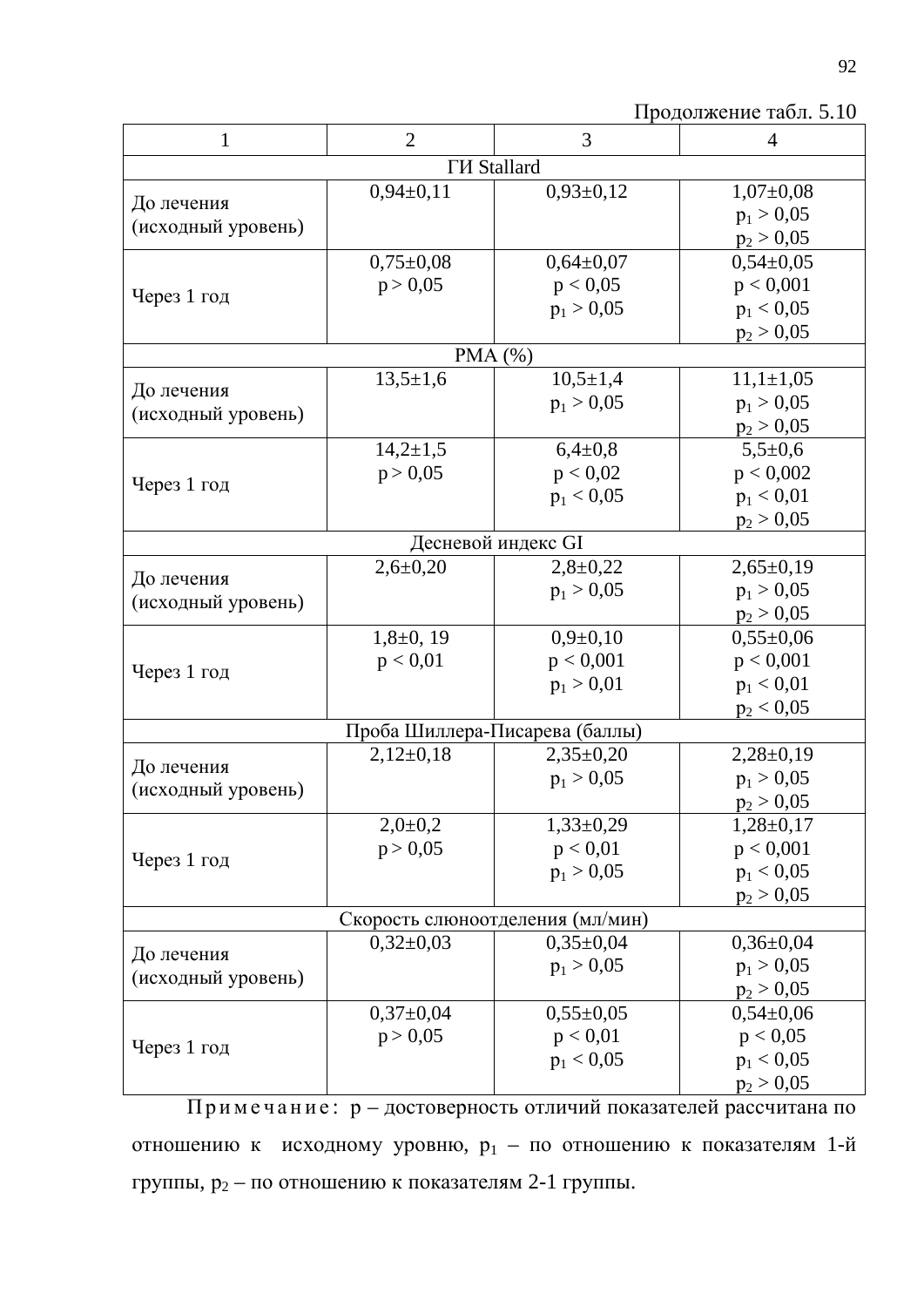Для наглядности полученных результатов спустя 1 год мы посчитали целесообразным представить их в графическом изображении (рис. 5.1-5.3).

Практически у всех детей улучшилось гигиеническое состояние полости рта. Так, через 1 год по индексу Silness-Loe у детей 1-й группы уровень гигиены повысился на 8,5 %, во 2-й группе – на 29,9 %, в 3-й – на 24,6 %; по индексу Stallard – на 20,2 %, 31,2 % и 49,5 % - соответственно (рис. 5.1). Следует отметить, что дети лучше чистили открытые поверхности зуба, нежели пришеечную область.





Рис. 5.1. Сравнительная оценка состояния гигиены полости рта у детей пубертатного возраста через 1 год (в % по отношению к исходному уровню):  $a$  –  $\Gamma$ *H* Silness-Loe,  $\delta$  –  $\Gamma$ *H* Stallard.

Показания индекса РМА у детей 1-й группы практически не изменились, у детей же 2-й и 3-й групп значительно уменьшились (на 39,1 % и 50,5 % соответственно) по отношению к исходному уровню ( $p < 0.002$ )  $(p<sub>MC</sub>, 5.2).$ 

Десневой индекс GI, изученный через 1 год, свидетельствовал о снижении тяжести течения ХКГ, причем у детей всех групп ( $p < 0.05$ ), но если в 1-й группе изучаемый показатель уменьшился на 30,8 %, то во 2-й и 3-ей группах – на 67,9 % и 79,2 % соответственно.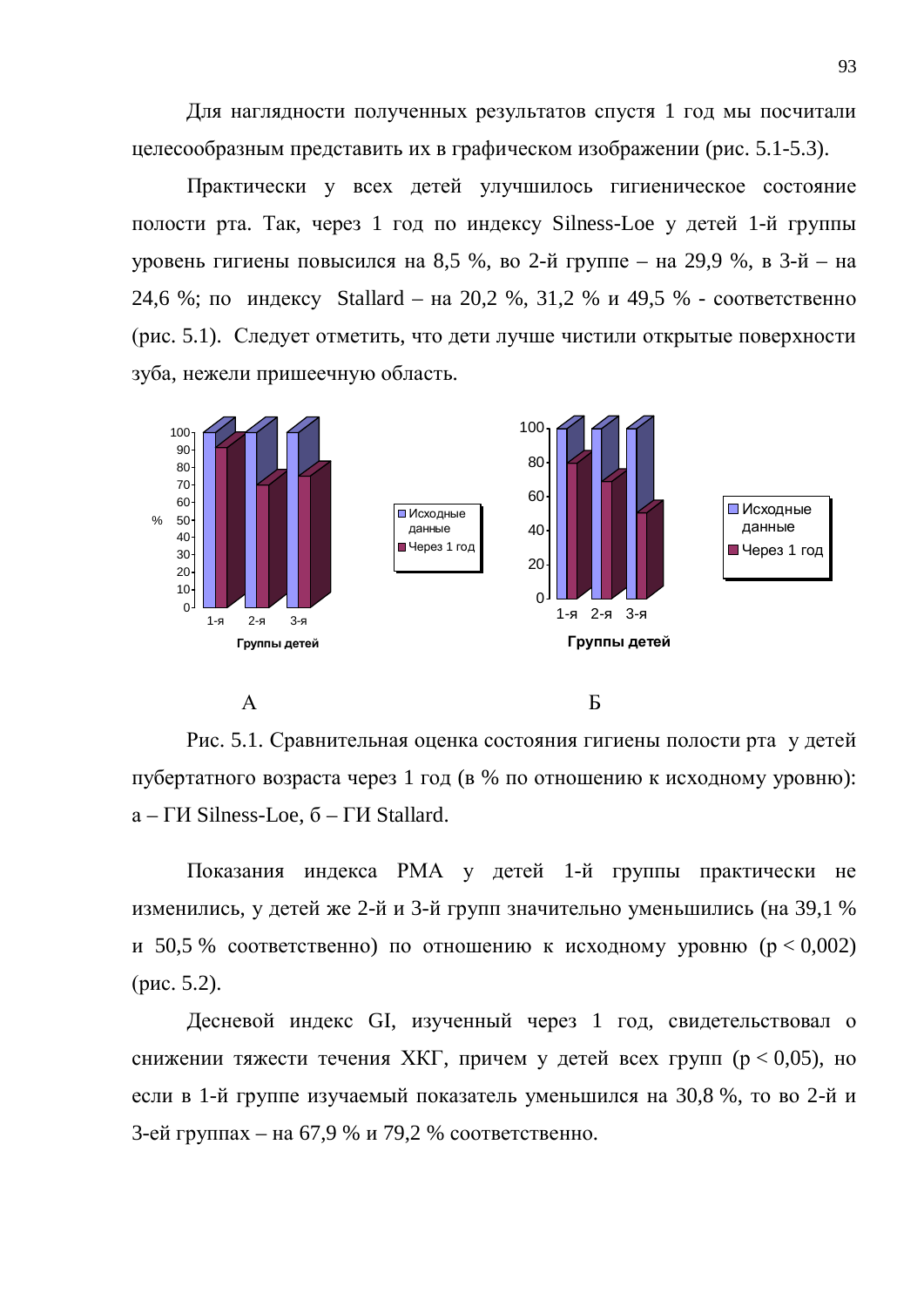

Рис. 5.2. Сравнительная оценка состояния пародонта у детей пубертатного возраста через 1 год (в % по отношению к исходному уровню): А – индекс РМА, Б – индекс GI.

Показатели пробы Шиллера-Писарева у детей 1-й группы через 1 год снизились незначительно (на 5,7 %), во 2-й группе – на 43,4 % и в 3-й группе  $-$  на 43,9 % (рис. 5.3).

Следует отметить, что через 1 год от показателей индекса GI и пробы Шиллера-Писарева, зафиксированных в 1-й группе, достоверно отличались только показатели 3-й группы ( $p_1 < 0.05$ ), дети которой получали полный ЛПК.

Скорость саливации существенно увеличилась только у детей 2-й и 3-й групп. В 1-й группе хотя и наблюдалось некоторое увеличение по отношению к первоначальным данным (на 15,6 %), однако  $p > 0.05$ . Во 2-й группе скорость саливации увеличилась на 57,6 %, в 3-й группе – на 50 % при отсутствии достоверных межгрупповых отличий между 2-й и 3-й группами, что говорит способности геля «Эхипозол» стимулировать функциональную активность слюнных желез.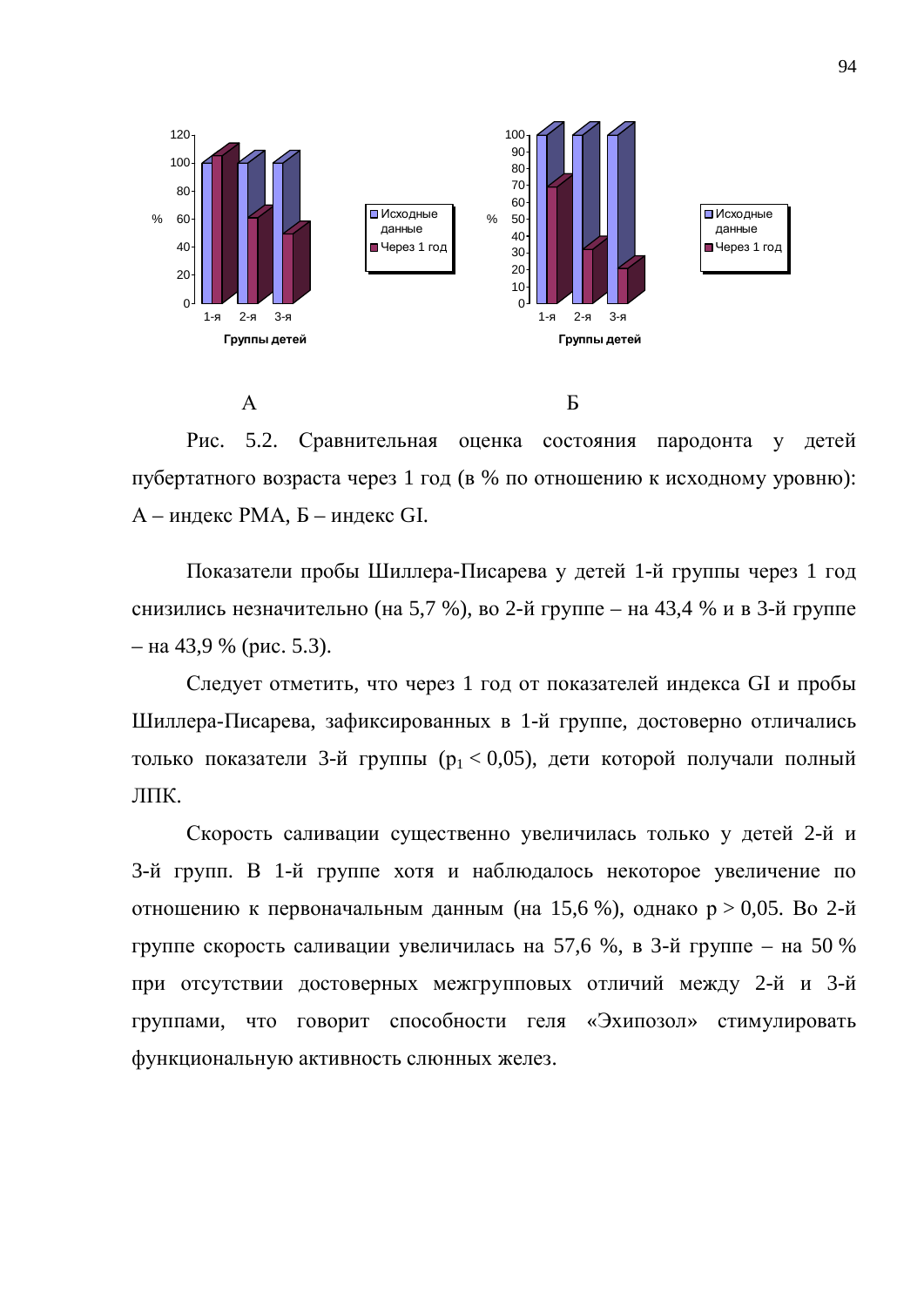

Рис. 5.3. Сравнительная оценка показаний пробы Шиллера-Писарева и скорости саливации у детей пубертатного возраста через 1 год (в % по отношению к исходному уровню): А – проба Шиллера-Писарева, Б скорость саливации.

Все вышеуказанное свидетельствует о более выраженной позитивной динамике изменений показателей гигиены полости рта, состояния пародонта и функциональной активности слюнных желез у детей 2-й и 3-ей групп, получавших лечебно-профилактический комплекс, включающий гель  $\alpha$ Эхипозол».

Таким образом, результаты проведенных клинико-лабораторных исследований свидетельствуют о высокой эффективности применения в комплексном лечении ХКГ у детей пубертатного возраста лечебнопрофилактического комплекса, в состав которого входит гель «Эхипозол», основанной на его противовоспалительном действии, способности стимулировать функциональную активность слюнных желез и неспецифические факторы защиты ротовой полости.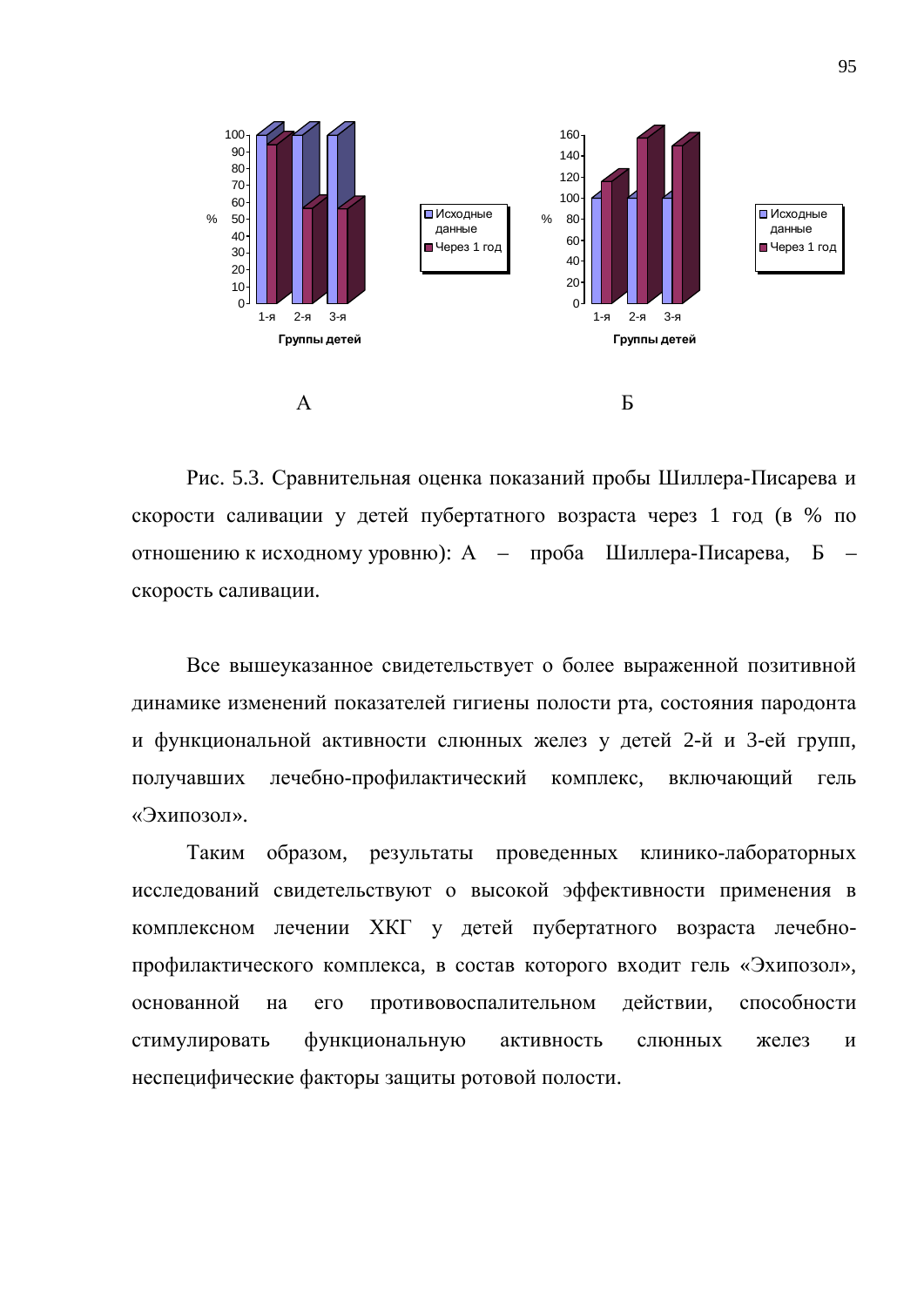#### **Резюме к разделу 5**

В исследованиях приняли участие дети 12-13-летнего возраста с ХКГ.

Обоснованием для назначения геля «Эхипозол» послужили результаты экспериментальных исследований, свидетельствующие о его выраженном биологическом эффекте, в частности, противовоспалительном действии.

Разработан лечебно-профилактический комплекс для детей с ХКГ, включающий в качестве основного компонента гель для полости рта «Эхипозол», а также 2 гигиенических средства: зубную пасту «Colgate лечебные травы» и ополаскиватель для рта «Colgate Plax total целебные травы».

Применение в течение 1 года лечебно-профилактического комплекса, включающего гель для полости рта «Эхипозол», способствует уменьшению распространенности, интенсивности и тяжести воспаления десен, улучшает гигиеническое состояние полости рта, стимулирует неспецифическую реактивность полости рта и функциональную активность слюнных желез. Стабилизация достигнутого эффекта наблюдается уже после второго курса лечения и сохраняется в течение 1 года.

На основании клинических, биохимических, цитологических исследований установлено, что механизм лечебно-профилактической эффективности комплекса обусловлен, в первую очередь, активизированием важнейших систем неспецифической резистентности ротовой полости – эпителиально-лейкоцитарной и антиоксидантной с одновременным ингибированием прооксидантной и протеазной систем.

По данному разделу опубликованы следующие работы.

1. Карампини Н. Г. Клиническая эффективность геля для полости рта «Эхипозол» в комплексе лечебно-профилактических мероприятий у детей з хроническим катаральным гингивитом / Н. Г. Карампини // Вісник стоматології. – 2015. –  $\mathbb{N}^2$  3. – С. 69-71.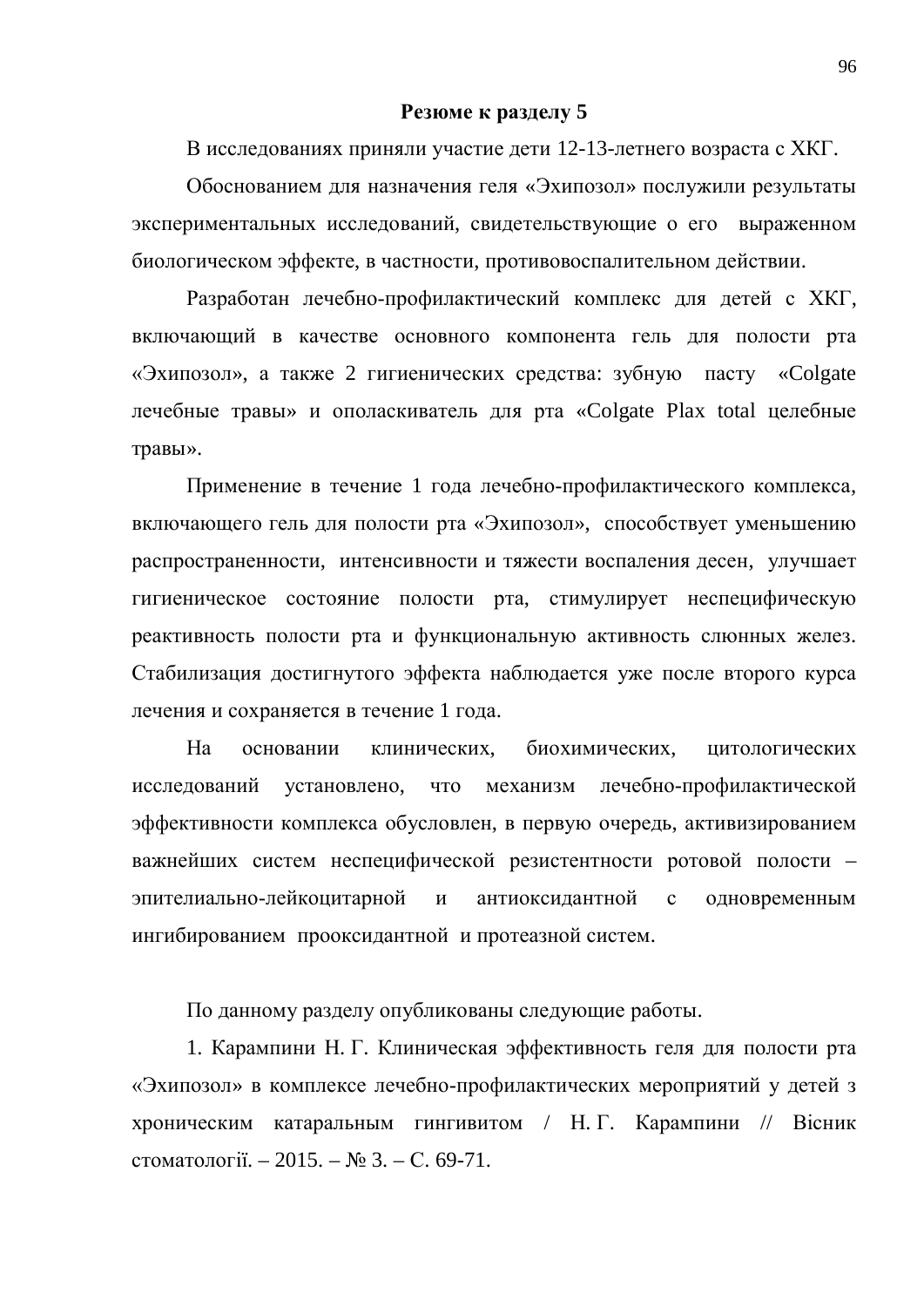2. Karampini N. Dynamics of the change of biochemical indicators of oral liquid at children with chronic catarrhal gingivitis under the influence of use of gel for the oral cavity of "Ekhipozol" / N. Karampini // Modern Science (Moderní  $věda)$  (Чехия). – 2015. – № 5. – С. 104-108.

3. Карампини Н. Г. Комплекс биологически активных веществ растительного происхождения для профилактики и лечения хронического катарального гингивита у детей в пубертатном периоде / Н. Г. Карампини // Актуальні питання сучасної медицини: наукові дискусії : міжнар. наук.практ. конф., м. Львів, 23-24 жовтня 2015 р.: тези допов. – Львів, 2015. – С. 44-47.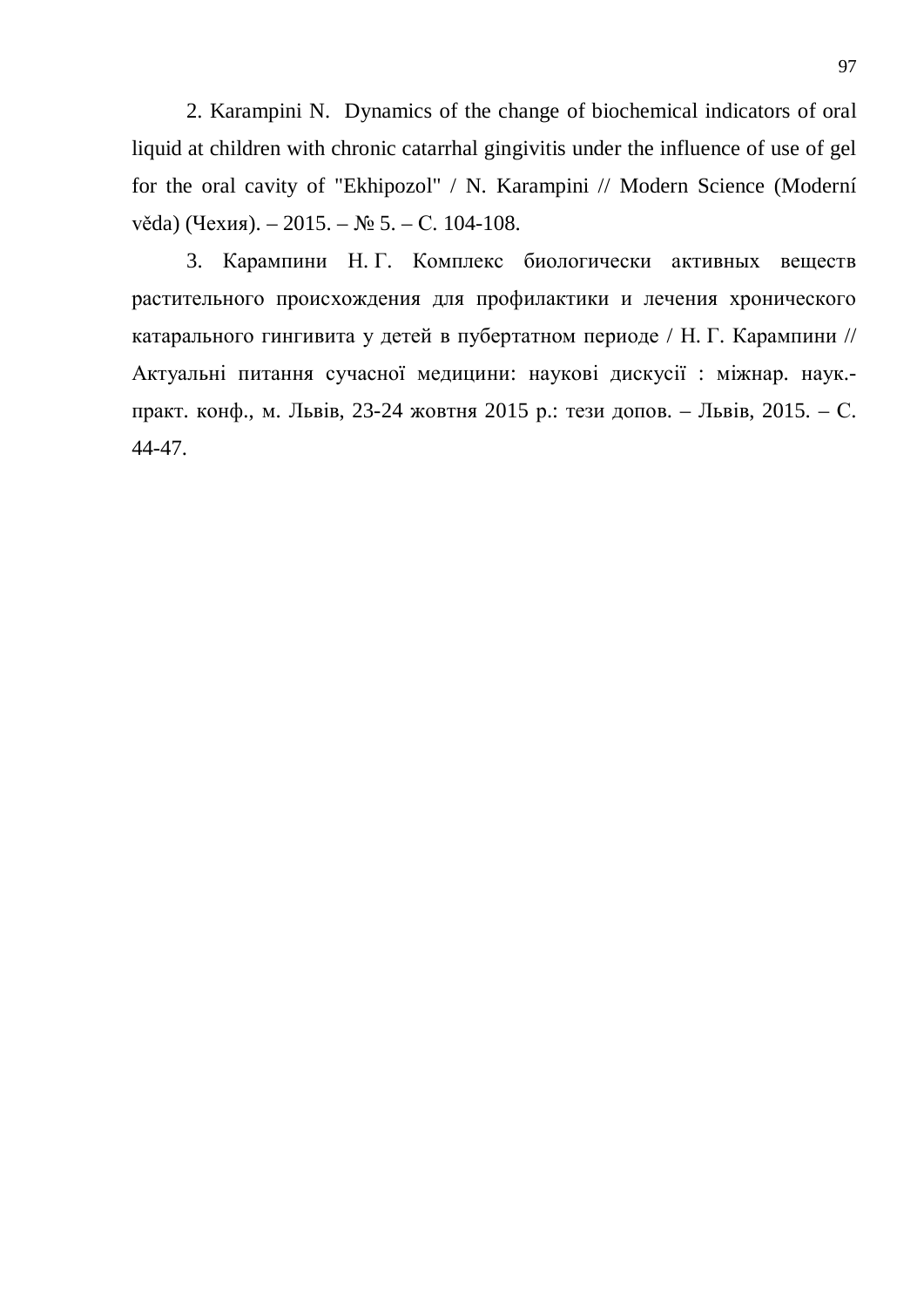### АНАЛИЗ И ОБОБЩЕНИЕ РЕЗУЛЬТАТОВ ИССЛЕДОВАНИЯ

В настоящее время ХКГ у детей рассматривается как самостоятельная нозологическая единица, для которого возможна реституция структуры и функций тканей пародонта. Поэтому его этиологию и патогенез необходимо рассматривать в большей степени с возрастных позиций и функционального состояния организма, начинающего взрослеть.

Увеличение распространенности гингивита у детей пубертатного возраста связывают с внутренней перестройкой организма, завершающейся достижением половой зрелости. Процесс сопровождается резкими эндокринными сдвигами, приводящими к гормональным дисфункциям

Среди причин, способствующих развитию гингивита у детей пубертатного возраста, важную роль играет снижение функциональной активности слюнных желез.

На основании вышеуказанного была определена цель и задачи настоящих исследований.

Цель исследования – повышение эффективности профилактики и лечения хронического катарального гингивита у детей пубертатного возраста путем разработки и включения в комплекс лечебно-профилактических мероприятий патогенетически направленного средства с пролонгированным действием на ткани пародонта.

В рамках решения 1-й из поставленных задач проведены исследования по изучению распространенности и особенностей клинического течения ХКГ у детей 12-13 лет. При этом решалась еще одна задача, а именно, исследовать в сравнительном аспекте состояние пародонта у детей в настоящее время (2014 г.) и детей, которым было 12-13 лет в 2008 г., то есть с разницей 6 лет. Такая задача была поставлена для того, чтобы определить изменились ли показатели распространенности гингивита по отношению к недалекому прошлому.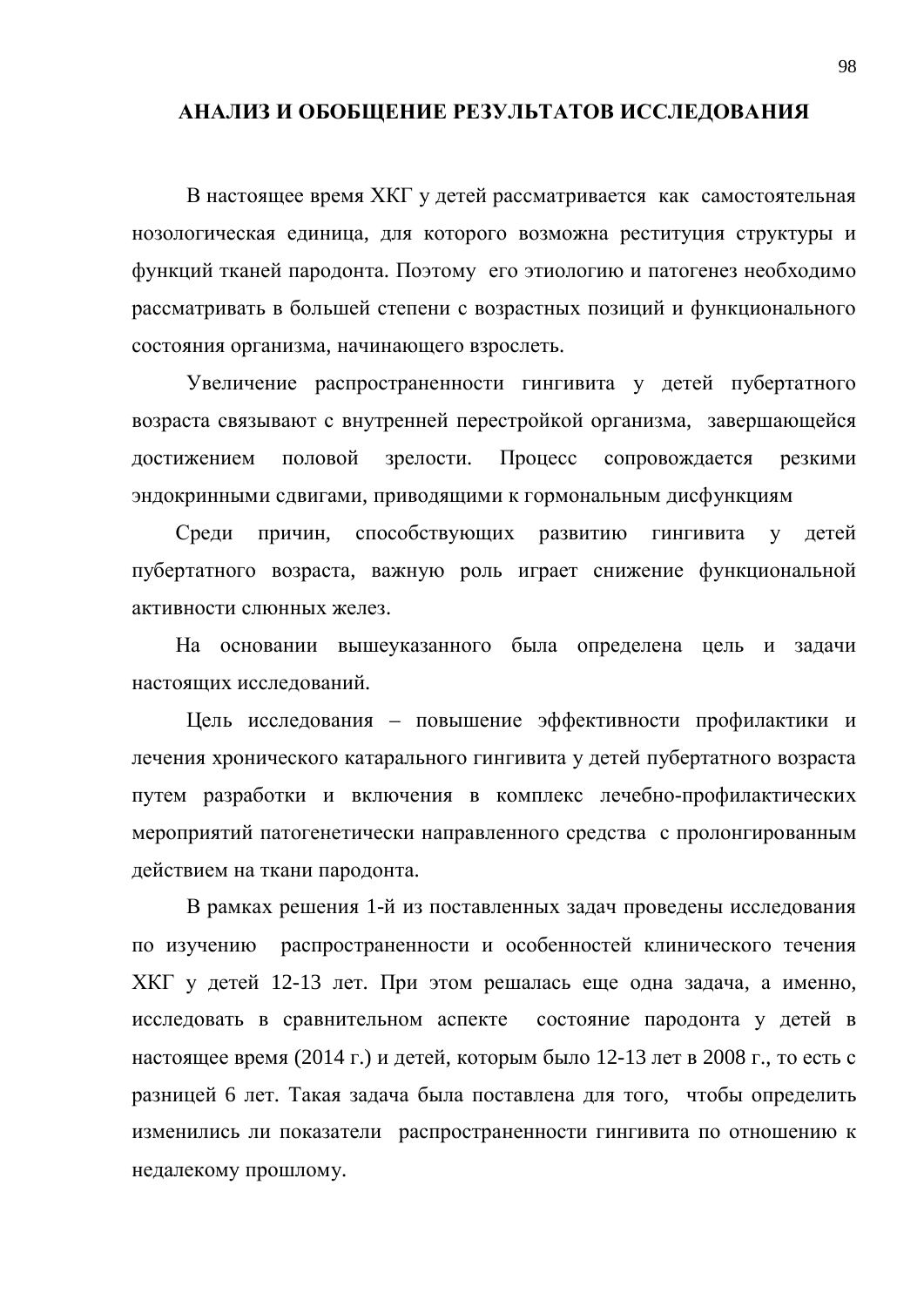Выявлен большой процент детей с симптомами воспаления десен, как в 2008 году (55,9 %), так и в 2014 году (51,8 %). В то же время исследования показали, что детей с ХКГ, обследованных в 2008 году было больше, нежели с интактным пародонтом, в 2014 году – наоборот было больше детей с интактным пародонтом. При сопоставлении показателей выявлено, что детей с воспалением десен в 2008 году было на 8,5% больше, нежели детей такого же возраста, обследование которых проводилось в 2014 г.

Средние показатели РМА непосредственно у детей с гингивитом, обследованных в 2008 году, были на уровне 14,3 %, а в 2014 году – 11,7 %, что свидетельствует об уменьшении тяжести воспалительного процесса более чем в 1,2 раза. Подтверждением этому явилось выявленное уменьшение случаев генерализованного гингивита на 13,5 % у детей, которых обследовали в 2014 году, по сравнению с таковыми в 2008 году.

При оценке гендерных различий получены результаты, свидетельствующие о том, что у девочек, обследованных как в 2008 г., так и 2014 г., все показатели распространенности и тяжести гингивита были на 49,2 % выше, нежели у мальчиков.

Это мы можем объяснить тем, что у девочек половая зрелость наступает несколько раньше и, следовательно, возникновение гормональных дисфункций в организме происходит раньше.

Подтверждением полученным результатам, могут быть исследования, проведенные Широковой О.I. [323], которые показали, что таковые у девочек превалируют в 12-13-летнем возрасте, а у мальчиков – в 15 лет, и, соответственно, выраженность симптомов гингивита.

Вместе с тем, хотелось бы отметить, что полученные нами результаты, не отражают показатели распространенности гингивита среди детей 12-13летнего возраста в целом по стране, они значительно ниже.

Были проведены расширенные исследования состояния десен у 85 детей, которым 12-13 лет исполнялось в 2014 году.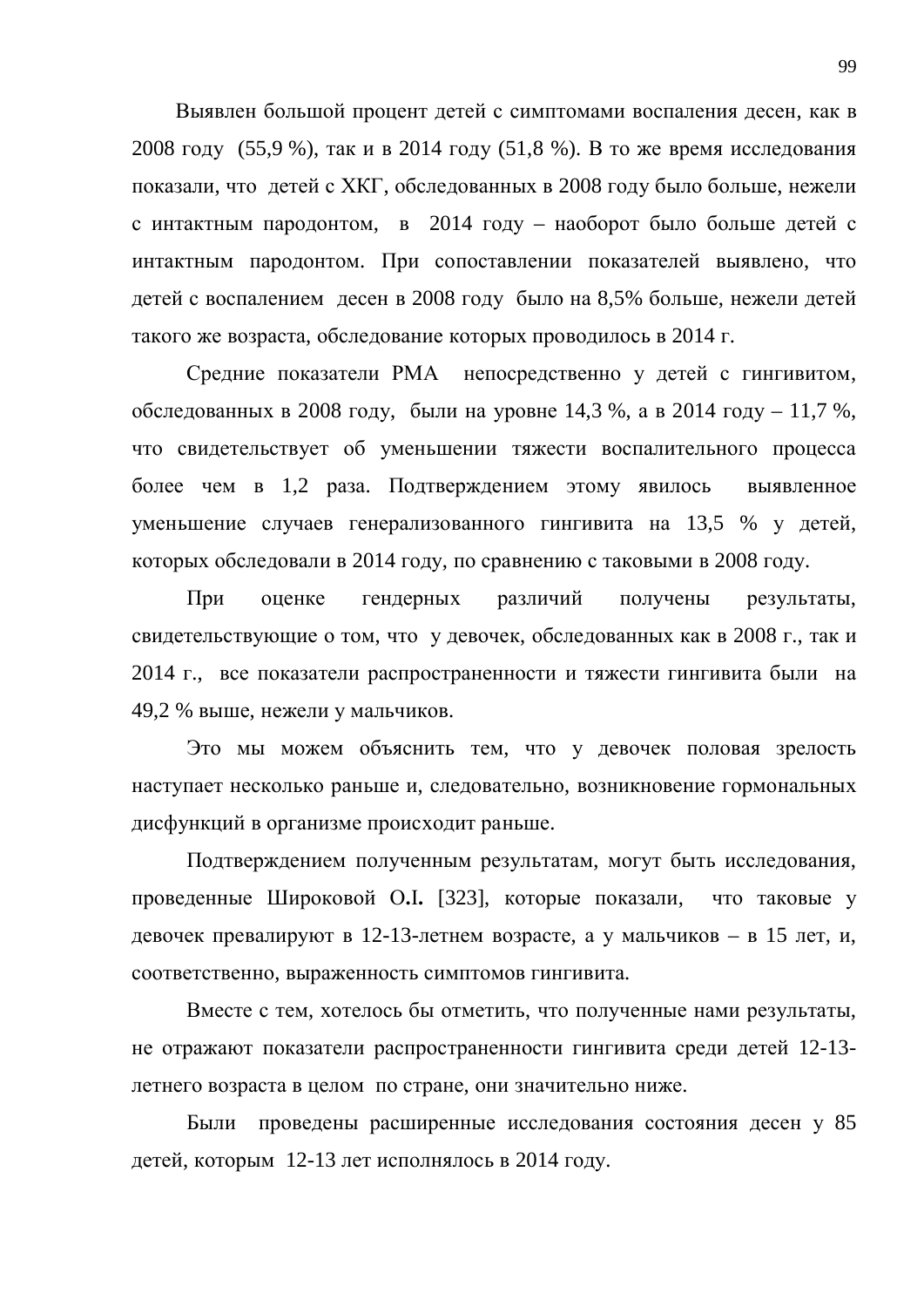Опрос детей показал, что только 27 % отмечали у себя наличие патологических изменений в десне, причем 4 детей, которым впоследствии был поставлен диагноз XГГ, и 12 детям – XКГ.

При осмотре ротовой полости у 44 детей наблюдалась выраженная гиперемия десен. На основании такого клинического показателя, как гиперплазия десен, ставился диагноз «гипертрофический гингивит».

Наиболее часто встречалось следующее сочетание симптомов: гиперемия и отек, гиперемия и кровоточивость десен. При этом у 61% детей при прикосновении наблюдалась болезненность десен.

Исследования гигиенических индексов Silness-Loe и Stallard указывали, что у детей с хроническим гингивитом гигиеническое состояние полости рта значительно хуже, нежели у детей с интактным пародонтом. При этом в группе детей с интактным пародонтом при индивидуальной оценке гигиенических индексов у некоторых из детей отсутствовал зубной налет вообще, как при визуальном, так и инструментальном исследовании (0 баллов), что свидетельствовало о хорошем гигиеническом состоянии полости рта. У всех детей с гингивитом присутствовал зубной налет, а у некоторых даже наблюдалось интенсивное отложение зубного налета в области десневой борозды и межзубного промежутка (3 балла).

Следующие исследования касались изучения уровня саливации. Исследования показали, что в покое и при раздражении у детей как с интактным пародонтом, так и с гингивитом, показатели саливации ниже нормальных значений, но при этом у детей с гингивитом гипосаливация выражена была больше. При сравнении показателей саливации у девочек и у мальчиков, у последних уровень саливации несколько выше.

На основании полученных результатов был сделан вывод, что снижению функциональной активности слюнных желез способствует гормональный дисбаланс, наблюдающийся у детей пубертатного возраста, что можно объяснить следующим. Как известно, состояние вегетативной нервной системы, сохраняющей при различных условиях гомеостаз и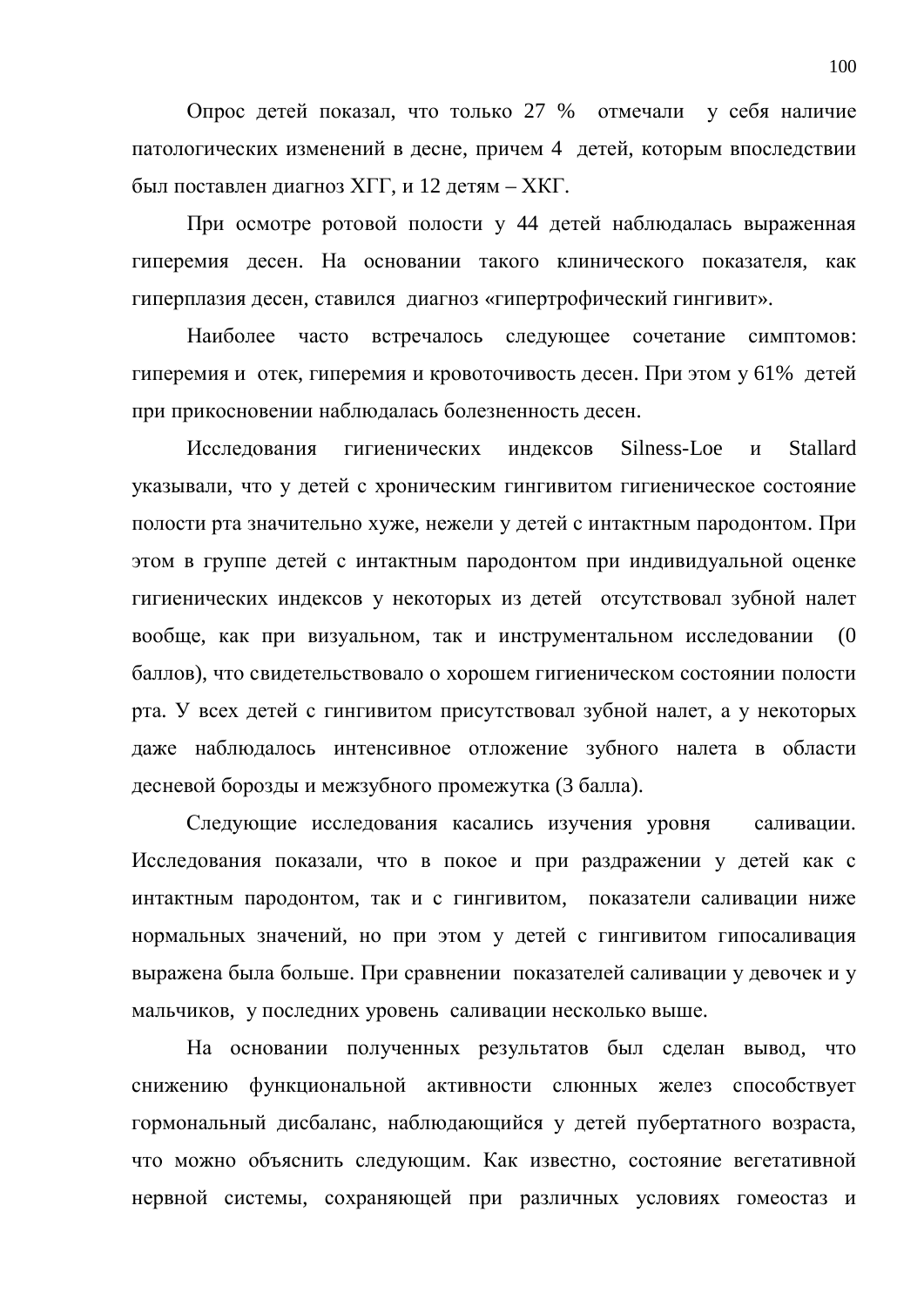обеспечивающей согласованное действие органов и систем при различных неблагоприятных воздействиях, во многом определяет уровень функциональных резервов организма [43].

В пубертатном периоде, на фоне изменение общего гормонального фона, существенно возрастает активность симпатического и парасимпатического звеньев ВНС. Поэтому симптомы вегетативной дисфункции есть у всех без исключения подростков [233, 274]. В связи с этим следует ожидать, что неустойчивость ВНС может привести и к разбалансированию функции слюнных желез и, как следствие, снижению объемов поступающей в полость слюны.

При этом механизм нарушения саливации у детей пубертатного возраста, по данным Новицкой И.К., обусловлен, в первую очередь, нарушением слюнообразования [186]. В пользу этого предположения свидетельствует тот факт, что у девочек, у которых половое созревание наступает несколько раньше, показатели саливации ниже.

Исследования показали, что у большинства детей, согласно показаниям РМА, наблюдалась локализованная форма гингивита. При этом с высокой степенью распространения воспалительного процесса - 2 балла и более, что свидетельствует о том, что у некоторых детей воспаление распространялось на альвеолярную слизистую. При этом у девочек тяжесть гингивита была выше на 18,6 % по сравнению с распространенностью воспалительного процесса у мальчиков.

Для оценки интенсивности хронического воспалительного процесса в десне изучена проба Шиллера-Писарева. Была установлена более высокая интенсивность воспаления у детей с хроническим катаральным гингивитом. При этом у девочек ниже, нежели у мальчиков.

Далее у детей с гингивитом изучали важные показатели неспецифической реактивности – миграцию лейкоцитов и слущивание эпителия в ротовой полости. Исследования показали, что при сравнении с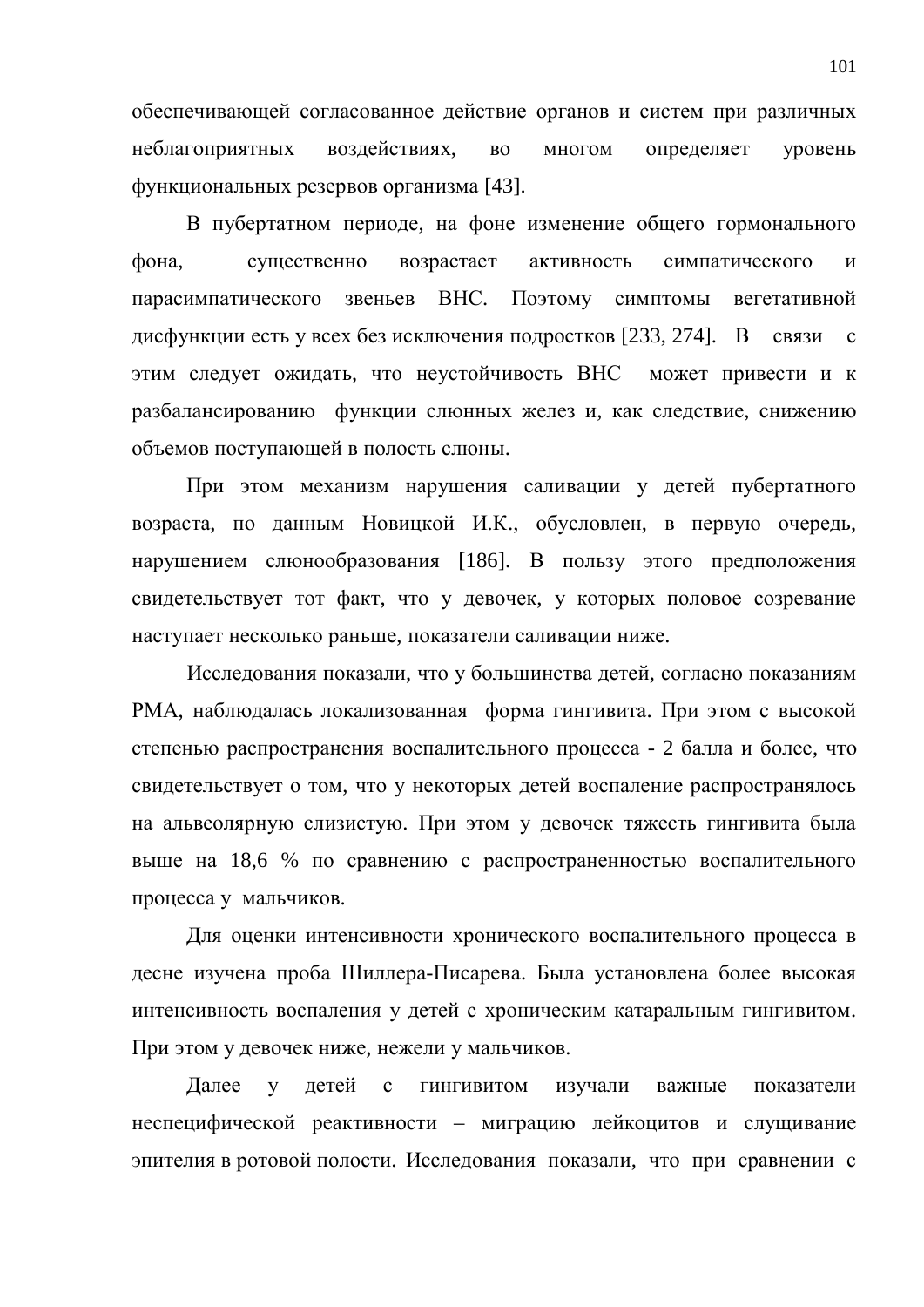показателями детей с интактным пародонтом выявлено более высокое содержание лейкоцитов и эпителиальных клеток в ротовых смывах.

Мы считаем, что у детей с ХКГ увеличение миграции лейкоцитов отражает не только наличие воспалительного процесса, но и свидетельствует о компенсаторной интенсификации локальных защитных механизмов, в данном случае на уровне нейтрофильного фагоцитоза [84, 150].

Следует отметить, что при индивидуальном рассмотрении у детей с интактным пародонтом максимальное содержание лейкоцитов в ротовых смывах было в пределах 458 тыс. в 1 мл, у детей же с гингивитом – 856 тыс. в 1 мл, то есть почти в 2 раза больше.

Следующий из изучаемых показателей – это оценка электрофоретических параметров КБЭ. Ученые считают, что воспаление и характер его течения зависят от динамической устойчивости ядерноцитоплазматических соотношений в клетках, связей между органеллами, состояния биологических мембран и наоборот – воспалительные процессы оказывают влияние на эффективность функционирования клеток. Поэтому величина и распределение электрических зарядов в клетке, которые связаны с клеточным метаболизмом и определяют его, может служить одним из критериев ее физиологического состояния [62, 65, 77, 313].

Исследования показали, что все изученные электрофоретические показатели КБЭ имели различия у детей со здоровым пародонтом и у детей с гингивитами с высокой степенью достоверности. Наличие воспаления в тканях десны в 1,6 раза снижает электрофоретическую подвижность ядер и 1,53 раза - клеточных мембран. При этом амплитуда смещения ядер при воспалении снижена в среднем в 2,23 раза, а амплитуда смещения клеточной оболочки меньше более чем в 3 раза.

Исходя из результатов клинических исследований, свидетельствующих о том, что особенностью течения хронического катарального гингивита у детей пубертатного возраста является гипосаливация и уменьшение естественных защитных механизмов ротовой полости, а также низкий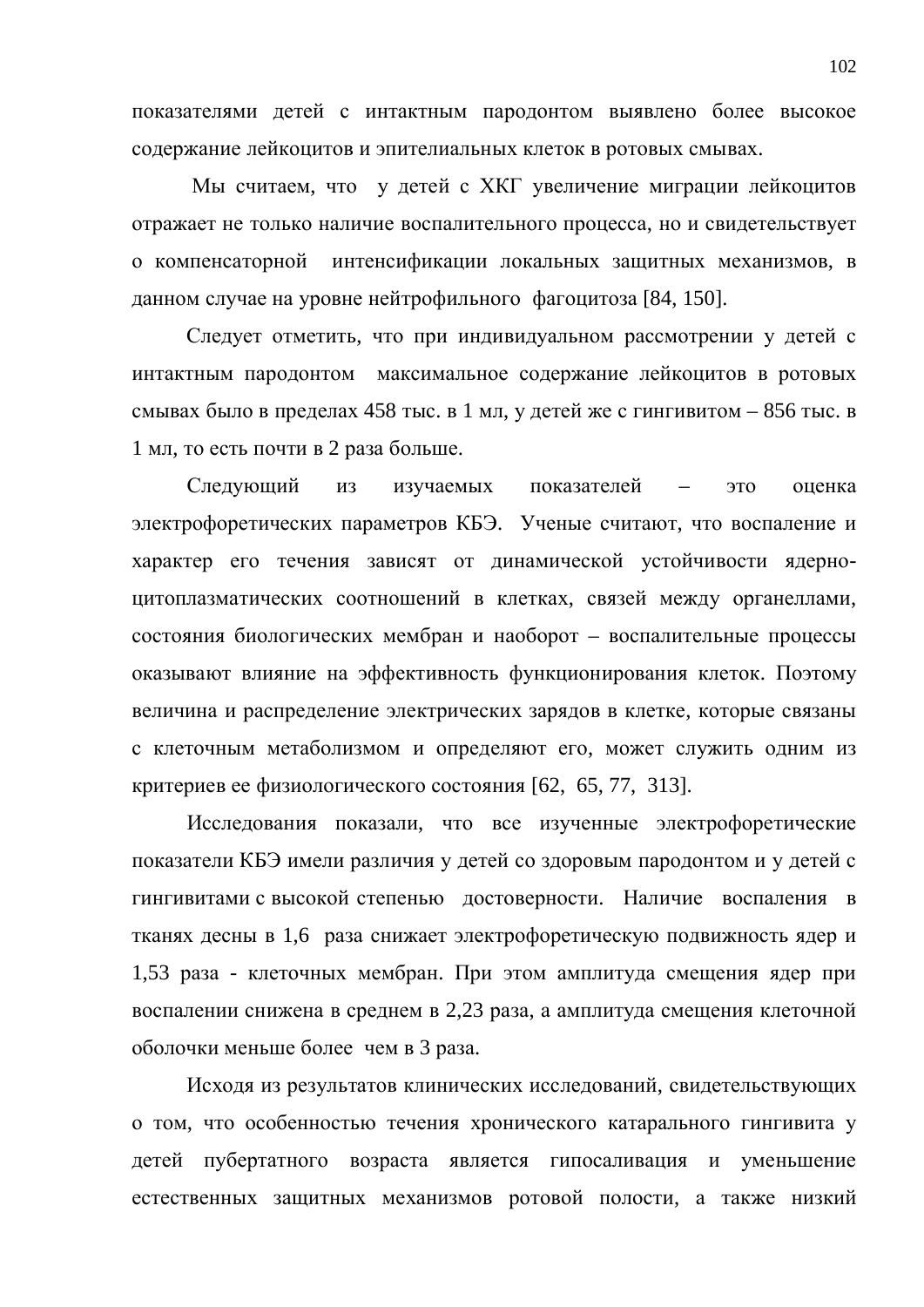уровень гигиены полости рта, в комплекс лечебно-профилактических мероприятий целесообразно было включить компоненты, стимулирующие функциональную активность слюнных желез и неспецифическую реактивность, а также обеспечить противовоспалительное действие.

В лечебно-профилактическом комплексе составным и главным компонентом должен быть специально разработанный гель для полости рта, обладающий всеми вышеуказанными свойствами.

В состав геля «Эхипозол» в качестве активных компонентов включены лекарственные растения эхинацея, подорожник и золототысячник в виде спиртовых настоев, а также хлоргексидин.

Основная задача при проведении экспериментальных исследований заключалась в изучении механизма противовоспалительного действия геля «Эхипозол». Для этого использованы биохимические методы, в частности, оценка активности ингибирования либо активизации разных ферментативных механизмов, участвующих в развитии воспаления в полости рта.

Экспериментальное изучение геля «Эхипозол» проведено на «липополисахаридной» модели воспаления СОПР

Результаты исследований показали, что активность маркеров воспаления (МДА, эластазы и кислой фосфатазы) достоверно увеличивается при моделировании воспаления СОПР по отношению к интактным животным. Обработка СОПР гелем-плацебо не привела к существенных изменениям активности ферментов.

Под влиянием применения геля «Эхипозол» большинство показателей имели выраженную тенденцию к нормализации: снизилось содержание МДА, уменьшилась активность эластазы и кислой фосфатазы (на 14,2 %).

При этом следует отметить, что гель «Эхипозол» не оказал существенного влияния на активность антиоксидантного фермента каталазы, в связи с чем, и не изменился антиоксидантно-прооксидантный индекс.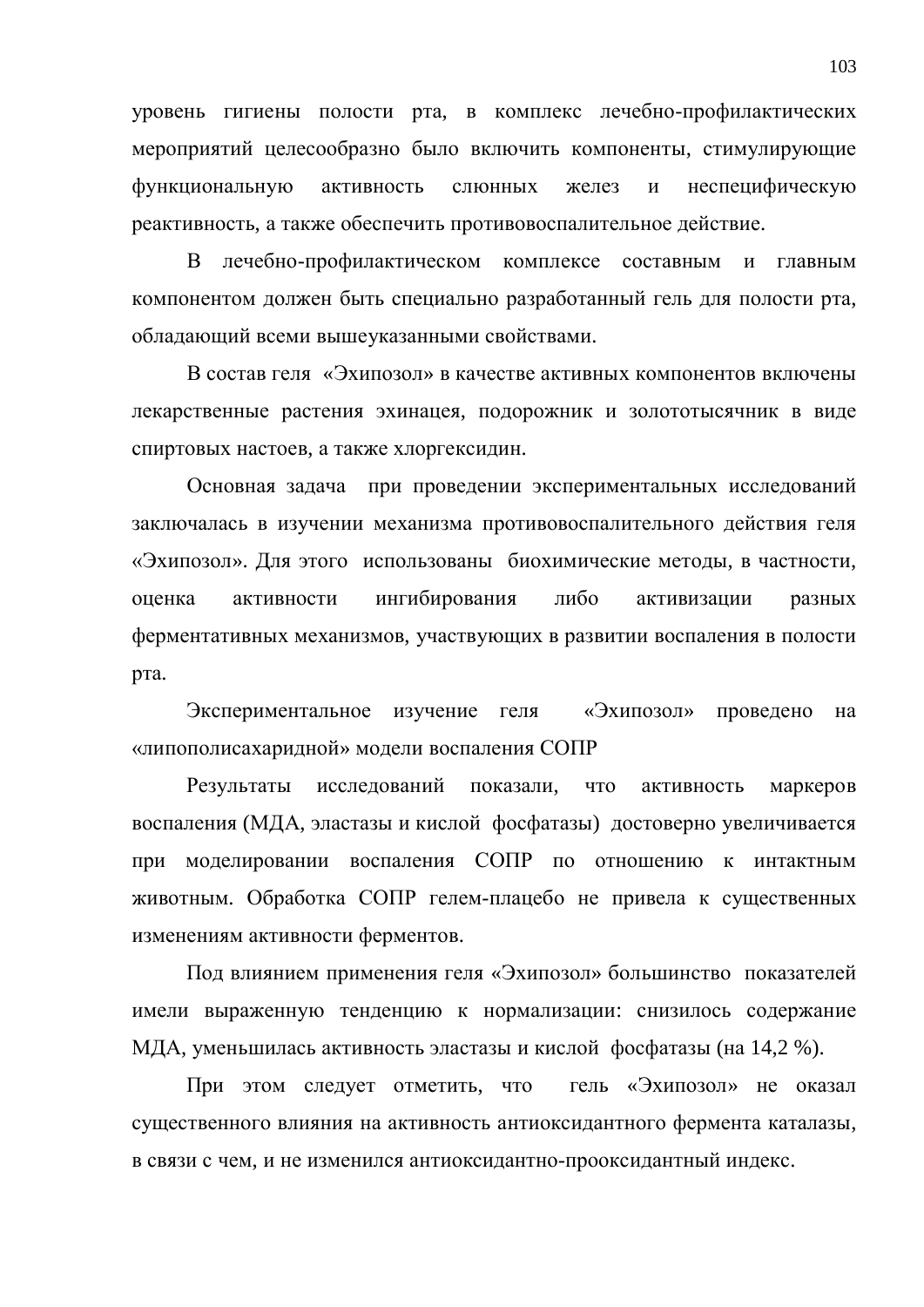Это мы можем объяснить тем, что маркеры воспаления быстрее реагируют на развитие патологического процесса, в то время как для активизации защитных механизмов требуется больше время.

При изучении состояния альвеолярного отростка выявлено, что при применении геля «Эхипозол» наблюдалась явная тенденция к уменьшению степени атрофии альвеолярного отростка при сравнении с показателями, зафиксированными у животных с «моделью воспаления». Считаем, что при более длительном применении геля «Эхипозол» биологический эффект был бы более выраженным.

Гель для полости рта «Эхипозол» был включен в качестве основного компонента в комплекс лечебно-профилактических мероприятий для детей 12-13-летнего возраста, страдающих хроническим катаральным гингивитом. Помимо геля был назначен сбалансированный комплекс средств для ухода за полостью рта, включающий 2 гигиенических средства: зубная паста «Colgate лечебные травы» и ополаскиватель для рта «Colgate Plax total целебные травы».

Для оценки эффективности предложенного комплекса дети были разделены на 3 группы. В 1-й группе (сравнения) назначали гель-плацебо и зубную пасту «Colgate лечебные травы», во 2-й группе – гель для полости рта «Эхипозол» (в виде аппликаций в течение 10 дней, каждые 3 месяца) и зубную пасту «Colgate лечебные травы»; в 3-й группе – полный комплекс лечебно-профилактических мероприятий.

Всем детям была проведена профессиональная гигиена полости рта и даны рекомендации по рациональному уходу за полостью рта, а также проведены «уроки гигиены» с обучением методам правильной чистки зубов.

Изучение гигиенических индексов Silness-Loe и Stallard указало на то, что до начала исследований гигиеническое состояние полости рта у большинства детей было неудовлетворительным. У детей 1-й группы на протяжении всего периода наблюдения наблюдалась явная тенденция к улучшению гигиенического состояния полости рта как сразу после 1-го курса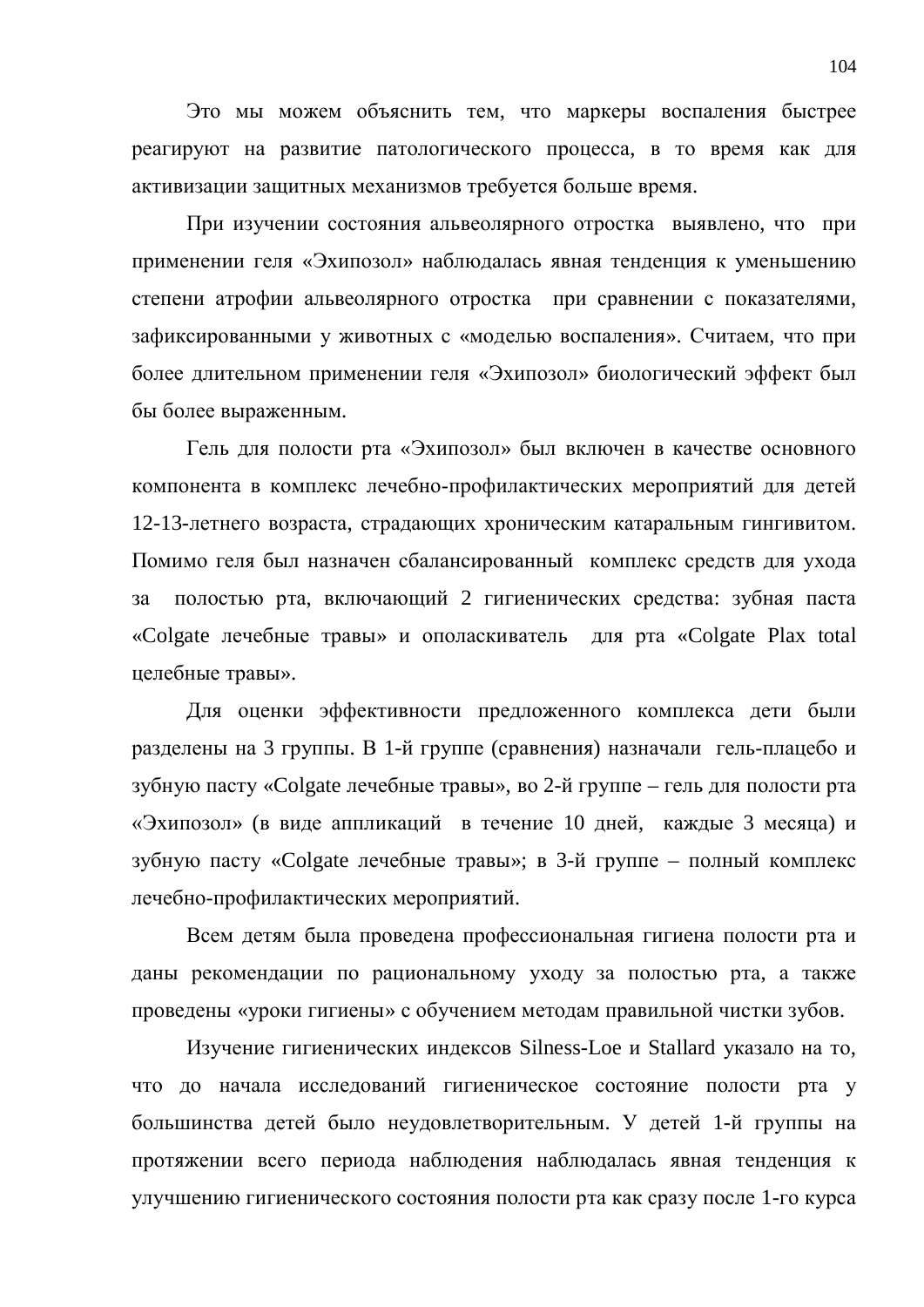лечения, так и через полгода. Более выраженные изменения наблюдались во 2-й и 3-й группах.

На основании полученных результатов был сделан вывод, что проведенная профессиональная гигиена полости рта и обучающие программы до начала курса профилактических мероприятий были эффективными, что и отразилось на уровне гигиенического состояния полости рта. При этом необходимо отметить, что применение комплекса гигиенических средств (зубная паста + ополаскиватель) оказывает более ощутимый результат в улучшении гигиены полости рта.

После первого курса лечения показатели индекса РМА уменьшилась во всех группах. Однако в 1-й группе, наблюдалась только тенденция к уменьшению. У детей 2-й и 3-й групп уменьшение РМА выражено в большей степени. Через 6 месяцев во 2-й и 3-ей группах показатели РМА имели высокодостоверные отличия в сторону уменьшения по отношению к исходным данным. При этом у детей 3-ей группы, получавших полный комплекс лечебно-профилактических мероприятий, распространенность воспалительного процесса в среднем на группу уменьшилась более чем в 2 раза.

Показатели десневого индекса GI до лечения указывали на тяжелое течение. У детей 1-й группы на всех этапах наблюдалось, хотя и незначительное, снижение тяжести гингивита, однако отличительные данные достоверны только после применения 2-х курсов лечения (через 6 месяцев)

У детей 2-й и 3-ей групп детей, принимавших гель «Эхипозол», сразу после первого курса лечения практически у всех был зафиксирован гингивит легкой либо средней тяжести. Через 6 месяцев показатели индекс GI существенно уменьшились по отношению к исходному уровню, и не отличались от данных, зафиксированных сразу после лечения.

Проба Шиллера-Писарева до лечения имела высокие показатели у всех детей. У детей 1-й группы сразу после лечения и спустя 6 месяцев практически не изменились по отношению к исходному уровню.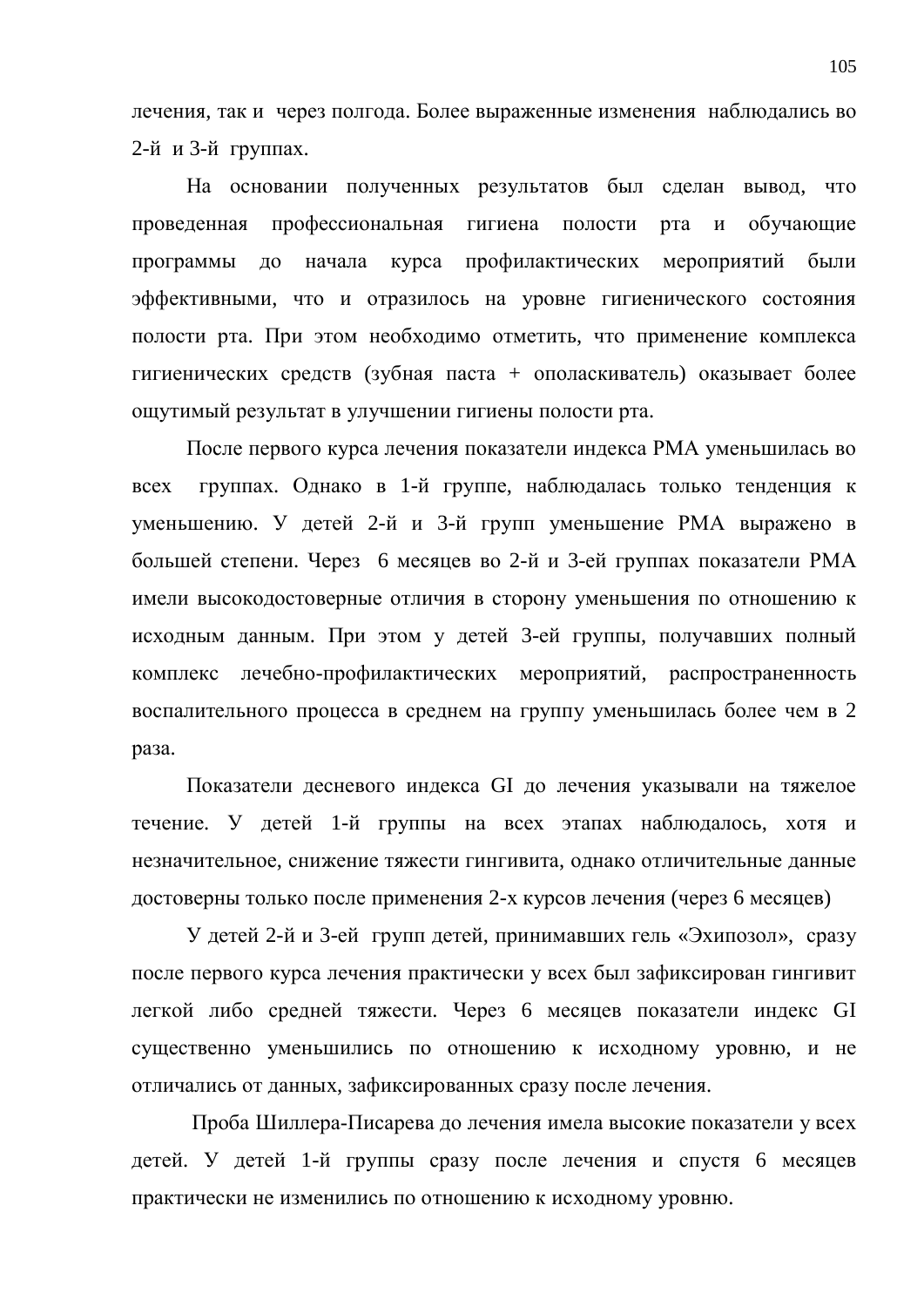Средние показатели пробы Шиллера-Писарева у детей 2-й и 3-й групп уменьшились до уровня достоверности отличий по отношению к исходному уровню. Это четко указало на выраженность противовоспалительного действия именно геля Эхипозол», так как только в этих 2-х группах его применяли в комплексе лечебно-профилактических мероприятий.

Таким образом, результаты изучения клинических индексов у детей с хроническим катаральным гингивитом показали, что применение в комплексе лечебно-профилактических мероприятий в течение 1 года геля Эхипозол» способствует уменьшению распространенности и тяжести воспаления сравнения и улучшает гигиеническое состояние полости рта.

Исходные показатели скорости саливации у детей всех групп были на одинаковом уровне и свидетельствовали о некотором снижении функции слюнных желез.

У детей 1-й группы после первого курса лечения, а также спустя 6 месяцев сравнения существенных изменений не произошло. У детей 2-х других групп уже после курса лечения проявлялась выраженная тенденция к увеличению саливации, но отличительные данные по отношению к исходному уровню были недостоверны. Через полгода у этих детей показатели саливации были в пределах нормальным значениях

Изучение цитологических показателей ротовой полости (степень эмиграции лейкоцитов и слущивание эпителия) проводились для оценки неспецифической реакции ротовой полости на воспаление слизистой оболочки. До начала лечения у детей всех групп содержание лейкоцитов в ротовой жидкости было высоким, что свидетельствовало о повышенной компенсаторной активности лейкоцитарного фактора неспецифической защиты. Повышенное содержание эпителиальных клеток в ротовой жидкости указывало на десквамацию эпителия в области воспаления, и этот фактор также является защитным.

У детей 1-й группы степень эмиграции лейкоцитов после первого курса лечения и через полгода уменьшилась, но не достоверно, что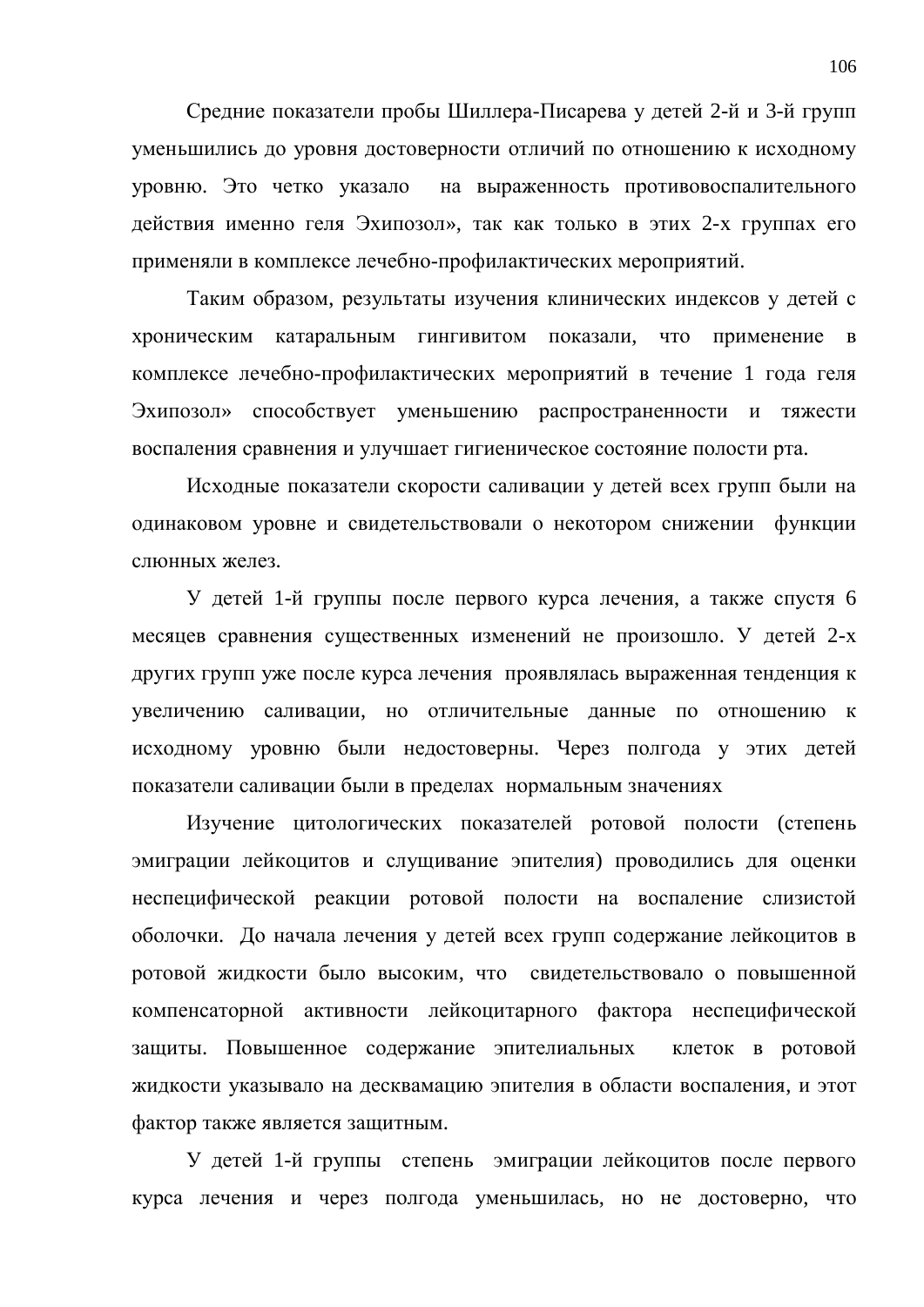указывало, с одной стороны, на сохраняющееся воспаление в полости рта и, с другой стороны, на то, что факторы неспецифической реактивности все еще находятся в напряженном состоянии компенсаторной активности.

Во 2-й группе после курса лечения содержание лейкоцитов снизилось на 13,6 %, а через полгода – на 29 %, у детей 3-й группы - на 32 % и почти на 50 % соответственно. Это свидетельствует о том, что интенсивность воспалительного процесса десен уменьшилась, и, следовательно, снизилось «напряжение» одного из звеньев неспецифической резистентности – лейкоцитарного. При этом более заметные изменения выявлены после применения полного комплекса лечебно-профилактических мероприятий.

Что же касается интенсивности слущивания эпителия, то изменения этого показателя более рельефно отмечалось также у детей 2-й и 3-ей групп. Так, количество эпителиальных клеток в ротовых смывах детей 1-й группы после курса лечения уменьшилось на 6,1 % и через 6 месяцев – на 3,5 %. У детей 2-й группы – на 28,8 % и 24 % соответственно, а у детей 3-й группы – на 23,5 % и 21,7 % соответственно.

Это указывает на то, что снизился темп пролиферации и слущивания базальных слоев эпителия воспаленных десен, который боле выражен был у детей 2-й и 3-ей групп.

Следующий показатель неспецифической реактивности полости рта – электрофоретические параметры клеток буккального эпителия. Изучение их показало, что у детей 1-й группы через 6 месяцев в после лечения существенно не изменились по отношению к исходным данным. Что касается детей, которые получали полный комплекс лечебно-профилактических мероприятий, то у них через 6 месяцев все показатели состояния КБЭ значительно увеличились при сравнении с исходными показателями.

Это свидетельствует о том, что увеличилась эффективность функционирования клеток и это связано, в свою очередь, с повышением устойчивости ядерно-цитоплазматических соотношений в клетках.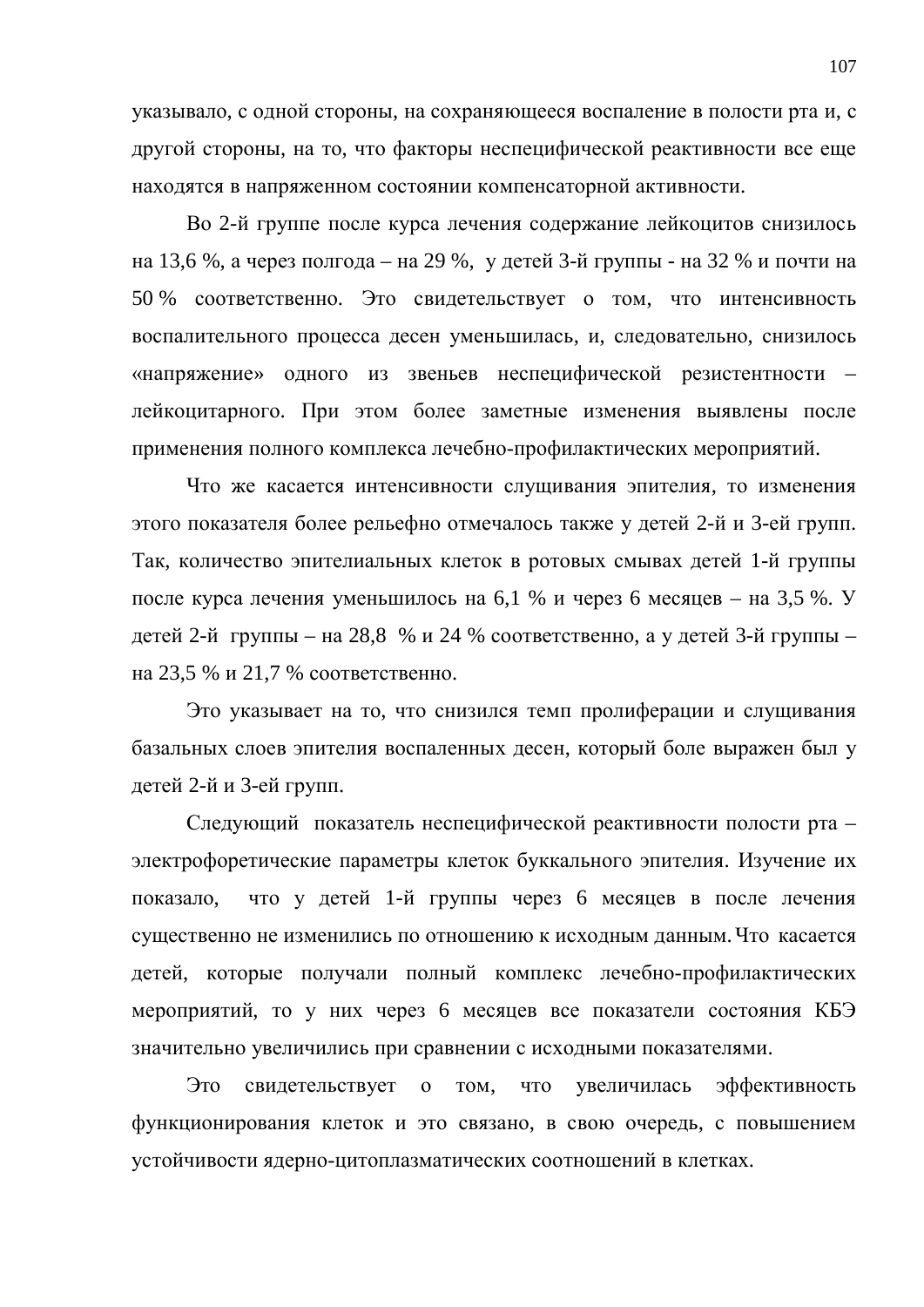Таким образом, более позитивная динамика изменения функциональной активности слюнных желез и факторов неспецифической резистентности (лейкоцитов и эпителиоцитов) наблюдалась у детей с хроническим катаральным гингивитом, у которых в лечебнопрофилактический комплекс входил гель «Эхипозол».

Результаты биохимических исследований ротовой жидкости показали, что содержания МДА у детей 1-ой группы на всех этапах исследования существенно не отличались от первоначальных данных, что свидетельствует о недостаточной возможности базового лечения гингивита снижать ПОЛ в ротовой полости. У детей 3-ей группы содержание МДА значительно уменьшилось уже после первого курса лечения и сохранялось на этом уровне в течение 6 месяцев.

Эффективное и устойчивое уменьшение уровня МДА в ротовой жидкости детей этой группы указывает на способность геля «Эхипозол», включенного в комплекс лечебно-профилактических мероприятий, снижать интенсивность ПОЛ в ротовой полости, а значит оказывать, пародонтопротекторное действие.

Проведение базового лечения гингивита существенно не повлияло на активность каталазы, о чем свидетельствуют результаты, полученные при исследовании ротовой жидкости детей 1-й группы. В ротовой жидкости детей 3-ей группы уже после 1-го курса лечения наблюдалось достоверное повышение активности каталазы. Высокая активность одного из основных антиоксидантных ферментов сохранялась и через 6 месяцев у детей, использовавших гель «Эхипозол» в комплексе лечебно-профилактических мероприятий. Такое устойчивое увеличение активности каталазы в ротовой жидкости детей этой группы можно расценивать как позитивный факт комплексной профилактики заболевания.

На основании изучения протеолитического фермента эластазы судили о противовоспалительном действии лечебно-профилактического комплекса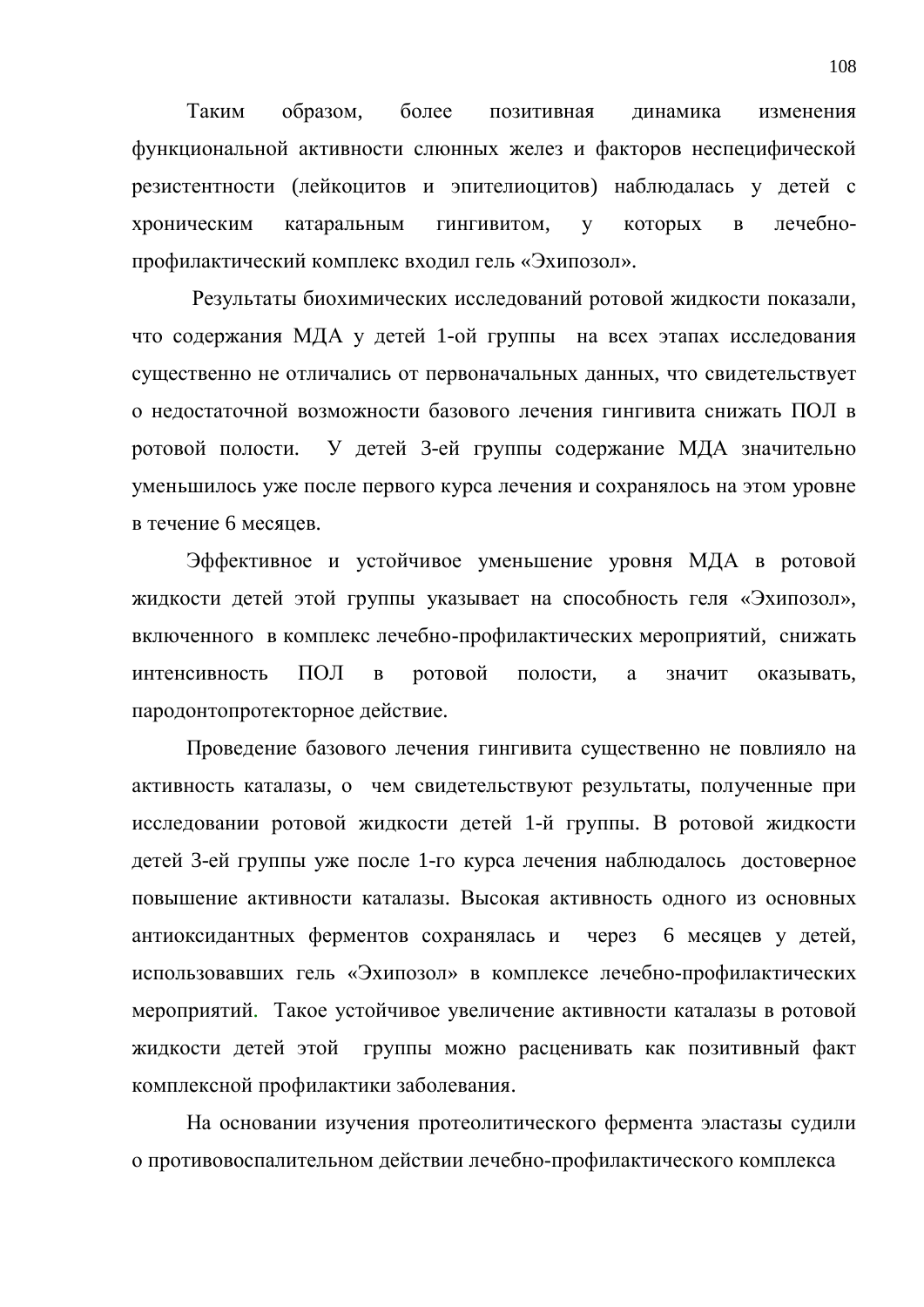Исследования показали, что регулярное применение комплекса, включающего «Эхипозол», существенно снизило активность эластазы в ротовой жидкости детей. Так, если активность эластазы в ротовой жидкости детей 1-й группы практически не изменялась на протяжении всего исследования, то у детей 3-ей группы этот показатель достоверно уменьшился уже после 1-го курса лечения

Обобщая результаты проведенного биохимического исследования ротовой жидкости, можно сделать заключение, что лечебнопрофилактический комплекс, включающий гель «Эхипозол», снижает интенсивность воспаления и способствует устойчивому повышению активности важнейших систем неспецифической резистентности.

Об этом свидетельствует снижение уровня МДА, повышение активности фермента каталазы и снижение активности эластазы в ротовой жидкости детей.

Для оценки эффективности предложенного комплекса лечебнопрофилактических мероприятий, включающего гель «Эхипозол», было изучено состояние пародонта у детей через 1 год. Дети к этому времени повзрослели на 1 год.

Практически у всех детей улучшилась гигиена полости рта, как по показаниям индекса Silness-Loe, так и Stallard. Однако у детей 2-й и 3-ей групп эти показатели изменились в лучшую сторону в большей степени. Особенно следует отметить, что дети лучше чистят открытые поверхности зуба, нежели пришеечную область.

Показания индекса РМА у детей 1-й группы практически не изменились, у детей же 2-й и 3-ей группы значительно уменьшились с высокой степенью достоверности отличий по отношению к исходном у уровню.

Десневой индекс GI, изученный через 1 год, свидетельствовал о снижении тяжести течения, причем у детей всех групп. Но если в 1-й группе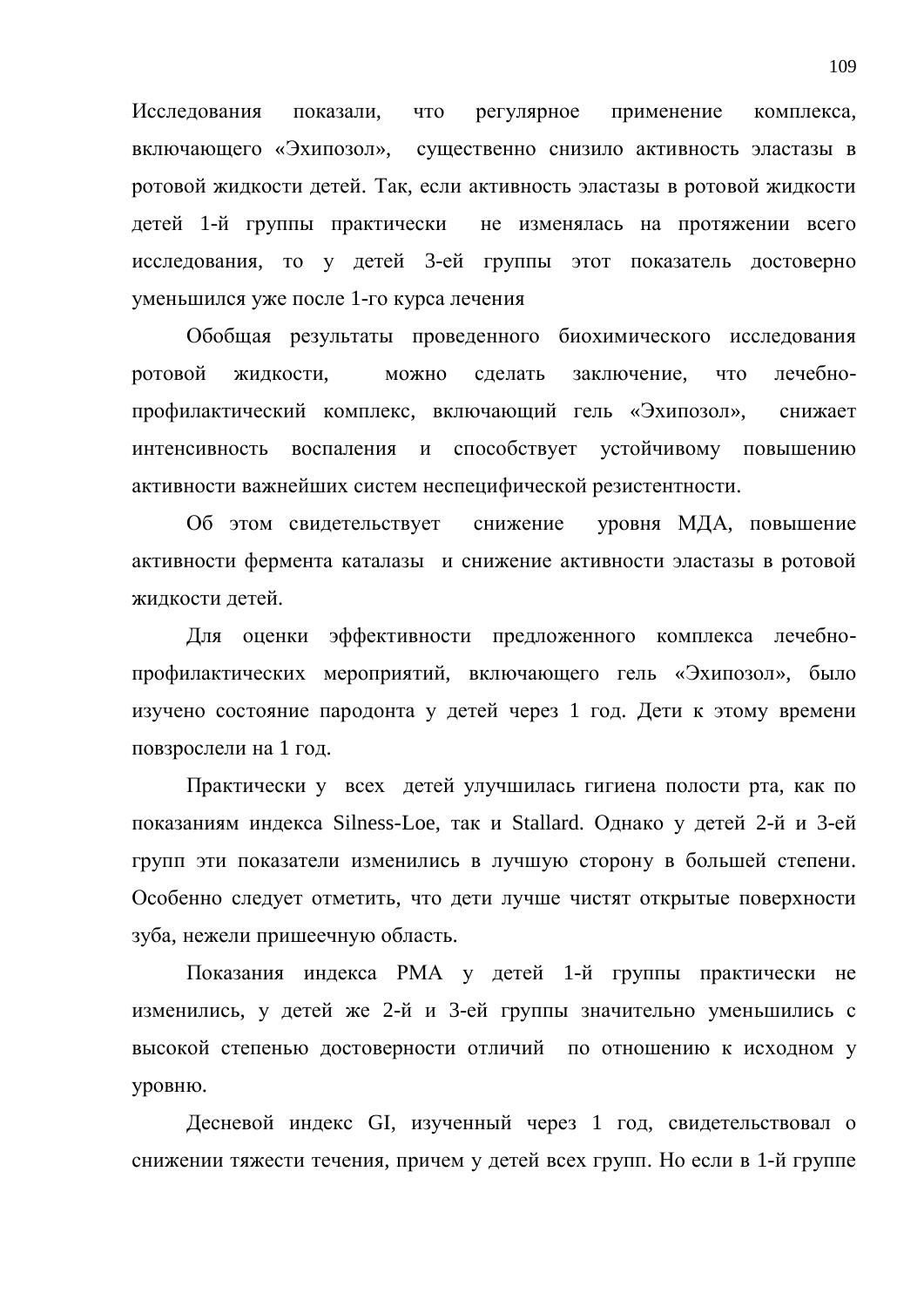присутствовали дети с гингивитом средней тяжести, то во 2-1 и 3-ей группах, если и наблюдался гингивит, то только легкий.

Показатели пробы Шиллера-Писарева у детей 1-й группы через 1 год снизились незначительно. Из 9 обследованных детей, только у 2-х был отрицательный результат, у 5 детей – на уровне 2-х баллов и 2-х детей было зафиксировано 3 балла. Из 12 детей 2-й группы только у 4-х проба Ш-П составила 2 балла, а среди детей 3-ей группы были выявлены положительные результаты у троих.

Следует отметить, что показатели индексов РМА, GI и пробы Ш-П самые главные, свидетельствующие о снижении интенсивности и тяжести воспалительного процесса. В данном случае четкое снижение этих показателей произошло у детей, получавших в комплексе лечебнопрофилактических мероприятий гель «Эхипозол»

Скорость саливации существенно увеличилась только у детей 2-й и 3-ей групп. В 1-й группе хотя и наблюдалось некоторое увеличение по отношению к первоначальным данным, однако отличия недостоверны.

Таким образом, проведенные исследования позволили сделать вывод, что применение детьми пубертатного возраста с ХКГ в течение 1 года комплекса лечебно-профилактических мероприятий оказало выраженный лечебно-профилактический эффект. Установлено противовоспалительное действие комплекса, стимулирующее влияние на неспецифические факторы защиты ротовой полости и функциональную активность слюнных желез, а также улучшение гигиенического состояния полости рта.

Все указанное привело к снижению распространенности, интенсивности и тяжести хронического гингивита у детей 12-13-летнего возраста.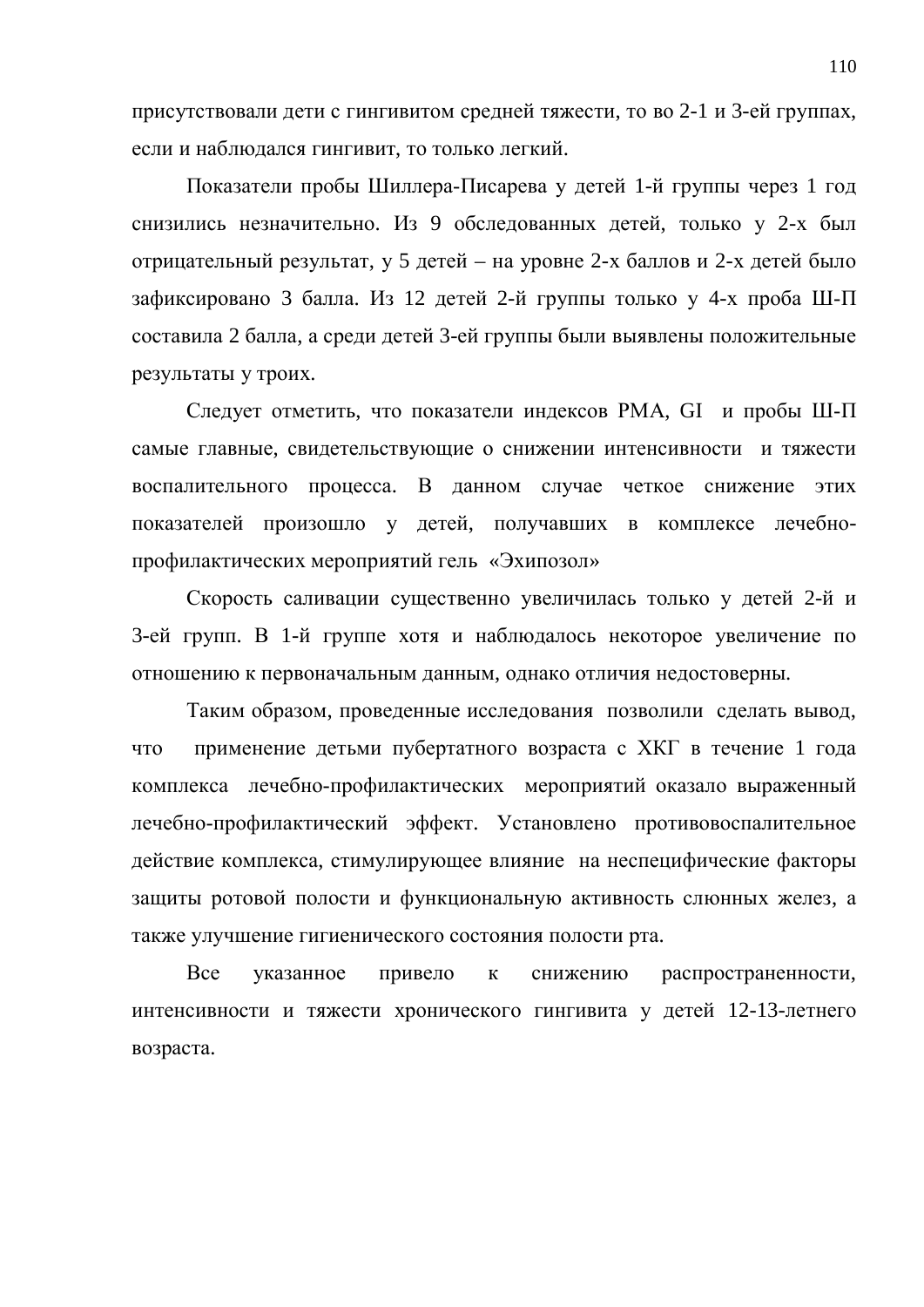## **ВЫВОДЫ**

1. Гингивит у детей рассматривается как самостоятельная нозологическая единица, для которого возможна реституция структуры и функций тканей пародонта. Этиологию и патогенез гингивита необходимо рассматривать в большей степени с возрастных позиций и функционального состояния начинающего взрослеть организма. Распространенность гингивита значительно увеличивается у детей пубертатного возраста – периода, на протяжении которого в организме происходит внутренняя перестройка, завершающаяся достижением половой зрелости

2. Исследования, проведенные в 2008 и 2014 г.г., показали, что у детей 12-13-летнего возраста распространенность гингивита составила в среднем 52,85 %, при этом в 2008 г. изучаемый показатель был выше (55,9 %), чем в 2014 г. (51,8 %), что подтверждается уменьшением случаев генерализованного гингивита у детей, обследованных в 2014 г.

3. Выявлены особенности течения хронического катарального гингивита у детей пубертатного возраста, в именно сниженный уровень слюноотделения  $(0,35\pm0,04$  мл/мин - слюна покоя и  $0,81\pm0,08$  мл/мин – слюна раздражения), низкий уровень гигиены полости рта (отличия по индексу Silness-Loe –  $p < 0.01$ , Stallard –  $p < 0.05$  по сравнению с детьми с интактным пародонтом), выраженное хроническое воспаление СОПР (проба Шиллера-Писарева – 2,25 ± 0,19 балла), высокое содержание в ротовых смывах лейкоцитов и эпителиальных клеток (на 43,4 % и на 16,4 % больше, нежели у детей с интактным пародонтом). Наличие воспаления в тканях десны снижает электрофоретическую подвижность ядер клеток буккального эпителия в 1,62 раза и клеточных мембран в 1,53 раза по сравнению с интактным пародонтом.

4. Выявлены гендерные отличия течения хронического катарального гингивита у девочек и мальчиков 12-13-летнего возраста, о чем свидетельствует лучшие показатели гигиены полости рта ( $p < 0.05$ ), однако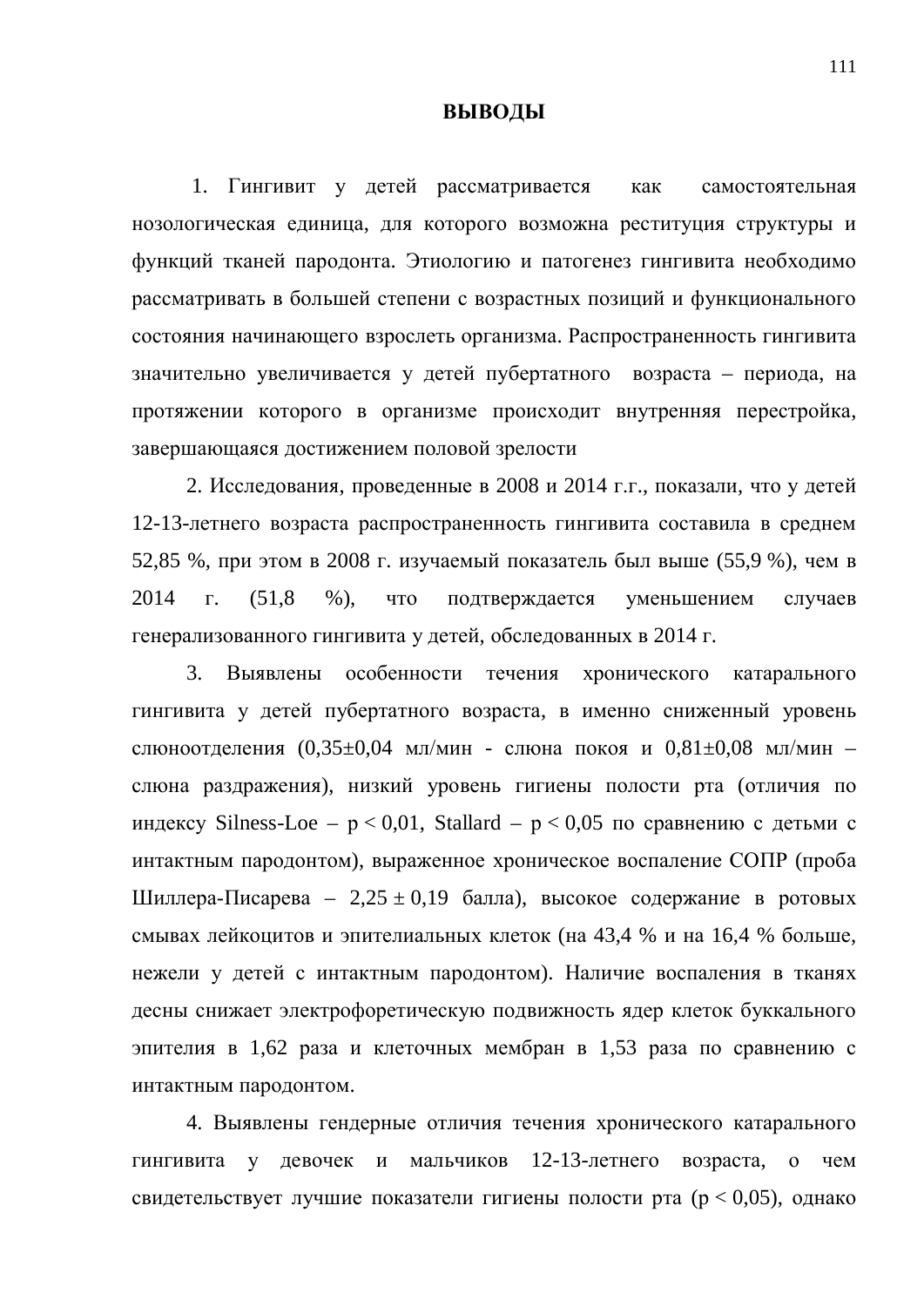более выраженное воспаление слизистой оболочки полости рта (по индексу РМА на 22-44 %, по пробе Шиллера-Писарева – на 16 %) у девочек, более высокая (на 24-34 %) скорость саливации у мальчиков.

5. Разработан и апробирован в эксперименте гель для полости рта «Эхипозол» и установлен его выраженный противовоспалительный эффект за счет снижения интенсивности свободнорадикального окисления липидов (на 16,4 %), ингибирования активности ферментов деструкции и воспаления – эластазы (на 16,3 %) и кислой фосфатазы (на 14,2%) в слизистой оболочке полости рта экспериментальных животных.

6. Разработан комплекс лечебно-профилактических мероприятий для детей пубертатного возраста с хроническим катаральным гингивитом, включающий гель «Эхипозол», зубную пасту «Colgate лечебные травы» и ополаскиватель для рта «Colgate Plax total целебные травы», и установлено его способность уменьшать интенсивность и тяжесть воспаления в пародонте (уменьшение индекса РМА на 55 %, индекса GI на 58,5 %, пробы Шиллера-Писарева – на 39,5 % через 6 месяцев по отношению к исходному уровню), улучшать гигиеническое состояние полости рта (снижение ГИ Silness-Loe и Stallard на 49,3 % и 38,3 % соответственно), стимулировать неспецифическую реактивность полости рта и функциональную активность слюнных желез (увеличение скорости саливации на 58,3 %) с сохранением достигнутого эффекта в течение 1 года.

7. Показано, что использование предложенного комплекса лечебнопрофилактических мероприятий у детей пубертатного возраста с хроническим катаральным гингивитом позволило уменьшить интенсивность перекисного окисления липидов (уменьшение содержания МДА на 36,7 %), повысить антиоксидантную защиту (увеличение активности каталазы на 49,1 %), снизить протеолитическую активность (уменьшение активности эластазы на 26,6 %), а также нормализовать метаболические процессы в клетках буккального эпителия (увеличение % подвижных ядер КБЕ в 1,5 раза, соотношения амплитуд смещения плазмолемм и ядер – на 33,6 %).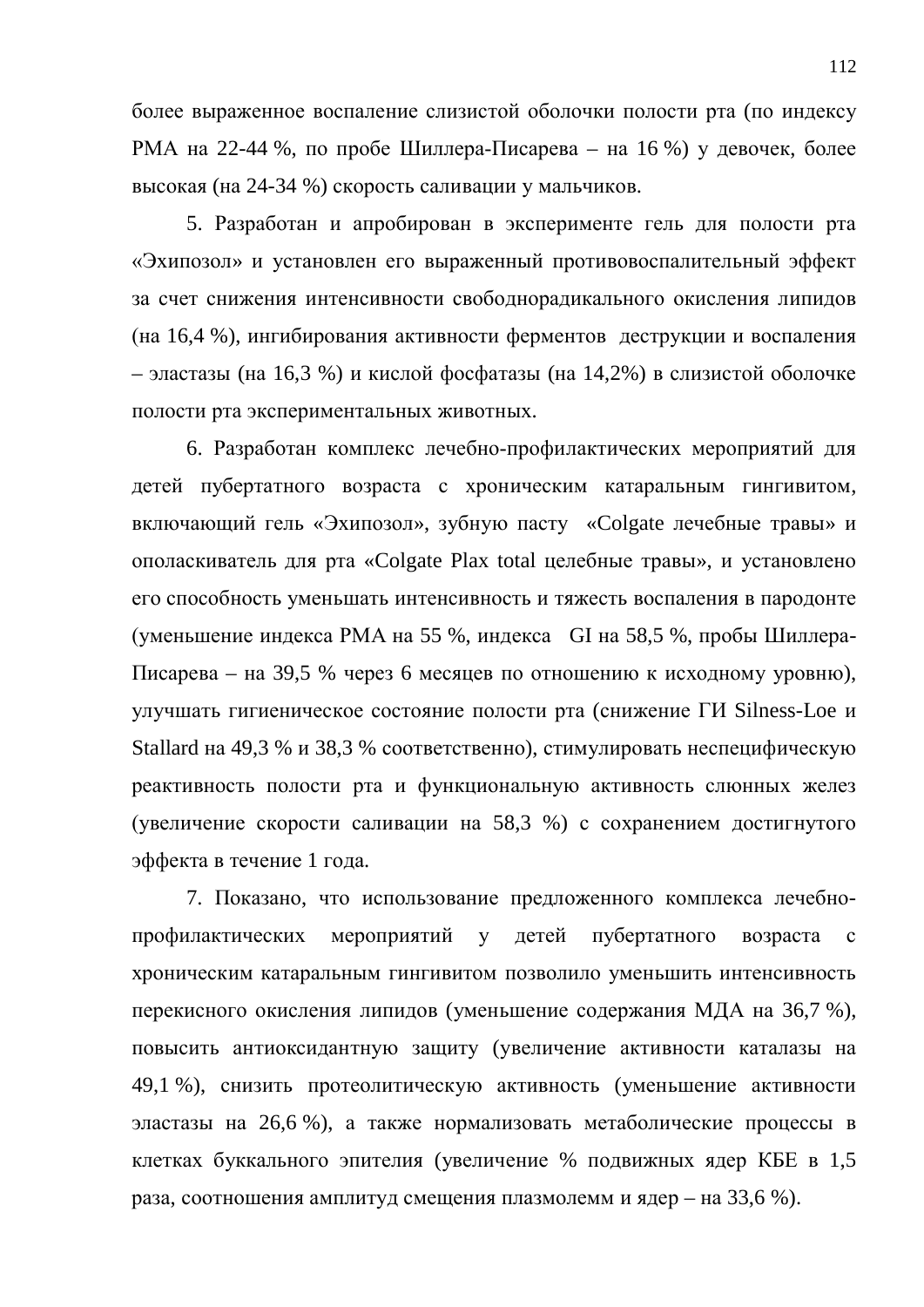## ПРАКТИЧЕСКИЕ РЕКОМЕНДАЦИИ

1. С целью профилактики и лечения ХКГ у детей пубертатного возраста предложен комплекс лечебно-профилактических мероприятий, включающий гель для полости рта «Эхипозол», и применение для ухода за полостью рта зубной пасты «Colgate лечебные травы» и ополаскивателя «Colgate Plax total целебные травы».

2. Комплекс рекомендован для применения в течение 1 года с периодичностью 1 раз в 3 месяца.

3. Рекомендации по применению отдельных элементов комплекса следующие:

- гель для полости рта «Эхипозол»: аппликации на десна с экспозицией 10 минут, 10 сеансов. Повторение курса 1 раз в 3 месяца

- зубная паста «Colgate лечебные травы». Чистка зубов 2 раза в день в течение всего срока наблюдения

- ополаскиватель «Colgate Plax total целебные травы». Полоскание рта 3 раза в день в течение 10 дней. Повторение курса 1 раз в 3 месяца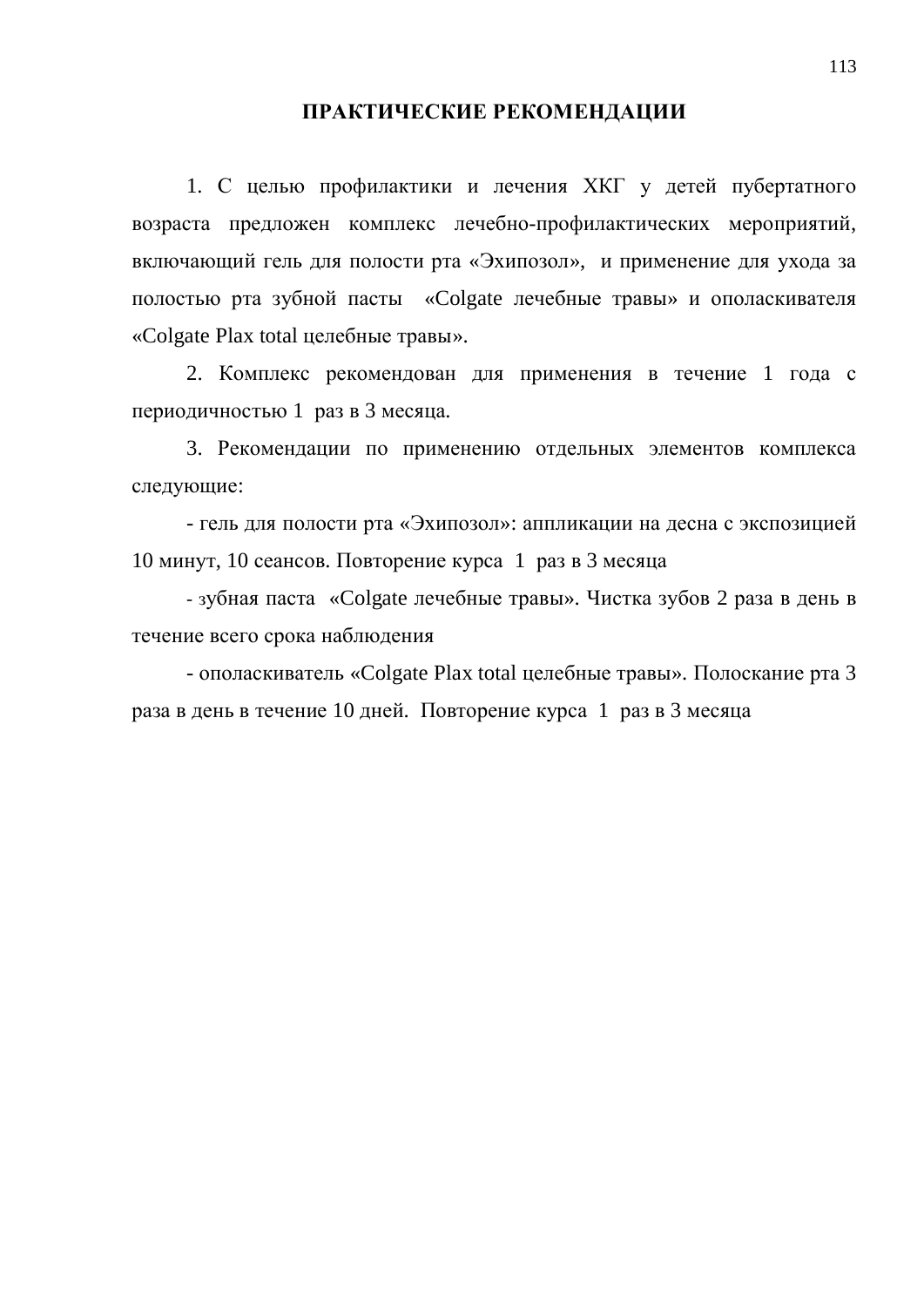## СПИСОК ИСПОЛЬЗОВАННЫХ ИСТОЧНИКОВ

1. Абдусаламова Б.Ф. Влияние средств гигиены полости рта, содержащих мексидол, на состояние тканей пародонта/ Б.Ф.Абдусаламова, Н.К.Паздникова, Л.И. //Dental forum. - 2012 . - № 4 . - С. 61-63

2. Аванесов А.М. Влияние антисептиков мирамистин и хлоргексидин на местный иммунитет полости рта при хроническом генерализованном катаральном гингивите/ А.М.Аванесов, Г.К. Калантаров //Вестник Российского ун-та дружбы народов Серия:Медицина .- 2013.- №3. - С.68 - 72

3. Авдеев А.В. Изменения физико-химических показателей ротовой жидкости детей при лечении гингивита / А.В. Авдеев //Актуальные проблемы гуманитарных и естественных наук.-2012.-№ 12.-С.393-395

4. Авдеев А.В. Эффективность патогенетического лечения детей с гингивитом/ А.В. Авдеев//Институт стоматологии. - 2013. - №1. - С.82-83

5. Адамчик А.А. Оценка иммунологического статуса пациентов при лечении хронического генерализованного пародонтита на фоне иммунокорректора/ А.А.Адамчик, А.В. Арутюнов//Международный журнал прикладных и фундаментальных исследований.-2014.-№2.-С.14–19

6. Амелина Н.В. Динамика показателей состояния тканей пародонта у детей с заболеваниями гепатобилиарной системы под влиянием лечебнопрофилактического комплекса/ Н.В.Амелина, О.В.Деньга, И.В.Ходарчук//Вестник стоматологии.-2008.-№3.-С.68-75

7. Анализ заболеваемости гингивитом у детей школьного возраста г. Воронежа /Сущенко А.В., Лепехина О.А.Л., Sushchenko A.V., Лепехина Л.И.//Прикладные информационные аспекты медицины.-2009.- № 2.- С.47-50

8. Анализ предикторов эффективности применения фотофореза пантовегина у больных с хроническим катаральным гингивитом/Фролков В.К., Хасанова Д.А., Кончугова Т.В. [и др.] //Физиотерапевт.-2014.-№ 2.-С. 15-22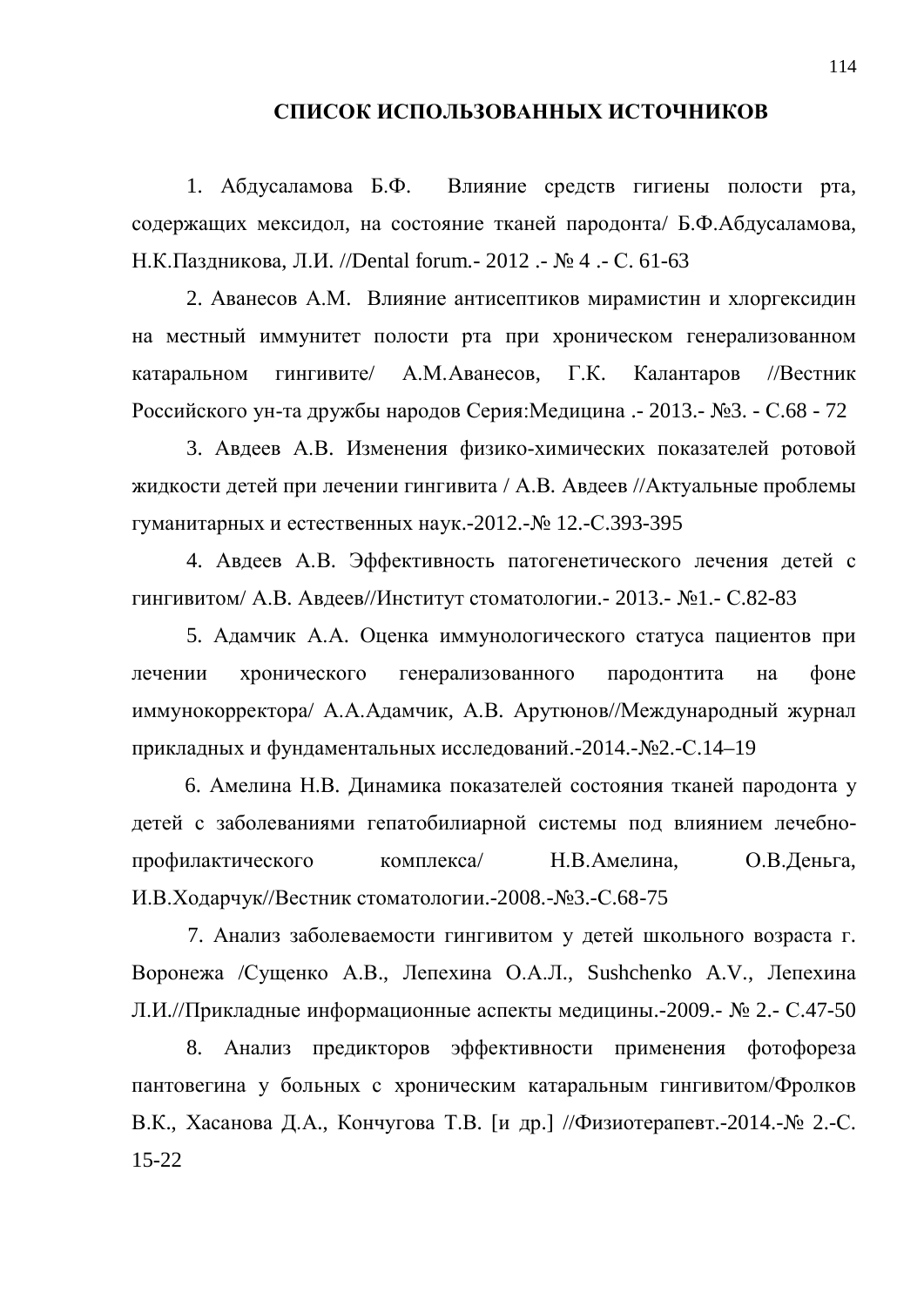9. Андрианов К.В. Изучение элементного состава мяты перечной (mentha piperita)/К.В.Андрианов, Ю.А.Федченкова, О.П. Хворост//Актуальні питання фармацевтичної і медичної науки та практики.-2014.- №3 (16).-С.49-51

10. Антошкиева Р.М. Воздействие аппарата «Витафон-2» в сочетании с антиоксидантной защитой при лечении заболеваний пародонта/ Р.М.Антошкиева, Я.Н.Гарус//Международный научно-исследовательский журнал.-2015.-№ 2-4.- С. 30-32.

11. Арзуманова Р.В. Оптимизация воспалительных процессов пародонта с использованием физических факторов воздействия/ Р.В.Арзуманова, С.Р.Алексеева//Российский стоматологический журнал.-2014.- № 2.-C.24-27

12. Артюшкевич А.С. Заболевания периодонта. Руководство для врачей-стоматологов/ А.С. Артюшкевич.-Минск, 2006.- 328 с.

13. Астахова М.И Лечение гингивита аппаратом «Ультратон»/ М.И.Астахова, О.В.Баскова, В.Н. Лыгина// В сборнике «Актуальные вопросы образования и науки» Материалы Международной научно-практической конференции 30 сентября 2014 г.: в 11 частях. - Тамбов, 2014.- С. 11-12.

14. Балашова Л.В. Применение озонотерапии при лечении и профилактики гингивита во время беременности/ Л.В.Балашова, Е.Б.Балашов, М.Б.Хайкин//Вестник медицинского института «РЕАВИЗ»: реабилитация, врач и здоровье. - 2013. - №4. - С.30-34

15. Балян Л.Н. Практические возможности использования предметов и средств гигиены для полости рта при заболеваниях пародонта/ Л.Н. Балян //Проблемы стоматологии.- 2010.- №1.- С. 20-23

16. Безруких М.М. Возрастная физиология (физиология развития ребенка): Учеб. пособие/ М.М.Безруких, В.Д. Сонькин, Д.А.Фарбер. – М.: Academa, 2009. – C. 416 c.

17. Беленова И.А. Повышение эффективности комплексного лечения хронического катарального гингивита в детском возрасте путем применения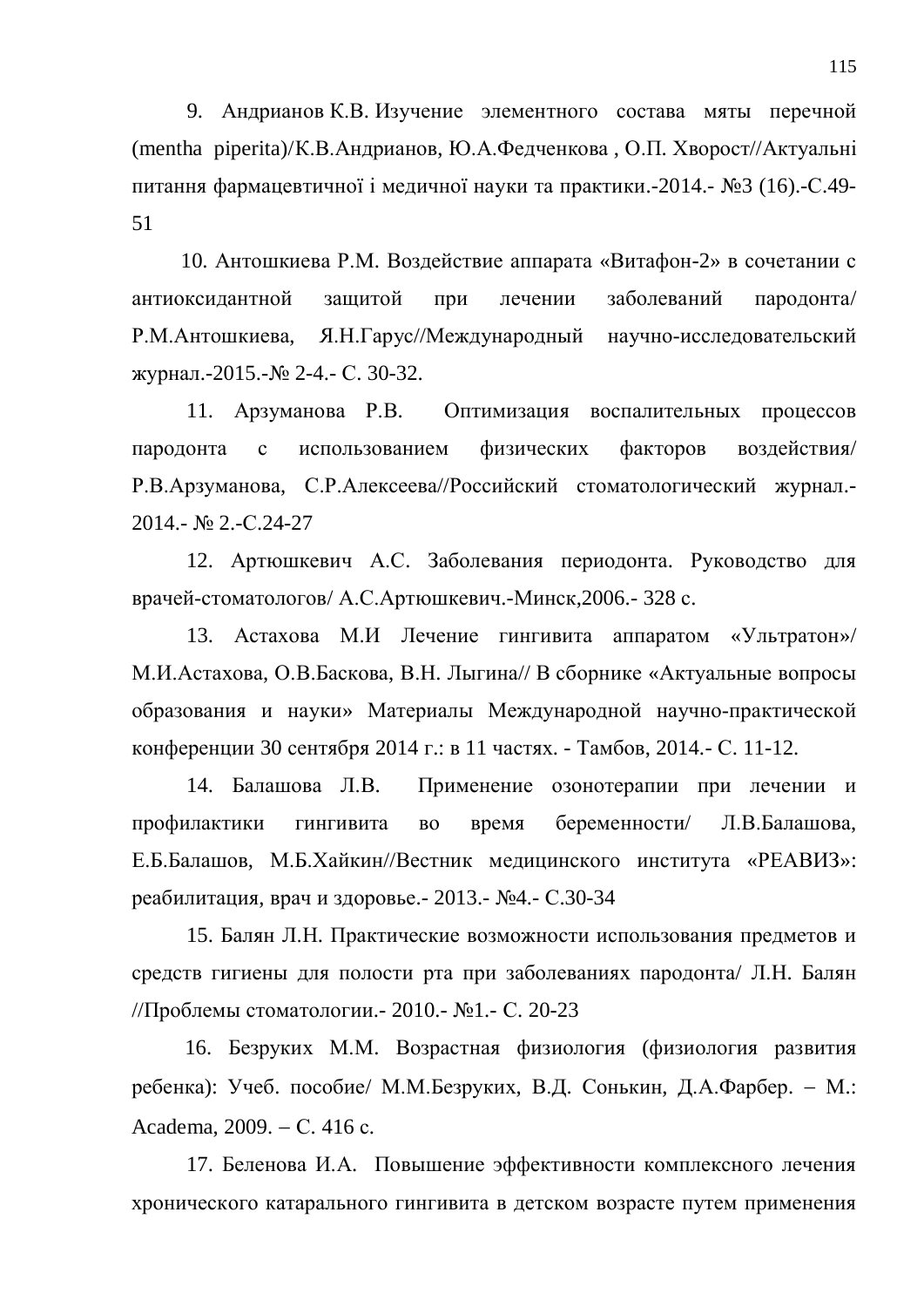местных иммунокорректоров/ И.А.Беленова, Е.С.Бондарева//Вестник новых медицинских технологий. Электронное издание- 2013.- №1.- С.92

18. Белоклицкая Г.Ф. Клиническая эффективность новой серии средств гигиены — комплекса «Colgate® Total PRO «Здоровье десен» при хроническом течении генерализованного пародонтита/ Г.Ф.Белоклицкая, О.В.Ашаренкова, Богданова М.М.// //Современная стоматология. - 2012. - №  $5. - C. 21$ 

19. Белоусова Л.Г. Предметы и средства гигиены полости рта. Учебное пособие/ Л.Г.Белоусова.-Самара, Изд-во «РЕАВИЗ», 2012.- 50 с.

20. Барабаш Р.Д. Концепции этиологии и патогенеза заболеваний пародонта/ Р.Д.Барабаш //Стоматология. 1987. - №1. - С.81-85.

21. Березина Н.В. Применение витаминно-минерального комплекса и антибактериальных гелей, ополаскивателя и зубной пасты в лечении воспалительных заболеваний пародонта/ Н.В.Березина, Е.Н.Силантьева, С.М Кривонос//Пародонтология. - 2014. - №4. - С. 72-75

22. Биологическая активность соелинений из растительных источников/М.Н.Ивашев, А.А Круглая, И.А.Савенко [и др.] //Фундаментальные исследования.-2013.-№10-7.-С.1482-1484

23. Бірсан Ю.О. Рання діагностика захворювань тканин пародонту у підлітків/Ю.О.Бірсан //Материали науково-практичной конференції з міжнародною участю «Інноваційні технології в сучасній стоматології» м. Івано-Франківськ, 19-20березня 2015 р.- Івано-Франківськ ,2015.-ɋ.29-51

24. Биохимические маркеры воспаления тканей ротовой полости: методические рекомендации/Левицкий А.П., Деньга О.В., Макаренко О.А. [и др.].-Одесса: КП ОМД, 2010.- 16 с.

25. Блашкова С.Л. Роль эндогенных антимикробных пептидов в развитии воспалительных заболеваний пародонта у пациентов, находящихся на ортодонтическом лечении/ С.Л. Блашкова, И.Г.Мустафин, Г.Р. Халиуллина //Фундаментальные исследования. - 2014. - №4-3. - С.461-465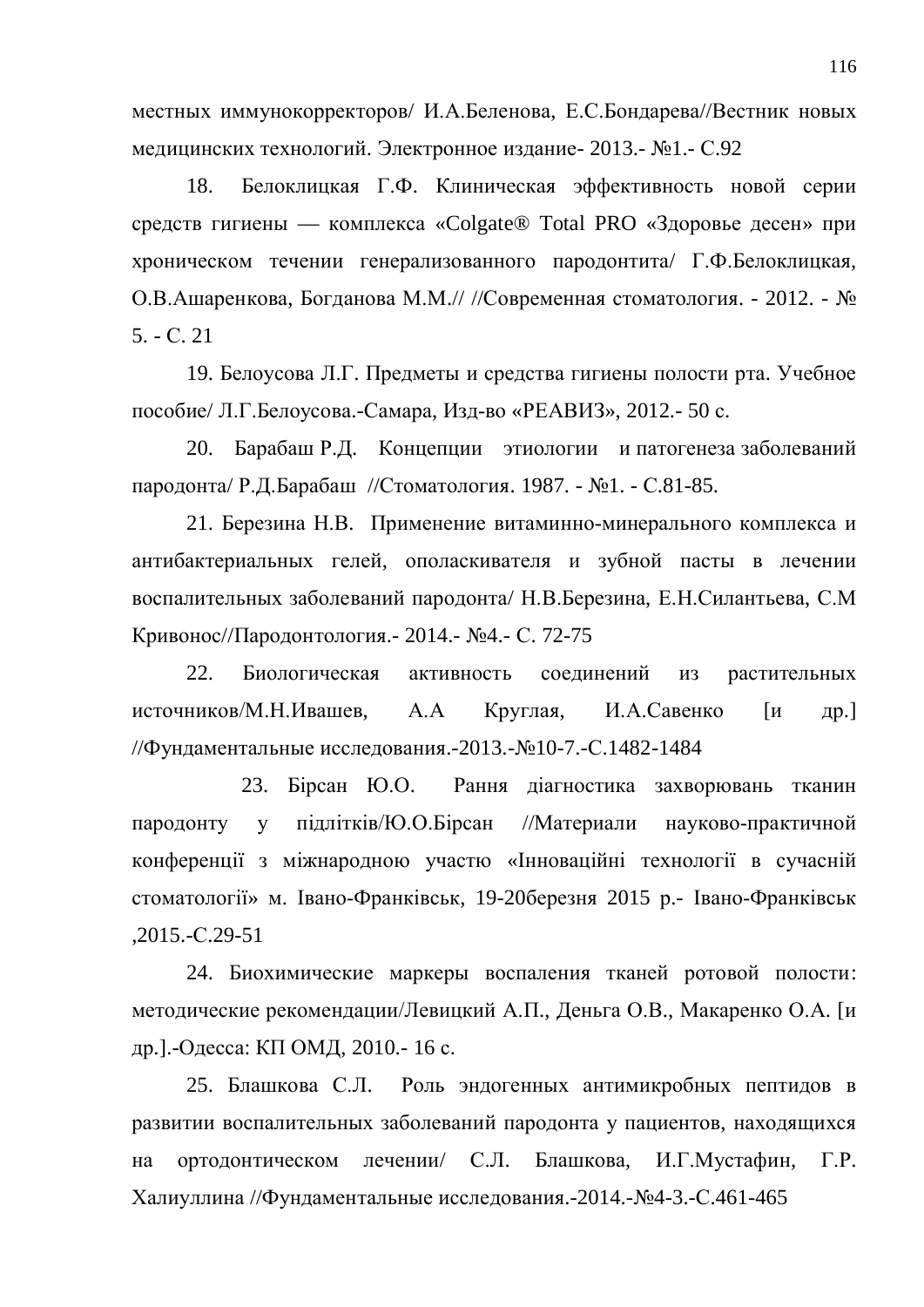26. Близнюк А.А. Обоснование принципов лечебно-профилактической гигиены полости рта при обострившемся течении генерализованного пародонтита: дис. на соиск. учен. степ. канд. мед. наук: спец. 14.01.22 «Стоматология»/А.А.Близнюк.-Одесса,2006.-230 с.

27. Боднарук Ю. Б. Розповсюдженість хронічного катарального гінгівіту у дітей, хворих на дитячий церебральний параліч/Ю. Б. Боднарук // ∐нновації в стоматології.-2014.-№2.- С.15 –19

28. Бойченко О.М. Поширеність захворювання тканин пародонта у хворих на IXC/ О.М.Бойченко, Ю.В. Сідаш //Актуальні проблеми медицини: Вісник української медичної стоматологічної академії.-2013.-Т.13, №3.-С.13-15

29. Бондарева Е.С. Коррекция местного иммунного дисбаланса полости рта в рамках комплексного лечения хронического катарального гингивита в детском возрасте/ Е.С.Бондарева, А.В.Сущенко, С.А. Гарькавец //Системный анализ и управление биомедицинских системах.-2014.-№1.- $C.64 - 67$ 

30. Бирюкова Ю.А. Лабораторная оценка эффективности использования фитопрепарата при лечении гипертрофического гингивита/ Ю.А.Бирюкова, Л.Б.Филимонова, О.А. Гализина//Российский медикобиологический вестник им.акад.И.П.Павлова. - 2014. - № 3.-С.139-142

31. Бондарева Е.С. Коррекция местноиммунного дисбаланса полости рта в рамках комплексного лечения хронического катарального гингивита в детском возрасте/ Е.С.Бондарева, А.В.Сущенко, С.А. Гарькавец //Системный анализ и управление биомедицинских системах.-2014.- №1.-С.64 - 67

32. Бондаренко О.С. Влияние различных методов лечения хронического катарального гингивита на показатели стоматологического здоровья и качества жизни пациентов/ О.С. Бондаренко, О.Н. Рисованная, А.Н. //Медицинский вестник Северного Кавказа. - 2011.- № 4.- С.27-29.

33. Бугоркова И.А. Обследование детского населения Донецкой области на заболевания пародонта для формирования региональной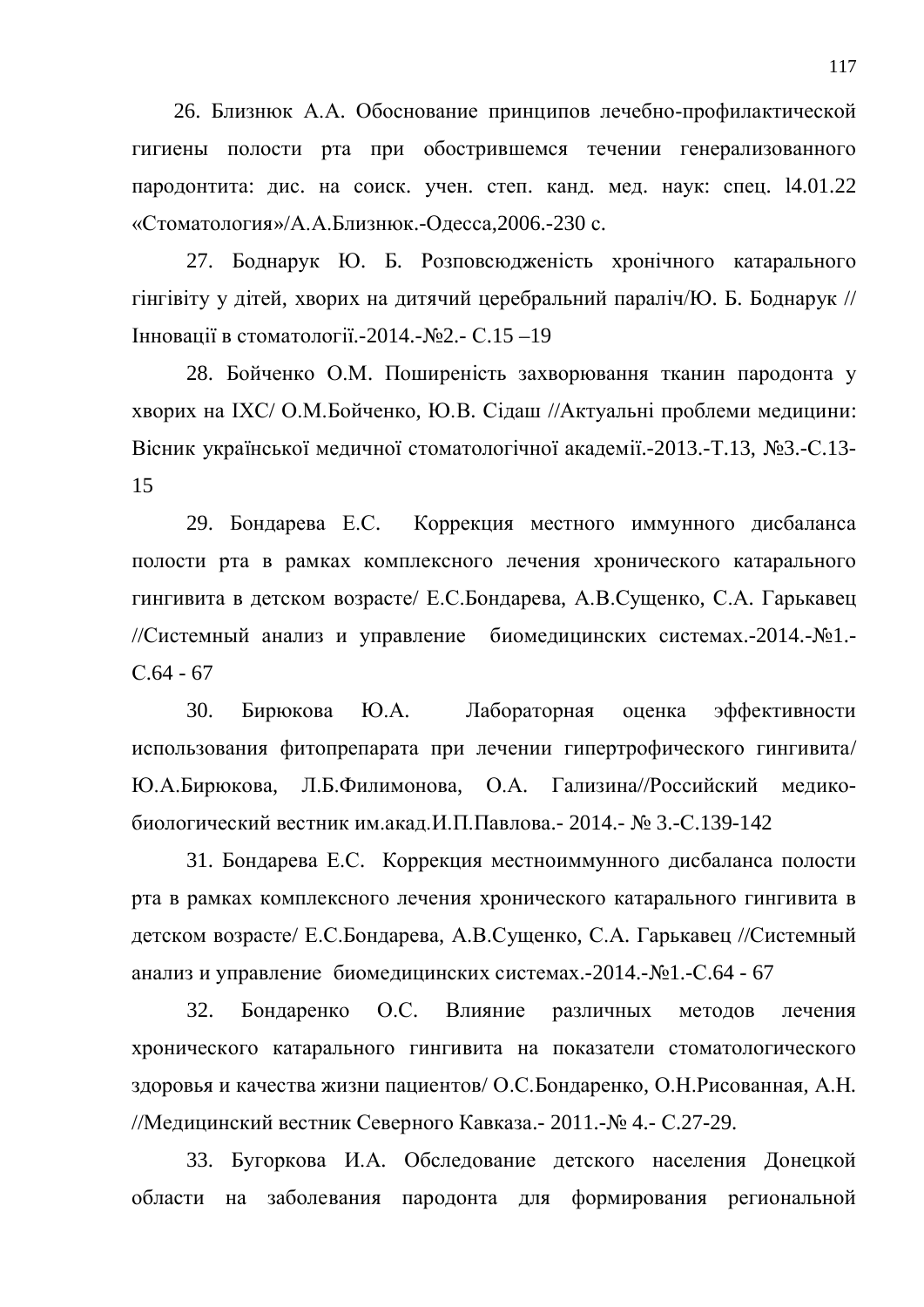программы стратегического планирования работы стоматологической службы/ И.А. Бугоркова//Медико-социальные проблемы семьи. - 2013.-№ 3.-C.86-89.

34. Бугоркова И.А. Изучение гигиенического индекса с целью разработки региональной программы профилактики стоматологических заболеваний/ И.А. Бугоркова //Современная стоматология.-2014.-№ 3.-С.54-57

35. Будайчиев М.Г. Стоматологическая заболеваемость детей, проживающих в равнинной зоне сельской местности (по материалам республики дагестан/ М.Г.Будайчиев, С.И.Абакаров, Л.М. Асхабова //Вестник последипломного медицинского образования .- 2011.- №4. - С.42-43

36. Булгакова А.И. Клинико-иммунобиологическая оценка результатов применения комплекса стоматологических мази и карандаша у больных с воспалительными заболеваниями пародонта/ А.И.Булгакова, Ю.В.Шикова, А.В. Лиходед //Пародонтология. - 2013. - №1. - С. 36 - 39

37. Булкина Н.В. Коморбидность заболеваний пародонта и соматической патологии/ Н.В.Булкина, А.П.Ведяева, Е.А.Савина //Медицинский вестник Северного Кавказа. - 2012.- № 3.- С.110-115

38. Буракшаев С.А. Хронический гингивит: иммунологические подходы к диагностике/ С.А.Буракшаев //Аспирантский вестник Поволжья.-2009. - No. 7-8. - C. 144-146

39. Бутюгин И. А. Сравнительный анализ эффективности местного применения антиоксидантов в комплексном лечении хронического генерализованного пародонтита/И. А. Бутюгин Н. В. Корнилова О. В. Абрамов// Стоматология .- 2013.- №1.-С. 31-34

40. Васильев Ю.Л. Результаты исследования основных факторов, влияющих на выбор средств гигиены полости рта современным человеком/ Ю.Л.Васильев, М.Е. Коломийченко, Г.Т. Нагин//Стоматология детского возраста и профилактика. - 2014. - №2. - С. 49-52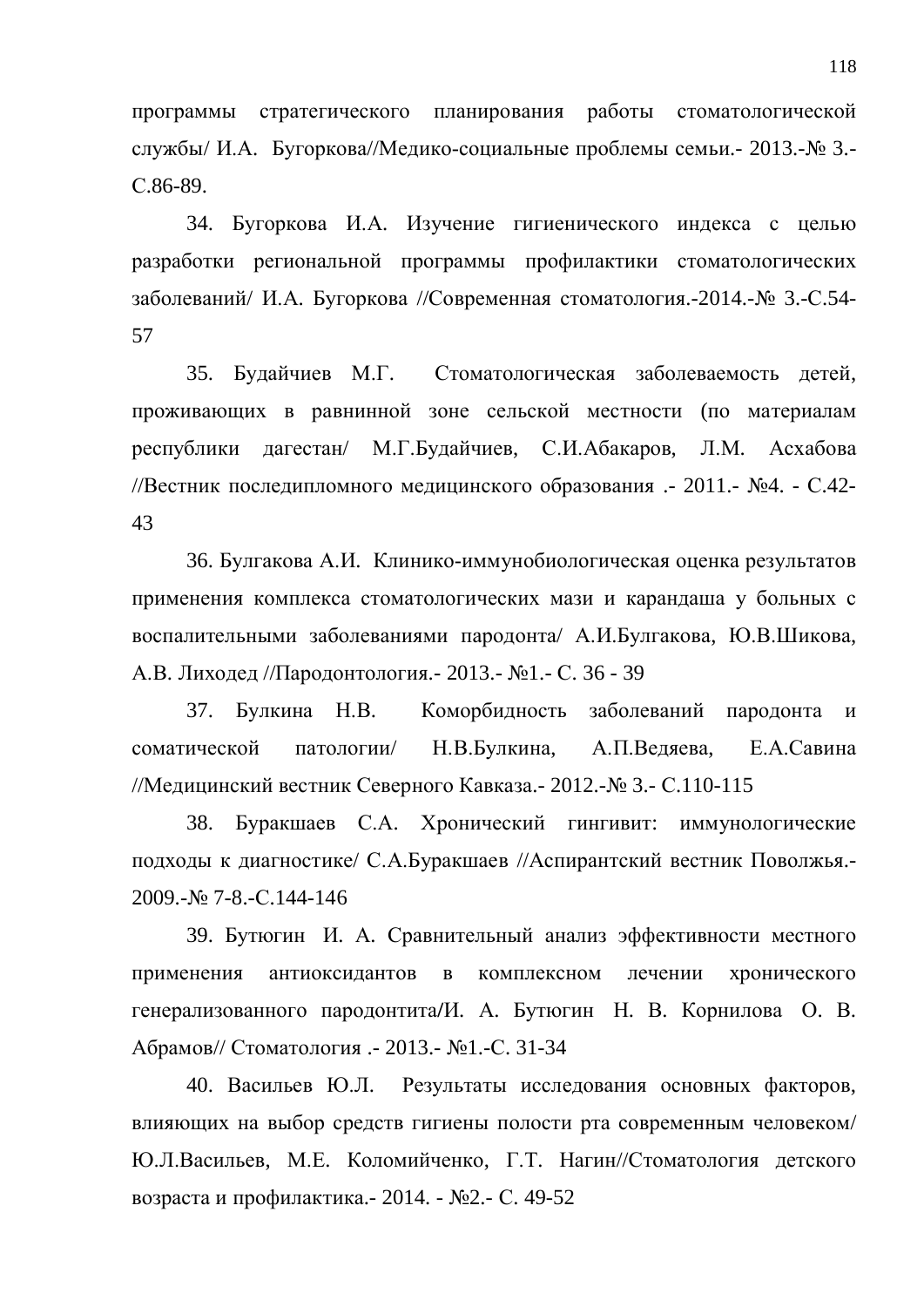41. Васильева Л.И. Этиология, патогенез и современные методы лечения воспалительных заболеваний пародонта/ Л.И.Васильева, Н.Ю. Желтухина, С.В. Новгородский//Валеология. - 2012. - №3. -С. 12-18

42. Вегетативные расстройства как причина снижения местного иммунитета ротовой полости и ротоглотки у подростков/Карповская Е.Б., Левин М.Я., Пачкория М.Г., Косицкая Л.С. //Медицинская иммунология.-2005.-№2.-C.259-260

43. Вейн А.М Вегетативные расстройства. Клиника. Диагностика. Лечение.- М.: Мед. информ. агенство. -2009.-769 с.

44. Взаимосвязь заболеваний пародонта с соматической патологией/ Немеш О.М., Гонта З.М., Шиливский И.В., Скалат А.П.// Стоматологический журнал (Беларусь).-2011.-№1.-С.26-28

45. Визначення ступеню дисбіозу порожнини рота у дітей із хронічним катаральним гінгівітом/Каськова Л.Ф., Новікова С.Ч., Анопрієва Н.М., Новіков Є.М. //Матеріали науково-практичний конференції з міжнародною участю «Інноваційні технології в сучасній стоматології» м. Iвано-Франківськ, 19-20березня 2015 р.- Івано-Франківськ, 2015.-С.29-51

46. Вишневская А.А. Цитоморфологическая оценка эффективности комплексного лечения больных генерализованным пародонтитом с применением озонотерапии/ А.А. Вишневская // Вестник стоматологии.-2012.-№ 1.-C. 93-94

47. Вишняк Г.Н. Генерализованные заболевания пародонта (пародонтоз, пародонтит).-Киев, 1999.-216 с.

48. Владимиров Ю.А. Перекисное окисление липидов в биологических мембранах/ Ю.А.Владимиров, А.И.Арчаков. – М.: Наука, 1973. – 252 с.

49. Влияние курсового применения фотофореза пантовегина на микроциркуляцию при проведении комплексного лечения больных хроническим катаральным гингивитом/Нагорнев С.Н., Хасанова Д.А., Кончугова Т.В. [и др. ]//Физиотерапевт. - 2013. - №6. -С. 16-24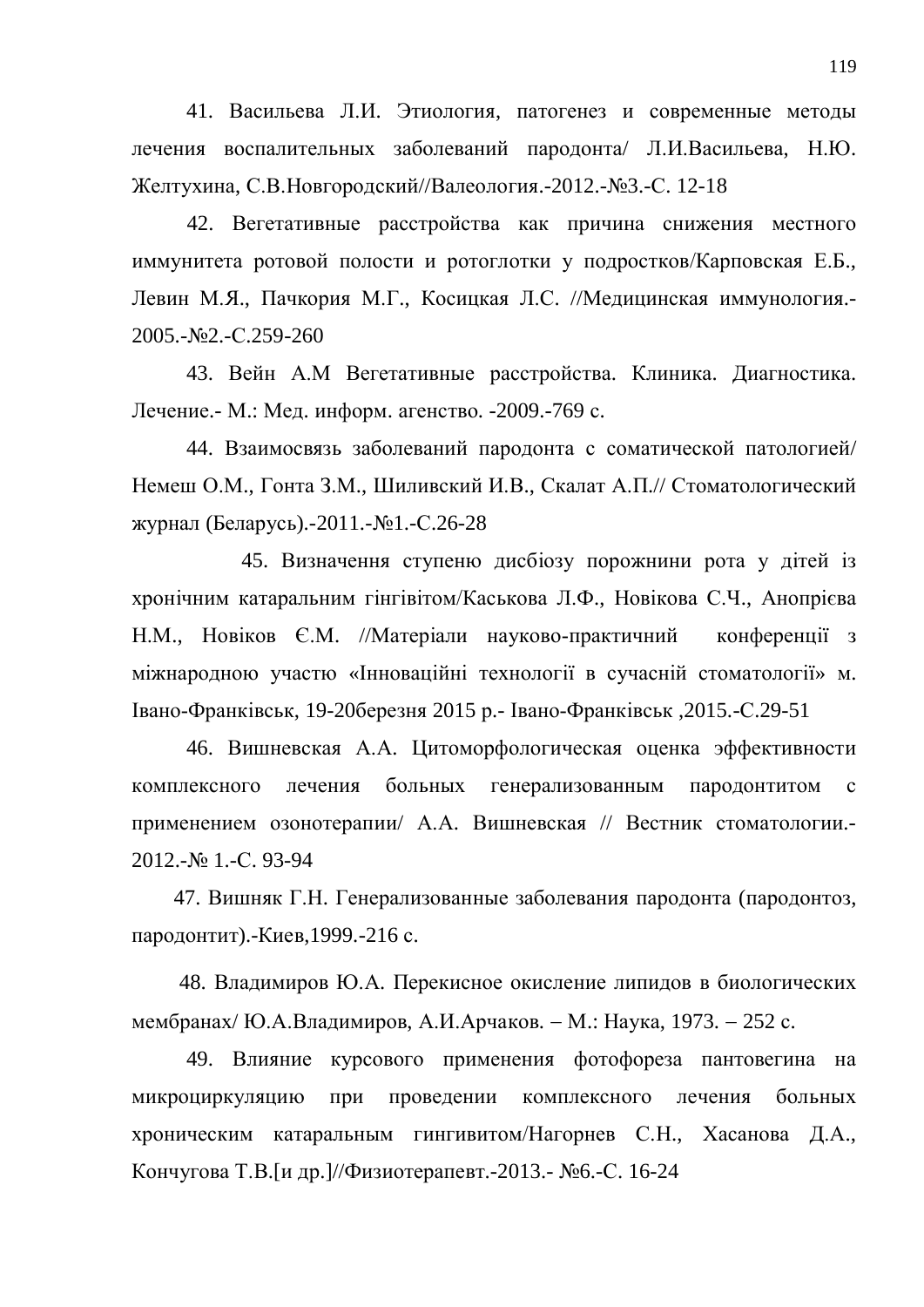50. Влияние препарата «калия йодид 200» на состояние системы «перекисное окисление липидов-антиоксидантная защита» у лиц с хроническим катаральным гингивитом в сочетании с диффузным эндемическим зобом/Сарафанова А.Б., Писаревский Ю.Л., Максименя М.В., Терешков П.П. //Бюллетень Восточно-Сибирского научного центра СО PAMH.-2010.-№ 3.-C.137-140

51. Водолацкий М.П. Характер и патогенез развития воспалительного процесса в тканях пародонта у детей/ Водолацкий М.П., Павлов А.А., Некрасова А.А. //Медицинский вестник Северного Кавказа. - 2011.- № 4.ɋ.18-20.

52. Волкова С.В. Порушення систем специфічного протеолізу при хронічному катаральному гінгівіті у дітей та їх корекція у комплексному лікуванні: автореф. дис. на соиск. учен. степ. канд. мед. наук: спец. 14.01.22 «Стоматологія»/ С.В. Волкова. — К., 2006. — 16 с

53. Вольф Герберт Ф. Пародонтология. Гигиенические аспекты (пер. с английского)/ Герберт Ф.Вольф, Томас М.Хэссел.- Москва, 2014: Изд-во "Медпресс-информ".- 360 с.

54. Вольф Герберт Ф. Пародонтология/ Герберт Ф.Вольф, Эдит М. Ратейцхак, Клаус Ратейцхак.-Москва, 2014: Издательство "Медпрессинформ".-548 с.

55. Воспалительные заболевания пародонта у детей/И.В. Чижевский. А.А. Моисейцева, И.Л. Ермакова, А.А. Забышный //Здоровье ребёнка. Журнал для Педиатров. - 2008. - №3 (12). - С.73-79.

56. Воспалительные заболевания СОПР при использовании съемной и несъемной ортодонтической аппаратуры/Гонтарев С.Н., Чернышова Ю.А., Федорова И.Е., Гонтарева И.С. //Научные ведомости Белгородского государственного университета. Серия: Медицина. Фармация. - 2013. - № 11- $1.-C.15-18$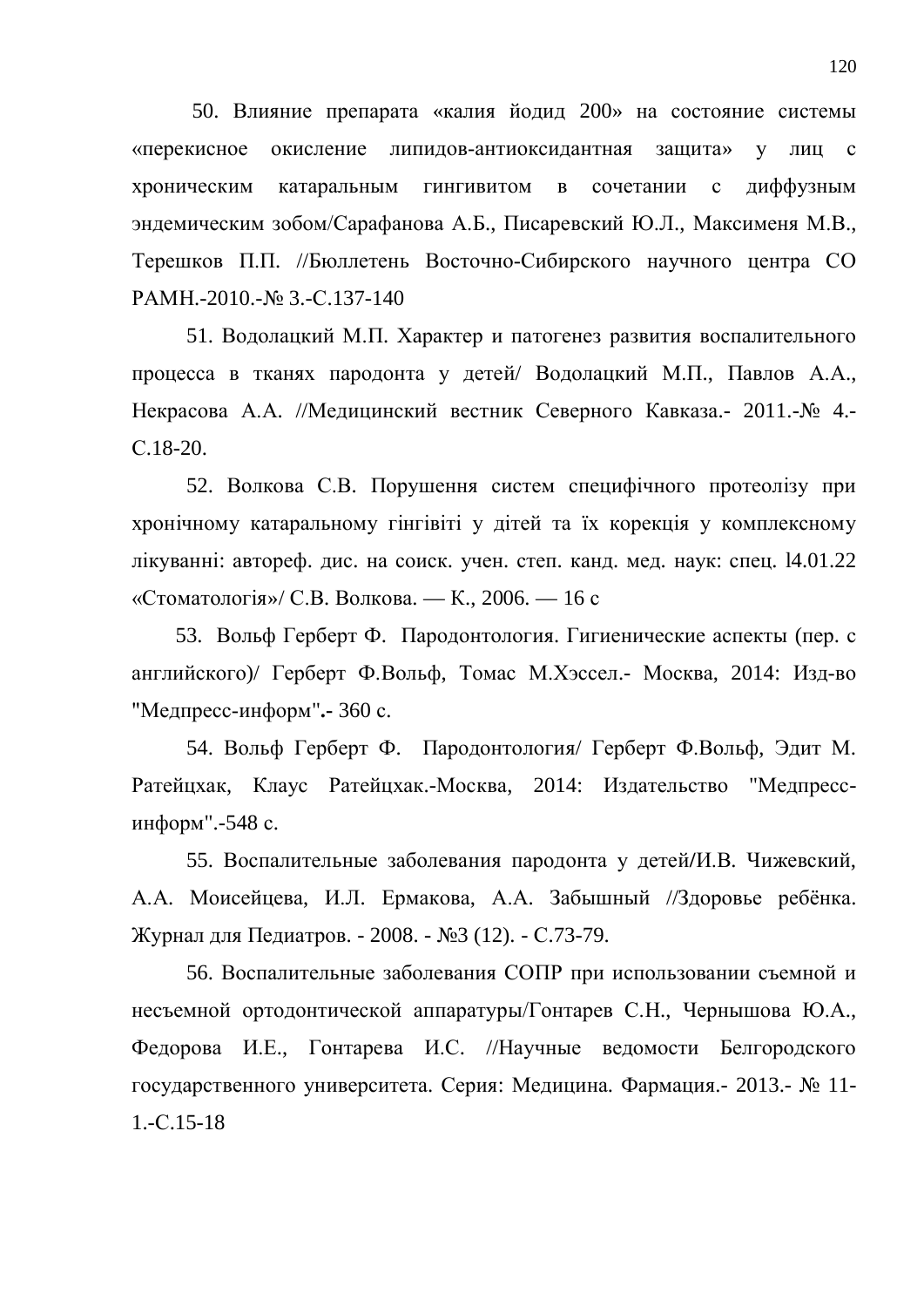57. Выход эфирного масла эвкалипта//Пищевая и перерабатывающая промышленность, реферативный журнал. - 2010. - №1. - С.228

58. Гажва С.И. Клиническая эффективность лечебнопрофилактических зубных паст Mexidol dent с содержанием мексидола/ С.И.Гажва, И.М Зызов, Т.А. Киптилова//Журнал научных статей Здоровье и образование в XX1.-2012.-№ 4.-С.134-356

59. Гализина О.А. Особенности лечения и профилактики начального кариеса и хронического катарального гингивита/ О.А.Гализина//Российский медико-биологический вестник им.акад.И.П.Павлова. - 2013. - № 2.-С.142-148

60. Гаранина Т.С. Роль средств индивидуальной гигиены полости рта в лечение генерализованного пародонтита/ Т.С. Гаранина// Молодой ученый.-2014.- № 3.-C. 155-157

61. Гарифуллина А.Ж. Принципы воспитания у детей дошкольного возраста навыков личной и общественной гигиены/ А.Ж.Гарифуллина, Г.И.Скрипкина, Ж.Н.Тельнова//Dental forum. - 2014 . - № 4 . - С. 26-27

62. Гасюк Н.В. Особливості ультраструктурної будови епітелію ясеневої борозни/Н.В.Гасюк, М.Б.Худякова, С.Б.Герасименко//Актуальні проблеми медицини: Вісник української медичної стоматологічної академії.-2013.-T.13, №3.-C.13-15

63. Гирин С.В. Модификация метода определения активности каталазы в биохимических субстратах/ С.В. Гирин // Лабораторная діагностика. – 1999.  $-$  No 4. – C. 45-46.

64. Годованець О. І. Патогенетични аспекти формування хронічного катарального гінгівіту в дітей, які мешкають на нітратно забруднених територіях/ О.І. Годованець // Материалы 111 (X) з'ъзду Асоціації стоматологів України [«Інноваційні технології – в стоматологічну практику»] (Полтава, 16-18 жовтня 2008 р.)/М-во охорони здоров'я України.-Полтава: «Дивосвіт», 2008. - С.79-81

65. Голубь А.А. Оценка эффективности метода определения ядерных аномалий в эпителиальных клетках для ранней диагностики заболеваний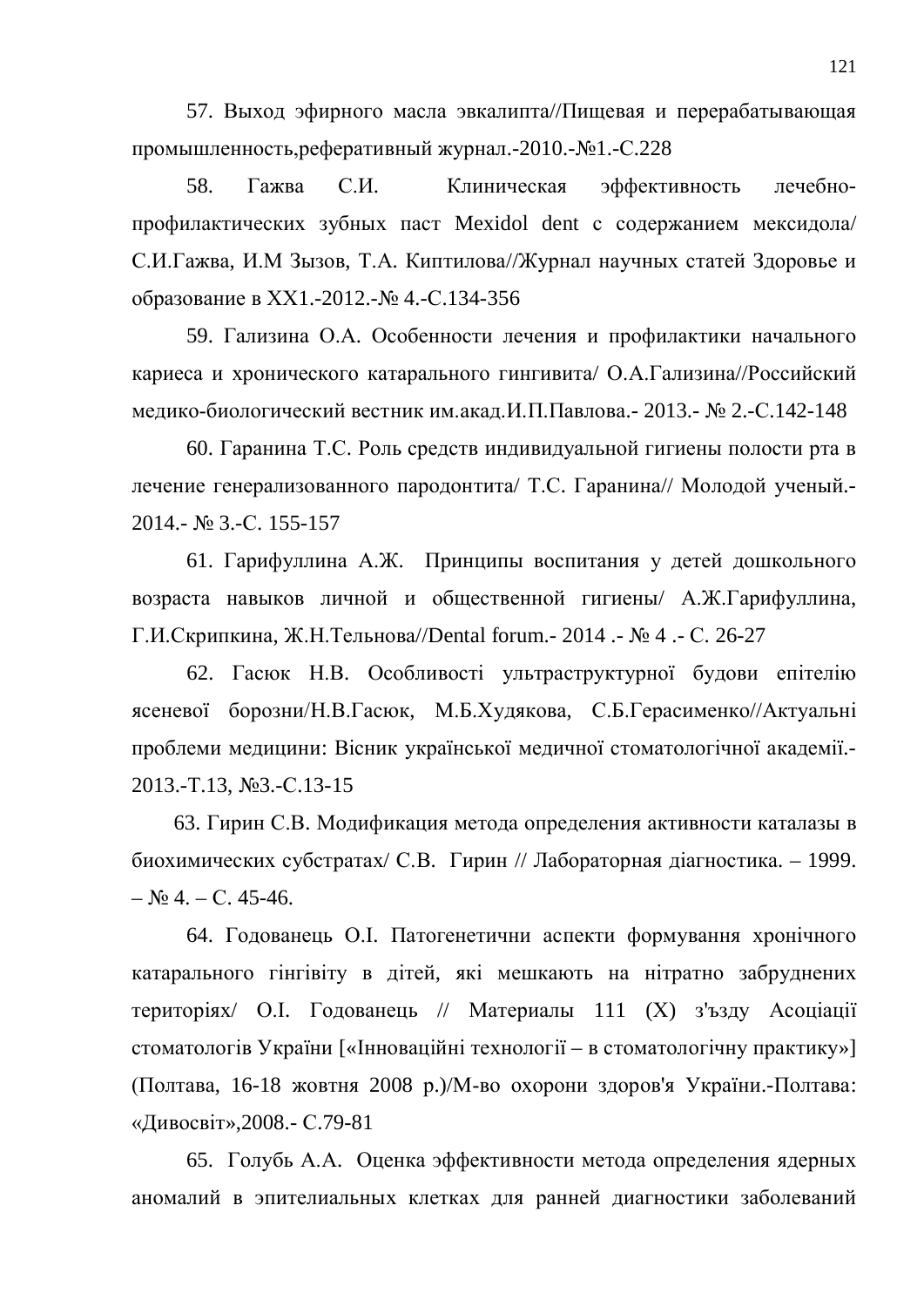СОПР/ А.А.Голубь, Т.С.Чемикосова, О.А Гуляева//Вестник Российского университета дружбы народов. Серия: Медицина.-2010.- № 3. – С. 79-81

66. Гребенникова И.П Лечение гипертрофического гингивита у пациентов с гипертонической болезнью и сахарным диабетом 2 типа/ И.П.Гребенникова, П.В.Куприн, С.В. Николаев//Dental forum.- 2014 .- № 4 .ɋ. 29-30

67. Григорян М.Г. Профилактика воспалительных заболеваний СОПР стоматологическими препаратами нового поколения/ М.Г.Григорян, А.М.Аванесов//Электронный научно-образовательный вестник Здоровье и образование в XX1 веке.- 2014.- № 12.-С. 12-14

68. Грудянов А.И. Заболевания пародонта/ А.И.Грудянов.-М., Издательство "Медицинское информационное агентство. - 2009 .- 336 с.

69. Грудянов А.И. Результаты клинического исследования противоналетной и противовоспалительной эффективности зубной пасты Colgate® total с технологией триклозан/сополимер у пациентов с признаками гингивита/ Грудянов А.И. //Институт стоматологии.- 2012. –№ 4.- С.40-42

70. Гузева В.В. Оценка и коррекция вегетативного гомеостаза у детей с синдромом вегетативной дисфункции/ В.В.Гузева, О.В. Гузева//Вестник Российской военно-медицинской академии.-2011.- № 1. – С. 43-46

71. Гулямов С.С. Состояние иммунологического аппарата десны у детей с хроническим катаральным гингивитом/ С.С. Гулямов//Педиатр.- $2010,-\text{Ne}1,-\text{C}.67-71$ 

72. Гулямов С.С. Определение эффективности лечения хронического катарального гингивита в детском возрасте путем воздействия на патогенную микрофлору/ С.С. Гулямов//Стоматология детского возраста и профилактика. - 2010. - №3. - С. 45 -4732-34

73. Данилевский Н.Ф. Пародонтология детского возраста/ Н.Ф.Данилевский, Г.Н Вишняк, А.М.Политун. - К.: Здоров'я, 1981. - С. 13-14, 245.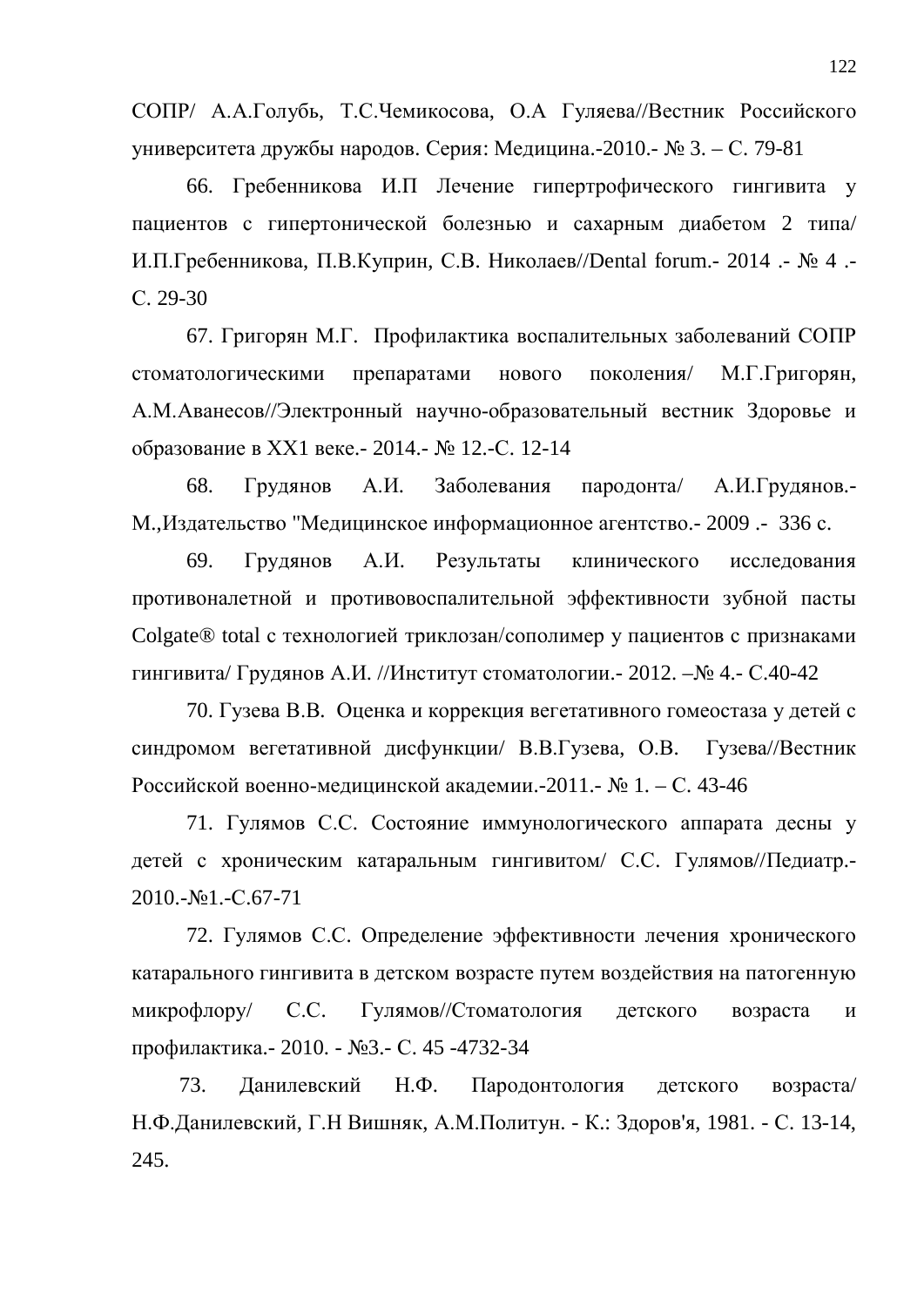74. Данилевский Н.Ф. Заболевания пародонта/ Н.Ф.Данилевский, А.В.Борисенко. - Киев: Здоров'я, 2000.-460 с.

75. Демченко Н.Л. Сравнительный анализ индексной оценки гигиены полости рта при применении жидкостей с разным окислительновосстановительным потенциалом в лечении гингивита у детей/ Н.Л.Демченко, А.В.Сущенко//Системный анализ и управление биомедицинских системах.-2012.-№3.-С.693-695

76. Денисова Е.В. Факторы, провоцирующие развитие гингивита у курсантов кадетского корпуса/ Е.В.Денисова, А.В.Пак//Бюллетень медицинских интернет-конференций.-2014.-№ 5.-С.746-748

77. Деньга О.В. Метод оценки поверхностного заряда плазматических мембран клеток буккального эпителия у детей / О.В. Деньга // Вісник стоматології.  $-1997. -$  № 3.  $-$  С. 449-451

78. Деньга О.В. Адаптогенная профилактика и лечение основных стоматологических заболеваний у детей: автореф. дис. на соискание ученой степени д-ра мед. наук: спец.14.01.21 «Стоматология»/ О.В Деньга. – К., 2001.  $-434$  c.

79. Деньга О.В. Индивидуальная профилактика и лечение хронического катарального гингивита у детей в домашних условиях / О.В.Деньга, И.А. Спичка // Вісник стоматології. − 2003. – № 4. – С. 79-85.

80. Деньга О.В. Иммунный статус и его коррекция при слепоте у детей/ О.В.Деньга, С.В.Шпак, А.В.Богданова//Лабораторная диагностика. Восточная Европа.-2014.-№ 2.-С.102-111

81. Деньга О.В. Гингивит у молодых людей со сниженной функциональной активностью слюнных желез/ О.В.Деньга, И.К.Новицкая, Д.К.Косенко//Український стоматологічний альманах- 2014.-№2.-С. 26-28.

82. Деньга О.В. Применение комбинации эфирных масел и бентонитовой глины в комплексном лечении детей с хроническим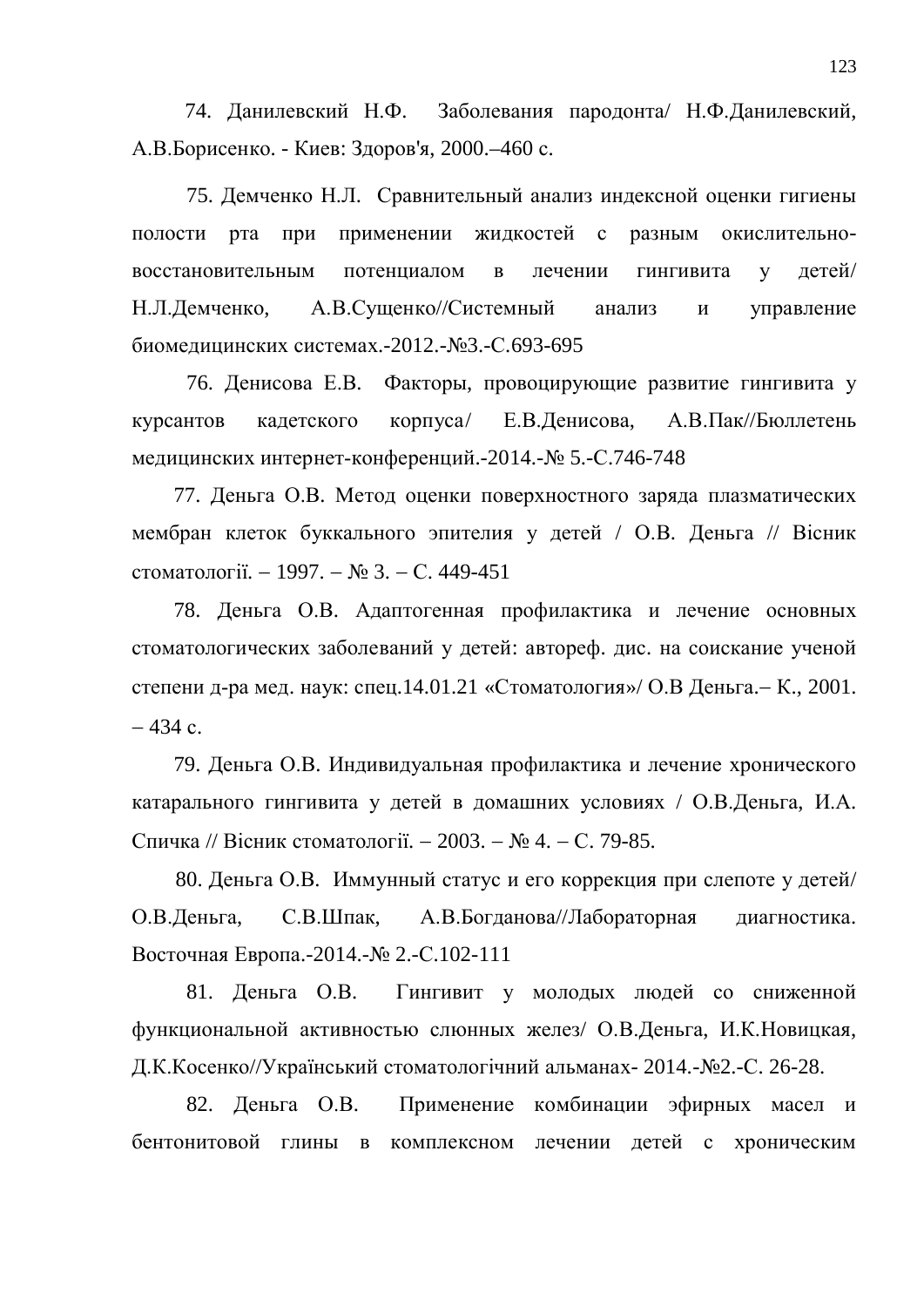катаральным гингивитом / О.В.Деньга, Ж.А.Довбня, Г.Г.Головская//Медицинские новости.-2015.-№ 1.- С. 46-49

83. Джамалдинова Т.Д. Проявления гастроэзофагеальной рефлюксной болезни в полости рта/ Т.Д.Джамалдинова, Л.Н.Максимовская, Е.Д. Ли //Экспериментальная и клиническая гастроэнтерология. - 2010. - № 9. -С. 23-27

84. Диагностическая ценность лейкоцитарных тестов. Определение биоцидности лейкоцитов: Метод.рекомендации / Под ред. Д.М. Маянского. – Новосибирск: Б.и., 1996. – 32 с.

85. Диева М.Б. Применение средств "Асепта" в комплексном лечении гингивита/ М.Б.Диева, А.Ю.Туркина, М.М./Бухтуев//Фарматека.-2013.-№ 5 s.-C. 24-25

86. Доманова Е.Т. Иммунная регуляция системы гемостаза при воспалительных заболеваниях пародонта/ Е.Т.Доманова, Н.Н. Цыбиков, В.В.Зобнин//Кубанский научный медицинский вестник.- 2011. - № 4- С. 65-69

87. Донцова Д. А. Применение ополаскивателей в профилактике и лечении хронического катарального гингивита и их влияние на гомеостаз полости рта: автореф. дис. на соиск. учен. степ. канд. мед. наук: спец. 14.01.22 «Стоматологія»/ Д. А.Донцова.- Харьков, 2012.- 19 с.

88. Дранник Г.Н. Клиническая иммунология и аллергология: Учебное пособие/ Г.Н.Дранник. – Одесса: Астропринт, 1999. – 604с.

89. Дронов И.А.Эффективность препаратов эхинацеи пурпурной и аскорбиновой кислоты в терапии респираторных инфекций//Вопросы практической педиатрии .-2012. Т. 7, №3.-С. 59-64.

90. Експериментальне вивчення токсичної дії та специфічної ефективності засобів для догляду за порожниною рота: метод. рекомендації / Терешина Т.П., Косенко К.М., Левицький А.П., Мозгова Н.В., Близнюк Г.О. – Київ, Фарм. центр МОЗ України, 2003. – 42 с.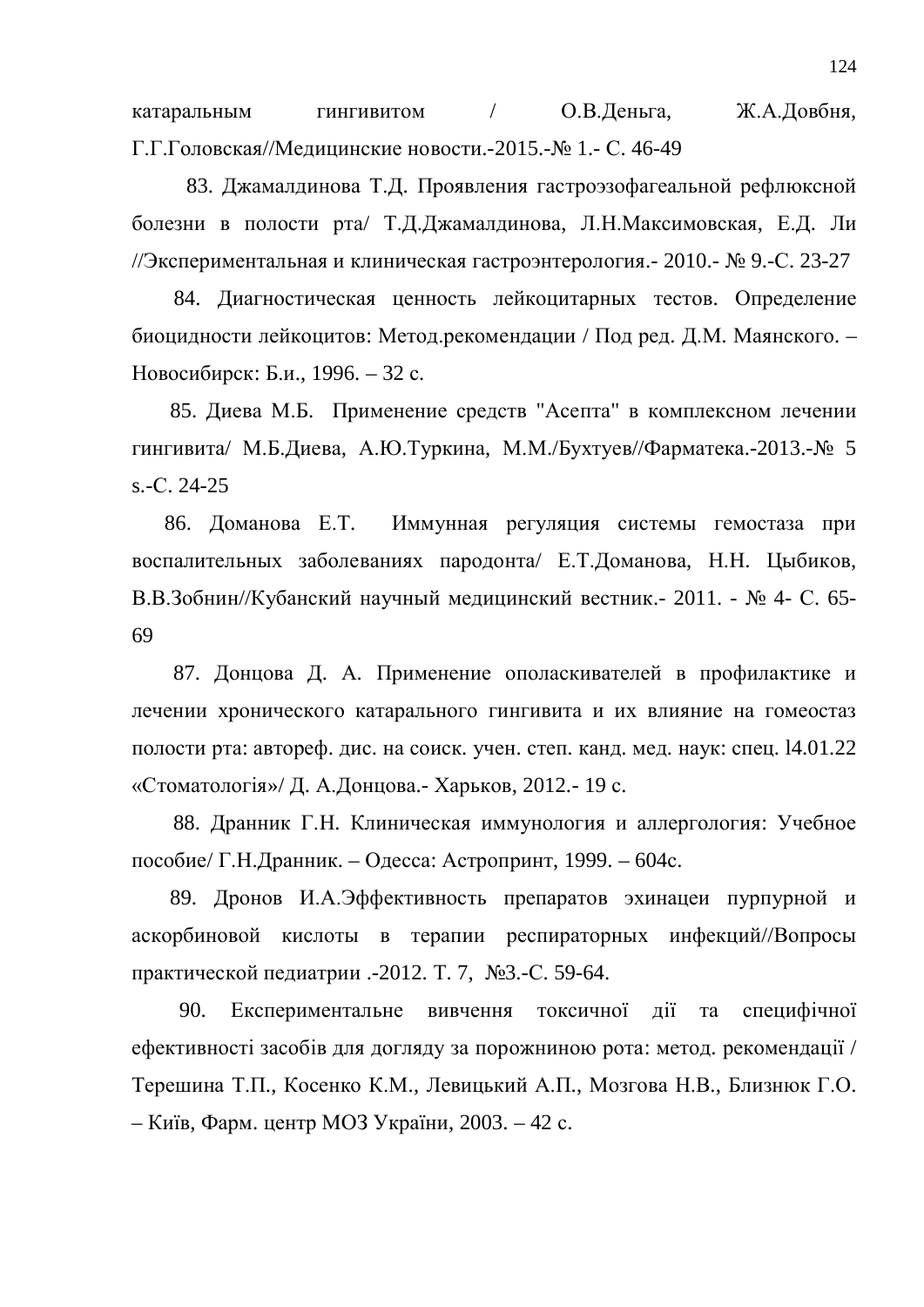91. Ерёмин А.О. Сравнительная характеристика лечения гингивита препаратами «Метрогил-дента» и гелем «Холисал»/ А.О.Ерёмин//Бюллетень медицинских интернет-конференций.-2014.-№ 5.-С.752

92. Есаян З.В. Факторы неспецифической и специфической защиты в патогенезе ранних форм поражения пародонта/ З.В. Есаян // Стоматология. –  $2005. - N_2 1. - C. 58 - 62.$ 

93. Заболеваемость тканей пародонта и состояние гигиены полости рта у детей Одесской области / О.В.Деньга, И.А.Спичка, В.С.Иванов [и др.] // Український стоматологічний альманах. - 2004. - № 1. - С. 52-60.

94. Застосування сучасних засобів гігієни для догляду за порожниною рота при захворюваннях пародонту (методичні рекомендації) / Терешина Т.П., Косенко К.М., Чумакова Ю.Г. [та ін..] – Одесса, 2002. – 28 с.

95. Зверьков А.В. Хлоргексидин: прошлое, настоящее и будущее одного из основных антисептиков/ А.В.Зверьков, А.П.Зузова //Клиническая микробиология и антимикробная терапия.-2013.- №4.- С.7 - 10

96. Зилфикаров И.Н. Сравнительное фитохимическое исследование эфирного масла и сверхкритического флюидного со<sub>2</sub>-экстракта из листьев эвкалипта прутовидного/ 3 И.Н.илфикаров, А.М. Алиев//Сферхкритические флюиды: Теория и практика.-2008.- $\mathcal{N}_2$  2.-С.43-51

97. Зиньковская Е.П. Гингивит у больных эпилепсией, вызванный дифенином/ Е.П.Зиньковская, Е.В. Честных, А.Ж.Петрикас//Тверской медицинский журнал. - 2015. - № 1. - С.101-107

98. Змарко Ю.К. Состояние показателей про- и антиоксидантного равновесия в сыворотке крови и гомогенате десен белых крыс при экспериментальном гингивите и при его коррекции/ Ю.К.Змарко, А.В.Авдеев//Современные проблемы науки и образования.-2014.-№ 1.-С.147

99. Зубачик В.М Місцева гуморальна протибактеріальна резистентність у хворих на генералізований пародонтит/В.М. Зубачик, М.В. Ліснічук, Г.О. Потьомкіна//Современная стоматология.-2009.-№1.-С. 237-38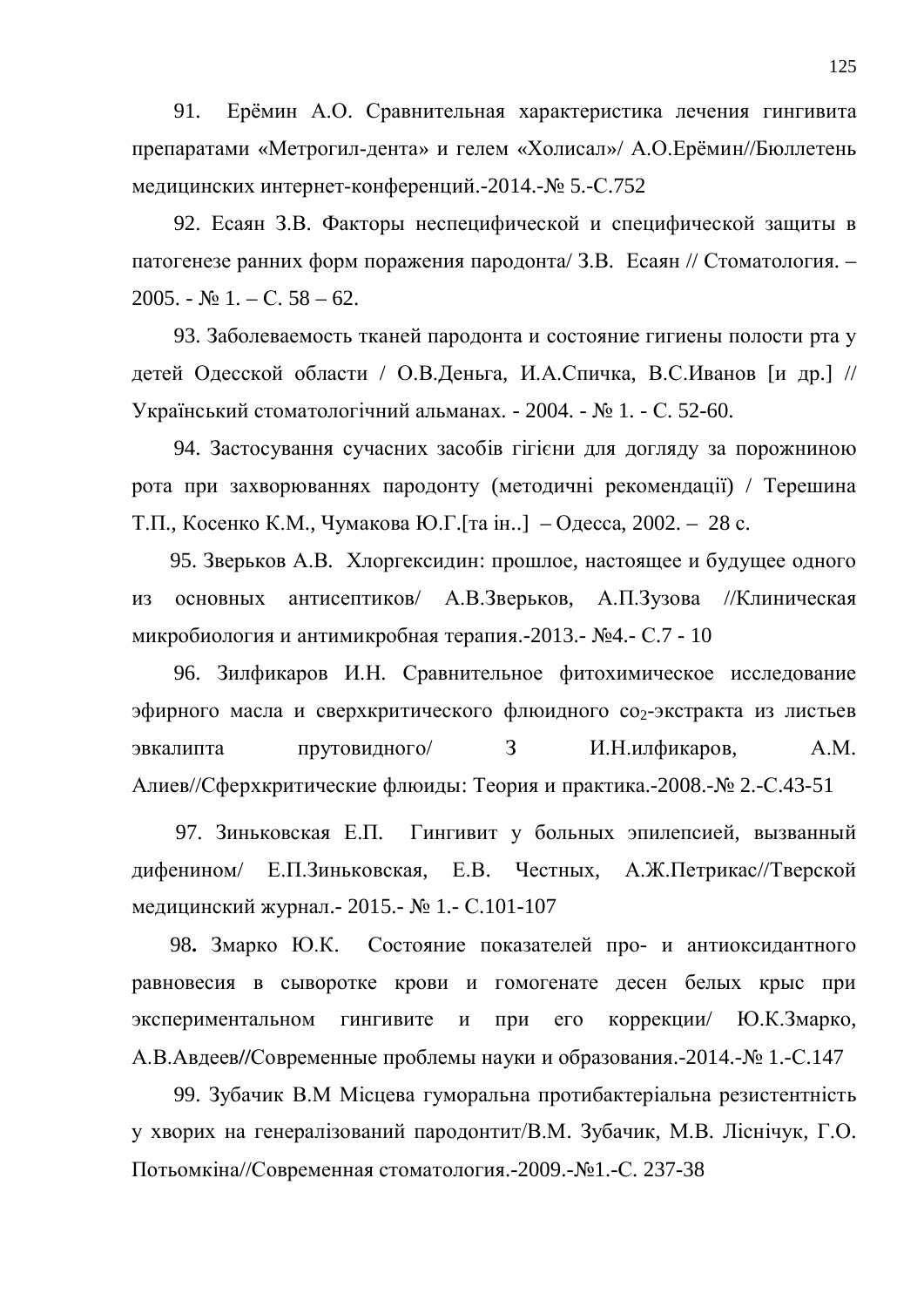100. Зыкин А.Г. Оптимизация методов профилактики основных стоматологических заболеваний у детей младшего школьного возраста и подростков/ А.Г.Зыкин//Проблемы стоматологии.- 2014.- №3.- С. 54-56

101. Иванов В.С. Заболевания пародонта/ В.С.Иванов. – 3-е изд., перераб. и доп. – М.: Мед. информ. агентство, 1998. – 296 с.

102. Иванов В.С. Интенсивность кариеса зубов, симптомов кровоточивости зубного камня у детей 12, 15 лет города Севастополь в динамике за 25 летний период наблюдения/ В. С Иванов, О.В.Деньга, В.Я.Скиба //Інновації в стоматології".-2013.-№1.- С.35 -40

103. Изучение влияния фотодинамической терапии (ФДТ) на отдельные виды микроорганизмов при заболеваниях пародонта /Ефремова Н.В., Дмитриева Н.А., Кречина Е.К. [и др.] //Лазерная медицина.-2014.-№ 1.-С.23-25

104. Изучение эффективности фотодинамической терапии воспалительных заболеваний пародонта с препаратом "Рададент"/ Шугайлов И.А., Лжанчатова А.Р., Булгакова Н.Н. [и др.] //Российский стоматологический журнал.- 2011.- № 5.-С.35-37

105. Иммуногистохимическое исследование слизистой оболочки десны при хроническом воспалительном процессе в пародонте у лиц молодого возраста/Усманова И.Н., Герасимова Л.П., Кабирова М.Ф. [и др.] //Практическая медицина.-2013.- № 4.-С.59-61

106. Инновационная методика фотодинамической терапии в эндодонтии и пародонтологии/ Шугайлов И.А., Булгакова Н.Н., Джанчатова А.Р., Максименко А.А. //Пародонтология. - 2012. - №4. - С. 26-33

107. Исмоилов А.А. Общемедицинские аспекты заболеваний пародонта/ А.А.Исмоилов //Здравоохранение Таджикистана.-2010.-№3.-С.65 - 70

108. Использование молекулярных маркеров в обследовании пациентов с патологией пародонта/Островская Л.Ю., Могила А.П., Ханина А.И.[и др.] //Вестник Саратовского государственного технического ун-та .- 2013.- №1. ɋ.80-86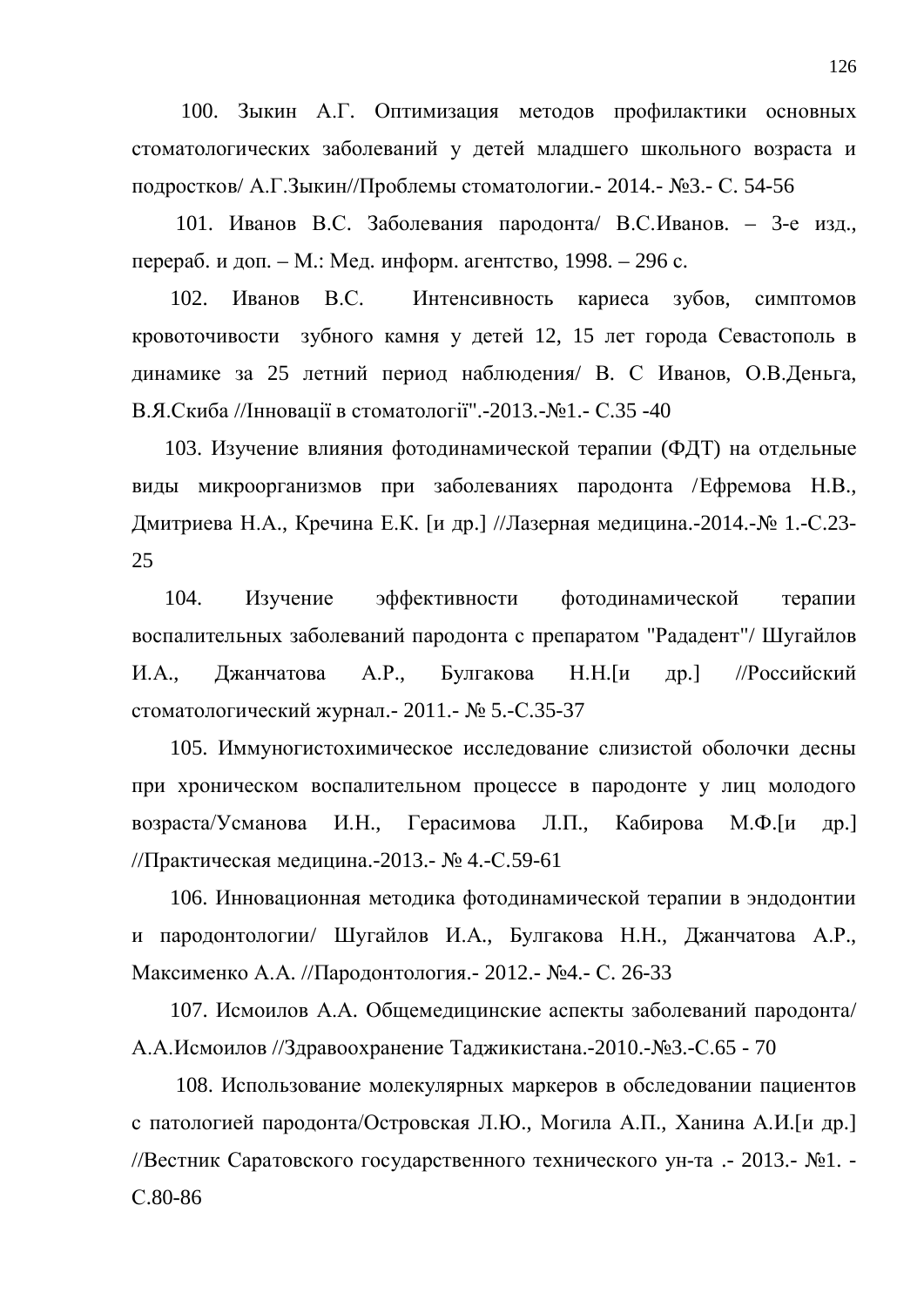109. Использование производных мексидола в лечении гингивита/ Румянцев В.А., Галочкина А.Б., Закарян А.В. [и др.] //Тверской медицинский журнал.- 2014.- № 7.- С.76-89

110. Казарина Л. Н. Клинико-иммунологическая оценка эффективности применения Полиоксидония и Тантум Верде при лечении катарального гингивита у детей с хроническим гастродуоденитом/Л. Н. Казарина А. Е. Пурсанова// Стоматология.- 2014.-№1.- С.43-45

111. Калантаров Г.К. Особенности течения катарального гингивита на фоне лечения мирамистином/ Г.К.Калантаров //Журнал научных статей Здоровье и образование в XX1.-2012.-№ 2.-С.118-120

112. Каськова Л.Ф. Поширеність хронічного катарального гінгівіту в дітей Полтавської області/ Л.Ф.Каськова, О.Е. Абрамова //Укр. стоматол.альманах.-2006.-№2.-С.51-53.

113. Кетлинский С.А. Цитокины/ С.А. Кетлинский, А.С.Симбирцев.-С-Пб. Изд-во; «Фолиант», 2008.- 552 с.

114. Кириченко И.М. Антисептический препарат «мирамистин®» для профилактики и лечения инфекционно-воспалительных заболеваний//Terra Medica.-2012.-No<sub>4</sub>.-C.45-49

115. Карцева Е.А. Антимикробная фотодинамическая терапия в пародонтологии/Е. А. Карцева //Стоматология.- 2013.- №5.- С. 61-63

116. Клинико-морфологическая характеристика лечения гингивита у детей с применением нестероидного противовоспалительного препарата/ Кисельникова Л.П., Данилова И.Г., Пикилиди Т.В. [и др.] //Стоматология детского возраста и профилактика. - 2013. -  $N_2$ 3. - С. 33 – 36

117. Клинико-морфологическое обоснование выбора зубных паст для индивидуальной гигиены полости рта /Мандра Ю.В., Жегалина Н.М., Светлакова Е.Н [и др.] //Проблемы стоматологии.- 2010.- №2.- С. 12-21

118. Клиническая оценка состояния тканей пародонта у детей с патологией опорно-двигательного аппарата/ Деньга О.В., Жук Д.Д., Иванов В.С., Коновалов Н.Ф. //Вісник стоматологіїї.-2009.- №3.-С.95-99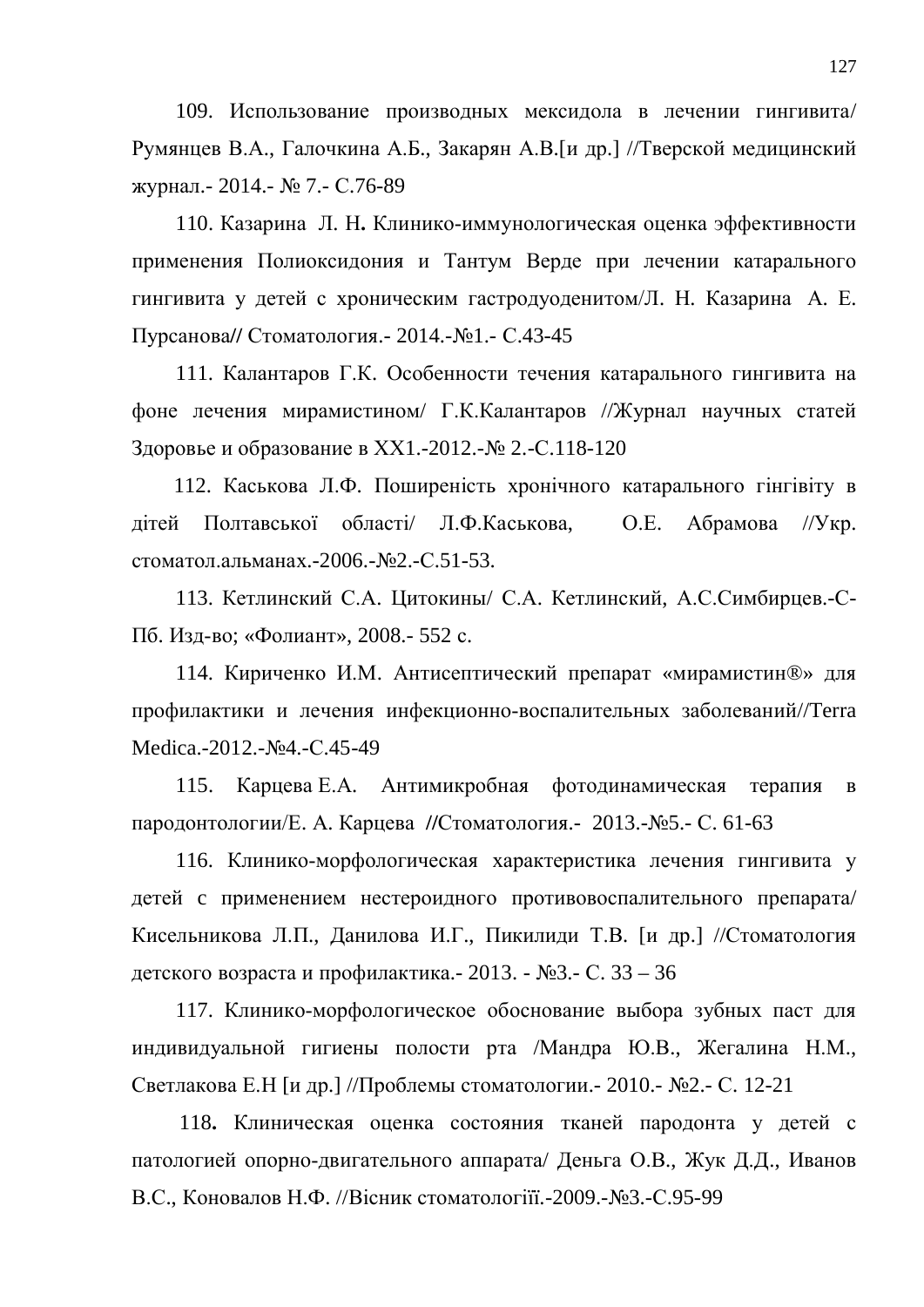119. Клинический анализ эффективности методов удаления зубных отложений при проведении профессиональной гигиены полости рта/ И.В.Фирсова, Ю.А.Македонова, Т.С.Бужорова [и др.] //Успехи современного естествознания.-2014.-№ 5-2.-С.62-65

120. Клиническое применение лазерной структурированной микрокоагуляции для лечения воспалительных заболеваний полости рта/ Гладкова Н.Д., Фомина Ю.В., Попов Д.С. [и др.] //Стоматология для всех.- $2013 \text{Ne}$  1.-  $\text{C.26}$  - 28

121. Клітинська О.В. Психологические аспекты мотивации пациентов, которые имеют несъемные ортодонтические конструкции к ежедневной гигиене полости рта/ О.В. Клітинська //Вестник проблем биологии и медицины. - 2013. - №1. - С.242-243

122. Ковач І.В. Стан неспецифічної резистентності в порожнині рота у дітей з хронічним катаральним гінгівітом/ І.В. Ковач // Медичні перспективи.  $-2005. - N<sub>2</sub>4. - C. 98-103.$ 

123. Ковач I.В. Роль экотоксікантів і нелостатності аліментарних фітоадаптогенів у виникненні основних стоматологічних захворювань у дітей: автореф. дис. на здобуття наукового ступ. д-ра мед. Наук: 14.01.22 «Стоматология»/ И.С.Ковач.- Одеса, 2006.-33 с.

124. Ковач И.В. Состояние антиоксидантной системы в полости рта у детей с хроническим генерализованным катаральным гингивитом на фоне детского церебрального паралича/ И.В.Ковач, Н.А.Вычалковская// Таврический медико-биологический вестник.-2011.-Т.14, № 1.-С. 80-83

125. Ковач И.В. Динамика показателей кровотока в тканях пародонта после применения озонотерапии у лиц молодого возраста/ И.В.Ковач, М.В. Макаренко //Современная стоматология.-2014.-№ 4.-С.30-35

126. Колесник Т.В. Комплексна профілактика запальних захворювань пародонту у студентської молоді: автореф. дис. на соиск. наукового ступ. канд. мед. наук: спец. 14.01.22 «Стоматологія»/ Т.В.Колесник.- Одеса, 2015.-20 c.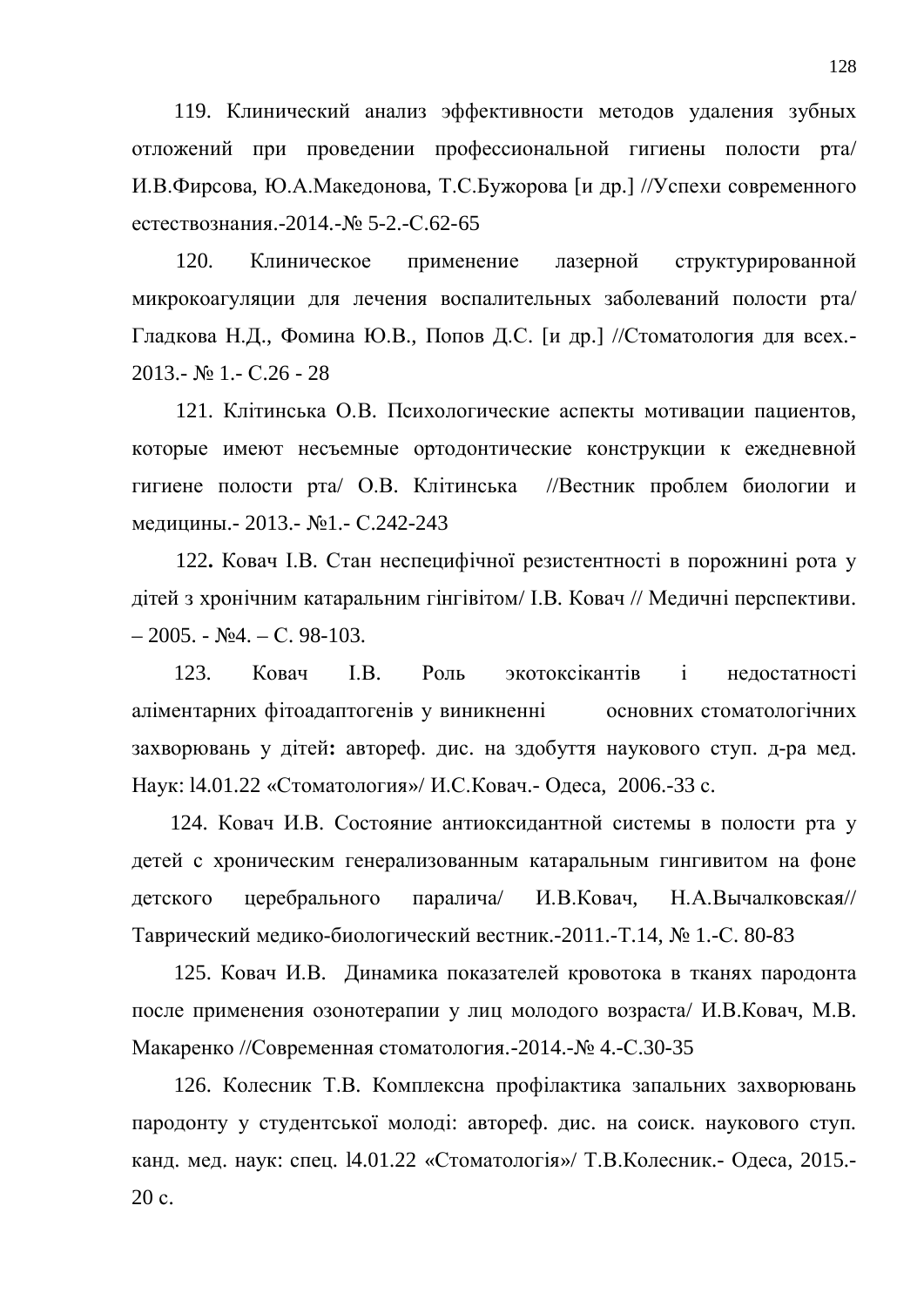127. Комплексный полхол к гигиеническим аспектам лечения заболеваний пародонта/Улитовский С.Б., Алексеева Е.С., Васянина А.А., Григорьев В.А// Медицинский алфавит.-2015.- № 1.-С.32-36

128. Коррекция местноиммунного дисбаланса полости рта в рамках комплексного лечения хронического катарального гингивита в детском возрасте/ Ипполитов Ю.А., Гарькавец С.А., Бондарева Е.С. [и др.] //Вестник новых медицинских технологий. - 2014. - №2. - С.68 - 72

129. Косенко К.Н. Профилактическая гигиена полости рта/ К.Н. Косенко, Т.П Терешина. – Одесса: КП ОГТ. – 2003. – 296 с.

130. Косенко К.Н. Влияние зубных паст, включающих разные растительные экстракты, на течение воспалительного процесса при обострении хронического катарального гингивита у молодых людей/ К.Н. Косенко, Т.П. Терешина, Е.П. Рожко //Вестник стоматологии. - 2010. - № 2.ɋ.15-18

131. Кражан Д.С. Непосредственные клинические результаты лечения больных с воспалительными заболеваниями пародонта с применением 10% геля эвкалипта, иммобилизованного на полисорбе/ Д.С.Кражан, И.А.Кражан, М.Н.Орлов//Современные проблемы науки и образования.-2013.-№6.-С.574

132. Крайнов С.В. Оценка эффективности лечебно-профилактических средств «Лесной бальзам» при лечении хронического катарального гингивита/ С.В.Крайнов, А.Н.Попова, А.Н. Тимошенко// В сборнике «Инновационная наука в глобализующемся мире»:материалы Международной научно-практической конференции.- Уфа, 2014.- С. 60-63.

133. Кречина Е.К. Влияние полыни горькой (artemisia absinthium l.) на состояние гемомикроциркуляции тканей пародонта при лечении хронического генерализованного катарального гингивита/ Е.К.Кречина, В.В. Белоруков//Вестник Ивановской медицинской академии .- 2012.- №2. - С.52-55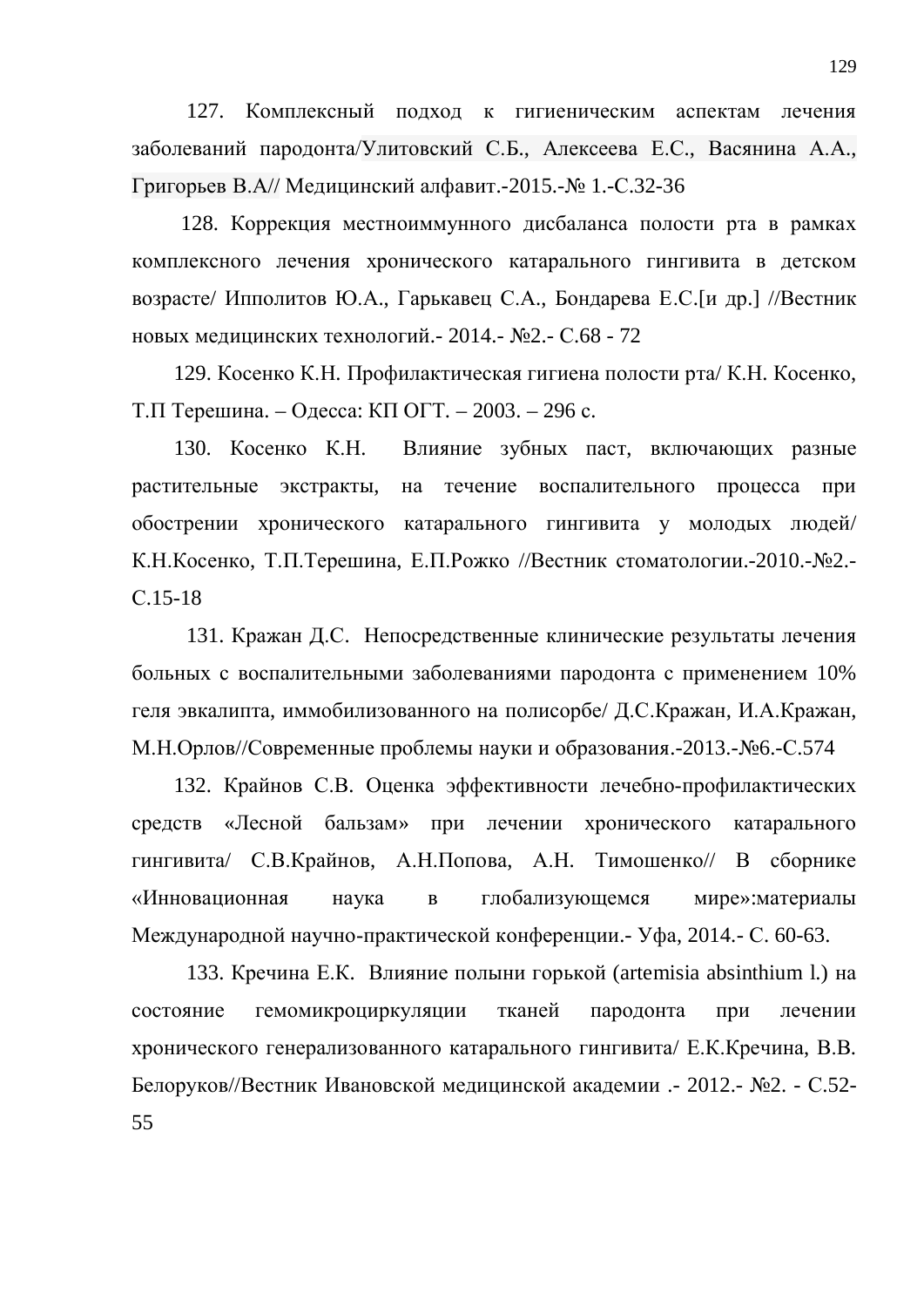134. Кривенко Л.С. Фотодинамическая терапия в комплексе мероприятий профессиональной гигиены полости рта/ Л.С.Кривенко, А.С. Огурцов // Современная педиатрия.- 2012.- № 6.-С169-170

135. Кузьмина Э.М. Эффективность применения антибактериального ополаскивателя в комплексе гигиенического ухода за полостью рта/ Э.М. Кузьмина, A.B. Лапатина//Dental forum. - 2012 . - № 1 . - С. 19 -22

136. Кузьмина И.Н. Дополнительные средства гигиены полости рта: предназначение и способы применения/ И.Н.Кузьмина, Т.А.Смирнова//Dental forum. - 2012 . - № 1 . - С. 29 - 34

137. Кузьмина Э.М. Эффективность и безопасность применения антимикробных ополаскивателей полости рта (обзор литературы)/ Э.М. Кузьмина, A.B. Лапатина //Dental forum. - 2012 . - № 4 . - С. 35-44

138. Куликов А.М. Подростковая медицина: проблемы, перспективы/ А.М.Куликов, В.П. Медведев //Вестник Северо-Западного государственного медицинского университета..-2009.- № 2. – С. 83-93

139. Кунин А.А. Лечение катарального и гипертрофического гингивита с использованием инфракрасного лазерного и модулированного светодиодного излучения в красной области спектра/ А.А.Кунин, С.А. Соловьева //Пародонтология.-2013.-№ 3.-С. 19 -22

140. Кунин А.А. Эффективность включения в схему комплексного подбора средств гигиены при начальных формах воспалительных заболеваний пародонта ферментосодержащих зубных паст/ А.А.Кунин, А.Н. Коровкина, О.И. Олейник//Институт стоматологии. - 2012. – Т.2, № 54.ɋ.62-64

141. Кухаренко Ю.В. Оценка эффективности лечения хронического катарального гингивита у лиц молодого возраста препаратом «Вобэнзим» с помощью ультразвуковой допплерографии/ Ю.В.Кухаренко, Е.С.Попова//Врач-аспирант. - 2013. - №5.2. - С. 302-307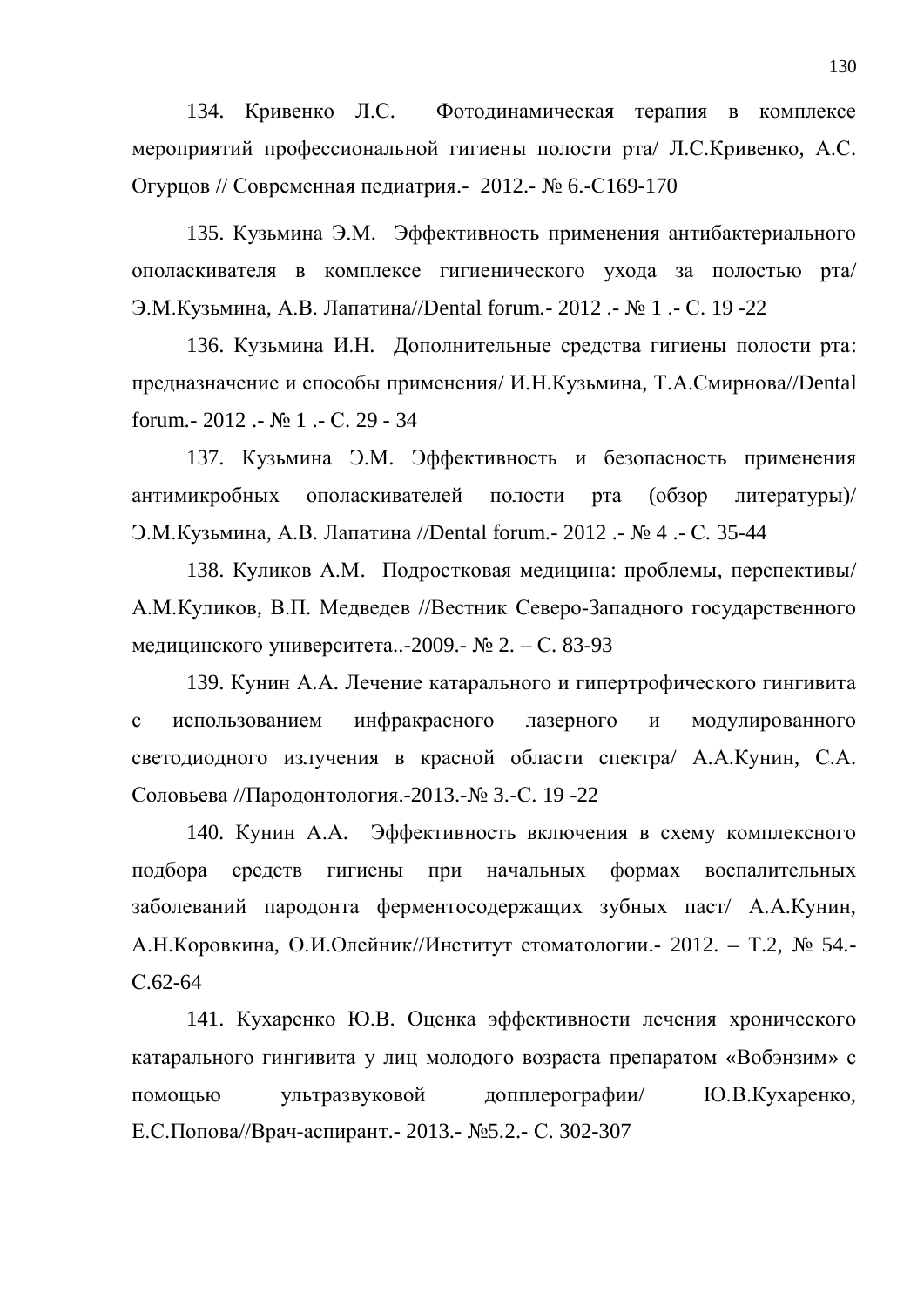142. Кухаренко Ю.В. Состояние системы «перекисное окисление липидов - антиоксиданты» у больных с хроническим простым маргинальным гингивитом в условиях экстремального климата/ Ю.В.Кухаренко, Е.С. Попова//Уральский медицинский журнал. - 2013. - № 3. - С. 19-21

143. Ландинова В.Д. Мотивация подростков при выборе средств гигиены полости рта/ В.Д. Ландинова, Е.С.Таболина, Е.И. Фукс//Институт стоматологии. - 2010. – Т.1, № 46. - С.22-23

144. Лаптева Л.И. Сравнительная оценка эффективности применения школьниками мануальных и электрических зубных щеток / Л.И.Лаптева, В.А.Исаева, И.О. Солодкая//Dental forum. - 2014 . - № 4 . - С. 67

145. Левицкий А.П. Физиологическая микробная система полости рта / Левицкий А.П.//Вестник стоматологии.-2007.-№2.-С.6-11.

146. Леонтьев В.К. Методы исследования ротовой жидкости и состояния твердых тканей зубов (обзор литературы) (Часть II)/ В.К.Леонтьев,  $\Gamma$ . Иванова //Институт стоматологии. - 2014. – Т.1, № 62. - С.96-97

147. Лепехина Л.И. Тканевой барьер эпителия СОПР на этапах развития пародонтита / Л.И. Лепехина, Э.Г. Быков // Морфология. – 2008. –  $\mathbb{N}^{\circ}$  2. – C. 77.

148. Лепёхина О.А. О влиянии соматической патологии на развитие гингивитов у детей (обзор литературы)/ О.А.Лепёхина, А.В. Сущенко, Л.И. Лепехина//Вестник новых медицинских технологий.- 2011.- №2.- С.208-210

149. Лечение воспалительных заболеваний пародонта с использованием иммобилизованных препаратов/Гаража С.Н., Зеленская А.В., Гришилова Е.Н. [и др.] //Современные проблемы науки и образования.-2013.- $N<sub>93.-C.140</sub>$ 

150. Локальный иммунитет//Медицинская иммунология.- 2005.- Т.7, № 2 - 3.- ɋ.258-281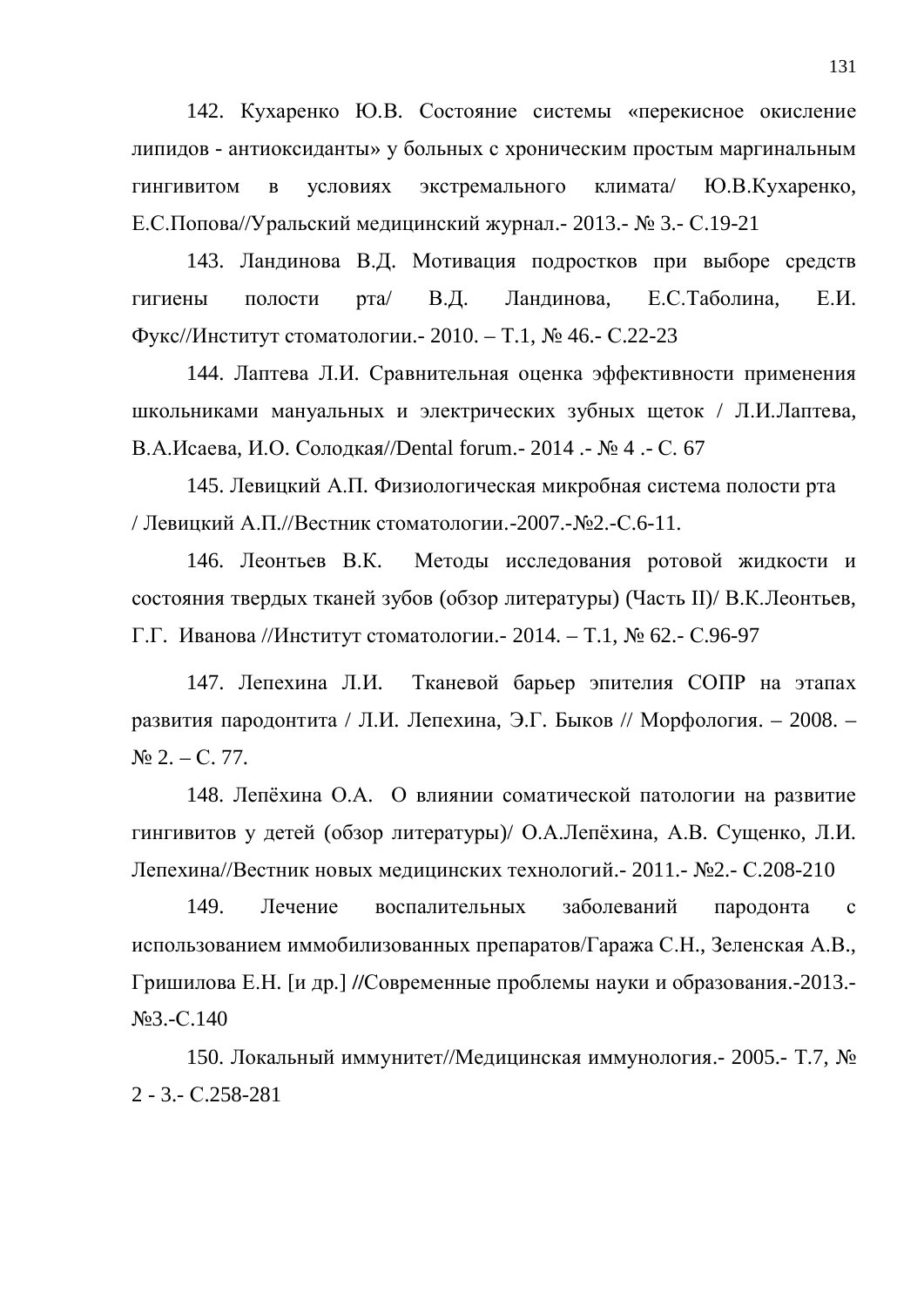151. Лукиных Л.М. Местные иммуномодуляторы в комплексном лечении эрозивно-язвенной формы красного плоского лишая СОПР/ Л.М.Лукиных, Н.В. Тиунова //Стоматология.- 2013.- №6.- С.26 - 28

152. Луцкая И.К. Индивидуальная гигиена полости рта у детей/ И.К.Луцкая, Т.Н.Терехова //Современная стоматология (Белорусь). - 2014. -N<sub>o</sub> 2. − C. 13-20

153. Луцкая И.К. Индивидуальная гигиена полости рта у детей/ И.К.Луцкая //Педиатрия. Приложение к журналу Consilium Medicum.-2014.- $N<sub>93.-C.5-7</sub>$ 

154. Мазлоев А.Б. Фармакологические свойства современных зубных паст. их влияние на воспалительные процессы в полости рта/ А.Б.Мазлоев //Электронный научно-образовательный вестник Здоровье и образование в ХХ1 веке.- 2014.- № 10.-С. 31-32

155. Мазнев Н.И. Новейшая энциклопедия лекарственных растений/ Н.И. Мазнев.-М., Изд-во: Рипол Классик, 2008.- 621 с.

156. Майборода Ю.Н. Оценка эффективности иммуномодулятора «Галавит» при лечении обострившегося катарального гингивита/ Ю.Н. Майборода, Т.В.Маркина, Э.В.Урясьева//Медицинский вестник Северного Кавказа.- 2012.-№ 3.- С.25-28

157. Макаренко М.В. Роль микроэкологии полости рта в этиопатогенезе воспалительных заболеваний пародонта у лиц молодого возраста/ М.В.Макаренко, И.В. Ковач //Современная стоматология.-2014.-№ 3.-ɋ.28-34

158. Макеева М.К. Значение индивидуальной гигиены полости рта для пациентов с пародонтитом и сахарным диабетом. Обзор литературы/ М.К. Макеева//Клиническая стоматология.-2011.- №3.- С.40-42

159. Малко Н.В. Зависимость содержания лейкоцитов ротовой жидкости от степени тяжести хронического катарального гингивита у детей разного возраста и экологических условий их проживания/ Н.В.Малко,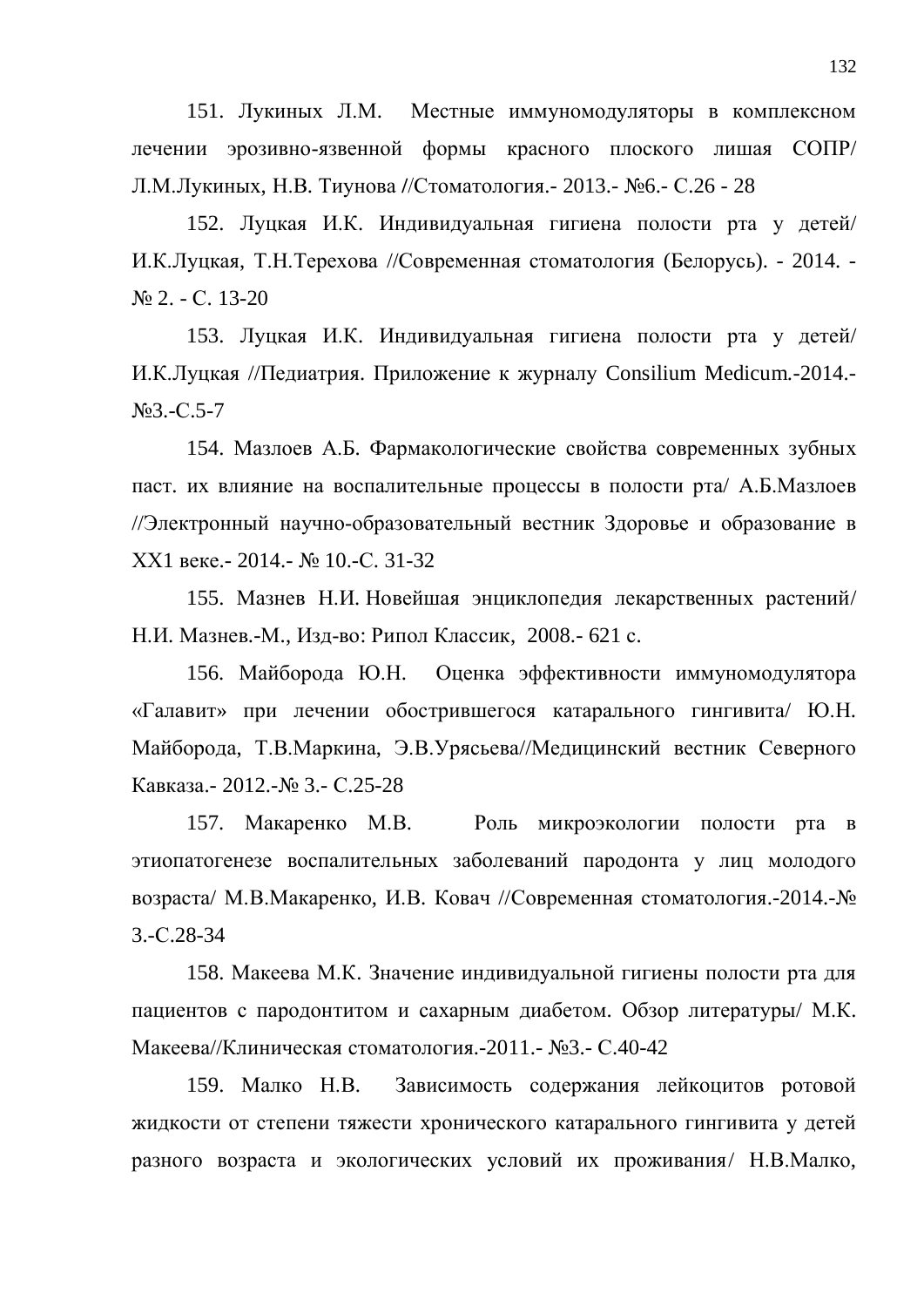Э.В.Безвушко, В.Н.Акимова//Лабораторная диагностика. Восточная Европа.-2014.-№ 1.-C.72-77

160. Малко Н.В. Особливості формування патології тканин пародонту у дітей, які проживають на йод, фтор-дефіцитних територіях/ Н.В. Малко //Матеріали науково-практичний конференції з міжнародною участю «Інноваційні технології в сучасній стоматології» м. Івано-Франківськ, 19-20 березня 2015 р.- Івано-Франківськ, 2015.-С. 102-106

161. Мамаева Е.В. Уровень гормонов гипофиза и половых желез у подростков с хроническим гипертрофическим гингивитом/ Е.В.Мамаева, Д.А.Цинеккер//Вестник современной клинической медицины.-2014.- Т. 7, №  $2. - C. 21-24$ 

162. Машкаринец О.О. Клініка та лікування хронічного катарального гінгівіту у дівчат пубертатного периода: автореф. дис. на соиск. наукового ступ. канд. мед. наук: спец. 14.01.22 «Стоматологія»/ О.О.Машкаринец.-Львів, 2013.- 17 с.

163. Машкаринець О. О. Поширеність хронічного катарального гінгівіту у дітей пубертатного періоду / О. О. Машкаринець //Медичні перспективи. -2008. - № 4. - С. 132-134.

164. Мащенко И.С. Болезни пародонта/ И.С.Мащенко.- Дрогобич: Коло,  $2003.-272$  c.

165. Мащенко И. С. Межклеточная молекула адгезии SICAM-1 в сыворотке крови как критерий оценки иммунологического гомеостаза у больных воспалительными заболеваниями пародонта / И. С. Мащенко, А. А. Гударьян В. А. Лозовикова. - Вісник стоматології. - 2008. - N 3. - С.28-33

166. Мащенко И.С. Диагностическая и прогностическая значимость показателей биоценоза и локального иммунитета при хроническом генерализованном катаральном гингивите у юношей/ И.С.Мащенко, В.А.Самойленко, Т.А.Пиндус//Современная стоматология. - 2012. - № 3. - С. 054.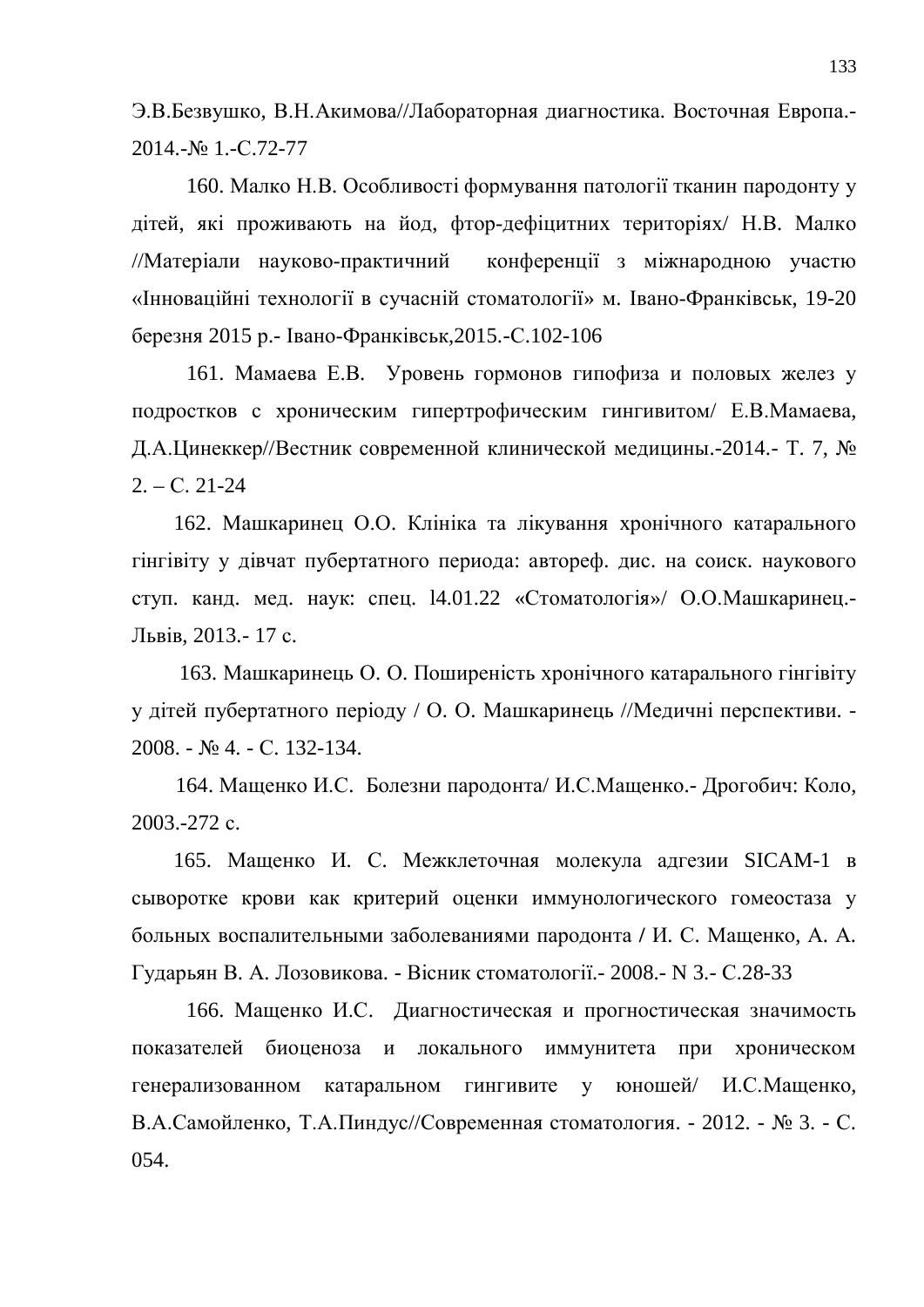167. Медик В. А. Руководство по статистике в медицине и биологии [Текст]: в 2 т. Т 2. Прикладная статистика здоровья / Медик В.А., Токмачев М.С., Фишман Б.Б; под ред. Комарова Ю. М. – М. : Медицина, 2001. – 352 с.

168. Мельничук Г.М. Генералізований пародонтит і пародонтоз: маркери спадкової схильності, патогенетичні механізми метаболічних порушень та їх комплексна корекція: автореф. дис... доктора мед. наук: 14.01.22 – стоматологія / Г. М. Мельничук. – Одеса, 2008. – 31 с.

169. Мельничук Г. М. Гінгівіт, пародонтит, пародонтоз: особливості лікування. Навч. пос. / Г. М. Мельничук, М. М. Рожко, Л. В. Завербна. – Iвано-Франківськ. – 2011. – 328 с.

170. Микробиология, вирусология и иммунология (ред. В. Н. Царёв).-Москва, 2010: Изд-во "Практическая медицина".- 581 с.

171. Микробиология и иммунология для стоматологов/под ред. Р. Дж. Ламонта Издательство "Практическая медицина", Москва, 2010-504 с

172. Михайлова Е.Г. Разработка программы профилактики стоматологических заболеваний для детей дошкольного и школьного возраста/ Е.Г. Михайлова, И.А. Никольская //Dental forum.- 2012 .- № 5 .- С. 99

173. Модина Т.Н. Патология тканей пародонта и вегетативный гомеостаз у школьников подросткового возраста/ Т.Н. Модина, Е.В. Мамаева //Стоматология детского возраста и профилактика.-2006.- $\mathbb{N}$  3-4.- С.3-6

174. Модина Т.Н. Патология тканей пародонта и функциональное состояние организма у подростков /Т.Н.Модина, Е.В.Мамаева, О.И. Лопаткина //Стоматология детского возраста и профилактика.-2006.-№1-2,ɫ.78-84.

175. Модина Т.Н. Особенности формирования хронического гипертрофического гингивита у подростков 13-15 лет/ Т.Н.Модина, Е.В.Мамаева, Д.А. Цинеккер //Стоматология детского возраста и профилактика.- 2013. - №2.- С. 28 - 34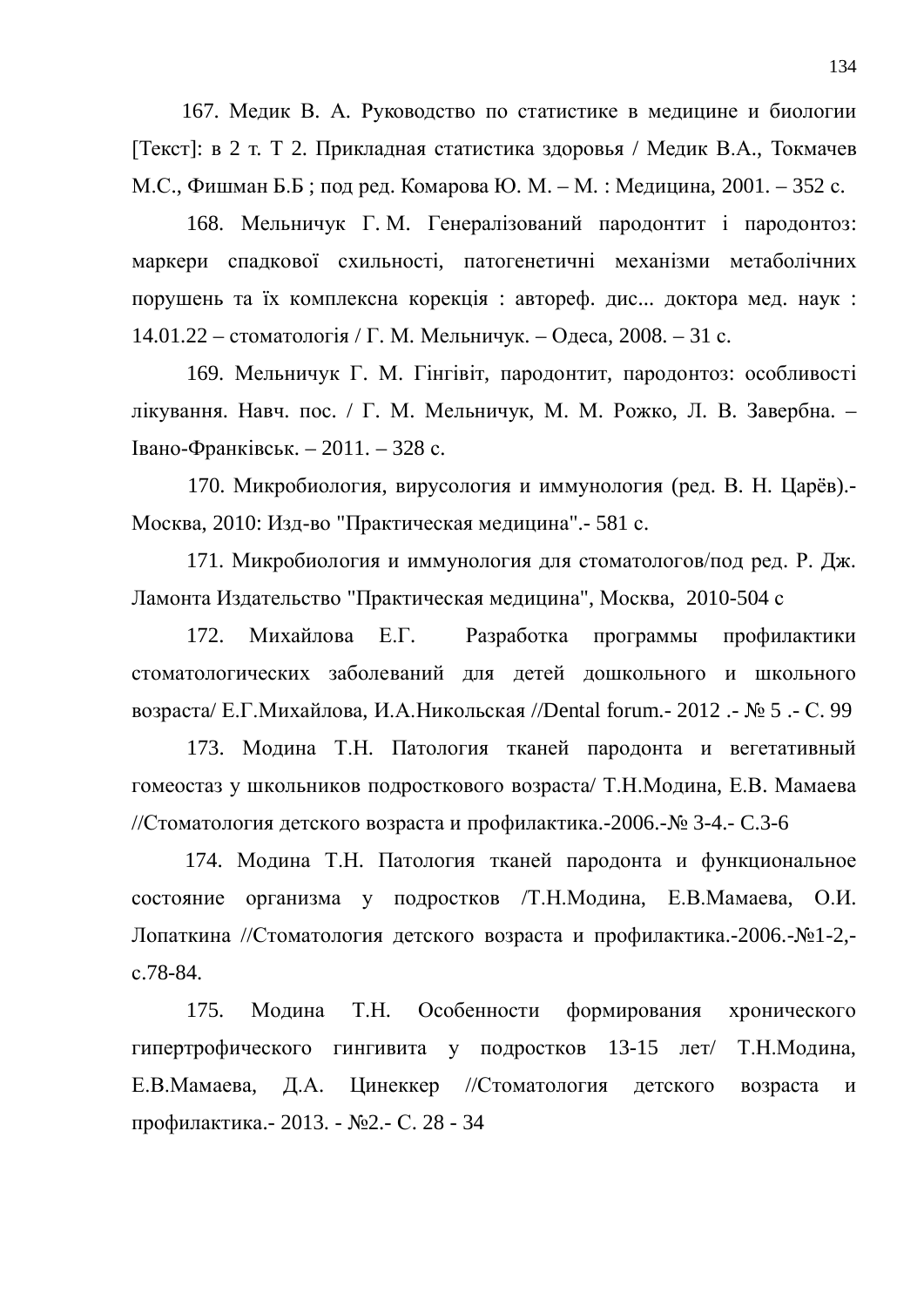176. Модина Т.Н. Гипертрофический гингивит у подростков/ Т.Н.Модина, Е.В.Мамаева, Д.А. Цинеккер//Стоматология детского возраста и профилактика.- 2013. - №1.- С. 14-19

177. Мониторинг стоматологической заболеваемости у детей Украины (сообщение первое)/ О.В.Деньга, В.С.Иванов, В.Н. Горохивский [и др.] // Дентальные технологии. − 2003. – № 6. – С. 2-6.

178. Монцевичуте-Эрингене Е.В. Упрощенные математикостатистические методы в медицинской исследовательской работе/ Е.В. Монцевичуте-Эрингене // Патол. физиология и эксперим. терапия. – 1964. –  $\text{Na}4. - \text{C}$ , 71-78.

179. Моржевская В.В. Комплексное лечение хронического гингивита/ В.В. Моржевская// Стоматолог. Минск. – 2013. – № 1. – С. 105-106

180. Мхитарян А.К. Вопросы организации профилактических мероприятий стоматологических заболеваний и взаимосвязь между состоянием тканей пародонта и уровнем индивидуальной гигиены полости рта/ А.К.Мхитарян, Н.В.Агранович//Российский стоматологический журнал.- $2014 - N<sub>2</sub> 2 - C.51-53$ 

181. Нарушения микробиоценозов у детей: многоцентровое исследование. сообщение 1. Микробиоценоз и дисбактериоз ротоглотки у детей/ Алешкин В.А., Галимзянов Х.М., Афанасьев С.С. [и др.] //Астраханский медицинский журнал.-2010.- № 3.-С.9-13

182. Новиков М.С. Объективная оценка комплексного остеопатического лечения хронического катарального гингивита у детей/ М.С. Новиков, Е.В. Урлапова//Российский стоматологический журнал. - 2013.-N<sub>o</sub> 1-2, -C.58-64

183. Новицкая И.К. Гингивит у молодых людей со сниженной функциональной активностью слюнных желез/ О.ВДеньга, И.К.Новицкая, Д.К. Косенко //Украинский стоматологический альманах. – 2014. №3. –С.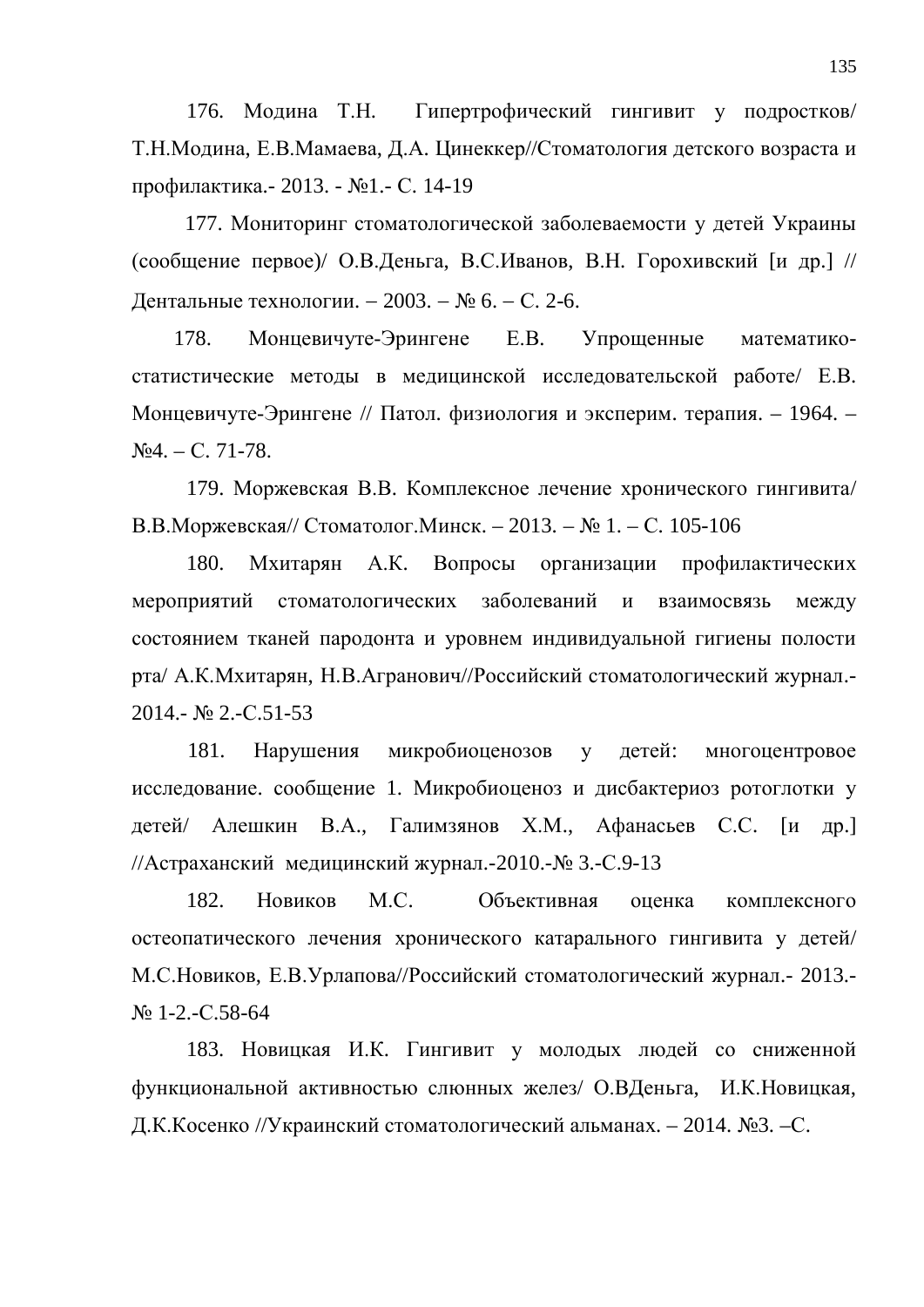184. Новицкая И.К. Реабилитация больных с ксеростомией/ И.К.Новицкая// Медицинская реабилитация, курортология, физиотерапия. –  $2014. - N<sub>2</sub> 3. - C. 25-27.$ 

185. Новицька І. К. Стан функціональної активності слинних залоз і розповсюдженість стоматологічної патології у дітей пубертатного періоду / Ⅰ. К. Новицька, Д. К. Косенко // Досягнення медицини та біології. – 2014. – №  $1. - C. 45-46.$ 

186. Новицька І.К. Аналіз стану функції виділення слини в людей різного віку, які мешкають у різних геохімічних зонах і різних екологічних умовах / І.К. Новицька//Современная стоматология. – 2014. – №3. – С. 18-20.

187. Новые полхолы к лечению воспалительных заболеваний пародонта/Гилева О.С., Бондаренко Е.А., Гибадуллина Н.В. [и др.] //Уральский медицинский журнал. - 2011. - № 5. - С.22-27

188. Новые методы лечения хронического генерализованного катарального гингивита/ Зюлькина Л.А., Зюлькина Г.Г., Емелин И.С., Шабанова Н.В. //Теоретические и прикладные аспекты современной науки.-2015.- №7-6.- С.27-29

189. Новый подход к повышению эффективности индивидуальной гигиены полости рта/ Азимов Г.Ф., Ксембаев С.С., Салахов А.К., Халиуллина А.А. //Общественное здоровье и здравоохранение.-2010.- № 3.-С.50-52

190. Обоснование и оценка эффективности местной комбинированной (противовоспалительной, антибактериальной и иммунотропной) терапии в комплексном лечении воспалительных заболеваний пародонта / Плескановская Н. В., Ипполитов Е. В., Царев В. Н. [и др.] // Стоматология.- 2013.- №1.- С.26-30

191. Обоснование направления иммунокоррекции при лечении хронического диффузного катарального гингивита у детей/Ткаченко П., Лохматова Н.М., Гуржій О.В., Коротич Н.М. //Вестник проблем биологии и медицины=Вісник проблем біології ї медицини. - 2013. - №1. - С.249-251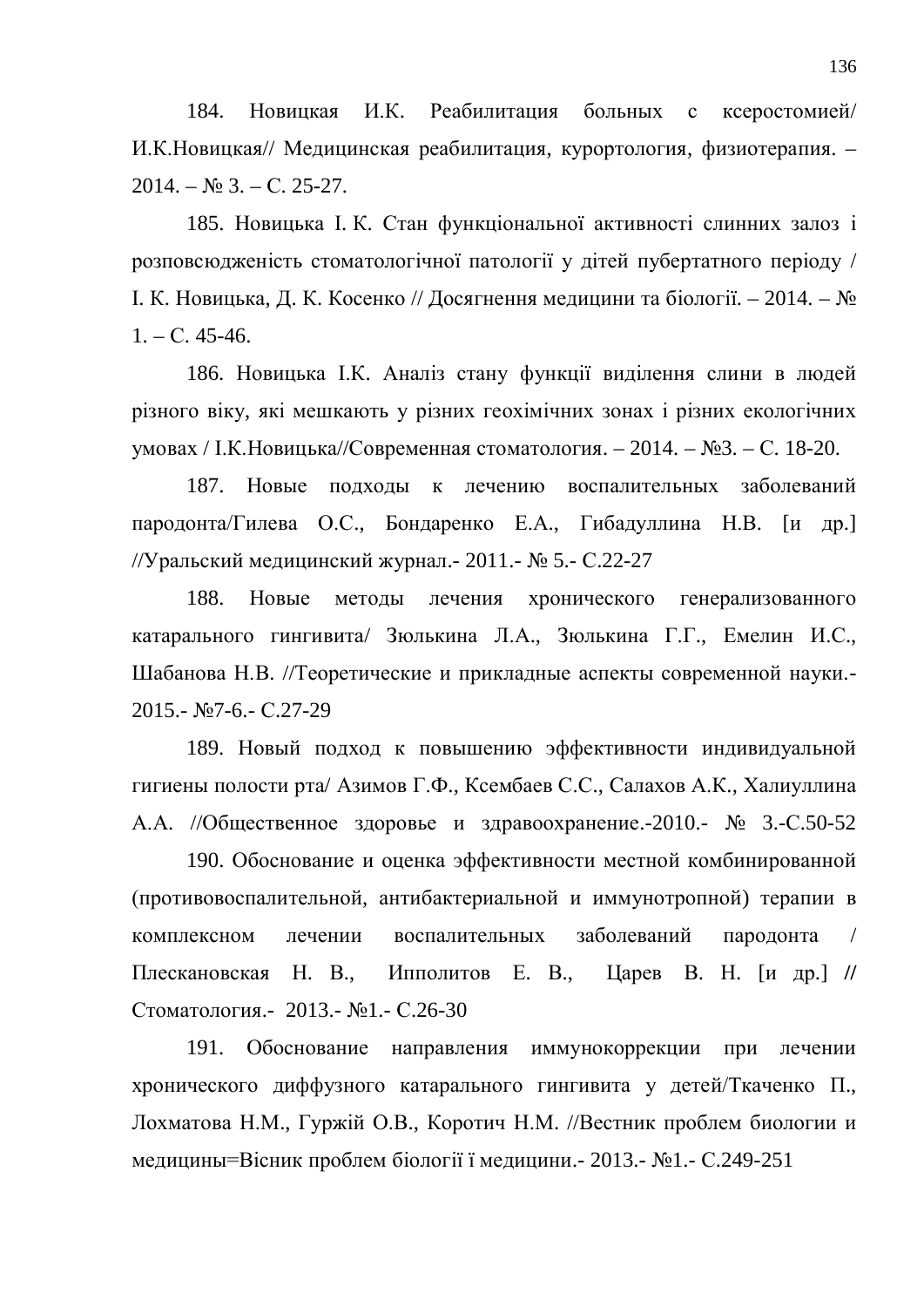192. Опыт применения комбинации лекарственных препаратов при лечении язвенно-некротического гингивита/Караков К.Г., Власова Т.Н., Оганян А.В., Мозеров С.А. //Медицинский алфавит. - 2013.- № 7. - С. 46-47

193. Опыт применения аскорбата хитозана в комплексной терапии заболеваний пародонта/Булкина Н.В., Ведяева А.П., Токмакова Е.В., Попкова О.В. //Саратовский научно-медицинский журнал.-2013.-№3.-С.372-375

194. Орехова Л.Ю. Иммунологические механизмы в патогенезе воспалительных заболеваний пародонта: автореф. дис. на соиск. учен. степ. докт. мед. наук: спец. 14.00.21 «Стоматология»/ Л.Ю.Орехова.- Санкт- $\Pi$ e $\tau$ e $\bar{p}$ ov $\bar{p}$ r, 1997. – 34 c.

195. Осипова Ю.Л. Генерализованный катаральный гингивит: клиникоморфологические параллели/ Ю.Л.Осипова //Успехи современного естествознания.-2004.-№ 3.-С.25-26

196. Осипова Ю.Л. Воспалительные заболевания пародонта при неэрозивной форме гастроэзофагеальной рефлюксной болезни: клинические и иммуноморфологические аспекты/ Ю.Л.Осипова, Н.В.Булкина, А.Ю. Кропотина//Фундаментальные исследования.-2012.-№2-2.-С.325-327

197. Особенности изменения показателя гемомикроциркуляции в пародонте при лечении хронического катарального гингивита различными методами/Бондаренко О.С., Рисованная О.Н., Бондаренко М.А. [и др.] //Кубанский научный медицинский вестник. - 2010. - № 7- С. 27-29

198. Особенности неинвазивной диагностики сбалансированности факторов местного иммунитета при хронических воспалительных заболеваниях пародонта у лиц молодого возраста, проживающих в регионе с неблагоприятными факторами окружающей среды/Усманова И.Н., Герасимова Л.П., Кабирова М.Ф. [и др.] //Вестник Российского университета дружбы народов. Серия: Медицина.-2014.- № 2. – С. 89-94

199. Особенности цитокинового статуса у детей с хроническим катаральным гингивитом на фоне соматической патологии/ Хоменко Л.А., Гавриленко Т., Остапко О., Московенко О.Д., Дуда О.В. //Вестник проблем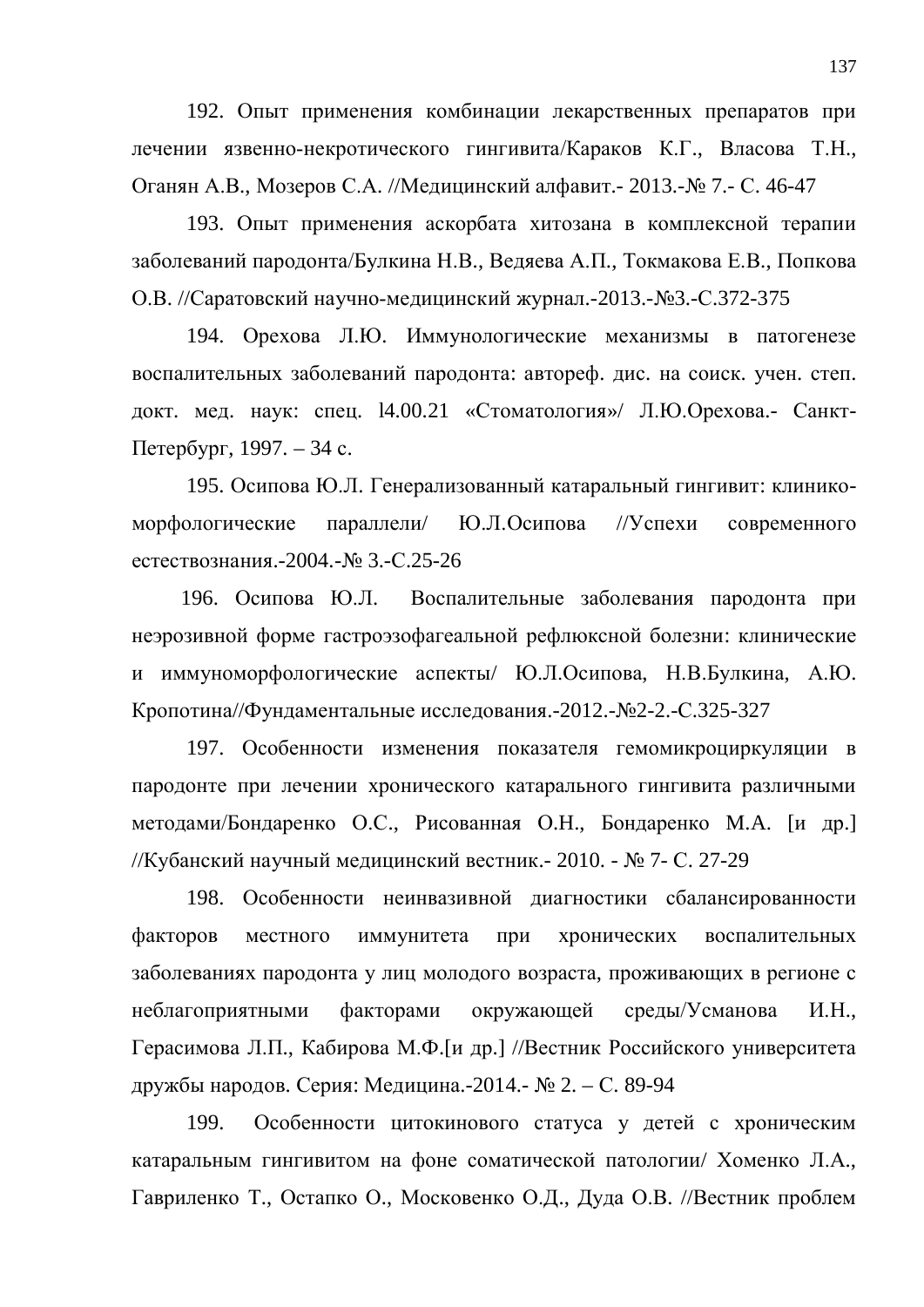биологии и медицины=Вісник проблем біології ї медицини. 2013.- №4.ɋ.349-351

200. Остафийчук М.А. Методика проведения профессиональной гигиены полости рта при заболеваниях тканей пародонта у пациентов разных возрастных групп/ М.А. Остафийчук// Молодой ученый. - 2014. - № 3.- С. 222-226

201. Островський А.В. Оптимізація методів професійної та індівідуальної гігієни порожнини рота в комплексному лікуванні запальних захворювань пародонта: автореф. дис. на соиск. наукового ступ. канд. мед. наук: спец. 14.01.22 «Стоматологія»/ А.В.Островський.- Одеса, 2015.- 20 с.

202. Оценка влияния патологии окклюзии на состояние тканей пародонта /Турусова Е.В., Гриценко Е.А., Ратохина С.В., Субботина А.А. //Бюллетень медицинских интернет-конференций.-2013.- № 3.-С.595

203. Оценка влияния сильвинитотерапии на физико-химические и биохимические параметры слюны у пациентов с хроническим генерализованным катаральным гингивитом/ Омарова Л.В., Леонова Л.Е., Павлова Г.А. [и др.] //Современные проблемы науки и образования.-2015.-No<sub>1</sub>.-C.265

204. Оценка количественных параметров пародонтопатогенной и резидентной микрофлоры в биоплёнке десневой борозды у детей и подростков с зубочелюстными аномалиями/ Доменюк Д.А., Карслиева А.Г., Быков И.М., Кочконян А.С. //Кубанский научный медицинский вестник.- $2014. - N<sub>2</sub> 4 - C. 39-50.$ 

205. Оценка устойчивости сформированной внутренней мотивации подростков к сохранению стоматологического здоровья путем рациональной гигиены полости рта/ Ландинова В.Д., Морозова С.И., Таболина Е.С. [и др.] //Институт стоматологии. - 2011. – Т.4,  $\mathbb{N}$  53. - С.20-21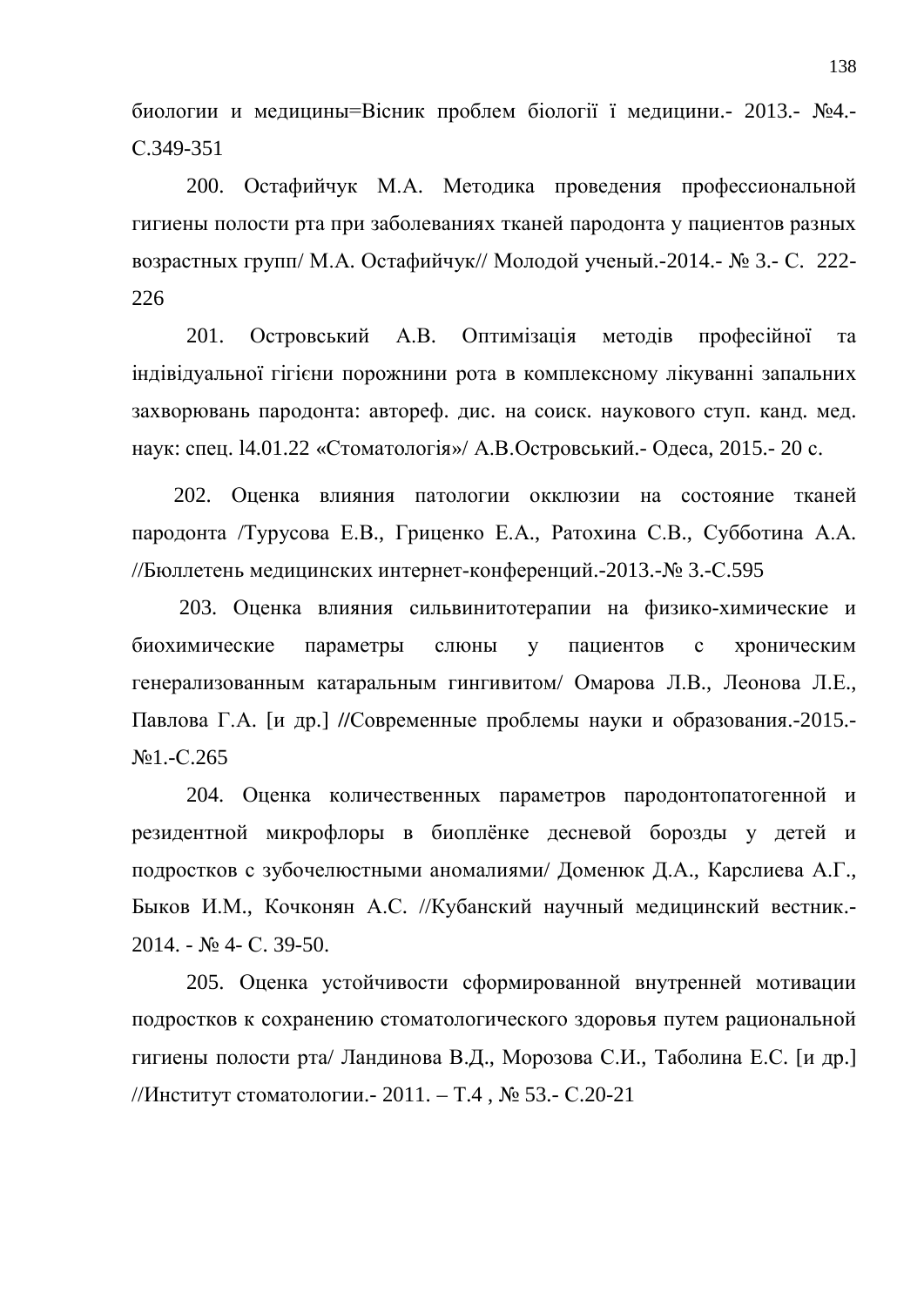206. Оценка состояния гигиены полости рта и тканей пародонта у больных сахарным диабетом 2 типа/ Гришечкина И.А., Трухан Л.Ю., Трухан Д.И., Коншу Н.В. //Dental forum. - 2014 . - № 3 . - С. 45-90

207. Оценка эффективности мексидола в лечении экспериментального гингивита (слепое контролируемое исследование)/ Румянцев В.А., Галочкина А.Б., Закарян А.В. [и др.]. //Верхневолжский медицинский журнал.- 2013.- $N<sub>21</sub> - C.21-24$ 

208. Павленко С.А. Особенности удаления назубных отложений при проведении профессиональной гигиены полости рта/ С.А.Павленко//Світ медицини та біології. - 2012.-Т.8, №3.-С.149-152

209. Павлова Т.В. Клинические наблюдения и анализ стоматологического статуса пациентов с заболеваниями щитовидной железы/ Т.В.Павлова, Э.К.Пешкова, Д.А. Колесников // Фундаментальные исследования. – 2012. – № 4–1. – С. 97-100.

210. Пародонтология. Национальное руководство (под ред. Дмитриевой Л.А.).- Москва, 2014: Изд-во "ГЭОТАР-Медиа".-704 с.

211. Патент 2197951 Российская федерация МПК: 7А 61К 7/16 А, 7А 61K 35/78 В Стоматологический масляный бальзам (варианты)/ Коновалов В.Н., Коновалова Ю.В. - № 001124845/14; заявл.10.09.2001; опубл. 20.08.04, Бюл.  $\mathbb{N}$ <sup>o</sup> 22.

212. Патология пародонта при заболеваниях желудочно-кишечного тракта (обзор литературы)/Лепилин А.В., Еремин О.В., Островская Л.Ю., Еремин А.В. //Пародонтология.- 2008.- № 4.- С. 10-17

213. Петрушанко Т.О. Епідеміологія захворювань пародонту у осіб молодого віку/ Т.О. Петрушанко // Український медичний альманах. – 2000.  $-$  T.3,  $\mathcal{N}$ <sup>0</sup>2. – C.204-207.

214. Петрушанко Т.О. Нова система профілактики захворювань пародонту у дітей пубертатного періоду/ Т.О. Петрушанко // Новини стоматології.  $-2000. -$  № 2.  $-$  С. 17-18.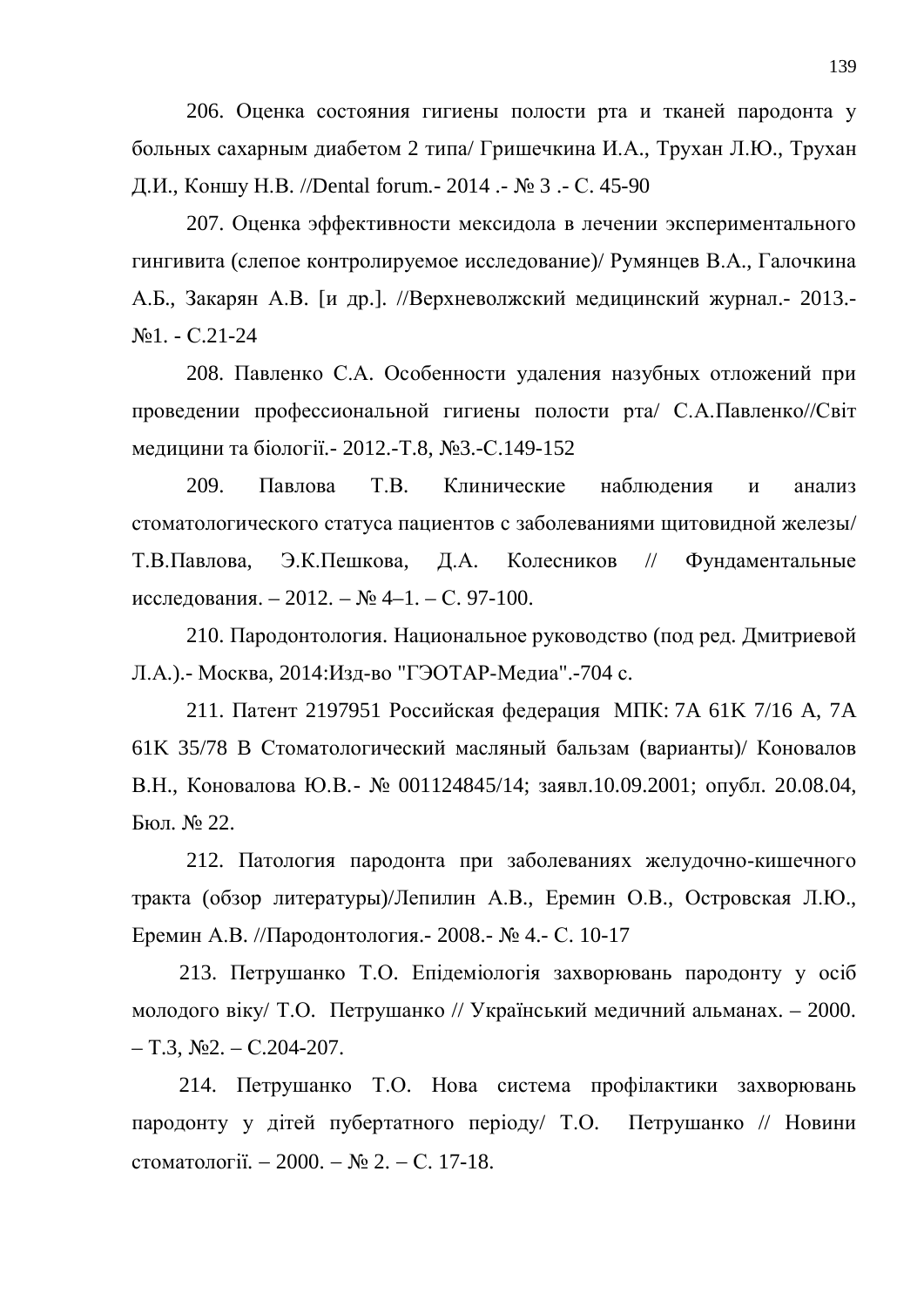215. Петрушанко А.М. Современное состояние проблем посттравматического гингивита (обзор литературы)/ Т.О.Петрушанко//Вестник стоматологии.-2006.- №4.-С.92-98

216. Петрушанко Т.А. Динамика бактериальной обсеменности десневой борозды при лечении катарального гингивита у лиц молодого возраста/ Т.А.Петрушанко, В.В.Череда, Г.А. Лобань// Молодий вчений.-2014.- № 1-1.-C. 169-171.

217. Пироженко А.Е. Альфред фоунз - основоположник профессиональной гигиены полости рта/ А.Е.//Пироженко //Dental forum.-2011 .- № 5 .- С. 98-99

218. Плотнікова В.Г. Обґрунтування застосування лізоцимвміщуючих препаратів для лікування хронічного катарального гінгівіту у дітей: автореф. дис. на соиск. учен. степ. канд. мед. наук: 14.01.22 / В. Г. Плотнікова. - Одеса, 2009. -20 c.

219. Плотникова В.Г. Дисбактериоз полости рта у детей с хроническим катаральным гингивитом и его коррекция с помощью «Лизомукоида» / В.Г. Плотникова // Вісник стоматології. – 2008. - №4. – С.15-17.

220. «Пограничные состояния» в диагностике и лечении воспалительных заболеваний пародонта/ Цепов Л.М., Николаев А.И., Нестерова М.М., Щербакова Т.Е. //Пародонтология. - 2012. - №4. - С. 8-12

221. Пожарицкая М.М. Роль слюны в физиологии и развитии патологического процесса твердых и мягких тканей полости рта. Ксеростомия. Стимуляция слюноотделения/ М.М.Пожарицкая // Клиническая стоматология. – 2005. –  $\mathbb{N}^2$  3 – С. 42–45.

222. Попкова О.В. Опыт применения аскорбата хитозана в комплексной терапии заболеваний пародонта / О.В.Попкова //Бюллетень медицинских интернет-конференций.-2013.- № 3.-С.351

223. Потенцированное действие антисептиков и сорбентов на микрофлору пародонтальных карманов/Кражан Д.С., Гаража Н.Н., Орлов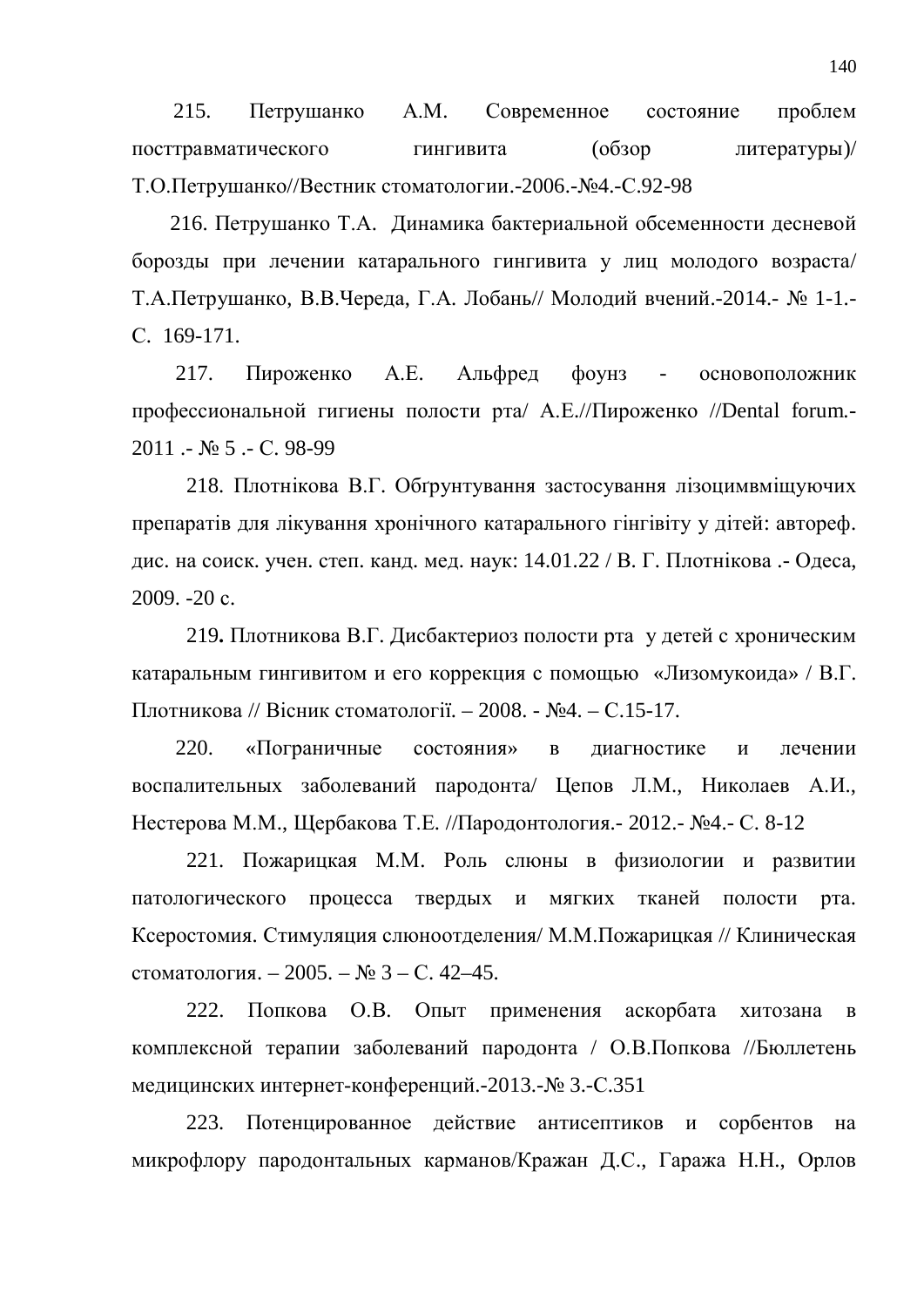М.Н., Моргоева З.З. //Медицинский вестник Северного Кавказа. - 2012.- № 2.- $C.40-42.$ 

224. Признаки поражения тканей пародонта и характер гигиены полости рта у детей и подростков Тверского региона/ Гаврилова О.А., Пиекалнитс И.Я., Федотова Е.Н. [и др.] //Тверской медицинский журнал.-2014.- № 4.- C.54-63

225. Применение раствора Пародонтоцид в комплексном лечении и профилактике гингивита/И. М. Макеева А. Ю. Туркина М. А. Полякова К. С. Бабина //Стоматология.- 2013.-№6.- С.29-32

226. Применение Лактоферрина в комплексном лечении стоматологических заболеваний/Макеева И.М., Смирнова Т.Н., Черноусов А.Д. [и др.] //Стоматология.- 2012.-№ 4.- С.66-71

227. Применение препарата Пародонтоцид® в комплексном лечении и профилактике воспалительных заболеваний пародонта у пациентов со скученностью зубов/Макеева И.М., Полякова М.А., Бабина К.С., Пилягина А.А. //Фарматека.-2013.-№ 4 s.-С. 28 – 30

228. Применение разных видов светового излучения в комплексной терапии хронического генерализованного катарального гингивита/Попова Т.А., Арутюнян К.Э., Калинина Е.С. [и др.] //Вестник новых медицинских технологий. - 2011. - №2. - С.215-216

229. Применение сильвинитовых сооружений в комплексном лечении воспалительных заболеваний пародонта/Баранников В.Г., Леонова Л.Е., Кириченко Л.В. [и др.] //Пермский медицинский журнал.- 2013.- № 3.-С.66-71

230. Противовоспалительная активность настоя травы шалфея мускатного (salvia sclarea l., lamiaceae)/ГубановА Е.А., Лысенко Т.А. Попова О.И. Ивашев М.Н. //Вестник Воронежского государственного ун-та. Серия: Химия. Биология. Фармация. - 2009.- №2. - С.165-166

231. Противовоспалительный эффект аскорбата хитозана в комплексной терапии заболеваний пародонта/Зудина И.В., Булкина Н.В.,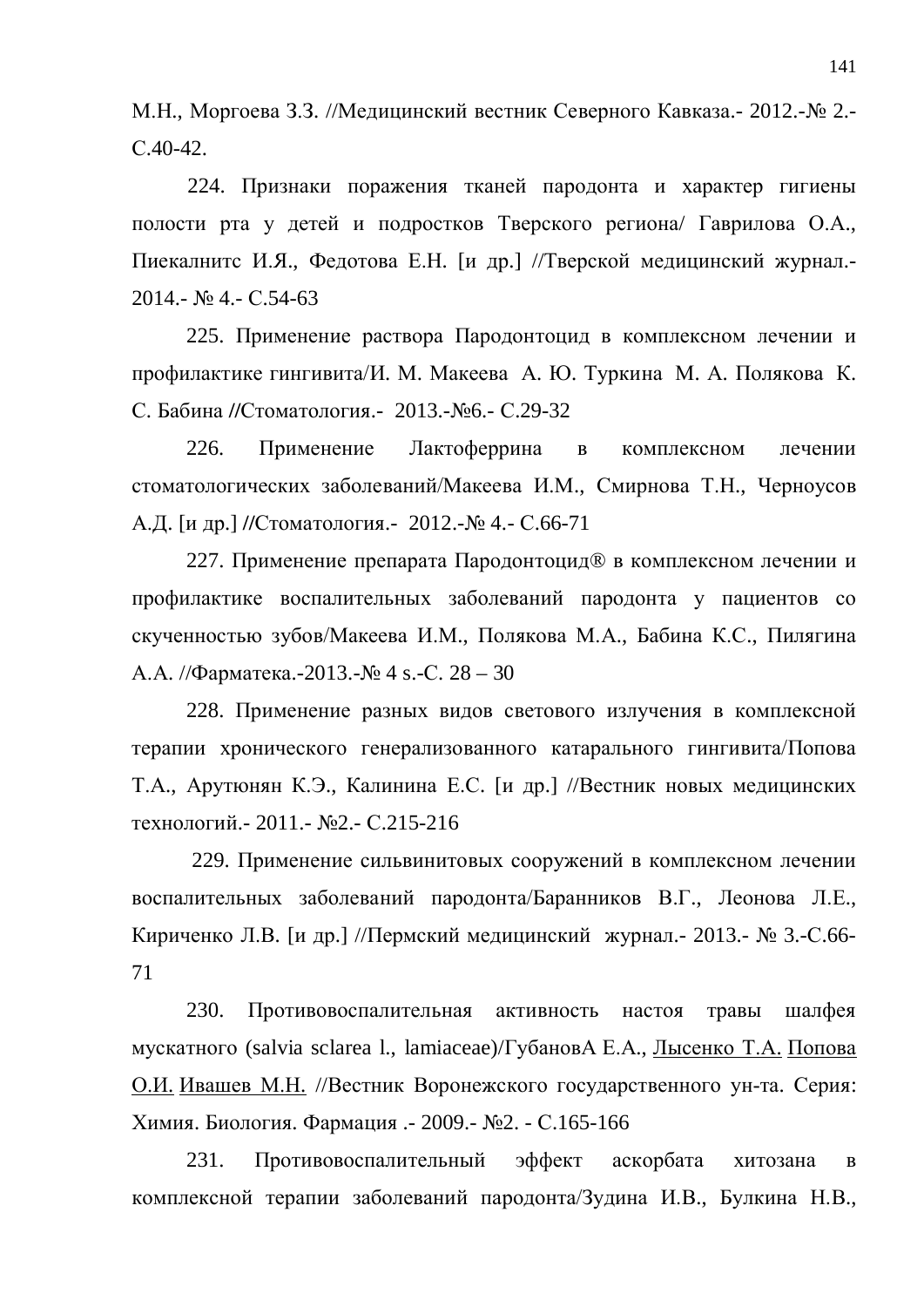Иванов П.В. [и др.] //Российский стоматологический журнал.- 2013.- № 2.ɋ.16-19

232. Противовоспалительный эффект аскорбата хитозана в комплексной терапии заболеваний пародонта/Иванов П.В., Зудина И.В., Булкина Н.В. [и др.] //Современные проблемы науки и образования.-2013.-N<sub>2</sub>4.-C.105

233. Пуликов А.С. Взаимосвязь физического развития и полового диморфизма с адаптационными возможностями юношей / А.С. Пуликов, О.Л. Москаленко, О.И.Зайцева//В мире научных открытий.-2011.-№ 5.-С.76 - 83

234. Рабухина Н.А. Рентгенодиагностика в стоматологии/ Н.А.Рабухина, А.П.Аржанцев.-М.: МИА,1999.-451 с.

235. Ревякина В.А. Перспективы использования растительных иммуномодуляторов в профилактике и терапии респираторных инфекции у детей/ В.А. Ревякина //Инфекционные болезни.-2013.- № 1.-С.93-96

236. Рейзвіх О.Е. Ефективність професійної гігієни порожнини рота та особливості її проведення у дітей молодшого шкільного віку: автореф. дис. на соиск. наукового ступ. канд. мед. наук: спец. 14.01.22 «Стоматологія»/ О.Е. Рейзвіх. - Одеса, 2008. - 21 с.

237. Рожко Е.П. Влияние зубных паст, включающих растительные экстракты, на функциональное состояние циркуляторного русла при хроническом катаральном гингивите / Е.П.Рожко //Вестник стоматологии.-2010.-№ 10.-C.25-29

238. Роль психологических особенностей личности в формировании мотивации к индивидуальной гигиене полости рта/ Орехова Л.Ю., Кудрявцева Т.В., Исаева Е.Р. [и др.] //Пародонтология. - 2013. - №1. - С. 10-13

239. Романенко Е.Г. Роль цитологических показателей в оценке барьерных свойств слизистой оболочки лесен у летей / Е.Г. Романенко//Здоровье ребенка.-2012.-№8.-С.44-46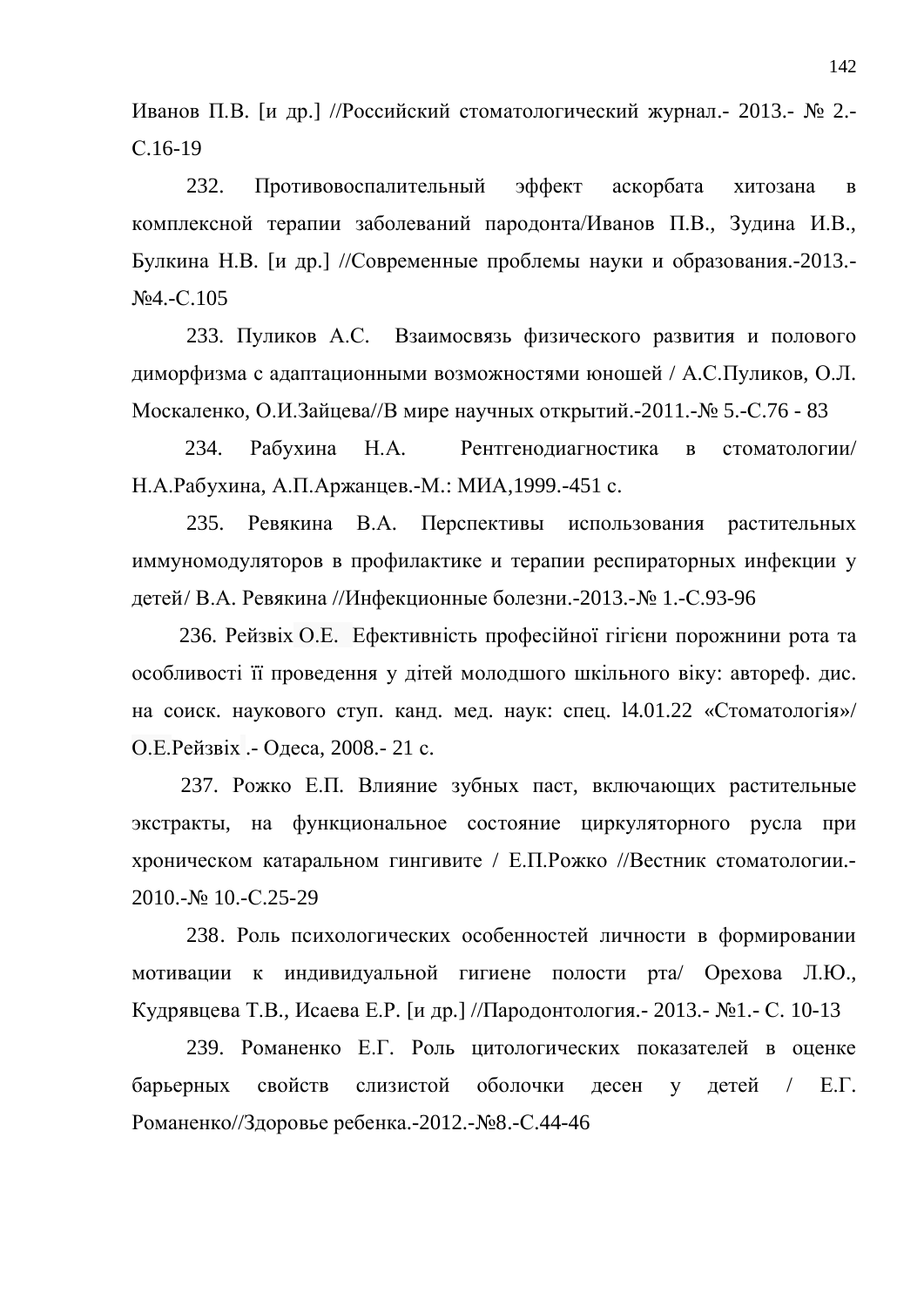240. Романенко Е.Г. Характер и частота изменений в полости рта у детей с хроническим гастродуоденитом/ Е.Г. Романенко//Здоровье ребенка.-2012.-№1.-C.70-73

241. Романенко Е.Г. Показатели местного иммунитета полости рта у детей с хроническим катаральным гингивитом в динамике лечения/ Е.Г. Романенко // Современная стоматология (Минск) .- 2013.- №1.-С. 89а -91

242. Романенко Е. Г. Показатели состояния тканей пародонта у детей с различными клинико-морфологическими формами хронического гастрита и дуоденита/ Е.Г. Романенко // Стоматология .- 2014.- №1.- С. 40-42

243. Романенко Е.Г. Системный иммунологический ответ при хроническом катаральном гингивите у детей с гастродуоденальной патологией/ Е.Г. Романенко// Стоматология .- 2014.- №4.- С. 20 – 23

244. Савичук Н.О. Роль и место ополаскивателей в профилактике стоматологических заболеваний/ Н.О. Савичук //Современная стоматология.  $-2014. - N<sub>2</sub>1. - C. 13.$ 

245. Савичук Н.О. Анализ программ профилактики основных стоматологических заболеваний в развитых странах/ Н.О.Савичук, О.В.Клитинская //Современная стоматологя.-2014.-№4.-С.64-67

247. Самохина В.И. Современные тенденции в лечении хронического катарального гингивита у подростков с использованием физических методов воздействия/ В.И.Самохина, О.В. Мацкиева, Ю.В. Свертокина //Пародонтология. - 2014. - №1. - С. 31 -34

248. Самойленко І.І. Особливості клінічного перебігу, профілактики та лікування запальних захворювань пародонту у дітей: автореф. дис. на соиск. учен. степ. канд. мед. наук: спец. 14.01.21 «Стоматологія»/ І.І. Самойленко. – K.,  $1995. - 21$  c.

249. Самойленко А.В. Сучасні аспекти етіології, патогенезу та лікування різних клінічних варіантів генералізованого пародонтиту: автореф.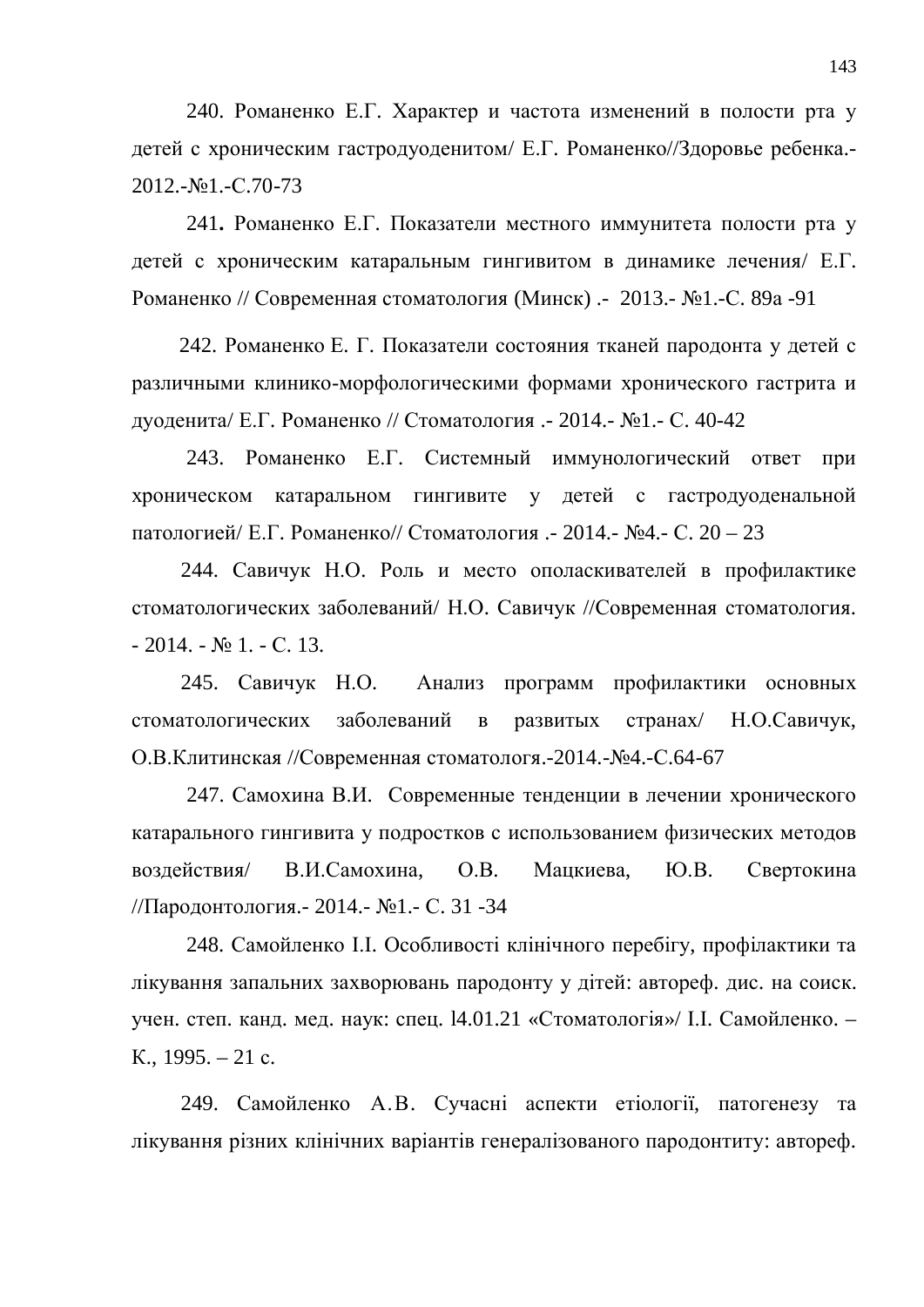дис. на соиск. учен. степ. д-ра. мед. наук: спец.  $14.01.22$  «Стоматология». – Одеса, 2003. – 34 с.

250. Санина И. Л. Травник. Полный справочник лекарственных растений/ И. Л.Санина.- Х.: «Аргумент Принт», 2012.- 329 с.

251. Свирин В.В. Состояние микробиоценоза полости рта при воспалительных заболеваниях пародонта и возможность его коррекции/ В.В.Свирин, В.О.Богданова, М.Д.Ардатская //Кремлевская медицина. Клинический вестник.-2010.- № 1.- С.11-17

252. Свойства десневой жидкости при остром гингивите и хроническом пародонтите/Цыбиков Н.Н., Доманова Е.Т., Зобнин В.В. [и др.] //Российский стоматологический журнал.- 2012.- № 1.-С.40-42

253. Сидельникова Л.Ф. Клиническая эффективность зубной пасты сорбционного действия при комплексной гигиене полости рта у пациентов пародонтологического профиля/ Л.Ф. Сидельникова, Е.А. Скибицкая //Современная стоматология. - 2012. - № 4. - С. 020

254. Сирак С.В. Сравнительная оценка очищающей эффективности ультразвуковой и мануальной зубных щеток/ С.В.Сирак, Н.Г.Рубцова //Естественные и технические науки. - 2013.- $N$ <sup>o</sup> 1 .- С. 98-101

255. Скрипкина А.Ж. Уровень сформированности знаний и представлений о гигиене полости рта у детей дошкольного возраста/ А.Ж.Скрипкина, Ж.Н.Тельнова, А.Ж.Гарифуллина //Dental forum.- 2009 .- №  $4 - C. 17 - 17$ 

256. Скулеан Антон. Регенерация пародонта/ Антон Скулеан.- Москва, 2012: Изд-во "Азбука».- 290 с.

257. Смагулова Е.Н. Микробиологическая оценка эффективности лечебно-профилактической зубной пасты с живицей сосновой/ Е.Н.Смагулова, Н.Г.Сапаева, А.Д.Сагатбаева //Наука и мир.-2014.-№ 11.-C.147-149.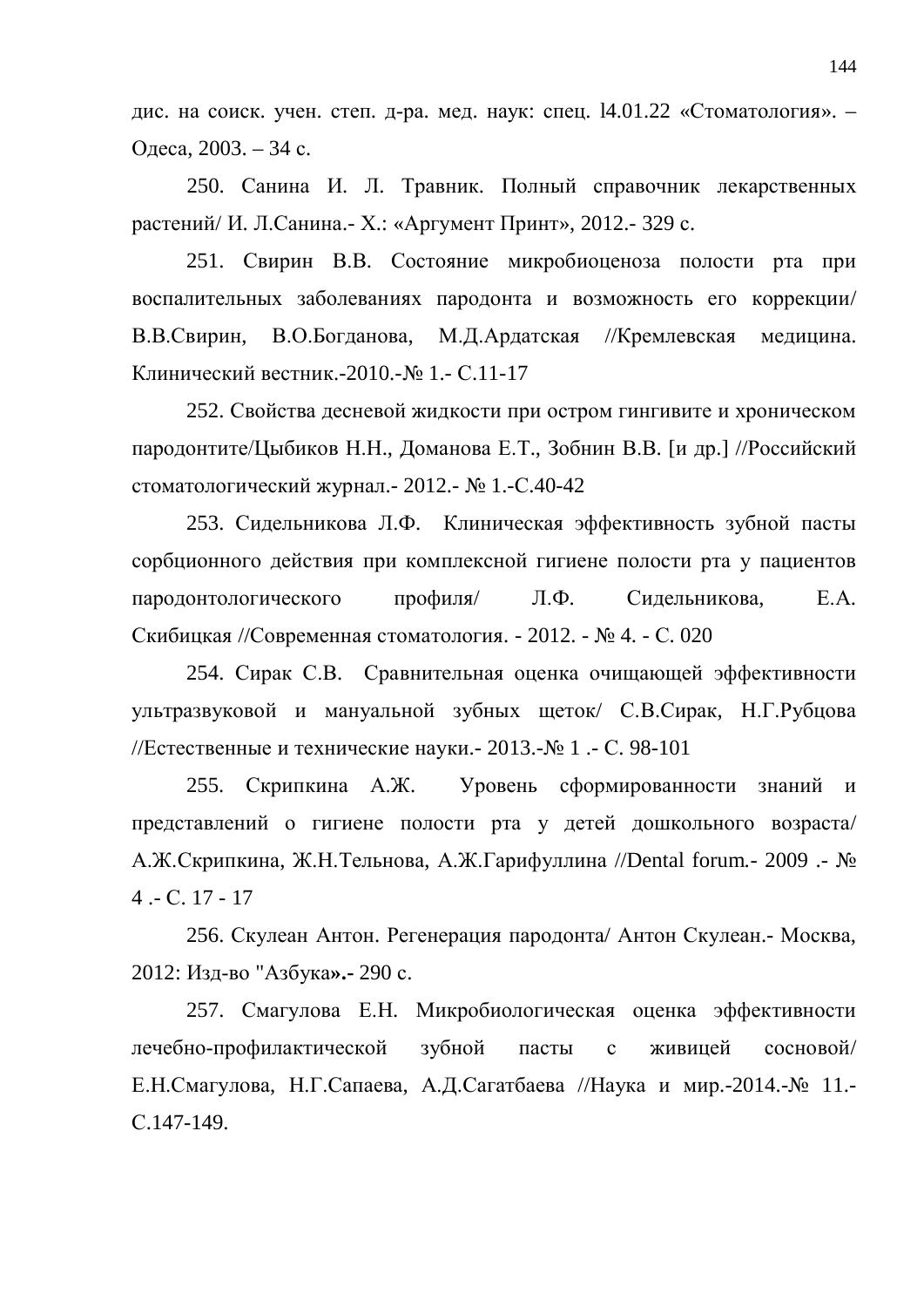258. Смоляр Н. І. Рівень стоматологічної захворюваності дітей м. Львова / Н. І. Смоляр, Е. В. Безвушко, Н. Л. Чухрай //Експерим. та клініч. фізіологія і біохімія. - 2007. - № 1. - С. 76-80.

259. Современные методы лечения и профилактики заболеваний пародонта/Абаев З. М., Домашев Д. И., Антидзе М. К. [и др.] // Стоматология.- 2012.- №4.- С. 72-74

260. Соловьева А.М. Клиническая оценка противовоспалительной и противоналетной эффективности ополаскивателя на основе цетилпиридиний хлорида/ А.М.Соловьева, Е.Е.Лях, К.А.Шумов //Институт стоматологии.- $2014. - T. 62$ ,  $\text{N}$ <sup>o</sup>1.- C.38-40

261. Соловьева С.А. Результаты сравнительной оценки лечения катарального и гипертрофического гингивита с использованием инфракрасного лазерного и модулированного светодиодного излучения/ А.М.Соловьева//Современные проблемы науки и образования.-2013.-№ 4.ɋ.126

262. Соловьева А.М. Итоги круглого стола экспертов по проблеме связь стоматологического и общего здоровья/ А.М.Соловьева //Институт стоматологии. - 2014. – Т2, №55. - С.22-24

263. Состояние местного иммунитета у больных с хроническим генерализованным пародонтитом /Шмагель К.В., Мозговая Л.А., Беляева О.В., Шмидт Д.В.// Стоматология.-2008.-N 4.-С.33-38.

264. Состояние полости рта при почечной недостаточности/Майбородин И.В., Миникеев И.М., Ким С.А., Рагимова Т.М. // Стоматология.-2014.-N 1.-С.72-79.

265. Состояние слизистой оболочки ротовой полости, твердых тканей зуба и минеральной плотности костной ткани у подростков с хроническим гастродуоденитом/Щербакова А.Ю., Иванова М.В., Кузьмина Д.А. [и др.] //Вестник Новгородского государственного медицинского ун-та им. Ярослава Мудрова. - 2014. - №78. - С.101-104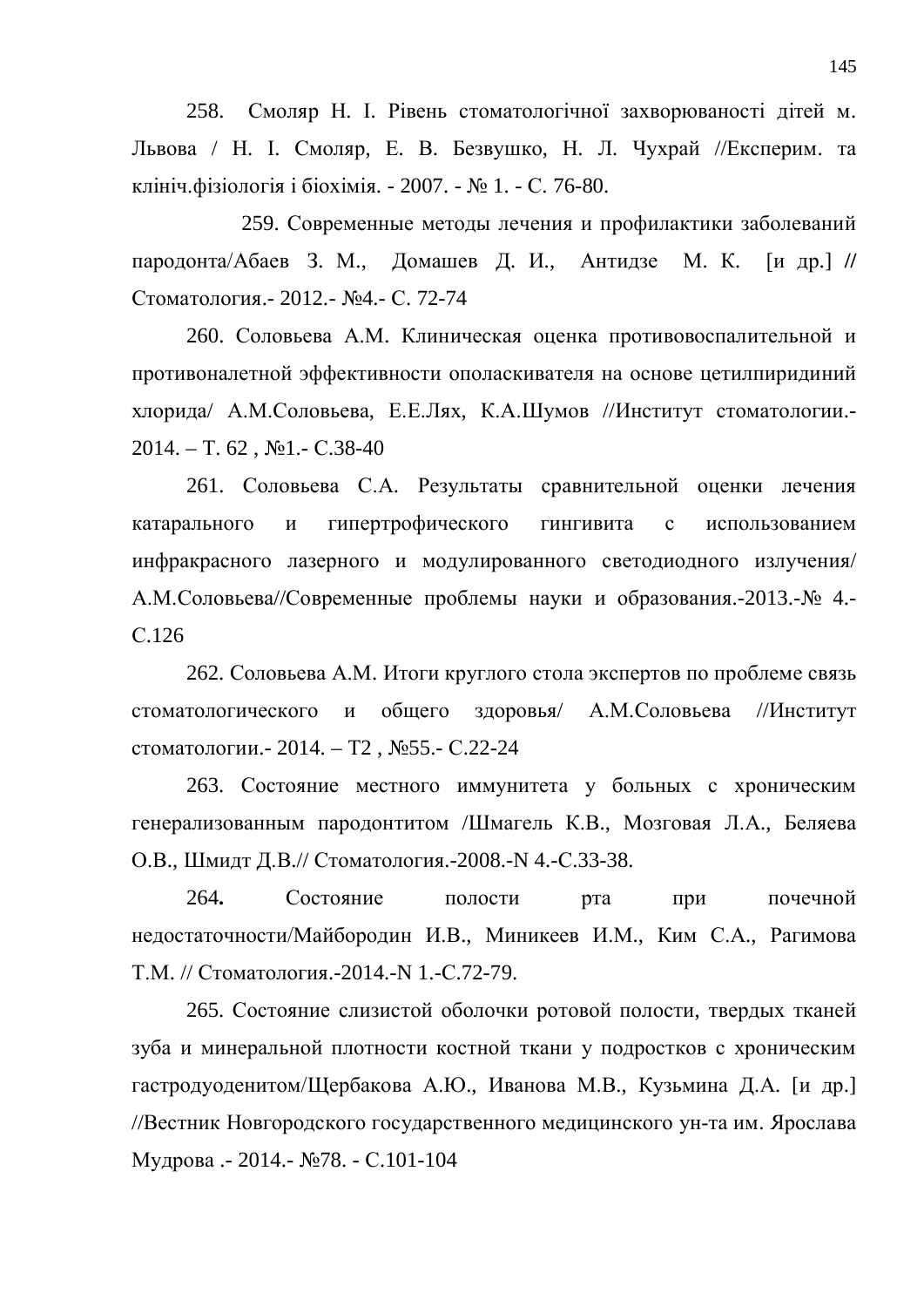266. Сравнительная характеристика состояния тканей пародонта у детей 12 и15 лет, проживающих в условия урбанизации/ Кисельникова Л.П., Каськова Л.Ф., Смирнова Т.А. [и др.] //Стоматология детского возраста и профилактика. - 2013. - №1. - С. 19-22

267. Стальная И.Д. Современные методы в биохимии/ И.Д.Стальная, Т.Г.Гаришвили. – М.: Медицина, 1977. – С. 66-68.

268. Стоматологічна профілактика у дітей Л.О.Хоменко, В.І.Шматко, О. ІОстапко [та ін. ]. – К, 1993: Ид-во IСДО. – 192с.

269. Стоматологическая заболеваемость и уровень гигиены полости рта у дошкольников 3-6 лет г. Запорожье/Деньга О.В., Гавриленко М.А., Иванов В.С., Спичка И.А. //Вестник стоматологии.-2007.- №4.-С.22-29

270. Стоматологическая заболеваемость детей Ивано-франковской области /Лучинский М.А., Октысюк Ю.В., Лучинский А.М., Гончар Ю.И., Лучинский В.М.//Вестник стоматологии.-2010.- № 1.-С.66-68

271. Стоматологическая заболеваемость детского населения Ставропольского края до и после внедрения программы профилактики/ Сирак С.В., Шаповалова И.А., Максимова Е.М., Приголин С.Н. //Стоматология детского возраста и профилактика.- 2009. - №1.- С. 64-66

272. Стоматологический статус и показатели цитокинового спектра в секрете полости рта у детей с бронхиальной астмой/ Исамулаева А.З., Данилина Т.Ф., Башкина О.А., Сергиенко Д.Ф. //Астраханский медицинский журнал.- 2010.- №4. - С.33-37

273. Сукманский О.И. Метод дифференциальной оценки эмиграции лейкоцитов в полости рта / О.И.Сукманский, Р.Д.Барабаш, З.В. Березовская // Патол. физиол. и эксперим. терапия. – 1980. – Вып. 5. – С. 76-77.

274. Суркова А.В. Комплексное лечение подростков с психовегетативным синдромом пубертатного периода: автореф. дис. на соиск. учен. степ. канд. мед. наук:спец.14.00.13 «Нервные болезни»/ А.В.Суркова.-Саратов, 2008.-29с.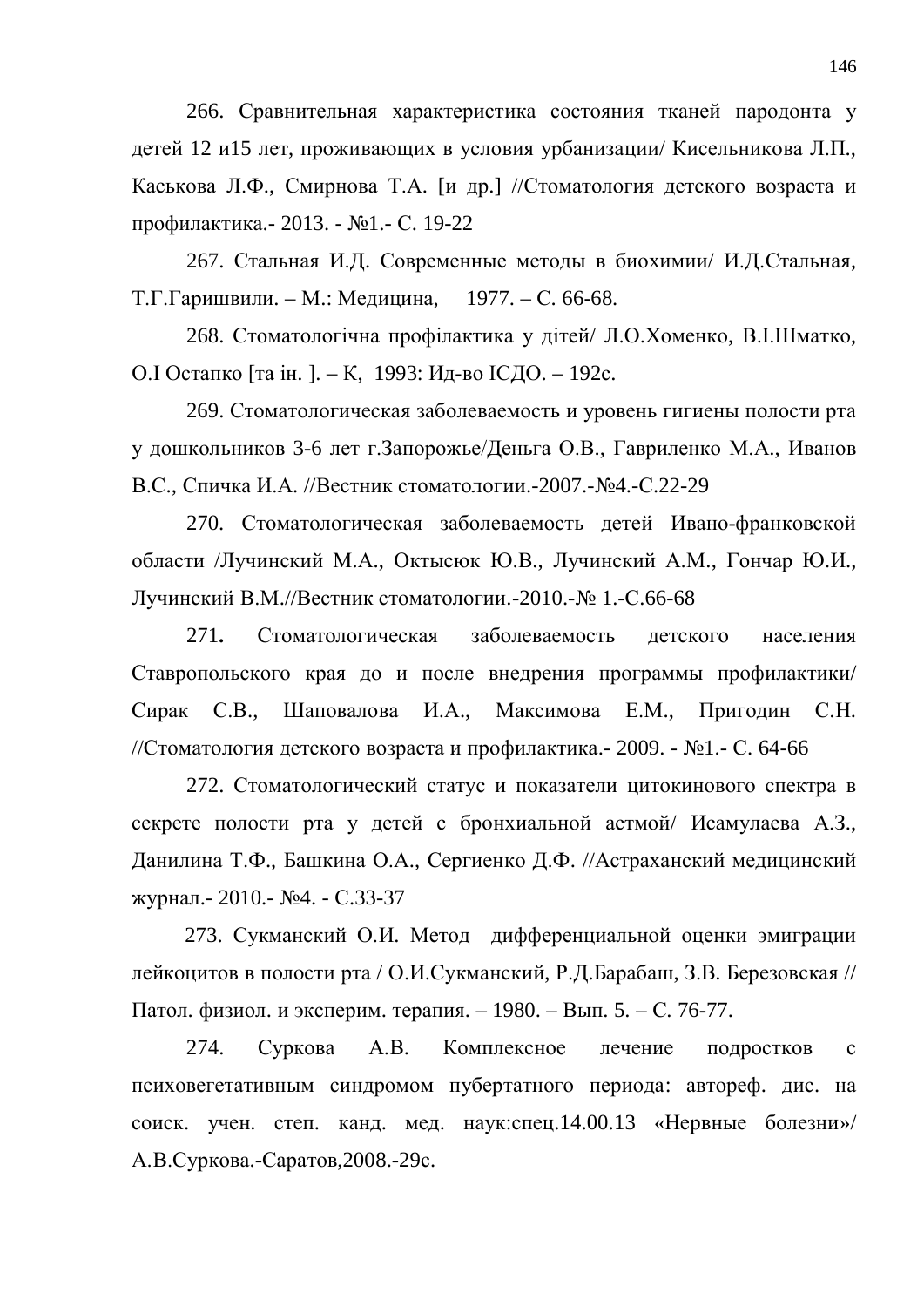275. Сущенко А.В. Анализ заболеваемости гингивитом у детей школьного возраста г. Воронежа/ А.В.Сущенко, О.А.Лепёхина, Л.И.Лепёхина //Научно-медицинский вестник Центрального Черноземья- 2009.- № 38.-С.47-51

276. Теблоева Л.М. Факторы риска развития хронического генерализованного пародонтита/ Л.М.Теблоева, К.Г.Гуревич //Институт стоматологии. - 2014. – Т2, №63. - С.54-57

277. Терехова Т.Н. Состояние гигиены полости рта и тканей периодонта у 9–10-летних школьников города Минска/ Т.Н.Терехова, Е.И.Мельникова, М.Л.Боровая // Стоматолог.Минск. – 2012. – № 4. – С. 77-78

278. Технология Plasmolifting – инъекционная форма тромбоцитарной аутоплазмы для лечения хронических катаральных гингивитов/Ахмеров Р.Р., Зарудий Р.Ф., Овечкина М.В. [и др.] //Пародонтология. - 2012. - №4. - С. 80-84

279. Терешина Т.П. Сравнительная оценка некоторых клинических и морфологических показателей ротовой полости у детей с хроническим катаральным и гипертрофическим гингивитом/ Т.П.Терешина, О.И.Широкова, Е.А. Юдина //Вестник стоматологии.-2007.-№2.-С.

280. Терешина Т.П. Влияние настоя золототысячника на функциональную активность слюнных желез/ Т.П.Терешина, И.В.Лучак, И.К. Новицкая // Вісник стоматології. – 2012. – № 3. – С. 20-21

281. Терешина Т.П. Анализ новейших технологий, использованных при разработке современных лечебно-профилактических зубных паст/ Т.П. Терешина //Иновации в стоматологии.-2013.- №

282. Терешина Т.П. Изменение микробного баланса ротовой полости под влиянием зубных паст, включающих антисептические средства/ Т.П.Терешина, В.В.Лепский, Л.Г. Мезинова //Иновации в стоматологии.- $2013 - N_2$ 

283. Туркина А.Ю. Эффективность препарата Паронтал при лечении гингивита у пациентов с несъемной ортодонтической техникой/ А.Ю. Туркина, И.В. Акимова, Т.В. Геворкян//Фарматека.-2014.-№ 15-3.-С. 8-10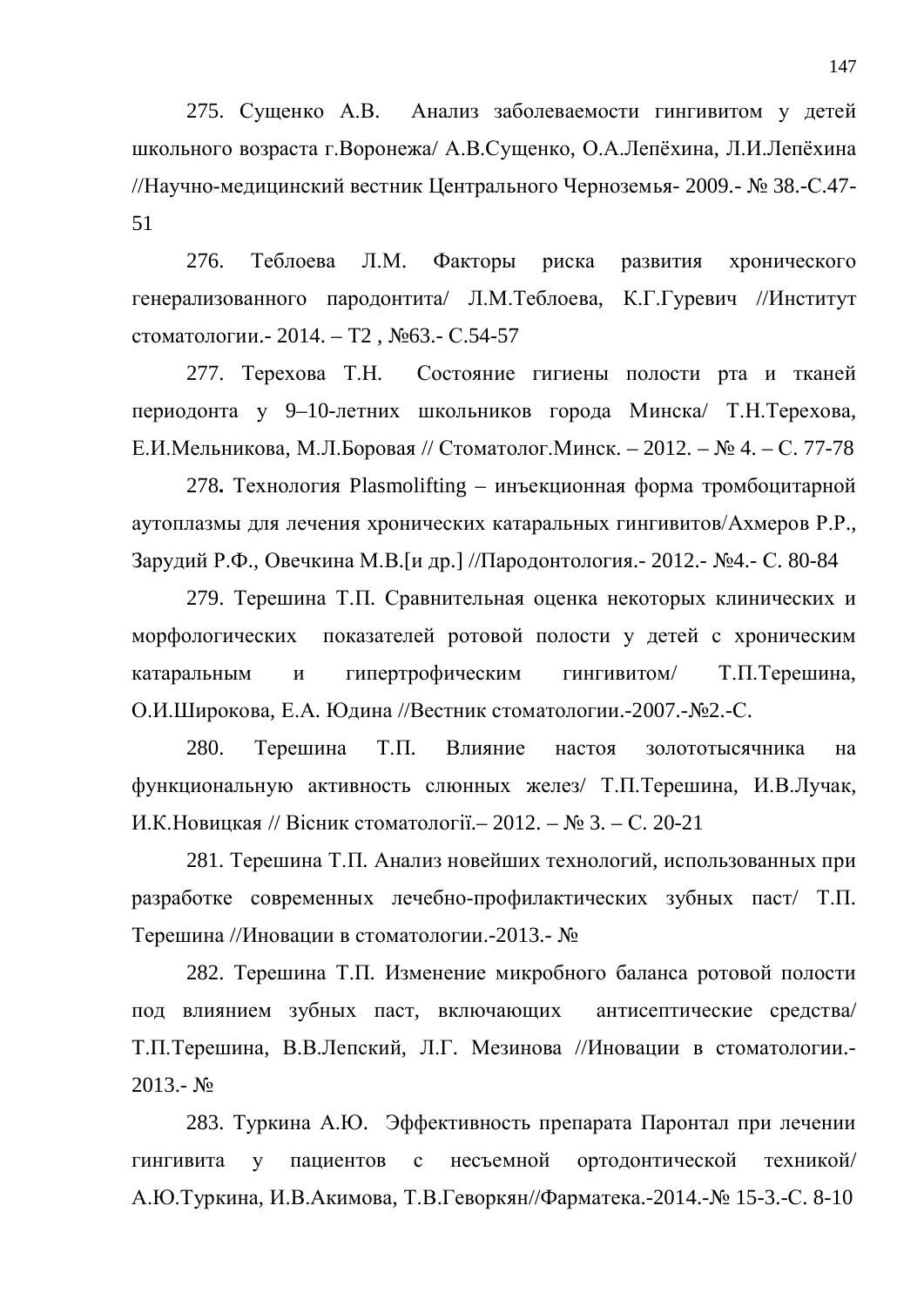284. Тюпка Т. Состояние пероксидации липидов и эффективность антиоксидантной терапии при экспериментальном гингивите/ Т.Тюпка, А.Лабунець //Вестник проблем биологии и медицины=Вісник проблем біології ї мелицини. - 2013. - №1. - С.166-168

285. Улитовский С.Б. Гигиена полости рта при заболеваниях пародонта/ С.Б. Улитовский // Новое в стоматологии: Прикладная гигиена полости рта. – 2000. – №6 (Спецвыпуск). – С. 26-36.

286. Улитовский С.Б. Клеточные показатели естественного иммунитета при лечении больных воспалительными заболеваниями пародонта (ВЗП)/ С.Б.Улитовский, Е.С.Алексеева, М.Я Левин //Медицинская иммунология.-2005.-№2.-С.270

287. Улитовский С.Б. Средства гигиены полости рта как мотивация стоматологического здоровья/ С.Б.Улитовский, Е.С.Алексеева, О.В. Калинина//Пародонтология.- 2011.- №2.- С. 65-66

288. Ультраструктурное исследование эпителиоцитов десны при хроническом гингивите/Лушникова Е.Л., Непомнящих Л.М., Оскольский Г.И. [и др.] //Фундаментальные исследования.-2011.-№10-3.-С.520-523

289. Фазылова Ю.В. Стоматологические аспекты низкоинтенсивной лазерной терапии/ Ю.В.Фазылова, Г.Р.Рувинская, Н.Р.Усманова//Врачаспирант. - 2013. - № 2. - С. 76-81

290. Фарниева К.Х. Содержание биологически активных веществ в надземной части эхинацеи пурпурной/ К.Х.Фарниева//Известия Горского государственного аграрного университета.-2010.- № 1.-С.171

291. Фисюнов А.Д. Результаты применения препарата «холисал» в амбулаторной стоматологической практике/ А.Д.Фисюнов, Ю.П.Чернявский//Вестник Витебского государственного медицинского ун-Ta.- 2012.-  $\text{Ne } 2.$  -  $\text{C}$ .165-170

292. Фисюнов А.Д. Сравнительная клинико-микробиологическая оценка эффективности дентальных гелей при лечении заболеваний периодонта/ А.Д.Фисюнов, Ю.П.Чернявский//Современная стоматология. -2012. - № 2.- С. 96a-99.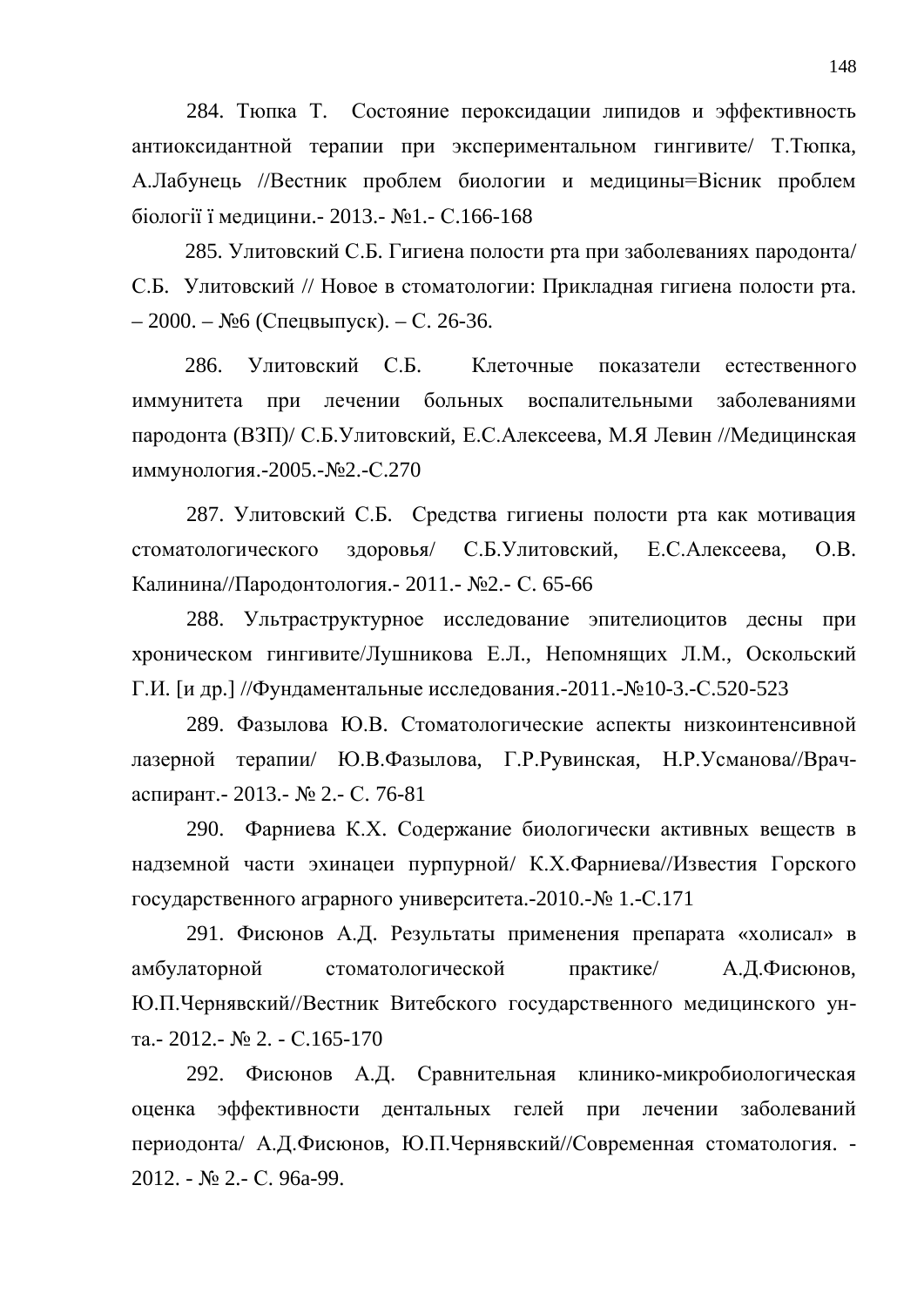293. Функциональная активность слюнных желез и стоматологическая патология у детей / Терешина Т.П., Лучак И.В., Мозговая Н.В., Скиба О.И. // Вестник стоматологии. – 2008. – № 1. – С. 73-74.

294. Фяткулин Р.Р. Гингивит у детей и подростков/ Р.Р.Фяткулин, САДмитриев, Н.Д. Керимов//Бюллетень медицинских интернетконференций.-2014.-№ 12.-С.1382-1383

295. Халиуллина Г.Р. Совершенствование комплекса лечебных мероприятий у пациентов с хроническим катаральным гингивитом на этапах ортодонтического лечения несъёмной техникой/ Г.Р.Халиуллина, С.Л.Блашкова, И.Г.Мустафин//Казанский медицинский журнал.-2014.- №2.ɋ.250-253

296. Характеристика вегетативной адаптации подростков, по данным кардиоинтервалограмм/ Калюжный Е.А., Кузмичев Ю.Г., Лукьянова И.В., Ашина М.В. //Медицинский вестник Северного Кавказа. - 2011.- № 2.- С.44 -48.

297. Характеристика системного и местного иммунитета у детей с хроническим катаральным гингивитом и сопутствующим хроническим тонзиллитом/Гавриленко Т., Остапко О., Московенко О.Д., Дуда О.В. //Вестник проблем биологии и медицины=Вісник проблем біології ї мелицини. - 2013. - № 2. - С.292-296

298. Хоменко Л.А. Профессиональная гигиена полости рта при заболеваниях тканей пародонта/ Л.А.Хоменко, И.Н.Голубева//Современная стоматология. - 2011. - № 1.- С. 032

299. Хоменко Л.А. Иммунный статус детей с хроническим катаральным гингивитом и хроническими заболеваниями щитовидной железы// Л.А.Хоменко, О.В.Дуда /Пародонтология. - 2014. - №1. - С. 43 - 47

300. Хоменко Л.А. Стоматологический и иммунный статус детей с хроническими соматическими заболеваниями/ Л.А.Хоменко, О.В.Дуда Хоменко Л.А., Дуда О.В. //Стоматология детского возраста и профилактика.- $2013. - N<sub>2</sub>4. - C. 57-60$ 

301. Хоменко Л.А. Зубные пасты сорбционного действия инновационный подход к гигиене полости рта у детей дошкольного возраста/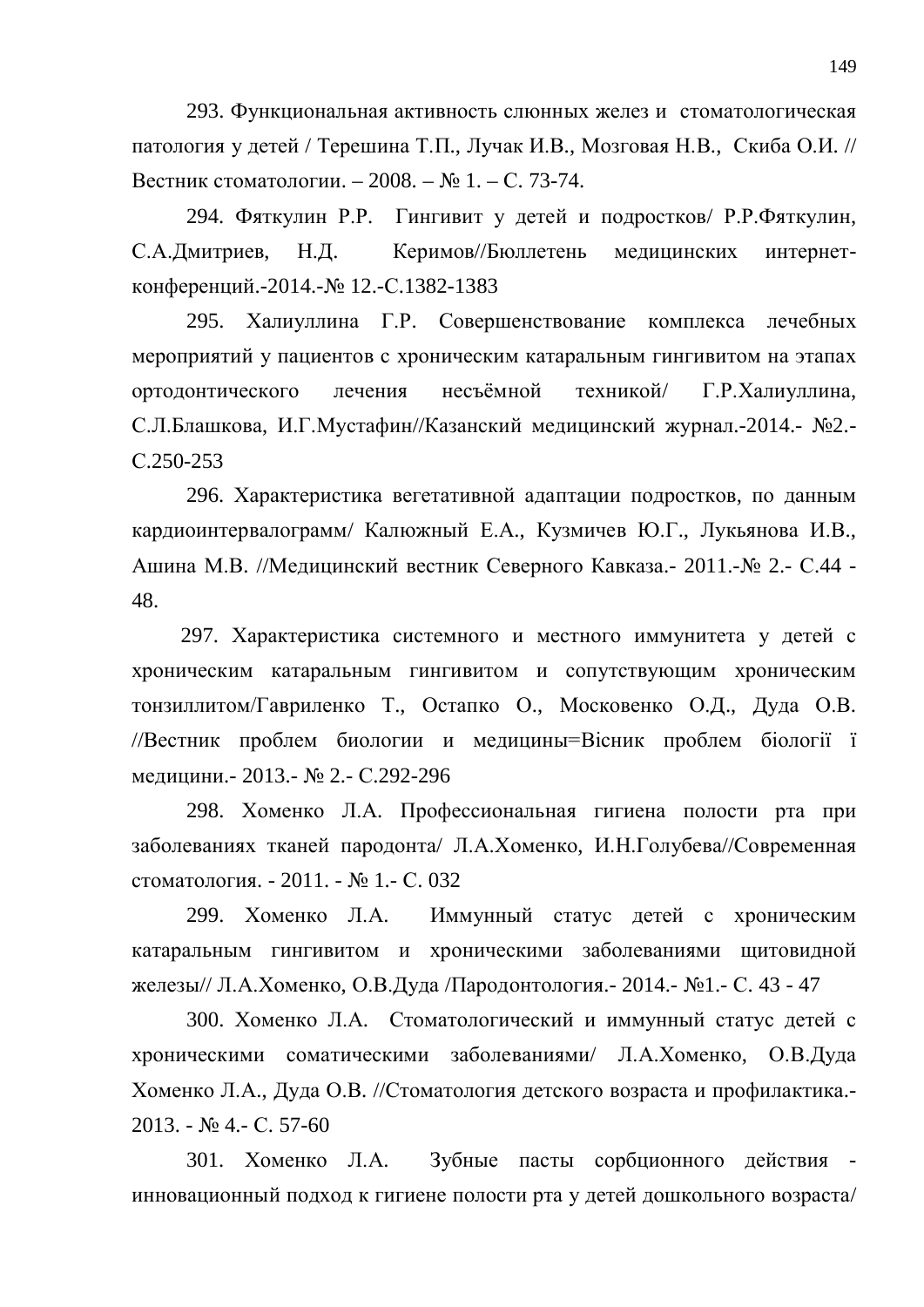Л.А.Хоменко, Е.И. Остапко //Современная стоматология. - 2014. - № 2.- С. 51

302. Хоменко Л.А. Оценка эффективности зубной пасты сорбционного действия «Dentalen kids» у детей школьного возраста//Современная стоматология. - 2014. - № 3.- С. 45

303. Хоменко Л.А. Оценка влияния ополаскивателя для полости рта «Лакалут 8+» на гигиеническое состояние полости рта у детей в возрасте 9– 10 лет/ Л.А.Хоменко, Е.И. Остапко, О.В. Дуда //Современная стоматология. - $2012. - N<sub>2</sub> 1. - C. 053$ 

304. Хороз Л.М. Застосування фотодинамотерапії у поєднанні з озоннованою обліпиховою олією/ Н.В. Малко / Л.М. Хороз, А.І. Фурдичко, І М.П. льчишин //Материали науково-практичной конференції з міжнародною участю «Інноваційні технології в сучасній стоматології» м. Івано-Франківськ, 19-20березня 2015 р.- Івано-Франківськ, 2015.-С.190-191

305. Хортецкая Т.В. Исследование состава эфирных масел листьев подорожника высочайшего и подорожника среднего/ Т.В.Хортецкая, Г.П.Смойловская, А.В.Мазулин //Сборник научных трудов Sword.-2012.- № 4.- ɋ. 22-27

306. Хроническая почечная недостаточность и изменения ротовой полости (обзор литературы)/Майбородин И.В., Рагимова Т.М., Миникеев И.М., Ким С.А.//Нефрология и анализ.-2013.-№ 3.- С. 191-199.

307. Царев В. Н. Антимикробная терапия в стоматологии. Руководство. – 2-е изд./ В. Н. Царев, Р. В. Ушаков. -М. Издание: Медицинское информационное агентство, 2006.- 144 с.

308. Цепов Л.М. Диагностика, лечение и профилактика заболеваний пародонта/Л.М. Цепов, А.И. Николаев, Е.А. Михеева.-М.: МЕДпрессинформ, 2008.-272 с.

309. Цепов Л.М. Гендерные и этнические особенности заболеваний пародонта у студентов медицинского вуза/ Л.М.Цепов, Е.Л.Цепова, Н.А.Зайцева//Пародонтология.- 2013.- № 3.- С. 10-14

310. Цинеккер Д.А. Математический анализ формирования хронического гипертрофического гингивита у подростков 13-15 лет/ Д.А.Цинеккер, Р.В.Юсупов//Институт стоматологии. - 2014. – № 4.- С.94-95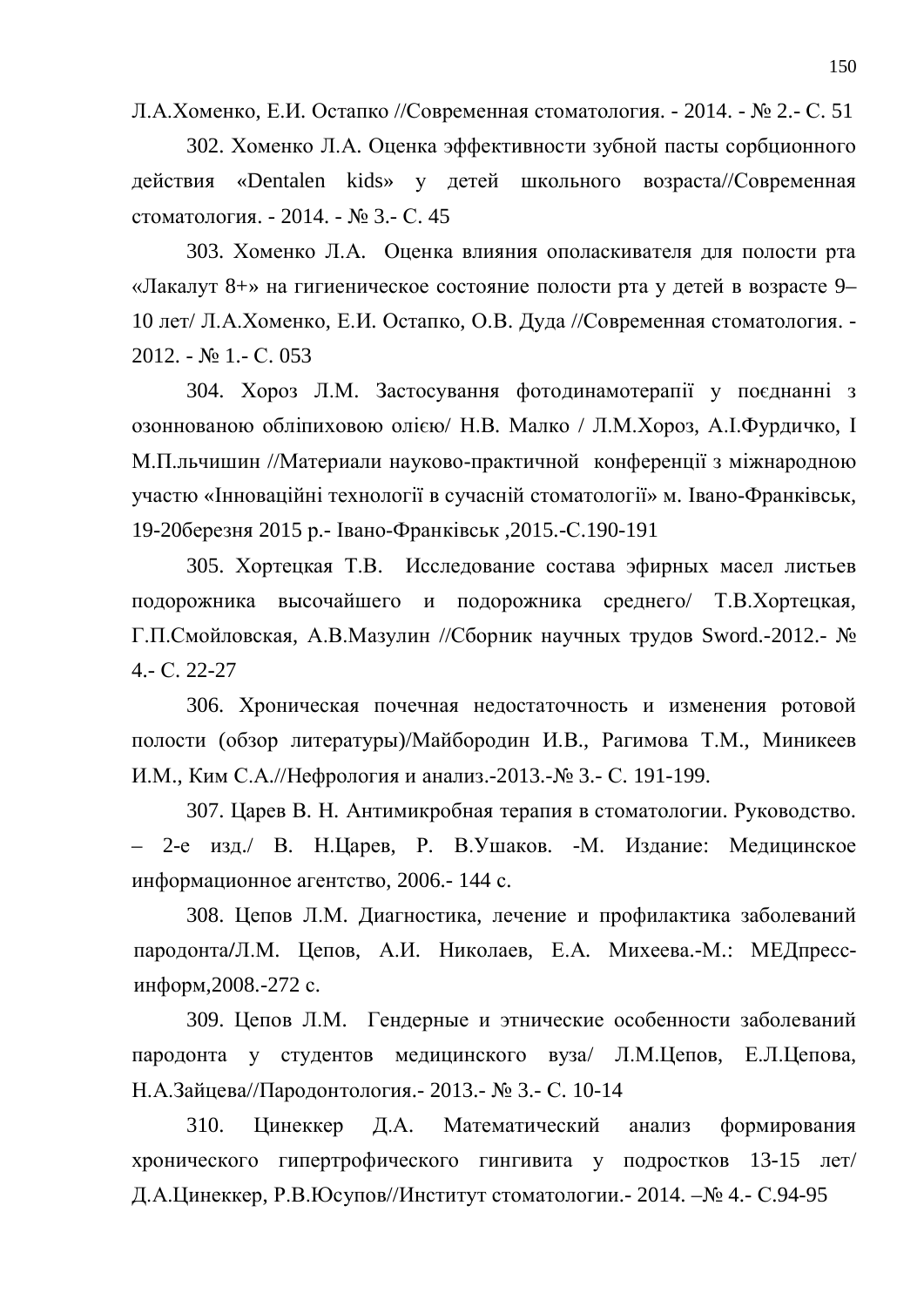311. Цокало І.Є. Розробка фітокомпозиції у формі гранул, що містить екстракт ехінацеї пурпурової та бурштинову кислоту/ І.Є Цокало, О.Зайцев//Актуальні питання фармацевтичної і медичної науки та практики.-2011.-T.24, №1.-C.114-117

312. Частота и причины функциональных нарушений слюноотделения у людей разного возраста/ Иорданишвили А.К., Лобейко В.В., Жмудь М.В. [и др.] //Успехи геронтологии.-2012.-№ 3.-С.531-534

313. Частота буккальных эпителиоцитов с микроядрами у лиц, страдающих пародонтитом/ Калаев В.Н., Игнатова И.В., Карпова С.С., Артемова О.В. //Вестник Воронежского государственного ун-та. Серия: Химия. Биология. Фармация. - 2010. - №1. - С.82-85

314. Частота и структура диагностических мероприятий у детей и подростков с локальными пародонтитами при ортодонтической патологии/Гонтарев И.С., Чернышова Ю.А., Крюкова С.В., Гонтарева И.С. //Вестник новых медицинских технологий. - 2012. - № 1. - С.82-83

315. Черемкина А.С. Частота и структура основных стоматологических заболеваний у детского населения г. Якутска/ Черемкина А.С., Ушницкий И.Д. //Якутский медицинский журнал.-2011.-№ 1.- С. 90-92.

316. Чуйкин С.В. Оптимизация лечения гингивита и пародонтита у больных с язвенной болезнью желудка, ассоциированной с helicobacter pylori инфекцией/ С.В.Чуйкин, Т.В.Баширова//Современные проблемы науки и образования.-2011.-№ 6.-С. 60

317. Чумакова Ю.Г. Патогенетичне обґрунтування методів комплексного лікування генералізованого пародонтиту (клінікоекспериментальне дослідження: автореф. дис. на здобуття наукового ступ. дра мед. наук: спец.14.01.22 «Стоматологія»/ Чумакова Юлія Генадіевна.-Одесса, 2008.-37 с.

318. Чумакова Ю.Г. Состояние микробиоценоза полости рта у лиц молодого возраста с воспалительными заболеваниями пародонта/ Ю.Г.Чумакова, А.А. Вишневская, А.В.Островский// Вестник стоматологии.-2012.-№ 3.-C. 28-32

319. Шаковец Н.В. Особенности гигиенического ухода за зубами детей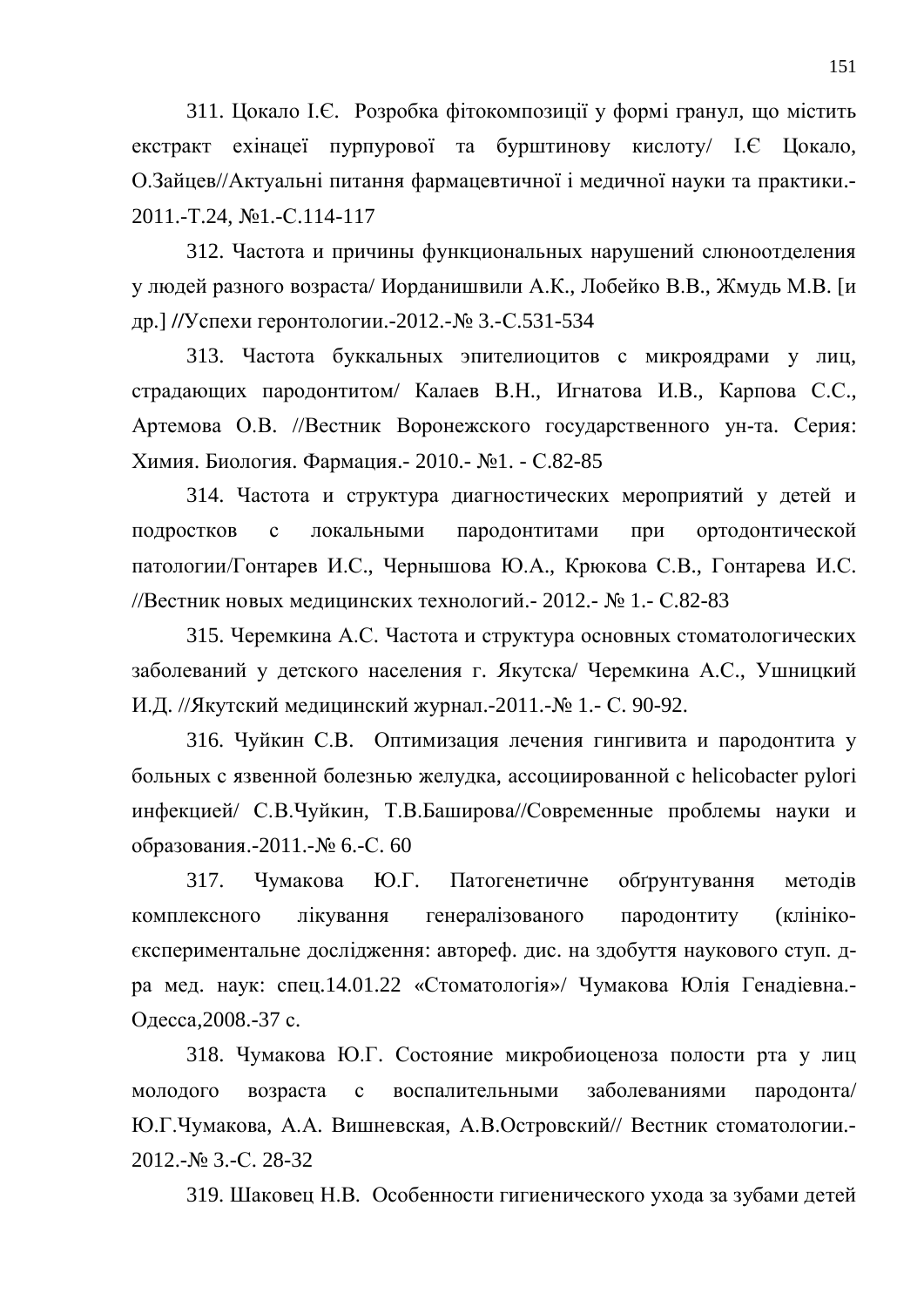раннего возраста/ Н.В.Шаковец, Т.Н. Терехова //Dental forum.- 2014 .- № 4 .ɋ. 101-102

320. Шахбазов В.Г. Новый метод определения биологического возраста человека / В.Г.Шахбазов, Т.В.Колупаева, А.Л. Набоков // Лабораторное дело.- 1986.- № 7.- С. 404-407.

321. Шинчуковська Ю.О. Характеристика видового состава пародонтопатогенной микрофлоры в ротовой жидкости при хроническом катаральном гингивите у подростков/ Ю.О.Шинчуковська//Вестник проблем биологии и медицины=Вісник проблем біології ї медицини. 2013.- №1.ɋ.261-264

322. Шинчуковська Ю.О. Анализ факторов риска заболеваний тканей пародонта у подростков/ Ю.О.Шинчуковська //Вестник проблем биологии и медицины=Вісник проблем біології ї медицини. - 2012. - № 3.- С.220-223

323. Широкова О.І. Диференційований підхід до профілактики та лікування гінгівітів у дітей (клініко-експериментальне дослідження): автореф. дис. на соиск. учен. степ. канд. мед. наук: спец. 14.01.22 «Стоматологія»/ О.І.Широкова.- Одеса, 2008.- 20 с.

324. Шмагель К.В. Современные взгляды на иммунологию пародонтита/ К.В.Шмагель, В.А.Черешнев, О.В. Беляева // Стоматология.- $2003 - N$  1 -  $C$  61-64

325. Шпак С.В. Клініко-лабораторне обгрунтовання комплексної профілакики основних стоматологічних захворювань у сліпих дітей: автореф. дис. на здобуття наукового ступ. канд. мед. наук: спец. 14.01.22 «Стоматологія»/ С.В.Шпак.- Олеса, 2015.- 19 с.

326. Шугайлов И.А. Оценка эффективности фотодинамической терапии с новым фотосенсибилизатором «Рададент плюс» при лечении воспалительных стоматологических заболеваний/И.А.Шугайлов, А.Р.Джанчатова, А.А.Максименко//Российский стоматологический журнал.-2013.- № 2.-C.38-42

327. Экспериментальные методы воспроизведения гингивита: методические рекомендации/Левицкий А.П., Деньга О.В., Макаренко О.А. [и др.].-Одесса: КП ОМД, 2013.- 15 с.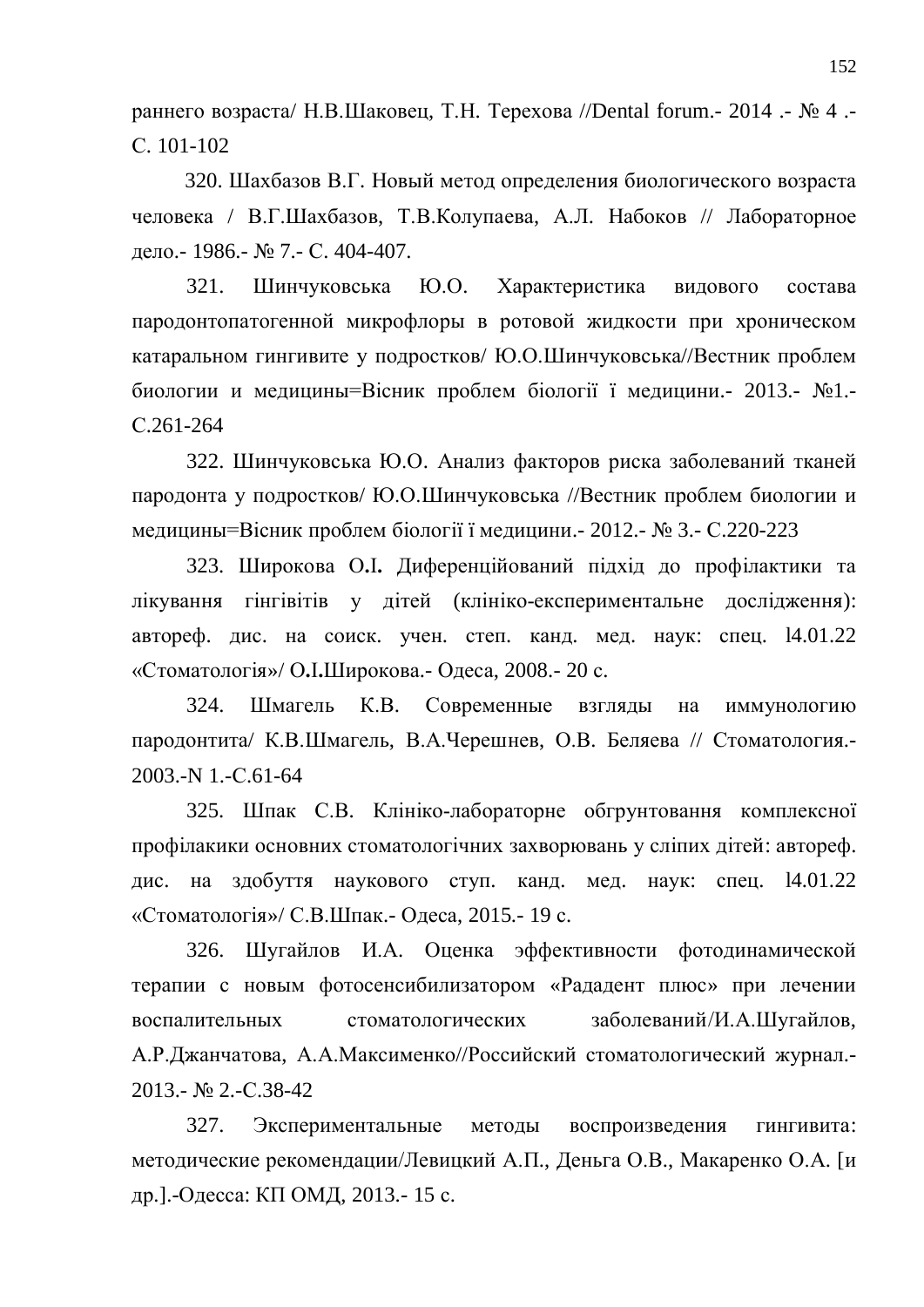328. Эффективная гигиена полости рта - важный этап профилактики стоматологических заболеваний /Сидельникова Л.Ф., Дикова И.Г., Захарова С.М., Могилевская Н.Н. //Современная стоматология. - 2014. - № 1. - С. 66

329. Эффективность мексидола в лечении экспериментального гингивита/ Румянцев В.А., Жигулина В.В., Гавриленко Д.А., Ожимкова Е.В. //Международный научно-исследовательский журнал.-2013.- № 8-4.- С. 14-17.

330. Эффективность использования зубной пасты с натуральными ингредиентами при воспалительных заболеваниях пародонта/Абдусаламова Б.Ф., Беня В.Н., Сампиев А.Т., Петрина Е.С. //Dental forum.- 2014.- № 4.- С. 25-29

331. Эффективность ополаскивателей с композицией эфирных масел для профилактики стоматологических заболеваний (обзор литературы)/ Кузьмина Э.М., Лапатина А.В., Кузьмина И.Н., Абдусаламова Б.Ф. //Dental forum. - 2014. - № 4. - С. 110-120

332. Эффективность гигиены полости рта при использовании электрических и мануальных зубных щеток Латрушева М.С., Гарти Ч., Марченко О.Ю. [и др.] //Фундаментальные исследования.-2014.- $\mathcal{N}_2$  7-2.-С.113-119

333. Эффективность «Имудона» в комплексном лечении больных хроническим генерализованным пародонтитом (клинико-лабораторное исследование)/ Румянцев В.А., Битюкова Е.В., Бруй Е.Д. [и др.] //Верхневолжский медицинский журнал. - 2013. - № 5. - С.33 – 35

334. Юдина Н.А Новые возможности диагностики и контроля микробного фактора в периодонтологии / Н.А Юдина//Современная стоматология (Минск). - 2013. - № 1. - С. 26-32.

335. Юлина Н.А Лиагностика болезней периолонта/ Н.А Юдина//Современная стоматология (Минск). - 2011. - № 1. - С. 26-32

336. Яблочникова Н.Е. Эффективность профилактических мероприятий в период ортодонтического лечения у пациентов с низким уровнем гигиены полости рта/ Н.Е.Яблочникова, Е.А.Сатыго, А.В.Силин//Стоматология детского возраста и профилактика. - 2012. - №1. - С. 44 -47

337. Янушевич О.О.Болезни пародонта. Лечение/ О.О.Янушевич.-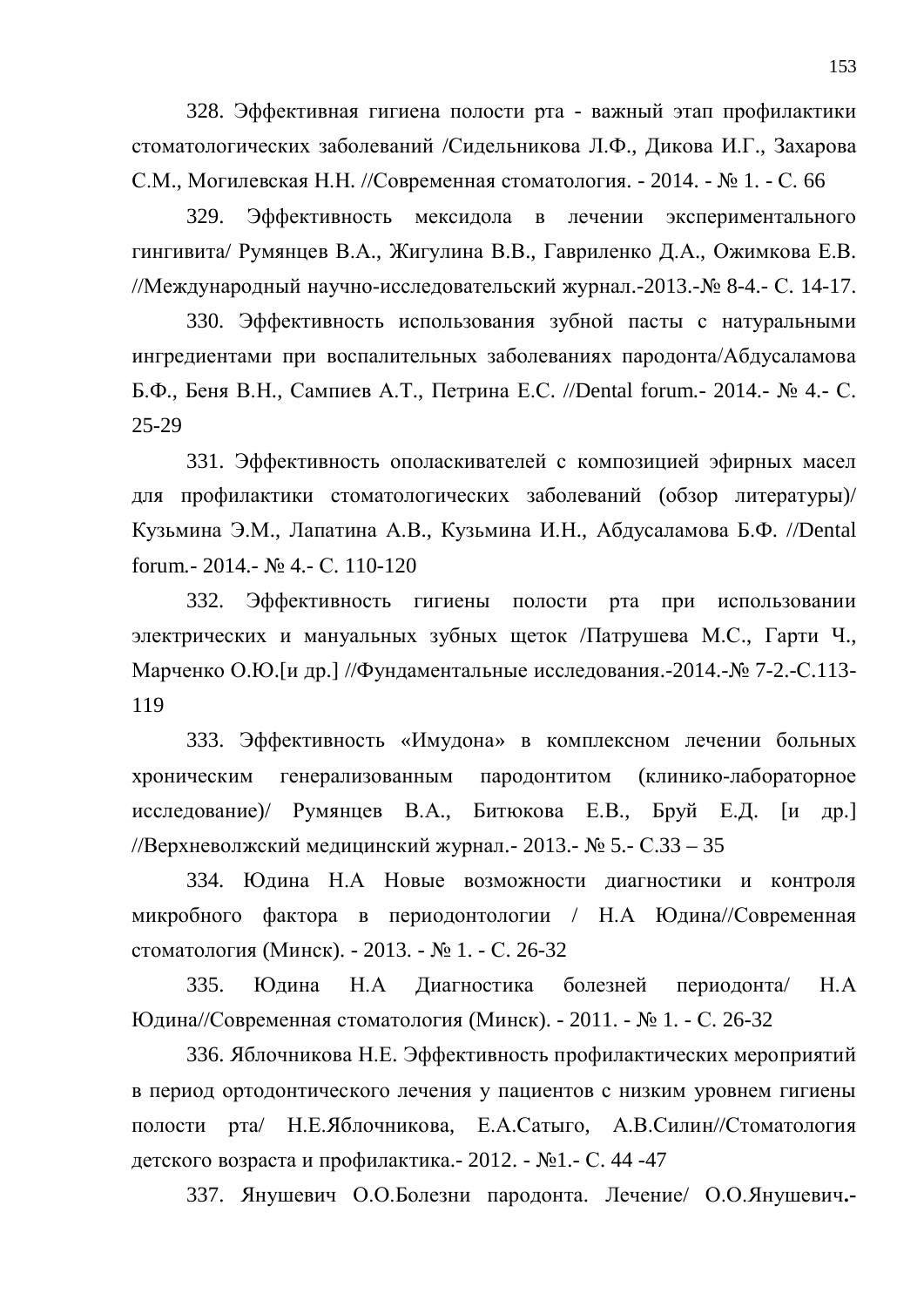Москва, 2014: Изд-во "Практическая медицина".-180 с.

338. Яцкевич Е.Е.Хронический гингивит у детей с наследственной и врожденной соматической патологией/ Е.Е.Яцкевич, Г.Г.Осокина //Стоматология для всех. - 2007. - № 1. - С.4-7

339. Ясиновский М.А. К физиологии, патологии и клинике слизистых оболочек/ М.А.Ясиновский. – Харьков-Киев: Укрмедгиз, 1931. – 170 с.

340. Acharya S. Development and validation of a scale measuring the locus of control orientation in relation to socio-dental effects/ S.Acharya, K.C.Pentapati, D.K. Singhal // Eur. Arch. Paediatr Dent.- 2015. – Vol. 16,  $N<sub>2</sub>2$ .- P.191-197

341. Acute periodontal lesions/ Herrera D., Alonso., de Arriba L.[et al] //Periodontol 2000.- 2014. – Vol. 65,  $\mathcal{N}$  1.- P. 149-177

342. Adolescents and adults with congenital heart diseases in Oman/ Al-Balushi A, Al-Kindi H, Al-Shuaili H. [et al] //Oman Med J.- 2015. – Vol. 30,  $\mathbb{N}^2$ 1.-P. 26-30

343. Adjunctive moxifloxacin in the treatment of generalized aggressive periodontitis patients: clinical and microbiological results of a randomized, tripleblind and placebo-controlled clinical trial/Ardila C.M., Martelo-Cadavid J.F., Boderth-Acosta G. [et al].//J. Clin. Periodontol. - 2015. – Vol. 42, No<sub>2</sub>. -P.160-168

344. Aguiar Ribeiro A. he oral health of HIV-infected Brazilian children**/** A. de Aguiar Ribeiro, M.B. Portela, I.P. de Souza //Int. J. Paediatr. Dent.- 2013.– Vol.23,  $\mathbb{N}$  5.-P. 359-365.

345. A qualitative analysis of oral health care needs in arkansas nursing facilities: the professional role of the dental hygienist/ Hardgraves V.M., Mitchell T.V., Hanson C.C., Simmer-Beck M.//J. Dent Hyg. - 2014. – Vol.88, No. - P.353-363.

 346. Almeida T Morphological and quantitative study of collagen fibers in healthy and diseased human gingival tissues/ T.Almeida, T.Valverde, P Martins-Júnior //Rom. J. Morphol. Embryol. - 2015. – Vol.56, №1. - P. 33-40.

347. Aminaphtone in the control of gingival bleeding in children/ Pereira de Godoy J.M., Macedo Paizan M.L. [et al]//Drug. Des.Devel Ther.- 2014. – Vol. 8.- P.564-567

348. An endodontic-periodontal lesion with primary periodontal disease: a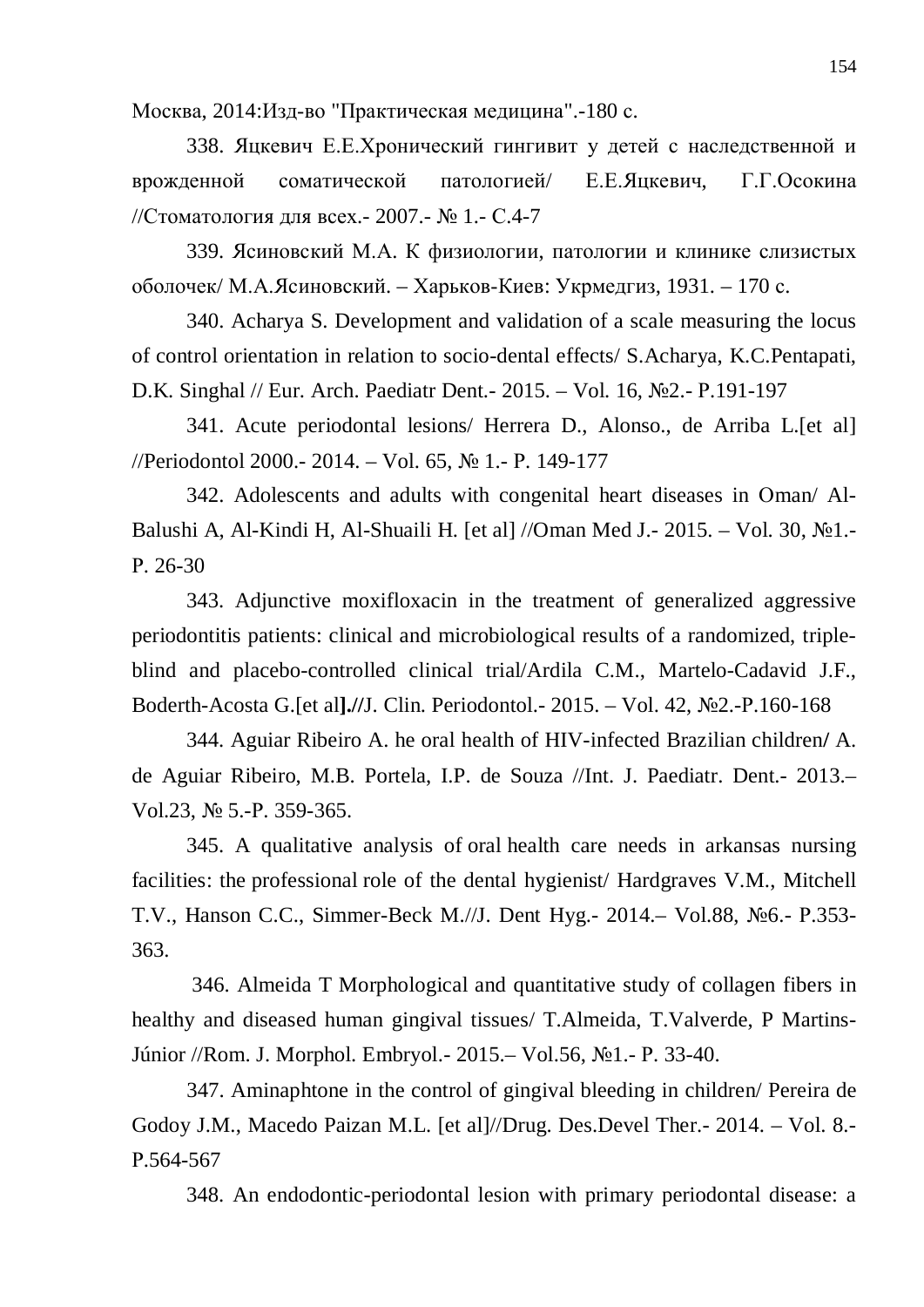case report on its bacterial profile/ Fujii R, Muramatsu T, Yamaguchi Y.[et al]//Bull. Tokyo Dent .Coll.-2014. – Vol. 55,  $N_2$ 1.- P.33-7.

349. Analysis of enzyme activity and the level of malondialdehyde in the saliva of children with gingivitis/ Tricković-Janjić O, Cvetković T, Apostolović M. [et al] // Vojnosanit Pregl. -2009. – Vol.66,  $\mathcal{N}$ <sup>011.</sup> - P.892-896

350. An epidemiological study to determine the prevalence and risk assessment of gingivitis in 5-, 12- and 15-year-old children of rural and urban area of Panchkula (Haryana)/Kaur A., Gupta N., Baweja D.K., Simratvir M.//Indian J. Dent .Res.- 2014. – Vol. 25, No.- P.-294-299

351. Anti-inflammatory, antinociceptive activity of an essential oil recipe consisting of the supercritical fluid CO2 extract of white pepper, long pepper, cinnamon, saffron and myrrh in vivo/ Zhang Y., Wang X., Ma L.[et al] //J. Oleo Sci.- 2014. – Vol.;63,  $\mathbb{N}$  12.- C.1251-1260

 352. Antibacterial coatings on titanium surfaces: a comparison study between in vitro single-species and multispecies biofilm/ Godoy-Gallardo M., Wang Z., Shen Y. [et al]//ACS Appl. Mater. Interfaces. - 2015. – Vol. 7,  $\mathcal{N}$  10. - P. 5992-6001

353. Antimicrobial effect of lemongrass oil against oral malodour microorganisms and the pilot study of safety and efficacy of lemongrass mouthrinse on oral malodour/ Satthanakul P., Taweechaisupapong S., Paphangkorakit J. [et al] //J. Appl Microbiol. - 2015. – Vol. 118,  $N_2$ 1. - P.11-17.

354. Antispasmodic effects of myrrh due to calcium antagonistic effects in inflamed rat small intestinal preparations/Vissiennon C, Goos KH, Goos O, Nieber K.Planta Med. - 2015. – Vol. 81, № 2. - C. 116-122.

355. Antiplaque and antigingivitis efficacy of triphala and chlorhexidine mouthrinse among schoolchildren - a cross-over, double-blind, randomised controlled trial/ Chainani S.H., Siddana S., Reddy C.[et al]//Oral Health Prev. Dent. - 2014. – Vol. 12, № 3. - P. - 209

356. A Randomized Clinical Trial of Schinus terebinthifolius Mouthwash to Treat Biofilm-Induced Gingivitis/ Freires Ide A., Alves L.A., Ferreira G.L.[et al]// Evid. Based Complement Alternat. Med.- 2013. – Vol.10, No.3. - P.387-389

357. A randomized clinical trial comparing the impact of different oral hygiene protocols and sealant applications on plaque, gingival, and caries index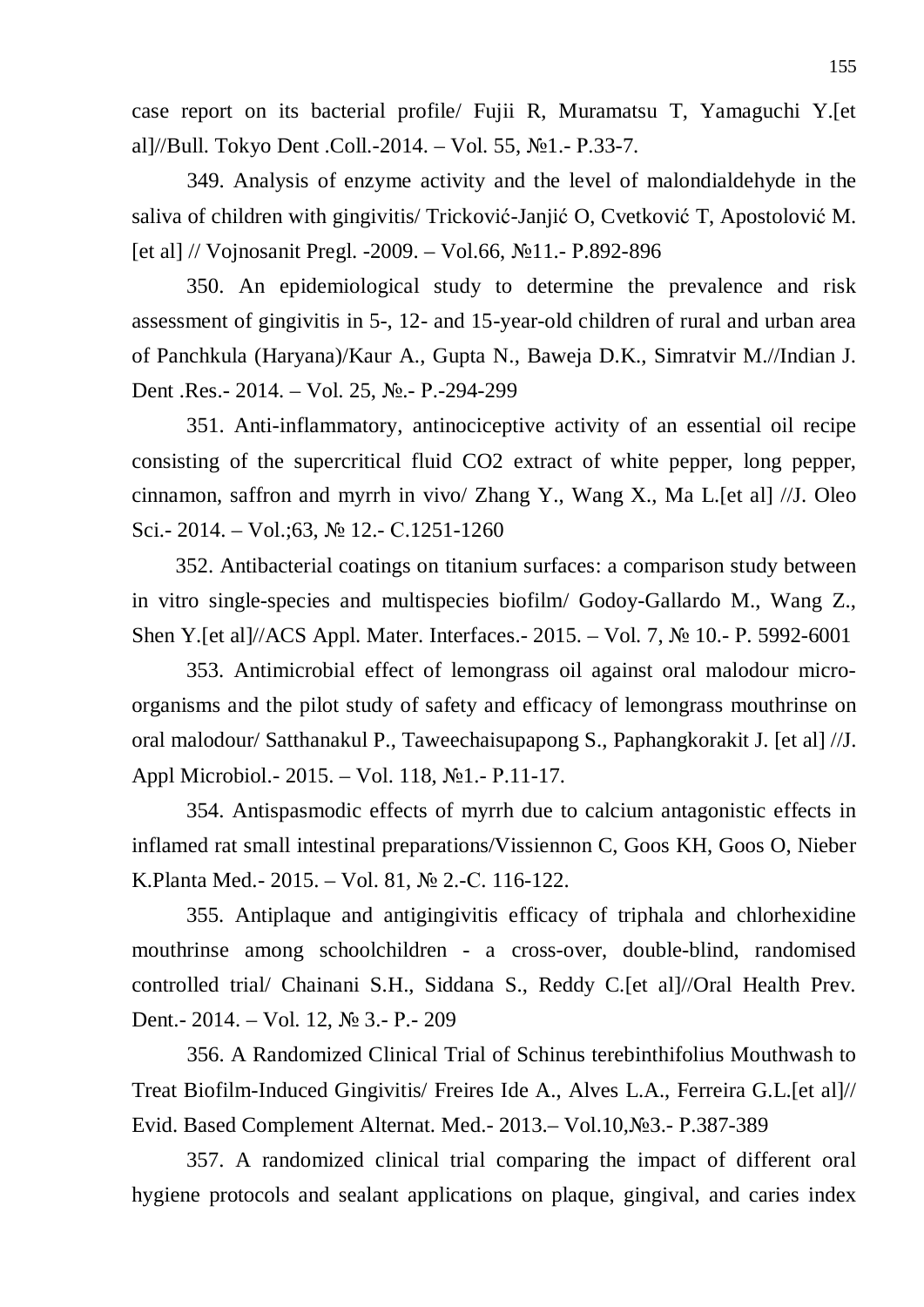scores/ Zingler S., Pritsch M., Wrede D.J.[et al]//Eur. J. Orthod.- 2014**. –** Vol. 36, ʋ2.- 150-163.

358. A randomized controlled clinical trial of Ocimum sanctum and chlorhexidine mouthwash on dental plaque and gingival inflammation/ Gupta D., Bhaskar D.J., Gupta R.K.<sup>[et al]</sup> //J. Ayurveda Integr. Med. - 2014. – Vol.5, No2. - P. 109-116.

359. A randomized clinical trial to evaluate and compare the efficacy of triphala mouthwash with 0.2% chlorhexidine in hospitalized patients with periodontal diseases/ Naiktari R.S., Gaonkar P., Gurav A.N., Khiste S.V.//J. Periodontal Implant Sci.- 2014. – Vol.44, №3.-P. 134-140.

360. A randomized 12-week clinical comparison of an oscillating-rotating toothbrush to a new sonic brush in the reduction of gingivitis and plaque/ Klukowska M., Grender J.M., Conde E. [et al] //J. Clin. Dent.- 2014. – Vol.25,  $\mathcal{N}_2$  $2 - P. 26 - 31$ .

361. Are antimicrobial peptides related to cyclosporine A-induced gingival overgrowth?/Türko÷lu O., Gürkan A., Emingil G.[et al] //Arch. Oral. Biol.- 2015 .  $-$  Vol.60, No.3.- P. 508-515.

362. Are anti-inflammatory agents effective in treating gingivitis as solo or adjunct therapies? A systematic review./ Polak D, Martin C, Sanz-Sánchez I, Beyth N, Shapira L.//J. Clin. Periodontol.- 2014. – Vol.40, № 12.- P. 1022-1027

363. Are obesity and overweight associated with gingivitis occurrence in Brazilian schoolchildren?/Nascimento G.G., Seerig L.M., Vargas-Ferreira F.[et al]//J. Clin Periodontol.- 2013 . – Vol.40,  $\mathcal{N}$ <sup>0</sup>12.- P. 1072-1078

364. A six-week clinical evaluation of the plaque and gingivitis efficacy of an oscillating-rotating power toothbrush with a novel brush head utilizing angled CrissCross bristles versus a sonic toothbrush/ Klukowska M., Grender J.M., Conde E. [et al]  $\frac{1}{J}$ . Clin. Dent. - 2014. – Vol.25, No<sub>2.</sub> - P. 6-12.

365. Assessment of the effectiveness of mouthwashes in reducing cariogenic biofilm in orthodontic patients: A systematic review./ Pithon M.M., Sant'Anna L.I., Baião F.C.[et al]// J. Dent. - 2010. – Vol.43, №1. - P.75-78.

366. Assessing the Antimicrobial Effect of the Essential Oil of Myrtus communis on the Clinical Isolates of Porphyromonas gingivalis: An in vitro Study/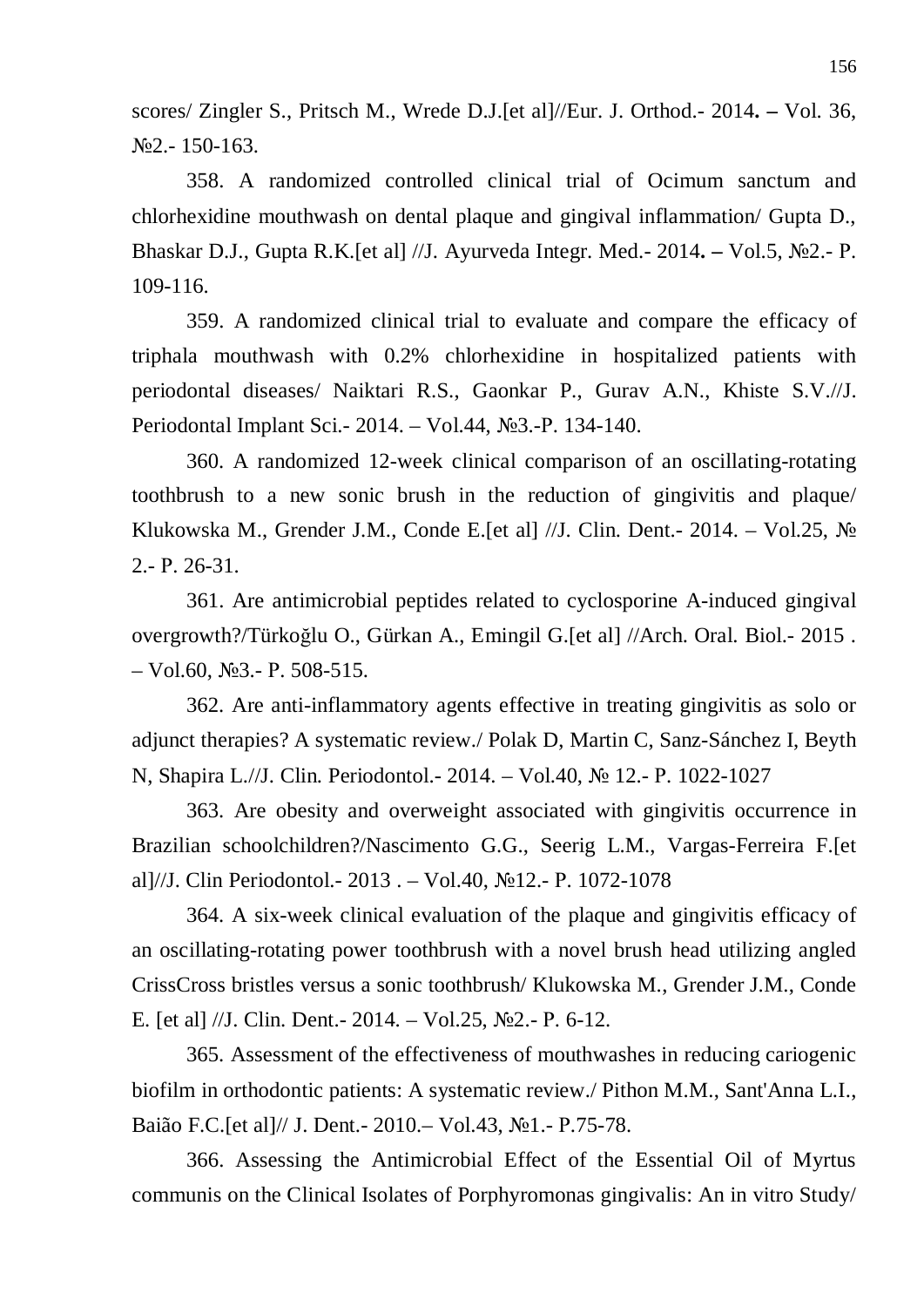Hedayati A., Khosropanah H., Bazargani A.[et al]//Jundishapur. J. Nat. Pharm. Prod.- 2013.– Vol.8, №4.- P.165-168.

367. Assessment of the calibration of periodontal diagnosis and treatment planning among dental students at three dental schools/ Lane B.A., Luepke .P, Chaves E. [et al]//J. Dent Educ. - 2015. – Vol.79, №1. - P.16-24.

368. Assessment of Porphyromonas gingivalis and Aggregatibacter actinomycetemcomitans in Down's syndrome subjects and systemically healthy subjects: A comparative clinical trial/Ahmed N, Parthasarathy H, Arshad M.[et al]//J. Indian Soc. Periodontol.- 2014. - Vol.18, No6.- P.728-733

 369. Assessment of oral health status of Santal (Tribal) children of West Bengal/ Mandal S., Ghosh C., Sarkar S.[et al]//J. Indian Soc. Pedod. Prev. Dent.- 2015 **. –** Vol.33, ʋ 1.- Ɋ. 44-47.

370. Assessment of Gingival Health Status among 5- and 12-Year-Old Children in Yemen: A Cross-Sectional Study/ Al-Haddad K.A., Ibrahim Y.T., Al-Haddad A.M., Al-Hebshi N.N.//ISRN Dent. - 2013. – Vol. 3, № 2. -P. 231 - 233.

 371. Association between maternal periodontitis and preterm and/or low birth weight infants in normal pregnancies/ Usin M.M., Menso J., Rodríguez V.I.[et al]// J. Matern. Fetal Neonatal. Med.-2014. – Vol. 27, No.12. - P.1379-1382

372. Association between being overweight and oral health in Serbian schoolchildren/ Markovic D., Ristic-Medic D., Vucic V.[et al]// Int. J. Paediatr. Dent. - 2013. - Vol. 24, № 8. - P.552-555.

373. Association between periodontal condition and subgingival microbiota in women during pregnancy: a longitudinal study/Borgo P.V., Rodrigues V.A, Feitosa A.C.[et al]//J. Appl. Oral. Sci.- 2014.– Vol.22, №6.- P. 528-533

374. Association of gingivitis with child oral health-related quality of life/ Tomazoni F., Zanatta F.B., Tuchtenhagen S.[et al]//J. Periodontol.-2014 . – Vol.85, No.11.-1557-1565

375. Associated oral lesions in human immunodefeciency virus infected children of age 1 to 14 years in anti retroviral therapy centers in Tamil Nadu/Kumar R.K., Mohan G., Reddy N.V.[et al]//Contemp. Clin. Dent.- 2013. –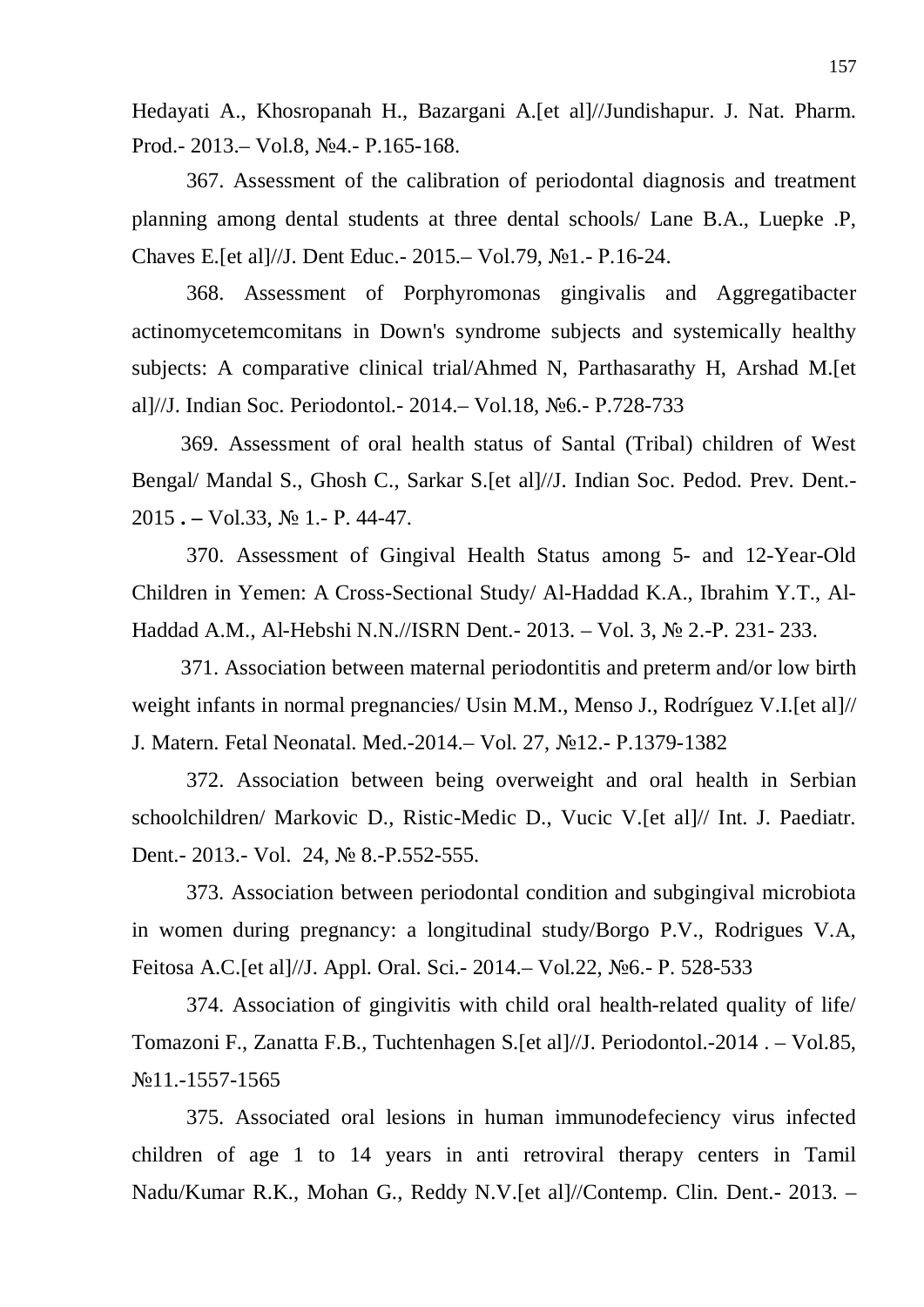Vol.4, №4.-P. 467-471

376. Ataee R.A. To: The use of 2% chlorhexidine gel and toothbrushing for oral hygiene of patients receiving mechanical ventilation: effects on ventilatorassociated pneumonia/ R.A.Ataee //Rev. Bras. Te.r Intensiva.- 2014.– Vol.26, N<sub>2</sub>4<sub>.</sub>- P. 438-440.

377. Bader H.I. Salivary diagnostics in medicine and dentistry: a review/ H.I. Bader //Dent Today.- 2011 . - Vol. 30, No<sub>2</sub>8.-P.-46, 48-43. Review.

378. Bamanikar S. Knowledge, attitude and practice of oral and dental healthcare in pregnant women/ S. Bamanikar, L.K. Kee //Oman Med. J.- 2013.– Vol.28,  $\mathbb{N}$  4.- P. 288-291

 379. Bhayat A. Oral health status of 12-year-old male schoolchildren in Medina, Saudi Arabia/ A. Bhayat, M.S.Ahmad //East. Mediter. Health J.- 2014.– Vol.20, No.11. - P. 732-737.

 380. Birsan I. Polymerase chain reaction as a prospect for the early diagnosis and prediction of periodontal diseases in adolescents. P.1/ I. Birsan // Eur. Arch. Paediatr Dent.-2014.- Vol. 15, № 5.-P.185-188.

381. Birsan I. Polymerase chain reaction as a prospect for the early diagnosis and prediction of periodontal diseases in adolescents P.2/ I. Birsan //Eur. Arch. Paediatr Dent. - 2015 . - Vol. 16, No. - P.9-12.

 382. Brook I. Microbiology and management of periodontal infections/ I. Brook // Gen. Dent. – 2003. – Vol. 51 (5). – P. 424-428.

383. Can periodontal infection induce genotoxic effects? /Brandão Pde T., Gomes-Filho I.S., Cruz S.S. [et al]//Acta. Odontol. Scand. - 2015. - Vol. 73, No 3. -P.219-225.

 384. Chamomile tea: herbal hypoglycemic alternative for conventional medicine/ Khan S.S., Najam R., Anser H.[et al]//Pak J. Pharm. Sci.- 2014.–Vol.27, Nº 5 Spec no. - P.1509 - 1514.

385. Changes in the oral-health-related quality of life of Brazilian children after an educational preventive programme: an 1-month longitudinal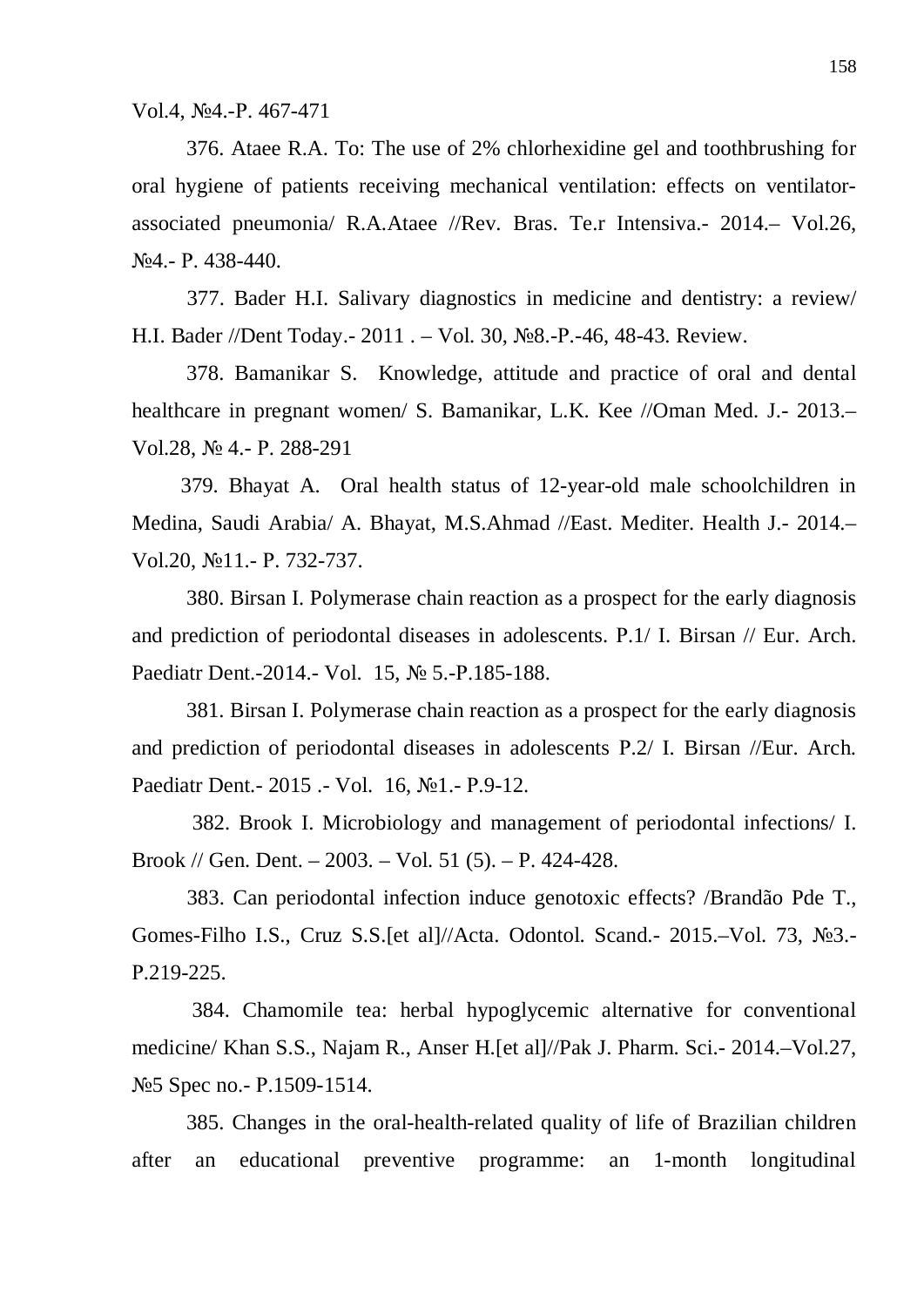evaluation/Amato J.N., Barbosa T.S., Kobayashi F.Y., Gavião M.B.//Int. J. Dent Hyg.-  $2014 - Vol.12$ ,  $N_2$  3.- P. 226-233

386. Charugundla B. Comparative effect of fluoride, essential oil and chlorhexidine mouth rinses on dental plaque and gingivitis in patients with and without dental caries: a randomized controlled trial/ B. Charugundla, S. Anjum, M. Mocherla// Int. J. Dent Hyg.- 2014.-Vol.12, No<sub>2</sub>.-P.153-155.

387. Ciancio S. Результаты исследований и понимание процессов сохранения здоровья тканей пародонта/ S.Ciancio//Dental forum.- 2013.- № 4.ɋ. 24-30

388. Circulating undercarboxylated osteocalcin and gingival crevicular fluid tumour necrosis factor- $\alpha$  in children/Kâ K., Rousseau M.C., Tran S.D.[et al]//J. Clin Periodontol.- 2014. – Vol.41,  $\mathcal{N}_2$  5. - P.467-472.

389. Chlorhexidine spray as an adjunct in the control of dental biofilm in children with special needs/ Viana G.R., Teiltelbaum A..P, dos Santos F.A.[et al]//Spec. Care Dentist. - 2014. – Vol.34,  $\mathcal{N}_2$  6. - P. 286-290.

390. Clerehugh V. Periodontal diseases in children and adolescents/ V.Clerehugh // British Dental J.-2008.-No4.-P.469-471

391. Clinical and biological indicators of dental caries and periodontal disease in adolescents with or without obesity/ Fadel H.T., Pliaki A., Gronowitz E. [et al]//Clin. Oral Investig. - 2014. – Vol. 18,  $\mathbb{N}^{\circ}$  2. - P. 359-368.

392. Clinical, Microbial and Immune Responses Observed in Patients with Diabetes After Treatment for Gingivitis: A 3-Month Randomized Clinical Trial/Raslan S.A., Cortelli J.R.[et al]// J. Periodontol.- 2015.-Vol.85, No<sub>12</sub>.-P.1355-1359.

393. Comparative evaluation of serum superoxide dismutase and glutathione levels in periodontally diseased patients: An interventional study/Biju T., Shabeer M.M., Amitha R. [et al]//Indian J. Dent Res- 2014. – Vol.25, №5. - P.613-613.

394. Comparative evaluation of subgingivally delivered chlorhexidine varnish and chlorhexidine gel in reducing microbial count after mechanical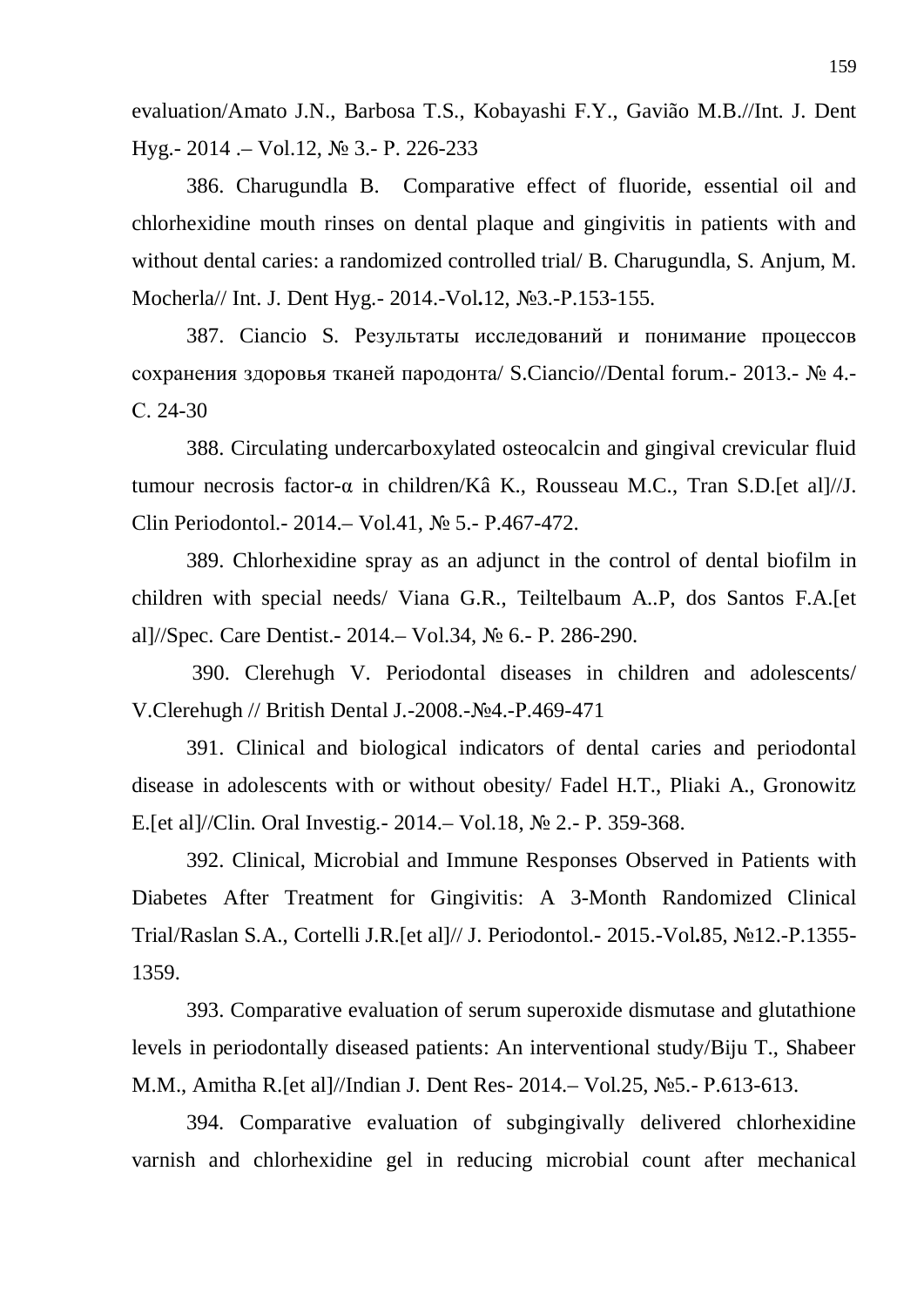periodontal therapy/ Manthena S., Ramesh A., Srikanth A.[et al]//J. Basic. Clin. Pharm. - 2014. - Vol.6, No 1. - P.24-28.

395. Comparison of combined application treatment with one-visit varnish treatments in an orthodontic population/ Baygin O., Tuzuner T., Ozel M.B., Bostanoglu O.//Med. Oral Patol. Oral Cir. Bucal.- 2013. - Vol.18, No.2.- P.362-370.

396. Comparison of Electric Toothbrush, Persica and Chlorhexidine Mouthwashes on Reduction of Gingival Enlargement in Orthodontic Patients: A Randomised Clinical Trial/ Farhadian N., Bidgoli M., Jafari F.[et al]// Oral Health Prev. Dent.- 2015.-Vol.8, №1.-P. 85-88-406.

397. Deinzer R. Establishment of a new marginal plaque index with high sensitivity for changes in oral hygiene/ R.Deinzer, S.Jahns, D. Harnacke //J. Periodontol.- 2014.– Vol.85, ʋ2.- Ɋ. 1730-138**.**

398. Dental status of new caledonian children: is there a need for a new oral health promotion programme?/ Pichot H., Hennequin M., Rouchon B.[et al]//PLoS One.- 2014.– Vol.9, № 11.- P.-675-678

399. Dental caries prevalence, oral health knowledge and practice among indigenous Chepang school children of Nepal/ Prasai Dixit L., Shakya A., Shrestha M., Shrestha A.//BMC Oral Health. - 2013. - Vol.13, № 2. -P.13-20.

400. Dental health behavior of parents of children using non-fluoride toothpaste: a cross-sectional study/Ota J., Yamamoto T., Ando Y.[et al]//BMC Oral Health.-2013.– Vol. 13.№ 6.-P.13-18.

401. Detection of fusobacterium nucleatum and fadA adhesin gene in patients with orthodontic gingivitis and non-orthodontic periodontal inflammation/Liu P., Liu Y., Wang J. [et al]//PLoS One.  $2014 - Vol.9$ ,  $\mathcal{N}_21 - P.85$ -88.

402. Early benefits with daily rinsing on gingival health improvements with an essential oil mouthrinse--post-hoc analysis of 5 clinical trials/ Charles C.A., Lisante T.A., Revankar R. [et al]//J. Dent. Hyg.- 2014.– Vol.88, Suppl 1.-P.-40-50.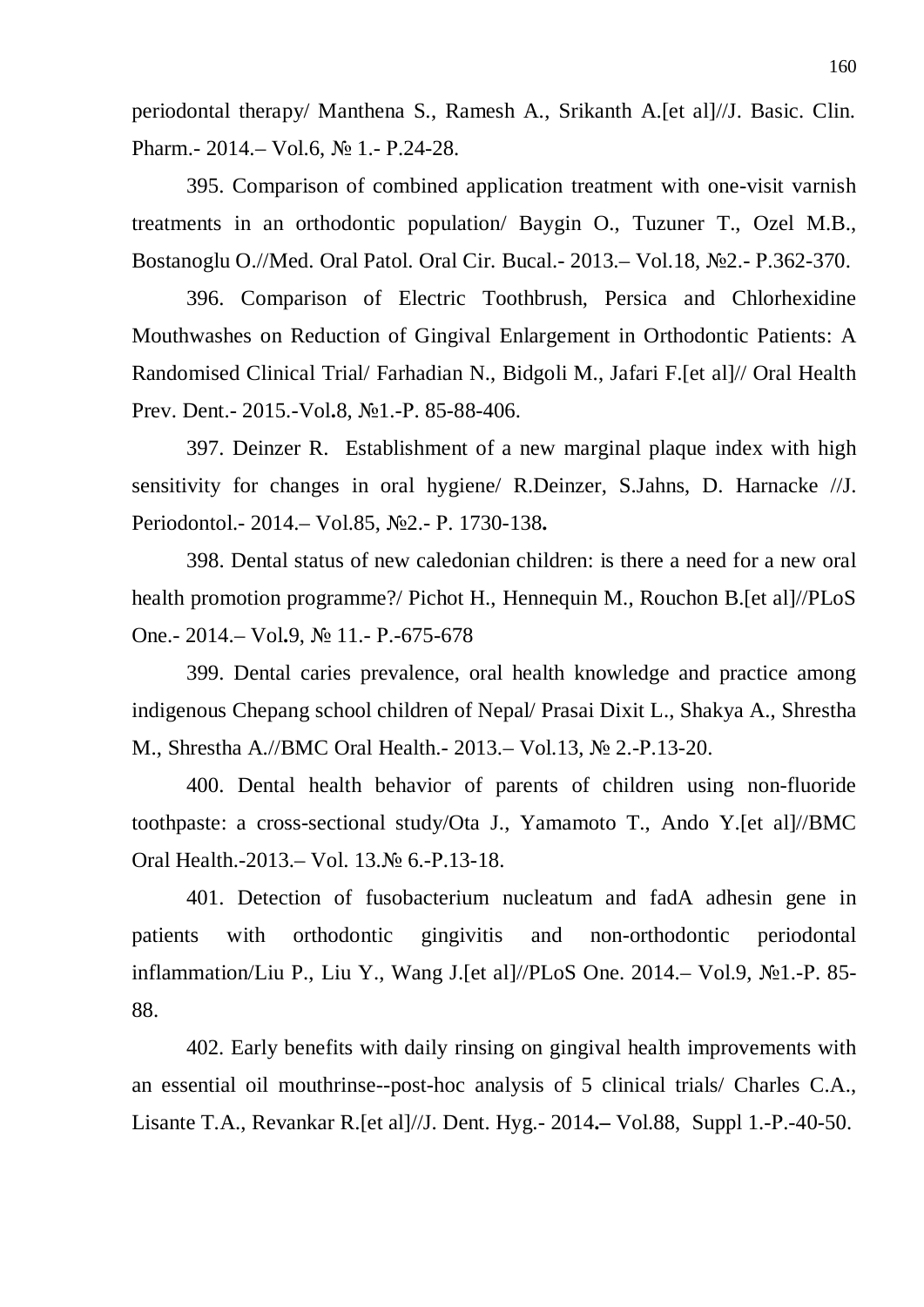403. Effect of ALoe vera mouthwash on periodontal health: triple blind randomized control trial/ Karim B., Bhaskar D.J., Agali C.[et al]//Oral Health Dent. Manag. - 2014. – Vol.13, №1. - P.14-19.

404. Effect of two herbal mouthwashes on gingival health of school children/ Sharma R., Hebbal M., Ankola A.V.[et al]//J. Tradit. Complement Med.- 2014.– Vol.4, №4.- P. 272-278

405. Effect of visual method vs. plaque disclosure in enhancing oral hygiene in adolescents and young adults: a single-blind randomized controlled trial/Peng Y., Wu R., Qu W. [et al]//Am. J. Orthod. Dentofacial Orthop. - 2014. – Vol.145,  $\mathcal{N}_2$ 3.- P.280-286

406. Effects of an ascorbic acid-derivative dentifrice in patients with gingivitis: a double-masked, randomized, controlled clinical trial/ Shimabukuro Y., Nakayama Y., Ogata Y. [et al]//J. Periodontol. - 2015. – Vol.86, №1. -P.27-35.

407. Effects of herbal and non-herbal toothpastes on plaque and gingivitis: A clinical comparative study/Tatikonda A., Debnath S., Chauhan V.S.– Vol.//J. Int. Soc. Prev. Community Dent.- 2014.– Vol.4, No Suppl 2.- P.S126- S19.

408. Efficacy of triphala mouth rinse (aqueous extracts) on dental plaque and gingivitis in children/Bhattacharjee R., Nekkanti S., Kumar N.G.[et al]// J. Investig. Clin. Dent. - 2014. - Vol. 5, №2. - P.81-84.

409. Effectiveness of motivational interviewing at improving oral health: a systematic review// Cascaes A.M., Bielemann R.M., Clark V.L., Barros A.J.//Rev. Saude Publica. - 2014. – Vol. 48, 1. - P. 142 - 153. Review.

410. Efficacy of adjunctive chemical plaque control in managing gingivitis. A systematic review and meta-analysis/Serrano J., Escribano M., Roldán S.[et al]//J. Clin Periodontol.- 2015. – Vol. 42,  $\mathcal{N}$  Suppl 16.-P.S106-S138.

411. Eigbobo J.O. Maternal knowledge and awareness of factors affecting oral health in the paediatric population/ J.O.Eigbobo, O. Onyeaso//Odontostomatol Trop. - 2013. – Vol.36, № 142. - P. 15-24.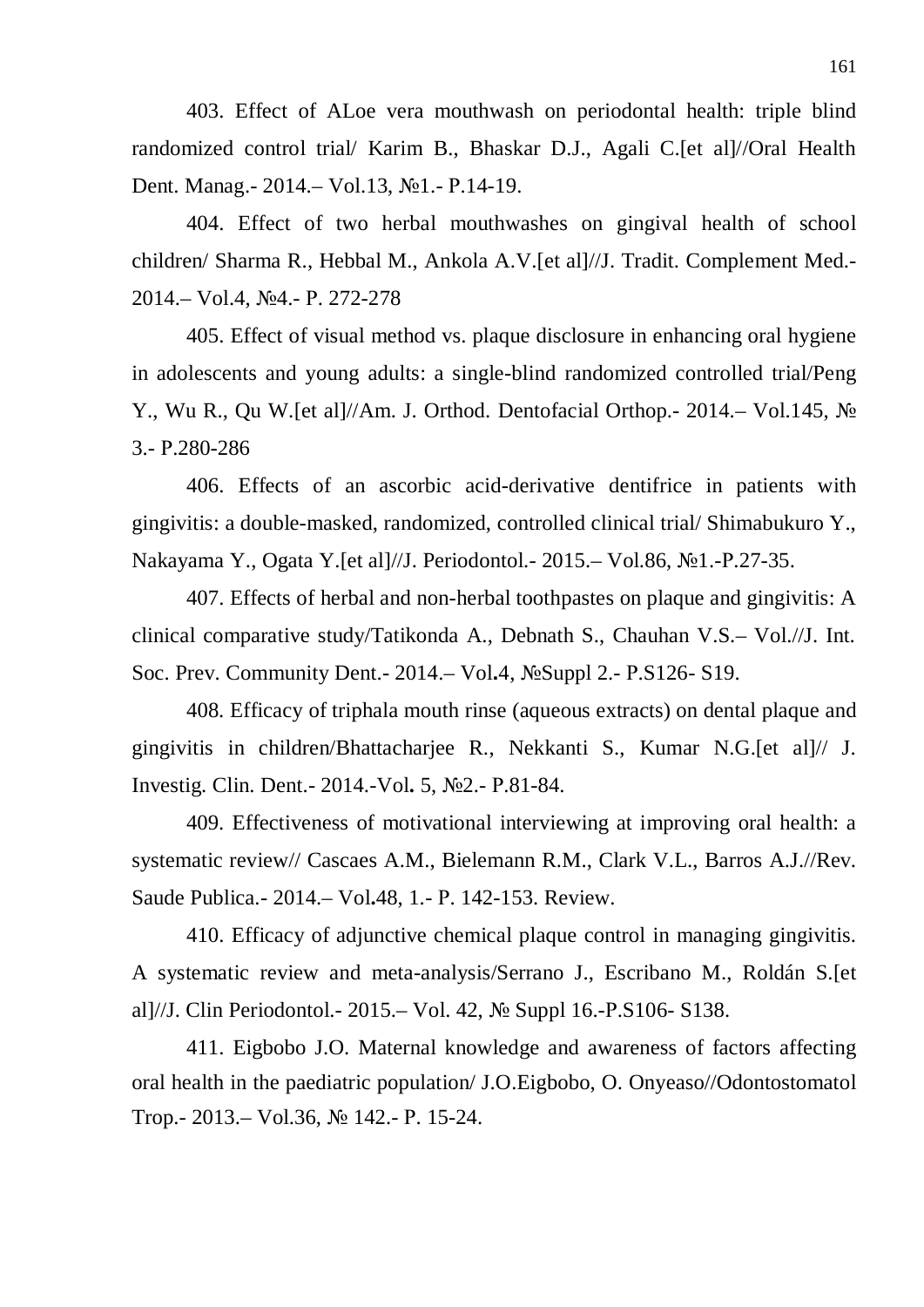412. Estimation of levels of salivary mucin, amylase and total protein in gingivitis and chronic periodontitis patients/Kejriwal S., Bhandary R., Thomas B., Kumari S.// J. Clin. Diagn. Res. - 2014. – Vol.8, №10. - P.ZC56 - ZC 60.

412 a. Eubanks D.L. The basics of saliva/ D.L. Eubanks, K.A.Woodruff // J. Vet. Dent.- 2010.- Vol. 27,4.-P.266-267.

 413. Evaluation of the efficacy of probiotics in plaque reduction and gingival health maintenance among school children - A Randomized Control Trial/Karuppaiah R.M., Shankar S., Raj S.K.[et al]//J. Int. Oral Health.- 2013 .– Vol.5,  $N_2$ 5. - P. 33-37

 414. Evaluation of antiplaque and antigingivitis effect of herbal mouthwash in treatment of plaque induced gingivitis: A randomized, clinical trial/ Aspalli S., Shetty V.S., Devarathnamma M.V.[et al]//J. Indian Soc. Periodontol.- 2014.– Vol.18, №1.- P. 48-52. Diagn Res.- 2014.– Vol.8, № 10.- P. ZC56-60.

415. Evaluation of biochemical parameters and local and systemic levels of osteoactive and B-cell stimulatory factors in gestational diabetes in the presence or absence of gingivitis// Gümüş P, Özçaka Ö, Ceyhan-Öztürk B. [et al]//J. Periodontol. - 2015. – Vol.86, №3. - P.387-397

416. Evaluation of Saliva Procalcitonin Levels in Different Periodontal Diseases// Karsiyaka Hendek M, Olgun Erdemir E, Kisa U.[et al]//J. Periodontol.- 2015.–Vol.86,  $\mathbb{N}^2$ -P.215-218 Eubanks D.L. The basics of saliva  $\emptyset$  D.L. Eubanks, K.A.Woodruff // J. Vet. Dent. - 2010. - Vol. 27.4. - P.

 417. Flavonoids with antimicrobial activity from the stem bark of Commiphora pedunculata (Kotschy & Peyr.) Engl./ Tajuddeen N, Sallau MS, Musa AM, Habila DJ, Yahaya SM.//Nat. Prod. Res.- 2014.- Vol. 28, No21.-P.1915-1918.

418**.** Gingival crevicular fluid interleukin-36ȕ (-1F8), interleukin-36Ȗ (-1F9) and interleukin-33  $(-1)$  levels in different periodontal disease  $(P.1)$  Kursunlu S.F., Oztürk V.O., Han B. [et al]//Arch. Oral Biol.- 2014. – Vol.60, № 1.P.77-83. 266-267.

419. Gingival crevicular fluid interleukin-36 $\beta$  (-1F8), interleukin-36 $\gamma$  (-1F9) and interleukin-33 (-1F11) levels in different periodontal disease( $P.2$ )/ Kurşunlu S.F., Oztürk V.Ö., Han B. [et al]//Arch. Oral Biol. - 2015. – Vol.60, №1. -P.77-83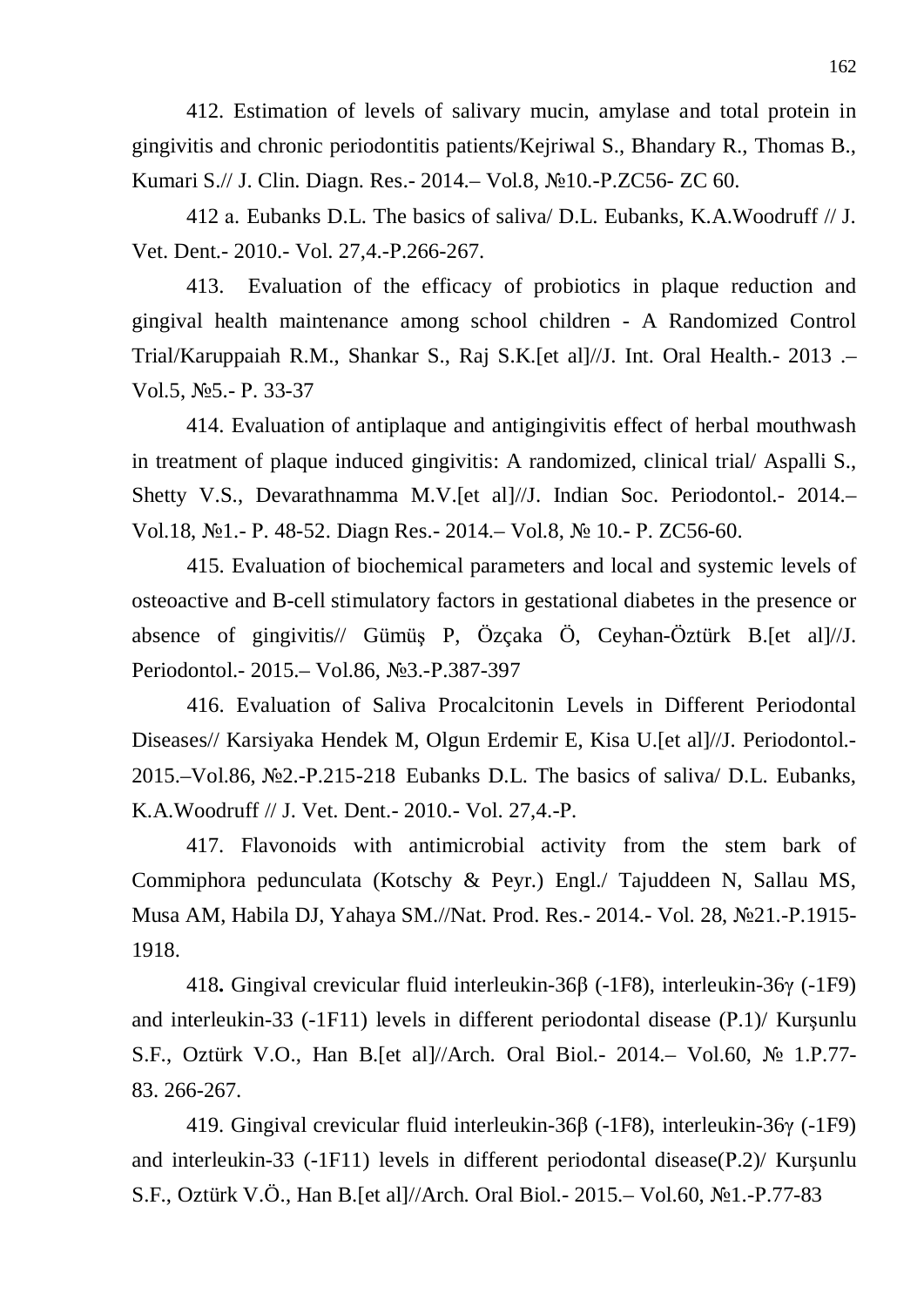420. Gingival diseases in childhood - a review/ Pari A., Ilango P., Subbareddy V.<sup>[et al]//J. Clin. Diagn. Res. - 2014. – Vol.8, No<sup>1</sup>0. - P. ZE01-4.</sup>

421. Gingival evaluation of the pediatric cardiac patient/Nosrati E., Eckert G.J., Kowolik M.J.[et al]//Pediatr. Dent.- 2013. - Vol.35, No.5-P.456-462.

422. Gingival response in orthodontic patients: Comparative study between self-ligating and conventional brackets/Folco A.A., Benítez-Rogé S.C., Iglesias M.[et al] //Acta Odontol. Latinoam. - 2014. – Vol.27, №3. -P.120-124

423. Gingivitis, Psychological Factors and Quality of Life in Children/ da Silva P.D., Barbosa T.D., Amato J.N.[et al]//Oral Health Prev. Dent.- 2014.– Vol.12, №7.-P.1055-1061

424. Havaldar K.S. Oral health status of Tibetan and local school children of Kushalnagar, Mysore district, India: a comparative study/ K.S.Havaldar, S.S.Bhat, S.K. Hegde //J. Indian Soc. Pedod .Prev. Dent. - 2014. – Vol.32, №2. -P. - 125-129.

425. Investigation of hemorheological parameters in periodontal diseases/ Seringec N., Guncu G., Arihan O.[et al]// Clin Hemorheol Microcirc.- 2014.– Vol. 50, №4.-P.321-325.

 426. Kazarina L.N. Clinical and immunological assessment of Polyoxidonium and Tantum Verde efficiency by catarrhal gingivitis treatment in children with chronic gastroduodenitis/ L.N.Kazarina, A.E. Pursanova //Stomatologiia (Mosk).-2014.– Vol.93, №1.- P. 43-45

427. Kidd E. Essentials of dental disease and its management/ E.Kidd, S. Joyston.  $-$  Oxford University Press, 1997.  $-$  P. 114-116.

428. Kraglund F. Triclosan produces statistically significant reduction in plaque, gingivitis and caries but not clinically important benefit/ F. Kraglund //Evid. Based Dent. - 2014. – Vol.15, №1. - P.6-7.

429. Kumar A. Periodontal diseases in children and adolescents: a clinician's perspective. Part 2/ A.Kumar, S.S.Masamatti, M.S. Virdi //Dent. Update.- 2012 .– Vol.39, №9.- P. 639-642, 645-646, 649-652.

430. Karsch-Völk M. Echinacea for preventing and treating the common cold/ M.Karsch-Völk, B.Barrett, K.Linde //JAMA.- 2015.-Vol.313, No6.-P.618-619.

431. Loe H. Periodontal disease in pregnancy i prevalence and severity/ H.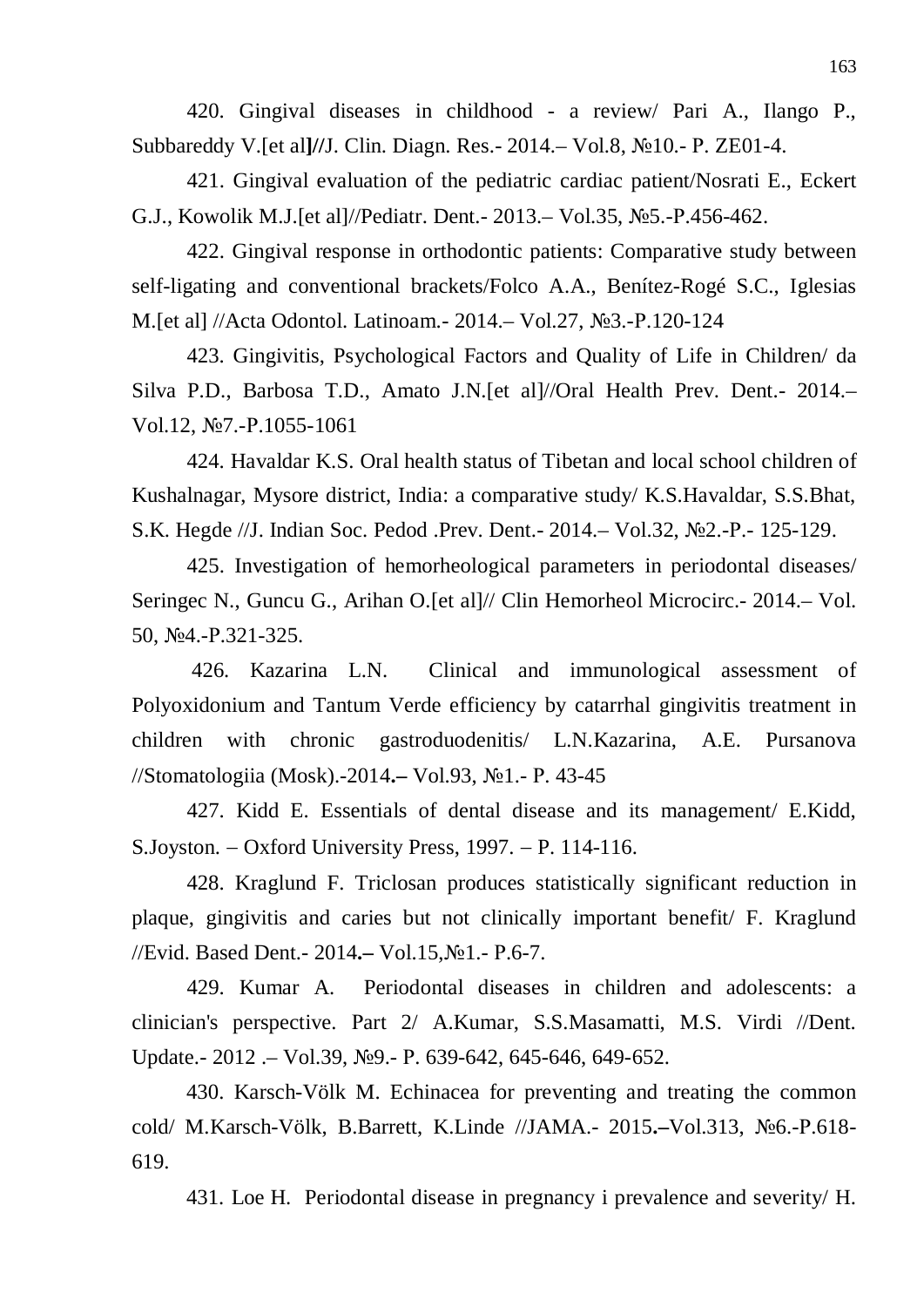Loe, J.Silness //Acta Odontol Scand. - 1963. – Vol. 12, №6. -P.533-535

432. Longitudinal effect of curcumin-photodynamic antimicrobial chemotherapy in adolescents during fixed orthodontic treatment: a single-blind randomized clinical trial study/ Paschoal M.A., Moura C.M., Jeremias F.[et al]// Lasers Med. Sci.-2013.– Vol.28, №6.-P.1431-1438

433. Masochistic habits in a child patient: A case report and its management/John J.B., Praburajan V., Stalin A., Krishnan M.//Int. J. Crit Illn Inj Sci.- 2013 .– Vol.3, No.3.- P. 211-213.

434. Mena Viveros N. Biofilms in otolaryngology/ N.Mena Viveros //Acta Otorrinolaringol Esp. - 2014. – Vol.65, №1. - P.47-52.

435. Metabolic syndrome and gingival inflammation in Caucasian children with a family history of obesity/Kâ K., Rousseau M.C., Lambert M.[et al]//J. Clin. Periodontol. - 2013. – Vol.40, № 11. - P. 986 - 993.

 436. Metabolic Syndrome Parameters in adolescents may be determinants for the future periodontal diseases// Lee K.S., Lee S.G., Kim E.K.[et al]//J. Clin. Periodontol.- 2015.– Vol.42, №2.-P.105-112.

437. Microarray analysis of microbiota of gingival lesions in noma patients/Huyghe A., François P., Mombelli A.[et al]//PLoS Negl Trop Dis.- 2013.– Vol.7,  $N_2$  9.-P.2453

438. Microbiological analysis of gingivitis in pediatric patients under orthodontic treatment/Cardoso-Silva C, Barbería E, Ramos Atance JA, Maroto M, Hernández A, García-Godov F.//Eur. J Paediatr. Dent.- 2011. - Vol.12, No4.-P.210-214.

439. Mouthwashes for the control of supragingival biofilm and gingivitis in orthodontic patients: evidence-based recommendations for clinicians./ Haas A.N., Pannuti C.M., Andrade A.K. [et al]//Braz. Oral Res. - 2014. – Vol.28,  $\mathcal{N}_2$  spe. -P. -1-8.

440. Mucosal pH, dental findings, and salivary composition in pediatric liver transplant recipients/ Davidovich E., Asher R., Shapira J.[et al]// Transplantation.- 2013. – Vol.96, №1. - P. 102-107.

441. Multiple factors analysis of periodontal status in pregnant women in Shangha/ Chen L., Lu H.X., Wei T.Y., Feng X.P.//Shanghai Kou Qiang Yi Xue.- 2014. – Vol.23, №4. - P. 452-456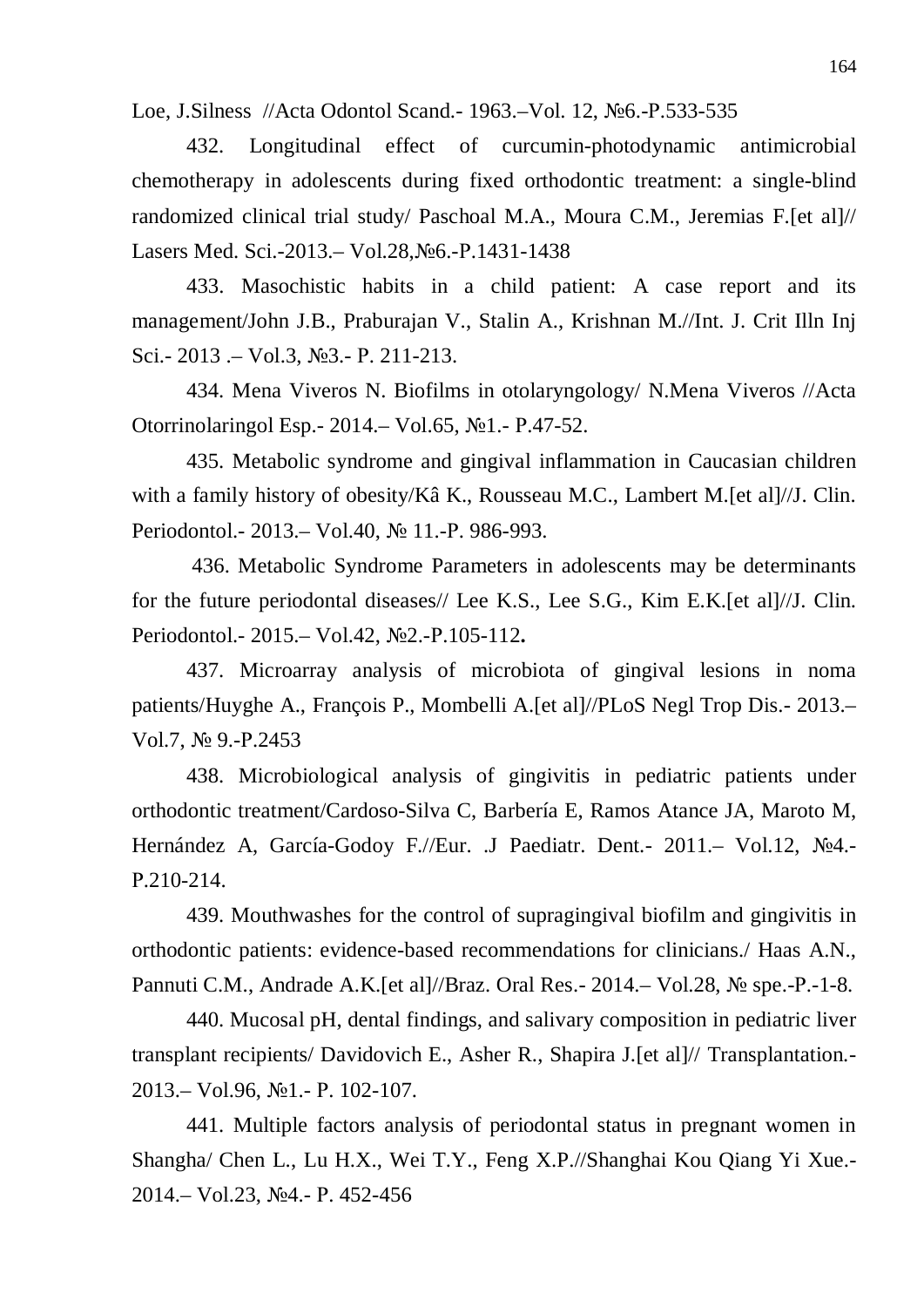442. Nanayakkara V. Dietary intake of calcium, vitamins A and E and bleeding on probing in Sri Lankan preschoolers/ V.Nanayakkara, L.Ekanayake R., Silva //Community Dent Health.- 2014.– Vol.31, № 3.- P. 153-157.

443. Noma affected children from niger have distinct oral microbial communities based on high-throughput sequencing of 16S rRNA gene fragments/ Whiteson K.L., Lazarevic V., Tangomo-Bento M.[et al]//PLoS Negl. Trop. Dis.- 2014. – Vol.8, No12. - P. 32-40

444. Noma and Burkitt disease; a particular association about three observations seen in the Teaching Hospital Center Yalgado Ouedraogo (Burkina Faso)/Konsem T., Millogo M., Gare J.[et al]//Bull. Soc. Patho.l Exot.- 2014.– Vol.107,  $N_2$ 3.-P.46-50.

445. Noma in a 4 year-old girl: a case report from Chad/Cocquempot K., Javaudin O., Lerasle P., Aigle L.//Med. Sante Trop.-  $2014 - Vol.24$ ,  $N_21 - P.$  99-104.

446. Oral administration of Lactobacillus reuteri during the first year of life reduces caries prevalence in the primary dentition at 9 years of age/Stensson M., Koch G., Coric S. [et al]//Caries Res. - 2014. – Vol. 48, No 2. - P. 111-117.

447. Oral characteristics of children with visual or auditory impairments/ Bimstein E., Jerrell R.G., Weaver J.P., Dailey L.//Pediatr. Dent.- 2014.– Vol.36, N<sub>2</sub>4.- P.336-341.

448. Oral hygiene self-efficacy as a predictor of oral hygiene behaviour: a prospective cohort study/ Woelber J.P., Bienas H., Fabry G.[et al]//J. Clin. Periodontol.- 2015. – Vol.42, No.3.-P.48-51.

449. Oral Health Status among 12- and 15-Year-Old Children from Government and Private Schools in Hyderabad, Andhra Pradesh, India/ Sukhabogi Jr., Shekar C., Hameed Ia.[et al]//Ann. Med. Health Sci Res.- 2014. Vol.4, No Suppl 3.- P. 272-277

450. Oral health status and oral impacts on quality of life in early adolescent cleft patients/ Pisek A, Pitiphat W, Chowchuen B, Pradubwong S.//J. Med Assoc. Thai.- 2014.– Vol.97, № Suppl 10.-P.S7- S 16.

451. Oral health assessment in the San Blas and Santa Ana populations of Nicaragua/ Gianopoulos V., Pizanis C., Murray-Krezan C.[et al]//Int. J. Dent.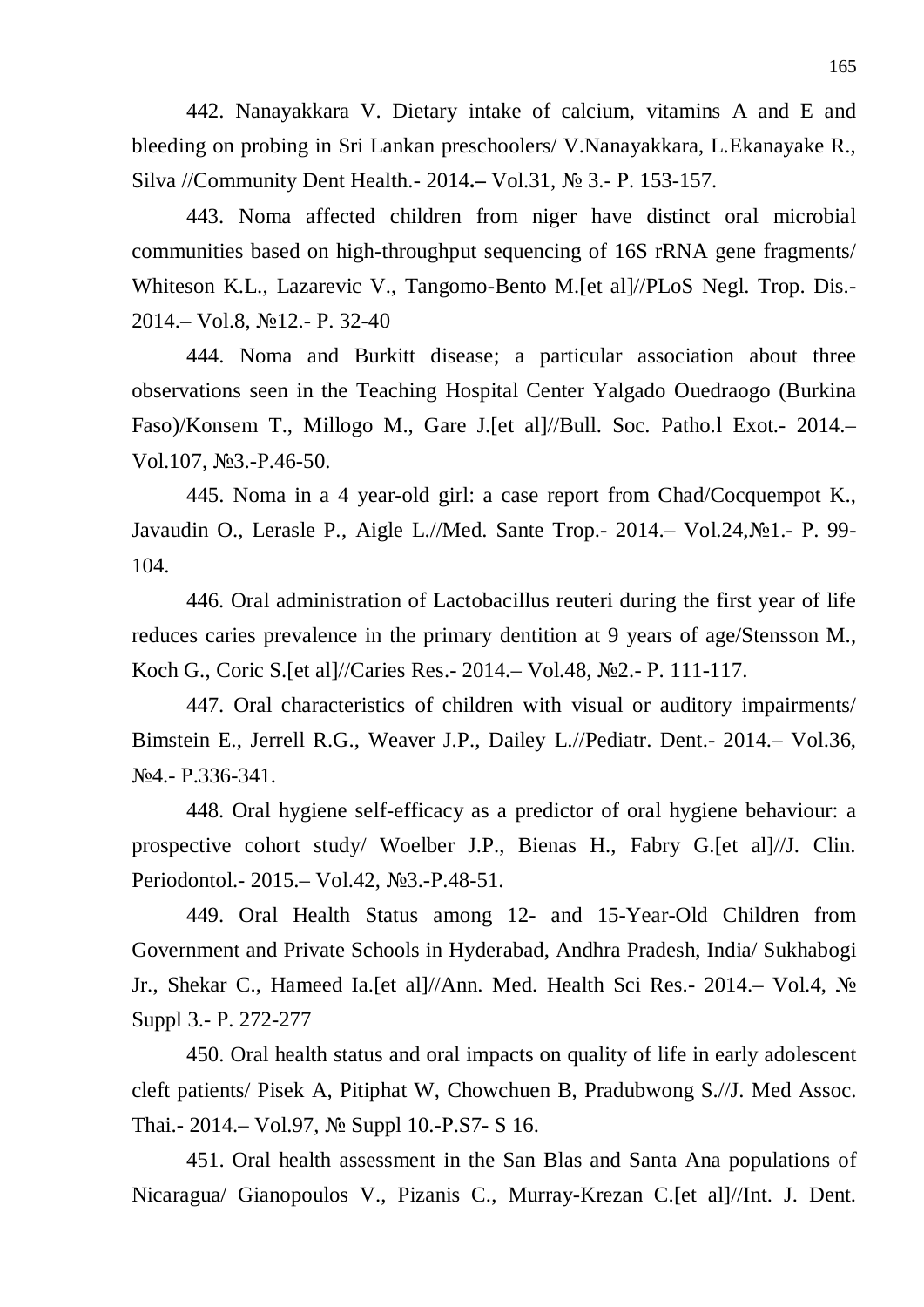Hyg. -  $2014 - Vol.12$ ,  $N_21 - P.74 - 78$ .

452. Oral health status and treatment needs among 12- and 15-year-old government and private school children in Shimla city, Himachal Pradesh, India/Shailee F., Girish M.S., Kapil R.S., Nidhi P.//J. Int. Soc. Prev. Community Dent. - 2013. – Vol.3, №1. - 44-50.

453. Oral health comparison between children with neutropenia and healthy controls/Park M.S., Tenenbaum H.C., Dror Y., Gloguaer M.//Spec. Care Dentist.-  $2014 - \text{Vol}.34$ ,  $\text{Ne}1 - \text{Ne}$ . 12-18.

454. Oral health survey and oral health questionnaire for high school students in Tibet, China/ Hou R., Mi Y., Xu Q.[et al]//Head Face Med.- 2014.–  $Vol.6$ ,  $N<sub>2</sub>10$ .-C.17-23.

455. Oral health and liver function in children and adolescents with cirrhosis of the liver./Olczak-Kowalczyk D., Kowalczyk W., Krasuska-Sławińska E. [et al]//Prz. Gastroenterol. - 2014. – Vol.9,  $\mathcal{N}$  1. - P. 24-31.

 456. Oral Health Knowledge of Pregnant Women on Pregnancy Gingivitis and Children's Oral Health/ Zhong C., MA K.N., Wong Y.S.[et al].//J. Clin. Pediatr. Dent.- 2015. – Vol.39, No2.-P.105-108.

457. Oral health of children with intractable epilepsy attending the UK National Centre for Young People with Epilepsy/ Percival T., Aylett S.E., Pool F.[et al].//Eur. Arch. Paediatr. Dent.- 2009. - Vol.10, No1.-P.19-24.

458. Oral hygiene and gingival health status of children with Down syndrome in Yemen: A cross-sectional study/ Al-Sufyani G.A., Al-Maweri S.A., Al-Ghashm A.A., Al-Soneidar W.A.//J. Int. Soc Prev. Community Dent.- 2014.– Vol.4, №2.- P. 82-86.

459. Oral hygiene-related self-efficacy as a predictor of oral hygiene behaviour: a prospective cohort study// Woelber J.P., Bienas H., Fabry G. [et al].//J. Clin. Periodontol. - 2015. – Vol. 42, No 2. - P. 42 - 49

460. Oral manifestation in mentally challenged children/Rahul V.K., Mathew C., Jose S. [et al].//J. Int. Oral Health. - 2015. – Vol.7, No. 2. - P. 37-41

461. Oral manifestations resulting from chemotherapy in children with acute lymphoblastic leukemia/Morais E.F., Lira J.A., Macedo R.A.[et al]//Braz. J. Otorhinolaryngol. - 2014. – Vol.80, №1. - P. 78-85.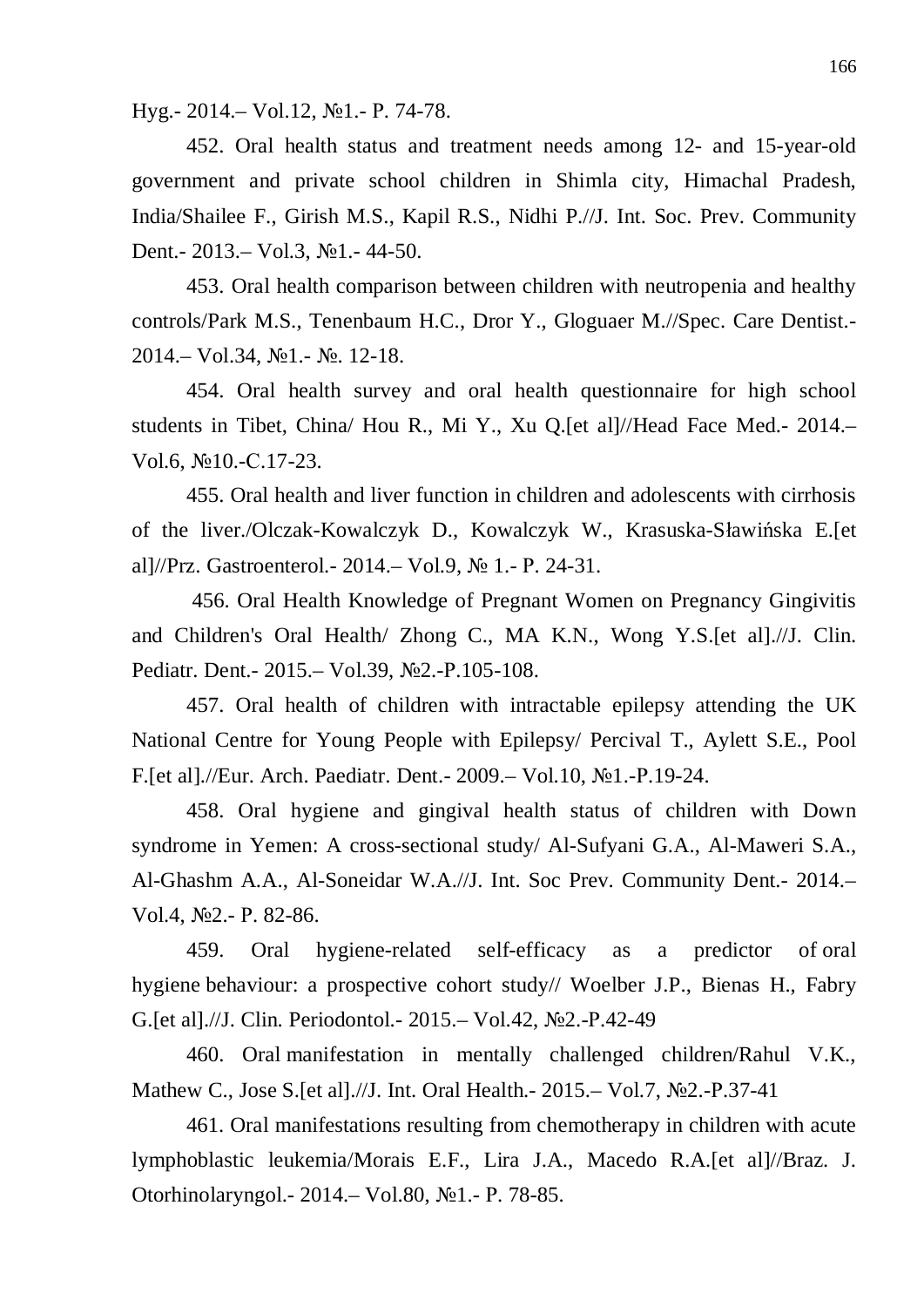462. Peedikayil F.C. Effect of coconut oil in plaque related gingivitis - A preliminary report/ F.C.Peedikayil, S. Preenivasan, A.Narayanan //Niger Med. J.- 2015. – Vol.56, №2. - P.143-147

463. Periodontal disease in children and adolescents of Latin America/ Botero J.E., Rösing C.K., Duque A.[et al]//Periodontol 2000.- 2015.- Vol.67, No  $1 - P. 34 - 57.$ 

464. Periodontal disease in pediatric rheumatic diseases/ Fabri G.M., Savioli C., Siqueira J.T. [et al]//Rev. Bras. Reumatol. - 2014. – Vol.54, №4. - P.311-317.

465. Periodontal disease. More than just gums// Mayo Clin Health Lett.-  $2014 - Vol. - 32$ ,  $\mathbb{N} \times 7$ . - P. 4-5.

466. Pereira de Godoy J.M. Aminaphtone in the control of gingival bleeding in children/ J.M.Pereira de Godoy, M.L. Macedo Paizan // Drug Des Devel Ther.- 2014.– Vol**.**12.- Ɋ. 588-592

467. Petrushanko T.A. The screening diagnostic of micro ecological disorders of oral cavity/ T.A.Petrushanko, V.V.Tchereda, G.A.Loban //Klin. Lab. Diagn. - 2014. – Vol. 6. - P. 48 - 50. Russian.

468. Phenolic acids profile, antioxidant and antibacterial activity of chamomile, common varrow and immortelle (Asteraceae)/ Mekinić I.G., Skroza D., Ljubenkov I. [et al]//Nat. Prod. Commun-. 2014. – Vol.9, No.12. - P.1745-1748.

469. Pantago lanceolata L. water extract induces transition of fibroblasts into myofibroblasts and increases tensile strength of healing skin wounds/Kováč I.,  $\text{Durkáč J., Hollý M.}$ [et al]//J. Pharm. Pharmacol. - 2015. – Vol.67,  $\text{N}$ 21. -P.117-1125.

470. Plasma cell gingivitis with severe alveolar bone loss/ Kumar V., Tripathi A.K., Saimbi C.S., Sinha J.//BMJ Case Rep. - 2015. – Vol.16, №1. - P.88-91

 471. Porphyromonas gingivalis, Bacteroides forsythus and other putative periodontal pathogens in subjects with and without periodontal destruction/ van Winkelhoff A.J., Loos B.G., van der Reijden W.A., van der Velden U. // J.Clin. Periodontol. - 2002. - Vol. 29, № 11. - P. 1023-1028.

 472. Porphyromonas gingivalis lipopolysaccharide inhibits trophoblast invasion in the presence of nicotine/ Komine-Aizawa S., Hirohata N., Aizawa S.[et al]//Placenta. -2015. - Vol. 36, №1.-P. 27-33

473. Portaro C.P. Generalized aggressive periodontitis in preschoolers: report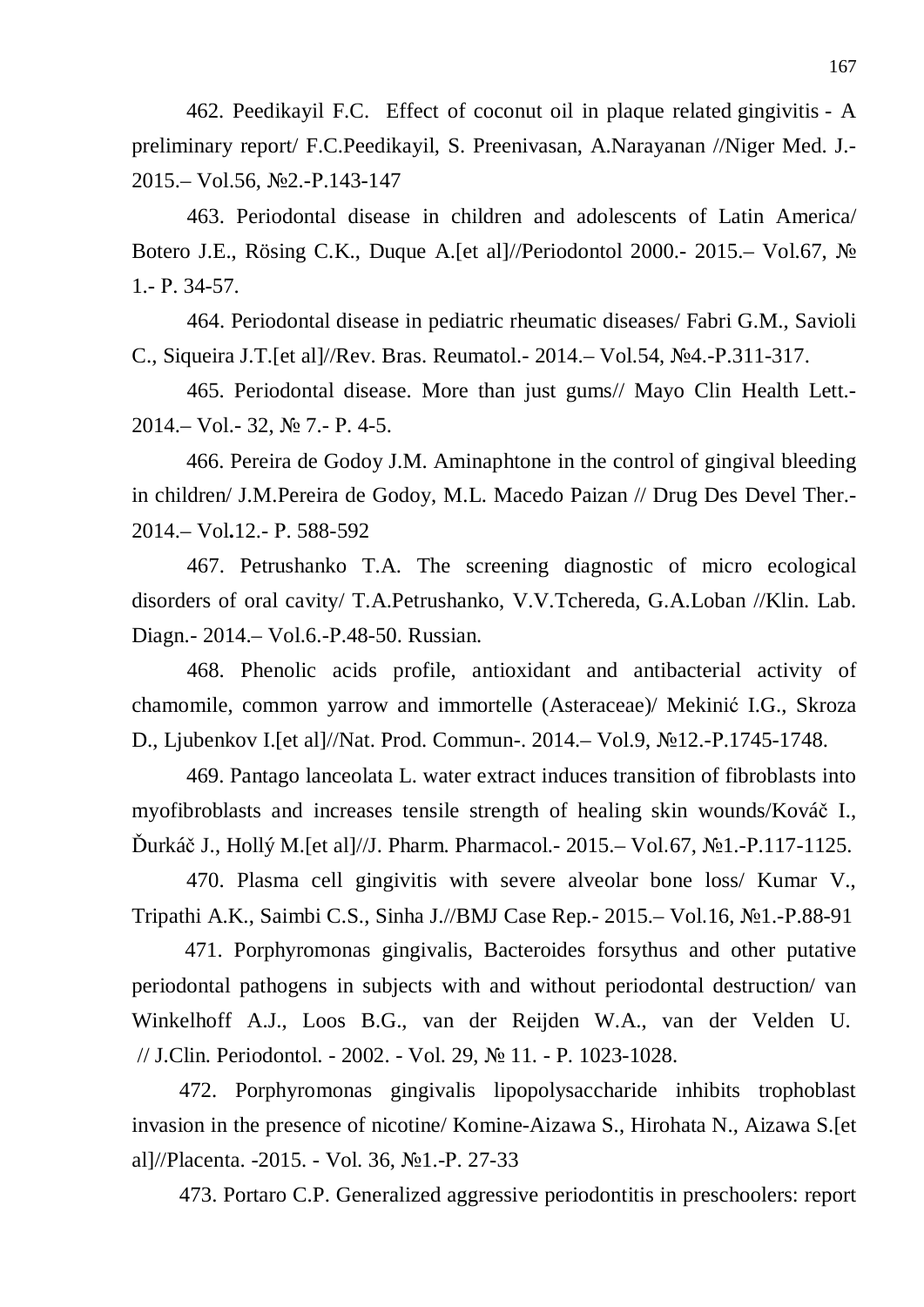of a case in a 3-1/2 year old/ C.P.Portaro, C Y.G.hópite, A.C.Cárdenas //J. Clin. Pediatr. Dent.-2008.- Vol. 33, №2.-P.155-159.

 474 Potential effect and mechanism of action of topical chamomile (Matricaria chammomila L.) oil on migraine headache: A medical hypothesis/ Zargaran A., Borhani-Haghighi A., Faridi P.[et al]//Med Hypotheses.- 2014.- Vol. 83, No.5-P.566-569

475. Potential immune modularly role of glycine in oral gingival inflammation/ Schaumann T., Kraus D.[et al]//Clin. Dev Immunol.- 2013.– Vol.15,  $N<sub>2</sub>$  5.-P.562-566

 476 Predictive modeling of gingivitis severity and susceptibility via oral microbiota/ Huang S., Li R., Zeng X. [et al]//ISME J. - 2014. – Vol.8, No. 9. - P. 1768-1780.

477. Primary prevention of periodontitis: managing gingivitis/ Chapple I.L., Van der Weijden F., Doerfer C.[et al]//J. Clin. Periodontol.- 2015.– Vol.42, № Suppl 16.-P.S71- S76.

478 Preliminary Clinical Evidence of the Antiplaque, Antigingivitis Efficacy of a Mouthwash Containing 2% Green Tea - A Randomised Clinical Trial/ Sarin S., Marya C., Nagpal R.[et al]// Oral Health Prev. Dent.- 20105.- Vol.13, №1.-P. 99-103.

479. Prevalence of Gingivitis among Children of Urban and Rural Areas of Bhopal District, India /Sharva V., Reddy V., Bhambal A., Agrawal R. //J. Clin. Diagn. Res. - 2014. – Vol.8, №11. - P. 52-54

480. Prevalence of oral manifestations in soft tissues during early childhood in Brazilian children/ Padovani M.C., Santos M.T., Sant' Anna G.R., Guaré R.O.//Braz. Oral Res. -2014. – Vol. 28, №1. -P.97-101

481. Principles in Prevention of Periodontal Diseases/ Tonetti M.S., Eickholz P., Loos B.G. [et al] //J. Clin Periodontol. - 2015. – Vol. 42,  $\mathcal{N}_2$  1.-P.67- 68.

482. Professional oral hygiene procedures do not influence plasma glucose levels in systemically healthy individuals: a short-term, randomised, controlled trial/ Nieri M., Pagliaro U., Giani M.[et al]//Eur. J. Oral Implantol.- 2014.– Vol. 7,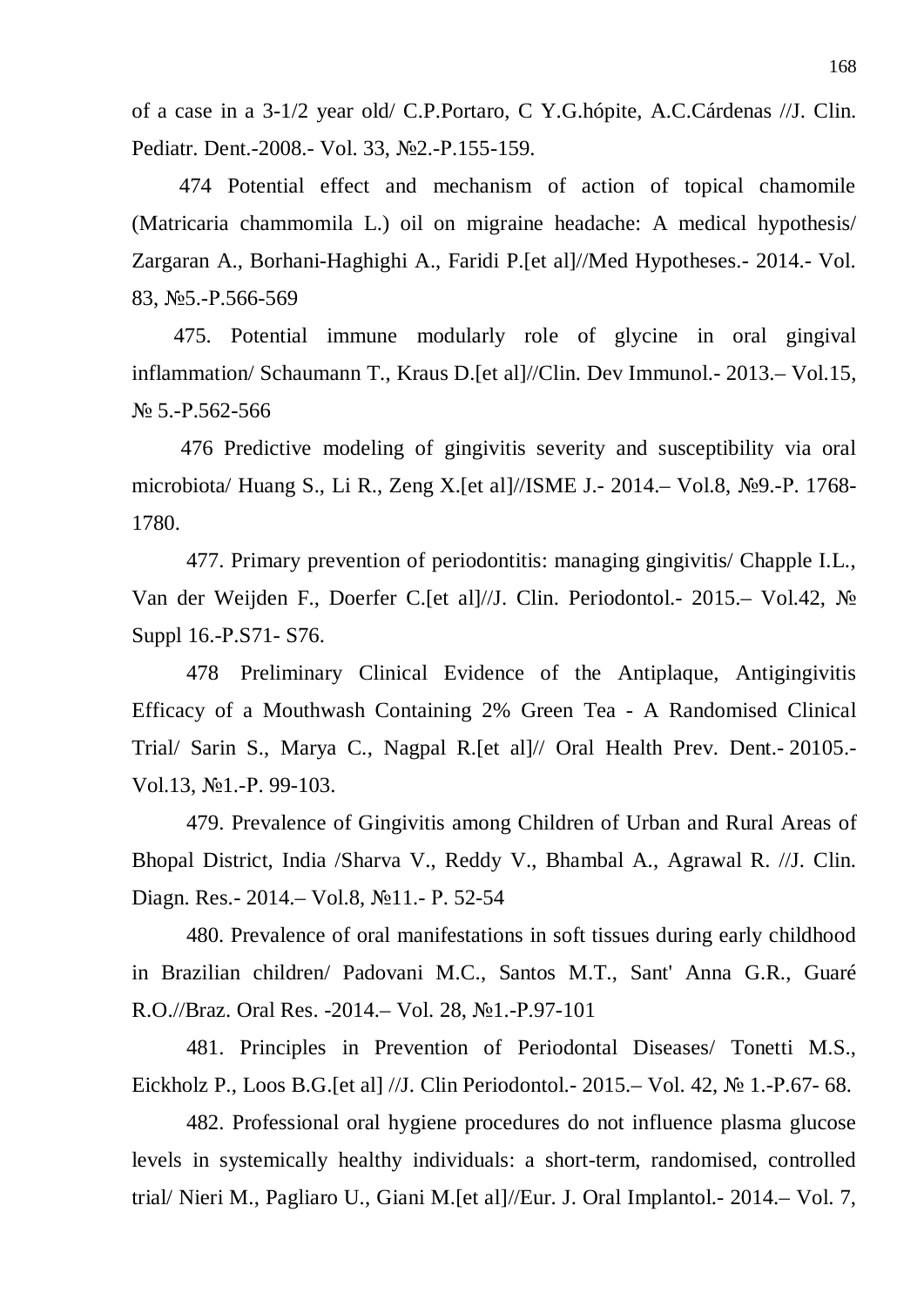$N_2$  1. - P. 79-85.

483 Programme guidelines for promoting good oral health for children in Nigeria: a position paper/ Folayan M.O., Adeniyi A.A., hukwumah N.M.[et al]//BMC Oral Health.- 2014.– Vol. 14.-P.128-132

484 Protective effect of an egg yolk-derived immunoglobulin (IgY) against Prevotella intermedia-mediated gingivitis/ Hou Y.Y., Zhen Y.H., Wang D.[et al]//J. Appl. Microbiol.- 2014. - Vol.116, Nº4. - Nº1020-1027.

485 Primary and Secondary Prevention of Periodontal and Peri-Implant Diseases Introduction to, and Objectives of the Consensus from the 11th European Workshop on Periodontology/ Tonetti M.S., Chapple I.L., Jepsen S., Sanz M. //J. Clin. Periodontol. - 2015. – Vol. 42, № 1. - P. 116 - S118.

486 Primary prevention of periodontitis: managing gingivitis/ Chapple I.L., Van der Weijden F., Dorfer C.[et al]//J. Clin. Periodontol. 2015.- 2015.– Vol. 42, N<sup>o</sup> 1.-P. 97- 99.

487. Rashkova M.P. Gingival disease and secretory immunoglobulin a in non-stimulated saliva in children/ M.P. Rashkova, A.A.Toncheva //Folia Med (Plovdiv). - 2010. – Vol. 52, No.4. - P.48-55.

488 Randomized, double-blind, placebo-controlled clinical trial on the effects of propolis and chlorhexidine mouthrinses on gingivitis/ Anauate-Netto C., Anido-Anido A., Leegoy H.R.[et al]//Braz. Dent. Sci. - 2014. – Vol.17, №1. - P. 11 -15.

489 Relationship of Actinobacillus actinomycetemcomitans serotypes to periodontal condition: prevalence and proportions in subgingival plaque / Yang H.W., Huang Y.F., Chan Y. et al. // Eur. J. Oral Sci. – 2005. – Vol. 113 (1). – P. 28-33.

490. Reuland-Bosma W. Dissertations 25 years after date 35. Periodontal disease in Down syndrome: an immunological disorder/ W.Reuland-Bosma //Ned Tijdschr. Tandheelkd.- 2013.– Vol.120, ʋ 10.- Ɋ. 541-545. Review**.**

491. Riley P. Triclosan/copolymer containing toothpastes for oral health/ P.Riley, T.Lamont //Cochrane Database Syst. Rev.- 2013. – Vol. 12.-P. 1127-1131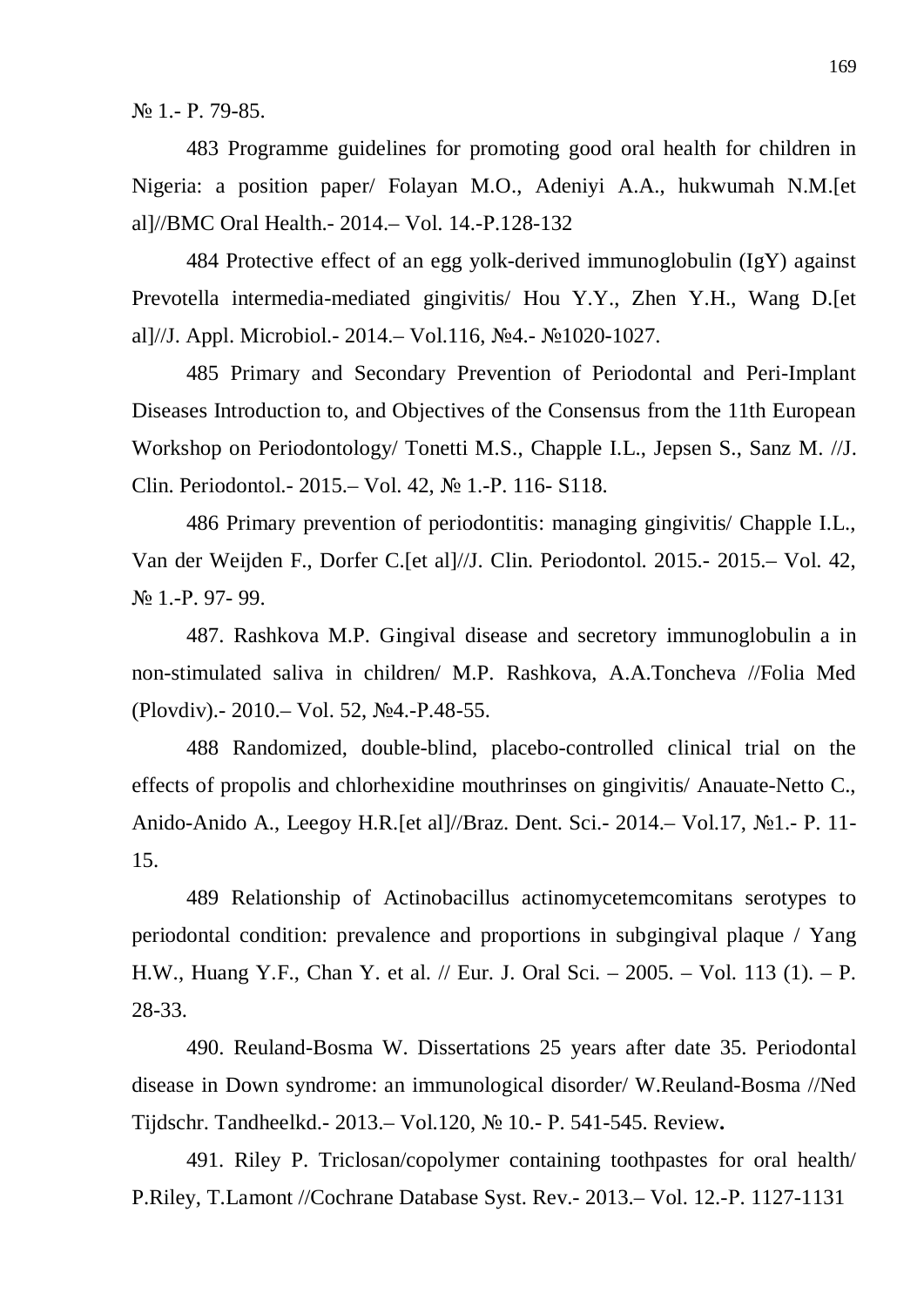492. Rover J.A. Role of Colgate Total toothpaste in helping control plaque and gingivitis/ J.A.Rover, P.Leu-Wai-See //Am. J. Dent.- 2014.- Vol.27, No2.-P.167-170.

493. Romanenko E.G. Systemic immunological response in children with chronic gingivitis and gastro-intestinal pathology/ E.G.Romanenko //Stomatologiia (Mosk).- 2014.– Vol.93, №4.- P. 20-23.

494. Romanenko E.G. Periodontal status in children with various morphological forms of chronic gastritis and duodenitis/ E.G.Romanenko //Stomatologiia (Mosk). - 2014. – Vol.93, №1. - P. 40-42

496. Robinson B.J. Why is dental treatment of the gravid patient regarded with caution? When is the appropriate time for care--be it emergent or routine--in the gravid patient?/ B.J.Robinson, R.A. Boyce //J. N. J. Dent. Assoc.- 2014 **.–** Vol.85,  $\mathbb{N}$  1. - P. 11-14.

496. Ruhl S. The scientific exploration of saliva in the post-proteomic era: from database back to basic function/ S.Ruhl //Expert Rev Proteomics.- 2012.- Vol. 9, №1.-P.85-96.

497. Sälzer S. Efficacy of interdental mechanical plaque control in managing gingivitis -meta-review/ S.Sälzer, D.E.Slot, F.A.der Weijden//J. Clin Periodontol.- 2015. – Vol. 42, № 1.-P.85-89

498. Saliva. Its value for health and the role at diseases. FDI, CORE, Working group № 10// International Dental Journal.-1992.-Vol. 42.-P. 291-304

499. Saliva secretion in engrafted mouse bioengineered salivary glands using taste stimulation/Ogawa M., Yamashita K., Niikura M.[et al.] //J. Prosthodont Res. - 2014. - Vol. 58, № 1. - P. 17 - 25

 500. Salivary and crevicular fluid interleukins in gingivitis/ Boronat-Catalá M., Catalá-Pizarro M., Bagán Sebastián J.V.//J. Clin. Exp. Dent.-2014.-Vol. 6, No<sub>2.</sub>- P.175-179.

501. Salivary biomarkers associated with gingivitis and response to therapy/ Syndergaard B., Al-Sabbagh M., Kryscio R.J.[et al.]//J. Periodontol.-2014.-Vol.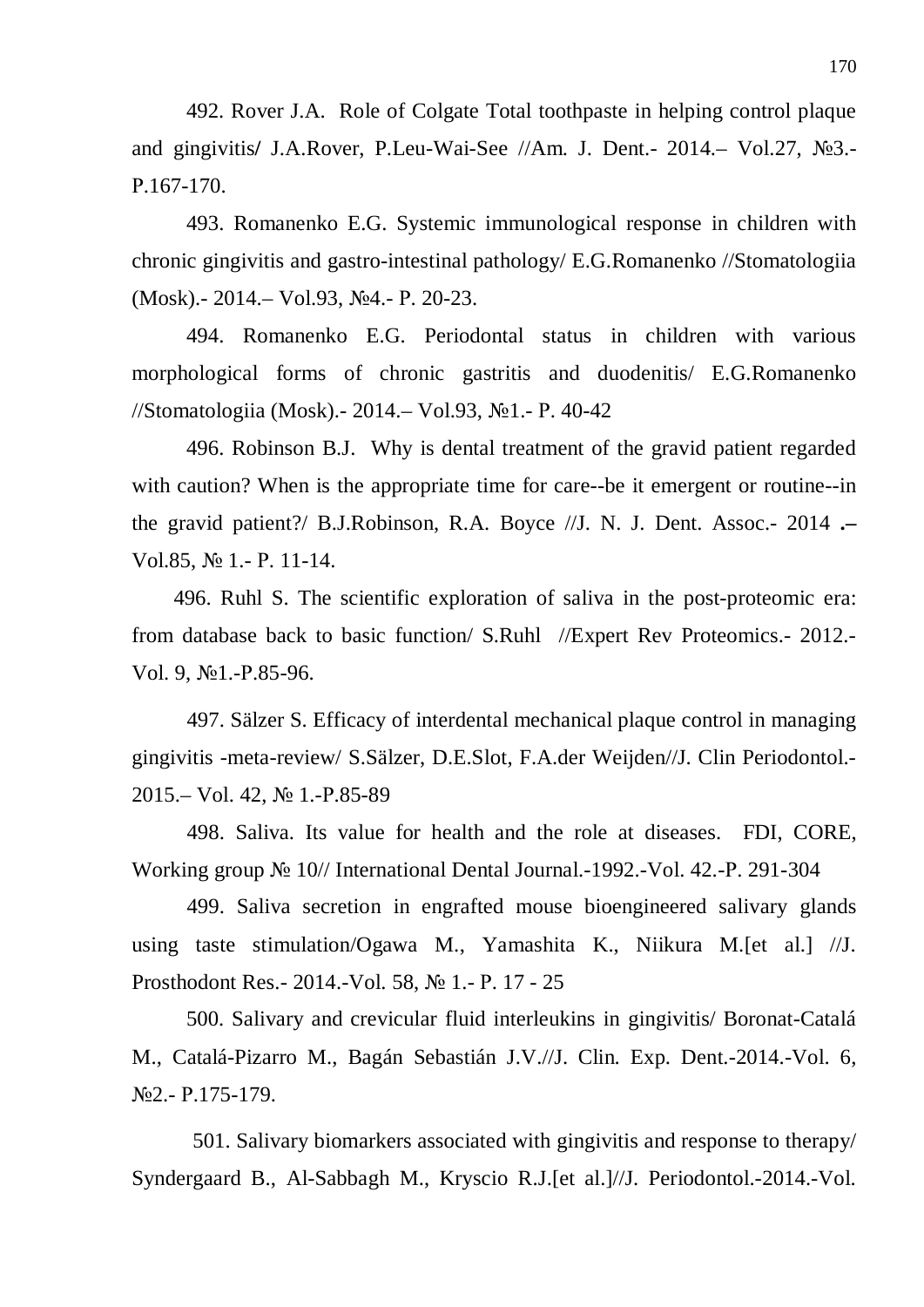85, №8.-P.295-303.

502. Salivary biomarkers of gingivitis// J. Calif. Dent. Assoc.-2014.-Vol. 42, <sub>№</sub> 6.-P.374-378.

503. Salivary biomarkers in a biofilm overgrowth model./Morelli T., Stella M., Barros S.P. [et al.]//J. Periodontol. - 2014. - Vol. 85, No. 12. - P. 1770-1778.

504. Severe congenital neutropenia in two siblings related to HAX1 mutation without neurodevelopmental disorders/Patiroglu T., Gungor H.E., Triot A., Unal E.//Genet. Couns. - 2013. <del>-</del> Vol.24, № 3. - P. 253-258.

 505. Serum Adipokine Levels and their Relationship with Fatty Acids in Patients with Chronic Periodontitis/ Sete M.R., Lira Júnior R., Fischer R.G, Figueredo C.M.//Braz. Dent J.- 2015. Vol. 26, No.2.-P.169-174.

 506. Shifts in Campylobacter species abundance may reflect general microbial community shifts in periodontitis progression/ Henne K., Fuchs F., Kruth S.<sup>[et al.]</sup> J. Oral Microbiol.- 2010.- Vol. 6, Nº4.-P.401-405

507. Short-term effect of removal of fixed orthodontic appliances on gingival health and subgingival microbiota: A prospective cohort study/ Yáñez-Vico R.M., Iglesias-Linares A., Ballesta-Mudarra S.[et al.]// Acta Odontol. Scand.- 2015.- Vol. 74, ʋ1.-Ɋ.1-7**.**

508. Straka M. Parodontologia 2000/ M. Straka // Progresdent. – 1999. –  $\mathcal{N}_{\mathfrak{D}}$  $3. - P. 8-11.$ 

509. Subgingival microbial profiles of Sudanese patients with aggressive periodontitis/ Elabdeen H.R., Mustafa M., Hasturk H.[et al.] J Periodontal Res.- 2011.-Vol.49, No6.-P.552-554.

 510. Tanner A.C. Anaerobic culture to detect periodontal and caries pathogens/ A.C.Tanner / J. Oral Biosci.-  $2015.-Vol.57$  N<sup>o</sup>1.-P.18-26.

 511. The antiplaque effect of herbal mouthwash in comparison to chlorhexidine in human gingival disease: a randomized placebo controlled clinical trial./ Bhat N., Mitra R., Oza S.[et al]//J. Complement Integ.r Med.- 2014.– Vol.11, No<sub>2.</sub>- P. 129-137.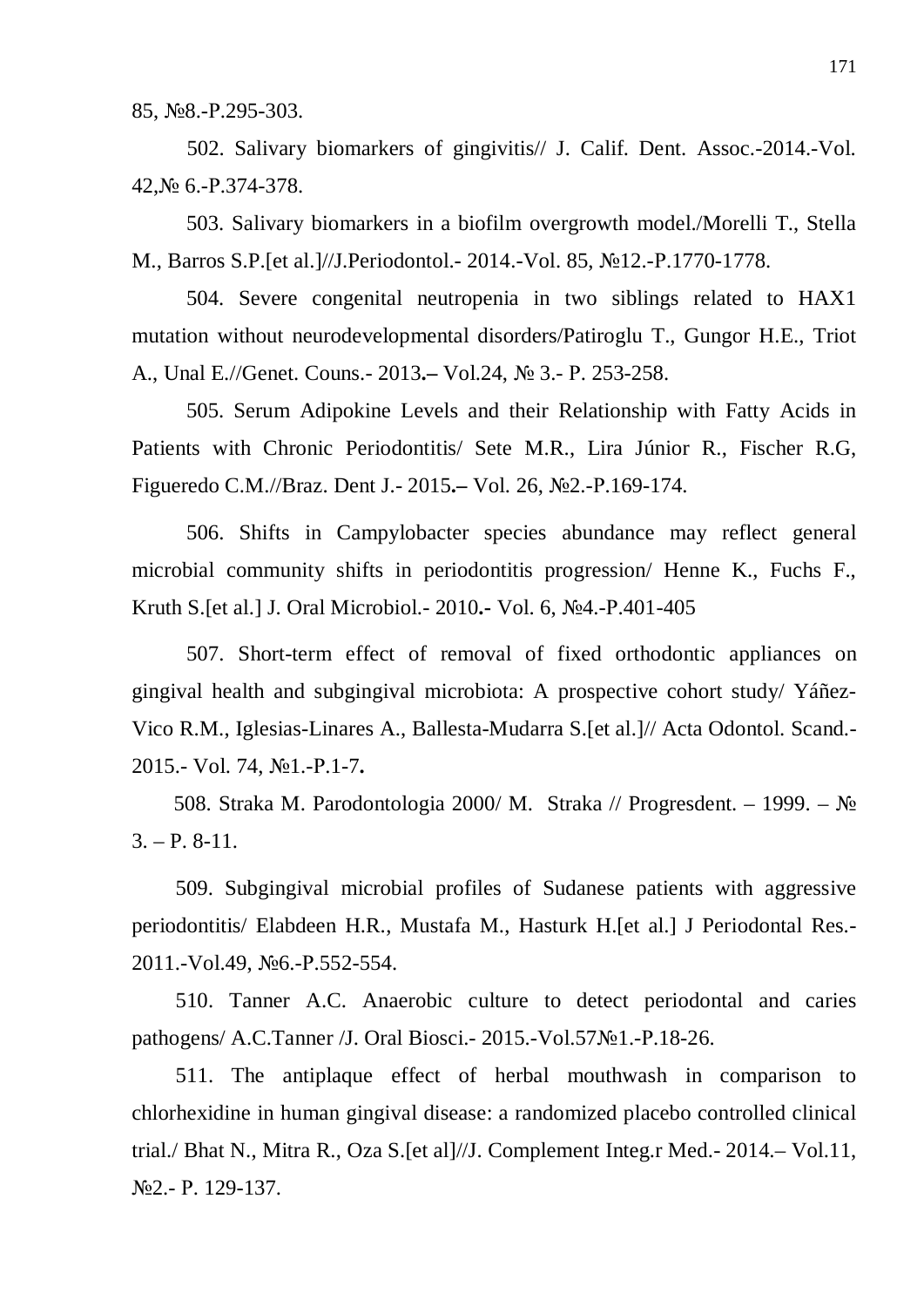512. The effectiveness of propolis on gingivitis: a randomized controlled trial/ Bretz W.A., Paulino N., Nör J.E., Moreira A.//J. Altern. Complement Med.- 2014**.–** Vol.20, ʋ12.- Ɋ. 943-948.

513. The effects of different orthodontic appliances upon microbial communities/Ireland A.J., Soro V., Sprague S.V.[et al]//Orthod. Craniofac. Res.- 2014. – Vol.17, №2. - P. 115-123.

514. The effect of chlorhexidine dentifrice or gel versus chlorhexidine mouthwash on plaque, gingivitis, bleeding and tooth discoloration: a systematic review/ Supranoto S., Slot D., Addy M.[et al]// Int. J. Dent Hyg.- 2011.-Vol.12,  $\text{No2.-P.142-149}$ 

515. The impact of sickle cell disease on oral health-related quality of life//Ralstrom E., da Fonseca M.A., Rhodes M., Amini H.//Pediatr. Dent.- 2014 .– Vol.36,  $\mathbb{N}$  1. - P. 24-28.

516. The Cardiff dental survey: oral hygiene and gingival health between the ages of 11-12 and 30-31 years/ Hunter M.L., Newcombe R., Richmond S.[et al]//Br. Dent J.-2007.-Vol.203,  $\mathcal{N}$ <sup>011.-P.</sup> 650-651.

517. The relationship between matrix metalloproteinases (MMP-3, -8, -9) in serum and peripheral lymphocytes (CD8+ , CD56+ ) in Down syndrome children with gingivitis/Tsilingaridis G., Yucel-Lindberg T., Concha Quezada H., Modéer T.//J. Periodontal Res. - 2014. – Vol.49, No. - P. 742-750

518. The salivary factors related to caries and periodontal disease in children and adolescents with diabetes mellitus/Wang M.X., Wang X., Zhang Z., Qin M.//Zhonghua Kou Qiang Yi Xue Za Zhi.- 2013**.**– Vol.48, № 9.- P. 545-54

519. Unnewehr M. A practically orientated clinical HIV update for ENT physicians/ M.Unnewehr, C.Sieling, B.Schaaf //HNO.- 2015.- Vol.63, No1.-P.63-72

520. Use of chlorhexidine to cleanse the umbilical cord could reduce infant deaths// Nurs. Stand.- 2015.- Vol.29, №29.-P.14-15.

521. Van der Weijden FA, Slot DE. Efficacy of homecare regimens for mechanical plaque removal in managing gingivitis -meta-review/ F.A.Van der